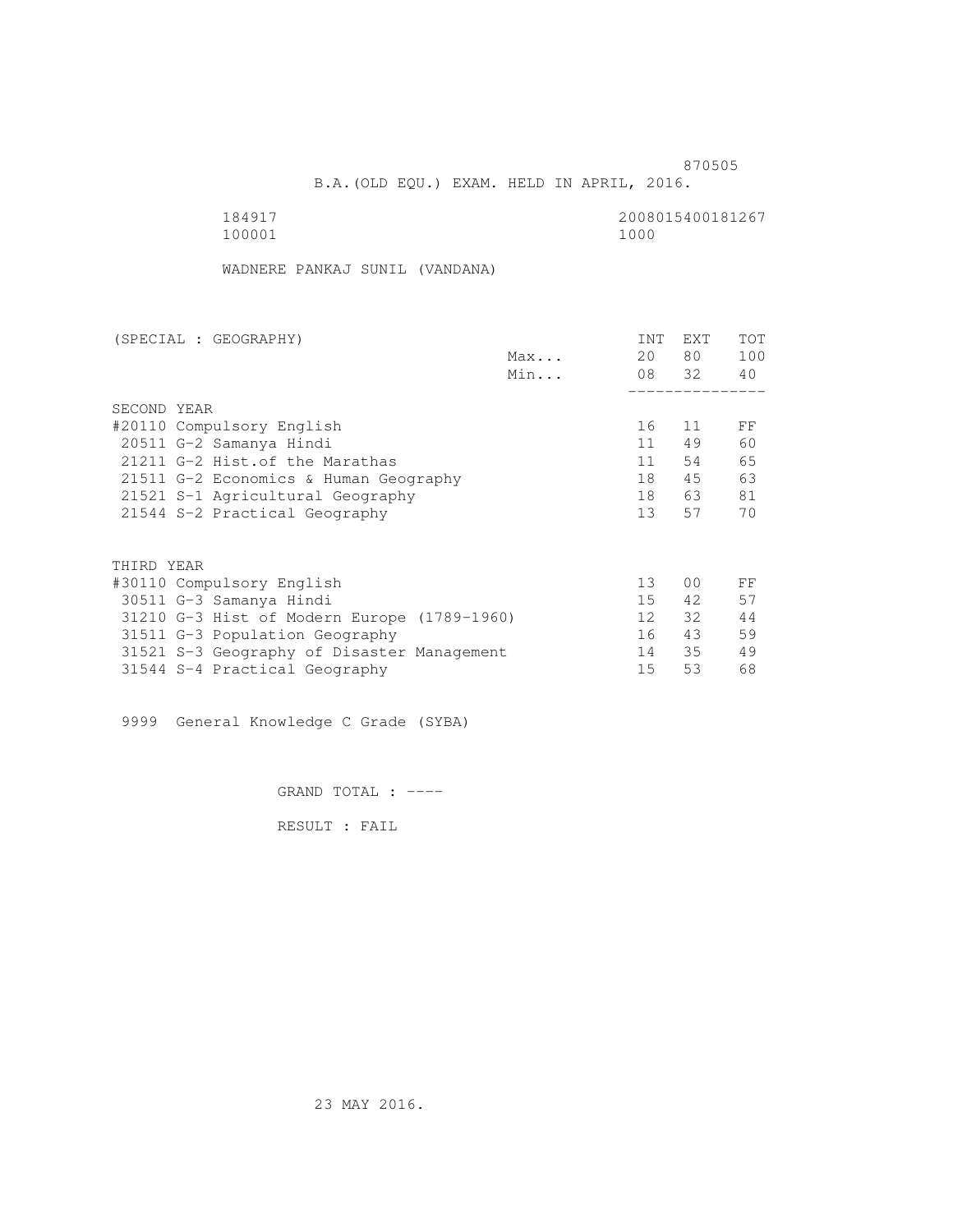B.A.(OLD EQU.) EXAM. HELD IN APRIL, 2016.

 185193 2008015400126464 100001 1000

MAHAJAN CHETAN RAMSING (SUNDEARBAI)

| (SPECIAL : ENGLISH)                            |     | <b>INT</b>      | <b>EXT</b>      | TOT |
|------------------------------------------------|-----|-----------------|-----------------|-----|
|                                                | Max | 20              | 80              | 100 |
|                                                | Min |                 | 08 32           | 40  |
|                                                |     |                 |                 |     |
| SECOND YEAR                                    |     |                 |                 |     |
| 20110 Compulsory English                       |     | 15              | 37              | 52  |
| 20211 G-2 Wang. Prakar. Abbhyas-Kadambari      |     | 17              | 66              | 83  |
| 22011 G-2 India's Internal Security            |     | 18              | 59              | 77  |
| 22410 G-2 Int.to the Study of Eng.Lit.         |     | 17              | 33              | 50  |
| 22420 S-1 16th and 17th Century Eng. Lit.      |     | 13              | 33              | 46  |
| 22430 S-2 18th and 19th Century Eng. Lit.      |     | 14              | 40              | 54  |
|                                                |     |                 |                 |     |
|                                                |     |                 |                 |     |
| THIRD YEAR                                     |     |                 |                 |     |
| #30110 Compulsory English                      |     | 14              | 16              | FF  |
| 30211 G-3 Wang.Prak.Abbah-Natak Va Lalit       |     | 10 <sup>°</sup> | 63 —            | 73  |
| 32012 G-3 Global Security                      |     | 18              | 64              | 82  |
| #32410 G-3 The Study of Eng. Lang.             |     | 13 <sup>°</sup> | 00 <sup>o</sup> | FF  |
| 32420 S-3 20th Century Eng. Lit.               |     | 15              | 52              | 67  |
| 32430 S-4 Ind. Writing in Eng. & American Lit. |     | 16              | 54              | 70  |
|                                                |     |                 |                 |     |

9999 General Knowledge C Grade (SYBA)

GRAND TOTAL : ----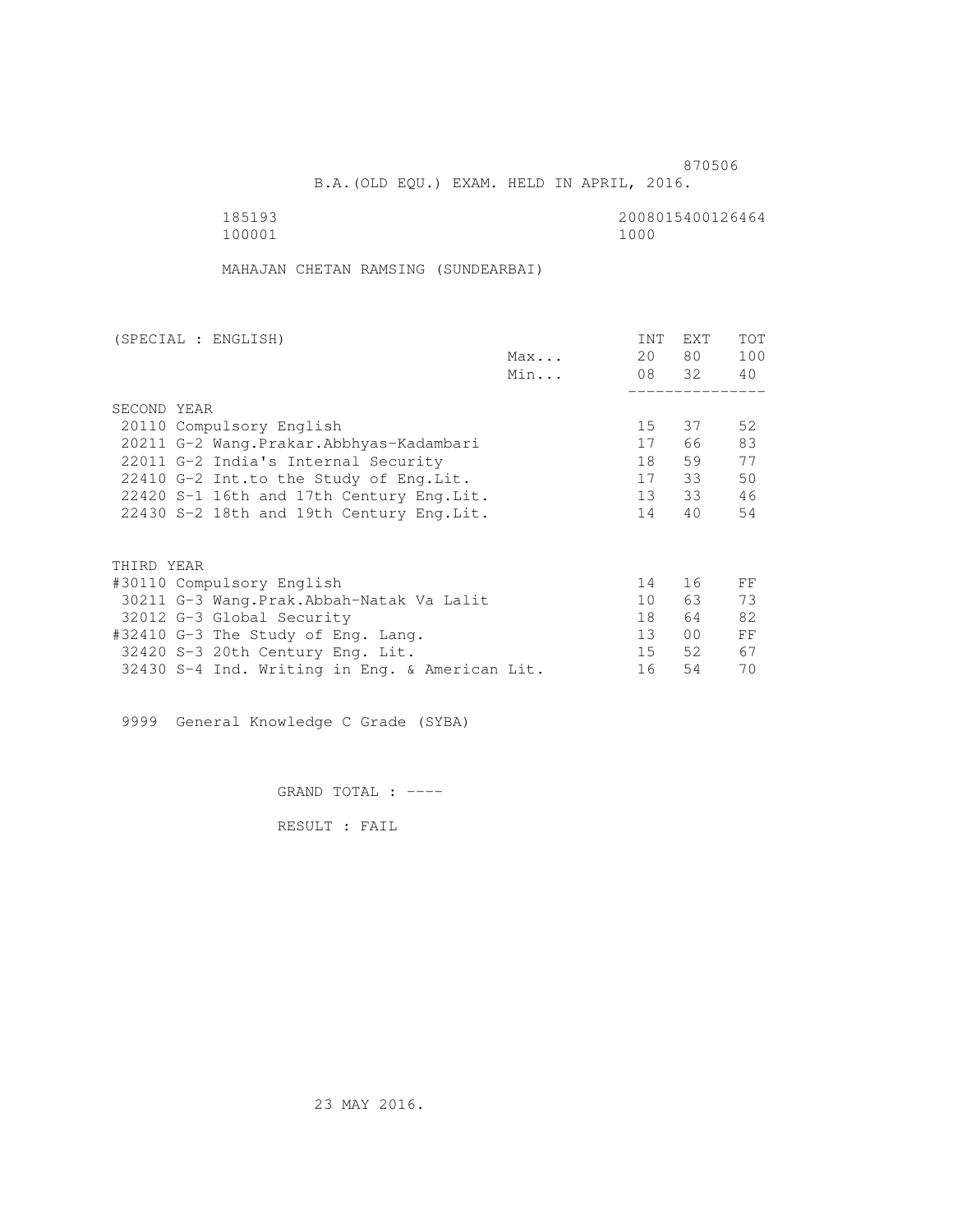and the state of the state of the state of the state of the state of the state of the state of the state of the state of the state of the state of the state of the state of the state of the state of the state of the state

B.A.(OLD EQU.) EXAM. HELD IN APRIL, 2016.

100002

184921 2009015400411345

GAYAKWAD SANJAY VITTHAL (PRAMILABAI)

| <b>INT</b>      | EXT        | TOT   |
|-----------------|------------|-------|
| 20              | 80         | 100   |
|                 |            | 40    |
|                 |            |       |
|                 |            |       |
| 14              | 01         | FF    |
| 16              | 49         | 65    |
| 12              | 59         | 71    |
| $15 -$          | 40         | 55    |
| 17              | 35         | 52    |
| 16              | 42         | 58    |
|                 |            |       |
|                 |            |       |
| 15 <sub>1</sub> | 06         | FF    |
| 14              | 38         | 52    |
| 16              | 47         | 63    |
| 12 <sup>°</sup> | 43         | 55    |
| 18              | 36         | 54    |
| 19              | 39         | 58    |
|                 | Max<br>Min | 08 32 |

9999 General Knowledge C Grade (SYBA)

GRAND TOTAL : ----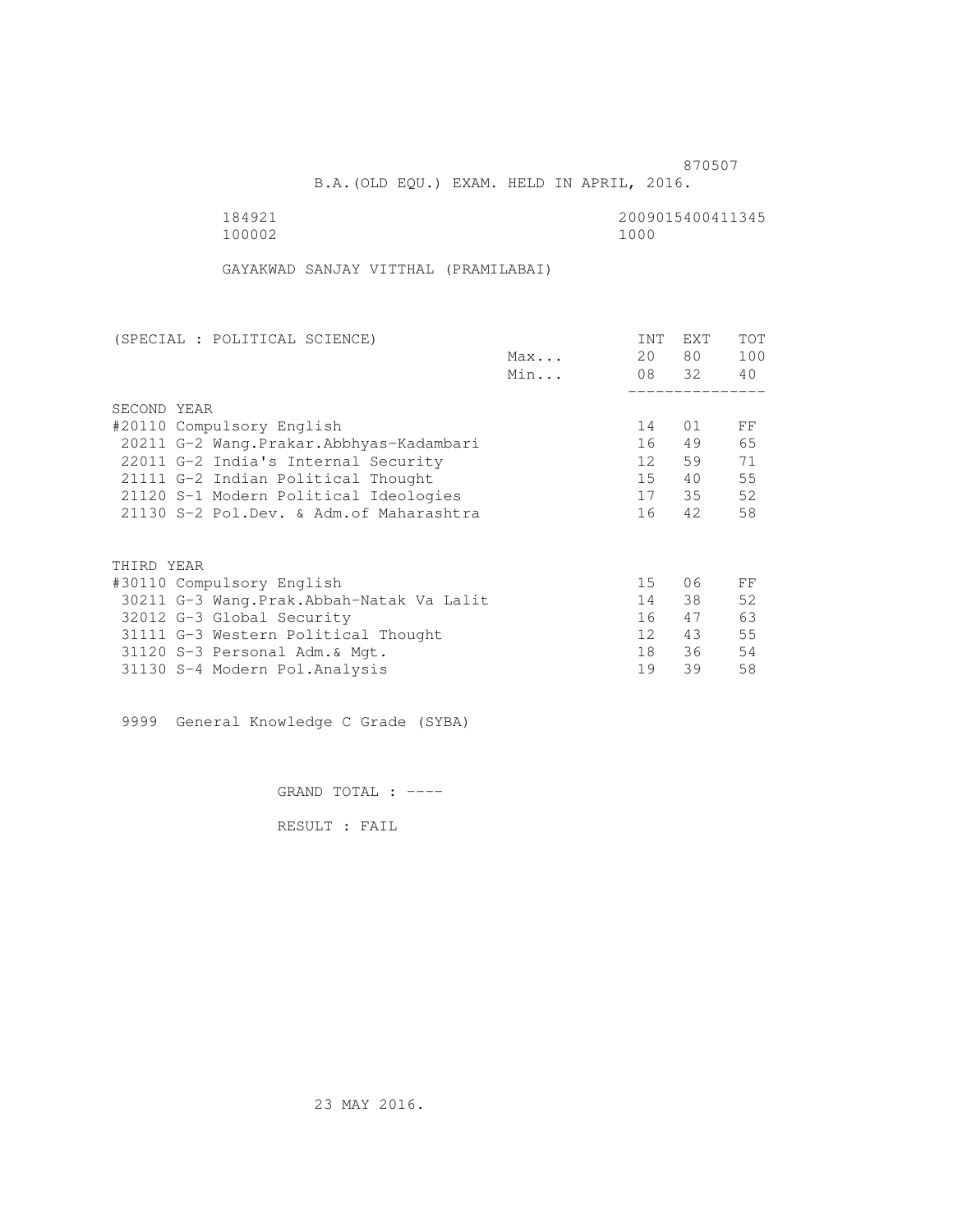B.A.(OLD EQU.) EXAM. HELD IN APRIL, 2016.

100002 1000

184924<br>100002 100002 1000

BIRHADE GANESH YUVRAJ (VIMAL)

| (SPECIAL : ENGLISH)                            |     | <b>INT</b>      | <b>EXT</b> | TOT |
|------------------------------------------------|-----|-----------------|------------|-----|
|                                                | Max | 20              | 80         | 100 |
|                                                | Min |                 | 08 32      | 40  |
|                                                |     |                 |            |     |
| SECOND YEAR                                    |     |                 |            |     |
| 20110 Compulsory English                       |     | 12 <sup>°</sup> | 40         | 52  |
| 21511 G-2 Economics & Human Geography          |     | 10              | 46         | 56  |
| 21111 G-2 Indian Political Thought             |     | 18              | 49         | 67  |
| 22410 G-2 Int.to the Study of Eng. Lit.        |     | 14              | 54         | 68  |
| 22420 S-1 16th and 17th Century Eng. Lit.      |     | 13              | 32         | 45  |
| #22430 S-2 18th and 19th Century Eng.Lit.      |     | 11              | AB         | FF  |
|                                                |     |                 |            |     |
|                                                |     |                 |            |     |
| THIRD YEAR                                     |     |                 |            |     |
| #30110 Compulsory English                      |     | 15              | AB         | FF  |
| 31511 G-3 Population Geography                 |     | 15 <sub>1</sub> | 50         | 65  |
| 31111 G-3 Western Political Thought            |     | 17              | 57         | 74  |
| 32410 G-3 The Study of Eng. Lang.              |     | 10              | 32         | 42  |
| 32420 S-3 20th Century Eng. Lit.               |     | 14              | 36         | 50  |
| 32430 S-4 Ind. Writing in Eng. & American Lit. |     | 14              | 32         | 46  |
|                                                |     |                 |            |     |

9999 General Knowledge C Grade (SYBA)

GRAND TOTAL : ----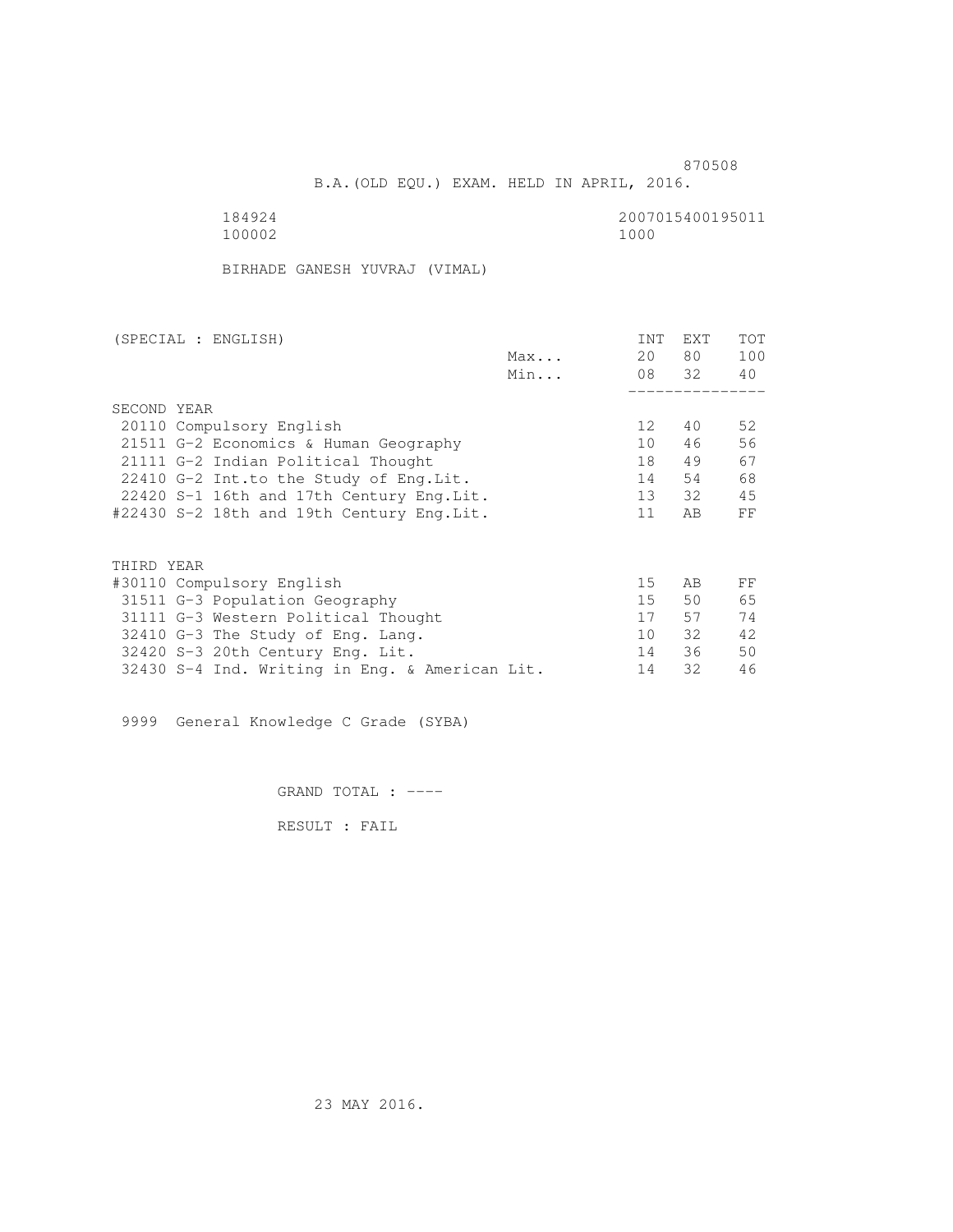B.A.(OLD EQU.) EXAM. HELD IN APRIL, 2016.

| 185194 | 2009015400414355 |
|--------|------------------|
| 100002 | 1000             |

SALMAN KHAN AIJAZ KHAN (SHAKEELA)

| (SPECIAL : URDU)                     |     | <b>INT</b>      | EXT   | TOT |
|--------------------------------------|-----|-----------------|-------|-----|
|                                      | Max | 20              | 80    | 100 |
|                                      | Min |                 | 08 32 | 40  |
|                                      |     |                 |       |     |
| SECOND YEAR                          |     |                 |       |     |
| 20110 Compulsory English             |     | 12 <sup>°</sup> | 32    | 44  |
| 20511 G-2 Samanya Hindi              |     | 08              | 32    | 40  |
| 21111 G-2 Indian Political Thought   |     | 13              | 37    | 50  |
| 20411 G-2 Urdu General               |     | 12 <sup>°</sup> | 39    | 51  |
| 20420 S-1 Urdu (Special Paper-I)     |     | 13              | 41    | 54  |
| 20430 S-2 Urdu (Special Paper-II)    |     | 12 <sup>°</sup> | 34    | 46  |
|                                      |     |                 |       |     |
| THIRD YEAR                           |     |                 |       |     |
| 30110 Compulsory English             |     | 13 <sup>°</sup> | 38    | 51  |
| 30511 G-3 Samanya Hindi              |     | 16              | 36    | 52  |
| #31111 G-3 Western Political Thought |     | 12              | $25*$ | 37  |
| 30411 G-3 Urdu General               |     | 16              | 38    | 54  |
| 30420 S-3 Tanqueed aur Tanz-o-Mizah  |     | 16              | 52    | 68  |
| 30430 S-4 Jadid Nasar aur Nazam      |     | 17              | 41    | 58  |

9999 General Knowledge C Grade (SYBA)

GRAND TOTAL : 605/1200

RESULT : SECOND CLASS

\* O.4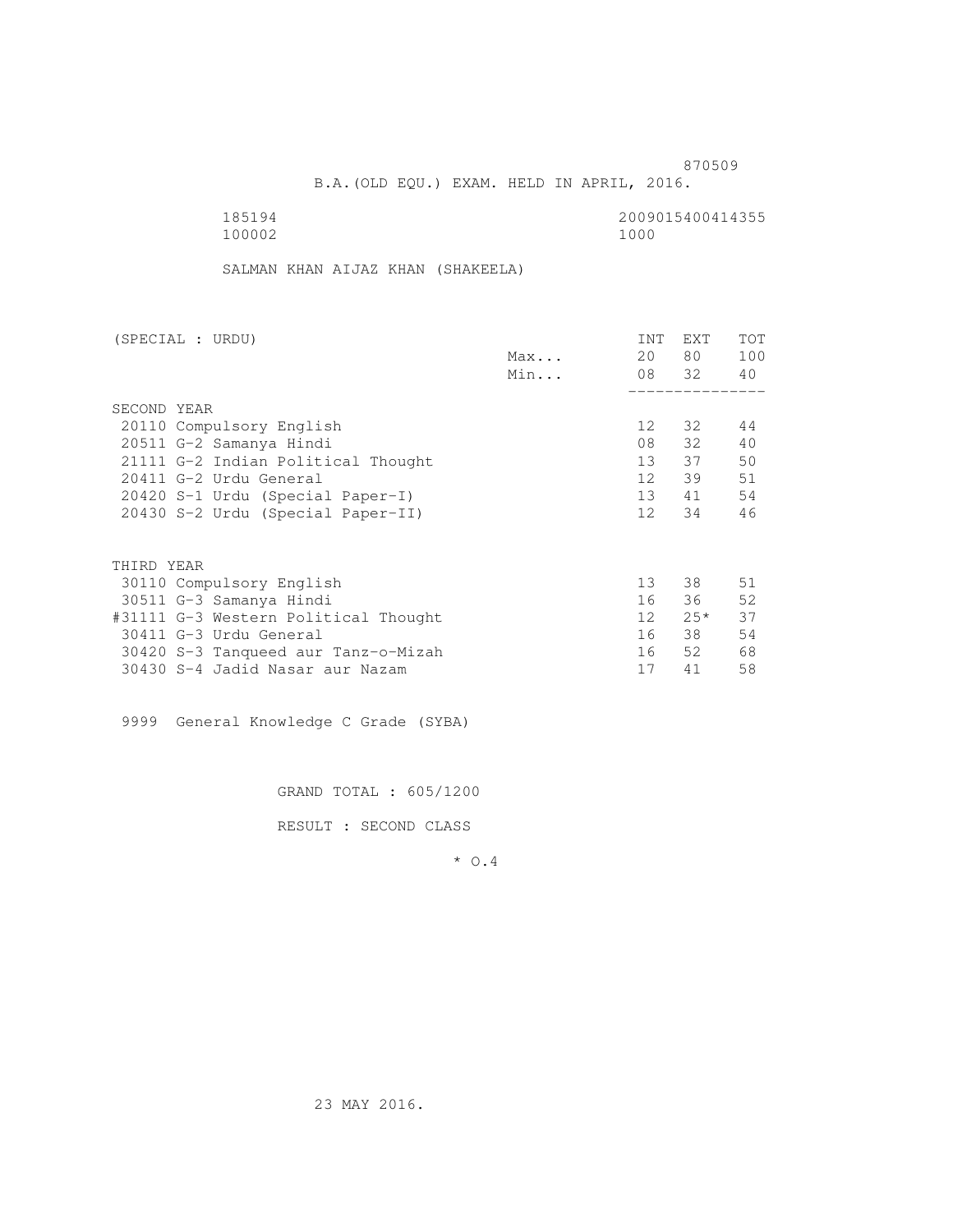B.A.(OLD EQU.) EXAM. HELD IN APRIL, 2016.

 185196 2009015400424864 100002

CHANDEKAR VARSHA DEVIDAS (KAMAL)

| (SPECIAL : ECONOMICS)                      |     | <b>INT</b>      | <b>EXT</b> | TOT |
|--------------------------------------------|-----|-----------------|------------|-----|
|                                            | Max | 20              | 80         | 100 |
|                                            | Min |                 | 08 32      | 40  |
|                                            |     |                 |            |     |
| SECOND YEAR                                |     |                 |            |     |
| 20110 Compulsory English                   |     | 15 <sub>1</sub> | 35         | 50  |
| 20211 G-2 Wang. Prakar. Abbhyas-Kadambari  |     | 16              | 58         | 74  |
| 21111 G-2 Indian Political Thought         |     | 18              | 47         | 65  |
| 21010 G-2 Indian Economy Since 1980        |     | 19              | 47         | 66  |
| 21020 S-1 Advanced Micro-Ecomomics         |     | 18              | 40         | 58  |
| 21030 S-2 Advanced Macro Economics         |     | 15              | 32         | 47  |
|                                            |     |                 |            |     |
| THIRD YEAR                                 |     |                 |            |     |
| 30110 Compulsory English                   |     | 14              | 34         | 48  |
| 30211 G-3 Wang.Prak.Abbah-Natak Va Lalit   |     | 17              | 55         | 72  |
| 31111 G-3 Western Political Thought        |     | 19              | 41         | 60  |
| 31010 G-3 Ind. Eco. Since 1980 Part-II     |     | 18              | 35         | 53  |
| 31021 S-3 Public Finance & Policies        |     | 18              | 36         | 54  |
| #31031 S-4 International Trade & Practices |     | 18              | 19         | FF  |

9999 General Knowledge C Grade (SYBA)

GRAND TOTAL : ----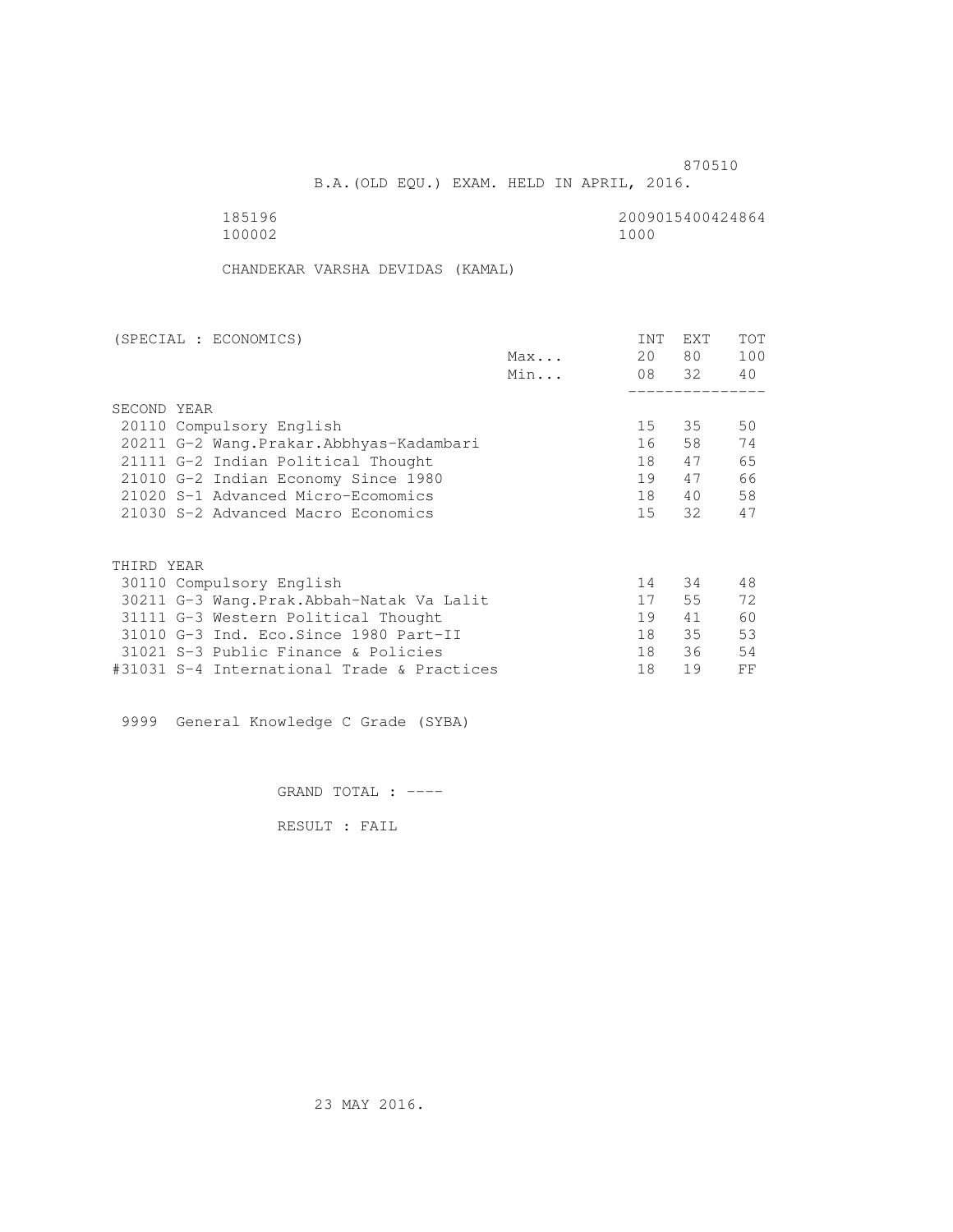B.A.(OLD EQU.) EXAM. HELD IN APRIL, 2016.

185200<br>100002 100002 1000 100002 1000

DHANGAR MANOJ DAPADU (USHA)

| (SPECIAL : ENGLISH)                            |     | <b>INT</b>      | <b>EXT</b> | TOT |
|------------------------------------------------|-----|-----------------|------------|-----|
|                                                | Max | 20              | 80         | 100 |
|                                                | Min |                 | 08 32      | 40  |
|                                                |     |                 |            |     |
| SECOND YEAR                                    |     |                 |            |     |
| 20110 Compulsory English                       |     | 12              | 43         | 55  |
| 21511 G-2 Economics & Human Geography          |     | 12 <sup>°</sup> | 55         | 67  |
| 22011 G-2 India's Internal Security            |     | 14              | 65         | 79  |
| 22410 G-2 Int.to the Study of Eng. Lit.        |     | 10              | 50         | 60  |
| 22420 S-1 16th and 17th Century Eng. Lit.      |     | 12              | 35         | 47  |
| 22430 S-2 18th and 19th Century Eng. Lit.      |     | 10 <sup>1</sup> | 39         | 49  |
|                                                |     |                 |            |     |
|                                                |     |                 |            |     |
| THIRD YEAR                                     |     |                 |            |     |
| 30110 Compulsory English                       |     | 13 <sup>°</sup> | 41         | 54  |
| 31511 G-3 Population Geography                 |     | 15              | 47         | 62  |
| 32012 G-3 Global Security                      |     | 09              | 61         | 70  |
| #32410 G-3 The Study of Eng. Lang.             |     | 11              | 32         | 43  |
| 32420 S-3 20th Century Eng. Lit.               |     | 13 <sup>°</sup> | 32         | 45  |
| 32430 S-4 Ind. Writing in Eng. & American Lit. |     | 12              | 33         | 45  |
|                                                |     |                 |            |     |

9999 General Knowledge B Grade (SYBA)

GRAND TOTAL : 676/1200

RESULT : SECOND CLASS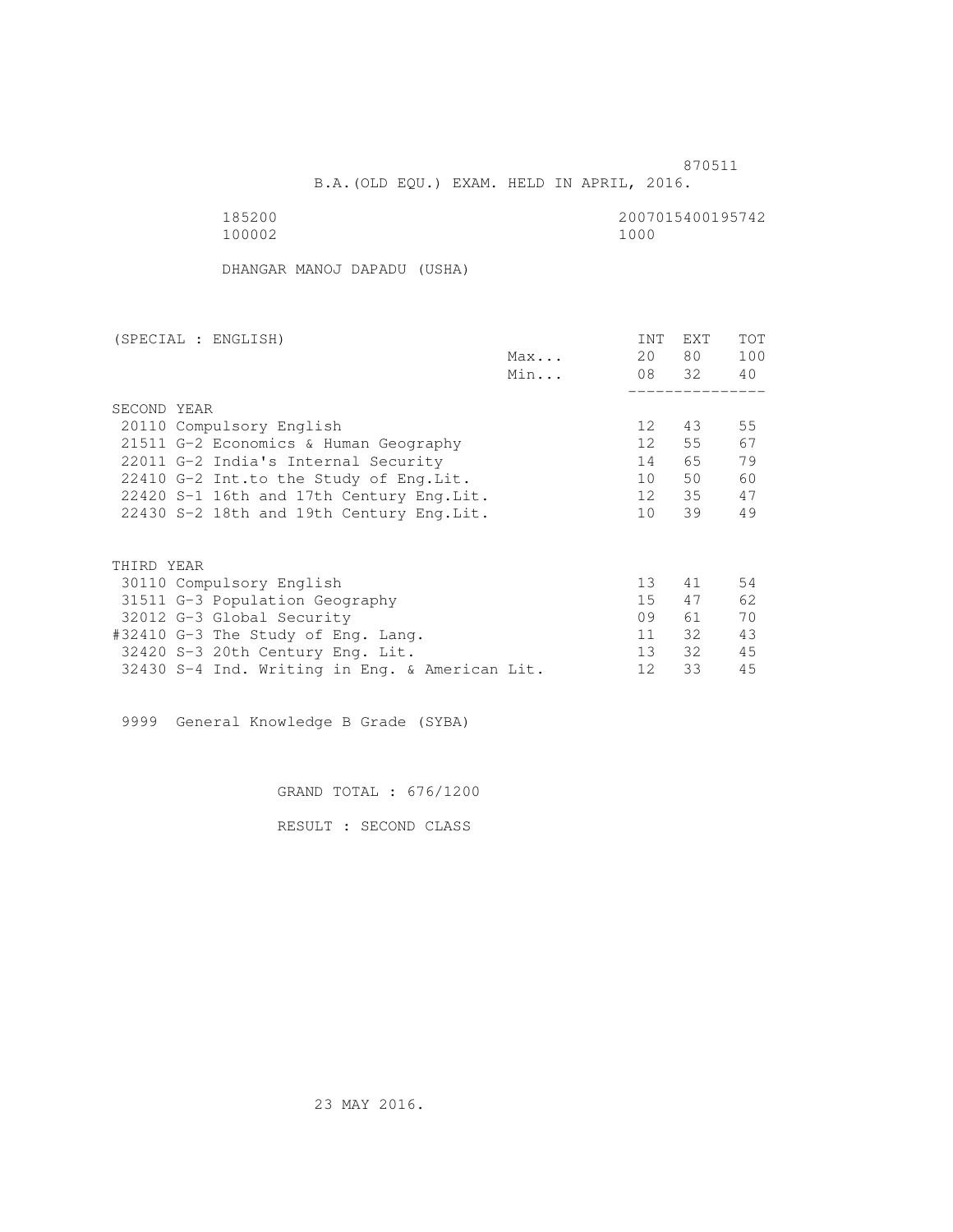B.A.(OLD EQU.) EXAM. HELD IN APRIL, 2016.

185203<br>100002 100002 1000 100002 1000

PATIL MINAKSHI HEMRAJ (SUNANDA)

| (SPECIAL : ENGLISH)                            |     | <b>INT</b> | <b>EXT</b> | TOT |
|------------------------------------------------|-----|------------|------------|-----|
|                                                | Max | 20         | 80 —       | 100 |
|                                                | Min |            | 08 32      | 40  |
|                                                |     |            |            |     |
| SECOND YEAR                                    |     |            |            |     |
| 20110 Compulsory English                       |     | 16         | 37         | 53  |
| 21211 G-2 Hist. of the Marathas                |     | 18         | 50         | 68  |
| 22810 G-2 Ind. Society: Issues and Problems    |     | 18         | 58         | 76  |
| 22410 G-2 Int.to the Study of Eng. Lit.        |     | 16         | 42         | 58  |
| 22420 S-1 16th and 17th Century Eng. Lit.      |     | 17         | 36         | 53  |
| 22430 S-2 18th and 19th Century Eng. Lit.      |     | 17         | 32         | 49  |
|                                                |     |            |            |     |
| THIRD YEAR                                     |     |            |            |     |
| 30110 Compulsory English                       |     | 15         | 32         | 47  |
| 31210 G-3 Hist of Modern Europe (1789-1960)    |     | 15         | 47         | 62  |
| 32810 G-3 Indian Society Structure & Change    |     | 17         | 63         | 80  |
| #32410 G-3 The Study of Eng. Lang.             |     | 12         | AB         | FF  |
| 32420 S-3 20th Century Eng. Lit.               |     | 11         | 32         | 43  |
| 32430 S-4 Ind. Writing in Eng. & American Lit. |     | 15         | 40         | 55  |
|                                                |     |            |            |     |

9999 General Knowledge B Grade (SYBA)

GRAND TOTAL : ----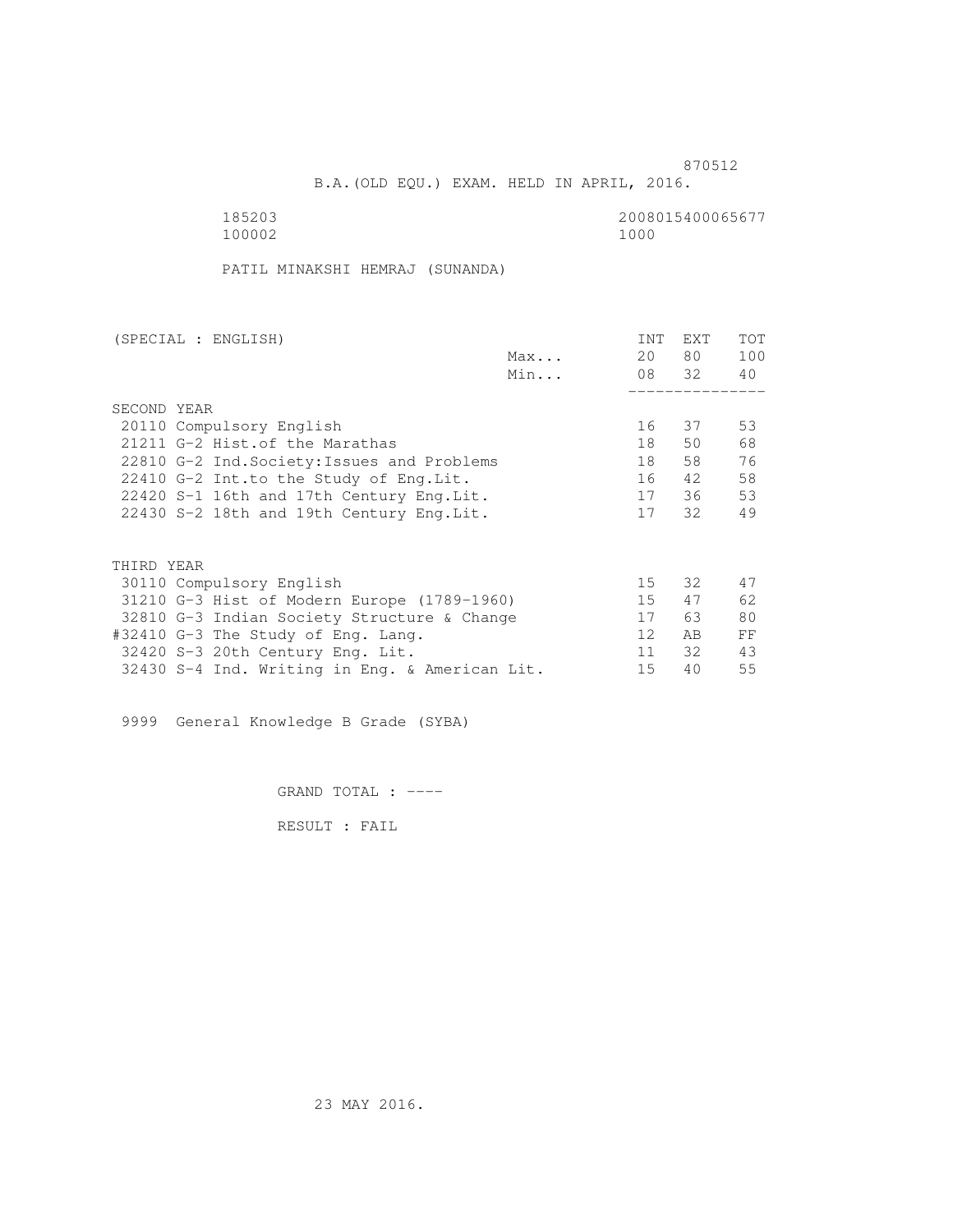B.A.(OLD EQU.) EXAM. HELD IN APRIL, 2016.

 185204 2009015400412244 100002 1000

SHINDE SAMADHAN ADHAR (MANGALABAI)

| 80 —<br>20<br>Max<br>08 32<br>Min<br>SECOND YEAR<br>15<br>32<br>20110 Compulsory English<br>58<br>20212 G-2 Upoyojeet Marathi<br>14<br>49<br>21111 G-2 Indian Political Thought<br>12<br>09<br>37<br>22410 G-2 Int.to the Study of Eng. Lit.<br>45<br>22420 S-1 16th and 17th Century Eng. Lit.<br>10<br>32<br>12<br>22430 S-2 18th and 19th Century Eng. Lit.<br>THIRD YEAR | 100<br>40<br>47<br>72 |
|------------------------------------------------------------------------------------------------------------------------------------------------------------------------------------------------------------------------------------------------------------------------------------------------------------------------------------------------------------------------------|-----------------------|
|                                                                                                                                                                                                                                                                                                                                                                              |                       |
|                                                                                                                                                                                                                                                                                                                                                                              |                       |
|                                                                                                                                                                                                                                                                                                                                                                              |                       |
|                                                                                                                                                                                                                                                                                                                                                                              |                       |
|                                                                                                                                                                                                                                                                                                                                                                              |                       |
|                                                                                                                                                                                                                                                                                                                                                                              |                       |
|                                                                                                                                                                                                                                                                                                                                                                              | 61                    |
|                                                                                                                                                                                                                                                                                                                                                                              | 46                    |
|                                                                                                                                                                                                                                                                                                                                                                              | 55                    |
|                                                                                                                                                                                                                                                                                                                                                                              | 44                    |
|                                                                                                                                                                                                                                                                                                                                                                              |                       |
|                                                                                                                                                                                                                                                                                                                                                                              |                       |
| 13 <sup>°</sup><br>36<br>30110 Compulsory English                                                                                                                                                                                                                                                                                                                            | 49                    |
| 09<br>40<br>30212 G-3 Upoyojeet Marathi                                                                                                                                                                                                                                                                                                                                      | 49                    |
| 34<br>12<br>31111 G-3 Western Political Thought                                                                                                                                                                                                                                                                                                                              | 46                    |
| 13 <sup>7</sup><br>32<br>#32410 G-3 The Study of Eng. Lang.                                                                                                                                                                                                                                                                                                                  | 45                    |
| 39<br>32420 S-3 20th Century Eng. Lit.<br>12 <sup>°</sup>                                                                                                                                                                                                                                                                                                                    | 51                    |
| 32<br>32430 S-4 Ind. Writing in Eng. & American Lit.<br>12                                                                                                                                                                                                                                                                                                                   | 44                    |

9999 General Knowledge C Grade (SYBA)

 $\mathcal{A}$  and  $\mathcal{A}$  are the set of  $\mathcal{A}$ GRAND TOTAL : 609+15=624/1200

RESULT : SECOND CLASS

 $^{\circ}$  0.163

23 MAY 2016.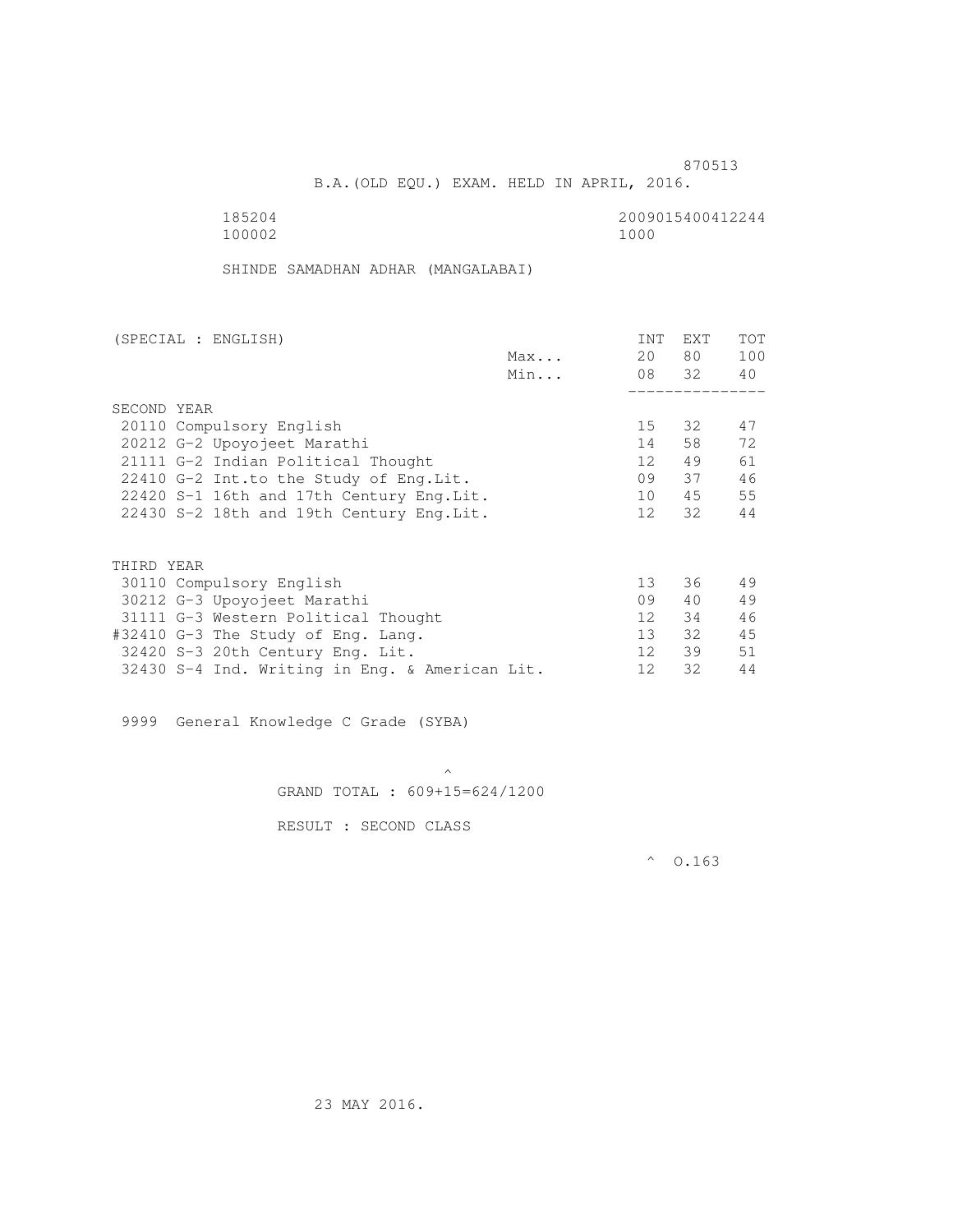B.A.(OLD EQU.) EXAM. HELD IN APRIL, 2016.

185205<br>100002 100002 1000 100002 1000

LATHI PUNAM DILIP (VIJAYA)

| Max<br>Min<br>SECOND YEAR<br>20110 Compulsory English<br>20212 G-2 Upoyojeet Marathi<br>21511 G-2 Economics & Human Geography<br>22810 G-2 Ind. Society: Issues and Problems<br>22820 S-1 Found'n of Soc. Thought<br>22832 S-2 Tribal Society In India | 20<br>09<br>12 <sup>12</sup><br>10 | 80 —<br>08 32<br>33<br>37 | 100<br>40<br>42<br>49 |
|--------------------------------------------------------------------------------------------------------------------------------------------------------------------------------------------------------------------------------------------------------|------------------------------------|---------------------------|-----------------------|
|                                                                                                                                                                                                                                                        |                                    |                           |                       |
|                                                                                                                                                                                                                                                        |                                    |                           |                       |
|                                                                                                                                                                                                                                                        |                                    |                           |                       |
|                                                                                                                                                                                                                                                        |                                    |                           |                       |
|                                                                                                                                                                                                                                                        |                                    |                           |                       |
|                                                                                                                                                                                                                                                        |                                    |                           |                       |
|                                                                                                                                                                                                                                                        |                                    | 32                        | 42                    |
|                                                                                                                                                                                                                                                        | 12 <sup>°</sup>                    | 39                        | 51                    |
|                                                                                                                                                                                                                                                        | 11                                 | 33                        | 44                    |
|                                                                                                                                                                                                                                                        | 12 <sup>12</sup>                   | 33                        | 45                    |
|                                                                                                                                                                                                                                                        |                                    |                           |                       |
| THIRD YEAR                                                                                                                                                                                                                                             |                                    |                           |                       |
| #30110 Compulsory English                                                                                                                                                                                                                              | 12 <sup>°</sup>                    | AB                        | FF                    |
| 30212 G-3 Upoyojeet Marathi                                                                                                                                                                                                                            | 13 <sup>7</sup>                    | 44                        | 57                    |
| 31511 G-3 Population Geography                                                                                                                                                                                                                         | 11                                 | 32                        | 43                    |
| 32810 G-3 Indian Society Structure & Change                                                                                                                                                                                                            | 16                                 | 43                        | 59                    |
| 32820 S-3 Techniques of Sociological Research                                                                                                                                                                                                          | 16                                 | 38                        | 54                    |
| 32832 S-4 Industrial Sociology                                                                                                                                                                                                                         | 15                                 | 43                        | 58                    |

9999 General Knowledge C Grade (SYBA)

GRAND TOTAL : ----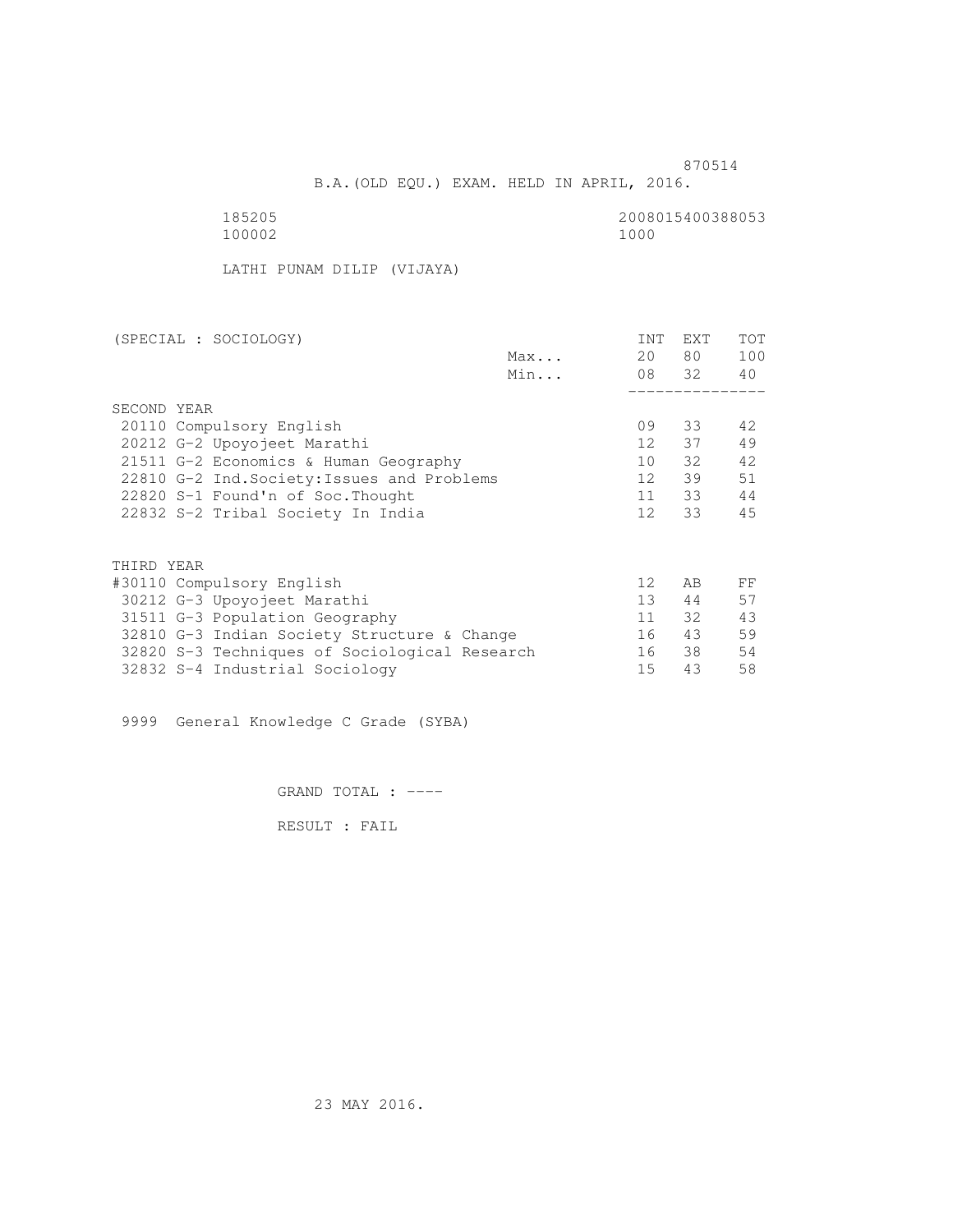B.A.(OLD EQU.) EXAM. HELD IN APRIL, 2016.

185206<br>100002 100002 1000 100002 1000

PATIL PURVA KRISHNARAJ (REKHA)

|     | <b>INT</b>                                                                                                                                                                                                                                                                    | <b>EXT</b> | <b>TOT</b>                |
|-----|-------------------------------------------------------------------------------------------------------------------------------------------------------------------------------------------------------------------------------------------------------------------------------|------------|---------------------------|
| Max | 20                                                                                                                                                                                                                                                                            |            | 100                       |
| Min |                                                                                                                                                                                                                                                                               |            | 40                        |
|     |                                                                                                                                                                                                                                                                               |            |                           |
|     |                                                                                                                                                                                                                                                                               |            |                           |
|     | 13 <sup>°</sup>                                                                                                                                                                                                                                                               | 33         | 46                        |
|     | 14                                                                                                                                                                                                                                                                            | 55         | 69                        |
|     | 14                                                                                                                                                                                                                                                                            | 39         | 53                        |
|     | $15 -$                                                                                                                                                                                                                                                                        | 39         | 54                        |
|     | $13 -$                                                                                                                                                                                                                                                                        |            | 48                        |
|     | 14                                                                                                                                                                                                                                                                            | 37         | 51                        |
|     |                                                                                                                                                                                                                                                                               |            |                           |
|     |                                                                                                                                                                                                                                                                               |            |                           |
|     | 14                                                                                                                                                                                                                                                                            | 00         | FF                        |
|     | 12 <sup>°</sup>                                                                                                                                                                                                                                                               | 35         | 47                        |
|     | 14                                                                                                                                                                                                                                                                            | 32         | 46                        |
|     | 16                                                                                                                                                                                                                                                                            |            | 48                        |
|     | 17                                                                                                                                                                                                                                                                            | 32         | 49                        |
|     | 16                                                                                                                                                                                                                                                                            | 33         | 49                        |
|     | 20211 G-2 Wang. Prakar. Abbhyas-Kadambari<br>21511 G-2 Economics & Human Geography<br>22810 G-2 Ind. Society: Issues and Problems<br>30211 G-3 Wang.Prak.Abbah-Natak Va Lalit<br>32810 G-3 Indian Society Structure & Change<br>32820 S-3 Techniques of Sociological Research |            | 80 —<br>08 32<br>35<br>32 |

9999 General Knowledge C Grade (SYBA)

GRAND TOTAL : ----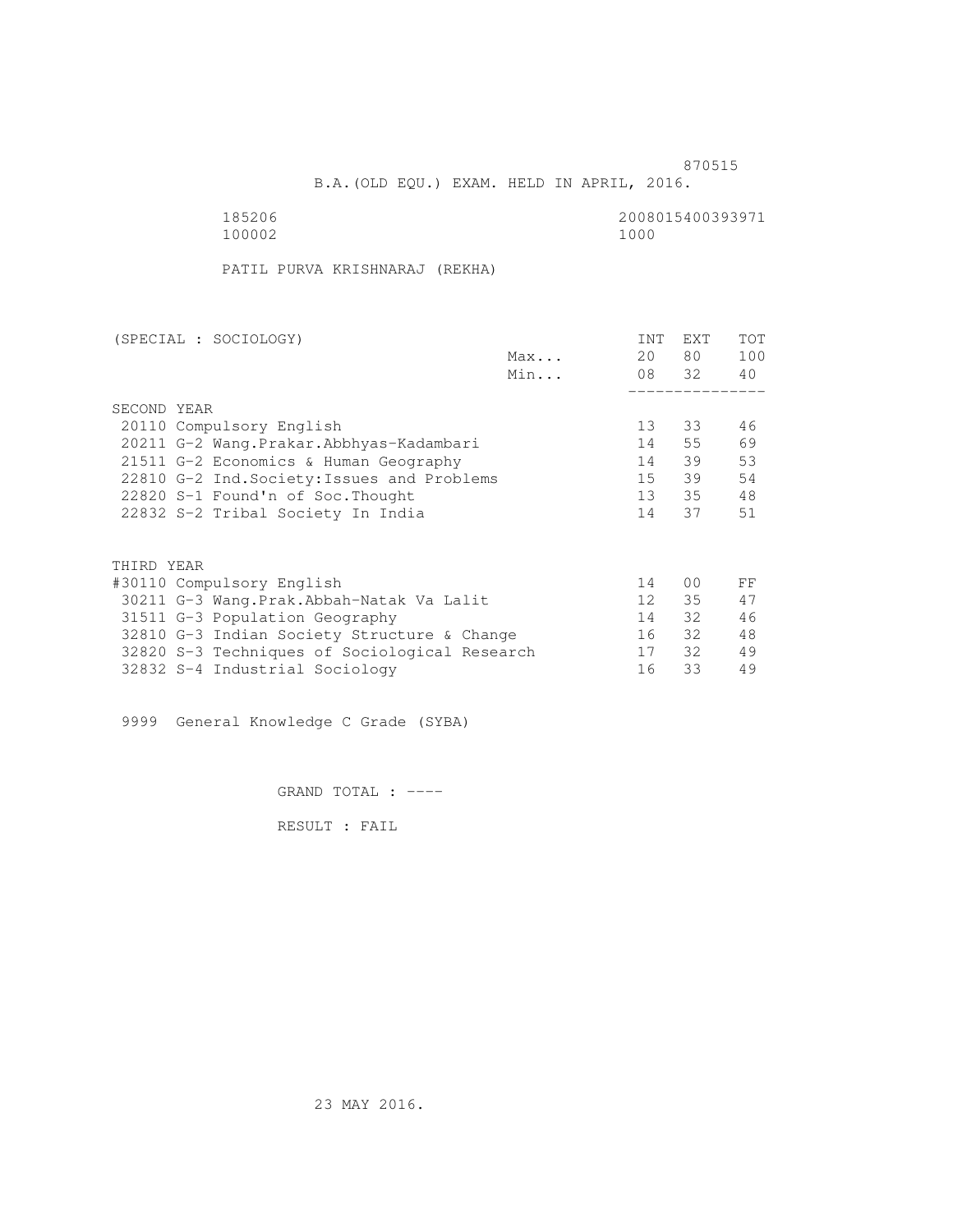B.A.(OLD EQU.) EXAM. HELD IN APRIL, 2016.

184926<br>100003 100003 1000 100003 1000

SONAR ARCHANA GANESH (URMILA)

| (SPECIAL : PSYCHOLOGY)                |     | PR.               | <b>INT</b> | <b>EXT</b> | TOT |
|---------------------------------------|-----|-------------------|------------|------------|-----|
|                                       | Max | 20                | 20         | 80         | 100 |
|                                       | Min | 08                |            | 08 32      | 40  |
|                                       |     |                   |            |            |     |
| SECOND YEAR                           |     |                   |            |            |     |
| #20110 Compulsory English             |     |                   | 12         | AB         | FF  |
| 20511 G-2 Samanya Hindi               |     | $\qquad \qquad -$ | 13         | 41         | 54  |
| 21511 G-2 Economics & Human Geography |     | $- -$             | 11         | 38         | 49  |
| 21711 G-2 Advanced Social Psychology  |     | $\qquad \qquad -$ | 09         | 45         | 54  |
| 21720 S-1 Psychopathology             |     | 13                | 09         | 27         | 49  |
| 21731 S-2 Counselling Psychology@     |     | 12                | 08         | 26         | 46  |
|                                       |     |                   |            |            |     |
| THIRD YEAR                            |     |                   |            |            |     |
| #30110 Compulsory English             |     |                   | 11         | AB         | FF  |
| 30511 G-3 Samanya Hindi               |     | $\qquad \qquad -$ | 18         | 40         | 58  |
| 31511 G-3 Population Geography        |     | $\qquad \qquad -$ | 13         | 35         | 48  |
| 31711 G-3 App. Psy. & Modern Life     |     | $\qquad \qquad -$ | 15         | 35         | 50  |
| #31721 S-3 Exp. Research Methodology  |     | $- -$             | 15         | AB         | FF  |
| 31730 S-4 Exp. Psychology (Practical) |     |                   | 14         | 50         | 64  |
|                                       |     |                   |            |            |     |

#9999 General Knowledge F Grade (SYBA)

 $( @ - EXT: 24/60 )$ 

GRAND TOTAL : ----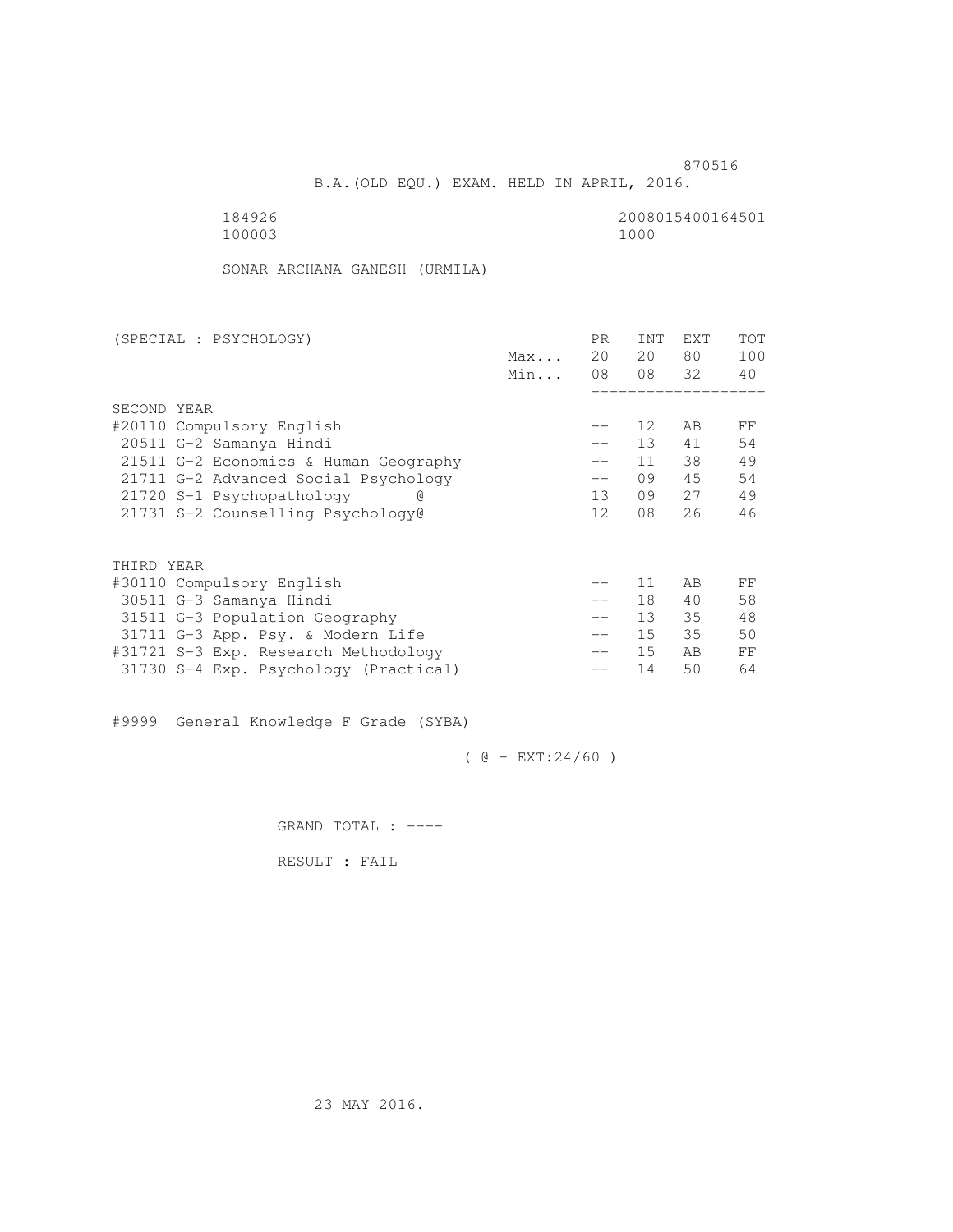B.A.(OLD EQU.) EXAM. HELD IN APRIL, 2016.

100003

185208 2009015400097123

BIDE DIPALI SHRAVAN (PRAMILA)

| (SPECIAL : HINDI)                           |     | INT | <b>EXT</b>       | <b>TOT</b> |
|---------------------------------------------|-----|-----|------------------|------------|
|                                             | Max | 20  | 80               | 100        |
|                                             | Min |     | 08 32            | 40         |
|                                             |     |     |                  |            |
| SECOND YEAR                                 |     |     |                  |            |
| 20110 Compulsory English                    |     | 13  | 35               | 48         |
| 22011 G-2 India's Internal Security         |     | 17  | 47               | 64         |
| 22810 G-2 Ind. Society: Issues and Problems |     | 16  | 62               | 78         |
| 20511 G-2 Samanya Hindi                     |     | 15  | 42               | 57         |
| 20520 S-1 Kavya Shasthra                    |     | 12  | 32 F             | 44         |
| 20530 S-2 Uppanyas, Natak Evam Vyang        |     | 13  | 37               | 50         |
|                                             |     |     |                  |            |
| THIRD YEAR                                  |     |     |                  |            |
| #30110 Compulsory English                   |     | 10  | 2.2 <sub>1</sub> | FF         |
| 32012 G-3 Global Security                   |     | 17  | 52               | 69         |
| 32810 G-3 Indian Society Structure & Change |     | 08  | 52               | 60         |
| 30511 G-3 Samanya Hindi                     |     | 10  | 53               | 63         |
| 30520 S-3 Hindi Sahitya Ka Itihas           |     | 12  | 32               | 44         |

30530 S-4 Bhasha Vidnyan tatha Rashtrabhasha 10 35 45

9999 General Knowledge C Grade (SYBA)

GRAND TOTAL : ----

RESULT : FAIL

 $^{\wedge}$  +15 O.163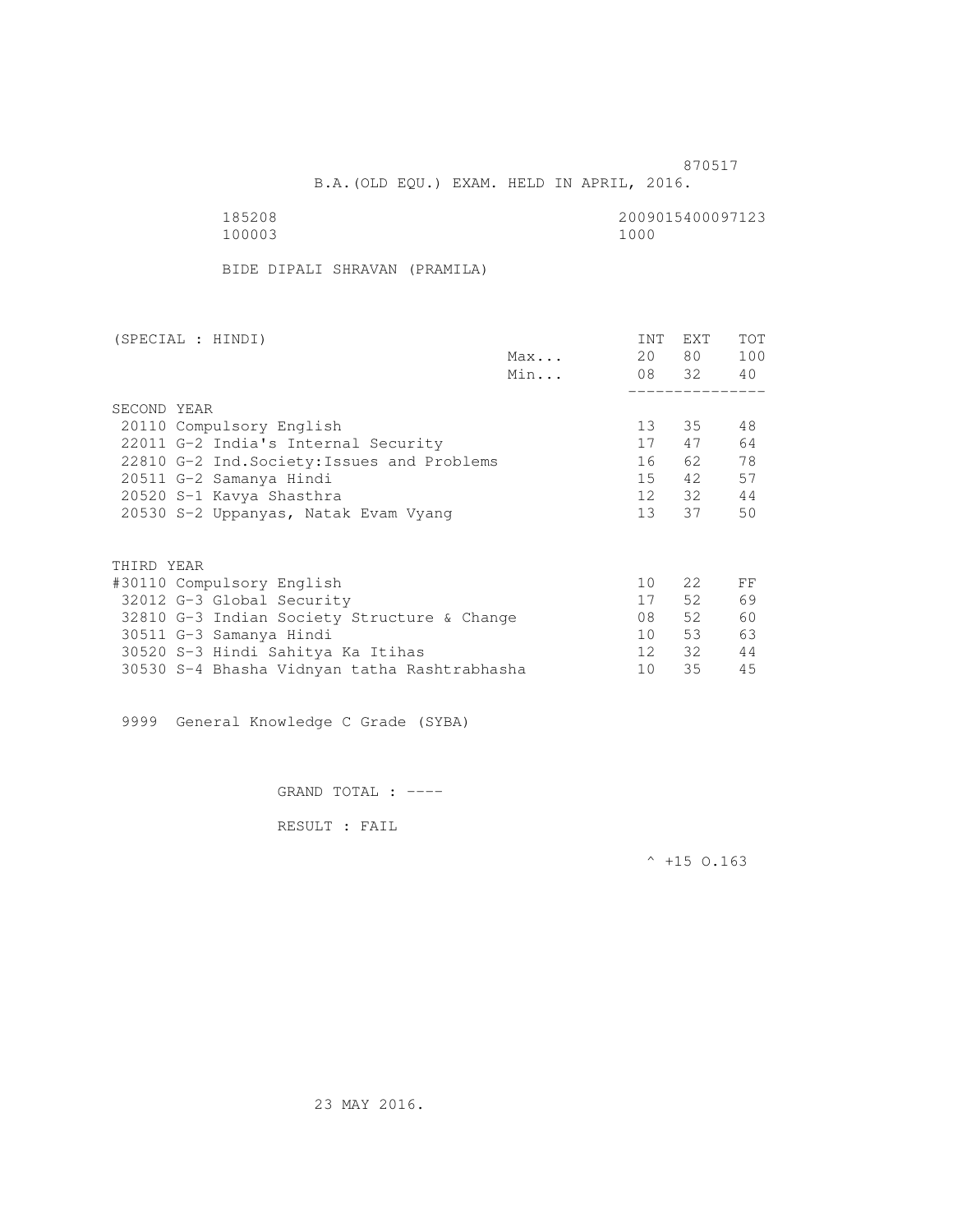B.A.(OLD EQU.) EXAM. HELD IN APRIL, 2016.

100003

185210 2007015400003207<br>100003 100003

MAHSKE ASHWINI VAIJANATH (LAXMI)

| (SPECIAL : PSYCHOLOGY)                       |     | PR.               | <b>INT</b>      | <b>EXT</b> | TOT |
|----------------------------------------------|-----|-------------------|-----------------|------------|-----|
|                                              | Max | 20                | 20              | 80         | 100 |
|                                              | Min | 08                |                 | 08 32      | 40  |
|                                              |     |                   |                 |            |     |
| SECOND YEAR                                  |     |                   |                 |            |     |
| 20110 Compulsory English                     |     | --                | 12              | 32         | 44  |
| 22810 G-2 Ind. Society: Issues and Problems  |     | $- -$             | 12 <sup>1</sup> | 54         | 66  |
| 20211 G-2 Wang.Prakar.Abbhyas-Kadambari      |     | $\qquad \qquad -$ | 14              | 47         | 61  |
| 21711 G-2 Advanced Social Psychology         |     | $- -$             | 14              | 60         | 74  |
| 21720 S-1 Psychopathology<br>G)              |     | 11                | 14              | 42         | 67  |
| 21731 S-2 Counselling Psychology@            |     | 12 <sup>°</sup>   | 15              | 39         | 66  |
|                                              |     |                   |                 |            |     |
| THIRD YEAR                                   |     |                   |                 |            |     |
| #30110 Compulsory English                    |     |                   | 12              | 19         | FF  |
| #32810 G-3 Indian Society Structure & Change |     |                   | 15              | 62         | 77  |
| 30211 G-3 Wang. Prak. Abbah-Natak Va Lalit   |     | $\qquad \qquad -$ | 16              | 56         | 72  |
| 31711 G-3 App. Psy. & Modern Life            |     | $- -$             | 15              | 52         | 67  |
| 31721 S-3 Exp. Research Methodology          |     |                   | 14              | 35         | 49  |
| 31730 S-4 Exp. Psychology (Practical)        |     |                   | 09              | 41         | 50  |
|                                              |     |                   |                 |            |     |

9999 General Knowledge C Grade (SYBA)

 $( @ - EXT: 24/60 )$ 

GRAND TOTAL : ----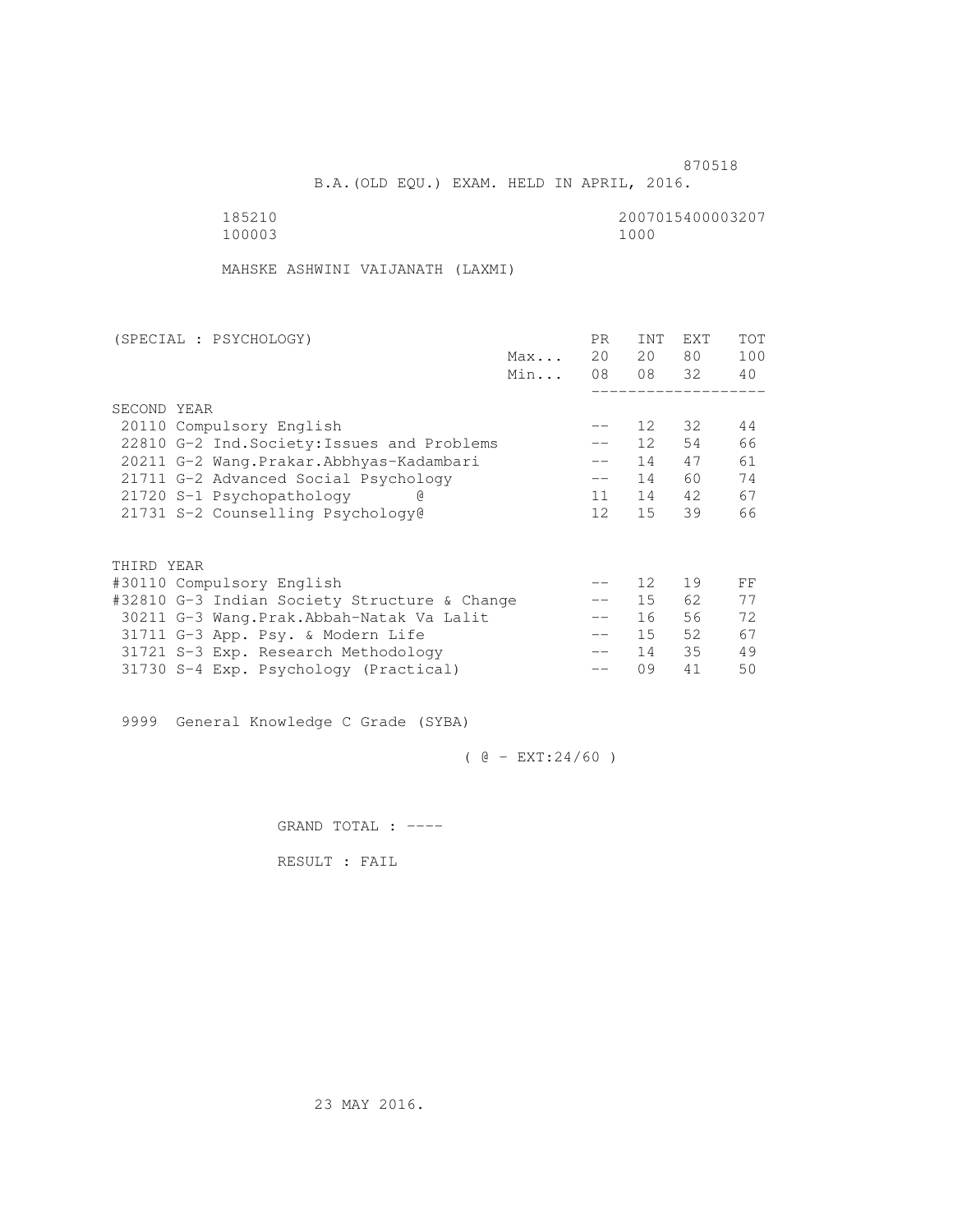B.A.(OLD EQU.) EXAM. HELD IN APRIL, 2016.

100003

185211 2009015400096626

PATIL KALYANI DILEEP (ASHA)

| (SPECIAL : PSYCHOLOGY)                      |     | PR.               | <b>INT</b>      | <b>EXT</b> | TOT |
|---------------------------------------------|-----|-------------------|-----------------|------------|-----|
|                                             | Max | 20                | 20              | 80         | 100 |
|                                             | Min | 08                |                 | 08 32      | 40  |
|                                             |     |                   |                 |            |     |
| SECOND YEAR                                 |     |                   |                 |            |     |
| 20110 Compulsory English                    |     |                   | 14              | 38         | 52  |
| 21111 G-2 Indian Political Thought          |     | $- -$             | 17              | 43         | 60  |
| 21211 G-2 Hist. of the Marathas             |     | $\qquad \qquad -$ | 14              | 42         | 56  |
| 21711 G-2 Advanced Social Psychology        |     | $-\,-$            | 13              | 47         | 60  |
| 21720 S-1 Psychopathology                   |     | 12                | 11              | 33         | 56  |
| 21731 S-2 Counselling Psychology@           |     | 16                | 10 <sup>1</sup> | 29         | 55  |
|                                             |     |                   |                 |            |     |
|                                             |     |                   |                 |            |     |
| THIRD YEAR                                  |     |                   |                 |            |     |
| #30110 Compulsory English                   |     |                   | 11              | AB         | FF  |
| 31111 G-3 Western Political Thought         |     |                   | 18              | 42         | 60  |
| 31210 G-3 Hist of Modern Europe (1789-1960) |     | $-\,-$            | $15 -$          | 34         | 49  |
| 31711 G-3 App. Psy. & Modern Life           |     | $- -$             | 13              | 46         | 59  |
| 31721 S-3 Exp. Research Methodology         |     | $- -$             | 12 <sup>°</sup> | 43         | 55  |
| 31730 S-4 Exp. Psychology (Practical)       |     |                   | 15              | 64         | 79  |
|                                             |     |                   |                 |            |     |

9999 General Knowledge B Grade (SYBA)

 $( @ - EXT: 24/60 )$ 

GRAND TOTAL : ----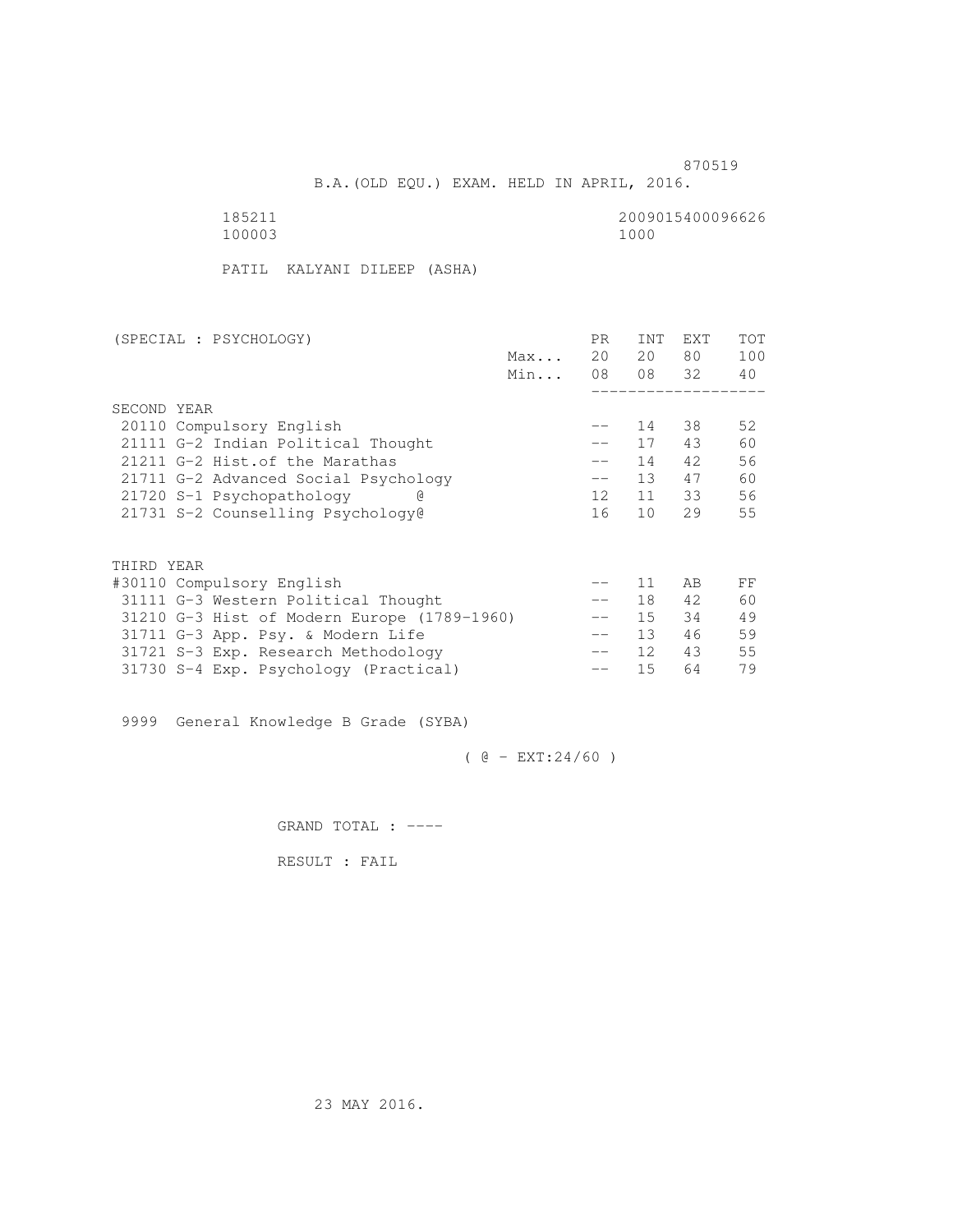B.A.(OLD EQU.) EXAM. HELD IN APRIL, 2016.

100003

185212 2009015400097011

JOSHI PUNAM CHANDRAKANT (PRAMILA)

| (SPECIAL : ENGLISH)                            |     | INT             | EXT             | TOT |
|------------------------------------------------|-----|-----------------|-----------------|-----|
|                                                | Max | 20              | 80 —            | 100 |
|                                                | Min |                 | 08 32           | 40  |
|                                                |     |                 |                 |     |
| SECOND YEAR                                    |     |                 |                 |     |
| 20110 Compulsory English                       |     | 15              | 39              | 54  |
| 20211 G-2 Wang. Prakar. Abbhyas-Kadambari      |     | 17              | 58              | 75  |
| 22810 G-2 Ind. Society: Issues and Problems    |     | 15              | 57              | 72  |
| 22410 G-2 Int.to the Study of Eng. Lit.        |     | 13 <sup>7</sup> | 35              | 48  |
| 22420 S-1 16th and 17th Century Eng. Lit.      |     | 15              | 37              | 52  |
| 22430 S-2 18th and 19th Century Eng. Lit.      |     | 13              | 32              | 45  |
| THIRD YEAR                                     |     |                 |                 |     |
| 30110 Compulsory English                       |     | 09              | 32 F            | 41  |
| 30211 G-3 Wang.Prak.Abbah-Natak Va Lalit       |     | 16              | 37              | 53  |
| 32810 G-3 Indian Society Structure & Change    |     | 11              | 44              | 55  |
|                                                |     | 10              | 00 <sup>o</sup> | FF  |
| #32410 G-3 The Study of Eng. Lang.             |     | 13 <sup>7</sup> | 34              | 47  |
| 32420 S-3 20th Century Eng. Lit.               |     |                 |                 |     |
| 32430 S-4 Ind. Writing in Eng. & American Lit. |     | 09              | 39              | 48  |

9999 General Knowledge C Grade (SYBA)

GRAND TOTAL : ----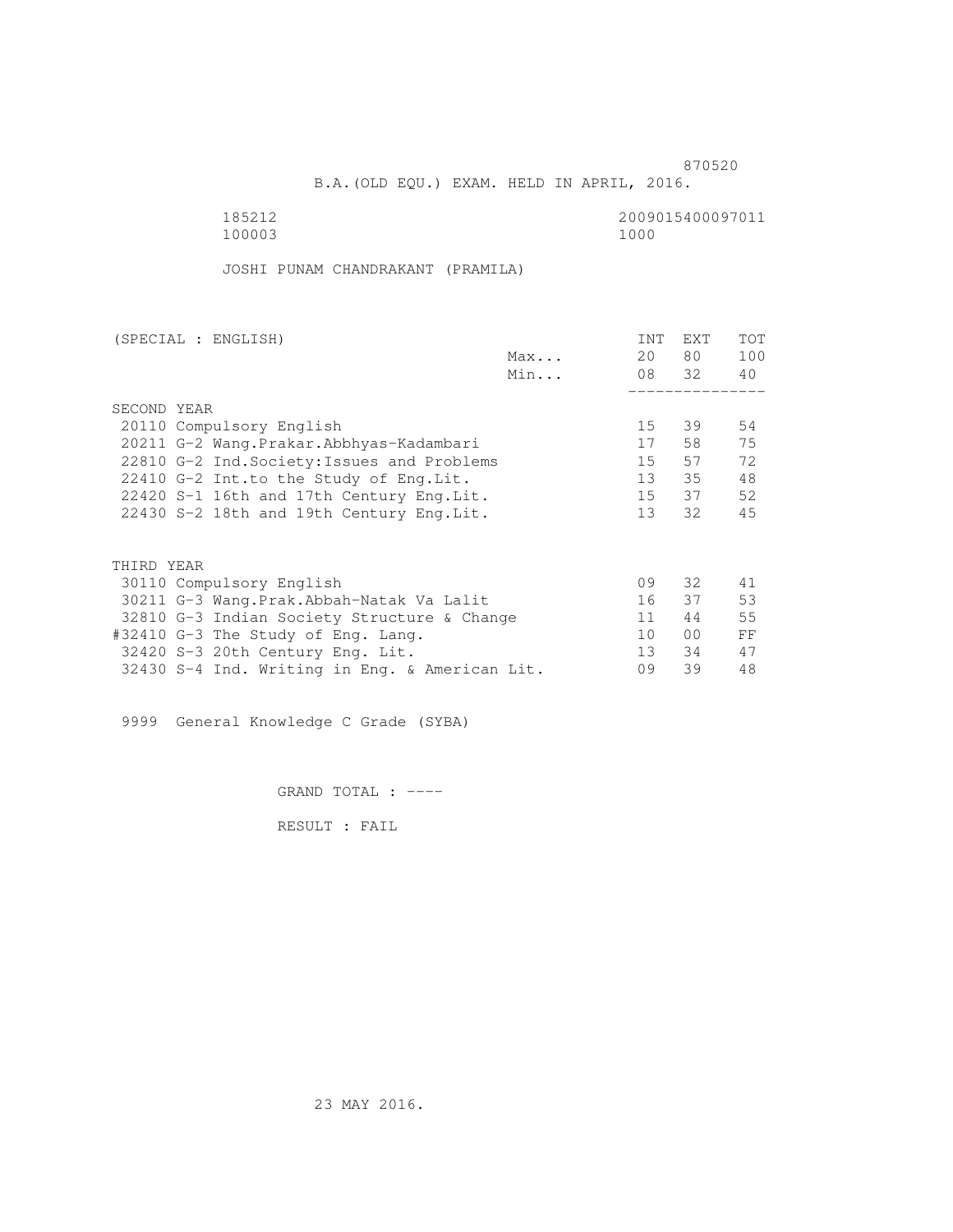B.A.(OLD EQU.) EXAM. HELD IN APRIL, 2016.

 185213 2008015400345235 100003 1000

PATIL PRIYANKA RAMESH (MINA)

| (SPECIAL : ENGLISH)                            | INT             | EXT   | TOT |
|------------------------------------------------|-----------------|-------|-----|
| Max                                            | 20              | 80 —  | 100 |
| Min                                            |                 | 08 32 | 40  |
|                                                |                 |       |     |
| SECOND YEAR                                    |                 |       |     |
| 20110 Compulsory English                       | 12 <sup>°</sup> | 32    | 44  |
| 21010 G-2 Indian Economy Since 1980            | 14              | 49    | 63  |
| 21111 G-2 Indian Political Thought             | 10              | 44    | 54  |
| 22410 G-2 Int.to the Study of Eng.Lit.         | 13              | 33    | 46  |
| 22420 S-1 16th and 17th Century Eng.Lit.       | 09              | 32    | 41  |
| 22430 S-2 18th and 19th Century Eng. Lit.      | 12              | 32    | 44  |
|                                                |                 |       |     |
| THIRD YEAR                                     |                 |       |     |
| 30110 Compulsory English                       | 11              | 35    | 46  |
| 31010 G-3 Ind. Eco. Since 1980 Part-II         | 13 <sup>7</sup> | 45    | 58  |
| 31111 G-3 Western Political Thought            | 10 <sup>1</sup> | 45    | 55  |
| #32410 G-3 The Study of Eng. Lang.             | 15              | AB.   | FF  |
| 32420 S-3 20th Century Eng. Lit.               | 10              | 39    | 49  |
| 32430 S-4 Ind. Writing in Eng. & American Lit. | 11              | 36    | 47  |

9999 General Knowledge C Grade (SYBA)

GRAND TOTAL : ----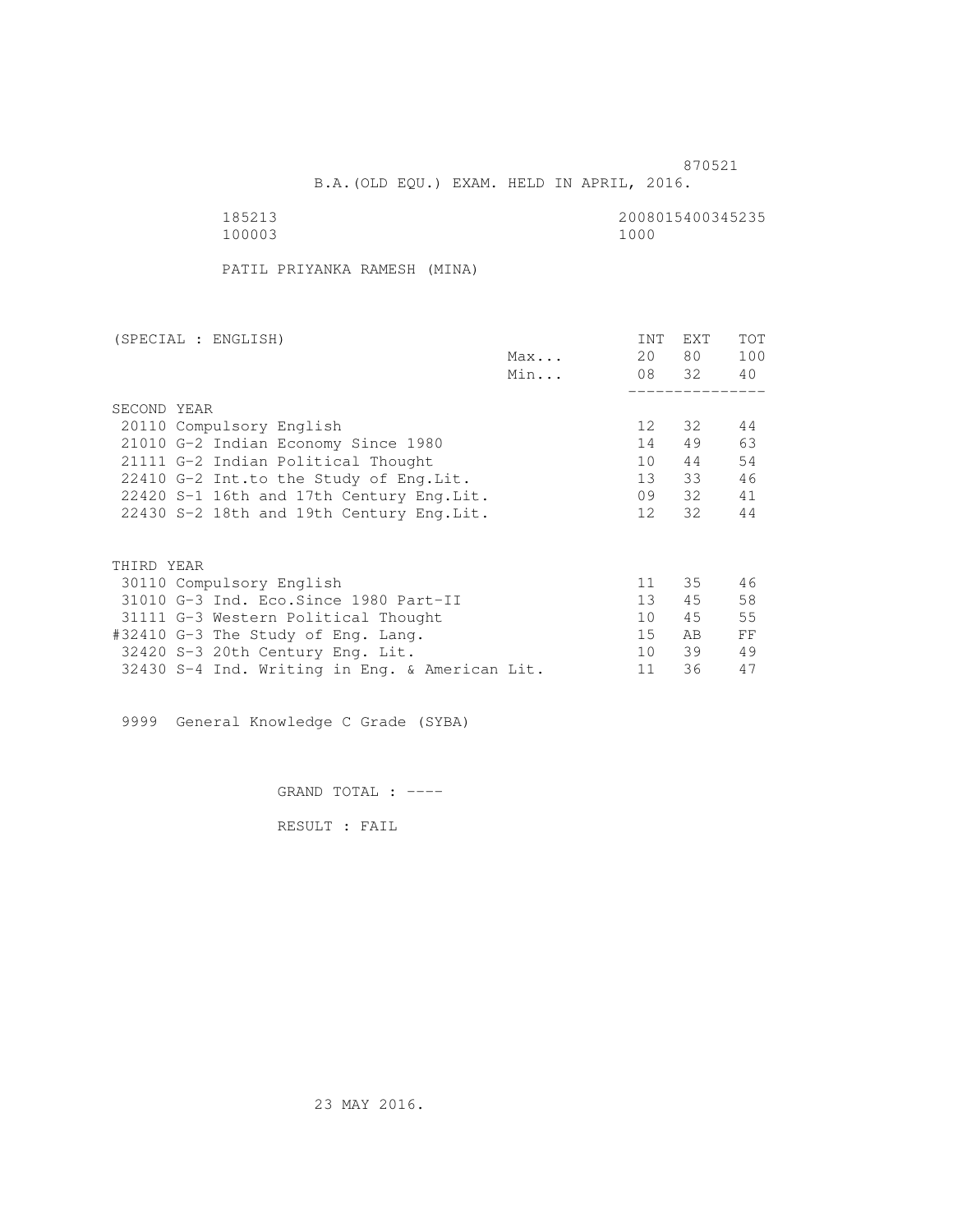B.A.(OLD EQU.) EXAM. HELD IN APRIL, 2016.

100006 1000

184928 2007015400040574

SALUNKHE REVANAND RAJARAM (VIJAYA)

| (SPECIAL : DEFENCE & STRATEGIC STUD.)       |     | <b>INT</b> | EXT   | <b>TOT</b> |
|---------------------------------------------|-----|------------|-------|------------|
|                                             | Max | 20         | 80 —  | 100        |
|                                             | Min |            | 08 32 | 40         |
|                                             |     |            |       |            |
| SECOND YEAR                                 |     |            |       |            |
| #20110 Compulsory English                   |     | 08         | 44    | 52         |
| 21512 G-2 Geography of Maharashtra          |     | 09         | 52    | 61         |
| 22810 G-2 Ind. Society: Issues and Problems |     | 16         | 58    | 74         |
| 22011 G-2 India's Internal Security         |     | 10         | 52    | 62         |
| 22021 S-1 Modern Warfare                    |     | 10         | 64    | 74         |
| 22031 S-2 Defence Organisation of India     |     | 16         | 49    | 65         |
| THIRD YEAR                                  |     |            |       |            |
|                                             |     | 16         | 42    | 58         |
| #30110 Compulsory English                   |     |            |       |            |
| 31511 G-3 Population Geography              |     | 14         | 36    | 50         |
| 32810 G-3 Indian Society Structure & Change |     | 16         | 56    | 72         |
| 32011 G-3 Disaster Management               |     | 16         | 56    | 72         |
| 32021 S-3 Contemporary Study of War & Peace |     | 15         | 50    | 65         |
| 32031 S-4 Geopolitics & Military Geography  |     | 15         | 66    | 81         |

9999 General Knowledge C Grade (SYBA)

GRAND TOTAL : 786/1200

RESULT : FIRST CLASS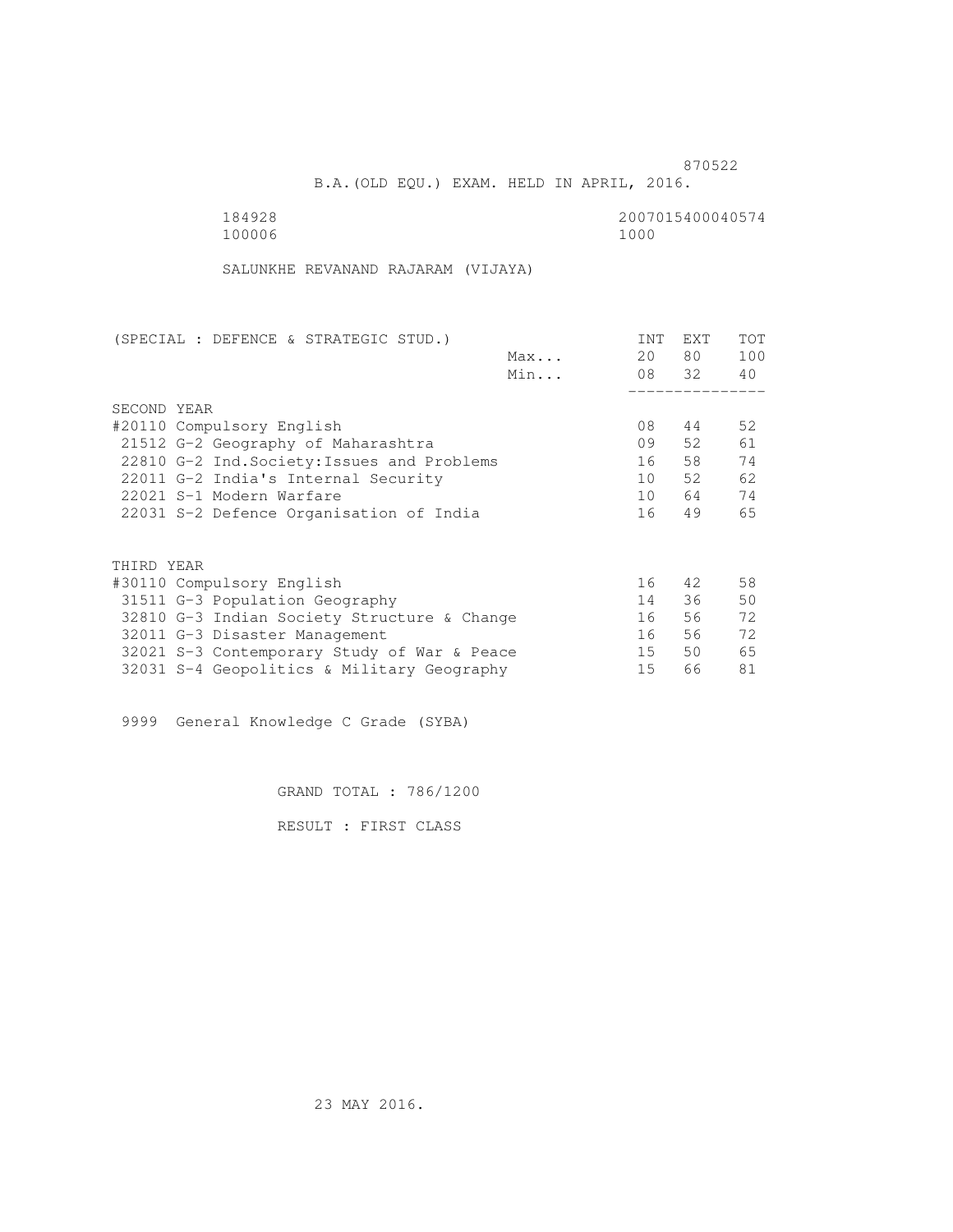B.A.(OLD EQU.) EXAM. HELD IN APRIL, 2016.

| 184929 | 2009015400152474 |
|--------|------------------|
| 100006 | 1000             |

TAYADE RAJENDRA RATAN (LILABAI)

| (SPECIAL : DEFENCE & STRATEGIC STUD.)       |     | <b>INT</b> | <b>EXT</b> | <b>TOT</b> |
|---------------------------------------------|-----|------------|------------|------------|
|                                             | Max | 20         | 80         | 100        |
|                                             | Min |            | 08 32      | 40         |
|                                             |     |            |            |            |
| SECOND YEAR                                 |     |            |            |            |
| #20110 Compulsory English                   |     | 15         | 32         | 47         |
| 20211 G-2 Wang. Prakar. Abbhyas-Kadambari   |     | 16         | 47         | 63         |
| 22810 G-2 Ind. Society: Issues and Problems |     | 15         | 48         | 63         |
| 22011 G-2 India's Internal Security         |     | 14         | 46         | 60         |
| 22021 S-1 Modern Warfare                    |     | 13         | 32         | 45         |
| 22031 S-2 Defence Organisation of India     |     | 14         | 34         | 48         |
|                                             |     |            |            |            |
| THIRD YEAR                                  |     |            |            |            |
| #30110 Compulsory English                   |     | 14         | 40         | 54         |
| 30211 G-3 Wang.Prak.Abbah-Natak Va Lalit    |     | 15         | 42         | 57         |
| 32810 G-3 Indian Society Structure & Change |     | 16         | 51         | 67         |
| 32011 G-3 Disaster Management               |     | 16         | 49         | 65         |
| 32021 S-3 Contemporary Study of War & Peace |     | 18         | 48         | 66         |
| 32031 S-4 Geopolitics & Military Geography  |     | 16         | 56         | 72         |
|                                             |     |            |            |            |

9999 General Knowledge C Grade (SYBA)

GRAND TOTAL : 707/1200

RESULT : SECOND CLASS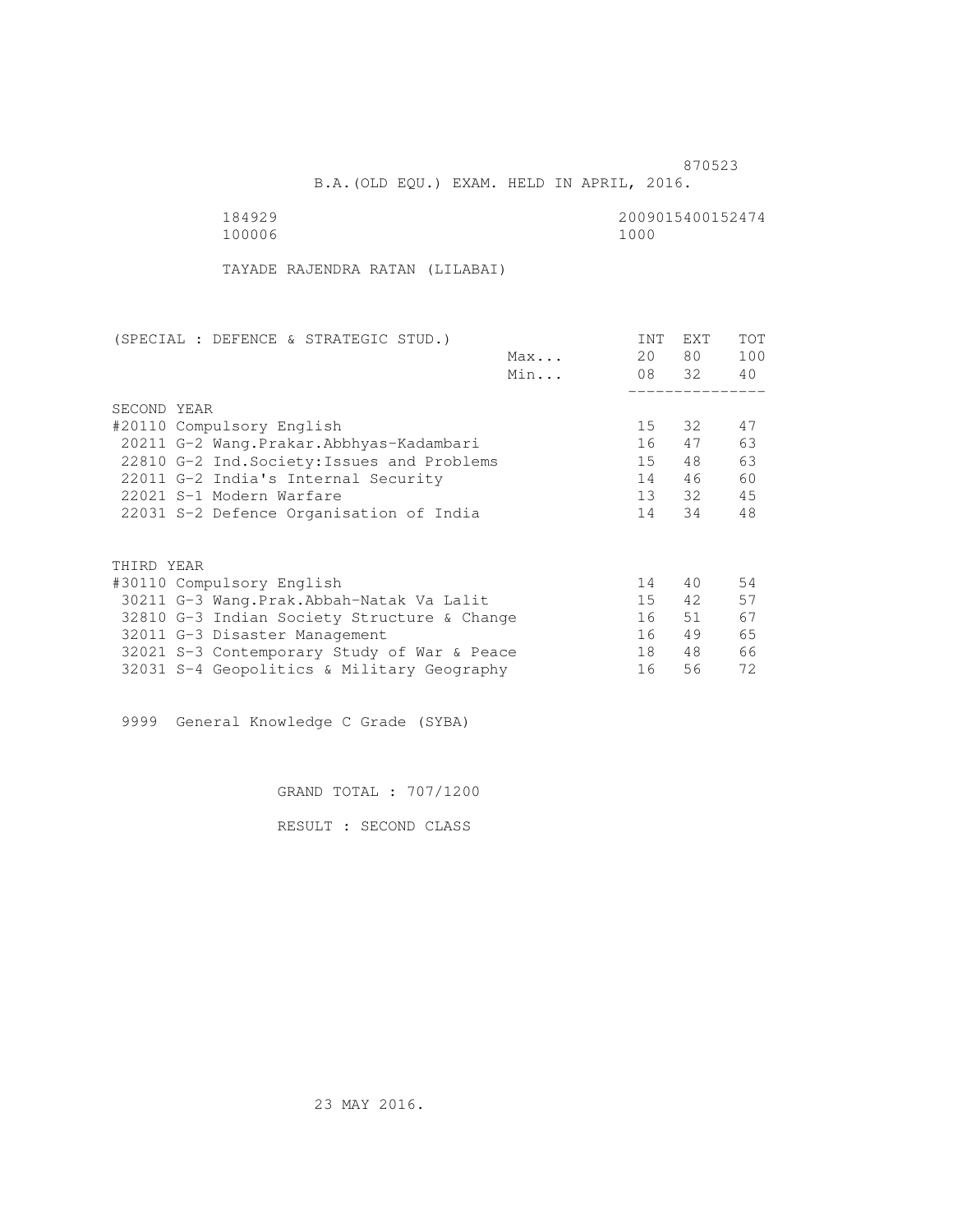B.A.(OLD EQU.) EXAM. HELD IN APRIL, 2016.

184930<br>100006 100006 10000 1000 100006 1000

SONAWANE SACHIN SHANTARAM (SUREKHA)

| (SPECIAL : ENGLISH)                            |     | <b>INT</b> | <b>EXT</b> | TOT |
|------------------------------------------------|-----|------------|------------|-----|
|                                                | Max | 20         | 80         | 100 |
|                                                | Min |            | 08 32      | 40  |
|                                                |     |            |            |     |
| SECOND YEAR                                    |     |            |            |     |
| 20110 Compulsory English                       |     | 14         | 34         | 48  |
| 21512 G-2 Geography of Maharashtra             |     | 16         | 37         | 53  |
| 22810 G-2 Ind. Society: Issues and Problems    |     | 19         | 56         | 75  |
| #22410 G-2 Int.to the Study of Eng.Lit.        |     | 15         | 2.4        | FF  |
| 22420 S-1 16th and 17th Century Eng. Lit.      |     | 14         | 32         | 46  |
| #22430 S-2 18th and 19th Century Eng.Lit.      |     | $15 -$     | 25         | FF  |
|                                                |     |            |            |     |
| THIRD YEAR                                     |     |            |            |     |
| #30110 Compulsory English                      |     | 17         | 41         | 58  |
| 31511 G-3 Population Geography                 |     | 14         | 37         | 51  |
| 32810 G-3 Indian Society Structure & Change    |     | 17         | 32         | 49  |
| #32410 G-3 The Study of Eng. Lang.             |     | 14         | 32         | 46  |
| 32420 S-3 20th Century Eng. Lit.               |     | 15         | 33         | 48  |
| 32430 S-4 Ind. Writing in Eng. & American Lit. |     | 16         | 32         | 48  |
|                                                |     |            |            |     |

9999 General Knowledge C Grade (SYBA)

GRAND TOTAL : ----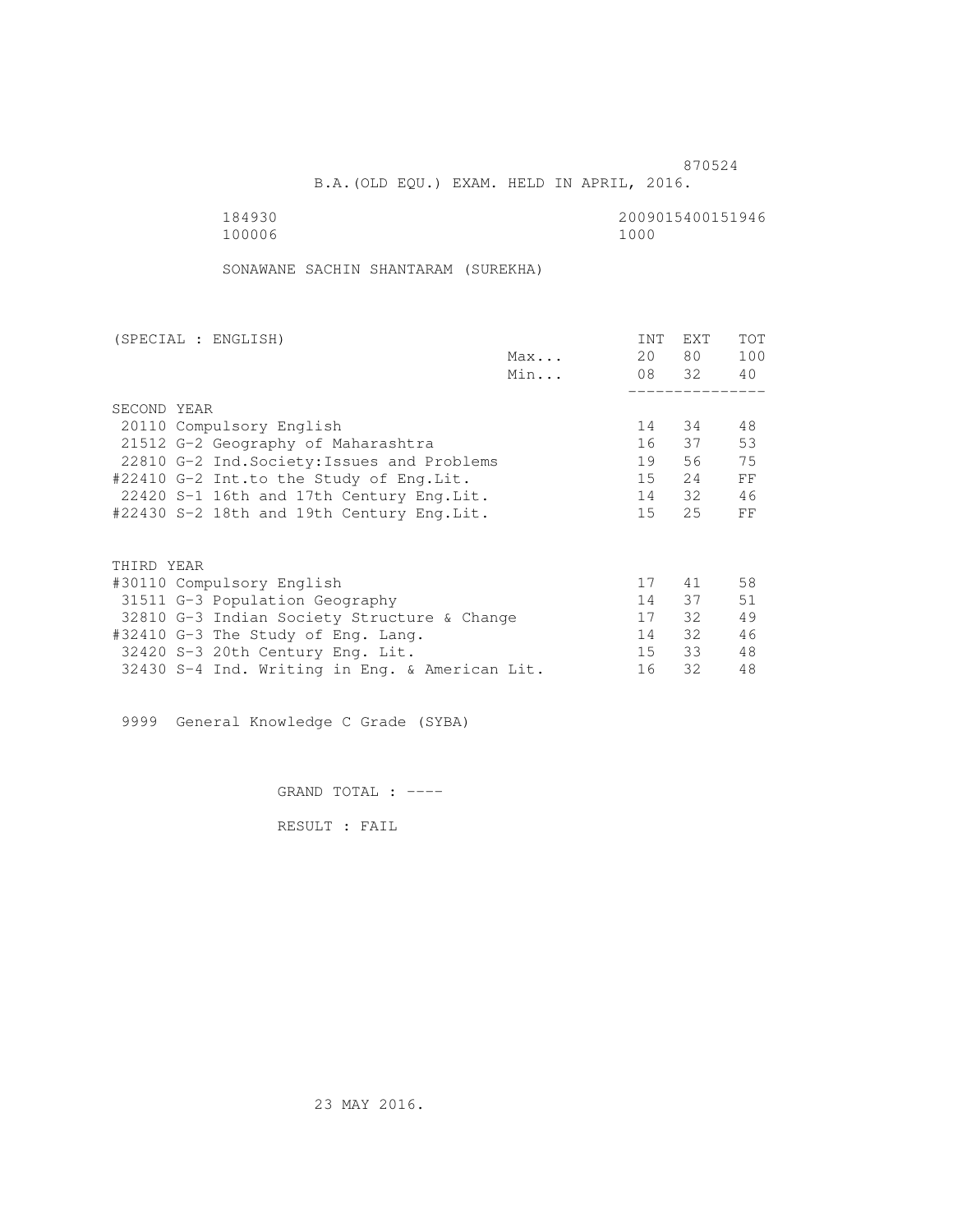B.A.(OLD EQU.) EXAM. HELD IN APRIL, 2016.

100009

184933 2009015400059314

SHAHEEN PARVEEN SHAFIUDDIN SHAIKH (TANVEER BI)

| (SPECIAL : URDU)                    |     | <b>INT</b> | <b>EXT</b> | TOT |
|-------------------------------------|-----|------------|------------|-----|
|                                     | Max | 20         | 80 —       | 100 |
|                                     | Min |            | 08 32      | 40  |
|                                     |     |            |            |     |
| SECOND YEAR                         |     |            |            |     |
| #20110 Compulsory English           |     | 15         | 23         | FF  |
| 20511 G-2 Samanya Hindi             |     | 17         | 32 F       | 49  |
| 21111 G-2 Indian Political Thought  |     | 17         | 36         | 53  |
| 20411 G-2 Urdu General              |     | 18         | 37         | 55  |
| 20420 S-1 Urdu (Special Paper-I)    |     | 19         | 32         | 51  |
| 20430 S-2 Urdu (Special Paper-II)   |     | 18         | 37         | 55  |
|                                     |     |            |            |     |
| THIRD YEAR                          |     |            |            |     |
| #30110 Compulsory English           |     | 16         | 08         | FF  |
| 30511 G-3 Samanya Hindi             |     | 18         | 34         | 52  |
| 31111 G-3 Western Political Thought |     | 16         | 40         | 56  |
| 30411 G-3 Urdu General              |     | 17         | 44         | 61  |
| 30420 S-3 Tanqueed aur Tanz-o-Mizah |     | 17         | 39         | 56  |
| 30430 S-4 Jadid Nasar aur Nazam     |     | 17         | 35         | 52  |
|                                     |     |            |            |     |

9999 General Knowledge C Grade (SYBA)

GRAND TOTAL : ----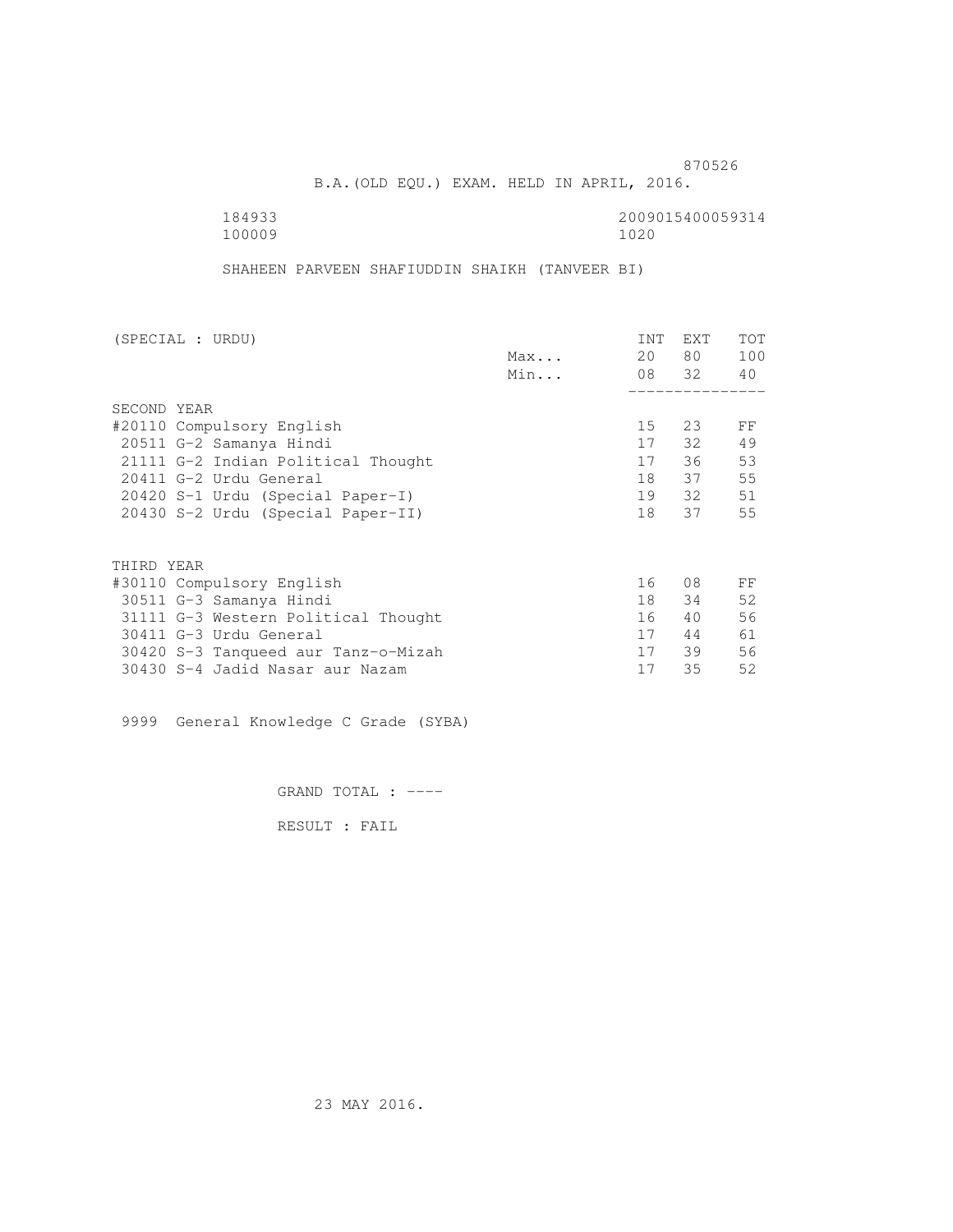B.A.(OLD EQU.) EXAM. HELD IN APRIL, 2016.

 184935 2009015400059256 100009 1020

IMRAN KHAN HAKEEM KHAN (HAMEEDA BI)

| (SPECIAL : HINDI)                            | <b>INT</b>      | EXT   | <b>TOT</b> |
|----------------------------------------------|-----------------|-------|------------|
| Max                                          | 20              | 80 —  | 100        |
| Min                                          |                 | 08 32 | 40         |
|                                              |                 |       |            |
| SECOND YEAR                                  |                 |       |            |
| #20110 Compulsory English                    | 12 <sup>°</sup> | 07    | FF         |
| 20411 G-2 Urdu General                       | 17              | 48    | 65         |
| 23610 G-2 Islamic Culture / Studies          | 14              | 60    | 74         |
| 20511 G-2 Samanya Hindi                      | 18              | 33    | 51         |
| 20520 S-1 Kavya Shasthra                     | 19              | 33    | 52         |
| 20530 S-2 Uppanyas, Natak Evam Vyang         | 19              | 38    | 57         |
|                                              |                 |       |            |
| THIRD YEAR                                   |                 |       |            |
| #30110 Compulsory English                    | 16              | 05    | FF         |
| 30411 G-3 Urdu General                       | 14              | 58    | 72         |
| 33610 G-3 Islamic Culture / Studies          | 18              | 35    | 53         |
| 30511 G-3 Samanya Hindi                      | 18              | 44    | 62         |
| 30520 S-3 Hindi Sahitya Ka Itihas            | 18              | 36    | 54         |
| 30530 S-4 Bhasha Vidnyan tatha Rashtrabhasha | 18              | 38    | 56         |

9999 General Knowledge C Grade (SYBA)

GRAND TOTAL : ----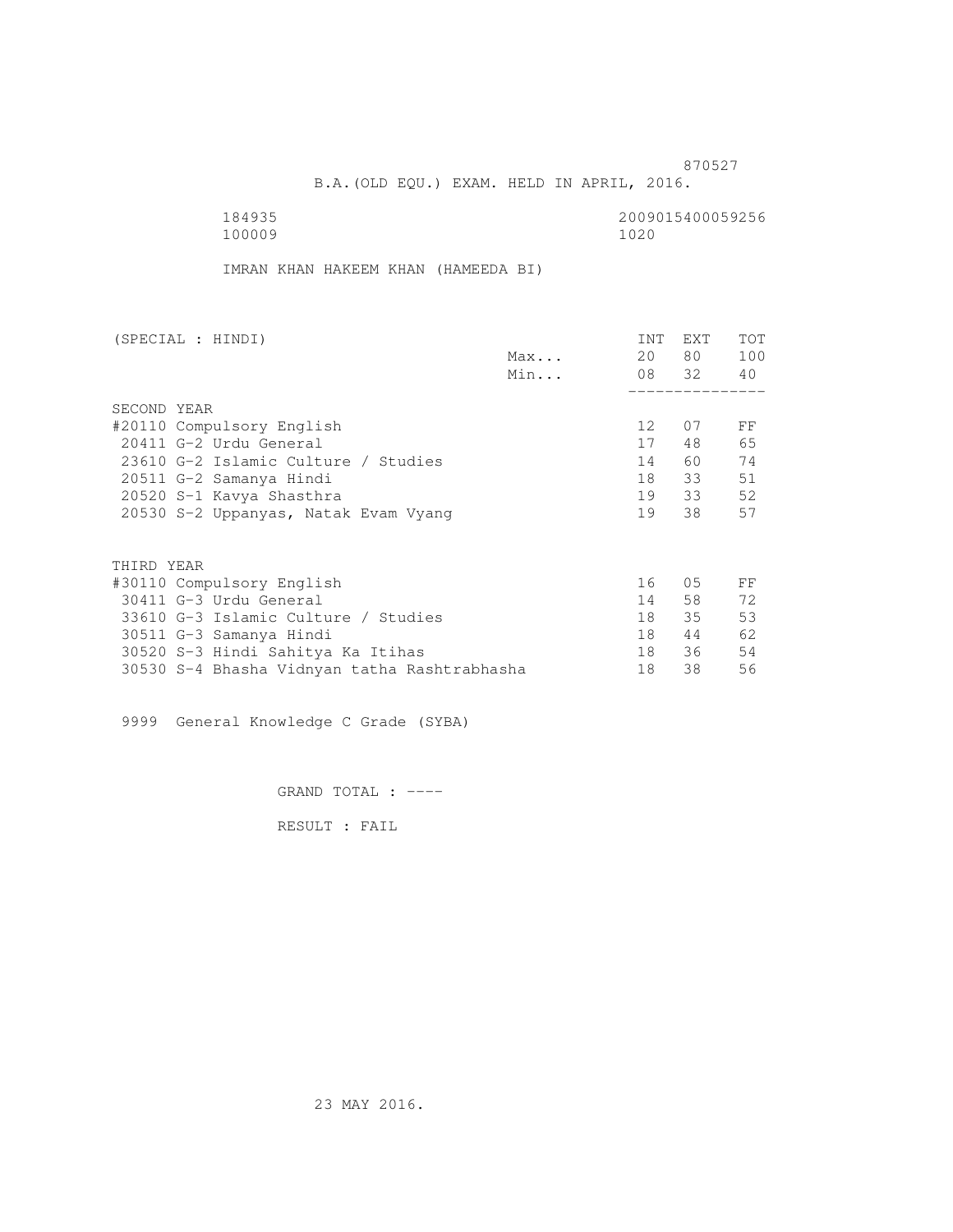B.A.(OLD EQU.) EXAM. HELD IN APRIL, 2016.

 185218 2009015400057814 100009 1020

ZUBER AHMED MOHD RAFIQUE SHAH (SALMA BI)

| (SPECIAL : GEOGRAPHY)                      |     | <b>INT</b> | <b>EXT</b> | TOT |
|--------------------------------------------|-----|------------|------------|-----|
|                                            | Max | 20         | 80         | 100 |
|                                            | Min |            | 08 32      | 40  |
|                                            |     |            |            |     |
| SECOND YEAR                                |     |            |            |     |
| 20110 Compulsory English                   |     | 14         | 32         | 46  |
| 20411 G-2 Urdu General                     |     | 18         | 42         | 60  |
| 23610 G-2 Islamic Culture / Studies        |     | 18         | 34         | 52  |
| 21511 G-2 Economics & Human Geography      |     | 15         | 32         | 47  |
| 21521 S-1 Agricultural Geography           |     | 14         | 36         | 50  |
| 21544 S-2 Practical Geography              |     | 16         | 54         | 70  |
|                                            |     |            |            |     |
| THIRD YEAR                                 |     |            |            |     |
| #30110 Compulsory English                  |     | 17         | 10         | FF  |
| 30411 G-3 Urdu General                     |     | 16         | 41         | 57  |
| 33610 G-3 Islamic Culture / Studies        |     | 16         | 44         | 60  |
| 31511 G-3 Population Geography             |     | 17         | 32         | 49  |
| 31521 S-3 Geography of Disaster Management |     | 17         | 49         | 66  |
| 31544 S-4 Practical Geography              |     | 17         | 42         | 59  |

9999 General Knowledge C Grade (SYBA)

GRAND TOTAL : ----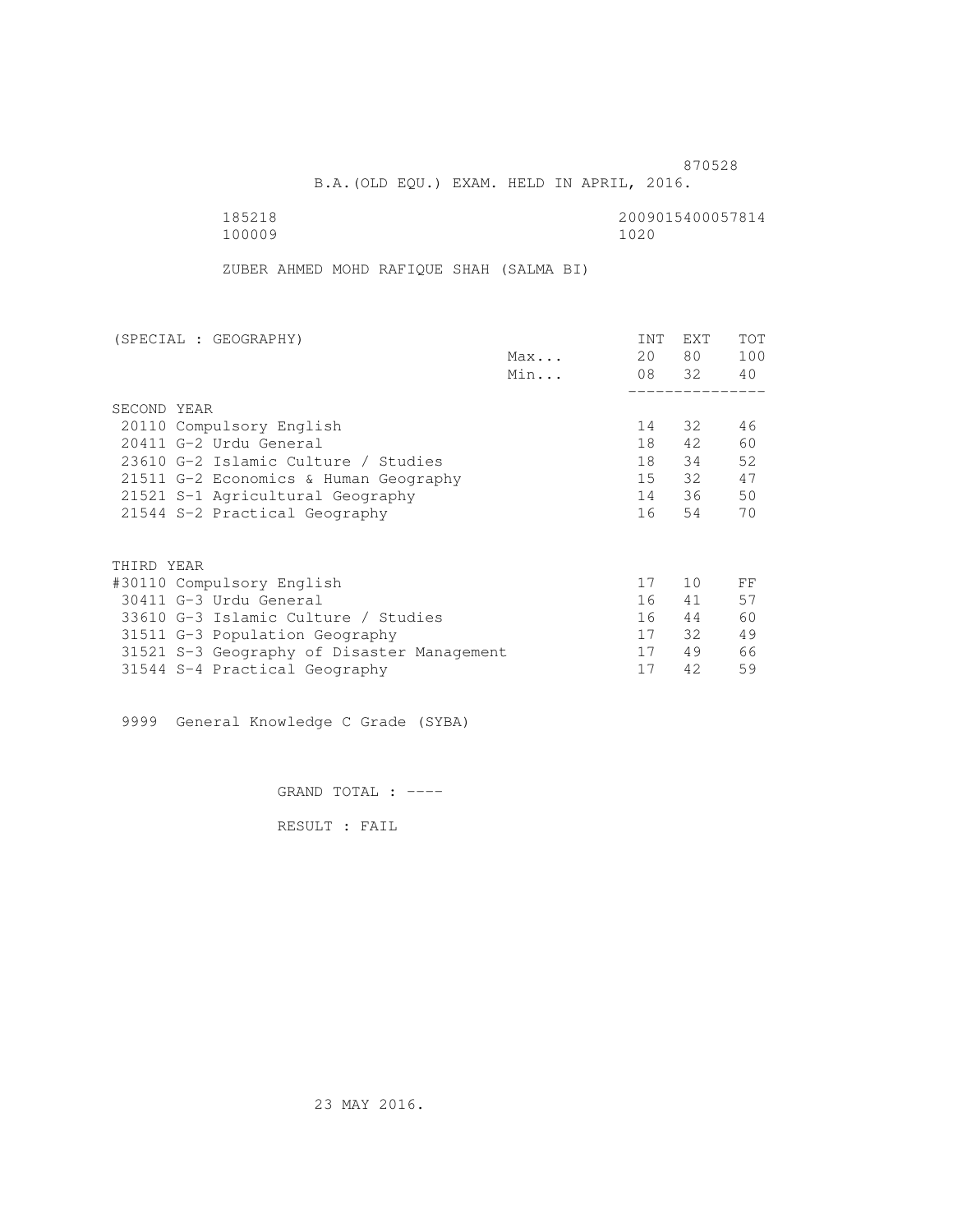B.A.(OLD EQU.) EXAM. HELD IN APRIL, 2016.

100009

185219 2009015400058775

IKRAMUDDIN KALEEMUDDIN (ZARINA BI)

| (SPECIAL : ENGLISH)                            | <b>INT</b> | <b>EXT</b> | TOT |
|------------------------------------------------|------------|------------|-----|
| Max                                            | 20         | 80         | 100 |
| Min                                            |            | 08 32      | 40  |
|                                                |            |            |     |
| SECOND YEAR                                    |            |            |     |
| 20110 Compulsory English                       | 16         | 46         | 62  |
| 20411 G-2 Urdu General                         | 18         | 56         | 74  |
| 21111 G-2 Indian Political Thought             | 16         | 52         | 68  |
| 22410 G-2 Int.to the Study of Eng. Lit.        | 19         | 46         | 65  |
| 22420 S-1 16th and 17th Century Eng. Lit.      | 18         | 51         | 69  |
| 22430 S-2 18th and 19th Century Eng. Lit.      | 18         | 32         | 50  |
|                                                |            |            |     |
| THIRD YEAR                                     |            |            |     |
|                                                | 18         | 51         | 69  |
| 30110 Compulsory English                       |            |            |     |
| 30411 G-3 Urdu General                         | 14         | 60         | 74  |
| 31111 G-3 Western Political Thought            | 17         | 49         | 66  |
| #32410 G-3 The Study of Eng. Lang.             | 19         | 16         | FF  |
| 32420 S-3 20th Century Eng. Lit.               | 18         | 37         | 55  |
| 32430 S-4 Ind. Writing in Eng. & American Lit. | 19         | 34         | 53  |

9999 General Knowledge B Grade (SYBA)

GRAND TOTAL : ----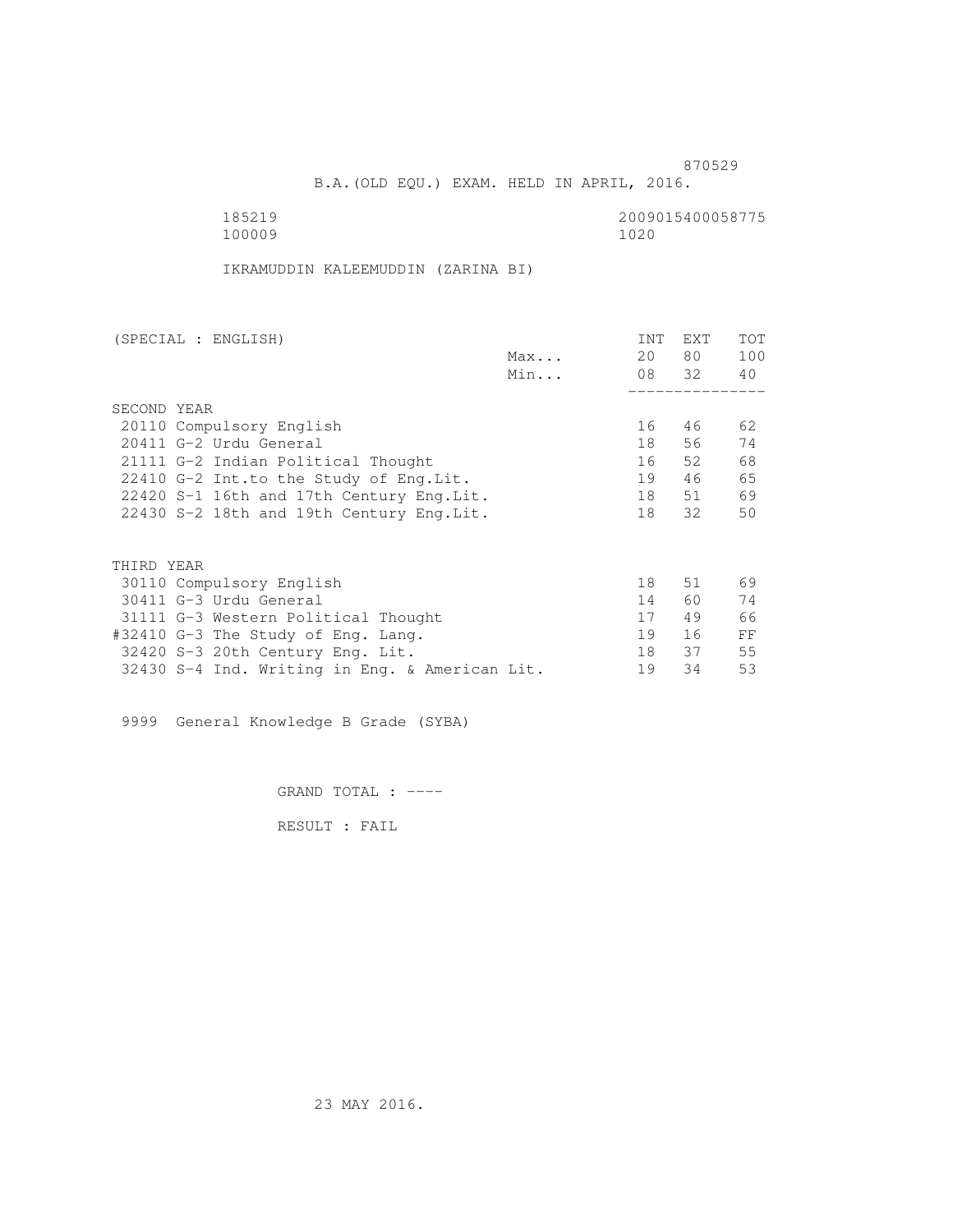B.A.(OLD EQU.) EXAM. HELD IN APRIL, 2016.

| 184938 | 2009015400445021 |
|--------|------------------|
| 110013 | 1102             |

THAKANE SHEETAL DEVIDAS (MANGLA)

| (SPECIAL : HINDI)                             |     | <b>INT</b> | <b>EXT</b> | TOT |
|-----------------------------------------------|-----|------------|------------|-----|
|                                               | Max | 20         | 80 —       | 100 |
|                                               | Min |            | 08 32      | 40  |
|                                               |     |            |            |     |
| SECOND YEAR                                   |     |            |            |     |
| #20110 Compulsory English                     |     | 15         | 27         | FF  |
| 20211 G-2 Wang. Prakar. Abbhyas-Kadambari     |     | 16         | 50         | 66  |
| 21112 G-2 Gandhian Political Thought          |     | 16         | 54         | 70  |
| 20511 G-2 Samanya Hindi                       |     | 15         | 43         | 58  |
| 20520 S-1 Kavya Shasthra                      |     | 13         | 53         | 66  |
| 20530 S-2 Uppanyas, Natak Evam Vyang          |     | 16         | 39         | 55  |
|                                               |     |            |            |     |
| THIRD YEAR                                    |     |            |            |     |
| 30110 Compulsory English                      |     | 14         | 32         | 46  |
| 30211 G-3 Wang.Prak.Abbah-Natak Va Lalit      |     | 19         | 49         | 68  |
| 31111 G-3 Western Political Thought           |     | 17         | 33         | 50  |
| 30511 G-3 Samanya Hindi                       |     | 16         | 46         | 62  |
| 30520 S-3 Hindi Sahitya Ka Itihas             |     | 11         | 37         | 48  |
| #30530 S-4 Bhasha Vidnyan tatha Rashtrabhasha |     | 16         | 28         | FF  |
|                                               |     |            |            |     |

#9999 General Knowledge F Grade (SYBA)

GRAND TOTAL : ----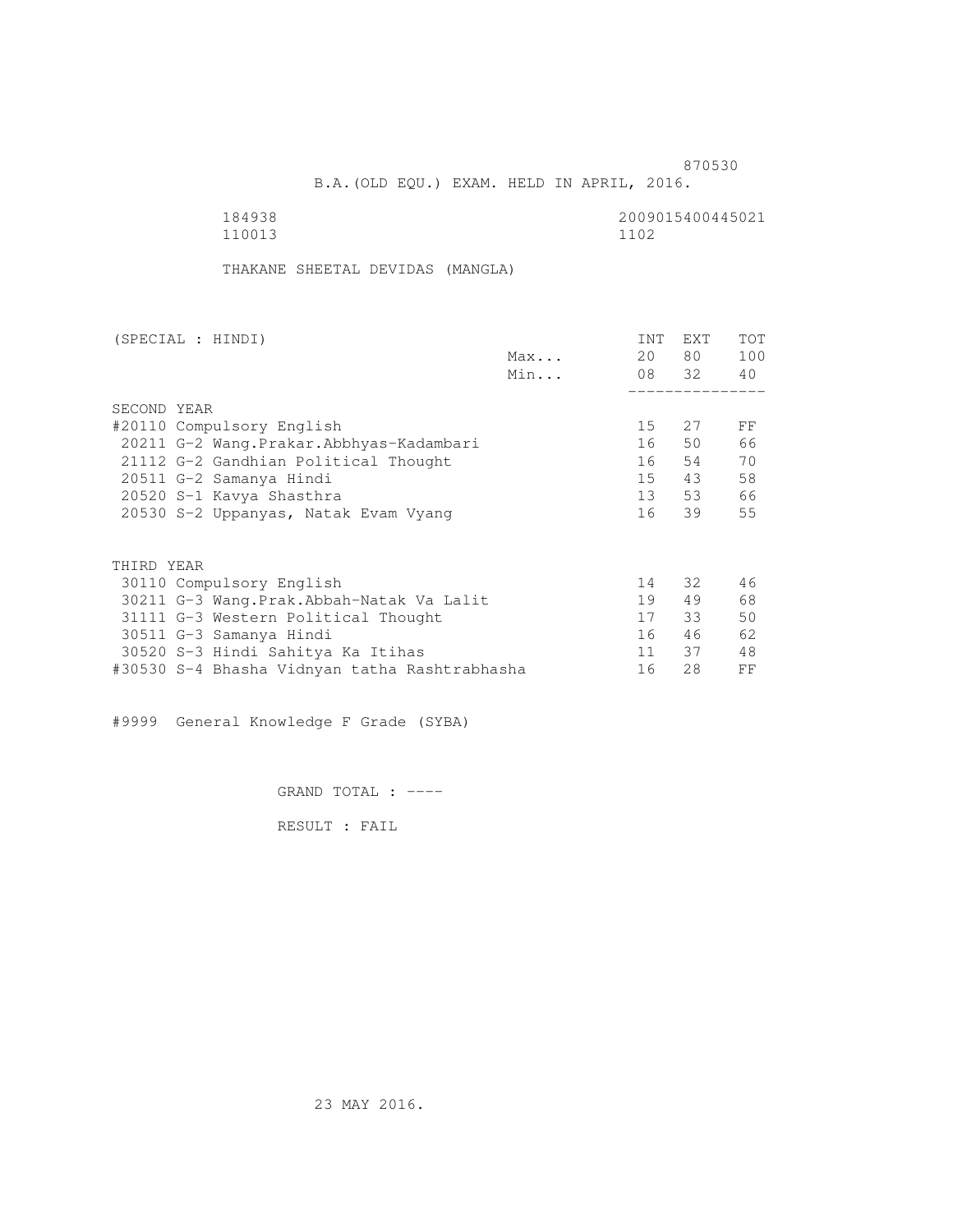B.A.(OLD EQU.) EXAM. HELD IN APRIL, 2016.

| 184945 | 2008015400130953 |
|--------|------------------|
| 110050 | 1102             |

SONAWANE VIJAY NARAYAN (KAMAL)

| (SPECIAL : HINDI)                    |                                              |     | INT | EXT               | <b>TOT</b> |
|--------------------------------------|----------------------------------------------|-----|-----|-------------------|------------|
|                                      |                                              | Max | 20  | 80 —              | 100        |
|                                      |                                              | Min |     | 08 32             | 40         |
|                                      |                                              |     |     |                   |            |
| SECOND YEAR                          |                                              |     |     |                   |            |
| #20110 Compulsory English            |                                              |     | 16  | 26                | FF         |
| 21512 G-2 Geography of Maharashtra   |                                              |     | 12  | 35                | 47         |
| 21711 G-2 Advanced Social Psychology |                                              |     | 15  | 32                | 47         |
| 20511 G-2 Samanya Hindi              |                                              |     | 15  | 33                | 48         |
| 20520 S-1 Kavya Shasthra             |                                              |     |     | 17 33             | 50         |
| 20530 S-2 Uppanyas, Natak Evam Vyang |                                              |     | 18  | 46                | 64         |
| THIRD YEAR                           |                                              |     |     |                   |            |
|                                      |                                              |     | 17  | 08                | FF         |
| #30110 Compulsory English            |                                              |     |     |                   |            |
| 31511 G-3 Population Geography       |                                              |     | 14  | 35                | 49         |
| 31711 G-3 App. Psy. & Modern Life    |                                              |     | 18  | 37                | 55         |
| 30511 G-3 Samanya Hindi              |                                              |     | 16  | 41                | 57         |
| 30520 S-3 Hindi Sahitya Ka Itihas    |                                              |     | 13  | $27+5^{\circ}$ 40 |            |
|                                      | 30530 S-4 Bhasha Vidnyan tatha Rashtrabhasha |     | 16  | 33                | 49         |

9999 General Knowledge C Grade^ (SYBA)

GRAND TOTAL : ----

RESULT : FAIL

 $^{\wedge}$  +3 O.163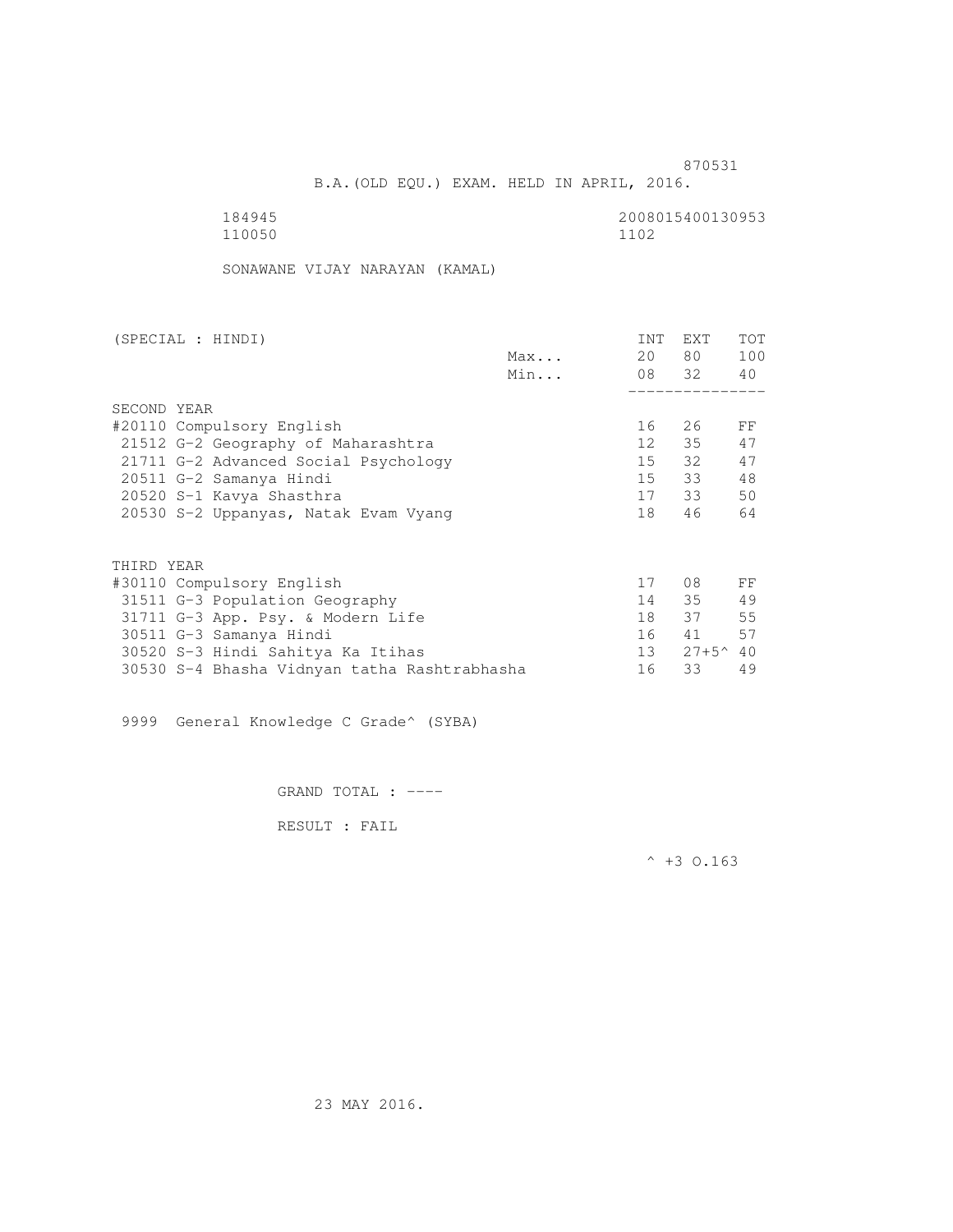B.A.(OLD EQU.) EXAM. HELD IN APRIL, 2016.

| 185225 | 2008015400118886 |
|--------|------------------|
| 110050 | 1102             |

GAVHALE SHITAL MADHUKAR (LATABAI)

| (SPECIAL : HINDI)                             |     | INT | <b>EXT</b> | TOT |
|-----------------------------------------------|-----|-----|------------|-----|
|                                               | Max | 20  | 80 —       | 100 |
|                                               | Min |     | 08 32      | 40  |
|                                               |     |     |            |     |
| SECOND YEAR                                   |     |     |            |     |
| 20110 Compulsory English                      |     | 15  | 32         | 47  |
| 20211 G-2 Wang. Prakar. Abbhyas-Kadambari     |     | 14  | 45         | 59  |
| 21211 G-2 Hist. of the Marathas               |     | 17  | 36         | 53  |
| 20511 G-2 Samanya Hindi                       |     | 11  | 50         | 61  |
| 20520 S-1 Kavya Shasthra                      |     |     | 16 32      | 48  |
| 20530 S-2 Uppanyas, Natak Evam Vyang          |     | 11  | 54         | 65  |
|                                               |     |     |            |     |
| THIRD YEAR                                    |     |     |            |     |
| 30110 Compulsory English                      |     | 17  | 34         | 51  |
| #30211 G-3 Wang.Prak.Abbah-Natak Va Lalit     |     | 13  | 49         | 62  |
| #31210 G-3 Hist of Modern Europe (1789-1960)  |     | 15  | 49         | 64  |
| 30511 G-3 Samanya Hindi                       |     | 18  | 55         | 73  |
| #30520 S-3 Hindi Sahitya Ka Itihas            |     | 13  | 49         | 62  |
| #30530 S-4 Bhasha Vidnyan tatha Rashtrabhasha |     | 18  | 51         | 69  |
|                                               |     |     |            |     |

9999 General Knowledge C Grade^ (SYBA)

 $\mathcal{A}$  and  $\mathcal{A}$  are the set of  $\mathcal{A}$ GRAND TOTAL : 714+15=729/1200

RESULT : FIRST CLASS

 $^{\circ}$  0.163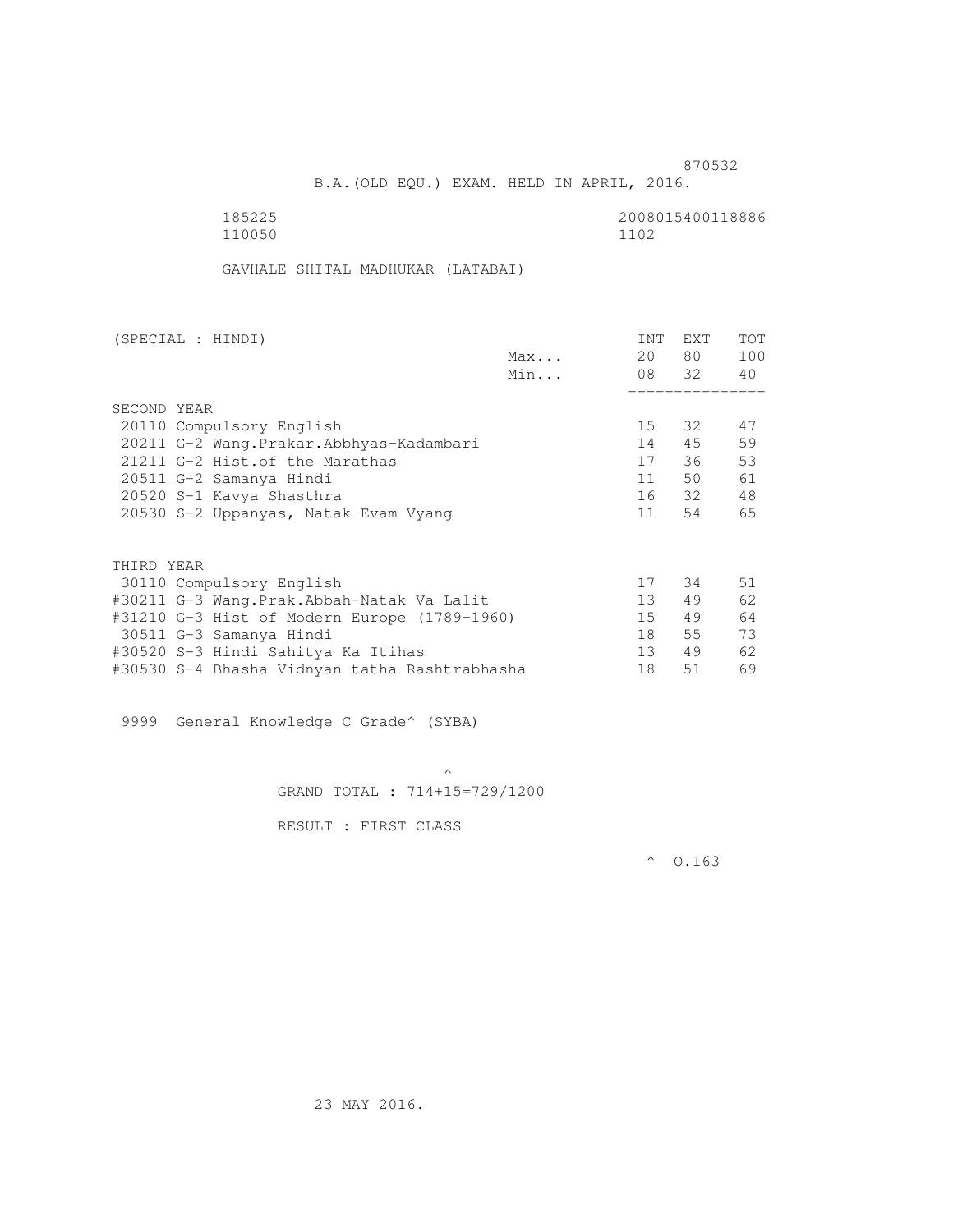and the state of the state of the state of the state of the state of the state of the state of the state of the state of the state of the state of the state of the state of the state of the state of the state of the state

B.A.(OLD EQU.) EXAM. HELD IN APRIL, 2016.

| 185226 | 2009015400342443 |
|--------|------------------|
| 110050 | 1102             |

NEHETE LALIT SURESH (PRATIBHA)

| (SPECIAL : GEOGRAPHY)                      |     | <b>INT</b> | EXT   | <b>TOT</b> |
|--------------------------------------------|-----|------------|-------|------------|
|                                            | Max | 20         | 80 —  | 100        |
|                                            | Min |            | 08 32 | 40         |
|                                            |     |            |       |            |
| SECOND YEAR                                |     |            |       |            |
| 20110 Compulsory English                   |     | 17         | 38    | 55         |
| 20511 G-2 Samanya Hindi                    |     | 15         | 41    | 56         |
| 21111 G-2 Indian Political Thought         |     | 14         | 43    | 57         |
| 21512 G-2 Geography of Maharashtra         |     | 16         | 52    | 68         |
| 21521 S-1 Agricultural Geography           |     | 13         | 48    | 61         |
| 21544 S-2 Practical Geography              |     | 15         | 67    | 82         |
| THIRD YEAR                                 |     |            |       |            |
|                                            |     | 16         | 00    | FF         |
| #30110 Compulsory English                  |     |            |       |            |
| 30511 G-3 Samanya Hindi                    |     | 16         | 51    | 67         |
| 31111 G-3 Western Political Thought        |     | 13         | 40    | 53         |
| 31511 G-3 Population Geography             |     | 14         | 58    | 72         |
| 31521 S-3 Geography of Disaster Management |     | 14         | 55    | 69         |
| 31544 S-4 Practical Geography              |     | 15         | 68    | 83         |

9999 General Knowledge C Grade (SYBA)

GRAND TOTAL : ----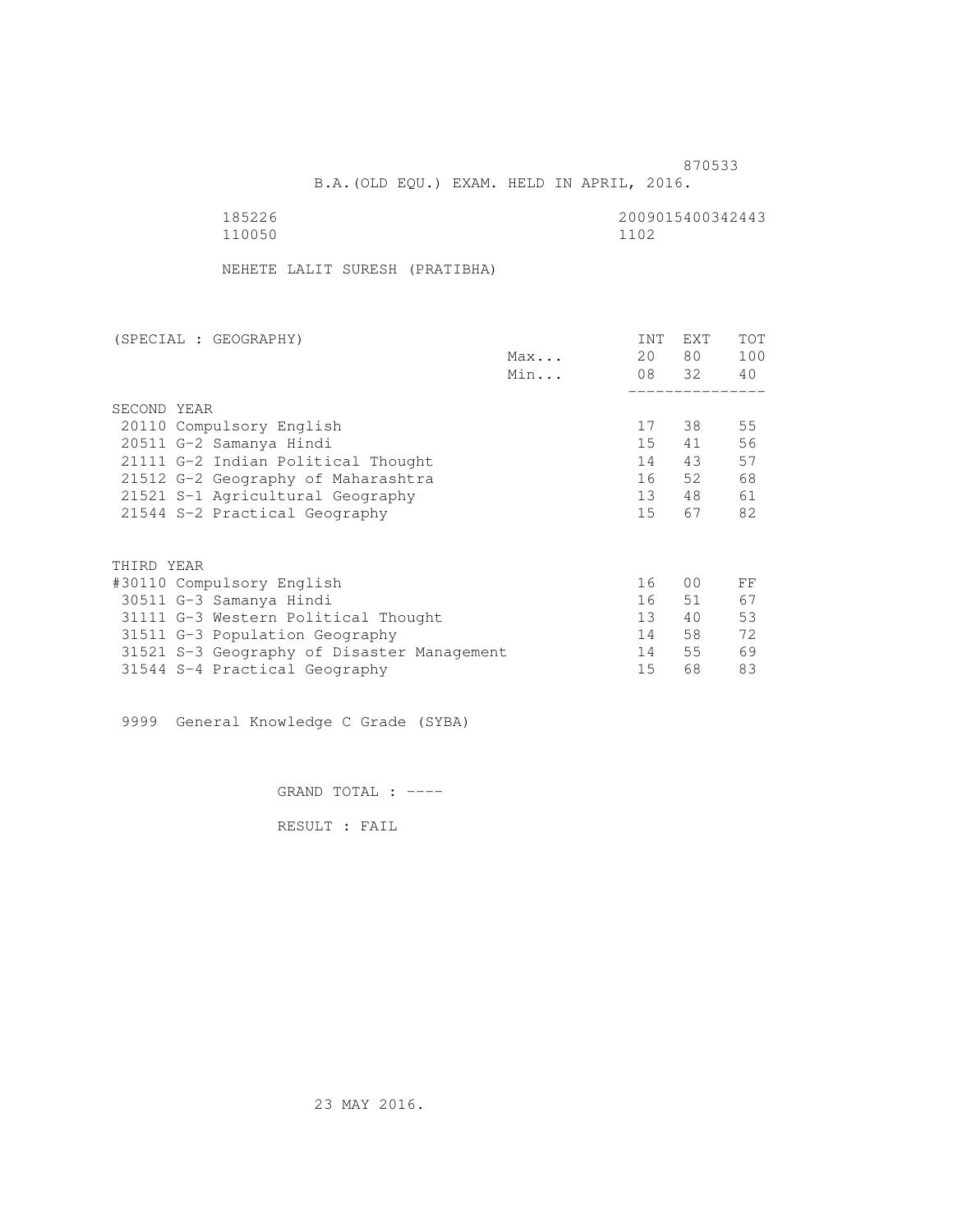B.A.(OLD EQU.) EXAM. HELD IN APRIL, 2016.

120017

184951<br>120017 120017 120017 120017

TAYDE YOGITA BALKRISHNA (MALTI)

| (SPECIAL : ENGLISH)                            | <b>INT</b> | <b>EXT</b> | TOT |
|------------------------------------------------|------------|------------|-----|
| Max                                            | 20         | 80         | 100 |
| Min                                            |            | 08 32      | 40  |
|                                                |            |            |     |
| SECOND YEAR                                    |            |            |     |
| 20110 Compulsory English                       | 16         | 32         | 48  |
| 21111 G-2 Indian Political Thought             | 18         | 48         | 66  |
| 21511 G-2 Economics & Human Geography          | 17         | 44         | 61  |
| #22410 G-2 Int.to the Study of Eng.Lit.        | 18         | 30         | FF  |
| 22420 S-1 16th and 17th Century Eng. Lit.      | 12         | 48         | 60  |
| 22430 S-2 18th and 19th Century Eng. Lit.      | 15         | 36         | 51  |
|                                                |            |            |     |
| THIRD YEAR                                     |            |            |     |
| 30110 Compulsory English                       | 16         | 33         | 49  |
|                                                |            |            |     |
| 31111 G-3 Western Political Thought            | 18         | 44         | 62  |
| 31511 G-3 Population Geography                 | 17         | 48         | 65  |
| #32410 G-3 The Study of Eng. Lang.             | 14         | 02         | FF  |
| 32420 S-3 20th Century Eng. Lit.               | 18         | 35         | 53  |
| 32430 S-4 Ind. Writing in Eng. & American Lit. | 18         | 36         | 54  |

#9999 General Knowledge F Grade (SYBA)

GRAND TOTAL : ----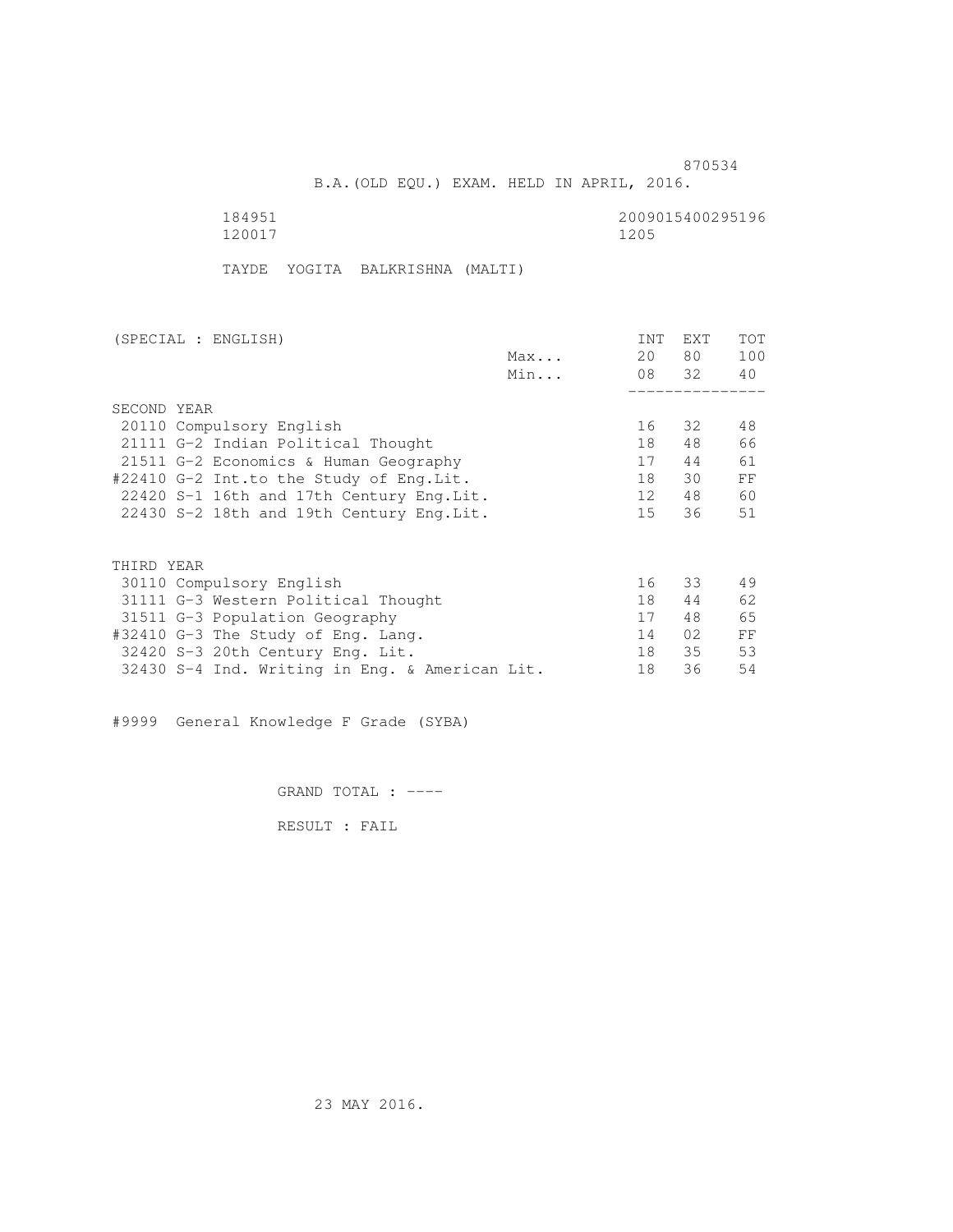B.A.(OLD EQU.) EXAM. HELD IN APRIL, 2016.

| 185229 | 2008015400362373 |
|--------|------------------|
| 120017 | 1205             |

JADHAV KISHOR YASHWANT (USHABAI)

| (SPECIAL : ECONOMICS)                       | <b>INT</b>      | <b>EXT</b>          | TOT |
|---------------------------------------------|-----------------|---------------------|-----|
| Max                                         | 20              | 80                  | 100 |
| Min                                         |                 | 08 32               | 40  |
|                                             |                 |                     |     |
| SECOND YEAR                                 |                 |                     |     |
| 20110 Compulsory English                    | 10              | 35                  | 45  |
| 21211 G-2 Hist. of the Marathas             | 08              | $28+4^{\wedge}36$   |     |
| 22011 G-2 India's Internal Security         | 14              | 52                  | 66  |
| 21010 G-2 Indian Economy Since 1980         | 14              | 38                  | 52  |
| 21020 S-1 Advanced Micro-Ecomomics          | 12              | $29 + 3^{\circ} 41$ |     |
| 21030 S-2 Advanced Macro Economics          | 16              | 38                  | 54  |
|                                             |                 |                     |     |
| THIRD YEAR                                  |                 |                     |     |
| #30110 Compulsory English                   | 14              | AB                  | FF  |
| 31210 G-3 Hist of Modern Europe (1789-1960) | 12 <sup>°</sup> | 37                  | 49  |
| 32012 G-3 Global Security                   | 14              | 50                  | 64  |
| 31010 G-3 Ind. Eco. Since 1980 Part-II      | 10              | 39                  | 49  |
| 31021 S-3 Public Finance & Policies         | 13 <sup>°</sup> | 40                  | 53  |
| 31031 S-4 International Trade & Practices   | 13              | 33                  | 46  |

9999 General Knowledge C Grade (SYBA)

GRAND TOTAL : ----

RESULT : FAIL

 $^{\wedge}$  +8 O.163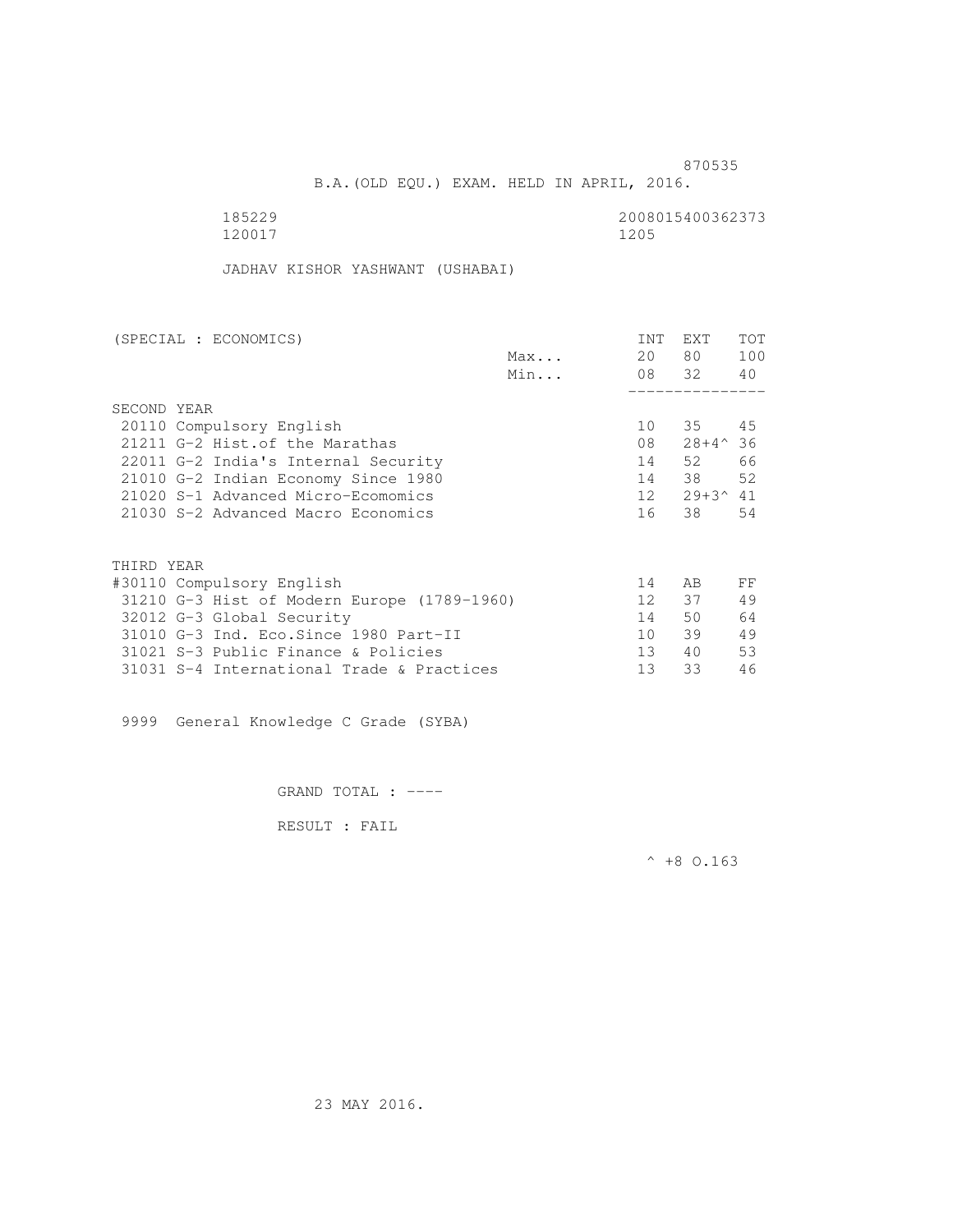B.A.(OLD EQU.) EXAM. HELD IN APRIL, 2016.

120017 1205

185230 2009015400295053

NAIK PALLAVI DILIP (NIRMALA)

| (SPECIAL : POLITICAL SCIENCE)            |     | <b>INT</b>      | EXT   | TOT |
|------------------------------------------|-----|-----------------|-------|-----|
|                                          | Max | 20              | 80    | 100 |
|                                          | Min |                 | 08 32 | 40  |
|                                          |     |                 |       |     |
| SECOND YEAR                              |     |                 |       |     |
| 20110 Compulsory English                 |     | 16              | 39    | 55  |
| 21511 G-2 Economics & Human Geography    |     | 12 <sup>7</sup> | 46    | 58  |
| 21711 G-2 Advanced Social Psychology     |     | 13              | 56    | 69  |
| 21111 G-2 Indian Political Thought       |     | 17              | 46    | 63  |
| 21120 S-1 Modern Political Ideologies    |     | 16              | 42    | 58  |
| 21130 S-2 Pol.Dev. & Adm. of Maharashtra |     | 17              | 50    | 67  |
|                                          |     |                 |       |     |
| THIRD YEAR                               |     |                 |       |     |
| #30110 Compulsory English                |     | 09              | 17    | FF  |
| 31511 G-3 Population Geography           |     | 15              | 20    | FF  |
| 31711 G-3 App. Psy. & Modern Life        |     | 17              | 47    | 64  |
| 31111 G-3 Western Political Thought      |     | 18              | 48    | 66  |
| 31120 S-3 Personal Adm. & Mgt.           |     | 17              | 44    | 61  |
| 31130 S-4 Modern Pol.Analysis            |     | 17              | 54    | 71  |

9999 General Knowledge B Grade (SYBA)

GRAND TOTAL : ----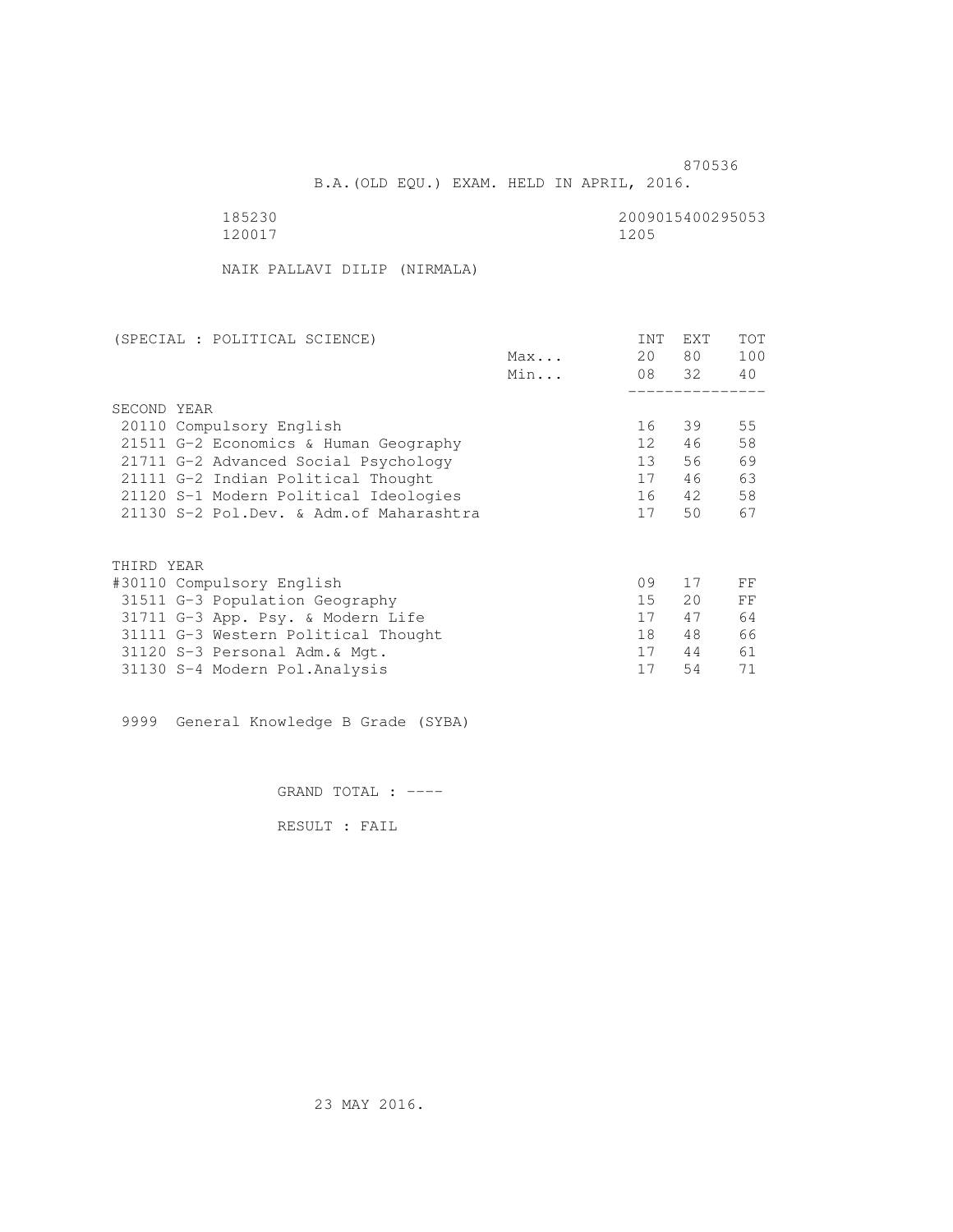B.A.(OLD EQU.) EXAM. HELD IN APRIL, 2016.

120017 1205

185231<br>120017 120017 120017 120017

TIKEKAR ROHAN RAMKRUSHNA (PADMINI)

| (SPECIAL : POLITICAL SCIENCE)                |     | <b>INT</b> | <b>EXT</b> | TOT |
|----------------------------------------------|-----|------------|------------|-----|
|                                              | Max | 20         | 80         | 100 |
|                                              | Min |            | 08 32      | 40  |
|                                              |     |            |            |     |
| SECOND YEAR                                  |     |            |            |     |
| 20110 Compulsory English                     |     | 12         | 32         | 44  |
| 21211 G-2 Hist. of the Marathas              |     | 16         | 56         | 72  |
| 22011 G-2 India's Internal Security          |     | 15         | 57         | 72  |
| 21111 G-2 Indian Political Thought           |     | 19         | 53         | 72  |
| 21120 S-1 Modern Political Ideologies        |     | 18         | 58         | 76  |
| 21130 S-2 Pol.Dev. & Adm. of Maharashtra     |     | 19         | 49         | 68  |
|                                              |     |            |            |     |
|                                              |     |            |            |     |
| THIRD YEAR                                   |     |            |            |     |
| #30110 Compulsory English                    |     | 08         | AB         | FF  |
| #31210 G-3 Hist of Modern Europe (1789-1960) |     | 08         | AB         | FF  |
| #32011 G-3 Disaster Management               |     | 08         | AB         | FF  |
| #31111 G-3 Western Political Thought         |     | 18         | AB         | FF  |
| #31120 S-3 Personal Adm.& Mqt.               |     | 15         | AB         | FF  |
| #31130 S-4 Modern Pol.Analysis               |     | 17         | AB         | FF  |

9999 General Knowledge B Grade (SYBA)

GRAND TOTAL : ----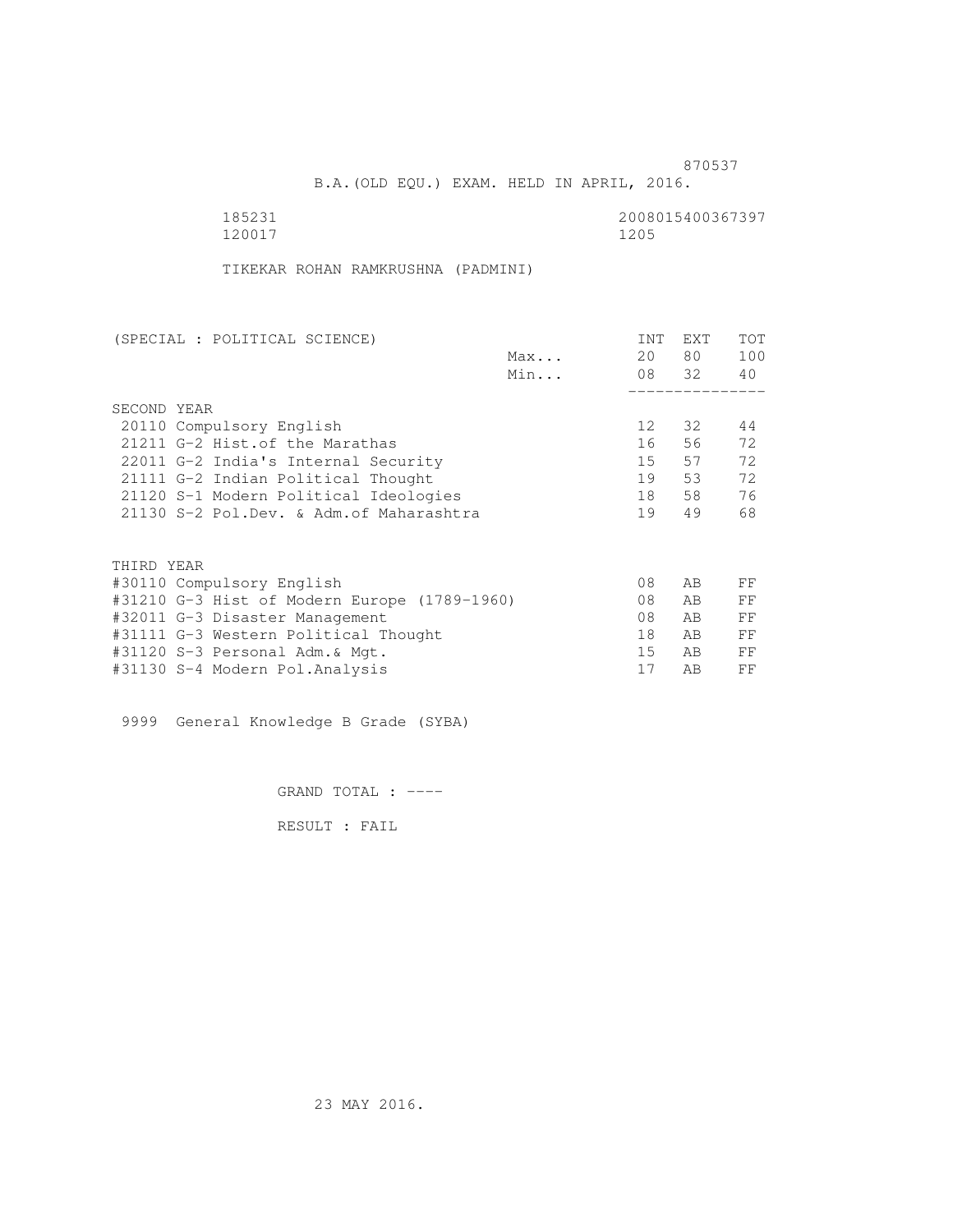B.A.(OLD EQU.) EXAM. HELD IN APRIL, 2016.

| ⊾                      |  |
|------------------------|--|
| つ<br>Π<br>$\leftarrow$ |  |

2007015400054887<br>1205

DESALE MANOJ VISHVASRAO

| (SPECIAL : ENGLISH)                            | INT             | EXT      | TOT |
|------------------------------------------------|-----------------|----------|-----|
| Max                                            | 20              | 80 —     | 100 |
| Min                                            |                 | 08 32 40 |     |
|                                                |                 |          |     |
| SECOND YEAR                                    |                 |          |     |
| 20110 Compulsory English                       | 10 <sup>1</sup> | 41       | 51  |
| 20511 G-2 Samanya Hindi                        | $15 -$          | 52.      | 67  |
| 22011 G-2 India's Internal Security            | 14              | 57       | 71  |
| 22410 G-2 Int.to the Study of Eng. Lit.        | 14              | 37       | 51  |
| 22420 S-1 16th and 17th Century Eng.Lit.       | 14              | 39       | 53  |
| 22430 S-2 18th and 19th Century Eng.Lit.       | 14              | 44       | 58  |
| THIRD YEAR                                     |                 |          |     |
| 30110 Compulsory English                       | 13 <sup>7</sup> | 37       | 50  |
| 30511 G-3 Samanya Hindi                        | 08              | 41       | 49  |
|                                                | 15              | 50       | 65  |
| 32012 G-3 Global Security                      | 17              |          |     |
| #32410 G-3 The Study of Eng. Lang.             |                 | AB       | FF  |
| 32420 S-3 20th Century Eng. Lit.               | 14              | 36       | 50  |
| 32430 S-4 Ind. Writing in Eng. & American Lit. | 15              | 45       | 60  |

9999 General Knowledge C Grade (SYBA)

GRAND TOTAL : ----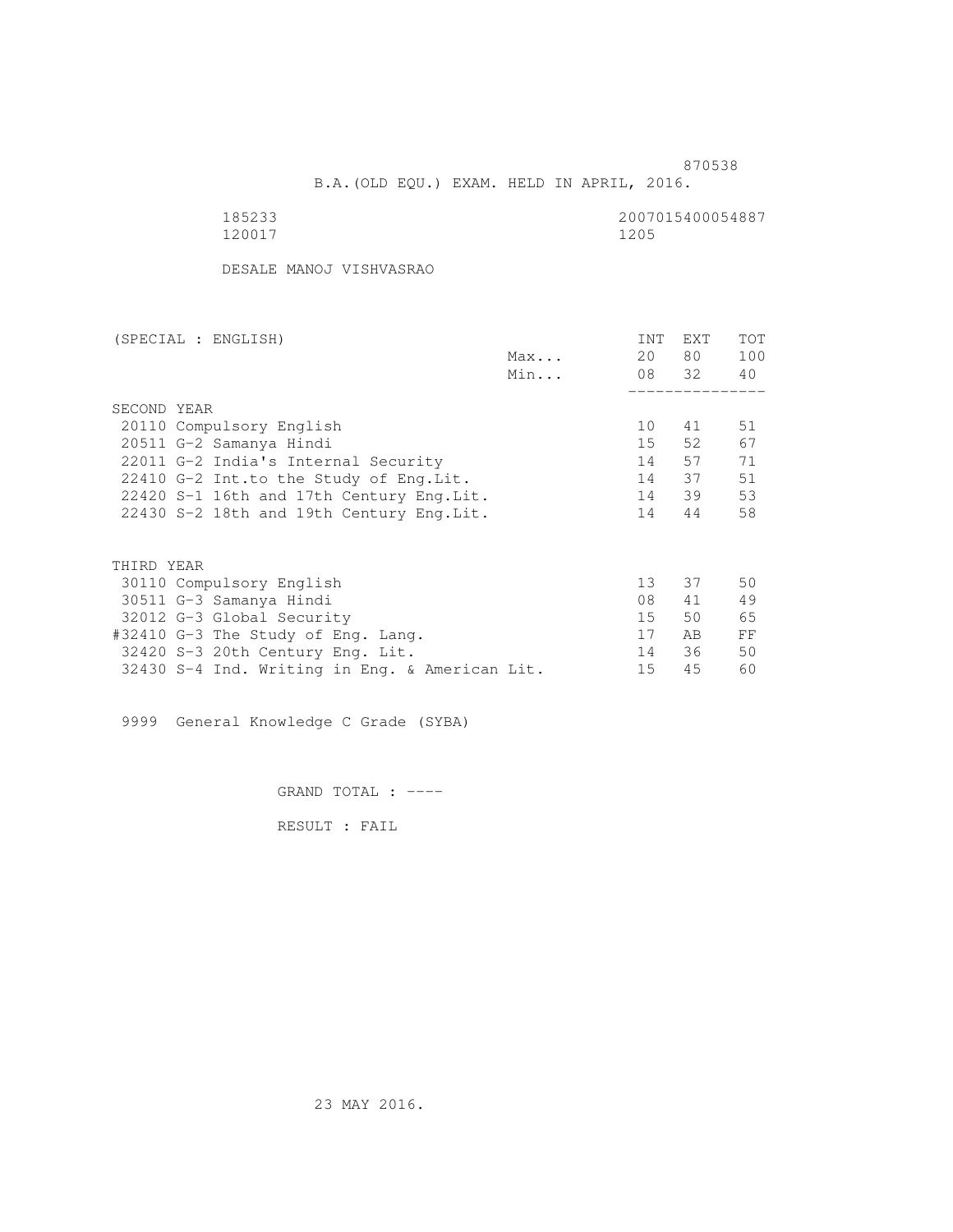B.A.(OLD EQU.) EXAM. HELD IN APRIL, 2016.

| 185234 | 2009015400163901 |
|--------|------------------|
| 120017 | 1205             |

SHISODE JAYESH SUBHASH (MANGALABAI)

| (SPECIAL : ENGLISH)                            |     | <b>INT</b>      | EXT                 | TOT |
|------------------------------------------------|-----|-----------------|---------------------|-----|
|                                                | Max | 20              | 80 —                | 100 |
|                                                | Min |                 | 08 32               | 40  |
|                                                |     |                 |                     |     |
| SECOND YEAR                                    |     |                 |                     |     |
| 20110 Compulsory English                       |     | 13 <sup>°</sup> | 32                  | 45  |
| 21111 G-2 Indian Political Thought             |     | 17              | 38                  | 55  |
| 21211 G-2 Hist. of the Marathas                |     | 13 <sup>°</sup> | 38                  | 51  |
| 22410 G-2 Int.to the Study of Eng. Lit.        |     | 17              | 40                  | 57  |
| 22420 S-1 16th and 17th Century Eng. Lit.      |     | 14              | 32                  | 46  |
| 22430 S-2 18th and 19th Century Eng. Lit.      |     | 12 <sup>1</sup> | $24 + 8^{\circ} 36$ |     |
|                                                |     |                 |                     |     |
| THIRD YEAR                                     |     |                 |                     |     |
| 30110 Compulsory English                       |     | 15              | 40                  | 55  |
| 31111 G-3 Western Political Thought            |     | 18              | 40                  | 58  |
| 31210 G-3 Hist of Modern Europe (1789-1960)    |     | 09              | 34                  | 43  |
| #32410 G-3 The Study of Eng. Lang.             |     | 11              | 11                  | FF  |
| 32420 S-3 20th Century Eng. Lit.               |     | 12 <sup>°</sup> | 32                  | 44  |
| 32430 S-4 Ind. Writing in Eng. & American Lit. |     | 10              | 40                  | 50  |

9999 General Knowledge C Grade^ (SYBA)

GRAND TOTAL : ----

RESULT : FAIL

 $^{\wedge}$  +1 O.163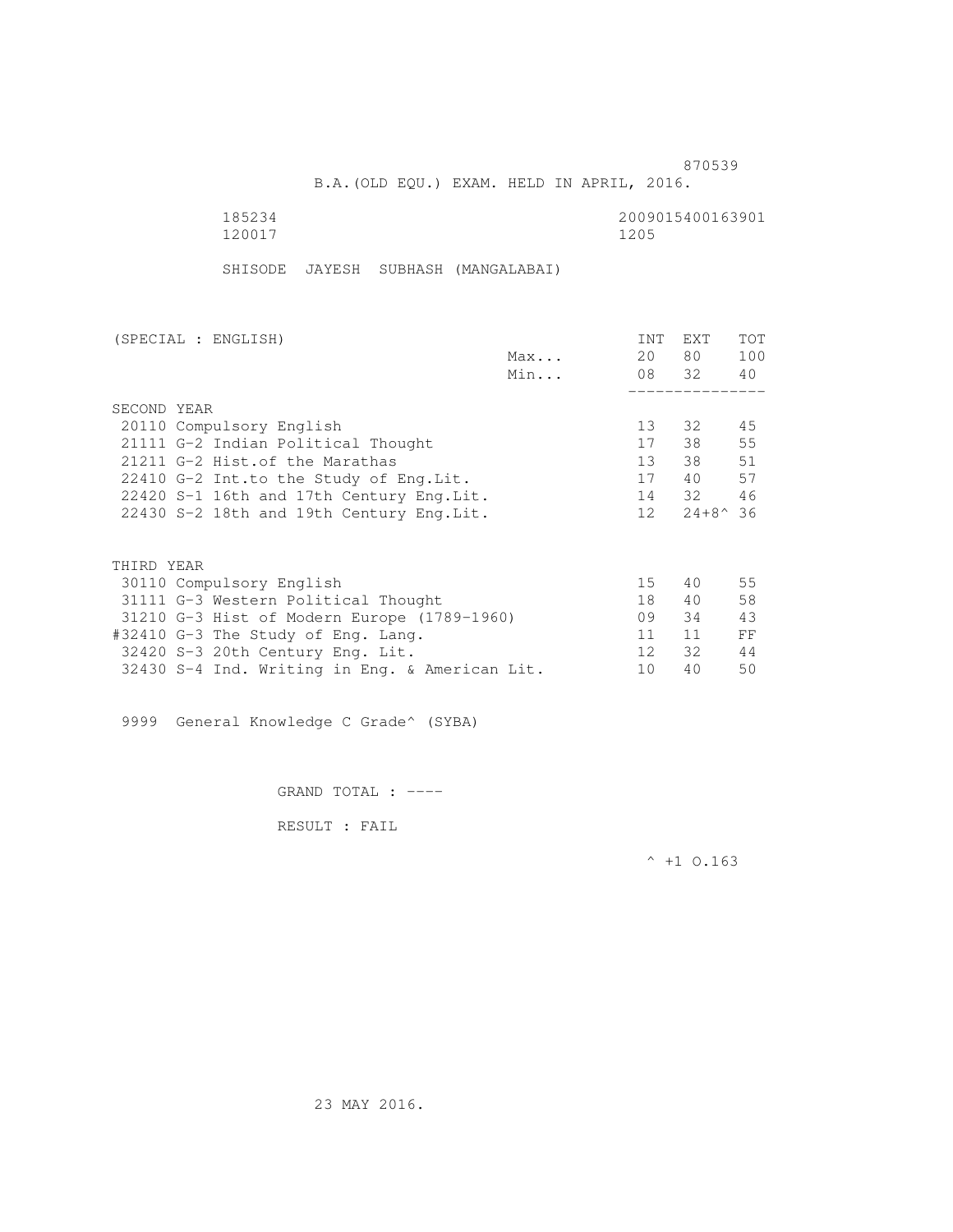B.A.(OLD EQU.) EXAM. HELD IN APRIL, 2016.

120068 1205

184952 2008015400226384

PAITL RAHULKUMAR SURESH (KOKILA)

|     | <b>INT</b>                                                                                                                                                                                                                   | EXT  | TOT   |
|-----|------------------------------------------------------------------------------------------------------------------------------------------------------------------------------------------------------------------------------|------|-------|
| Max | 20                                                                                                                                                                                                                           | 80 — | 100   |
| Min |                                                                                                                                                                                                                              |      | 40    |
|     |                                                                                                                                                                                                                              |      |       |
|     |                                                                                                                                                                                                                              |      |       |
|     | 08                                                                                                                                                                                                                           | 25   | FF    |
|     | 11                                                                                                                                                                                                                           | 32   | 43    |
|     | 11                                                                                                                                                                                                                           | 42   | 53    |
|     | 08                                                                                                                                                                                                                           | 54   | 62    |
|     | 15                                                                                                                                                                                                                           | 49   | 64    |
|     | 14                                                                                                                                                                                                                           | 50   | 64    |
|     |                                                                                                                                                                                                                              |      |       |
|     |                                                                                                                                                                                                                              |      |       |
|     | 16                                                                                                                                                                                                                           | 17   | FF    |
|     | 08                                                                                                                                                                                                                           | 59   | 67    |
|     | 08                                                                                                                                                                                                                           | 50   | 58    |
|     | 15 <sup>7</sup>                                                                                                                                                                                                              | 44   | 59    |
|     | 17                                                                                                                                                                                                                           | 38   | 55    |
|     | 18                                                                                                                                                                                                                           | 41   | 59    |
|     | 21511 G-2 Economics & Human Geography<br>22011 G-2 India's Internal Security<br>20220 S-1 Madh.Mar.Gaddya-Paddya Wang.Prakar<br>20230 S-2 Arava. Mar. Wang. Itihas 1818-1920<br>30230 S-4 Samanya Bhasha ani Param. Vyakaran |      | 08 32 |

9999 General Knowledge B Grade (SYBA)

GRAND TOTAL : ----

RESULT : FAIL

F.Y.B.A. RESULT : A.T.K.T.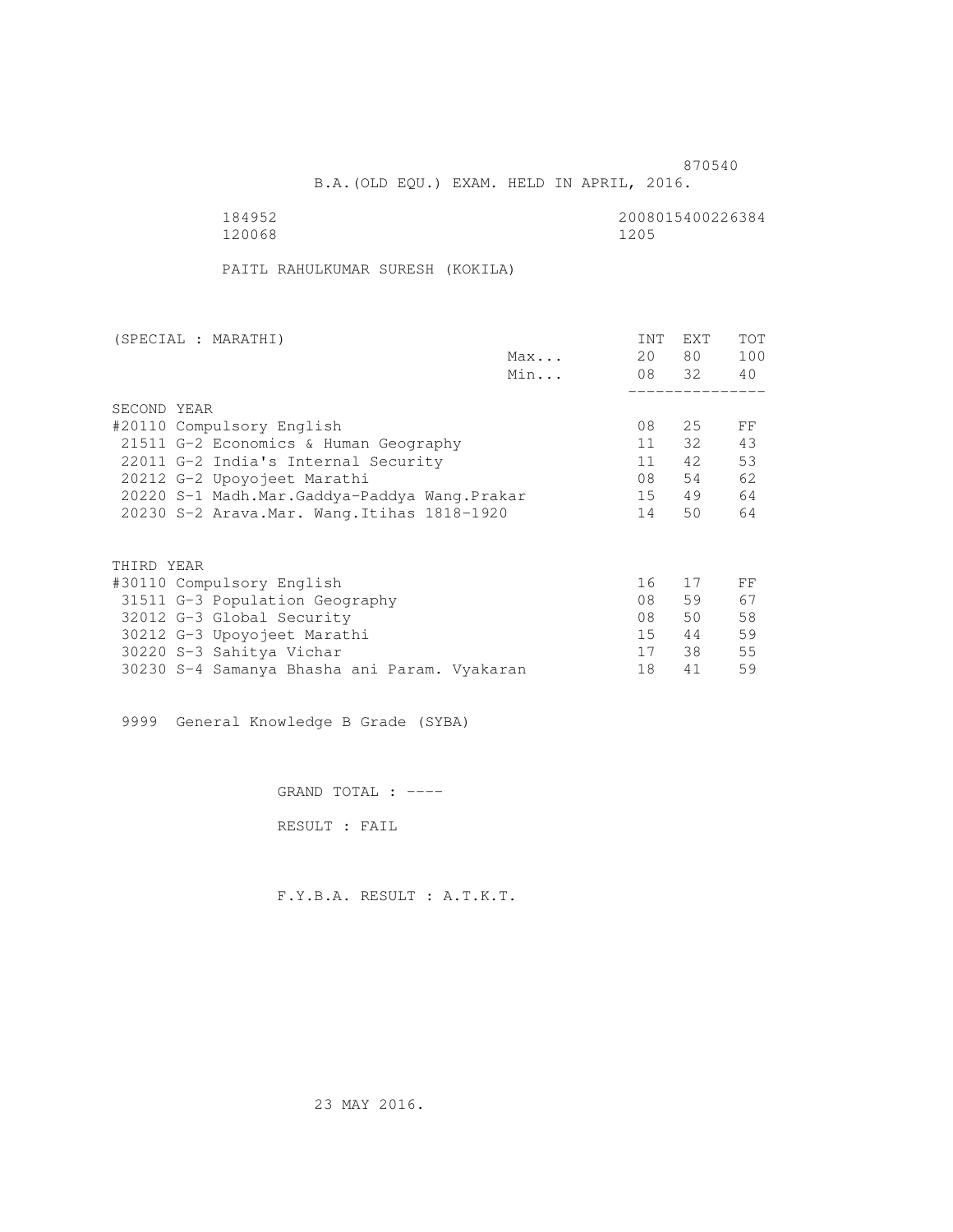B.A.(OLD EQU.) EXAM. HELD IN APRIL, 2016.

120068

184953 2007015400252562

PATIL ANIL PRAKASH (ALAKABAI)

| (SPECIAL : HISTORY)                         |     | <b>INT</b>      | <b>EXT</b> | TOT |
|---------------------------------------------|-----|-----------------|------------|-----|
|                                             | Max | 20              | 80 —       | 100 |
|                                             | Min |                 | 08 32      | 40  |
|                                             |     |                 |            |     |
| SECOND YEAR                                 |     |                 |            |     |
| #20110 Compulsory English                   |     | 10              | 16         | FF  |
| #20212 G-2 Upoyojeet Marathi                |     | 11              | AB.        | FF  |
| 22011 G-2 India's Internal Security         |     | 10              | 33         | 43  |
| 21211 G-2 Hist. of the Marathas             |     | 18              | 38         | 56  |
| 21222 S-1 Modern India (1757-1857)          |     | 16              | 40         | 56  |
| 21230 S-2 Ancient India (Upto 1206)         |     | 14              | 37         | 51  |
|                                             |     |                 |            |     |
| THIRD YEAR                                  |     |                 |            |     |
| #30110 Compulsory English                   |     | 11              | 24         | FF  |
| 30212 G-3 Upoyojeet Marathi                 |     | 09              | 32         | 41  |
| 32012 G-3 Global Security                   |     | 12 <sup>°</sup> | 48         | 60  |
| 31210 G-3 Hist of Modern Europe (1789-1960) |     | 09              | 38         | 47  |
| #31222 S-3 Exp.& fall of the Maratha Power  |     | 09              | 16         | FF  |
| #31230 S-4 Medieval India (1206-1707)       |     | 09              | AB         | FF  |
|                                             |     |                 |            |     |

9999 General Knowledge C Grade (SYBA)

GRAND TOTAL : ----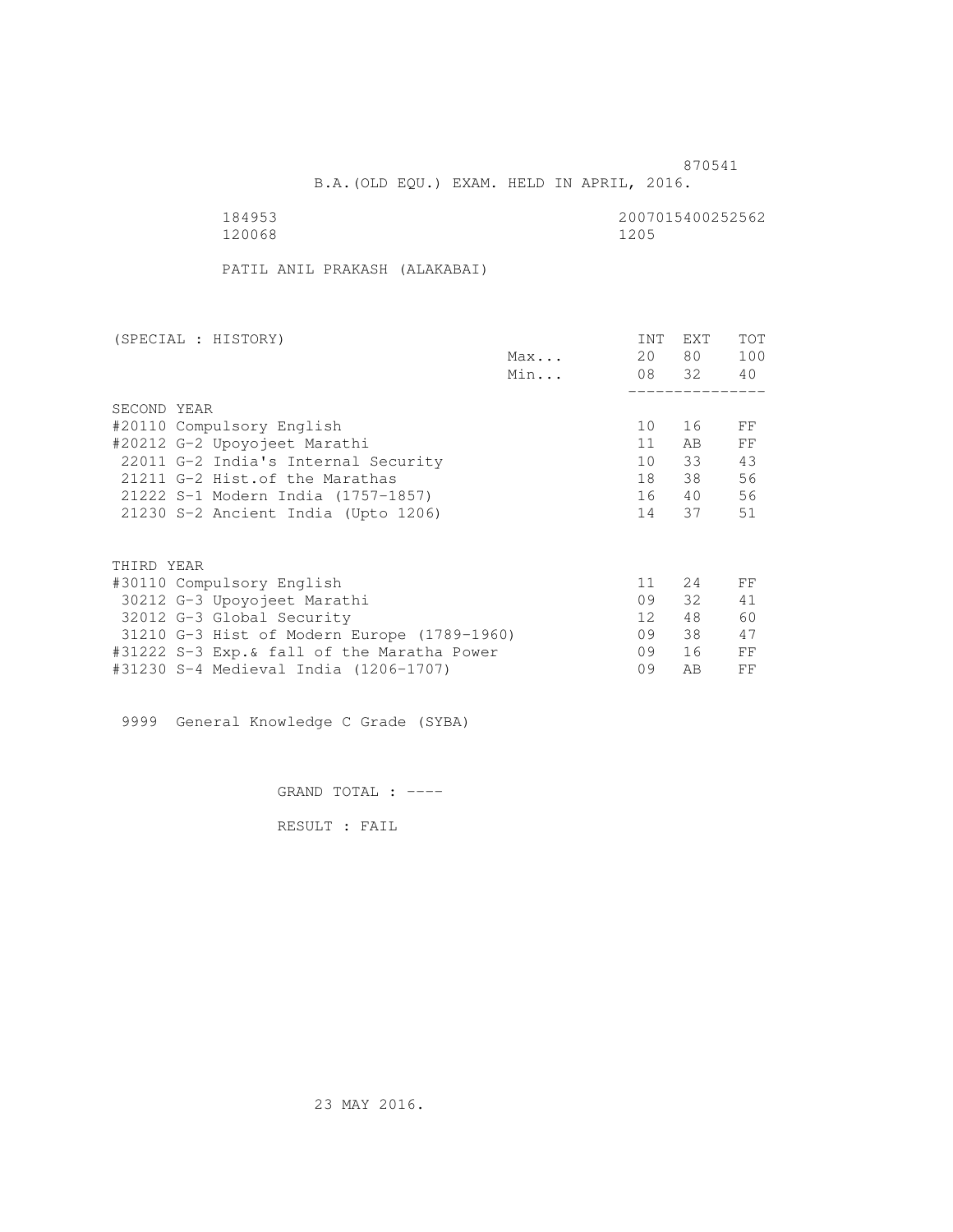B.A.(OLD EQU.) EXAM. HELD IN APRIL, 2016.

| 184955 | 2010015400923984 |
|--------|------------------|
| 120068 | 1205             |

PATHAK LAXMAN PRAKASH (PUSHPA)

| (SPECIAL : GEOGRAPHY)                        | <b>INT</b> | <b>EXT</b> | <b>TOT</b> |
|----------------------------------------------|------------|------------|------------|
| Max                                          | 20         | 80         | 100        |
| Min                                          |            | 08 32      | 40         |
|                                              |            |            |            |
| SECOND YEAR                                  |            |            |            |
| #20110 Compulsory English                    | 16         | 00         | FF         |
| 21211 G-2 Hist. of the Marathas              | 18         | 33         | 51         |
| 22011 G-2 India's Internal Security          | 19         | 34         | 53         |
| 21511 G-2 Economics & Human Geography        | 18         | 46         | 64         |
| 21522 S-1 Geography of Tourism               | 18         | 35         | 53         |
| 21544 S-2 Practical Geography                | 17         | 60         | 77         |
|                                              |            |            |            |
| THIRD YEAR                                   |            |            |            |
| #30110 Compulsory English                    | 16         | AB         | FF         |
| #31210 G-3 Hist of Modern Europe (1789-1960) | 16         | AB         | FF         |
| 32012 G-3 Global Security                    | 14         | 43         | 57         |
| 31511 G-3 Population Geography               | 15         | 34         | 49         |
| 31521 S-3 Geography of Disaster Management   | 09         | 43         | 52         |
| 31544 S-4 Practical Geography                | 08         | 57         | 65         |

9999 General Knowledge C Grade (SYBA)

GRAND TOTAL : ----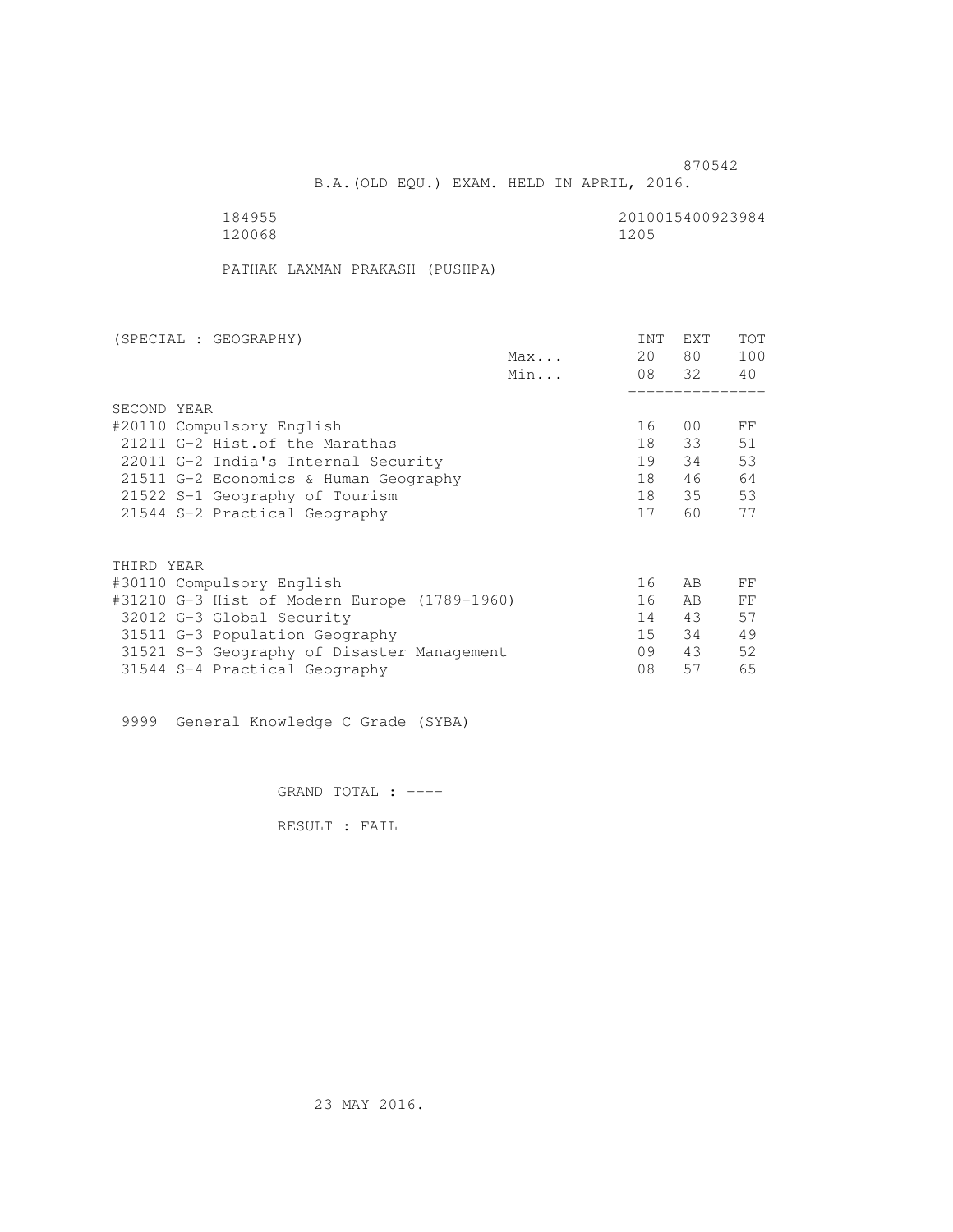B.A.(OLD EQU.) EXAM. HELD IN APRIL, 2016.

184957 2008015400225945<br>120068 12006 120068

PATIL RAHUL ATTAMARAM (GANGUBAI)

| (SPECIAL : GEOGRAPHY)                        |     | INT             | <b>EXT</b> | <b>TOT</b> |
|----------------------------------------------|-----|-----------------|------------|------------|
|                                              | Max | 20              | 80 —       | 100        |
|                                              | Min |                 | 08 32      | 40         |
|                                              |     |                 |            |            |
| SECOND YEAR                                  |     |                 |            |            |
| #20110 Compulsory English                    |     | 17              | 17         | FF         |
| 20212 G-2 Upoyojeet Marathi                  |     | 17              | 32         | 49         |
| 21211 G-2 Hist. of the Marathas              |     | 16              | 32         | 48         |
| 21511 G-2 Economics & Human Geography        |     | 18              | 42         | 60         |
| 21522 S-1 Geography of Tourism               |     | 16              | 33         | 49         |
| 21544 S-2 Practical Geography                |     | 17              | 58         | 75         |
|                                              |     |                 |            |            |
| THIRD YEAR                                   |     |                 |            |            |
| #30110 Compulsory English                    |     | 13 <sup>°</sup> | 2.7        | FF         |
| 30212 G-3 Upoyojeet Marathi                  |     | 12 <sup>°</sup> | 43         | 55         |
| #31210 G-3 Hist of Modern Europe (1789-1960) |     | 09              | AB.        | FF         |
| 31511 G-3 Population Geography               |     | 10              | 40         | 50         |
| 31521 S-3 Geography of Disaster Management   |     | 09              | 35         | 44         |
| 31544 S-4 Practical Geography                |     | 08              | 56         | 64         |

9999 General Knowledge C Grade (SYBA)

GRAND TOTAL : ----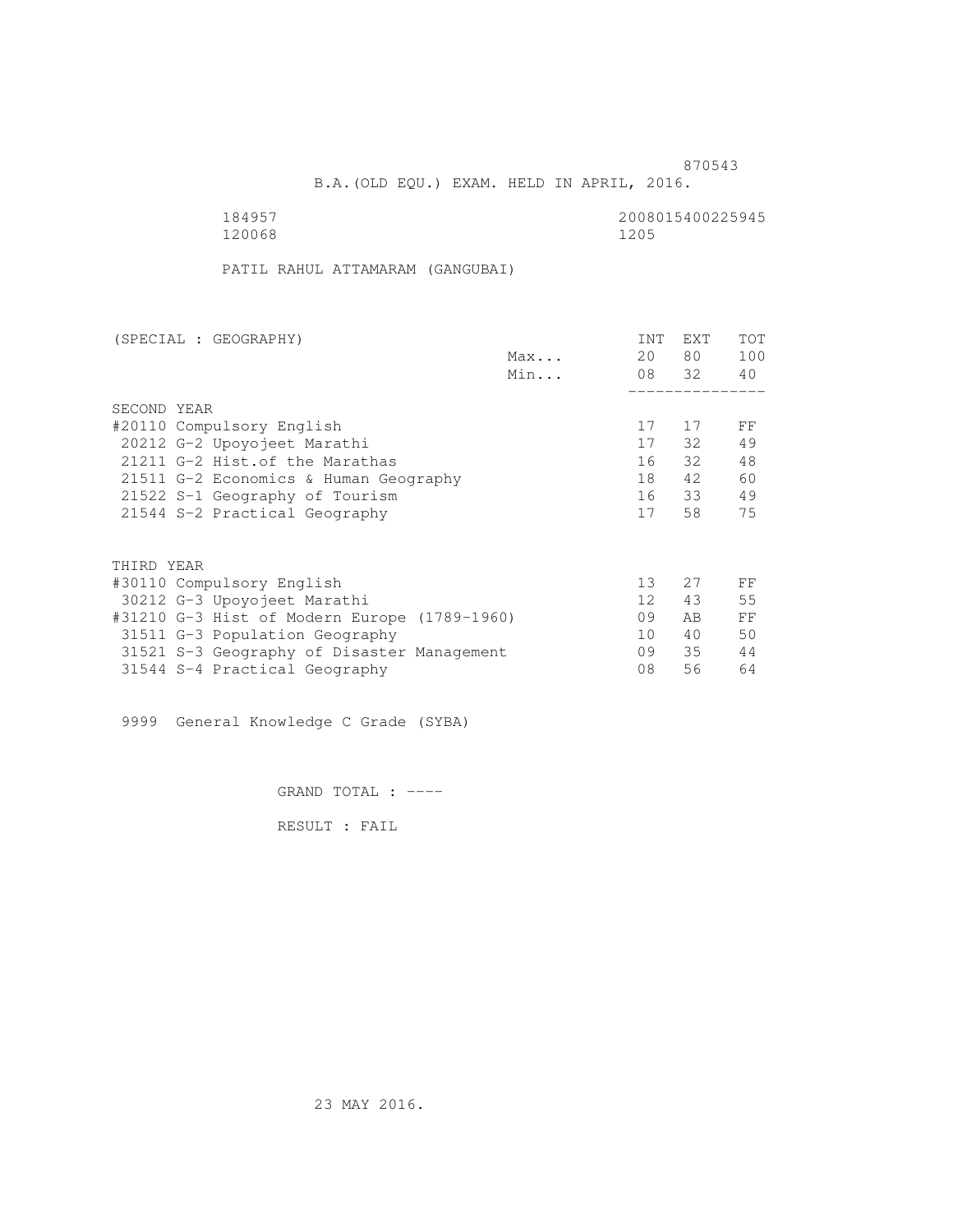B.A.(OLD EQU.) EXAM. HELD IN APRIL, 2016.

120068

185237<br>120068 120068 1205

SABE HEMCHANDRA SHANTARAM (HIRABAI)

| (SPECIAL : GEOGRAPHY)                      |     | INT | <b>EXT</b>       | <b>TOT</b> |
|--------------------------------------------|-----|-----|------------------|------------|
|                                            | Max | 20  | 80               | 100        |
|                                            | Min |     | 08 32            | 40         |
|                                            |     |     |                  |            |
| SECOND YEAR                                |     |     |                  |            |
| 20110 Compulsory English                   |     | 16  | 39               | 55         |
| 20212 G-2 Upoyojeet Marathi                |     | 17  | 42               | 59         |
| 22011 G-2 India's Internal Security        |     | 18  | 50               | 68         |
| 21511 G-2 Economics & Human Geography      |     | 17  | 58               | 75         |
| 21522 S-1 Geography of Tourism             |     | 17  | 35               | 52         |
| 21544 S-2 Practical Geography              |     | 17  | 60               | 77         |
|                                            |     |     |                  |            |
| THIRD YEAR                                 |     |     |                  |            |
| #30110 Compulsory English                  |     | 16  | 2.2 <sub>1</sub> | FF         |
| 30212 G-3 Upoyojeet Marathi                |     | 16  | 59               | 75         |
| 32012 G-3 Global Security                  |     | 15  | 59               | 74         |
| 31511 G-3 Population Geography             |     | 08  | 60               | 68         |
| 31521 S-3 Geography of Disaster Management |     | 09  | 54               | 63         |
| 31544 S-4 Practical Geography              |     | 10  | 51               | 61         |
|                                            |     |     |                  |            |

9999 General Knowledge B Grade (SYBA)

GRAND TOTAL : ----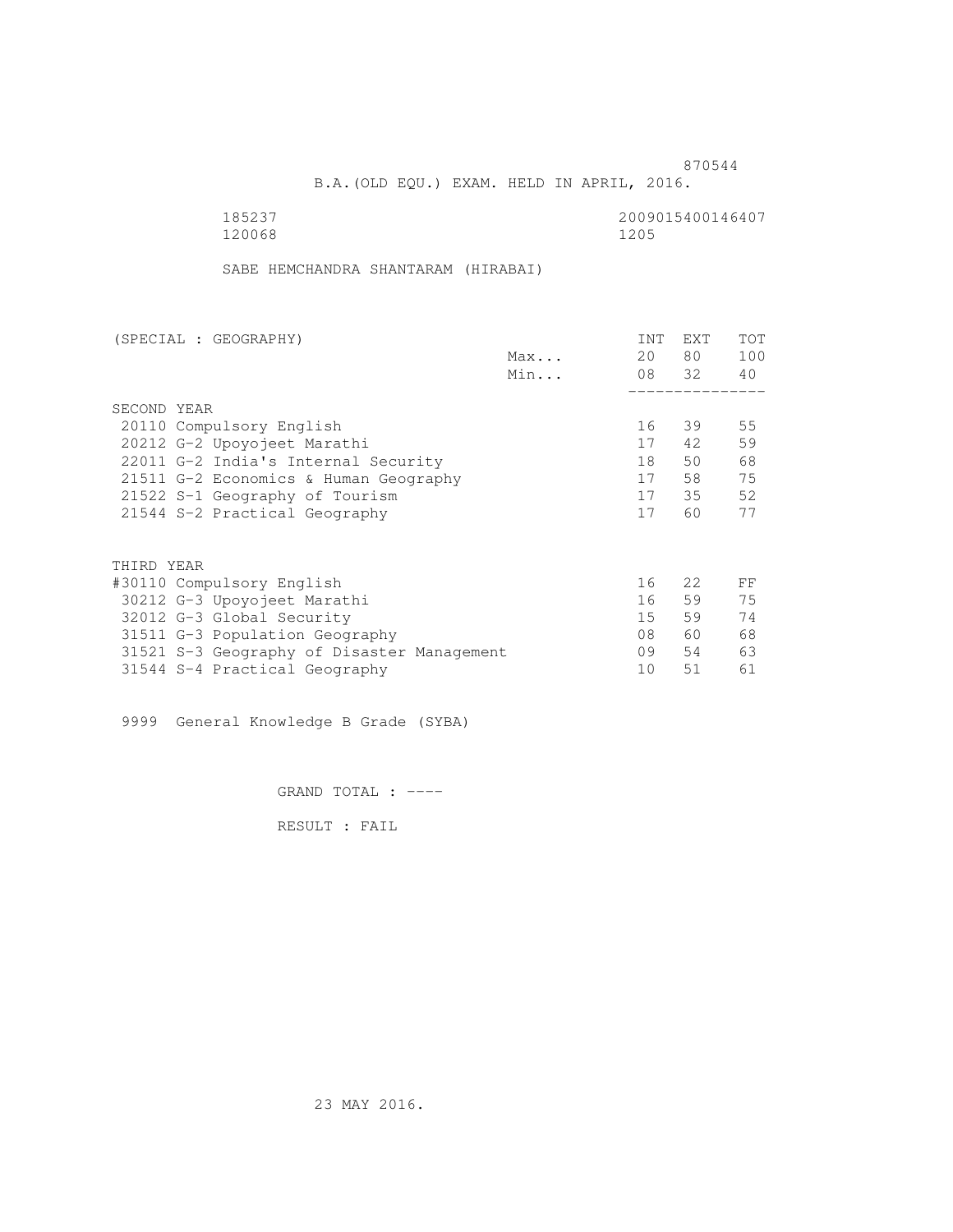B.A.(OLD EQU.) EXAM. HELD IN APRIL, 2016.

184961 2008015400214681 2008015400214681 120072 1225

SALUNKHE NILIMA SURESH (SANGEETA)

| (SPECIAL : POLITICAL SCIENCE)               |     | INT             | EXT   | <b>TOT</b> |
|---------------------------------------------|-----|-----------------|-------|------------|
|                                             | Max | 20              | 80    | 100        |
|                                             | Min |                 | 08 32 | 40         |
|                                             |     |                 |       |            |
| SECOND YEAR                                 |     |                 |       |            |
| #20110 Compulsory English                   |     | 15              | 15    | FF         |
| 21211 G-2 Hist. of the Marathas             |     | 16              | 48    | 64         |
| 22011 G-2 India's Internal Security         |     | 19              | 54    | 73         |
| 21111 G-2 Indian Political Thought          |     | 20              | 54    | 74         |
| 21120 S-1 Modern Political Ideologies       |     | 19              | 42    | 61         |
| 21130 S-2 Pol.Dev. & Adm. of Maharashtra    |     | 18              | 50    | 68         |
|                                             |     |                 |       |            |
| THIRD YEAR                                  |     |                 |       |            |
| #30110 Compulsory English                   |     | 13              | 20    | FF         |
| 31210 G-3 Hist of Modern Europe (1789-1960) |     | 13 <sup>°</sup> | 41    | 54         |
| 32012 G-3 Global Security                   |     | 18              | 45    | 63         |
| 31111 G-3 Western Political Thought         |     | 18              | 33    | 51         |
| 31120 S-3 Personal Adm. & Mgt.              |     | 20              | 40    | 60         |
| 31130 S-4 Modern Pol.Analysis               |     | 18              | 33    | 51         |

9999 General Knowledge C Grade (SYBA)

GRAND TOTAL : ----

RESULT : FAIL

 $^{\wedge}$  +15 O.163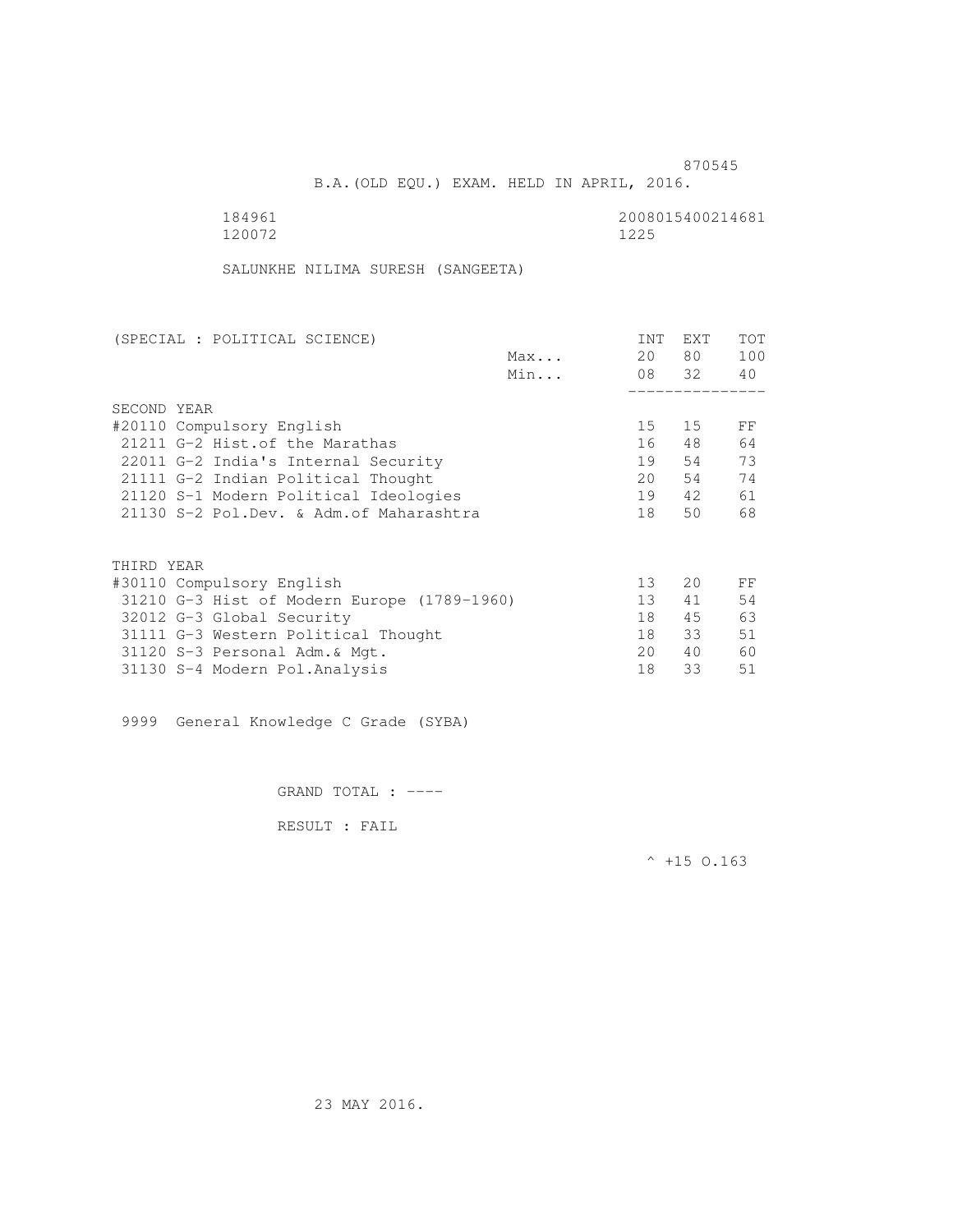B.A.(OLD EQU.) EXAM. HELD IN APRIL, 2016.

184962<br>120072 120072 120072 120072

PATIL MADHURI SUDHAKAR (CHHAMELIBAI)

| (SPECIAL : HISTORY)                         |     | <b>INT</b>      | <b>EXT</b> | TOT |
|---------------------------------------------|-----|-----------------|------------|-----|
|                                             | Max | 20              | 80         | 100 |
|                                             | Min |                 | 08 32      | 40  |
|                                             |     |                 |            |     |
| SECOND YEAR                                 |     |                 |            |     |
| #20110 Compulsory English                   |     | 08              | 11         | FF  |
| 21111 G-2 Indian Political Thought          |     | 18              | 45         | 63  |
| 22011 G-2 India's Internal Security         |     | 09              | 41         | 50  |
| 21211 G-2 Hist. of the Marathas             |     | 13              | 32         | 45  |
| 21222 S-1 Modern India (1757-1857)          |     | 13              | 48         | 61  |
| 21230 S-2 Ancient India (Upto 1206)         |     | 12 <sup>1</sup> | 50         | 62  |
|                                             |     |                 |            |     |
| THIRD YEAR                                  |     |                 |            |     |
| #30110 Compulsory English                   |     | 10              | 21         | FF  |
| 31111 G-3 Western Political Thought         |     | 18              | 35         | 53  |
| 32012 G-3 Global Security                   |     | 17              | 39         | 56  |
| 31210 G-3 Hist of Modern Europe (1789-1960) |     | 08              | 38         | 46  |
| 31222 S-3 Exp. & fall of the Maratha Power  |     | 19              | 33         | 52  |
| 31230 S-4 Medieval India (1206-1707)        |     | 20              | 33         | 53  |
|                                             |     |                 |            |     |

9999 General Knowledge C Grade (SYBA)

GRAND TOTAL : ----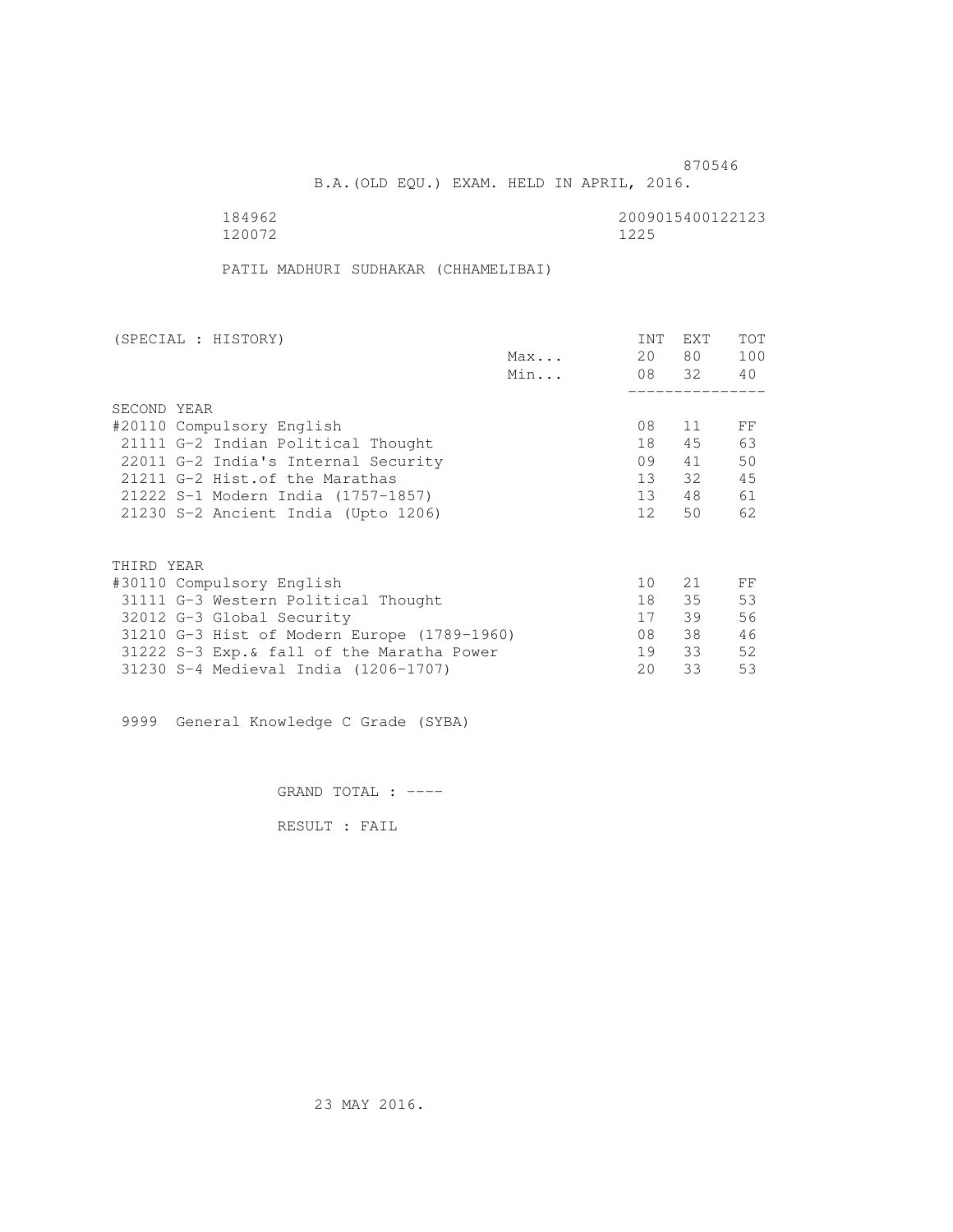B.A.(OLD EQU.) EXAM. HELD IN APRIL, 2016.

| 185238 | 2008015400213782 |
|--------|------------------|
| 120072 | 1225             |

MORE VIJAYA PRABHAKAR (S)

| (SPECIAL : HISTORY)                         |     | INT             | <b>EXT</b> | TOT |
|---------------------------------------------|-----|-----------------|------------|-----|
|                                             | Max | 20              | 80 —       | 100 |
|                                             | Min |                 | 08 32      | 40  |
|                                             |     |                 |            |     |
| SECOND YEAR                                 |     |                 |            |     |
| 20110 Compulsory English                    |     | 08              | - 34       | 42  |
| 20211 G-2 Wang.Prakar.Abbhyas-Kadambari     |     | 14              | 44         | 58  |
| 21511 G-2 Economics & Human Geography       |     | 12              | 46         | 58  |
| 21211 G-2 Hist. of the Marathas             |     | 15              | 42         | 57  |
| 21222 S-1 Modern India (1757-1857)          |     | 15              | 46         | 61  |
| 21230 S-2 Ancient India (Upto 1206)         |     | 14              | 50         | 64  |
|                                             |     |                 |            |     |
| THIRD YEAR                                  |     |                 |            |     |
| #30110 Compulsory English                   |     | 13              | AB         | FF  |
| 30211 G-3 Wang.Prak.Abbah-Natak Va Lalit    |     | 12              | 55         | 67  |
| 31511 G-3 Population Geography              |     | 16              | 45         | 61  |
| 31210 G-3 Hist of Modern Europe (1789-1960) |     | 13              | 41         | 54  |
| 31222 S-3 Exp. & fall of the Maratha Power  |     | 13 <sup>7</sup> | 39         | 52  |
| 31230 S-4 Medieval India (1206-1707)        |     | 10              | 41         | 51  |
|                                             |     |                 |            |     |

9999 General Knowledge B Grade (SYBA)

GRAND TOTAL : ----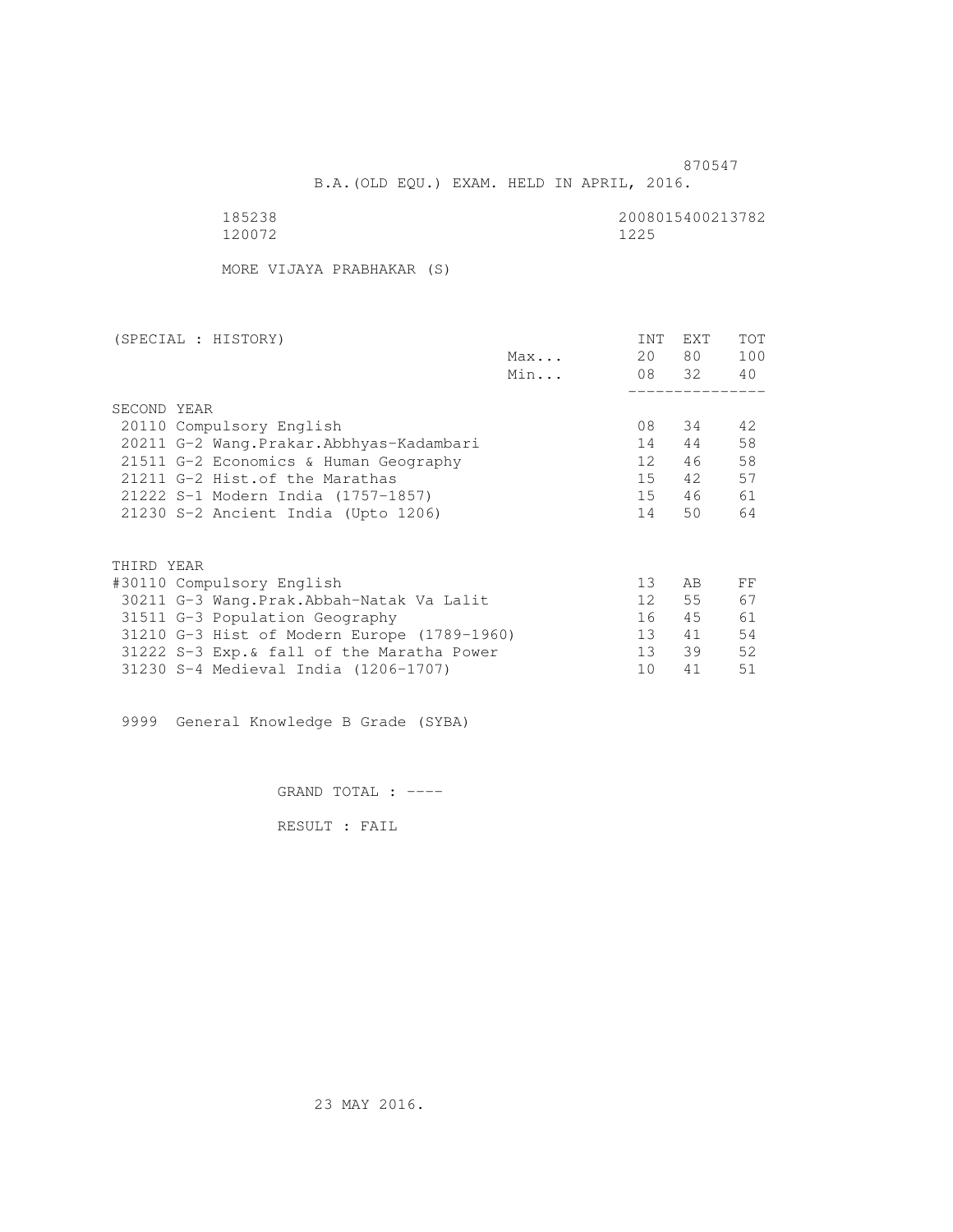B.A.(OLD EQU.) EXAM. HELD IN APRIL, 2016.

184964<br>130020 130020 1300 130020

ROY RAVINDRA ASHOK (SHOBABAI)

| (SPECIAL : GEOGRAPHY)                      |     | INT | EXT   | TOT |
|--------------------------------------------|-----|-----|-------|-----|
|                                            | Max | 20  | 80 —  | 100 |
|                                            | Min |     | 08 32 | 40  |
|                                            |     |     |       |     |
| SECOND YEAR                                |     |     |       |     |
| #20110 Compulsory English                  |     | 10  | 11    | FF  |
| 20212 G-2 Upoyojeet Marathi                |     | 19  | 33    | 52  |
| 21111 G-2 Indian Political Thought         |     | 16  | 41    | 57  |
| 21511 G-2 Economics & Human Geography      |     | 17  | 32    | 49  |
| 21522 S-1 Geography of Tourism             |     | 10  | 32    | 42  |
| 21544 S-2 Practical Geography              |     | 15  | 33    | 48  |
| THIRD YEAR                                 |     |     |       |     |
| 30110 Compulsory English                   |     | 16  | - 32  | 48  |
| 30212 G-3 Upoyojeet Marathi                |     | 17  | 32    | 49  |
| 31111 G-3 Western Political Thought        |     | 14  | 32    | 46  |
| 31511 G-3 Population Geography             |     | 08  | 38    | 46  |
| 31521 S-3 Geography of Disaster Management |     | 10  | 39    | 49  |
| #31544 S-4 Practical Geography             |     | 08  | 32    | 40  |
|                                            |     |     |       |     |

9999 General Knowledge B Grade (SYBA)

GRAND TOTAL : ----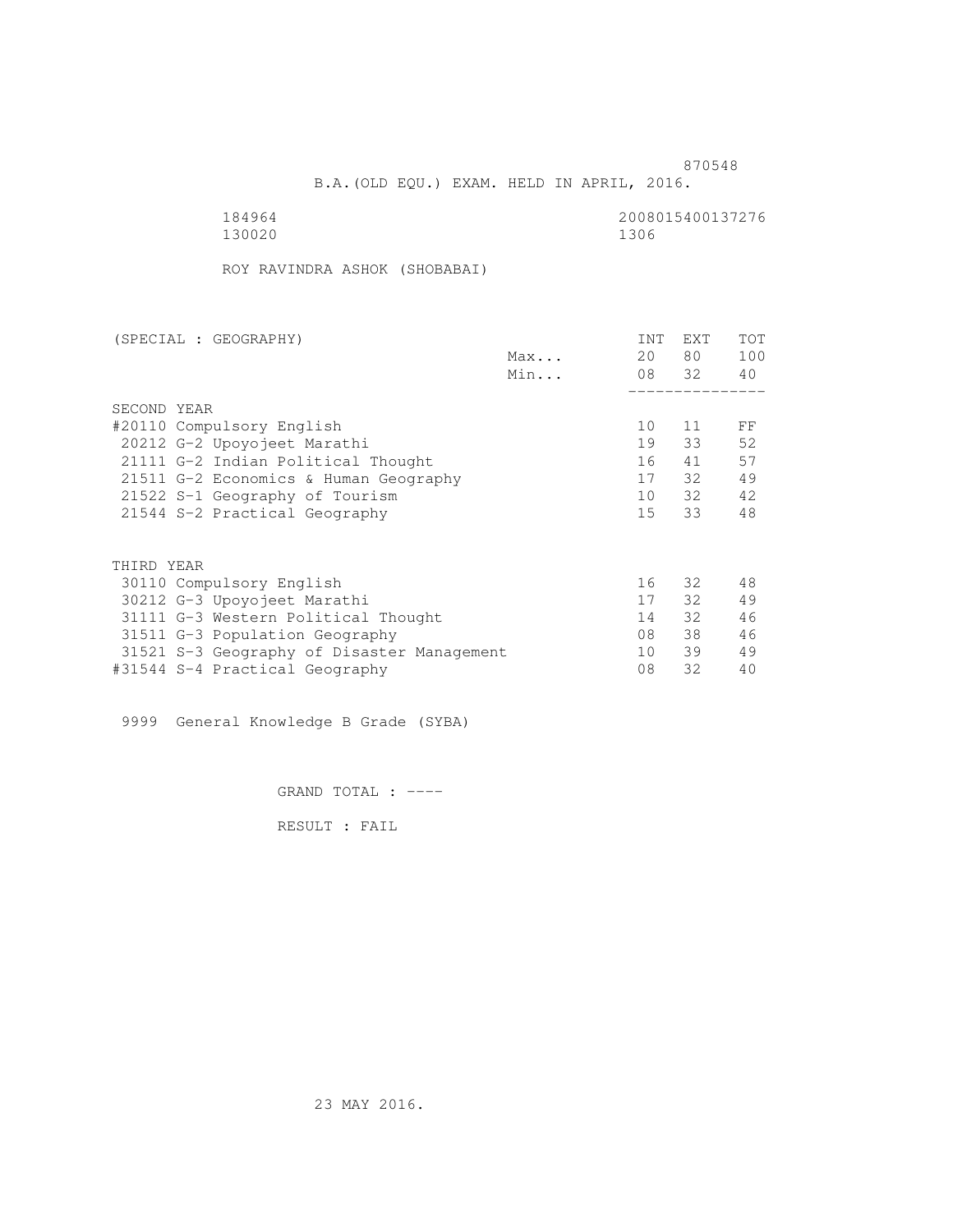B.A.(OLD EQU.) EXAM. HELD IN APRIL, 2016.

130020 1306

185239 2008015400137125

THUBE NIKITA JAYRAM (SUNITABAI)

| (SPECIAL : MARATHI) |                                              |     | INT | <b>EXT</b> | TOT |
|---------------------|----------------------------------------------|-----|-----|------------|-----|
|                     |                                              | Max | 20  | 80         | 100 |
|                     |                                              | Min |     | 08 32      | 40  |
|                     |                                              |     |     |            |     |
| SECOND YEAR         |                                              |     |     |            |     |
|                     | 20110 Compulsory English                     |     | 17  | 34         | 51  |
|                     | 21111 G-2 Indian Political Thought           |     | 17  | 49         | 66  |
|                     | 22210 G-2 Edu. & Human Development           |     | 19  | 50         | 69  |
|                     | 20211 G-2 Wang.Prakar.Abbhyas-Kadambari      |     | 19  | 49         | 68  |
|                     | 20220 S-1 Madh.Mar.Gaddya-Paddya Wang.Prakar |     | 17  | 52         | 69  |
|                     | 20230 S-2 Arava. Mar. Wang. Itihas 1818-1920 |     | 19  | 50         | 69  |
|                     |                                              |     |     |            |     |
| THIRD YEAR          |                                              |     |     |            |     |
|                     | #30110 Compulsory English                    |     | 15  | AB         | FF  |
|                     | 31111 G-3 Western Political Thought          |     | 17  | 50         | 67  |
|                     | 32210 G-3 Education & Indian Heritage        |     | 16  | 37         | 53  |
|                     | 30211 G-3 Wang.Prak.Abbah-Natak Va Lalit     |     | 19  | 32         | 51  |
|                     | 30220 S-3 Sahitya Vichar                     |     | 17  | 34         | 51  |
|                     | 30230 S-4 Samanya Bhasha ani Param. Vyakaran |     | 17  | 33         | 50  |
|                     |                                              |     |     |            |     |

9999 General Knowledge C Grade (SYBA)

GRAND TOTAL : ----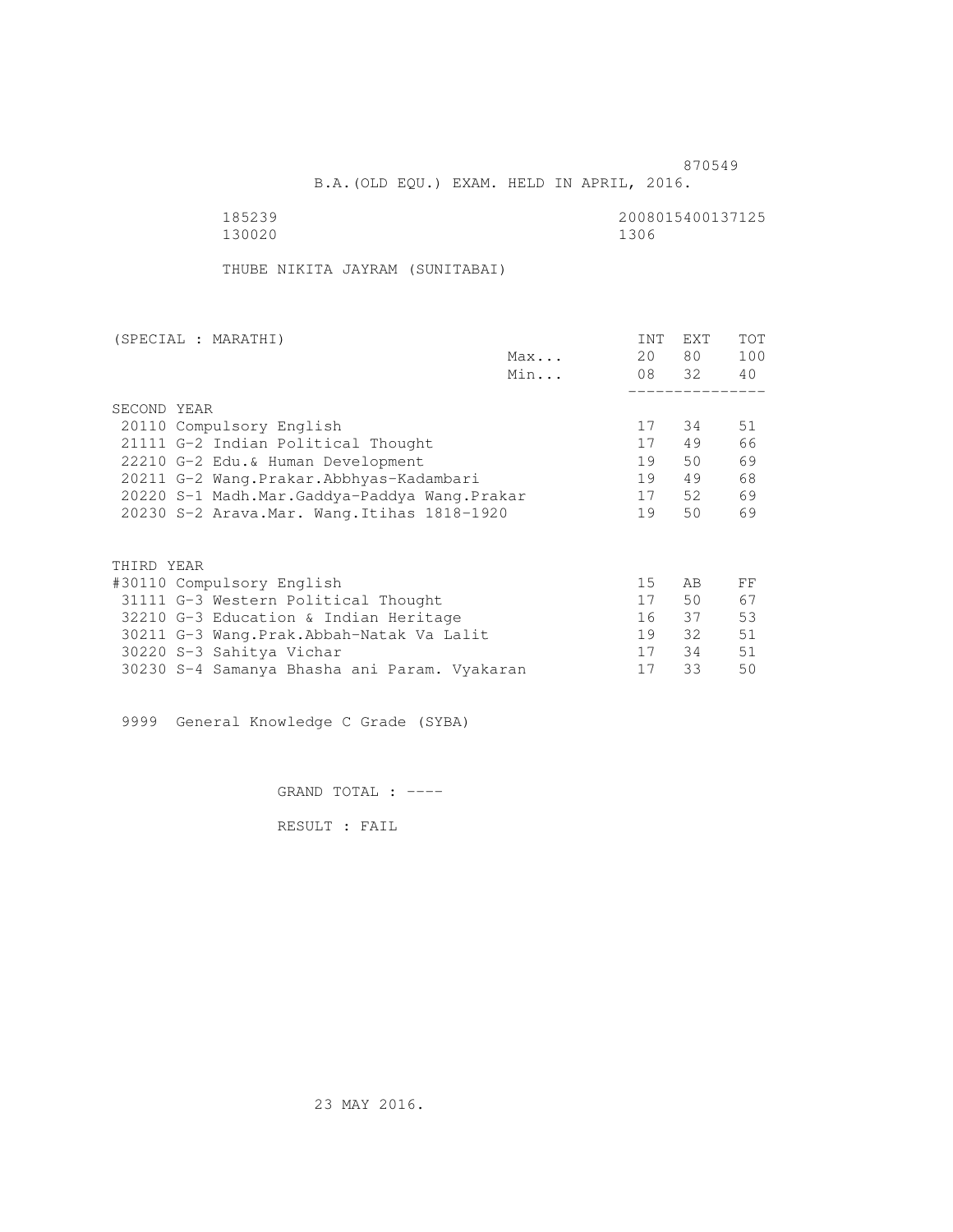B.A.(OLD EQU.) EXAM. HELD IN APRIL, 2016.

130020 1306

185240 2008015400133561

BHILLA SOMA JANGALU (BEBABAI)

| (SPECIAL : GEOGRAPHY)                      |     | <b>INT</b> | <b>EXT</b> | TOT |
|--------------------------------------------|-----|------------|------------|-----|
|                                            | Max | 20         | 80         | 100 |
|                                            | Min |            | 08 32      | 40  |
|                                            |     |            |            |     |
| SECOND YEAR                                |     |            |            |     |
| 20110 Compulsory English                   |     | 15         | 37         | 52  |
| 20212 G-2 Upoyojeet Marathi                |     | 18         | 54         | 72  |
| 21010 G-2 Indian Economy Since 1980        |     | 17         | 41         | 58  |
| 21511 G-2 Economics & Human Geography      |     | 17         | 49         | 66  |
| 21522 S-1 Geography of Tourism             |     | 16         | 51         | 67  |
| 21544 S-2 Practical Geography              |     | 15         | 57         | 72  |
|                                            |     |            |            |     |
| THIRD YEAR                                 |     |            |            |     |
| #30110 Compulsory English                  |     | 15         | AB         | FF  |
| 30212 G-3 Upoyojeet Marathi                |     | 17         | 38         | 55  |
| 31010 G-3 Ind. Eco. Since 1980 Part-II     |     | 16         | 38         | 54  |
| 31511 G-3 Population Geography             |     | 19         | 60         | 79  |
| 31521 S-3 Geography of Disaster Management |     | $15 -$     | 54         | 69  |
| 31544 S-4 Practical Geography              |     | 17         | 52         | 69  |
|                                            |     |            |            |     |

9999 General Knowledge C Grade (SYBA)

GRAND TOTAL : ----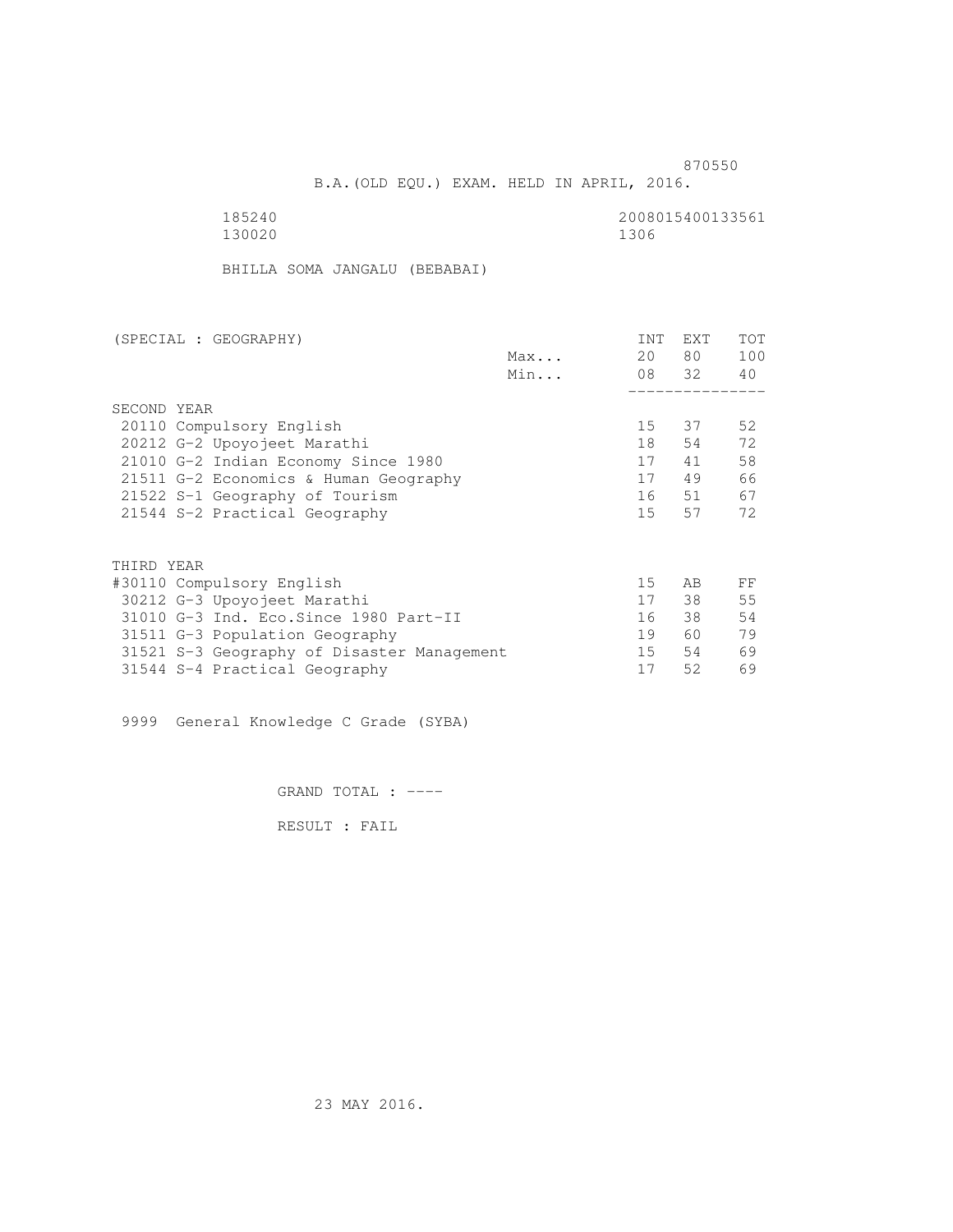B.A.(OLD EQU.) EXAM. HELD IN APRIL, 2016.

| 185241 | 71154523C |
|--------|-----------|
| 130021 | 1306      |

PATIL DHARMA TANAJI

| (SPECIAL : MARATHI)                          |     | INT | <b>EXT</b> | TOT |
|----------------------------------------------|-----|-----|------------|-----|
|                                              | Max | 20  | 80 —       | 100 |
|                                              | Min |     | 08 32      | 40  |
|                                              |     |     |            |     |
| SECOND YEAR                                  |     |     |            |     |
| 20110 Compulsory English                     |     | 10  | 42         | 52  |
| 22210 G-2 Edu. & Human Development           |     | 08  | 47         | 55  |
| 21211 G-2 Hist. of the Marathas              |     | 08  | 37         | 45  |
| 20212 G-2 Upoyojeet Marathi                  |     | 15  | 34         | 49  |
| 20220 S-1 Madh.Mar.Gaddya-Paddya Wang.Prakar |     | 16  | 42         | 58  |
| 20230 S-2 Arava. Mar. Wang. Itihas 1818-1920 |     | 12  | 37         | 49  |
|                                              |     |     |            |     |
| THIRD YEAR                                   |     |     |            |     |
| #30110 Compulsory English                    |     | 09  | 35         | 44  |
| 32210 G-3 Education & Indian Heritage        |     | 08  | 52         | 60  |
| 31210 G-3 Hist of Modern Europe (1789-1960)  |     | 08  | 41         | 49  |
| 30212 G-3 Upoyojeet Marathi                  |     | 15  | 44         | 59  |
| 30220 S-3 Sahitya Vichar                     |     | 15  | 34         | 49  |
|                                              |     |     |            | 57  |
| 30230 S-4 Samanya Bhasha ani Param. Vyakaran |     | 14  | 43         |     |

9999 General Knowledge B Grade (SYBA)

GRAND TOTAL : 626/1200

RESULT : SECOND CLASS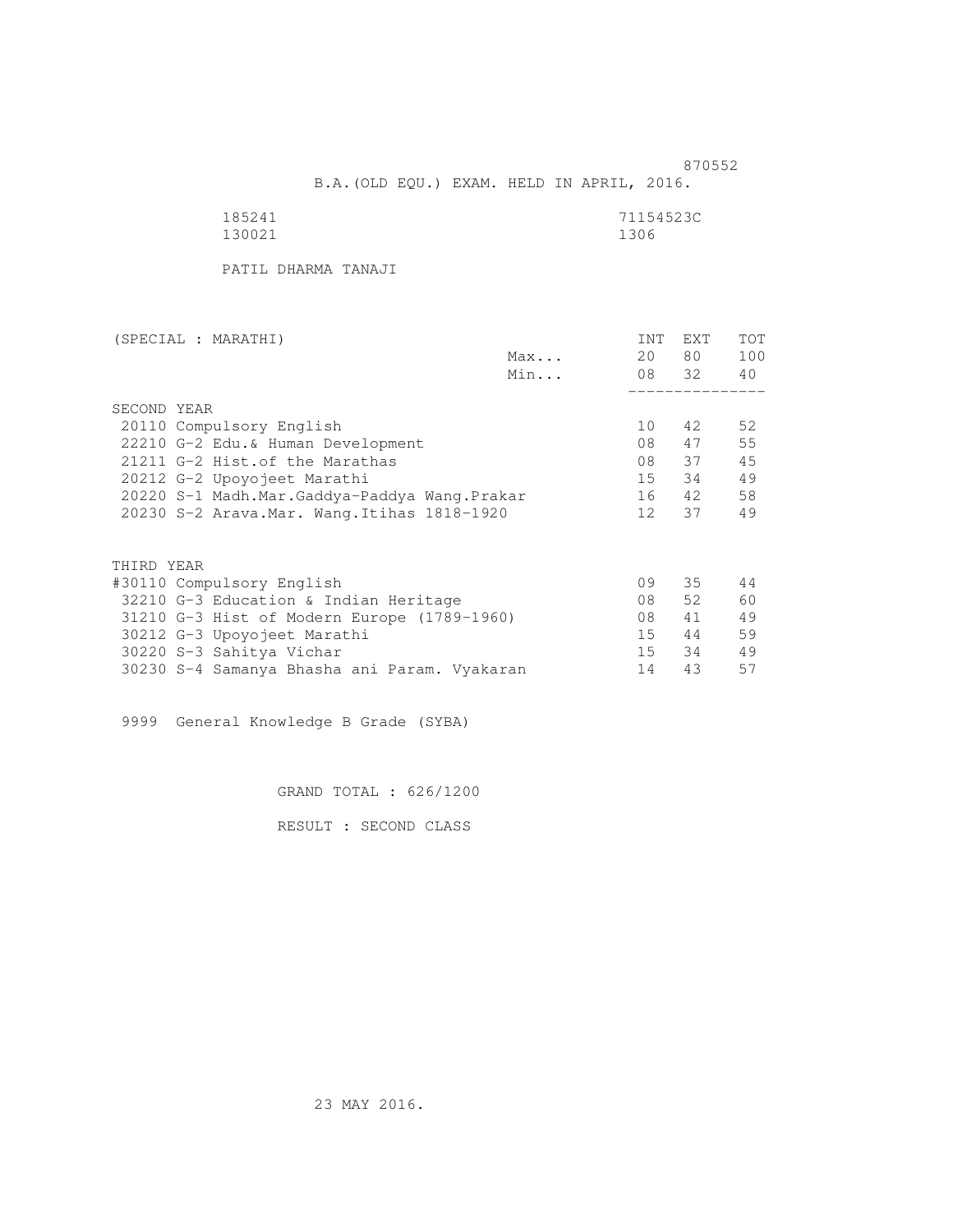B.A.(OLD EQU.) EXAM. HELD IN APRIL, 2016.

184965<br>130021 130021 1300 130021 1306

PAWAR SUDHAKAR HIRAMAN (DHURPATABAI)

| (SPECIAL : ECONOMICS)                     |     | <b>INT</b>      | <b>EXT</b> | TOT |
|-------------------------------------------|-----|-----------------|------------|-----|
|                                           | Max | 20              | 80         | 100 |
|                                           | Min |                 | 08 32      | 40  |
|                                           |     |                 |            |     |
| SECOND YEAR                               |     |                 |            |     |
| #20110 Compulsory English                 |     | 12 <sup>°</sup> | 2.2        | FF  |
| 20212 G-2 Upoyojeet Marathi               |     | 19              | 50         | 69  |
| 22210 G-2 Edu. & Human Development        |     | 15              | 48         | 63  |
| 21010 G-2 Indian Economy Since 1980       |     | 16              | 37         | 53  |
| 21020 S-1 Advanced Micro-Ecomomics        |     | 17              | 53         | 70  |
| 21030 S-2 Advanced Macro Economics        |     | 15              | 39         | 54  |
| THIRD YEAR                                |     |                 |            |     |
| 30110 Compulsory English                  |     | 10              | 32         | 42  |
| 30212 G-3 Upoyojeet Marathi               |     | 17              | 43         | 60  |
| 32210 G-3 Education & Indian Heritage     |     | 13              | 39         | 52  |
| 31010 G-3 Ind. Eco. Since 1980 Part-II    |     | 15              | 49         | 64  |
|                                           |     |                 |            |     |
| #31021 S-3 Public Finance & Policies      |     | 16              | 21         | FF  |
| 31031 S-4 International Trade & Practices |     | 15              | 39         | 54  |

9999 General Knowledge C Grade^ (SYBA)

GRAND TOTAL : ----

RESULT : FAIL

 $^{\wedge}$  +11 0.163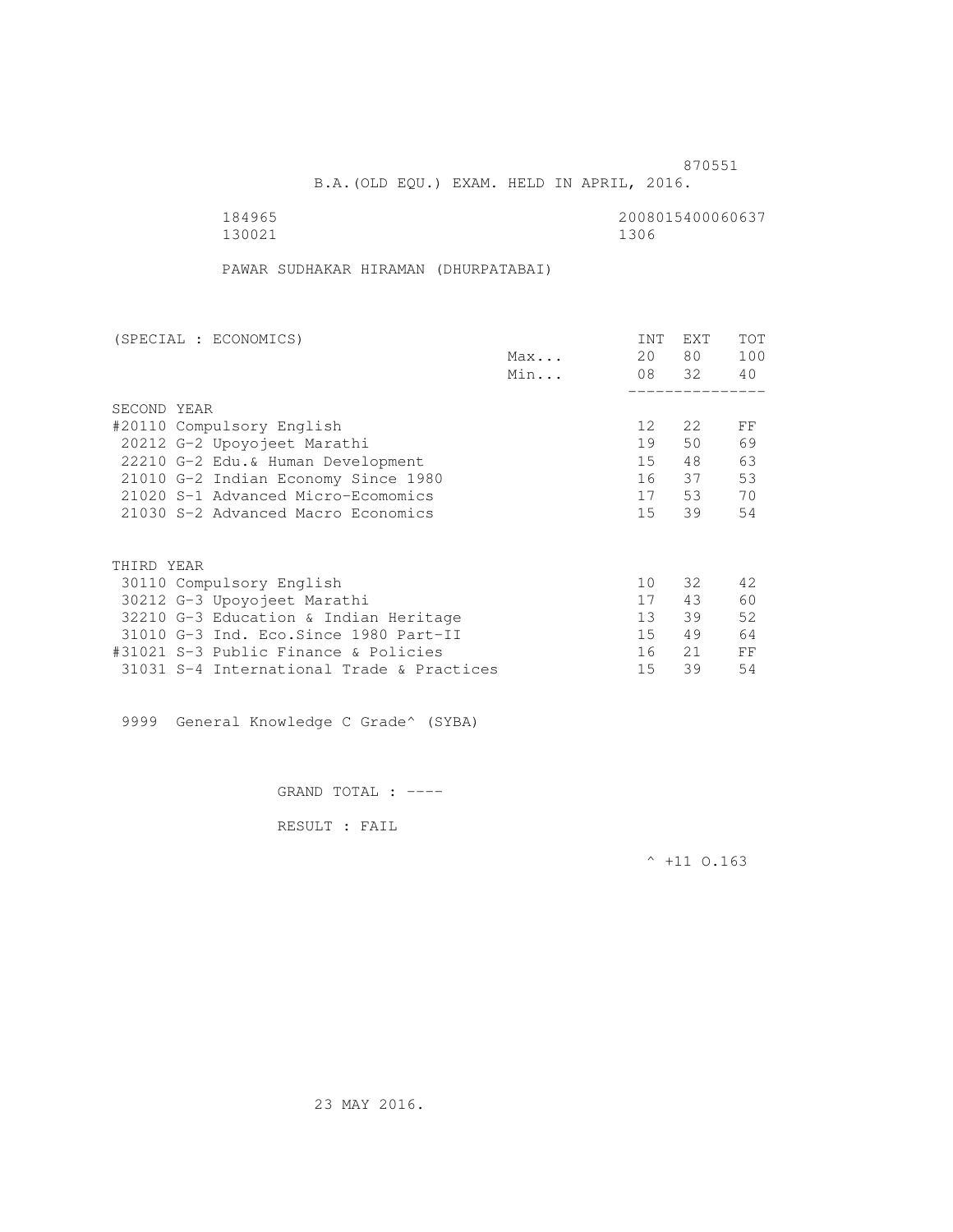B.A.(OLD EQU.) EXAM. HELD IN APRIL, 2016.

 185245 2009015400089112 130021 1306

MORE RAVINDRA NIMBA (KAMALBAI)

| (SPECIAL : GEOGRAPHY)                       | <b>INT</b> | <b>EXT</b> | TOT |
|---------------------------------------------|------------|------------|-----|
| Max                                         | 20         | 80         | 100 |
| Min                                         |            | 08 32      | 40  |
|                                             |            |            |     |
| SECOND YEAR                                 |            |            |     |
| 20110 Compulsory English                    | 11         | 33         | 44  |
| 21111 G-2 Indian Political Thought          | 17         | 48         | 65  |
| 21211 G-2 Hist. of the Marathas             | 16         | 48         | 64  |
| 21511 G-2 Economics & Human Geography       | 16         | 48         | 64  |
| 21521 S-1 Agricultural Geography            | 17         | 43         | 60  |
| 21544 S-2 Practical Geography               | 18         | 66         | 84  |
| THIRD YEAR                                  |            |            |     |
| #30110 Compulsory English                   | 10         | 32         | 42  |
| 31111 G-3 Western Political Thought         | 15         | 46         | 61  |
|                                             |            |            |     |
| 31210 G-3 Hist of Modern Europe (1789-1960) | 17         | 32         | 49  |
| 31511 G-3 Population Geography              | 16         | 51         | 67  |
| 31521 S-3 Geography of Disaster Management  | 17         | 57         | 74  |
| 31544 S-4 Practical Geography               | 19         | 64         | 83  |

9999 General Knowledge B Grade (SYBA)

GRAND TOTAL : 757/1200

RESULT : FIRST CLASS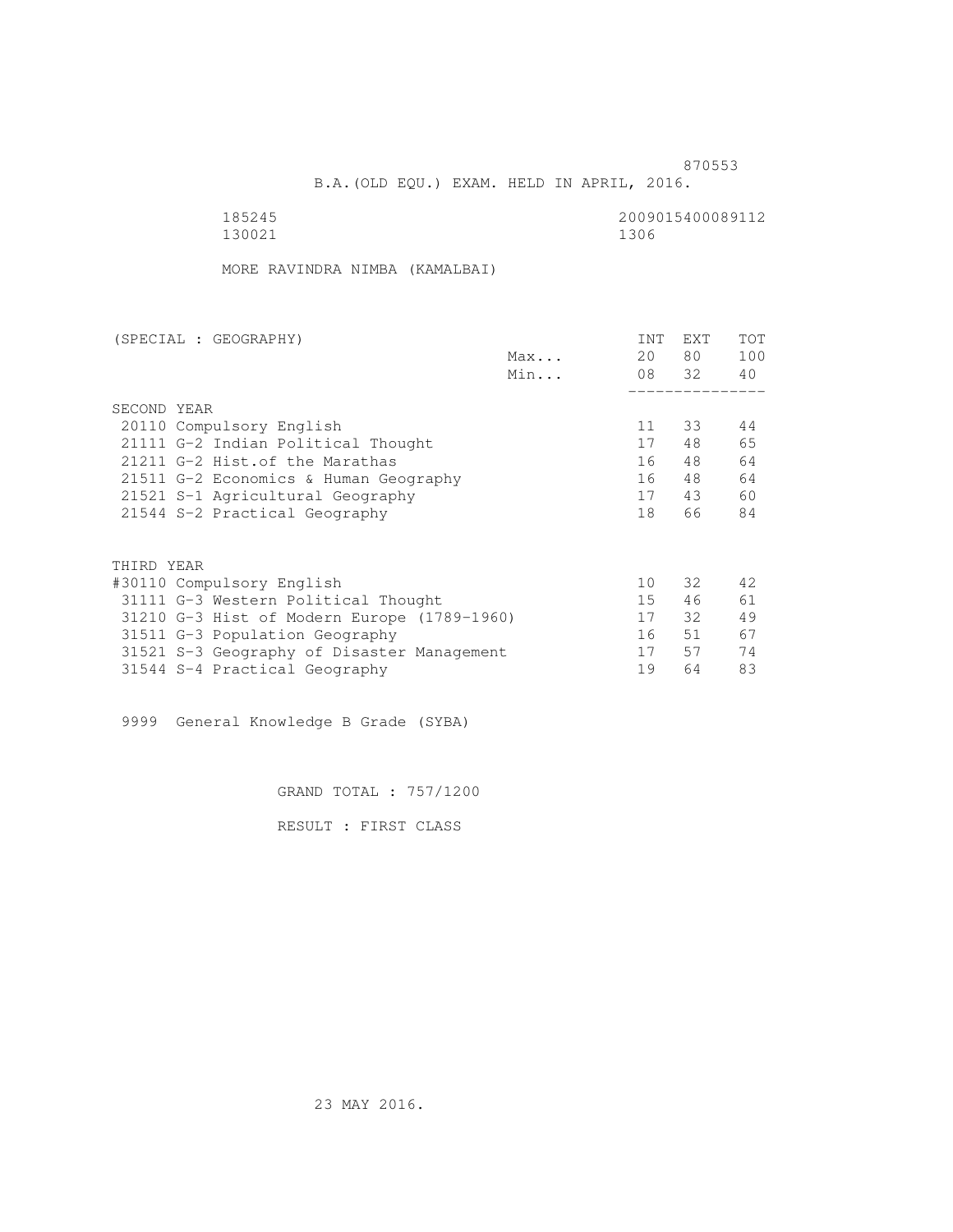B.A.(OLD EQU.) EXAM. HELD IN APRIL, 2016.

130083

185248 2008015400303862

BORSE BHAIDAS SUBHASH (SUSHILABAI)

| (SPECIAL : MARATHI) |                                              |     | INT             | <b>EXT</b> | <b>TOT</b> |
|---------------------|----------------------------------------------|-----|-----------------|------------|------------|
|                     |                                              | Max | 20              | 80 —       | 100        |
|                     |                                              | Min |                 | 08 32      | 40         |
|                     |                                              |     |                 |            |            |
| SECOND YEAR         |                                              |     |                 |            |            |
|                     | 20110 Compulsory English                     |     | 15              | 34         | 49         |
|                     | 20511 G-2 Samanya Hindi                      |     | $15 -$          | 39         | 54         |
|                     | 21010 G-2 Indian Economy Since 1980          |     | 15              | 37         | 52         |
|                     | 20211 G-2 Wang.Prakar.Abbhyas-Kadambari      |     | 15              | 54         | 69         |
|                     | 20220 S-1 Madh.Mar.Gaddya-Paddya Wang.Prakar |     | 15              | 42         | 57         |
|                     | 20230 S-2 Arava. Mar. Wang. Itihas 1818-1920 |     | $15 -$          | 51         | 66         |
|                     |                                              |     |                 |            |            |
| THIRD YEAR          |                                              |     |                 |            |            |
|                     | #30110 Compulsory English                    |     | 14              | 38         | 52         |
|                     | 30511 G-3 Samanya Hindi                      |     | 12              | 32         | 44         |
|                     | 31010 G-3 Ind. Eco. Since 1980 Part-II       |     | 16              | 39         | 55         |
|                     | 30211 G-3 Wang.Prak.Abbah-Natak Va Lalit     |     | 15              | 49         | 64         |
|                     | 30220 S-3 Sahitya Vichar                     |     | 12 <sup>1</sup> | 37         | 49         |
|                     | 30230 S-4 Samanya Bhasha ani Param. Vyakaran |     | 13              | 38         | 51         |
|                     |                                              |     |                 |            |            |

9999 General Knowledge C Grade (SYBA)

GRAND TOTAL : 662/1200

RESULT : SECOND CLASS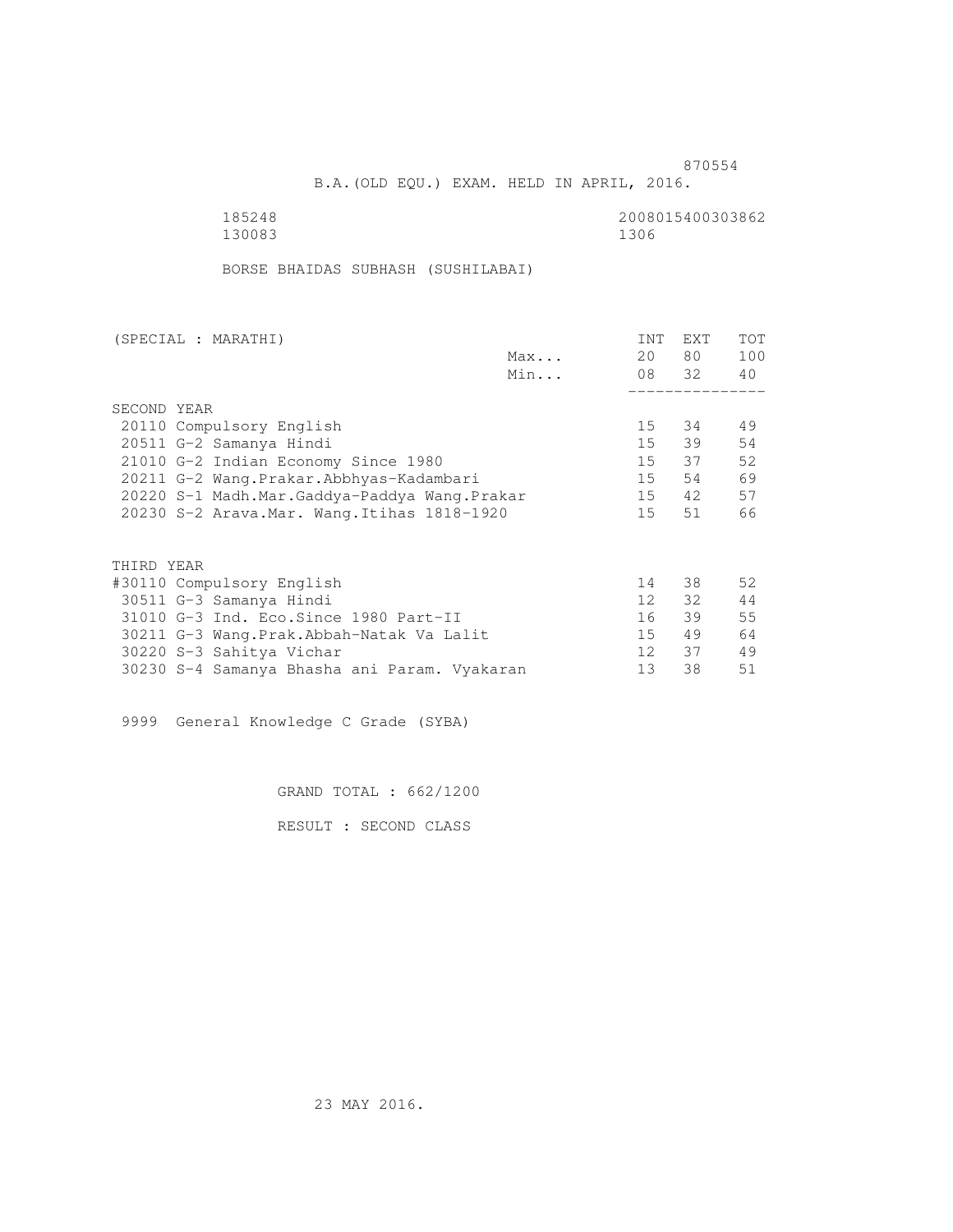and the state of the state of the state of the state of the state of the state of the state of the state of the state of the state of the state of the state of the state of the state of the state of the state of the state

B.A.(OLD EQU.) EXAM. HELD IN APRIL, 2016.

140022 1407

184966 2009015400066674<br>140022 1407

MARATHE DNYANESHWAR PANDIT (GANGUBAI)

| (SPECIAL : MARATHI) |                                              |     | INT    | <b>EXT</b> | <b>TOT</b> |
|---------------------|----------------------------------------------|-----|--------|------------|------------|
|                     |                                              | Max | 20     | 80 —       | 100        |
|                     |                                              | Min |        | 08 32      | 40         |
|                     |                                              |     |        |            |            |
| SECOND YEAR         |                                              |     |        |            |            |
|                     | #20110 Compulsory English                    |     | 15     | 13         | FF         |
|                     | 20511 G-2 Samanya Hindi                      |     | 10     | 44         | 54         |
|                     | 21010 G-2 Indian Economy Since 1980          |     | 15     | 46         | 61         |
|                     | 20211 G-2 Wang.Prakar.Abbhyas-Kadambari      |     | 17     | 59         | 76         |
|                     | 20220 S-1 Madh.Mar.Gaddya-Paddya Wang.Prakar |     | 18     | 54         | 72         |
|                     | 20230 S-2 Arava. Mar. Wang. Itihas 1818-1920 |     | 18     | 45         | 63         |
|                     |                                              |     |        |            |            |
| THIRD YEAR          |                                              |     |        |            |            |
|                     | #30110 Compulsory English                    |     | 16     | 27         | FF         |
|                     | 30511 G-3 Samanya Hindi                      |     | 17     | 38         | 55         |
|                     | 31010 G-3 Ind. Eco. Since 1980 Part-II       |     | $15 -$ | $32 -$     | 47         |
|                     | 30211 G-3 Wang.Prak.Abbah-Natak Va Lalit     |     | 18     | 42         | 60         |
|                     | 30220 S-3 Sahitya Vichar                     |     | 13     | 32         | 45         |
|                     | 30230 S-4 Samanya Bhasha ani Param. Vyakaran |     | 17     | 37         | 54         |
|                     |                                              |     |        |            |            |

9999 General Knowledge C Grade (SYBA)

GRAND TOTAL : ----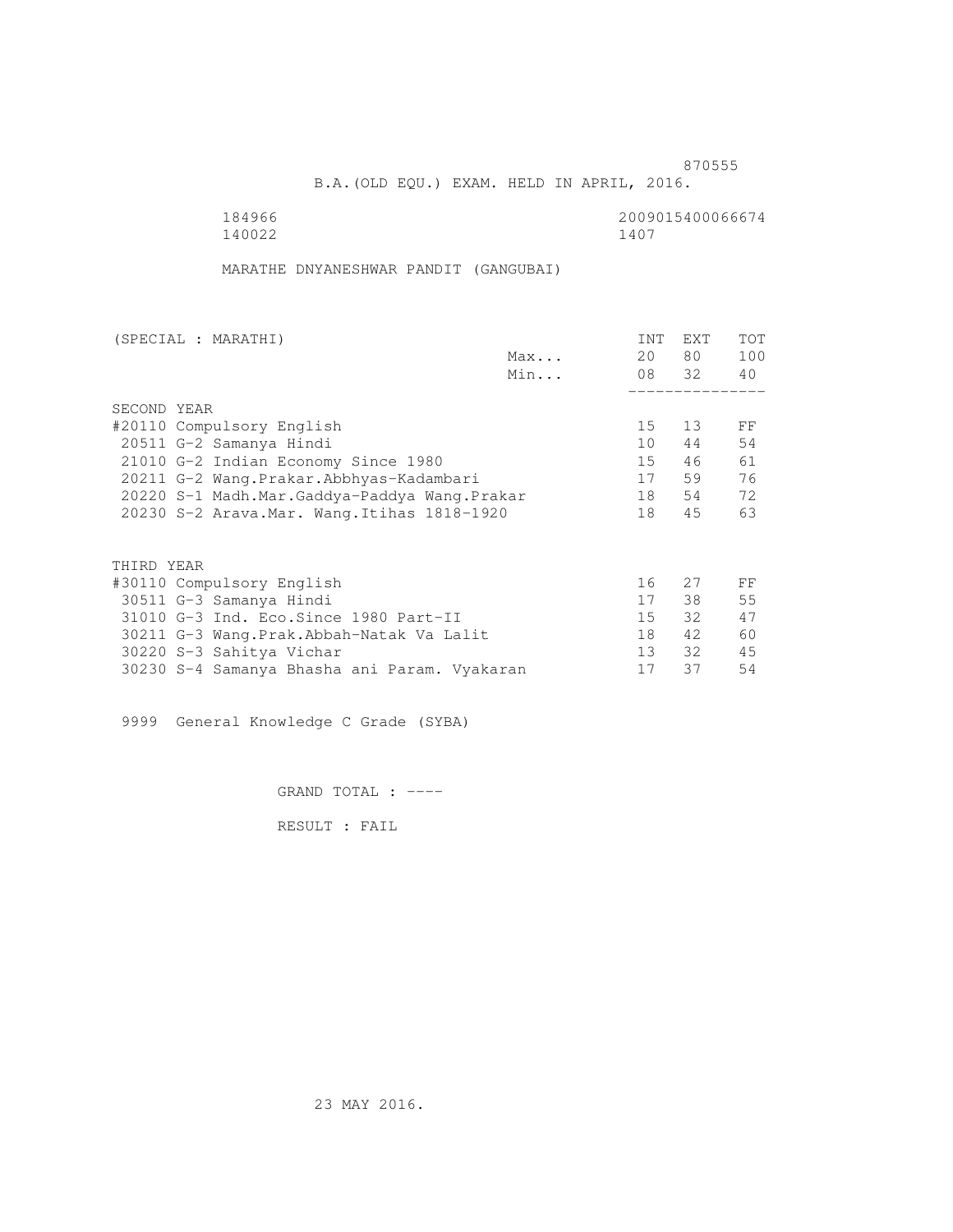B.A.(OLD EQU.) EXAM. HELD IN APRIL, 2016.

140022 1407

184967 2009015400065922<br>140022 140022

MAHAJAN LATA BALU (CHANDAN)

| (SPECIAL : ECONOMICS)                      |     | <b>INT</b> | <b>EXT</b> | TOT |
|--------------------------------------------|-----|------------|------------|-----|
|                                            | Max | 20         | 80         | 100 |
|                                            | Min |            | 08 32      | 40  |
|                                            |     |            |            |     |
| SECOND YEAR                                |     |            |            |     |
| 20110 Compulsory English                   |     | 15         | 41         | 56  |
| 20211 G-2 Wang. Prakar. Abbhyas-Kadambari  |     | 14         | 60         | 74  |
| 21511 G-2 Economics & Human Geography      |     | 17         | 46         | 63  |
| 21010 G-2 Indian Economy Since 1980        |     | 18         | 33         | 51  |
| 21020 S-1 Advanced Micro-Ecomomics         |     | 17         | 65         | 82  |
| 21030 S-2 Advanced Macro Economics         |     | 18         | 37         | 55  |
|                                            |     |            |            |     |
| THIRD YEAR                                 |     |            |            |     |
| #30110 Compulsory English                  |     | 17         | 36         | 53  |
| 30211 G-3 Wang.Prak.Abbah-Natak Va Lalit   |     | 19         | 47         | 66  |
| 31511 G-3 Population Geography             |     | 16         | 52         | 68  |
| 31010 G-3 Ind. Eco. Since 1980 Part-II     |     | 18         | 32         | 50  |
| 31021 S-3 Public Finance & Policies        |     | 16         | 36         | 52  |
| #31031 S-4 International Trade & Practices |     | 18         | 40         | 58  |

#9999 General Knowledge F Grade (SYBA)

GRAND TOTAL : ----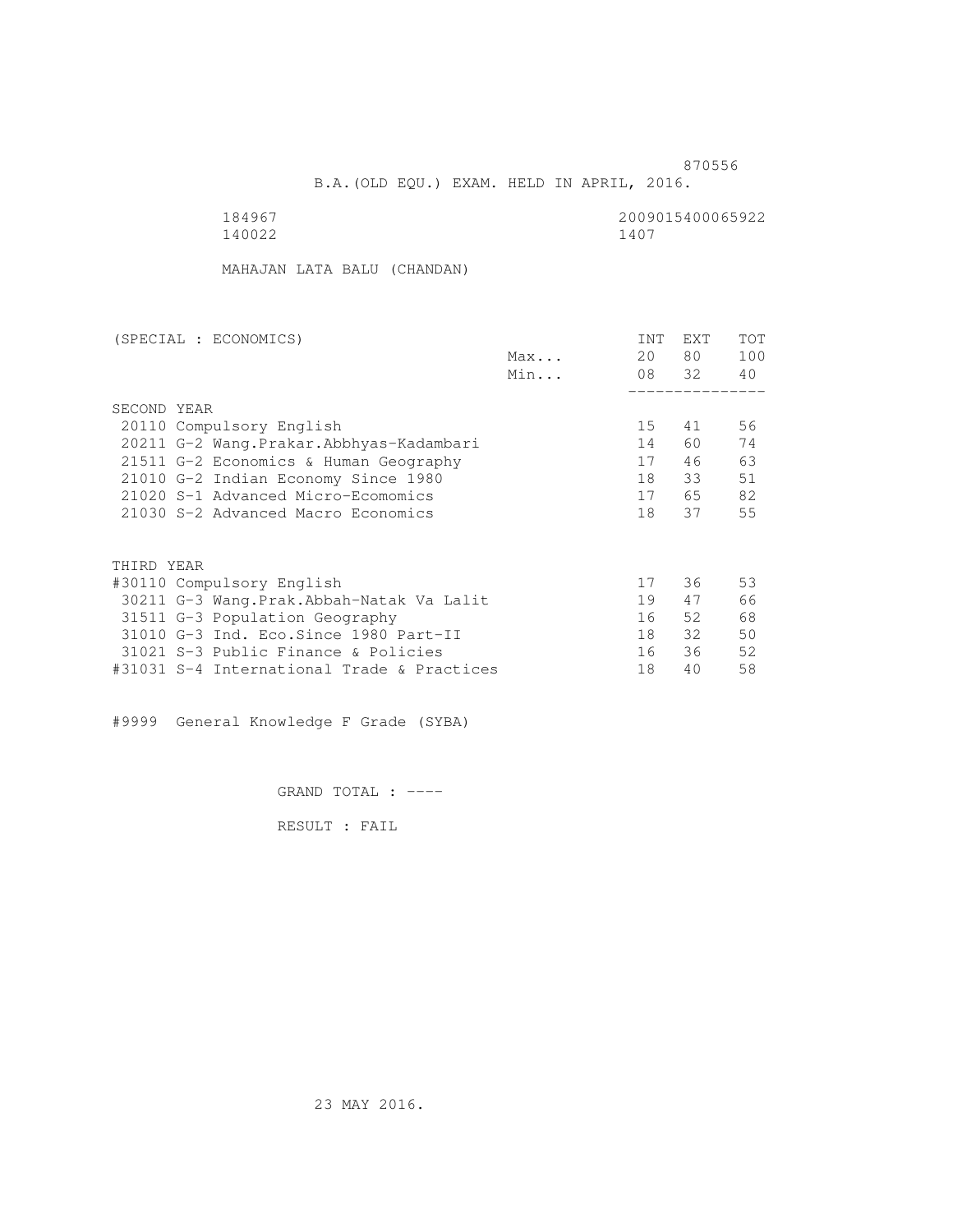B.A.(OLD EQU.) EXAM. HELD IN APRIL, 2016.

| 184969 | 2008015400326466 |
|--------|------------------|
| 140022 | 1407             |

PARADHI PRAVIN SHALIK (SUSHILA)

| (SPECIAL : POLITICAL SCIENCE)              |     | INT             | <b>EXT</b> | TOT |
|--------------------------------------------|-----|-----------------|------------|-----|
|                                            | Max | 20              | 80 —       | 100 |
|                                            | Min |                 | 08 32      | 40  |
|                                            |     |                 |            |     |
| SECOND YEAR                                |     |                 |            |     |
| #20110 Compulsory English                  |     | 12 <sup>°</sup> | 13         | FF  |
| 20211 G-2 Wang.Prakar.Abbhyas-Kadambari    |     | 09              | 50         | 59  |
| 20511 G-2 Samanya Hindi                    |     | $13 -$          | 42         | 55  |
| 21111 G-2 Indian Political Thought         |     | 14              | 39         | 53  |
| 21120 S-1 Modern Political Ideologies      |     | 13              | 37         | 50  |
| 21130 S-2 Pol.Dev. & Adm. of Maharashtra   |     | 09              | 32         | 41  |
|                                            |     |                 |            |     |
| THIRD YEAR                                 |     |                 |            |     |
| #30110 Compulsory English                  |     | 17              | 34         | 51  |
| 30211 G-3 Wang. Prak. Abbah-Natak Va Lalit |     | 08              | 51         | 59  |
| 30511 G-3 Samanya Hindi                    |     | 15              | 33         | 48  |
| 31111 G-3 Western Political Thought        |     | 12 <sup>7</sup> | 50         | 62  |
| 31120 S-3 Personal Adm. & Mgt.             |     | 15              | 45         | 60  |
| 31130 S-4 Modern Pol.Analysis              |     | 10              | 42         | 52  |
|                                            |     |                 |            |     |

9999 General Knowledge C Grade (SYBA)

GRAND TOTAL : ----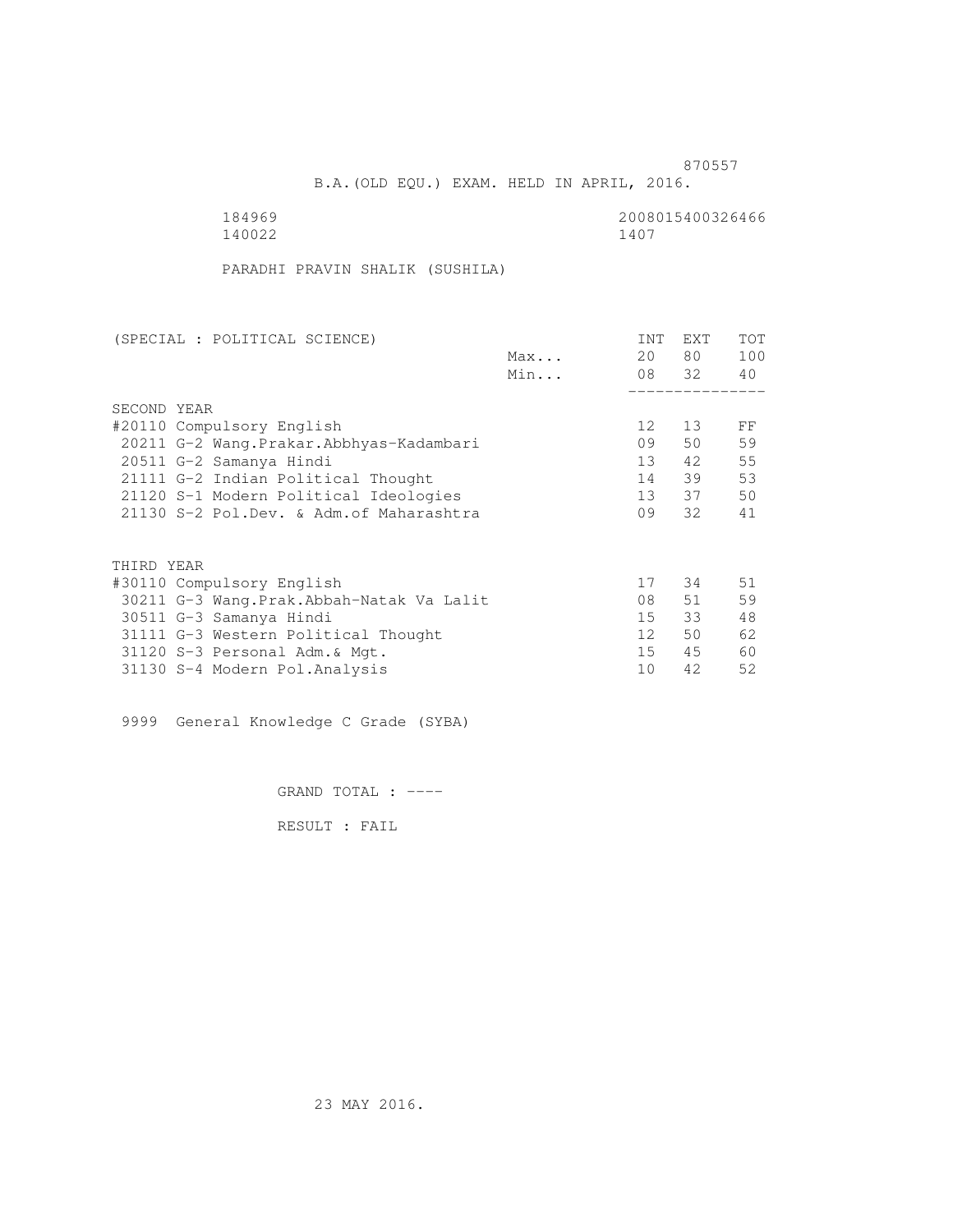B.A.(OLD EQU.) EXAM. HELD IN APRIL, 2016.

184970<br>140022 140022 1400 140022 1407

SANER DEEPAK RAVAN (LATABAI)

| (SPECIAL : ENGLISH)                            |     | INT               | EXT   | <b>TOT</b> |
|------------------------------------------------|-----|-------------------|-------|------------|
|                                                | Max | 20                | 80 —  | 100        |
|                                                | Min |                   | 08 32 | 40         |
|                                                |     |                   |       |            |
| SECOND YEAR                                    |     |                   |       |            |
| 20110 Compulsory English                       |     | 08                | 41    | 49         |
| 20211 G-2 Wang. Prakar. Abbhyas-Kadambari      |     | 17                | 52.   | 69         |
| 21111 G-2 Indian Political Thought             |     | 10                | 38    | 48         |
| 22410 G-2 Int.to the Study of Eng.Lit.         |     | 18                | 36    | 54         |
| 22420 S-1 16th and 17th Century Eng. Lit.      |     | 16                | 49    | 65         |
| #22430 S-2 18th and 19th Century Eng.Lit.      |     | 10                | AB    | FF         |
|                                                |     |                   |       |            |
| THIRD YEAR                                     |     |                   |       |            |
| 30110 Compulsory English                       |     | 12 <sup>°</sup>   | 33    | 45         |
| 30211 G-3 Wang.Prak.Abbah-Natak Va Lalit       |     | 09                | 48    | 57         |
| 31111 G-3 Western Political Thought            |     | 14                | 47    | 61         |
| #32410 G-3 The Study of Eng. Lang.             |     | 17                | AB.   | FF         |
| 32420 S-3 20th Century Eng. Lit.               |     | 13 <sup>°</sup>   | 37    | 50         |
| 32430 S-4 Ind. Writing in Eng. & American Lit. |     | $12 \overline{ }$ | 45    | 57         |
|                                                |     |                   |       |            |

9999 General Knowledge C Grade (SYBA)

GRAND TOTAL : ----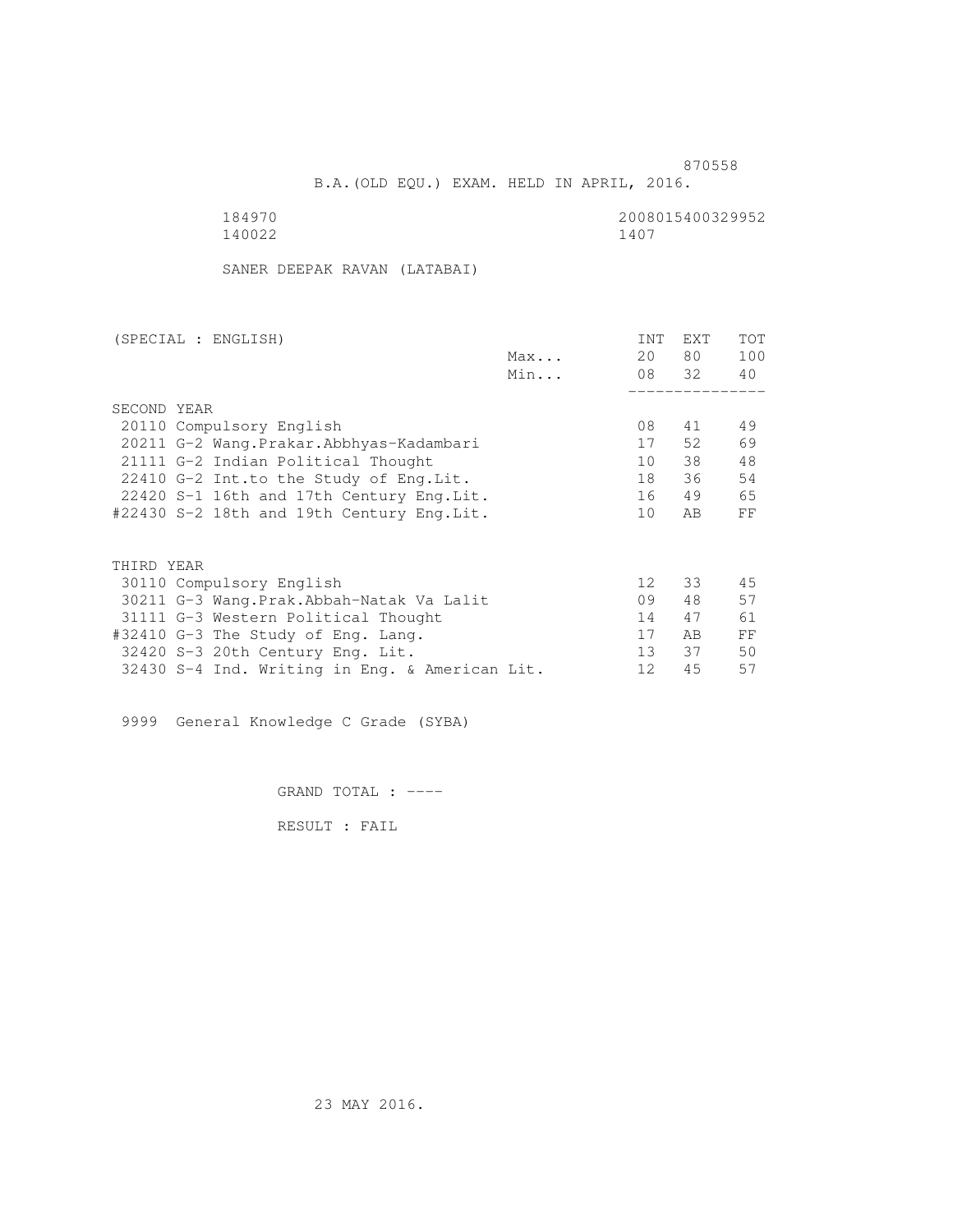B.A.(OLD EQU.) EXAM. HELD IN APRIL, 2016.

140022

185250 2009015400067967<br>140022 1400

PATIL SONALI NAGRAJ (YASHODABAI)

| (SPECIAL : MARATHI)                          |     | INT             | EXT   | <b>TOT</b> |
|----------------------------------------------|-----|-----------------|-------|------------|
|                                              | Max | 20              | 80 —  | 100        |
|                                              | Min |                 | 08 32 | 40         |
|                                              |     |                 |       |            |
| SECOND YEAR                                  |     |                 |       |            |
| 20110 Compulsory English                     |     | 16              | 35    | 51         |
| 21111 G-2 Indian Political Thought           |     | 15              | 45    | 60         |
| 21211 G-2 Hist. of the Marathas              |     | 15              | 33    | 48         |
| 20211 G-2 Wang.Prakar.Abbhyas-Kadambari      |     | 17              | 54    | 71         |
| 20220 S-1 Madh.Mar.Gaddya-Paddya Wang.Prakar |     | 19              | 38    | 57         |
| 20230 S-2 Arava. Mar. Wang. Itihas 1818-1920 |     | 19              | 46    | 65         |
|                                              |     |                 |       |            |
|                                              |     |                 |       |            |
| THIRD YEAR                                   |     |                 |       |            |
| #30110 Compulsory English                    |     | 11              | AB    | FF         |
| 30211 G-3 Wang.Prak.Abbah-Natak Va Lalit     |     | 08              | 32    | 40         |
| 30220 S-3 Sahitya Vichar                     |     | 08              | 44    | 52         |
| 30230 S-4 Samanya Bhasha ani Param. Vyakaran |     | 08              | 45    | 53         |
| #31111 G-3 Western Political Thought         |     | 11 <sup>1</sup> | 42    | 53         |
| 31210 G-3 Hist of Modern Europe (1789-1960)  |     | 12              | 40    | 52         |

9999 General Knowledge F Grade (SYBA)

GRAND TOTAL : ----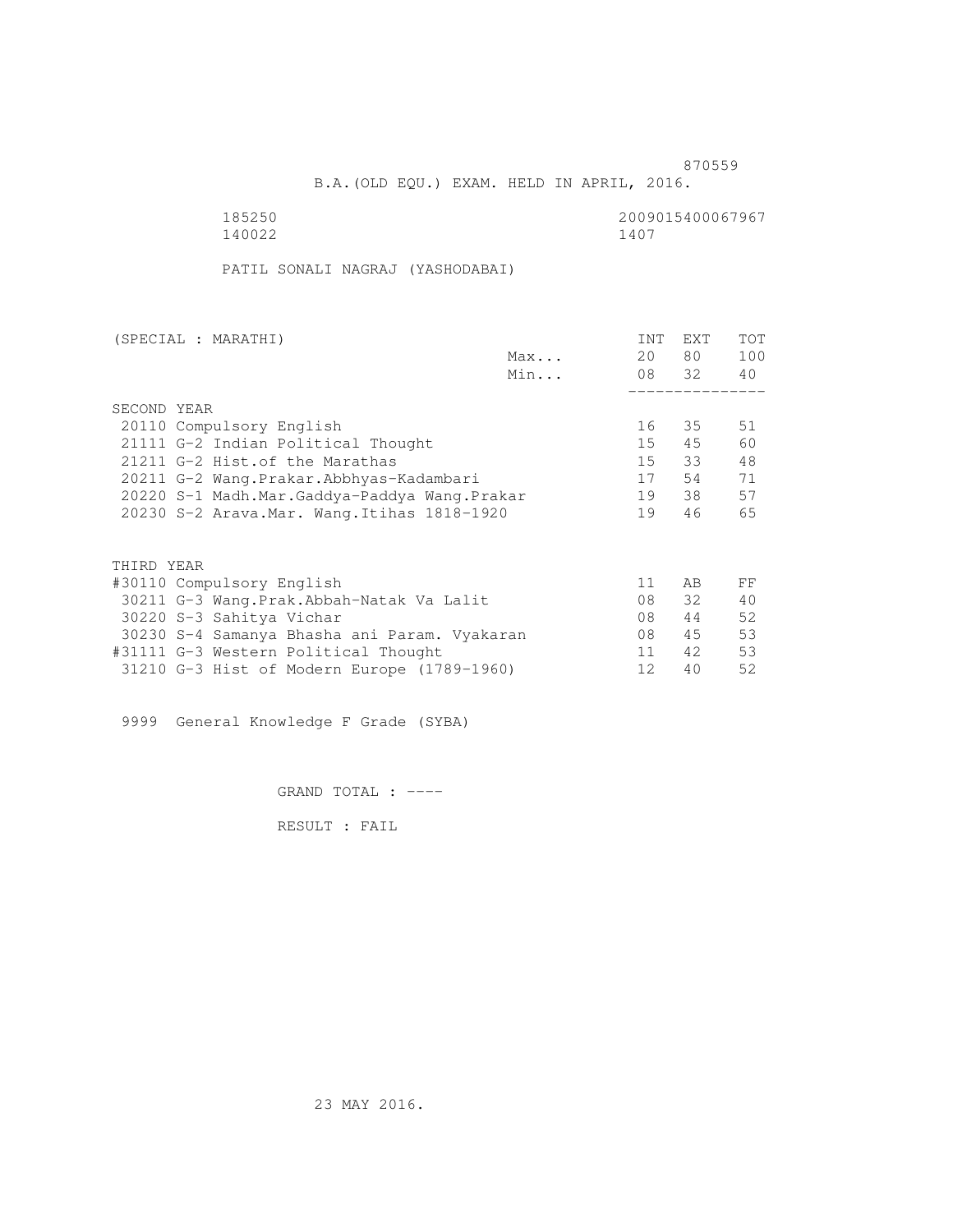B.A.(OLD EQU.) EXAM. HELD IN APRIL, 2016.

140022

185251<br>140022 140022 1400

BADGUJAR NARENDRA SHANTARAM (PRATIBHA)

| (SPECIAL : ECONOMICS)                      |     | <b>INT</b>        | <b>EXT</b> | TOT |
|--------------------------------------------|-----|-------------------|------------|-----|
|                                            | Max | 20                | 80         | 100 |
|                                            | Min |                   | 08 32      | 40  |
|                                            |     |                   |            |     |
| SECOND YEAR                                |     |                   |            |     |
| 20110 Compulsory English                   |     | 15                | 32         | 47  |
| 20211 G-2 Wang. Prakar. Abbhyas-Kadambari  |     | 18                | 60         | 78  |
| 21111 G-2 Indian Political Thought         |     | 16                | 46         | 62  |
| 21010 G-2 Indian Economy Since 1980        |     | 18                | 48         | 66  |
| 21020 S-1 Advanced Micro-Ecomomics         |     | 14                | - 32       | 46  |
| 21030 S-2 Advanced Macro Economics         |     | 14                | 51         | 65  |
|                                            |     |                   |            |     |
| THIRD YEAR                                 |     |                   |            |     |
| #30110 Compulsory English                  |     | $12 \overline{ }$ | 22         | FF  |
| 30211 G-3 Wang.Prak.Abbah-Natak Va Lalit   |     | 18                | 57         | 75  |
| 31111 G-3 Western Political Thought        |     | 17                | 32         | 49  |
| 31010 G-3 Ind. Eco. Since 1980 Part-II     |     | 14                | 43         | 57  |
| 31021 S-3 Public Finance & Policies        |     | 08                | 33         | 41  |
| #31031 S-4 International Trade & Practices |     | 14                | 16         | FF  |

9999 General Knowledge C Grade (SYBA)

GRAND TOTAL : ----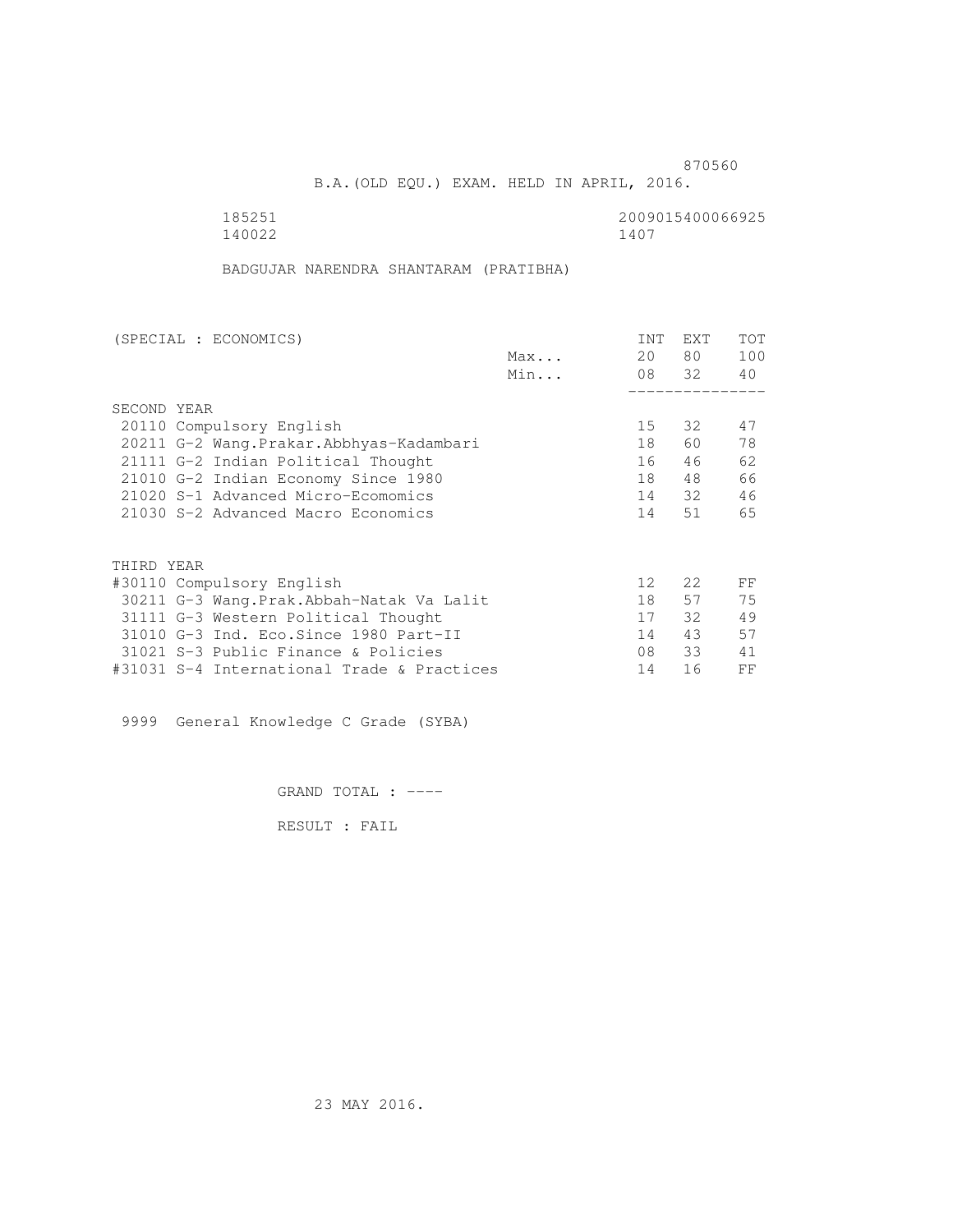870561 B.A.(OLD EQU.) EXAM. HELD IN APRIL, 2016.

| 185253 | 71154954K |
|--------|-----------|
| 140022 | 1407      |

NEVE ASHWINI ASHOK

| (SPECIAL : GEOGRAPHY)                      |     | INT             | <b>EXT</b> | <b>TOT</b> |
|--------------------------------------------|-----|-----------------|------------|------------|
|                                            | Max | 20              | 80 —       | 100        |
|                                            | Min |                 | 08 32      | 40         |
|                                            |     |                 |            |            |
| SECOND YEAR                                |     |                 |            |            |
| 20110 Compulsory English                   |     | 14              | 32         | 46         |
| 21711 G-2 Advanced Social Psychology       |     | 14              | 32         | 46         |
| 21010 G-2 Indian Economy Since 1980        |     | 15              | 44         | 59         |
| 21511 G-2 Economics & Human Geography      |     | 13 <sup>7</sup> | 42         | 55         |
| 21521 S-1 Agricultural Geography           |     | 17              | 35         | 52         |
| 21544 S-2 Practical Geography              |     | 19              | 64         | 83         |
| THIRD YEAR                                 |     |                 |            |            |
| #30110 Compulsory English                  |     | 13              | 32         | 45         |
| 31711 G-3 App. Psy. & Modern Life          |     | 17              | 34         | 51         |
| 31010 G-3 Ind. Eco. Since 1980 Part-II     |     | 18              | 32         | 50         |
| 31511 G-3 Population Geography             |     | 18              | 45         | 63         |
| 31521 S-3 Geography of Disaster Management |     | 15              | 46         | 61         |
|                                            |     | 18              | 70         | 88         |
| 31544 S-4 Practical Geography              |     |                 |            |            |

9999 General Knowledge C Grade (SYBA)

 $\mathcal{A}$  and  $\mathcal{A}$  are the set of  $\mathcal{A}$ GRAND TOTAL : 699+15=714/1200

RESULT : SECOND CLASS

 $^{\circ}$  0.163

23 MAY 2016.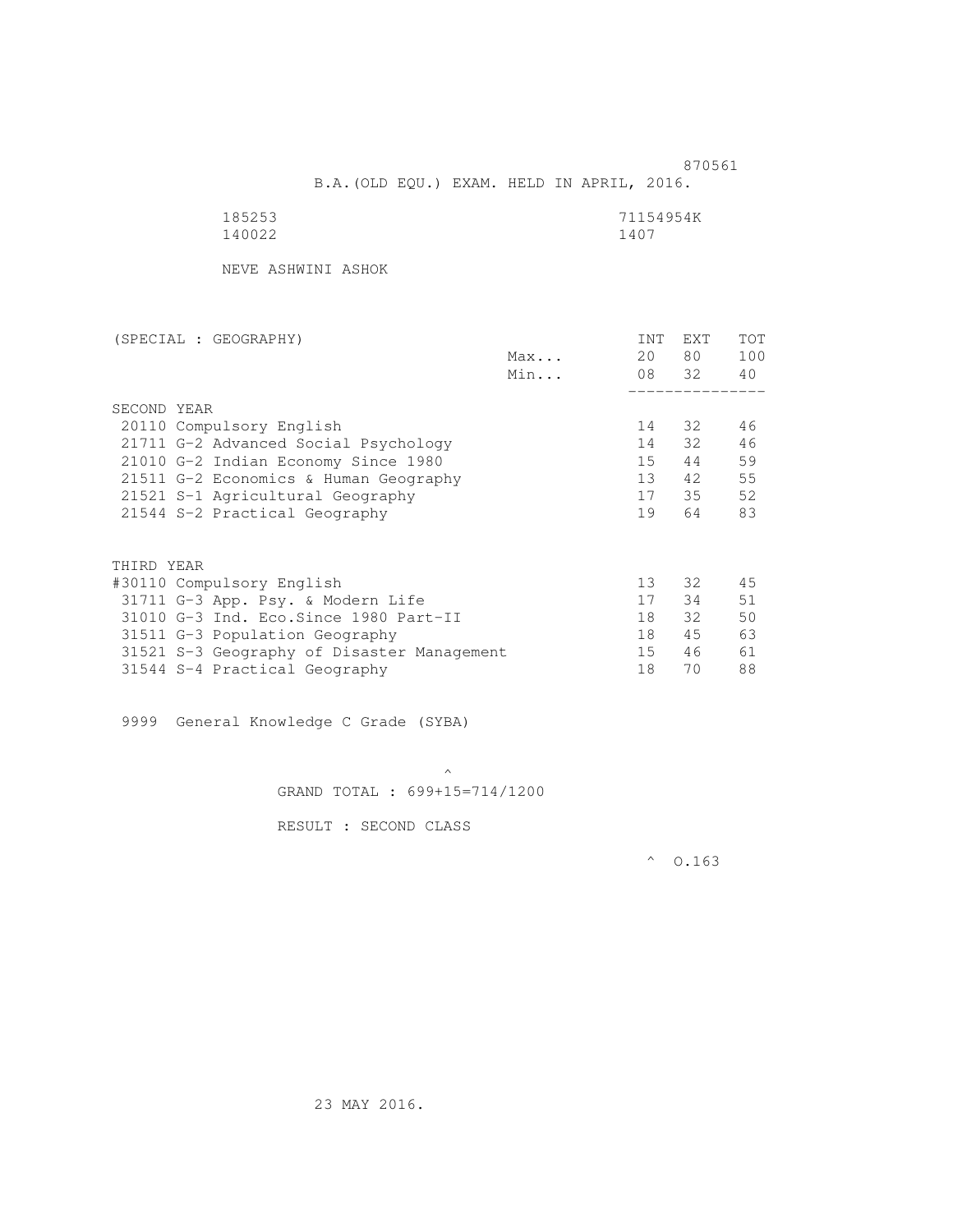B.A.(OLD EQU.) EXAM. HELD IN APRIL, 2016.

| 184971 | 2009015400112651 |
|--------|------------------|
| 140065 | 1407             |

RAUL SHASHIKANT MOTILAL (DEVAKABAI)

| (SPECIAL : DEFENCE & STRATEGIC STUD.)       |     | INT             | <b>EXT</b> | TOT |
|---------------------------------------------|-----|-----------------|------------|-----|
|                                             | Max | 20              | 80 —       | 100 |
|                                             | Min |                 | 08 32      | 40  |
|                                             |     |                 |            |     |
| SECOND YEAR                                 |     |                 |            |     |
| #20110 Compulsory English                   |     | 08              | 10         | FF  |
| 20211 G-2 Wang. Prakar. Abbhyas-Kadambari   |     | 09              | 58         | 67  |
| 21111 G-2 Indian Political Thought          |     | 09              | 37         | 46  |
| 22011 G-2 India's Internal Security         |     | 09              | 56         | 65  |
| 22021 S-1 Modern Warfare                    |     | 10              | 47         | 57  |
| 22031 S-2 Defence Organisation of India     |     | 08              | 42         | 50  |
|                                             |     |                 |            |     |
|                                             |     |                 |            |     |
| THIRD YEAR                                  |     |                 |            |     |
| #30110 Compulsory English                   |     | 08              | 16         | FF  |
| 30211 G-3 Wang. Prak. Abbah-Natak Va Lalit  |     | 10 <sup>1</sup> | 47         | 57  |
| 31111 G-3 Western Political Thought         |     | 10 <sup>1</sup> | 34         | 44  |
| 32011 G-3 Disaster Management               |     | 09              | 42         | 51  |
| 32021 S-3 Contemporary Study of War & Peace |     | 10              | 41         | 51  |
| 32031 S-4 Geopolitics & Military Geography  |     | 09              | 39         | 48  |
|                                             |     |                 |            |     |

9999 General Knowledge C Grade (SYBA)

GRAND TOTAL : ----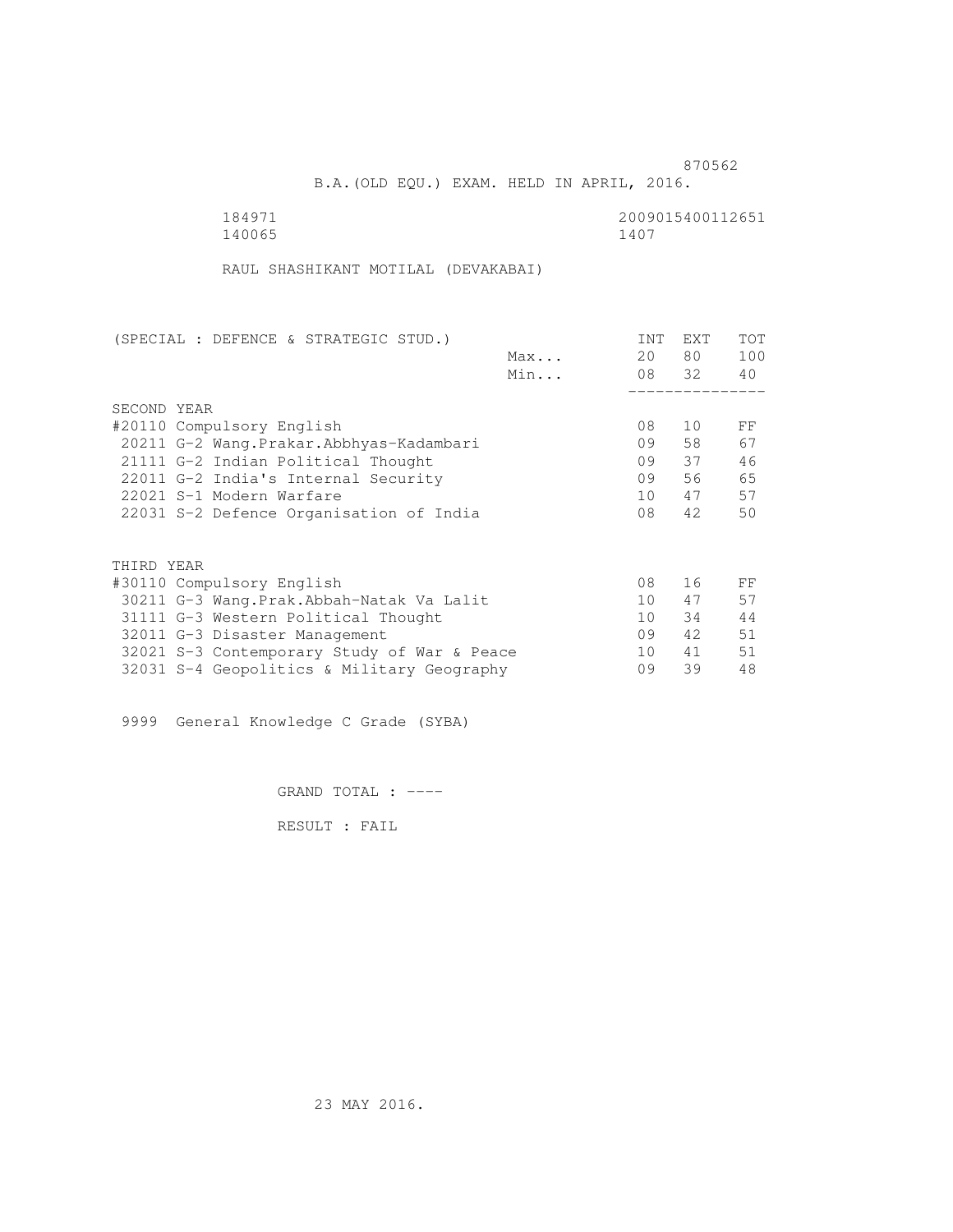B.A.(OLD EQU.) EXAM. HELD IN APRIL, 2016.

| 185258 | 2007015400067095 |
|--------|------------------|
| 140065 | 1407             |

VISAVE PRASHANT SHANTARAM (NANDABAI)

| (SPECIAL : DEFENCE & STRATEGIC STUD.)       |     | INT             | <b>EXT</b> | TOT |
|---------------------------------------------|-----|-----------------|------------|-----|
|                                             | Max | 20              | 80 —       | 100 |
|                                             | Min |                 | 08 32      | 40  |
|                                             |     |                 |            |     |
| SECOND YEAR                                 |     |                 |            |     |
| 20110 Compulsory English                    |     | 09              | 33         | 42. |
| 20211 G-2 Wang. Prakar. Abbhyas-Kadambari   |     | 09              | 43         | 52  |
| 21111 G-2 Indian Political Thought          |     | 09              | 39         | 48  |
| 22011 G-2 India's Internal Security         |     | 08              | 42         | 50  |
| 22021 S-1 Modern Warfare                    |     | 09              | 40         | 49  |
| 22031 S-2 Defence Organisation of India     |     | 09              | 55         | 64  |
|                                             |     |                 |            |     |
| THIRD YEAR                                  |     |                 |            |     |
| #30110 Compulsory English                   |     | 10 <sup>°</sup> | $27*$      | 37  |
| 30211 G-3 Wang. Prak. Abbah-Natak Va Lalit  |     | 10              | 55         | 65  |
| 31111 G-3 Western Political Thought         |     | 09              | 36         | 45  |
| 32011 G-3 Disaster Management               |     | 08              | 36         | 44  |
| 32021 S-3 Contemporary Study of War & Peace |     | 08              | 56         | 64  |
| 32031 S-4 Geopolitics & Military Geography  |     | 09              | 48         | 57  |
|                                             |     |                 |            |     |

9999 General Knowledge B Grade (SYBA)

GRAND TOTAL : 617/1200

RESULT : SECOND CLASS

\* O.4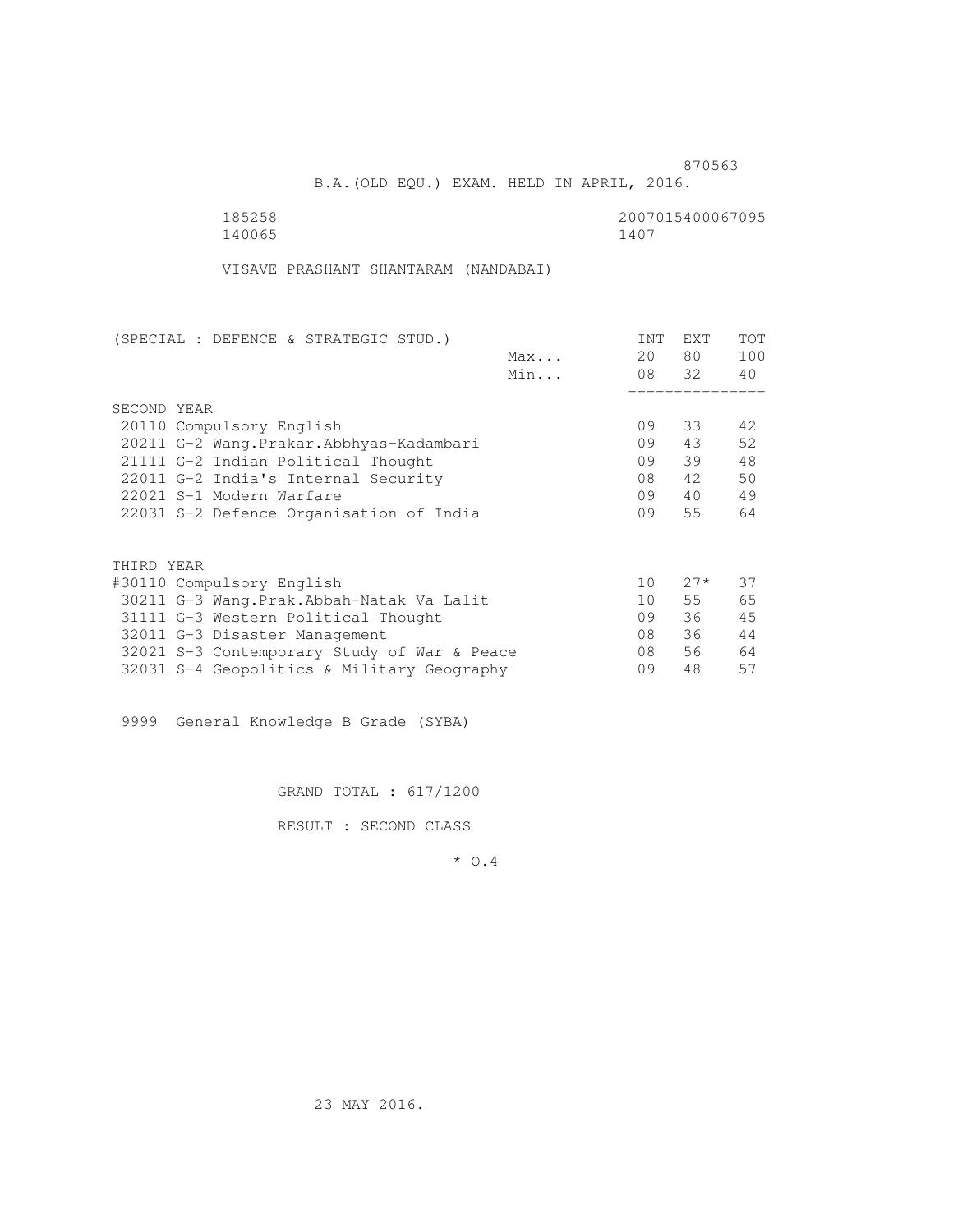B.A.(OLD EQU.) EXAM. HELD IN APRIL, 2016.

150026 1508

184972 2008015400375516

PATIL VILAS JAIRAM (BEBABAI)

| (SPECIAL : GEOGRAPHY)                      |     | <b>INT</b>      | EXT   | <b>TOT</b> |
|--------------------------------------------|-----|-----------------|-------|------------|
|                                            | Max | 20              | 80 —  | 100        |
|                                            | Min |                 | 08 32 | 40         |
|                                            |     |                 |       |            |
| SECOND YEAR                                |     |                 |       |            |
| #20110 Compulsory English                  |     | 15 <sub>1</sub> | 11    | FF         |
| 20211 G-2 Wang. Prakar. Abbhyas-Kadambari  |     | 14              | 49    | 63         |
| 20511 G-2 Samanya Hindi                    |     | 13 <sup>°</sup> | 41    | 54         |
| 21511 G-2 Economics & Human Geography      |     | 14              | 46    | 60         |
| 21521 S-1 Agricultural Geography           |     | 13              | 37    | 50         |
| 21544 S-2 Practical Geography              |     | 13 <sup>7</sup> | 63    | 76         |
|                                            |     |                 |       |            |
| THIRD YEAR                                 |     |                 |       |            |
| #30110 Compulsory English                  |     | 12 <sup>°</sup> | 18    | FF         |
| 30211 G-3 Wang.Prak.Abbah-Natak Va Lalit   |     | 18              | 40    | 58         |
| 30511 G-3 Samanya Hindi                    |     | 13 <sup>7</sup> | 43    | 56         |
| 31511 G-3 Population Geography             |     | 15              | 33    | 48         |
| 31521 S-3 Geography of Disaster Management |     | 12 <sup>7</sup> | 49    | 61         |
| 31544 S-4 Practical Geography              |     | 16              | 58    | 74         |

9999 General Knowledge C Grade (SYBA)

GRAND TOTAL : ----

RESULT : FAIL

 $^{\wedge}$  +15 O.163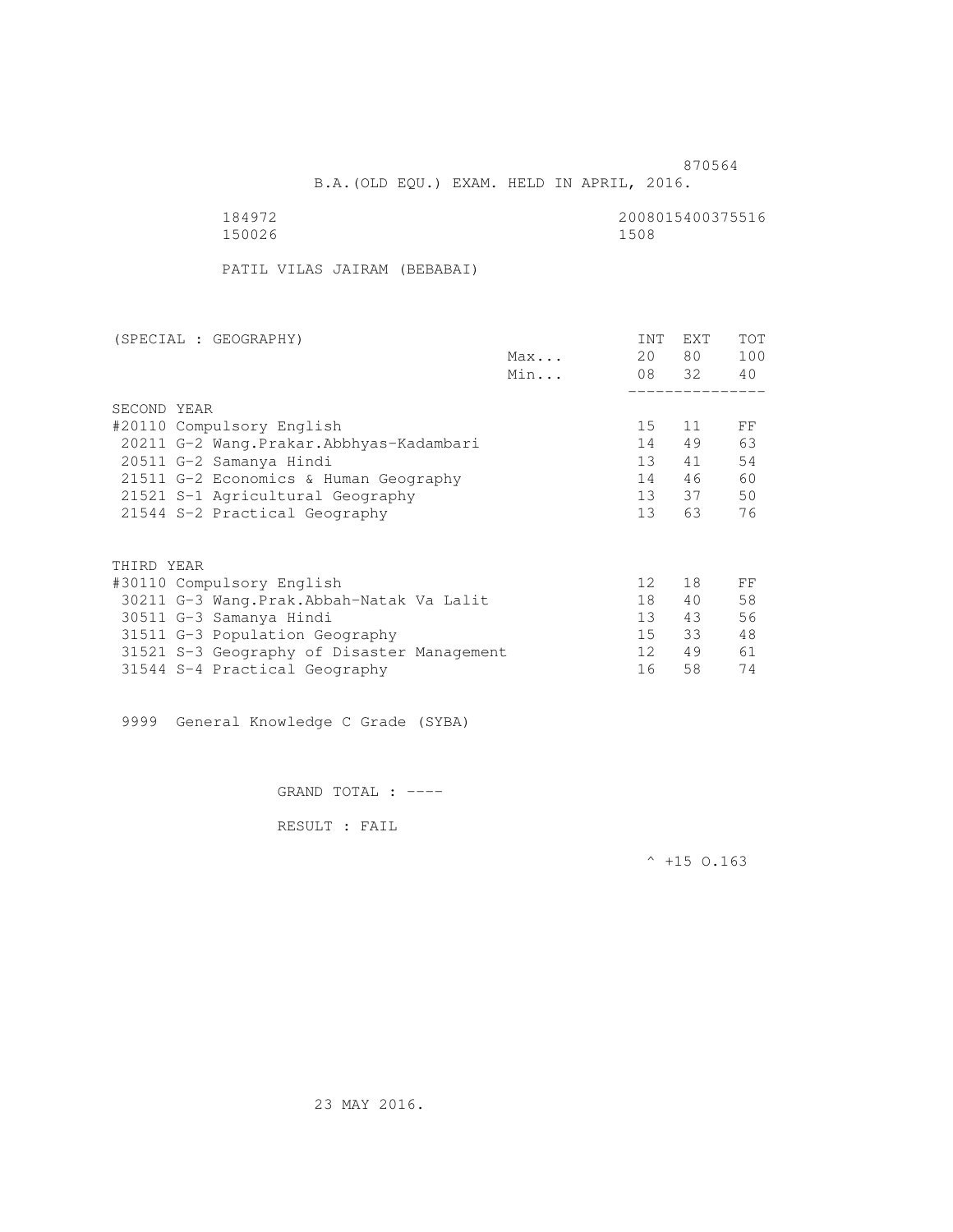B.A.(OLD EQU.) EXAM. HELD IN APRIL, 2016.

| 185259 | 2009015400183484 |
|--------|------------------|
| 150026 | 1508             |

BHARUDE NILIMA NARHARI (MIRA)

| Max<br>Min                                   | 20              | 80 —<br>08 32 | 100<br>40 |
|----------------------------------------------|-----------------|---------------|-----------|
|                                              |                 |               |           |
|                                              |                 |               |           |
|                                              |                 |               |           |
| SECOND YEAR                                  |                 |               |           |
| 20110 Compulsory English                     | 09              | 36            | 45        |
| 20511 G-2 Samanya Hindi                      | 08              | 35            | 43        |
| 21211 G-2 Hist. of the Marathas              | 16              | 60 —          | 76        |
| 20211 G-2 Wang.Prakar.Abbhyas-Kadambari      | 12 <sup>7</sup> | 46            | 58        |
| 20220 S-1 Madh.Mar.Gaddya-Paddya Wang.Prakar | 10              | 46            | 56        |
| 20230 S-2 Arava. Mar. Wang. Itihas 1818-1920 | 10              | 57            | 67        |
|                                              |                 |               |           |
|                                              |                 |               |           |
| THIRD YEAR                                   |                 |               |           |
| #30110 Compulsory English                    | 12 <sup>°</sup> | 33            | 45        |
| 30511 G-3 Samanya Hindi                      | 08              | 50            | 58        |
| 31210 G-3 Hist of Modern Europe (1789-1960)  | 08              | 45            | 53        |
| 30211 G-3 Wang.Prak.Abbah-Natak Va Lalit     | 14              | 32            | 46        |
| 30220 S-3 Sahitya Vichar                     | 08              | 32            | 40        |
| 30230 S-4 Samanya Bhasha ani Param. Vyakaran | 11              | 40            | 51        |

9999 General Knowledge C Grade (SYBA)

GRAND TOTAL : 638/1200

RESULT : SECOND CLASS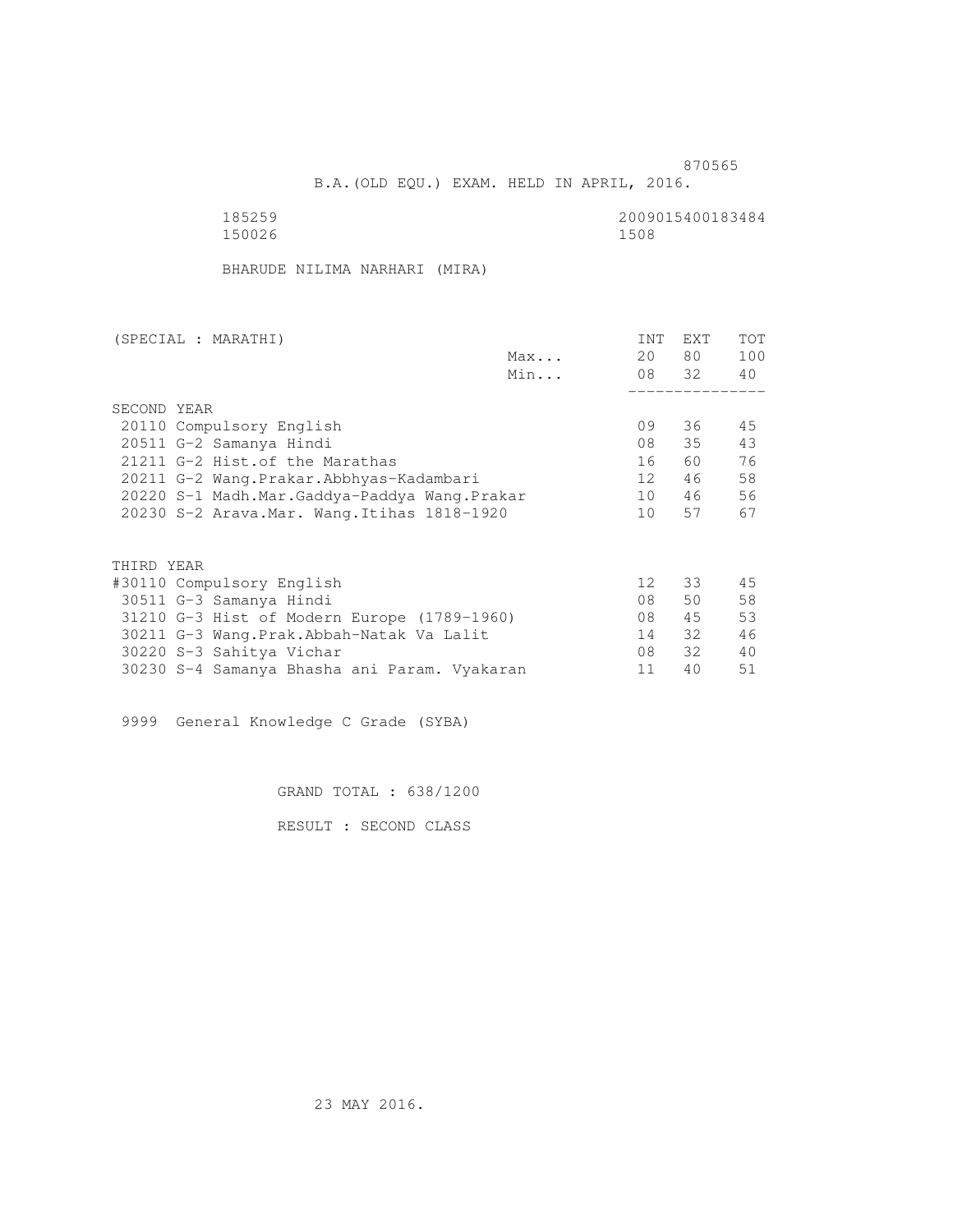B.A.(OLD EQU.) EXAM. HELD IN APRIL, 2016.

 185261 2009015400183565 150026

TADAVI SHARIF ISMAIL (SALIMABAI)

| (SPECIAL : MARATHI)                          |     | <b>INT</b> | <b>EXT</b> | TOT |
|----------------------------------------------|-----|------------|------------|-----|
|                                              | Max | 20         | 80         | 100 |
|                                              | Min |            | 08 32      | 40  |
|                                              |     |            |            |     |
| SECOND YEAR                                  |     |            |            |     |
| 20110 Compulsory English                     |     | 10         | 36         | 46  |
| 21111 G-2 Indian Political Thought           |     | 18         | 52         | 70  |
| 21211 G-2 Hist. of the Marathas              |     | 11         | 38         | 49  |
| 20211 G-2 Wang.Prakar.Abbhyas-Kadambari      |     | 15         | 47         | 62  |
| 20220 S-1 Madh.Mar.Gaddya-Paddya Wang.Prakar |     | 15         | 32         | 47  |
| 20230 S-2 Arava. Mar. Wang. Itihas 1818-1920 |     | 14         | 50         | 64  |
|                                              |     |            |            |     |
| THIRD YEAR                                   |     |            |            |     |
| #30110 Compulsory English                    |     | 15         | AB.        | FF  |
| 31111 G-3 Western Political Thought          |     | 19         | 35         | 54  |
| 31210 G-3 Hist of Modern Europe (1789-1960)  |     | 14         | 42         | 56  |
| 30211 G-3 Wang.Prak.Abbah-Natak Va Lalit     |     | 17         | 45         | 62  |
| 30220 S-3 Sahitya Vichar                     |     | 17         | 34         | 51  |
| 30230 S-4 Samanya Bhasha ani Param. Vyakaran |     | 17         | 50         | 67  |
|                                              |     |            |            |     |

9999 General Knowledge C Grade (SYBA)

GRAND TOTAL : ----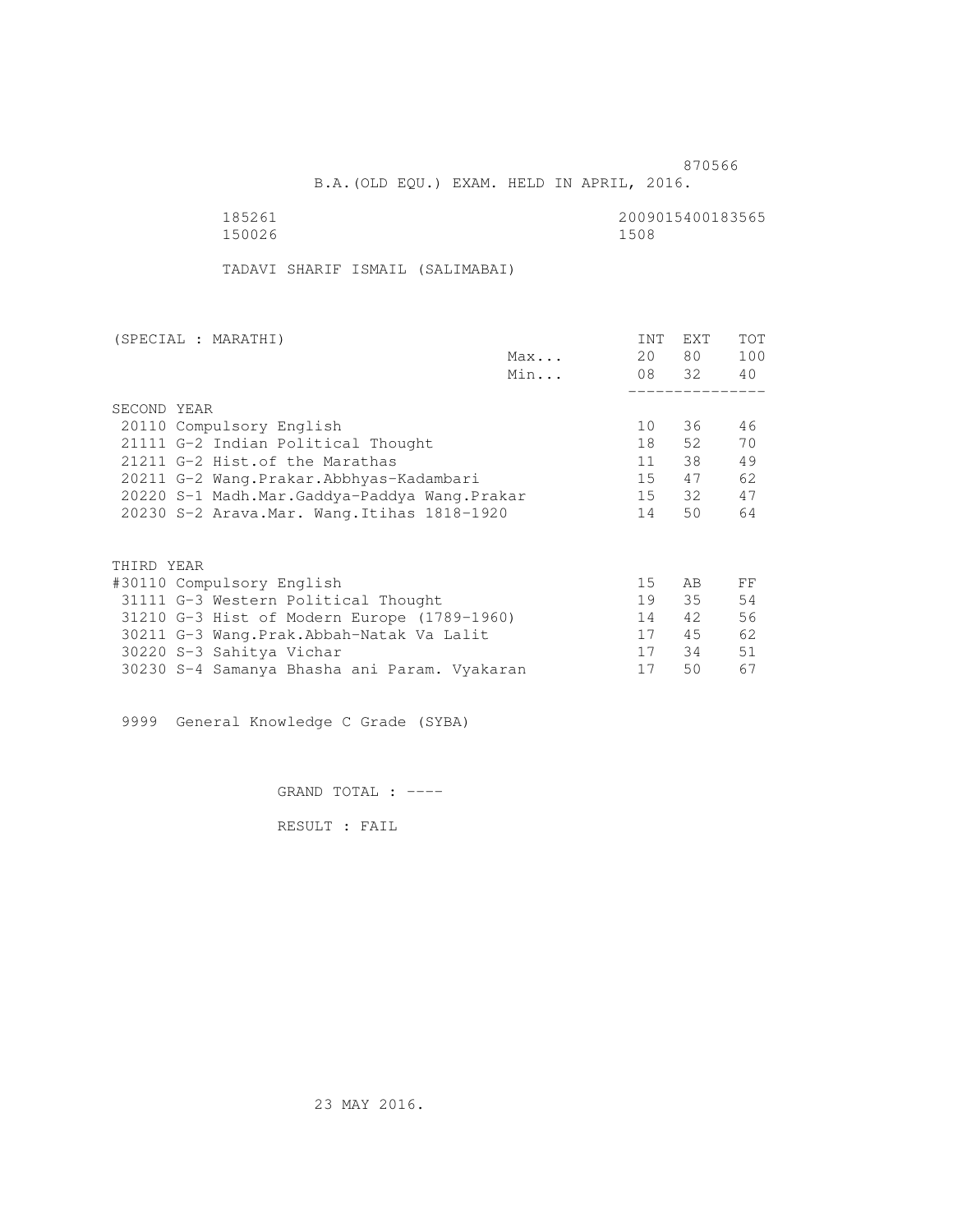B.A.(OLD EQU.) EXAM. HELD IN APRIL, 2016.

 184973 2008015400315704 150028 1509

JOSHI BHUSHAN PURUSHOTTAM (USHABAI)

| (SPECIAL : HISTORY)                         |     | <b>INT</b> | <b>EXT</b> | TOT |
|---------------------------------------------|-----|------------|------------|-----|
|                                             | Max | 20         | 80 —       | 100 |
|                                             | Min |            | 08 32      | 40  |
|                                             |     |            |            |     |
| SECOND YEAR                                 |     |            |            |     |
| #20110 Compulsory English                   |     | 12         | AB         | FF  |
| 20511 G-2 Samanya Hindi                     |     | 16         | 39         | 55  |
| 21512 G-2 Geography of Maharashtra          |     | 13         | 48         | 61  |
| 21211 G-2 Hist. of the Marathas             |     | 16         | 51         | 67  |
| 21222 S-1 Modern India (1757-1857)          |     | 15         | 45         | 60  |
| 21230 S-2 Ancient India (Upto 1206)         |     | 16         | 32         | 48  |
|                                             |     |            |            |     |
| THIRD YEAR                                  |     |            |            |     |
| #30110 Compulsory English                   |     | 17         | AB         | FF  |
| 30511 G-3 Samanya Hindi                     |     | 10         | 36         | 46  |
| 31511 G-3 Population Geography              |     | 08         | 44         | 52  |
| 31210 G-3 Hist of Modern Europe (1789-1960) |     | 08         | 32         | 40  |
| 31221 S-3 Hist of China & Japan (1840-1960) |     | 10         | 34         | 44  |
| 31230 S-4 Medieval India (1206-1707)        |     | 16         | 32         | 48  |
|                                             |     |            |            |     |

9999 General Knowledge C Grade (SYBA)

GRAND TOTAL : ----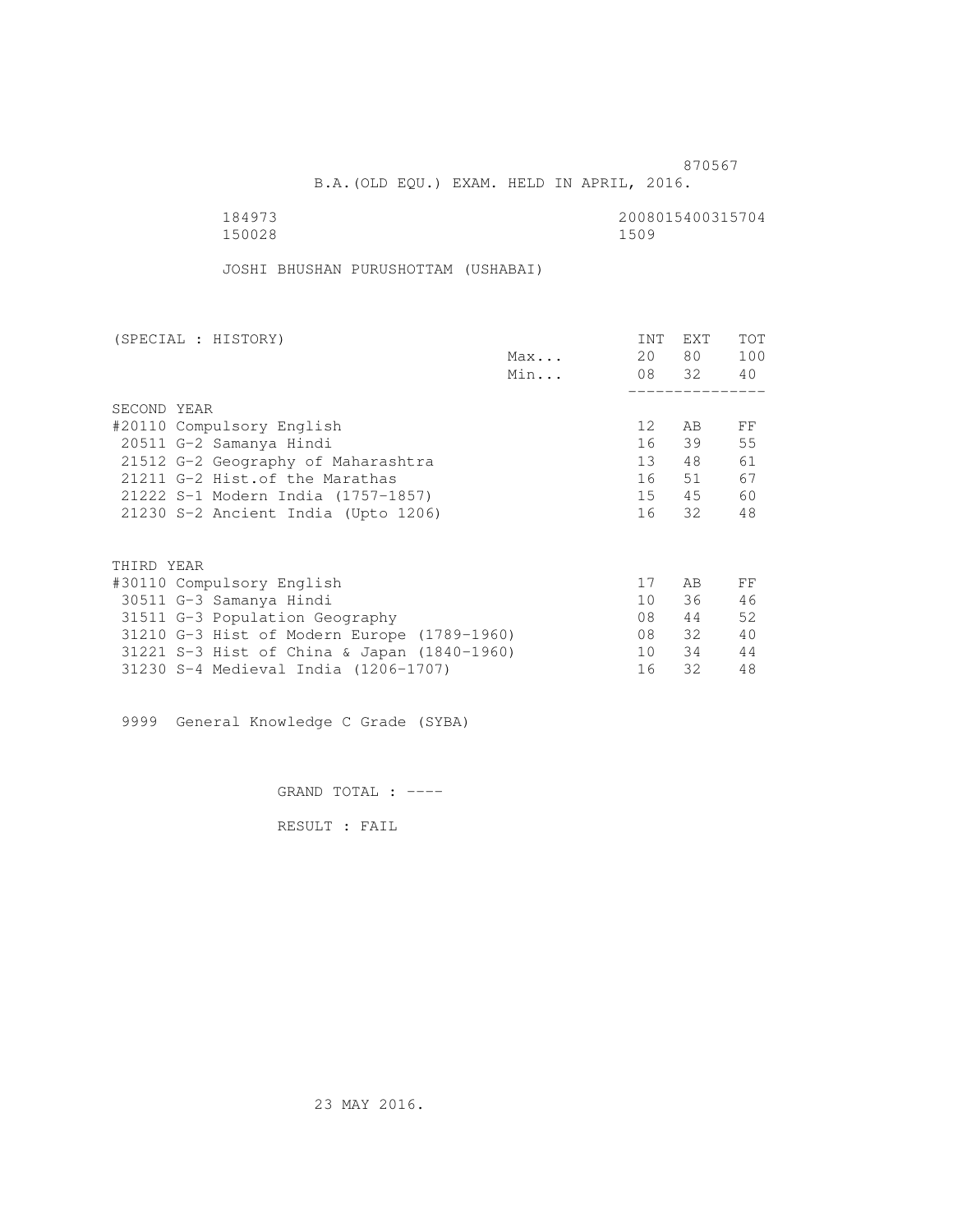B.A.(OLD EQU.) EXAM. HELD IN APRIL, 2016.

 184974 2009015400129517 150056 1522

BHALERAO YOGESH DAYANAND (SUNANDA)

| (SPECIAL : ECONOMICS)                       |     | <b>INT</b>      | <b>EXT</b> | TOT |
|---------------------------------------------|-----|-----------------|------------|-----|
|                                             | Max | 20              | 80 —       | 100 |
|                                             | Min |                 | 08 32      | 40  |
|                                             |     |                 |            |     |
| SECOND YEAR                                 |     |                 |            |     |
| #20110 Compulsory English                   |     | 08              | 05         | FF  |
| 20211 G-2 Wang. Prakar. Abbhyas-Kadambari   |     | 16              | 35         | 51  |
| 21211 G-2 Hist. of the Marathas             |     | 18              | 42         | 60  |
| 21010 G-2 Indian Economy Since 1980         |     | 13 <sup>7</sup> | 35         | 48  |
| 21020 S-1 Advanced Micro-Ecomomics          |     | 14              | 32         | 46  |
| 21030 S-2 Advanced Macro Economics          |     | 15              | 34         | 49  |
|                                             |     |                 |            |     |
| THIRD YEAR                                  |     |                 |            |     |
| #30110 Compulsory English                   |     | 11              | 02         | FF  |
| 30211 G-3 Wang.Prak.Abbah-Natak Va Lalit    |     | 12 <sup>°</sup> | 45         | 57  |
| 31210 G-3 Hist of Modern Europe (1789-1960) |     | 14              | 42         | 56  |
| 31010 G-3 Ind. Eco. Since 1980 Part-II      |     | 13              | 32         | 45  |
| 31021 S-3 Public Finance & Policies         |     | 12 <sup>°</sup> | 33         | 45  |
| 31031 S-4 International Trade & Practices   |     | 12              | 36         | 48  |
|                                             |     |                 |            |     |

9999 General Knowledge C Grade (SYBA)

GRAND TOTAL : ----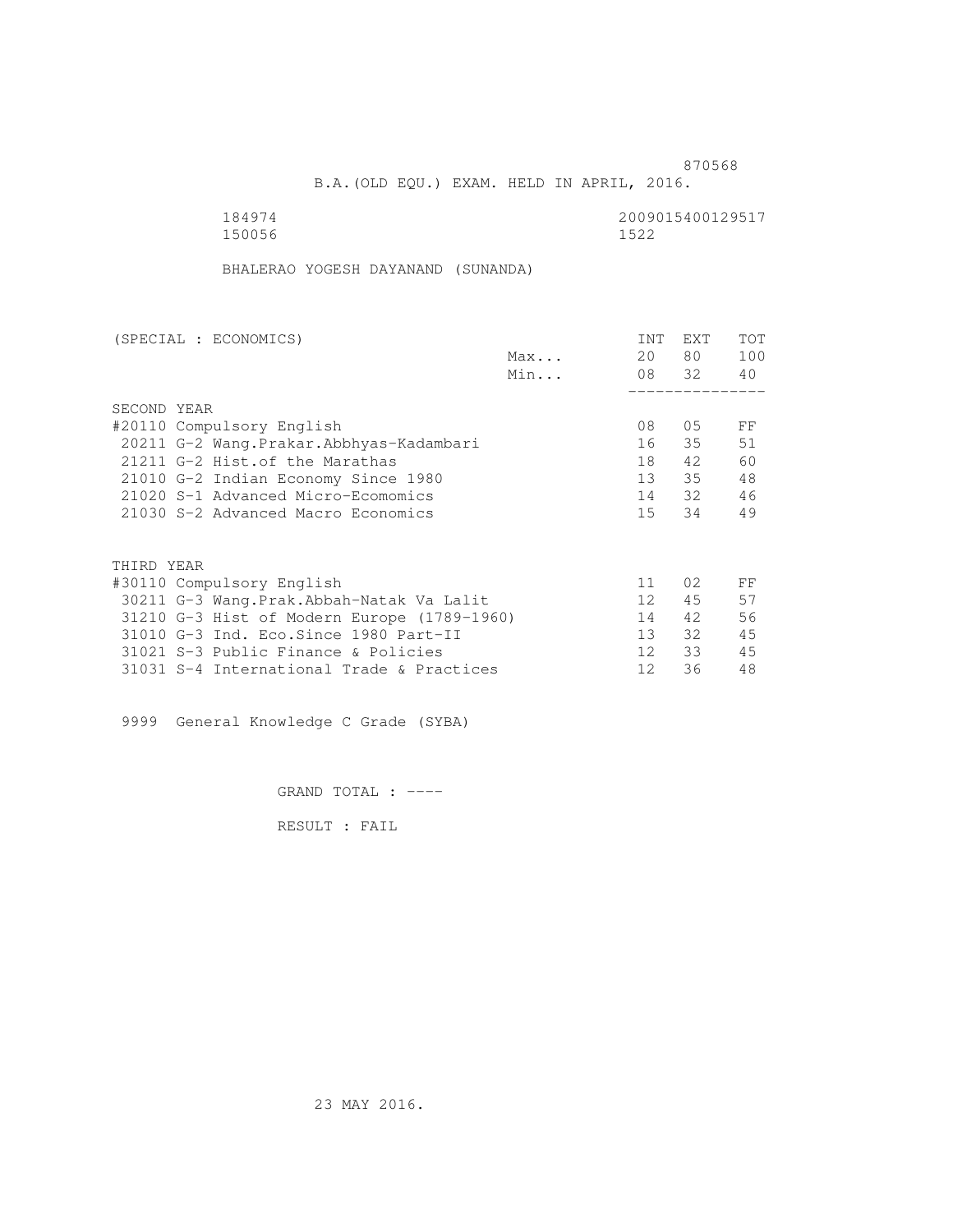B.A.(OLD EQU.) EXAM. HELD IN APRIL, 2016.

| 185263 | 2008015400346312 |
|--------|------------------|
| 150056 | 1522             |

KUMBHAR ARAVIND DINKAR (NIRMALA)

| (SPECIAL : POLITICAL SCIENCE)               | INT | EXT      | TOT |
|---------------------------------------------|-----|----------|-----|
| Max                                         | 20  | 80 —     | 100 |
| Min                                         |     | 08 32 40 |     |
|                                             |     |          |     |
| SECOND YEAR                                 |     |          |     |
| 20110 Compulsory English                    | 11  | 35       | 46  |
| 21211 G-2 Hist. of the Marathas             | 15  | 44       | 59  |
| 21711 G-2 Advanced Social Psychology        | 11  | 40       | 51  |
| 21111 G-2 Indian Political Thought          | 16  | 40       | 56  |
| 21120 S-1 Modern Political Ideologies       |     | 16 39    | 55  |
| 21130 S-2 Pol.Dev. & Adm. of Maharashtra    | 16  | 47       | 63  |
|                                             |     |          |     |
| THIRD YEAR                                  |     |          |     |
| #30110 Compulsory English                   | 14  | $26*$    | 40  |
| 31210 G-3 Hist of Modern Europe (1789-1960) |     | 16 37    | 53  |
| 31711 G-3 App. Psy. & Modern Life           | 18  | 46       | 64  |
| 31112 G-3 Thought of Dr. B.R. Ambedkar      | 17  | 38       | 55  |
| 31120 S-3 Personal Adm. & Mgt.              | 17  | 34       | 51  |
| 31130 S-4 Modern Pol.Analysis               | 18  | 36       | 54  |

9999 General Knowledge B Grade (SYBA)

GRAND TOTAL : 647/1200

RESULT : SECOND CLASS

\* O.4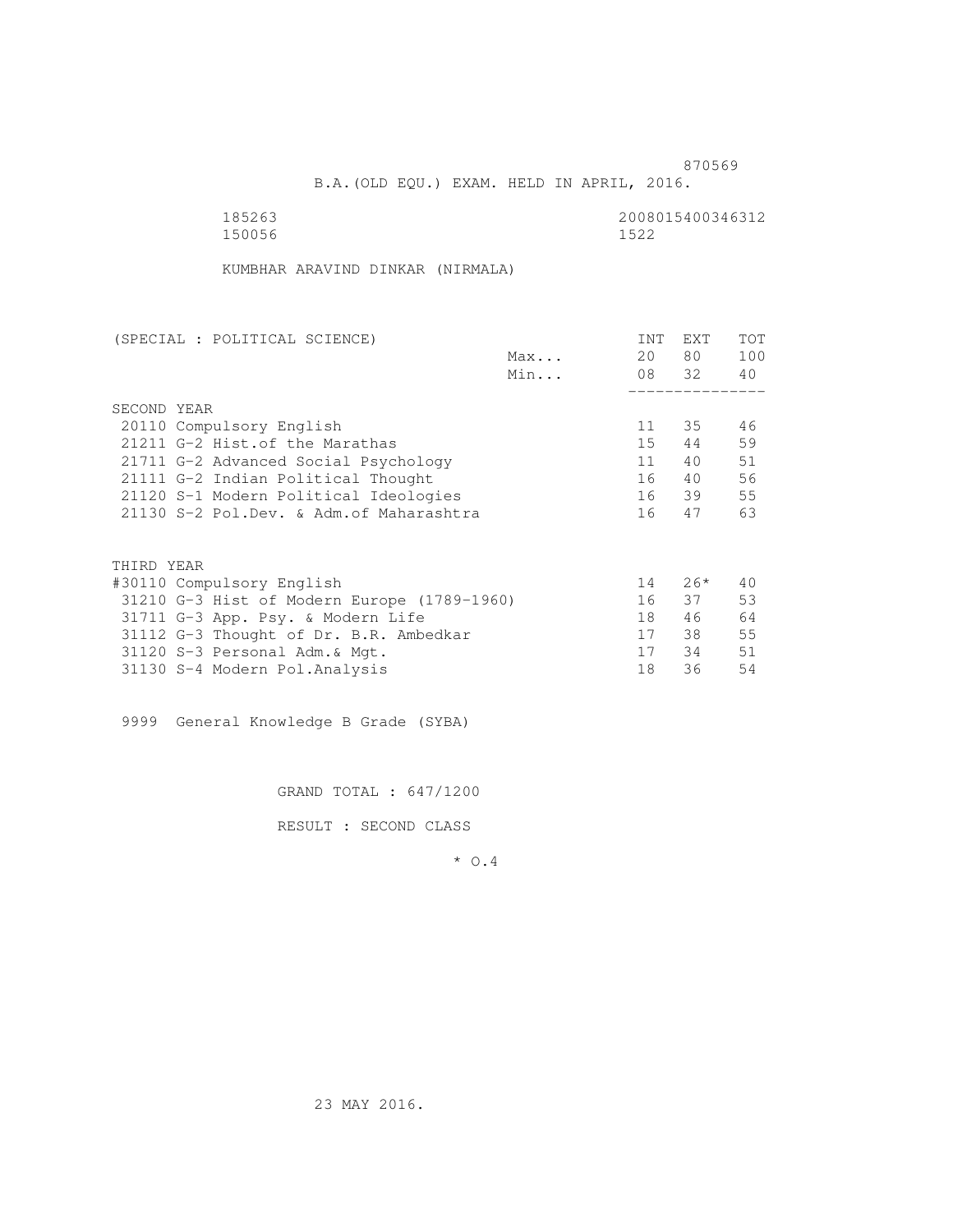B.A.(OLD EQU.) EXAM. HELD IN APRIL, 2016.

150056 1522

185264 2008015400346231

TADAVI FIROJ SIRAJ (ASHA)

| INT             | EXT  | TOT                              |
|-----------------|------|----------------------------------|
|                 | 80 — | 100                              |
|                 |      |                                  |
|                 |      |                                  |
|                 |      |                                  |
| 12 <sup>°</sup> | 32   | 44                               |
| 17              | 40   | 57                               |
| 09              | 32   | 41                               |
| 17              | 45   | 62                               |
| 18              |      | 53                               |
| 18              | 43   | 61                               |
|                 |      |                                  |
|                 |      |                                  |
| 12 <sup>°</sup> | 23   | FF                               |
| 14              | 46   | 60                               |
| 13 <sup>7</sup> | 32   | 45                               |
| 16              |      | 54                               |
| 16              |      | 49                               |
| 18              | 38   | 56                               |
|                 |      | 20<br>08 32 40<br>35<br>38<br>33 |

9999 General Knowledge C Grade (SYBA)

GRAND TOTAL : ----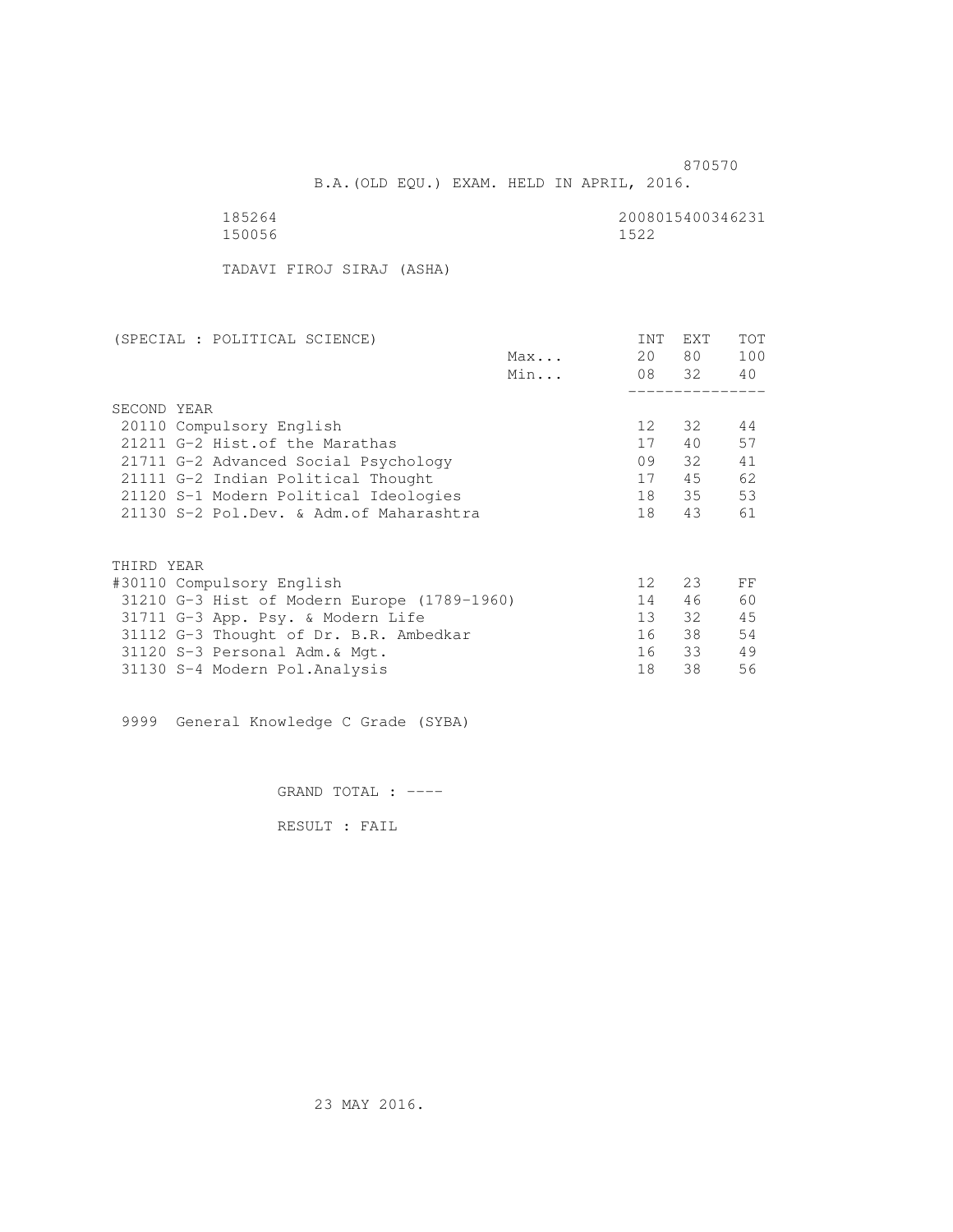B.A.(OLD EQU.) EXAM. HELD IN APRIL, 2016.

160030 1610

184976 2008015400334632

CHAUDHARI DNYANESHWAR ASHOK (PRAMILABAI)

|     | <b>INT</b>      | <b>EXT</b> | TOT         |
|-----|-----------------|------------|-------------|
|     | 20              | 80 —       | 100         |
| Min |                 |            | 40          |
|     |                 |            |             |
|     |                 |            |             |
|     | 08              | $28*$      | 36          |
|     | 13              | 42         | 55          |
|     | 09              | 32         | 41          |
|     | 12 <sup>°</sup> | 44         | 56          |
|     | 09              |            | 46          |
|     | 08              | 41         | 49          |
|     |                 |            |             |
|     |                 |            |             |
|     | 12 <sup>°</sup> | 33         | 45          |
|     | 17              | 52         | 69          |
|     | 14              | 45         | 59          |
|     | 14              | 39         | 53          |
|     | 09              | 36         | 45          |
|     | 10              | 39         | 49          |
|     | Max             |            | 08 32<br>37 |

9999 General Knowledge C Grade (SYBA)

GRAND TOTAL : 603/1200

RESULT : SECOND CLASS

\* O.4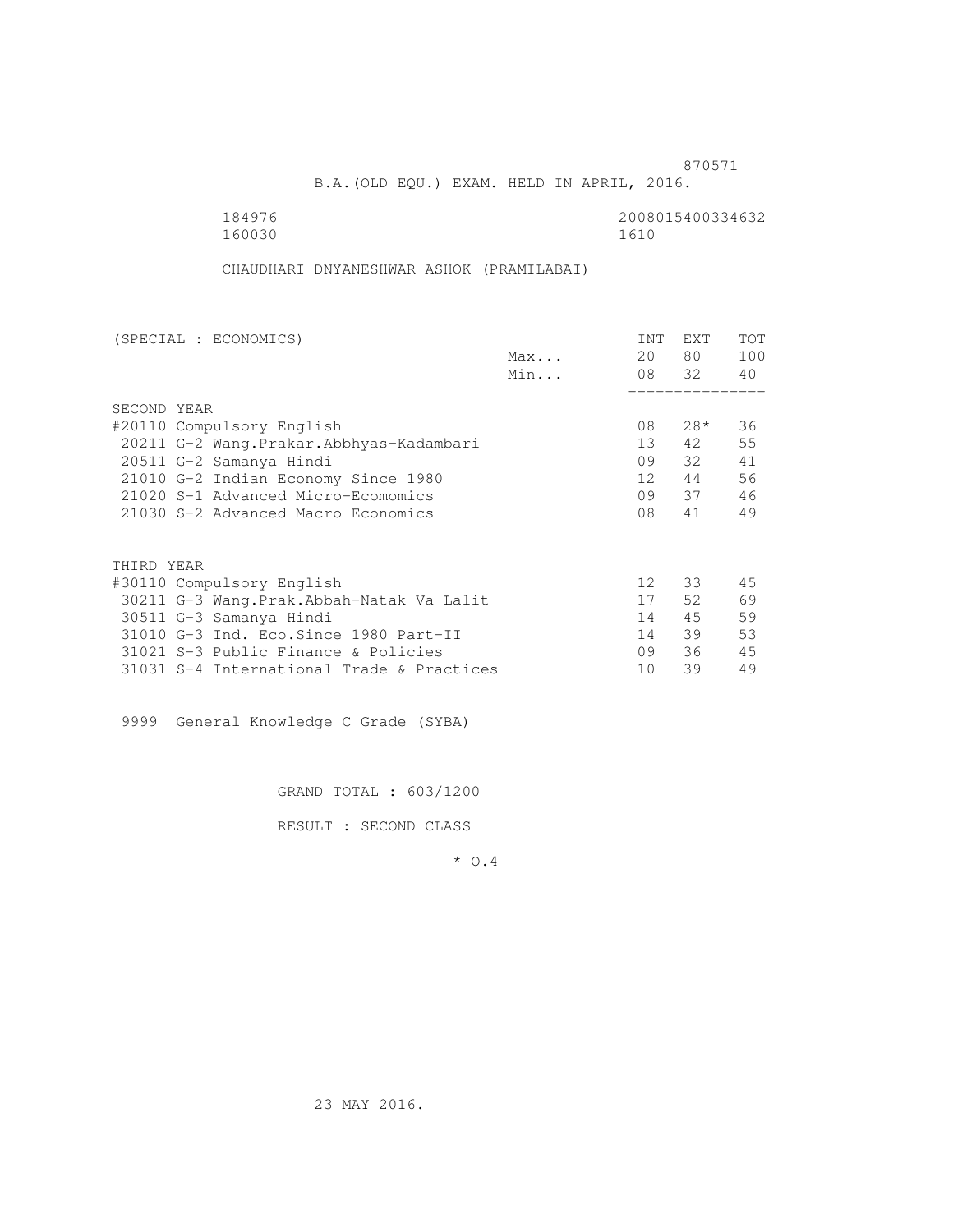B.A.(OLD EQU.) EXAM. HELD IN APRIL, 2016.

160030 1610

185265 2009015400038786

PATIL MAHESH RAJDHAR (KALPANABAI)

| (SPECIAL : GEOGRAPHY)                      |     | <b>INT</b>      | <b>EXT</b> | TOT |
|--------------------------------------------|-----|-----------------|------------|-----|
|                                            | Max | 20              | 80         | 100 |
|                                            | Min |                 | 08 32      | 40  |
|                                            |     |                 |            |     |
| SECOND YEAR                                |     |                 |            |     |
| 20110 Compulsory English                   |     | 10              | 32         | 42  |
| 20211 G-2 Wang. Prakar. Abbhyas-Kadambari  |     | 16              | 65         | 81  |
| 21111 G-2 Indian Political Thought         |     | 09              | 53         | 62  |
| 21511 G-2 Economics & Human Geography      |     | 14              | 46         | 60  |
| 21521 S-1 Agricultural Geography           |     | 17              | 46         | 63  |
| 21544 S-2 Practical Geography              |     | 17              | 65         | 82  |
|                                            |     |                 |            |     |
| THIRD YEAR                                 |     |                 |            |     |
| #30110 Compulsory English                  |     | 13 <sup>°</sup> | $26*$      | 39  |
| 30211 G-3 Wang.Prak.Abbah-Natak Va Lalit   |     | 17              | 47         | 64  |
| 31111 G-3 Western Political Thought        |     | 15 <sub>1</sub> | 33         | 48  |
| 31511 G-3 Population Geography             |     | 16              | 49         | 65  |
| 31521 S-3 Geography of Disaster Management |     | 17              | 50         | 67  |
| 31544 S-4 Practical Geography              |     | 18              | 62         | 80  |

9999 General Knowledge C Grade (SYBA)

GRAND TOTAL : 753/1200

RESULT : FIRST CLASS

\* O.4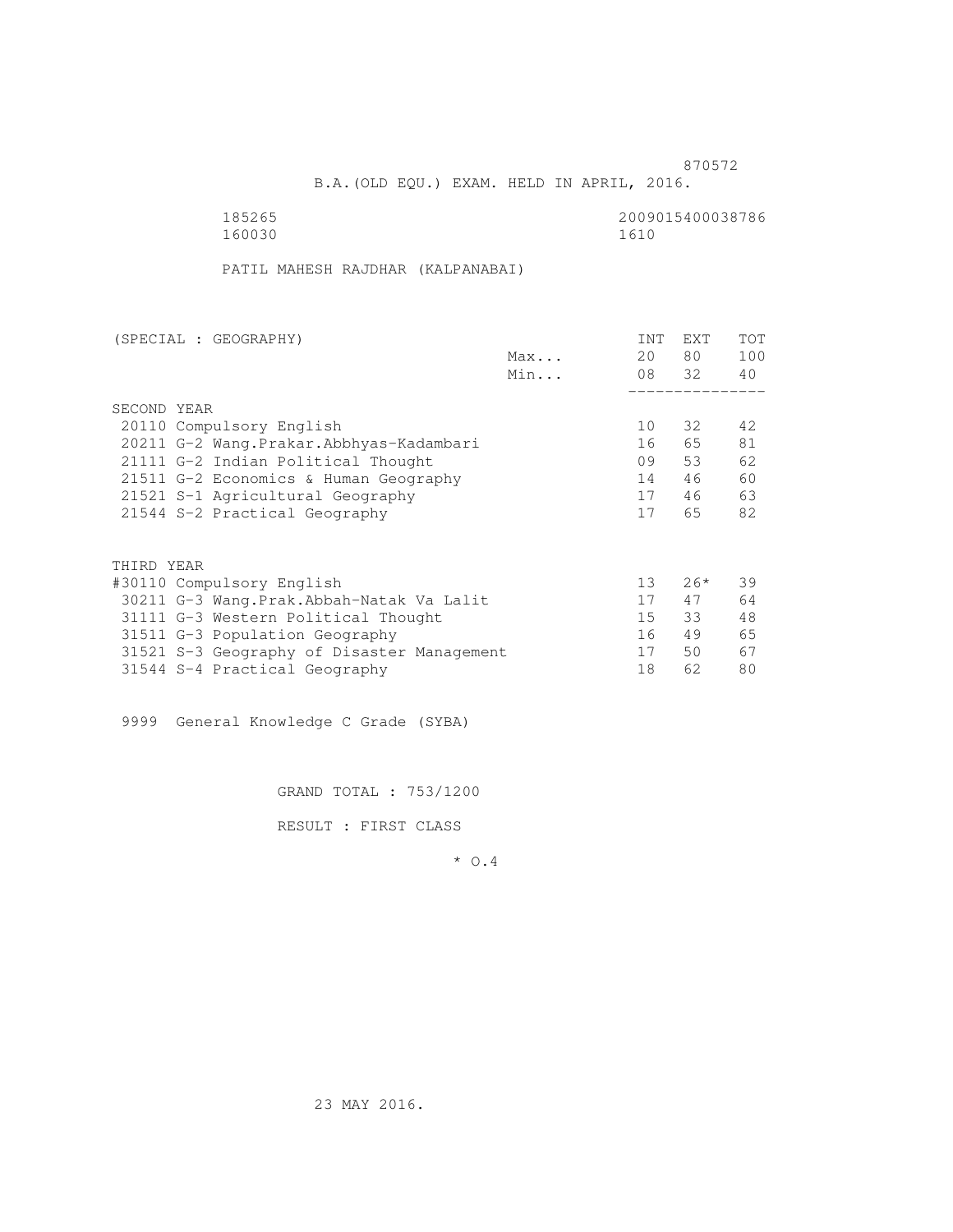B.A.(OLD EQU.) EXAM. HELD IN APRIL, 2016.

 184983 2009015400040433 160031 1611

PATIL DNYANESHWAR RAMESH (VIJAYABAI)

| (SPECIAL : ENGLISH)                            |     | <b>INT</b>      | EXT   | <b>TOT</b> |
|------------------------------------------------|-----|-----------------|-------|------------|
|                                                | Max | 20              | 80 —  | 100        |
|                                                | Min |                 | 08 32 | 40         |
|                                                |     |                 |       |            |
| SECOND YEAR                                    |     |                 |       |            |
| 20110 Compulsory English                       |     | 12 <sup>°</sup> | 38    | 50         |
| 20511 G-2 Samanya Hindi                        |     | 14              | 52    | 66         |
| 21111 G-2 Indian Political Thought             |     | 15              | 47    | 62         |
| 22410 G-2 Int.to the Study of Eng. Lit.        |     | 10              | 32    | 42         |
| 22420 S-1 16th and 17th Century Eng. Lit.      |     | 13              | 36    | 49         |
| #22430 S-2 18th and 19th Century Eng.Lit.      |     | 13              | 43    | 56         |
|                                                |     |                 |       |            |
| THIRD YEAR                                     |     |                 |       |            |
| #30110 Compulsory English                      |     | 15 <sub>1</sub> | 32    | 47         |
| 30511 G-3 Samanya Hindi                        |     | 16              | 56    | 72         |
| 31111 G-3 Western Political Thought            |     | 18              | 51    | 69         |
| 32410 G-3 The Study of Eng. Lang.              |     | 15              | 46    | 61         |
| 32420 S-3 20th Century Eng. Lit.               |     | 16              | 32    | 48         |
| 32430 S-4 Ind. Writing in Eng. & American Lit. |     | 15              | 38    | 53         |

9999 General Knowledge C Grade (SYBA)

GRAND TOTAL : 675/1200

RESULT : SECOND CLASS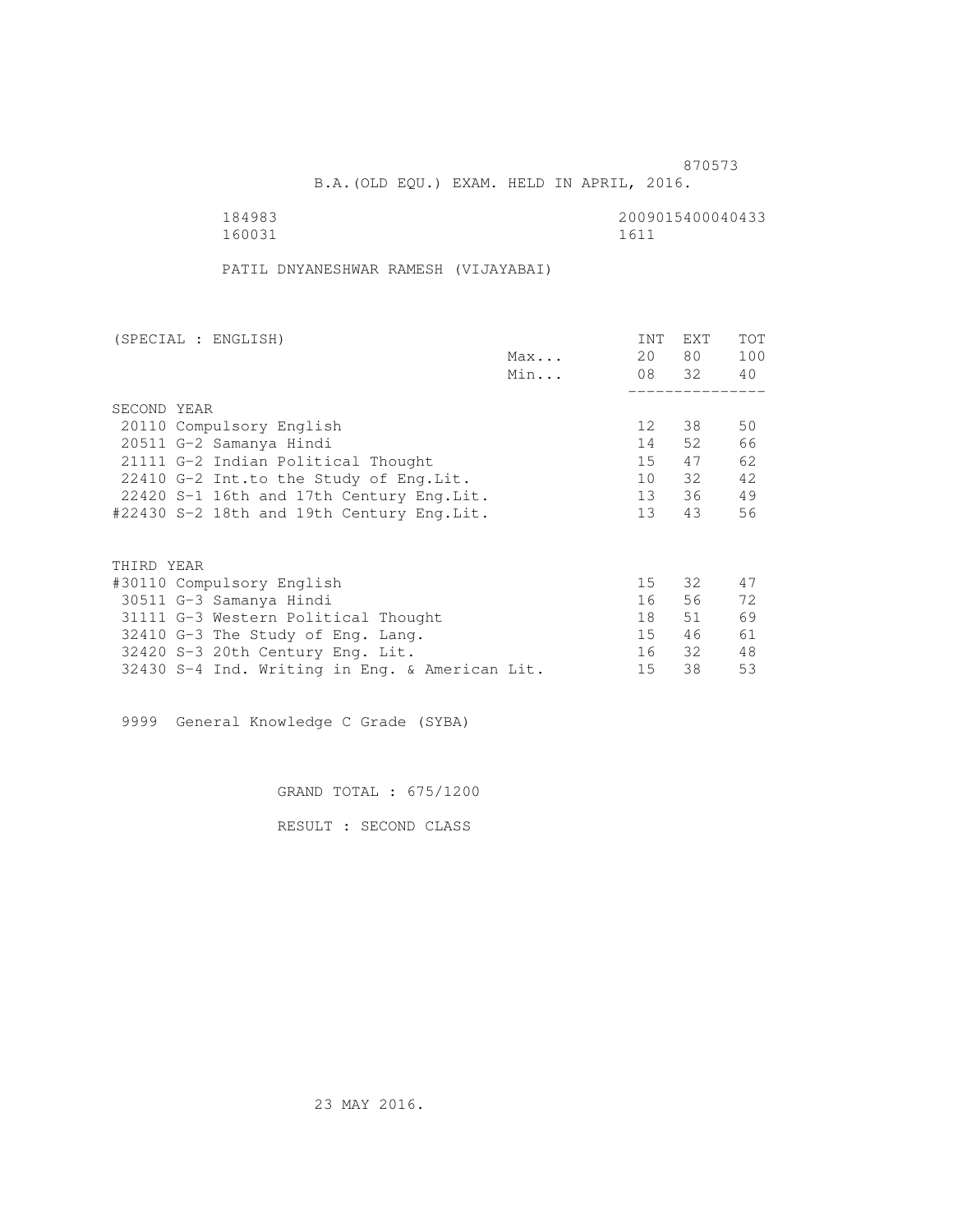B.A.(OLD EQU.) EXAM. HELD IN APRIL, 2016.

| 185266 | 2008015400299935 |
|--------|------------------|
| 160031 | 1611             |

PATIL SAJANA PRALHAD (ALKA)

| (SPECIAL : MARATHI)                          |     | <b>INT</b> | EXT   | <b>TOT</b> |
|----------------------------------------------|-----|------------|-------|------------|
|                                              | Max | 20         | 80 —  | 100        |
|                                              | Min |            | 08 32 | 40         |
|                                              |     |            |       |            |
| SECOND YEAR                                  |     |            |       |            |
| 20110 Compulsory English                     |     | 11         | 32    | 43         |
| 20511 G-2 Samanya Hindi                      |     | 15         | 47    | 62         |
| 22011 G-2 India's Internal Security          |     | 17         | 49    | 66         |
| 20212 G-2 Upoyojeet Marathi                  |     | 16         | 40    | 56         |
| 20220 S-1 Madh.Mar.Gaddya-Paddya Wang.Prakar |     | 15         | 46    | 61         |
| 20230 S-2 Arava. Mar. Wang. Itihas 1818-1920 |     | 16         | 45    | 61         |
|                                              |     |            |       |            |
| THIRD YEAR                                   |     |            |       |            |
| #30110 Compulsory English                    |     | 11         | 38    | 49         |
| 30511 G-3 Samanya Hindi                      |     | 15         | 37    | 52         |
| 32012 G-3 Global Security                    |     | 17         | 45    | 62         |
| 30212 G-3 Upoyojeet Marathi                  |     | 15         | 32    | 47         |
|                                              |     |            |       |            |
| 30220 S-3 Sahitya Vichar                     |     | 17         | 39    | 56         |
| 30230 S-4 Samanya Bhasha ani Param. Vyakaran |     | 17         | 38    | 55         |

9999 General Knowledge C Grade^ (SYBA)

 $\mathcal{A}$  and  $\mathcal{A}$  are the set of  $\mathcal{A}$ GRAND TOTAL : 670+15=685/1200

RESULT : SECOND CLASS

 $^{\circ}$  0.163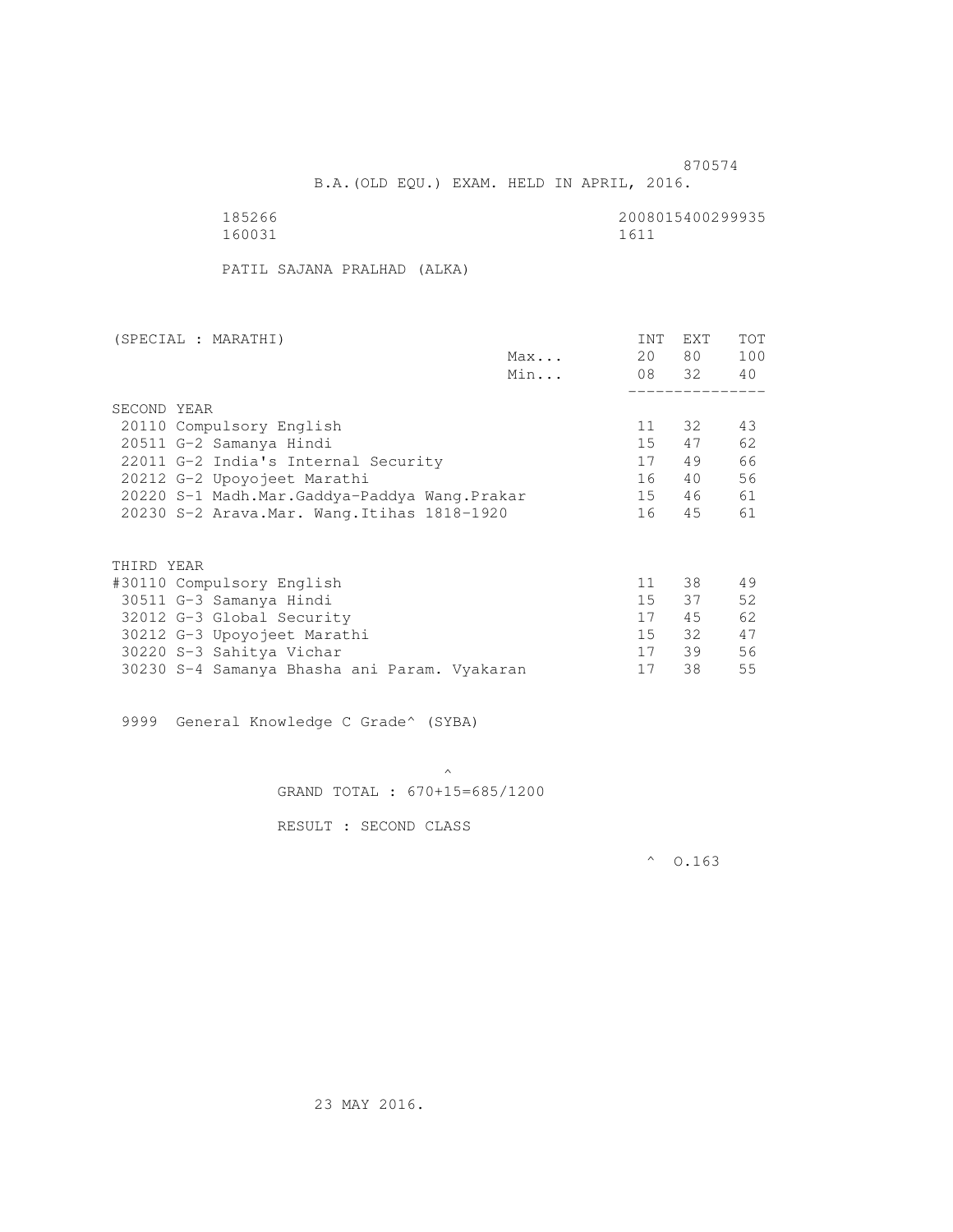B.A.(OLD EQU.) EXAM. HELD IN APRIL, 2016.

184987 2008015400274624<br>170032 170032 1713 170032 1713

CHAUDHARI NITIN SUKDEO (MANGALABAI)

| (SPECIAL : GEOGRAPHY)                       |     | <b>INT</b>      | <b>EXT</b> | TOT |
|---------------------------------------------|-----|-----------------|------------|-----|
|                                             | Max | 20              | 80 —       | 100 |
|                                             | Min |                 | 08 32      | 40  |
|                                             |     |                 |            |     |
| SECOND YEAR                                 |     |                 |            |     |
| 20110 Compulsory English                    |     | 08              | 37         | 45  |
| 20211 G-2 Wang. Prakar. Abbhyas-Kadambari   |     | 14              | 40         | 54  |
| 22810 G-2 Ind. Society: Issues and Problems |     | 15              | 40         | 55  |
| 21512 G-2 Geography of Maharashtra          |     | 15              | 32         | 47  |
| 21522 S-1 Geography of Tourism              |     | 14              | 32         | 46  |
| 21544 S-2 Practical Geography               |     | 13 <sup>7</sup> | 52         | 65  |
|                                             |     |                 |            |     |
| THIRD YEAR                                  |     |                 |            |     |
| #30110 Compulsory English                   |     | 08              | 05         | FF  |
| 30211 G-3 Wang.Prak.Abbah-Natak Va Lalit    |     | 14              | 33         | 47  |
| 32810 G-3 Indian Society Structure & Change |     | 17              | 33         | 50  |
| 31511 G-3 Population Geography              |     | 15              | 38         | 53  |
| 31521 S-3 Geography of Disaster Management  |     | 18              | 66         | 84  |
| 31544 S-4 Practical Geography               |     | 12              | 42         | 54  |
|                                             |     |                 |            |     |

#9999 General Knowledge C Grade (SYBA)

GRAND TOTAL : ----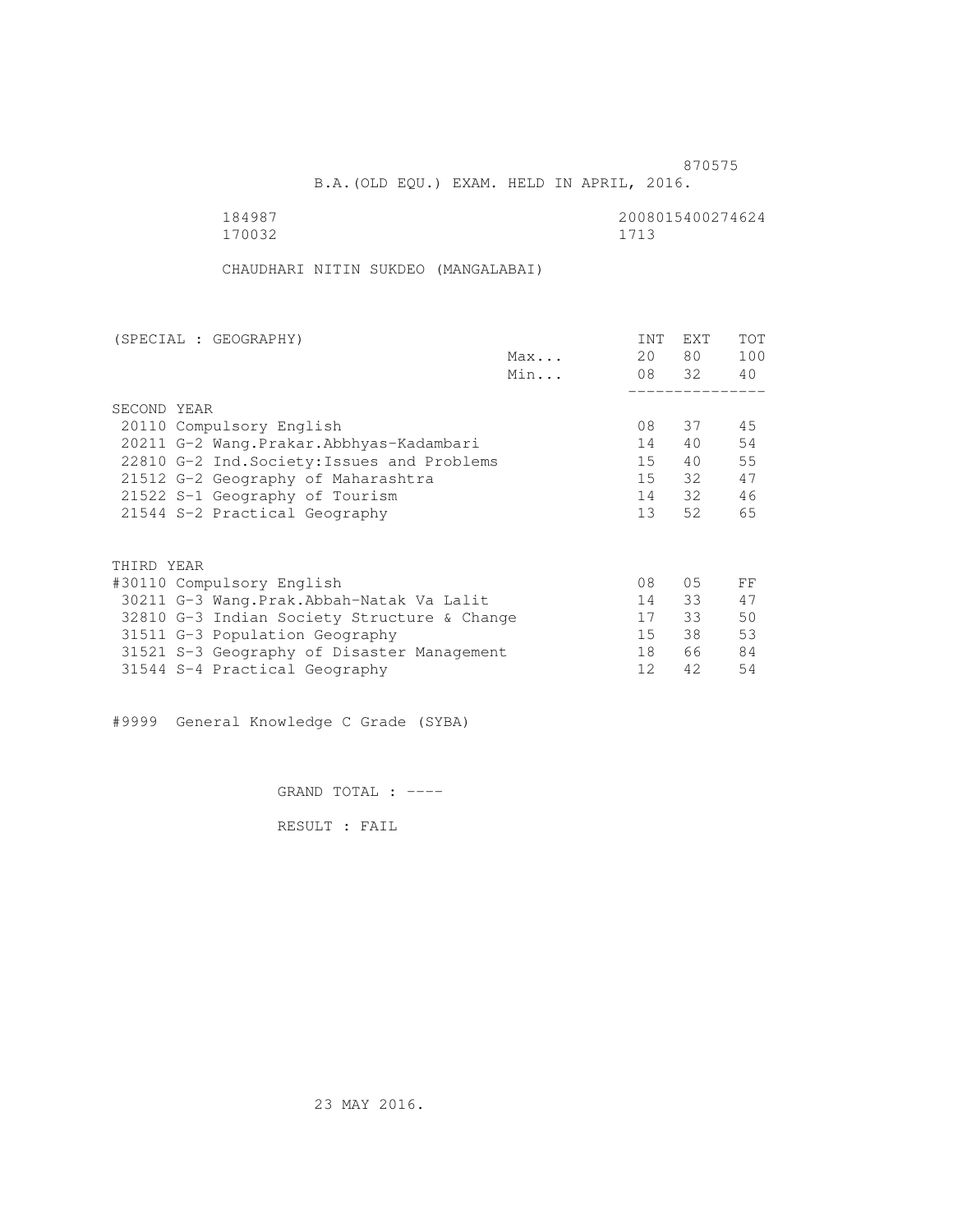B.A.(OLD EQU.) EXAM. HELD IN APRIL, 2016.

185271 2008015400340516<br>170032 170032 1713 170032

CHAUDHARI YOGESH DHANRAJ (KUSUM)

| (SPECIAL : ENGLISH)                            |     | <b>INT</b>      | <b>EXT</b> | TOT |
|------------------------------------------------|-----|-----------------|------------|-----|
|                                                | Max | 20              | 80         | 100 |
|                                                | Min |                 | 08 32      | 40  |
|                                                |     |                 |            |     |
| SECOND YEAR                                    |     |                 |            |     |
| 20110 Compulsory English                       |     | 08              | 37         | 45  |
| 21111 G-2 Indian Political Thought             |     | 16              | 43         | 59  |
| 22810 G-2 Ind. Society: Issues and Problems    |     | 14              | 44         | 58  |
| 22410 G-2 Int.to the Study of Eng. Lit.        |     | 12 <sup>7</sup> | 36         | 48  |
| 22420 S-1 16th and 17th Century Eng. Lit.      |     | 10              | 33         | 43  |
| 22430 S-2 18th and 19th Century Eng. Lit.      |     | 08              | 55         | 63  |
|                                                |     |                 |            |     |
|                                                |     |                 |            |     |
| THIRD YEAR                                     |     |                 |            |     |
| 30110 Compulsory English                       |     | 12 <sup>°</sup> | 38         | 50  |
| 31111 G-3 Western Political Thought            |     | 17              | 60         | 77  |
| 32810 G-3 Indian Society Structure & Change    |     | 16              | 48         | 64  |
| #32410 G-3 The Study of Eng. Lang.             |     | 12              | AB         | FF  |
| 32420 S-3 20th Century Eng. Lit.               |     | 16              | 35         | 51  |
| 32430 S-4 Ind. Writing in Eng. & American Lit. |     | 17              | 38         | 55  |

9999 General Knowledge B Grade (SYBA)

GRAND TOTAL : ----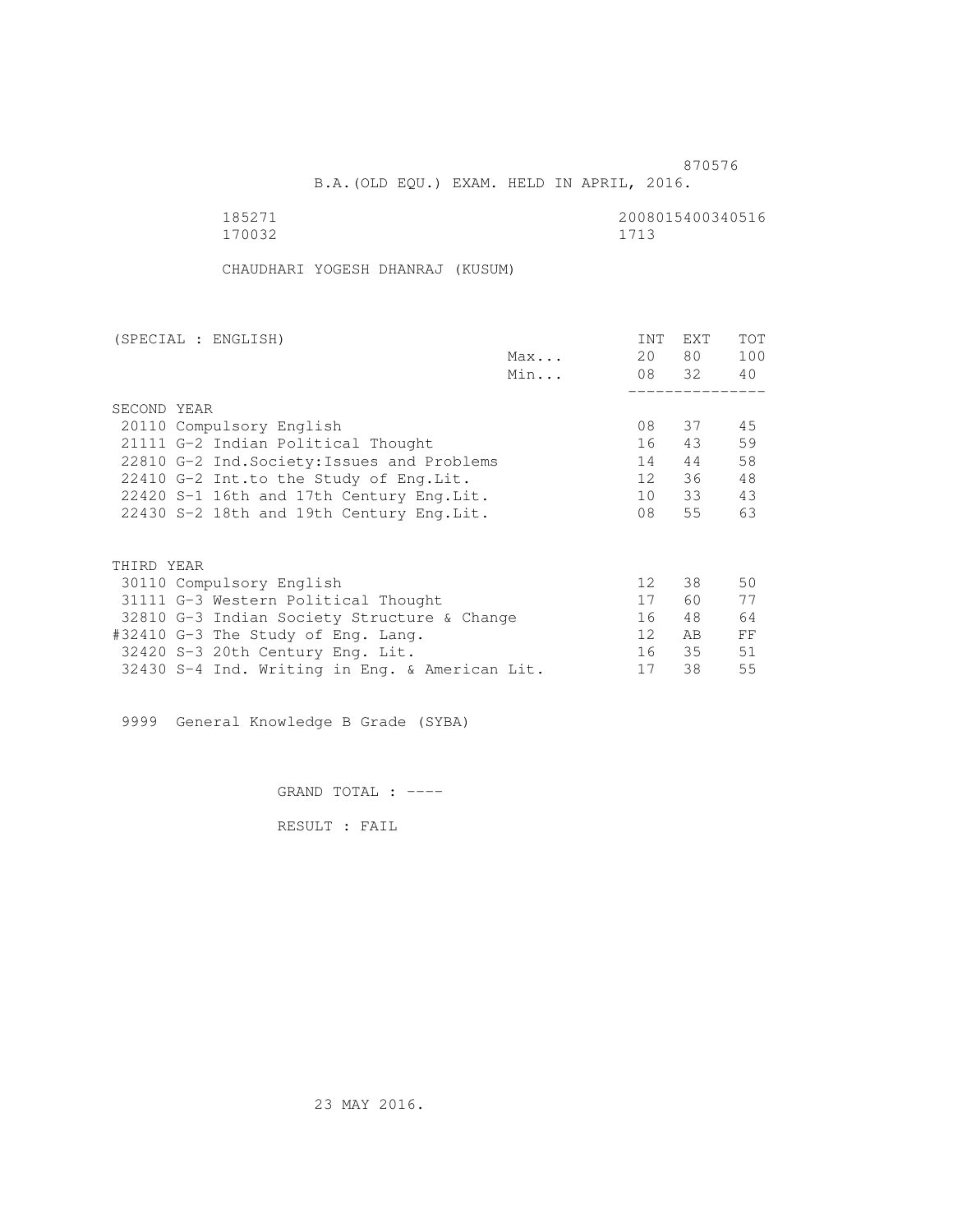and the state of the state of the state of the state of the state of the state of the state of the state of the state of the state of the state of the state of the state of the state of the state of the state of the state

B.A.(OLD EQU.) EXAM. HELD IN APRIL, 2016.

| 185273 | 2009015400201704 |
|--------|------------------|
| 170033 | 1714             |

JADHAV SOPAN DEVRAM (KOKILABAI)

| (SPECIAL : HISTORY)                         |     | <b>INT</b> | <b>EXT</b> | TOT |
|---------------------------------------------|-----|------------|------------|-----|
|                                             | Max | 20         | 80 —       | 100 |
|                                             | Min |            | 08 32      | 40  |
|                                             |     |            |            |     |
| SECOND YEAR                                 |     |            |            |     |
| 20110 Compulsory English                    |     | 14         | 35         | 49  |
| 20211 G-2 Wang. Prakar. Abbhyas-Kadambari   |     | 16         | 52         | 68  |
| 21111 G-2 Indian Political Thought          |     | 08         | 55         | 63  |
| 21211 G-2 Hist. of the Marathas             |     | 16         | 56         | 72  |
| 21222 S-1 Modern India (1757-1857)          |     | 13         | 32         | 45  |
| 21230 S-2 Ancient India (Upto 1206)         |     | 14         | 40         | 54  |
|                                             |     |            |            |     |
| THIRD YEAR                                  |     |            |            |     |
| #30110 Compulsory English                   |     | 15         | 21         | FF  |
| 30211 G-3 Wang.Prak.Abbah-Natak Va Lalit    |     | 19         | 37         | 56  |
| 31111 G-3 Western Political Thought         |     | 18         | 34         | 52  |
| 31210 G-3 Hist of Modern Europe (1789-1960) |     | 17         | 40         | 57  |
| 31222 S-3 Exp. & fall of the Maratha Power  |     | 17         | 44         | 61  |
| 31230 S-4 Medieval India (1206-1707)        |     | 18         | 46         | 64  |
|                                             |     |            |            |     |

9999 General Knowledge C Grade (SYBA)

GRAND TOTAL : ----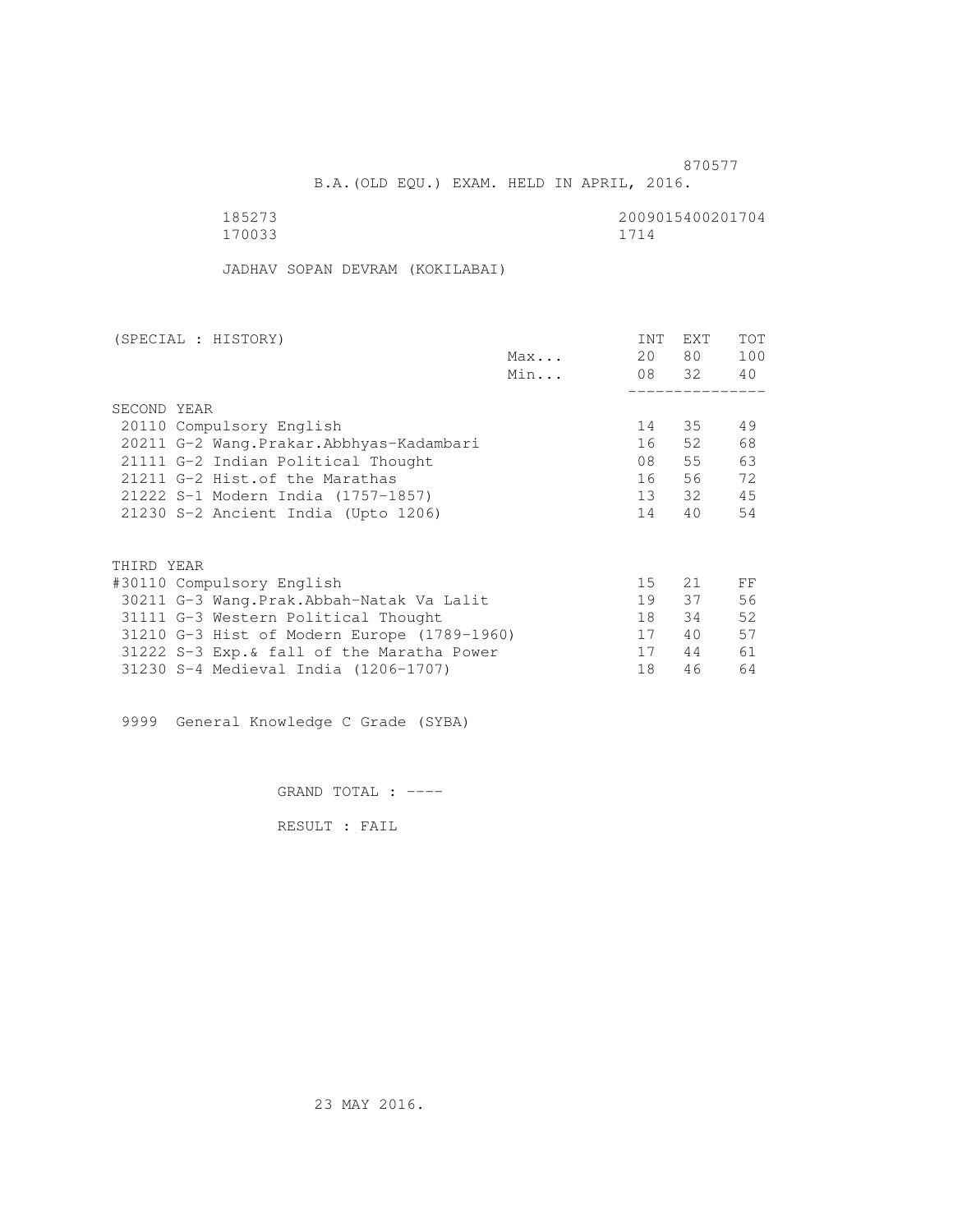B.A.(OLD EQU.) EXAM. HELD IN APRIL, 2016.

170034 1712

185277 2008015400382273

PATIL DEEPAK KAILAS (ALKABAI)

| (SPECIAL : HISTORY) |                                             |     | INT             | EXT    | TOT |
|---------------------|---------------------------------------------|-----|-----------------|--------|-----|
|                     |                                             | Max | 20              | 80 —   | 100 |
|                     |                                             | Min |                 | 08 32  | 40  |
|                     |                                             |     |                 |        |     |
| SECOND YEAR         |                                             |     |                 |        |     |
|                     | 20110 Compulsory English                    |     | 12 <sup>°</sup> | 33     | 45  |
|                     | 20211 G-2 Wang. Prakar. Abbhyas-Kadambari   |     | 10              | 41     | 51  |
|                     | 21111 G-2 Indian Political Thought          |     | 15              | 32     | 47  |
|                     | 21211 G-2 Hist. of the Marathas             |     | 13 <sup>7</sup> | 40     | 53  |
|                     | 21222 S-1 Modern India (1757-1857)          |     | 14              | 43     | 57  |
|                     | 21230 S-2 Ancient India (Upto 1206)         |     | 13              | 32     | 45  |
|                     |                                             |     |                 |        |     |
| THIRD YEAR          |                                             |     |                 |        |     |
|                     | #30110 Compulsory English                   |     | 11              | $2.5*$ | 36  |
|                     | 30211 G-3 Wang.Prak.Abbah-Natak Va Lalit    |     | 14              | 52     | 66  |
|                     | 31111 G-3 Western Political Thought         |     | 08              | 37     | 45  |
|                     | 31210 G-3 Hist of Modern Europe (1789-1960) |     | 14              | 34     | 48  |
|                     | 31222 S-3 Exp. & fall of the Maratha Power  |     | 16              | 40     | 56  |
|                     | 31230 S-4 Medieval India (1206-1707)        |     | 15              | 50     | 65  |

9999 General Knowledge C Grade (SYBA)

GRAND TOTAL : 614/1200

RESULT : SECOND CLASS

\* O.4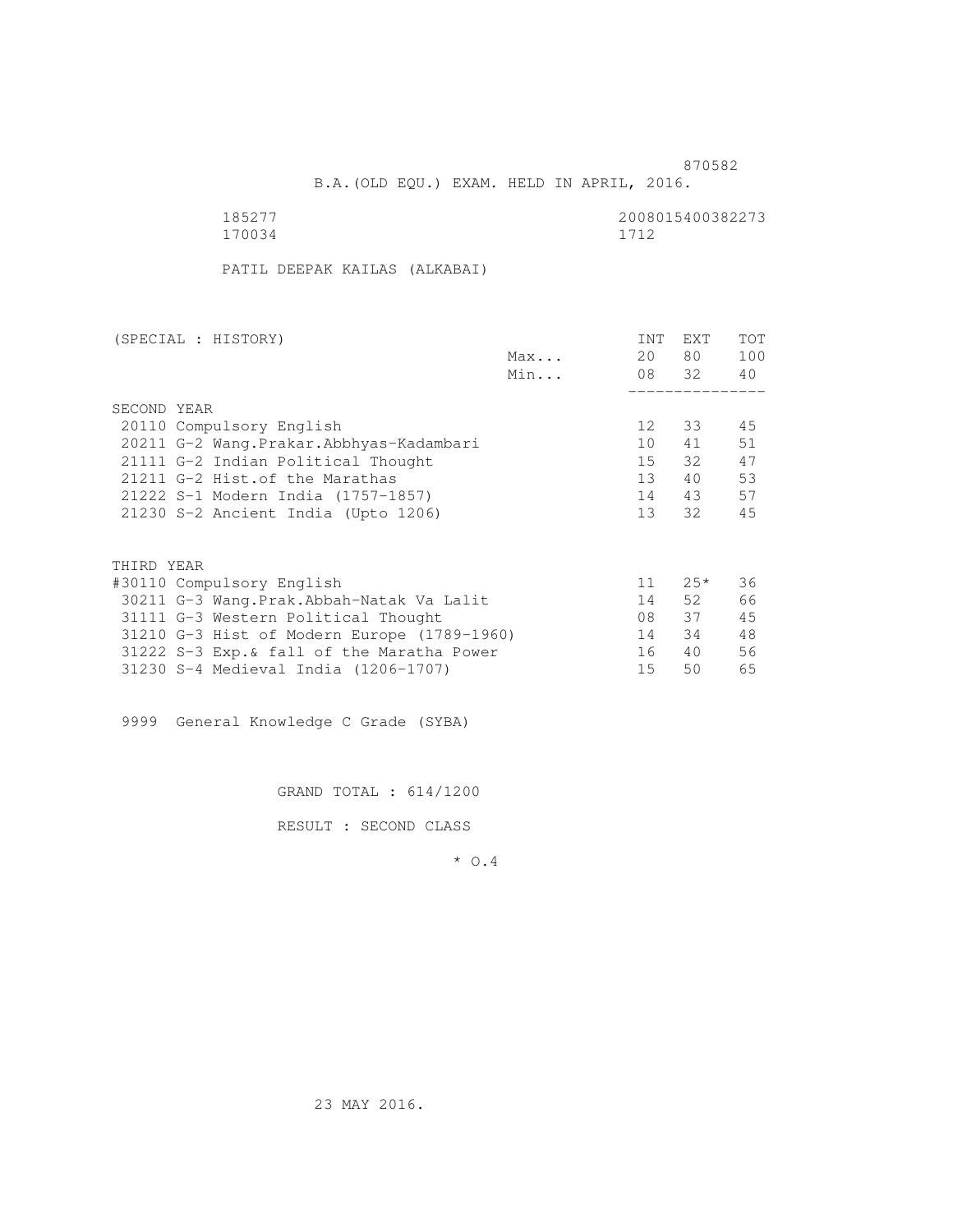B.A.(OLD EQU.) EXAM. HELD IN APRIL, 2016.

170034 1712

184994 2010015400951663

SONAWANE DEEPAK NARAYAN (SHANTABAI)

| (SPECIAL : POLITICAL SCIENCE)             |     | INT             | <b>EXT</b> | TOT |
|-------------------------------------------|-----|-----------------|------------|-----|
|                                           | Max | 20              | 80 —       | 100 |
|                                           | Min |                 | 08 32      | 40  |
|                                           |     |                 |            |     |
| SECOND YEAR                               |     |                 |            |     |
| #20110 Compulsory English                 |     | 14              | 19         | FF  |
| 20211 G-2 Wang. Prakar. Abbhyas-Kadambari |     | 11              | 49         | 60  |
| 20511 G-2 Samanya Hindi                   |     | 15              | 35         | 50  |
| 21111 G-2 Indian Political Thought        |     | 16              | 32         | 48  |
| 21120 S-1 Modern Political Ideologies     |     | 12              | 35         | 47  |
| 21130 S-2 Pol.Dev. & Adm. of Maharashtra  |     | 17              | 38         | 55  |
|                                           |     |                 |            |     |
| THIRD YEAR                                |     |                 |            |     |
| #30110 Compulsory English                 |     | 15              | 11         | FF  |
| 30211 G-3 Wang.Prak.Abbah-Natak Va Lalit  |     | 14              | 34         | 48  |
| 30511 G-3 Samanya Hindi                   |     | 17              | 39         | 56  |
| 31111 G-3 Western Political Thought       |     | 14              | 32         | 46  |
| 31120 S-3 Personal Adm. & Mgt.            |     | 13 <sup>7</sup> | 40         | 53  |
| 31130 S-4 Modern Pol.Analysis             |     | 14              | 33         | 47  |
|                                           |     |                 |            |     |

#9999 General Knowledge F Grade (SYBA)

GRAND TOTAL : ----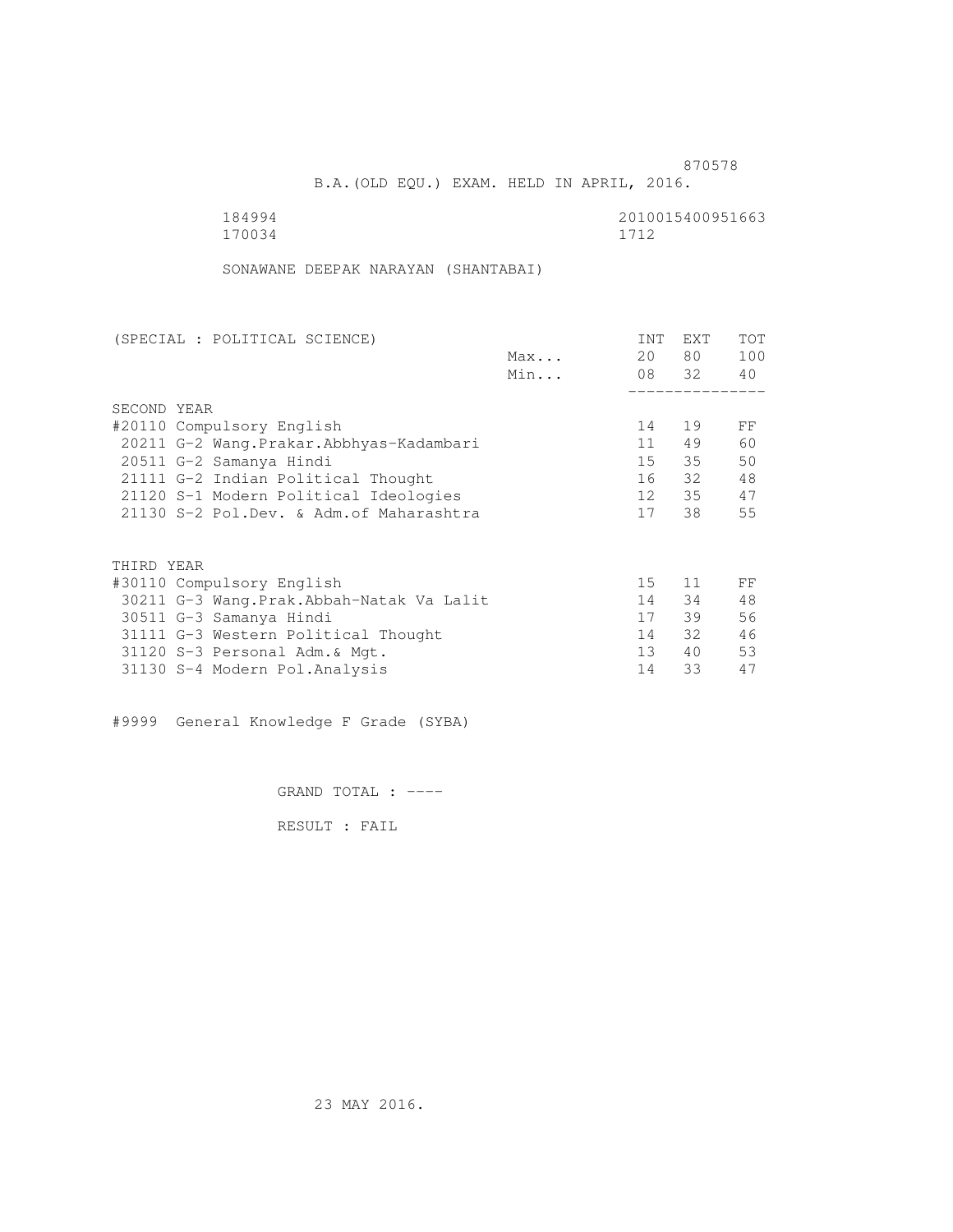B.A.(OLD EQU.) EXAM. HELD IN APRIL, 2016.

 184999 2008015400206503 170034 1712

PATIL UJWALA DILIP (SUNANDA)

| (SPECIAL : HISTORY)                          |     | INT             | <b>EXT</b> | TOT |
|----------------------------------------------|-----|-----------------|------------|-----|
|                                              | Max | 20              | 80 —       | 100 |
|                                              | Min |                 | 08 32      | 40  |
|                                              |     |                 |            |     |
| SECOND YEAR                                  |     |                 |            |     |
| #20110 Compulsory English                    |     | 15              | 34         | 49  |
| 21111 G-2 Indian Political Thought           |     | 15              | 50         | 65  |
| 21711 G-2 Advanced Social Psychology         |     | 15              | 48         | 63  |
| 21211 G-2 Hist. of the Marathas              |     | 16              | 48         | 64  |
| 21222 S-1 Modern India (1757-1857)           |     | 17              | 55         | 72  |
| 21230 S-2 Ancient India (Upto 1206)          |     | 13 <sup>7</sup> | 46         | 59  |
|                                              |     |                 |            |     |
| THIRD YEAR                                   |     |                 |            |     |
| 30110 Compulsory English                     |     | 14              | 32         | 46  |
| 31111 G-3 Western Political Thought          |     | 12 <sup>7</sup> | 55         | 67  |
| 31711 G-3 App. Psy. & Modern Life            |     | 17              | 55         | 72  |
| #31210 G-3 Hist of Modern Europe (1789-1960) |     | 15              | 35         | 50  |
| 31222 S-3 Exp. & fall of the Maratha Power   |     | 18              | 49         | 67  |
| 31230 S-4 Medieval India (1206-1707)         |     | 18              | 55         | 73  |
|                                              |     |                 |            |     |

9999 General Knowledge B Grade (SYBA)

GRAND TOTAL : 747/1200

RESULT : FIRST CLASS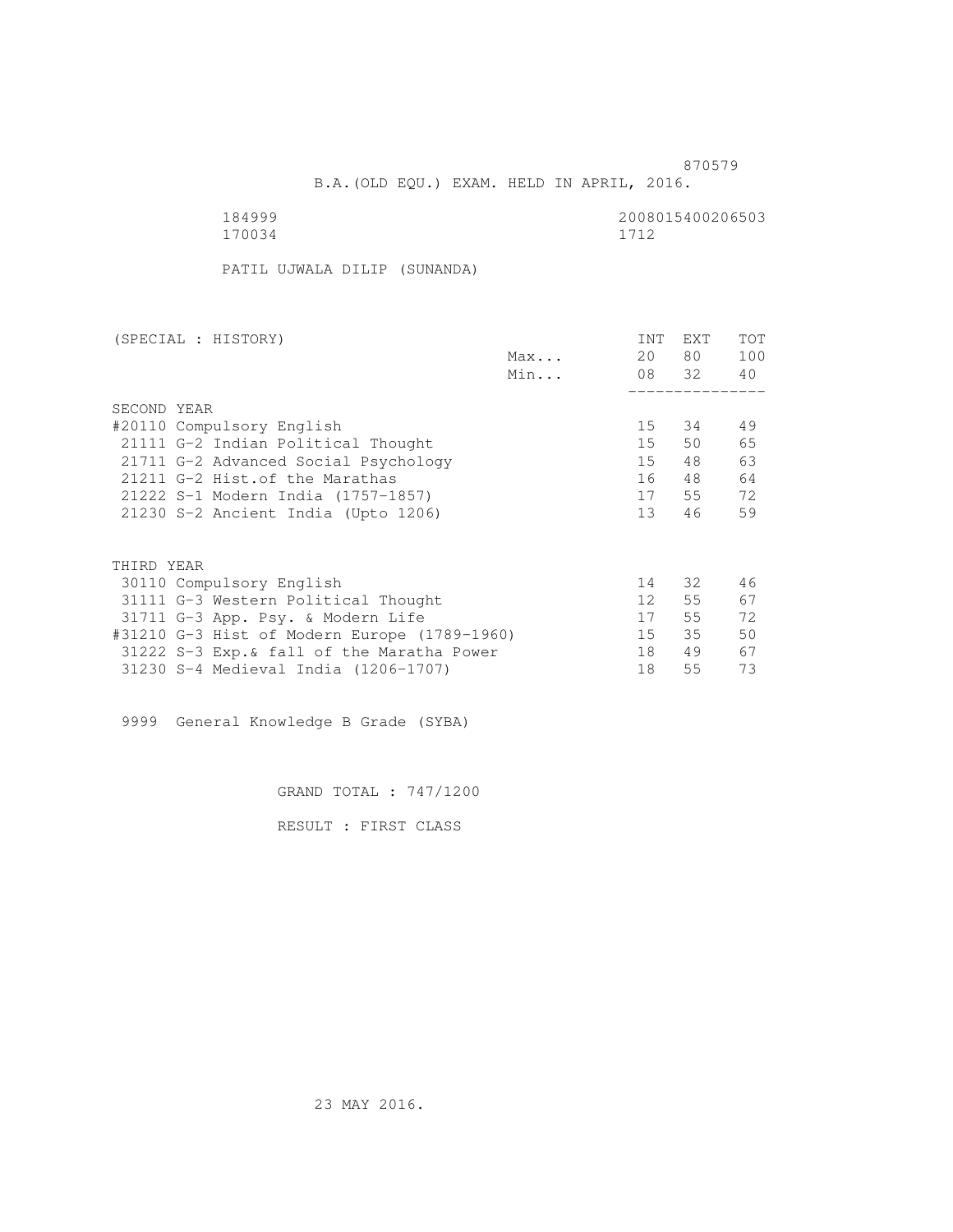B.A.(OLD EQU.) EXAM. HELD IN APRIL, 2016.

185001<br>170034 170034 170034 170034 1712

PATIL SMITA VALMIK (SHOBHA)

| (SPECIAL : ENGLISH)                             | <b>INT</b>      | <b>EXT</b> | TOT |
|-------------------------------------------------|-----------------|------------|-----|
| Max                                             | 20              | 80         | 100 |
| Min                                             |                 | 08 32      | 40  |
|                                                 |                 |            |     |
| SECOND YEAR                                     |                 |            |     |
| 20110 Compulsory English                        | 16              | 44         | 60  |
| 20211 G-2 Wang. Prakar. Abbhyas-Kadambari       | 15              | 59         | 74  |
| 21711 G-2 Advanced Social Psychology            | 19              | 56         | 75  |
| #22410 G-2 Int.to the Study of Eng.Lit.         | 13 <sup>°</sup> | 34         | 47  |
| 22420 S-1 16th and 17th Century Eng. Lit.       | 15              | 42         | 57  |
| 22430 S-2 18th and 19th Century Eng. Lit.       | 15              | 37         | 52  |
|                                                 |                 |            |     |
| THIRD YEAR                                      |                 |            |     |
| #30110 Compulsory English                       | 16              | 36         | 52  |
| #30211 G-3 Wang.Prak.Abbah-Natak Va Lalit       | 14              | 55         | 69  |
| #31711 G-3 App. Psy. & Modern Life              | 18              | 37         | 55  |
| #32410 G-3 The Study of Eng. Lang.              | 16              | $27*$      | 43  |
| #32420 S-3 20th Century Eng. Lit.               | 15 <sub>1</sub> | 40         | 55  |
| #32430 S-4 Ind. Writing in Eng. & American Lit. | 16              | 32         | 48  |

9999 General Knowledge C Grade (SYBA)

GRAND TOTAL : 687/1200

RESULT : SECOND CLASS

\* O.4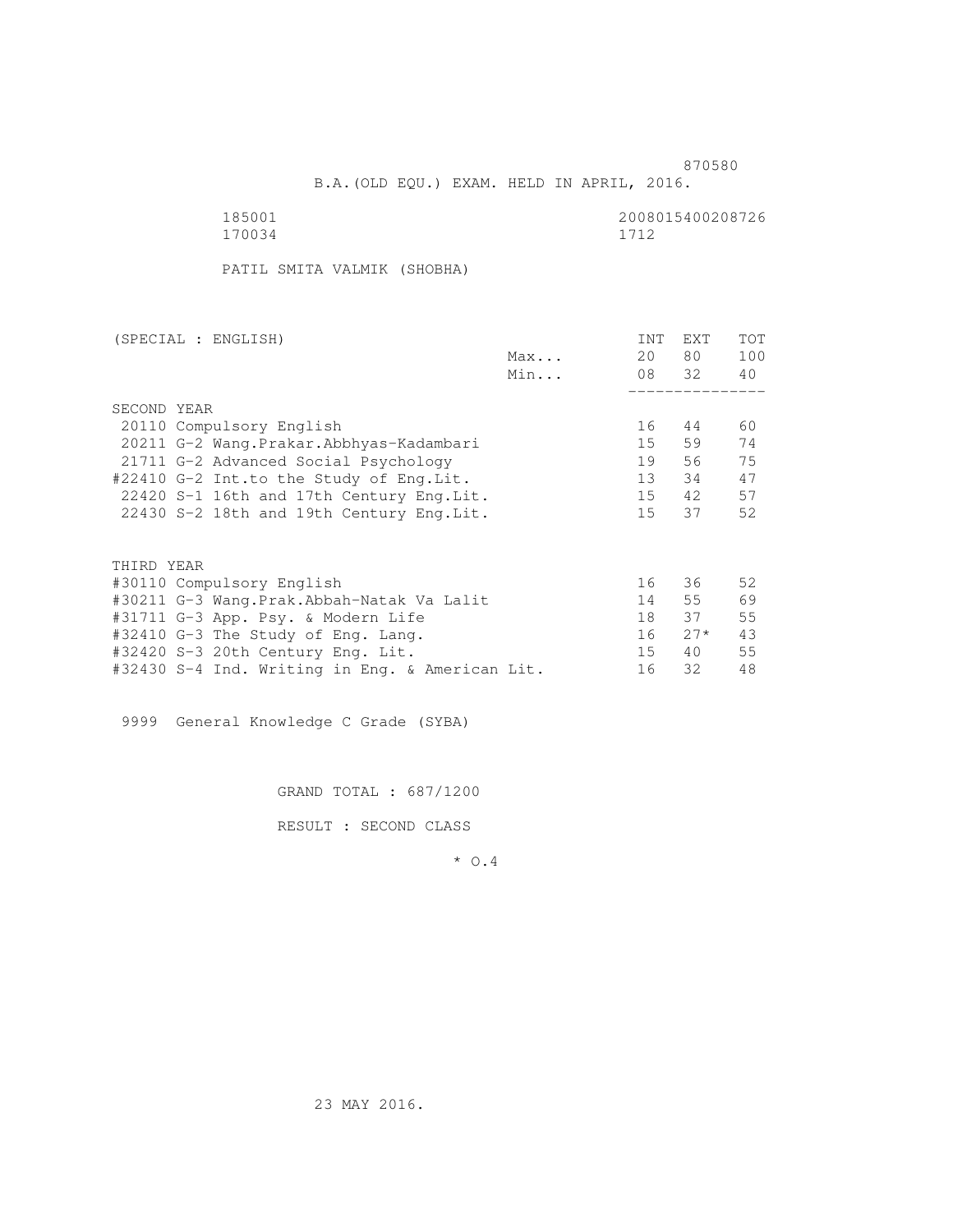B.A.(OLD EQU.) EXAM. HELD IN APRIL, 2016.

185002<br>170034 170034 170034 170034 1712

PATIL TARUNA SADASHIV (KUSUM)

| (SPECIAL : ENGLISH)                            |     | INT    | EXT   | <b>TOT</b> |
|------------------------------------------------|-----|--------|-------|------------|
|                                                | Max | 20     | 80 —  | 100        |
|                                                | Min |        | 08 32 | 40         |
|                                                |     |        |       |            |
| SECOND YEAR                                    |     |        |       |            |
| 20110 Compulsory English                       |     | 17     | 34    | 51         |
| 21211 G-2 Hist. of the Marathas                |     | 16     | 33    | 49         |
| 21711 G-2 Advanced Social Psychology           |     | 19     | 35    | 54         |
| #22410 G-2 Int.to the Study of Eng.Lit.        |     | 17     | 36    | 53         |
| 22420 S-1 16th and 17th Century Eng. Lit.      |     |        | 17 32 | 49         |
| 22430 S-2 18th and 19th Century Eng.Lit.       |     |        | 16 32 | 48         |
|                                                |     |        |       |            |
| THIRD YEAR                                     |     |        |       |            |
| 30110 Compulsory English                       |     | 15     | 32    | 47         |
| 31210 G-3 Hist of Modern Europe (1789-1960)    |     | 18     | 33    | 51         |
| 31711 G-3 App. Psy. & Modern Life              |     | 18     | 35    | 53         |
| #32410 G-3 The Study of Eng. Lang.             |     | $15 -$ | $27*$ | 42         |
| 32420 S-3 20th Century Eng. Lit.               |     | 14     | 35    | 49         |
| 32430 S-4 Ind. Writing in Eng. & American Lit. |     | 14     | 34    | 48         |
|                                                |     |        |       |            |

9999 General Knowledge C Grade (SYBA)

GRAND TOTAL : 594/1200

RESULT : PASS CLASS

\* O.4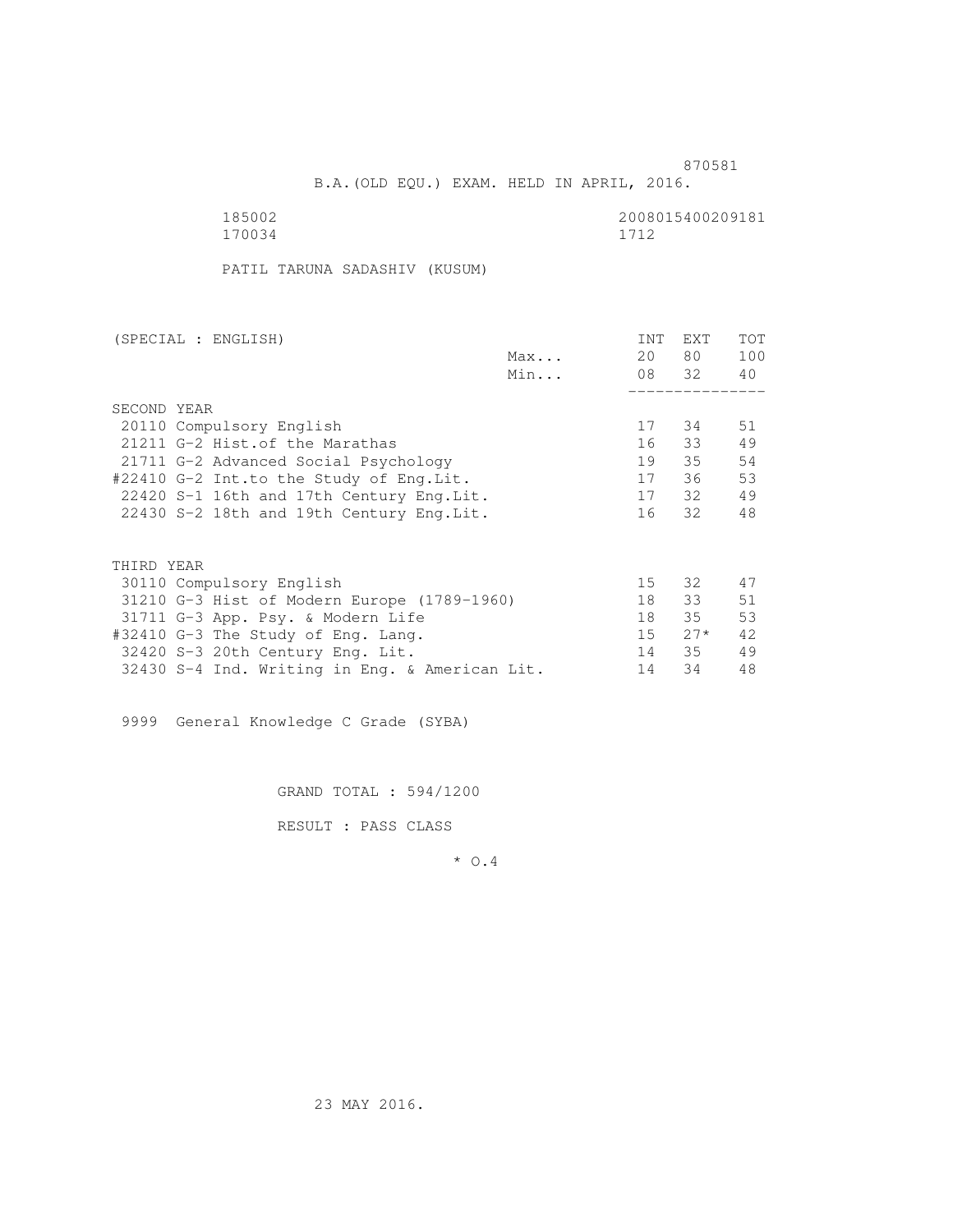B.A.(OLD EQU.) EXAM. HELD IN APRIL, 2016.

| 185278 | 2007015400223775 |
|--------|------------------|
| 170034 | 1712             |

GAIKWAD SAGAR MILIND (SHILA)

| (SPECIAL : PSYCHOLOGY)                     |     | PR.    | <b>INT</b>      | <b>EXT</b> | TOT |
|--------------------------------------------|-----|--------|-----------------|------------|-----|
|                                            | Max | 20     | 20              | 80         | 100 |
|                                            | Min | 08     | 08 32           |            | 40  |
|                                            |     |        |                 |            |     |
| SECOND YEAR                                |     |        |                 |            |     |
| 20110 Compulsory English                   |     | $- -$  | 15              | 43         | 58  |
| 20211 G-2 Wang. Prakar. Abbhyas-Kadambari  |     |        | 08              | 32         | 40  |
| 21111 G-2 Indian Political Thought         |     | $- -$  | 15              | 33         | 48  |
| 21711 G-2 Advanced Social Psychology       |     | $-\,-$ | 17              | 36         | 53  |
| 21720 S-1 Psychopathology                  |     | 16     | 15              | 33         | 64  |
| 21731 S-2 Counselling Psychology@          |     | 16     | 18              | 30         | 64  |
|                                            |     |        |                 |            |     |
|                                            |     |        |                 |            |     |
| THIRD YEAR                                 |     |        |                 |            |     |
| #30110 Compulsory English                  |     |        | 15              | 14         | FF  |
| 30211 G-3 Wang. Prak. Abbah-Natak Va Lalit |     | $- -$  | 10 <sup>°</sup> | 41         | 51  |
| 31111 G-3 Western Political Thought        |     | $- -$  | 10 <sup>1</sup> | 35         | 45  |
| 31711 G-3 App. Psy. & Modern Life          |     | $- -$  | 16              | 36         | 52  |
| 31721 S-3 Exp. Research Methodology        |     | $- -$  | 16              | 32         | 48  |
| 31730 S-4 Exp. Psychology (Practical)      |     |        | 15              | 52         | 67  |
|                                            |     |        |                 |            |     |

9999 General Knowledge C Grade (SYBA)

 $( @ - EXT: 24/60 )$ 

GRAND TOTAL : ----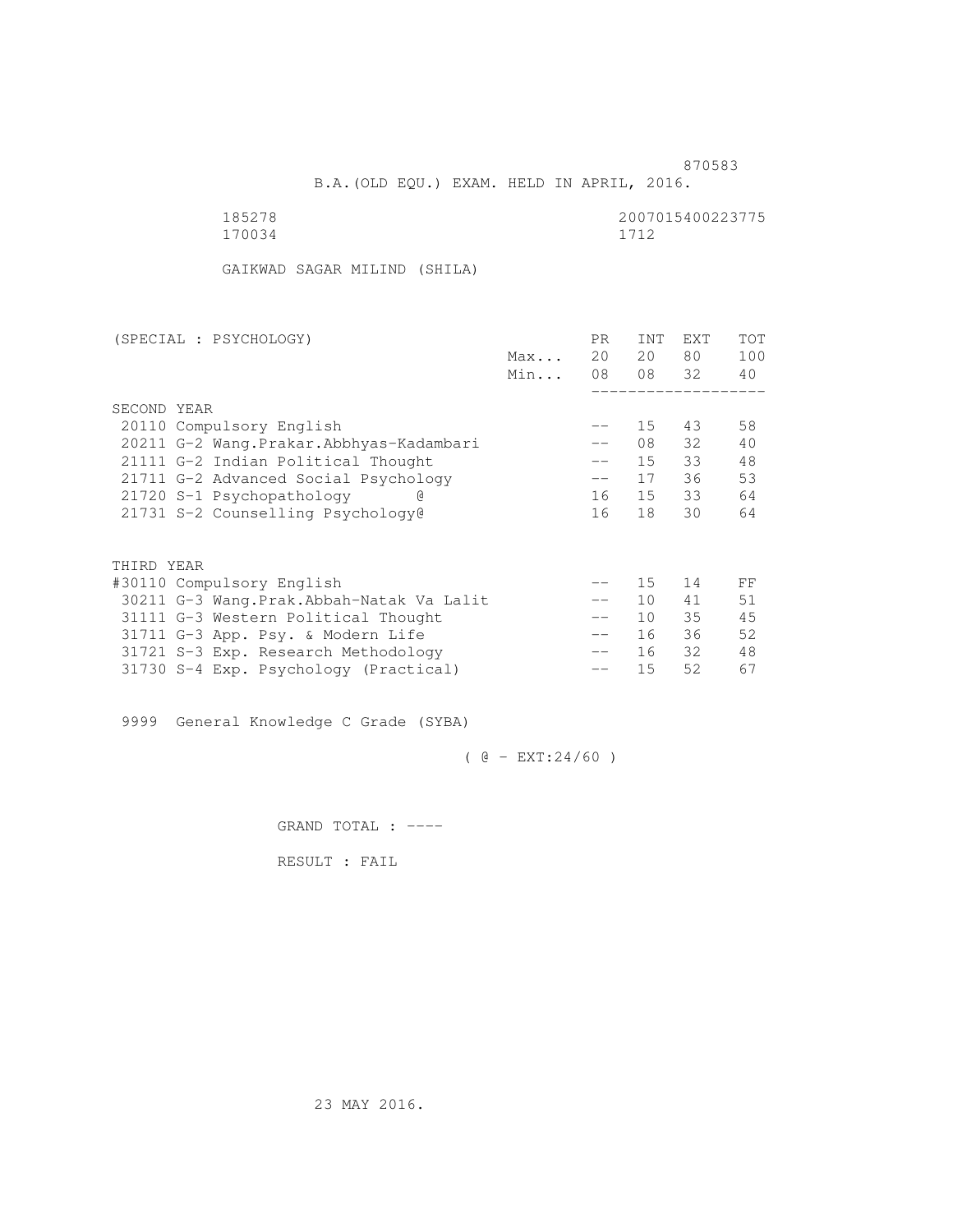B.A.(OLD EQU.) EXAM. HELD IN APRIL, 2016.

| 185279 | 2008015400209695 |
|--------|------------------|
| 170034 | 1712             |

PATIL KAUSTUBH AVINASH (ANITA)

| (SPECIAL : ENGLISH)                            |     | <b>INT</b>      | EXT   | TOT |
|------------------------------------------------|-----|-----------------|-------|-----|
|                                                | Max | 20              | 80    | 100 |
|                                                | Min |                 | 08 32 | 40  |
|                                                |     |                 |       |     |
| SECOND YEAR                                    |     |                 |       |     |
| 20110 Compulsory English                       |     | 17              | 40    | 57  |
| 21111 G-2 Indian Political Thought             |     | 14              | 48    | 62  |
| 21211 G-2 Hist. of the Marathas                |     | 15 <sub>1</sub> | 49    | 64  |
| 22410 G-2 Int.to the Study of Eng. Lit.        |     | 16              | - 32  | 48  |
| 22420 S-1 16th and 17th Century Eng. Lit.      |     | 17              | 32    | 49  |
| 22430 S-2 18th and 19th Century Eng. Lit.      |     | 17              | 40    | 57  |
|                                                |     |                 |       |     |
| THIRD YEAR                                     |     |                 |       |     |
| 30110 Compulsory English                       |     | 18              | 40    | 58  |
| 31111 G-3 Western Political Thought            |     | 15              | 52    | 67  |
| 31210 G-3 Hist of Modern Europe (1789-1960)    |     | 11              | 35    | 46  |
| #32410 G-3 The Study of Eng. Lang.             |     | 18              | $27*$ | 45  |
| 32420 S-3 20th Century Eng. Lit.               |     | 17              | 32    | 49  |
| 32430 S-4 Ind. Writing in Eng. & American Lit. |     | 16              | 38    | 54  |

9999 General Knowledge C Grade (SYBA)

GRAND TOTAL : 656/1200

RESULT : SECOND CLASS

\* O.4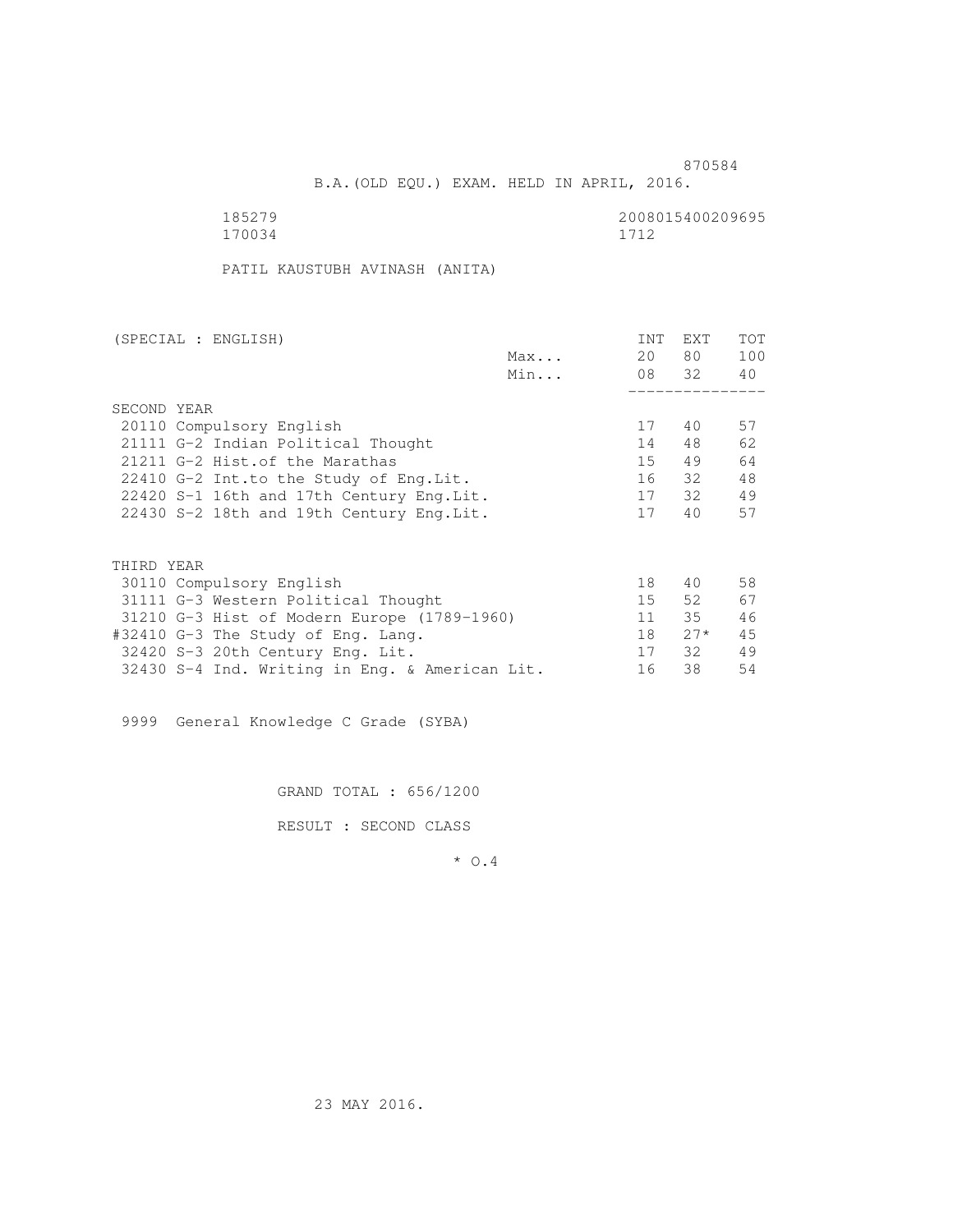B.A.(OLD EQU.) EXAM. HELD IN APRIL, 2016.

| 185280 | 2009015400335903 |
|--------|------------------|
| 170034 | 1712             |

SAVALE BHIMRAO SHAMRAO (BEBABAI)

| (SPECIAL : ENGLISH)      |                                                |     | <b>INT</b>      | <b>EXT</b>         | TOT |
|--------------------------|------------------------------------------------|-----|-----------------|--------------------|-----|
|                          |                                                | Max | 20              | 80                 | 100 |
|                          |                                                | Min |                 | 08 32              | 40  |
|                          |                                                |     |                 |                    |     |
| SECOND YEAR              |                                                |     |                 |                    |     |
| 20110 Compulsory English |                                                |     | 15 <sub>1</sub> | 36                 | 51  |
|                          | 20211 G-2 Wang. Prakar. Abbhyas-Kadambari      |     | 12              | 48                 | 60  |
|                          | 21111 G-2 Indian Political Thought             |     | 18              | 53                 | 71  |
|                          | 22410 G-2 Int.to the Study of Eng. Lit.        |     | 15              | 32                 | 47  |
|                          | 22420 S-1 16th and 17th Century Eng. Lit.      |     | 15              | 33                 | 48  |
|                          | 22430 S-2 18th and 19th Century Eng. Lit.      |     | 16              | $28+4^{\wedge} 44$ |     |
|                          |                                                |     |                 |                    |     |
| THIRD YEAR               |                                                |     |                 |                    |     |
| 30110 Compulsory English |                                                |     | 14              | 32                 | 46  |
|                          | 30211 G-3 Wang.Prak.Abbah-Natak Va Lalit       |     | 15              | 49                 | 64  |
|                          | 31111 G-3 Western Political Thought            |     | 14              | 33                 | 47  |
|                          | #32410 G-3 The Study of Eng. Lang.             |     | 16              | 16                 | FF  |
|                          | 32420 S-3 20th Century Eng. Lit.               |     | 16              | 32                 | 48  |
|                          | 32430 S-4 Ind. Writing in Eng. & American Lit. |     | 14              | 41                 | 55  |

9999 General Knowledge B Grade (SYBA)

GRAND TOTAL : ----

RESULT : FAIL

 $^{\wedge}$  +11 O.163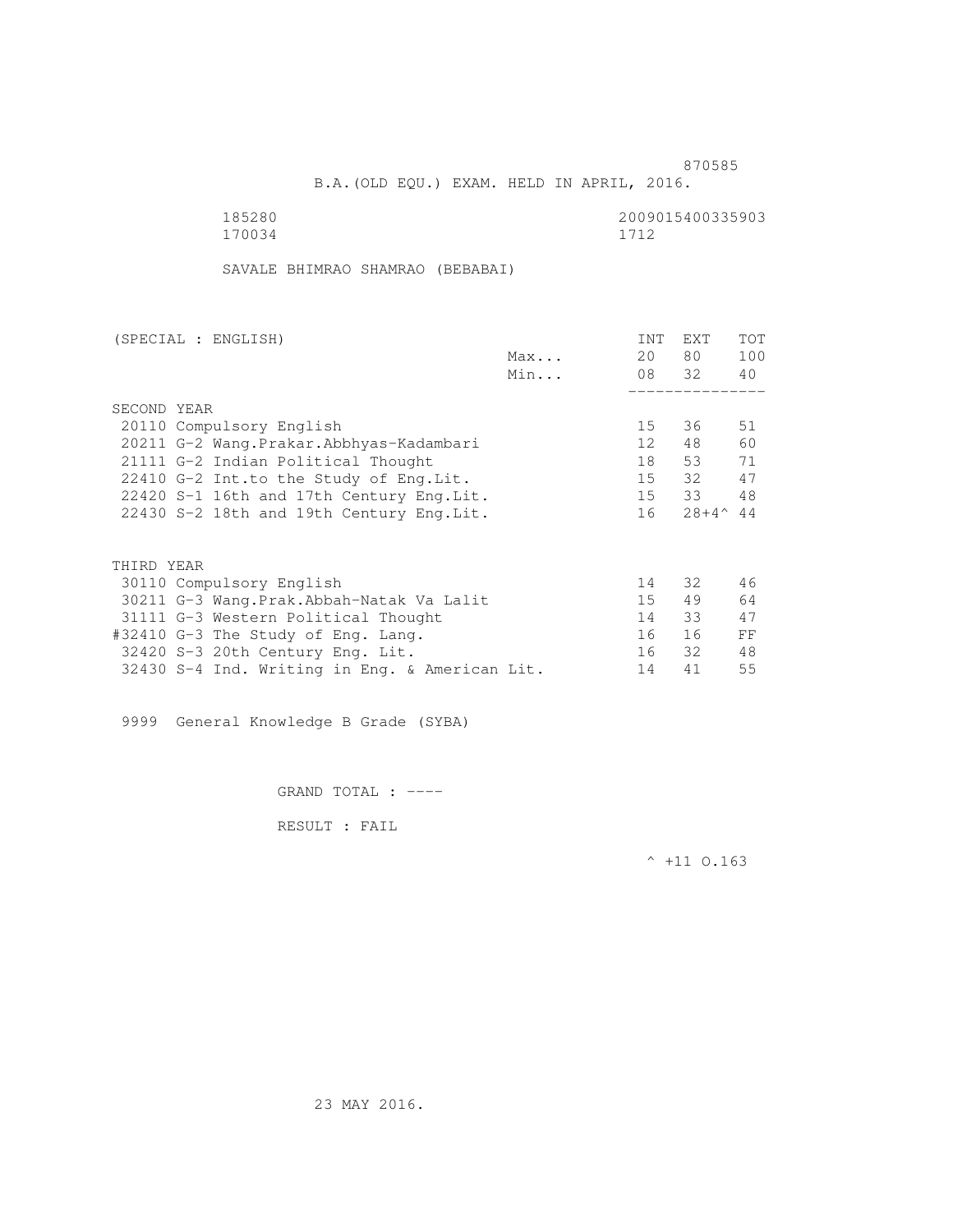B.A.(OLD EQU.) EXAM. HELD IN APRIL, 2016.

 185282 2007015400173553 180036 1815

MAHAJAN TRUPTI ASHOK (NIRMALA)

| (SPECIAL : ENGLISH)                            |     | <b>INT</b>      | <b>EXT</b>        | TOT |
|------------------------------------------------|-----|-----------------|-------------------|-----|
|                                                | Max | 20              | 80                | 100 |
|                                                | Min |                 | 08 32             | 40  |
|                                                |     |                 |                   |     |
| SECOND YEAR                                    |     |                 |                   |     |
| 20110 Compulsory English                       |     | 15              | 34                | 49  |
| 21511 G-2 Economics & Human Geography          |     | 17              | 59                | 76  |
| 21711 G-2 Advanced Social Psychology           |     | 18              | $26+6^{\circ}$ 44 |     |
| 22410 G-2 Int.to the Study of Eng. Lit.        |     | 17              | 35                | 52  |
| 22420 S-1 16th and 17th Century Eng. Lit.      |     | 15              | $27+5^{\sim}42$   |     |
| 22430 S-2 18th and 19th Century Eng. Lit.      |     | 15              | 38                | 53  |
|                                                |     |                 |                   |     |
| THIRD YEAR                                     |     |                 |                   |     |
| 30110 Compulsory English                       |     | 16              | 40                | 56  |
| 31511 G-3 Population Geography                 |     | 18              | 33                | 51  |
| 31711 G-3 App. Psy. & Modern Life              |     | 18              | 59                | 77  |
| #32410 G-3 The Study of Eng. Lang.             |     | 12 <sup>°</sup> | $2.5*$            | 37  |
| 32420 S-3 20th Century Eng. Lit.               |     | 16              | 41                | 57  |
| 32430 S-4 Ind. Writing in Eng. & American Lit. |     | 12              | 32                | 44  |

9999 General Knowledge C Grade (SYBA)

 $\mathcal{A}$  and  $\mathcal{A}$  are the set of  $\mathcal{A}$ GRAND TOTAL : 638+15=653/1200

RESULT : SECOND CLASS

 $*$  0.4  $*$  0.163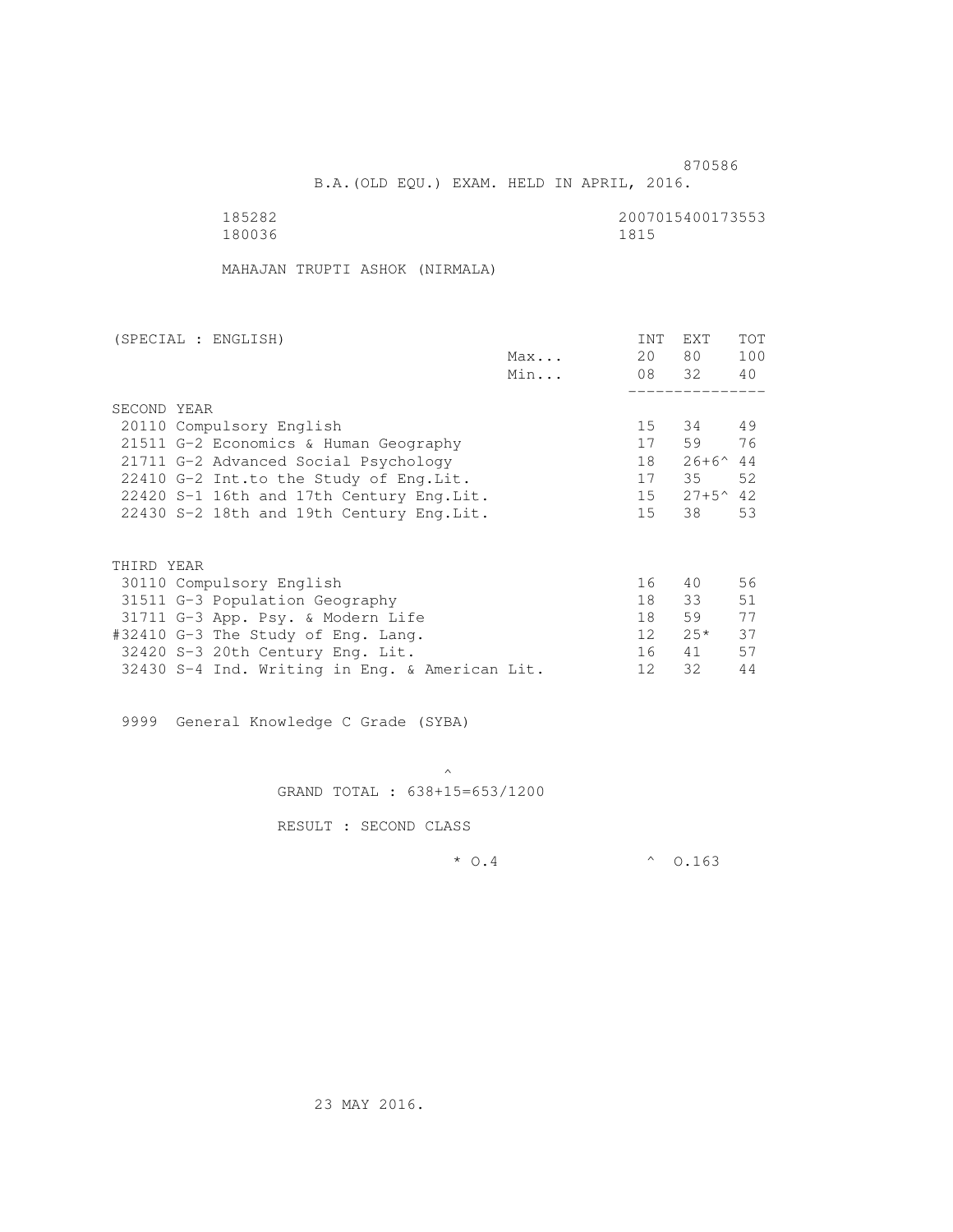B.A.(OLD EQU.) EXAM. HELD IN APRIL, 2016.

180049

185008 2009015400124122<br>180049 1821

TAYADE DEVANAND CHANDRAKANT (SUMITRA)

| (SPECIAL : ECONOMICS)                     |     | <b>INT</b>      | <b>EXT</b> | TOT |
|-------------------------------------------|-----|-----------------|------------|-----|
|                                           | Max | 20              | 80         | 100 |
|                                           | Min |                 | 08 32      | 40  |
|                                           |     |                 |            |     |
| SECOND YEAR                               |     |                 |            |     |
| #20110 Compulsory English                 |     | 11              | 39         | 50  |
| 21511 G-2 Economics & Human Geography     |     | 16              | 42         | 58  |
| 21712 G-2 Development in Life-span        |     | 15              | 42         | 57  |
| 21010 G-2 Indian Economy Since 1980       |     | 15 <sub>1</sub> | 47         | 62  |
| 21020 S-1 Advanced Micro-Ecomomics        |     | 16              | 32         | 48  |
| 21030 S-2 Advanced Macro Economics        |     | 16              | 50         | 66  |
|                                           |     |                 |            |     |
| THIRD YEAR                                |     |                 |            |     |
|                                           |     |                 |            |     |
| 30110 Compulsory English                  |     | 14              | 32         | 46  |
| 31511 G-3 Population Geography            |     | 15              | 43         | 58  |
| 31711 G-3 App. Psy. & Modern Life         |     | 13 <sup>°</sup> | 42         | 55  |
| 31010 G-3 Ind. Eco. Since 1980 Part-II    |     | 16              | 58         | 74  |
| 31021 S-3 Public Finance & Policies       |     | 16              | 40         | 56  |
| 31031 S-4 International Trade & Practices |     | 17              | 47         | 64  |
|                                           |     |                 |            |     |

9999 General Knowledge C Grade (SYBA)

 $\mathcal{A}$  and  $\mathcal{A}$  are the set of  $\mathcal{A}$ GRAND TOTAL : 694+10=704/1200

RESULT : SECOND CLASS

 $^{\circ}$  0.163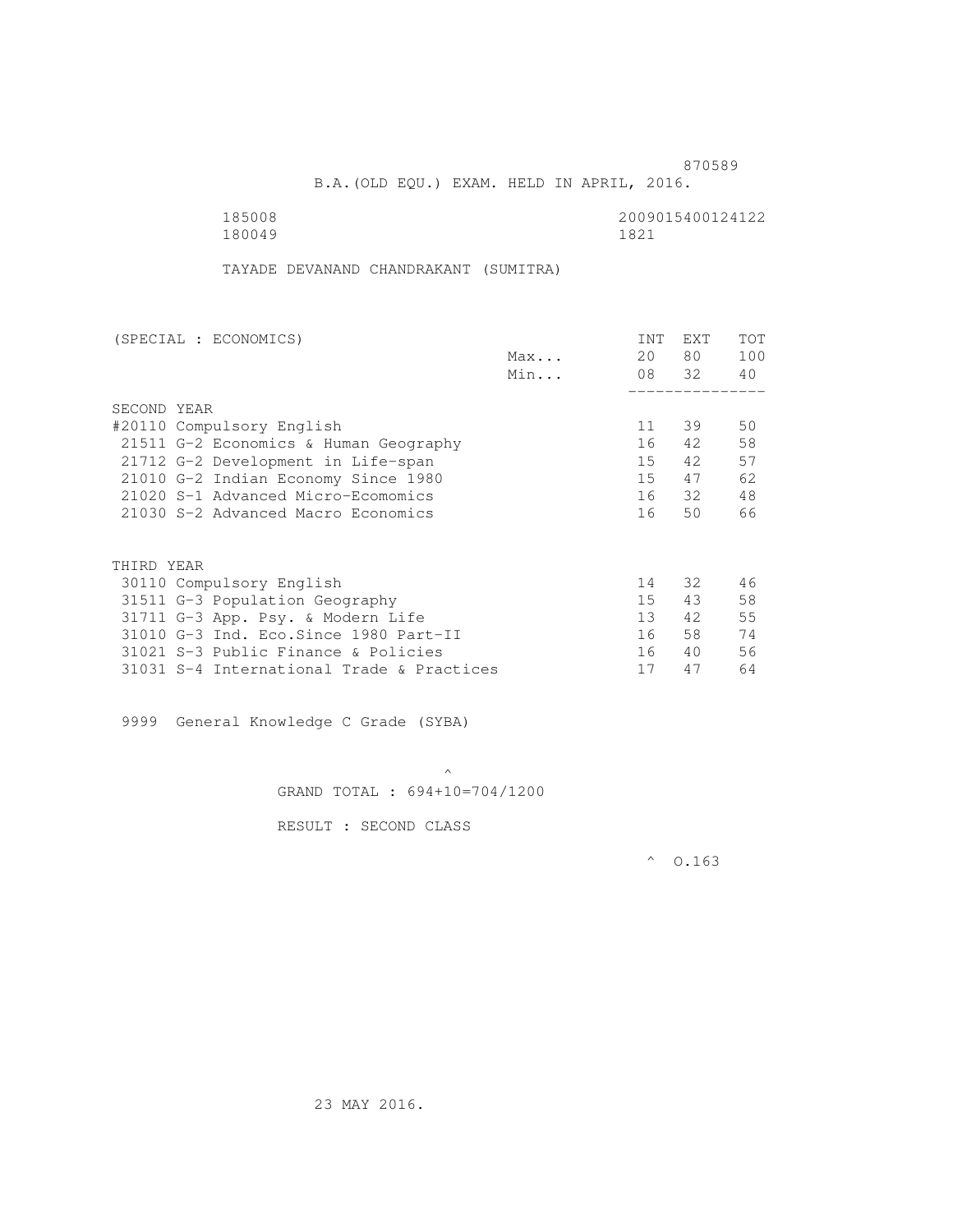B.A.(OLD EQU.) EXAM. HELD IN APRIL, 2016.

180049

185006 2007015400230937<br>180049 1821

TAYADE DIPAK PANDHARI (SANGIWANI)

| (SPECIAL : MARATHI)                          |     | <b>INT</b>      | <b>EXT</b>         | TOT |
|----------------------------------------------|-----|-----------------|--------------------|-----|
|                                              | Max | 20              | 80 —               | 100 |
|                                              | Min |                 | 08 32              | 40  |
|                                              |     |                 |                    |     |
| SECOND YEAR                                  |     |                 |                    |     |
| #20110 Compulsory English                    |     | 13              | 38                 | 51  |
| 21511 G-2 Economics & Human Geography        |     | 15              | 35                 | 50  |
| 21712 G-2 Development in Life-span           |     | 16              | 42                 | 58  |
| 20211 G-2 Wang.Prakar.Abbhyas-Kadambari      |     |                 | 16 37              | 53  |
| 20220 S-1 Madh.Mar.Gaddya-Paddya Wang.Prakar |     | 17              | $25+7^{\wedge}$ 42 |     |
| 20230 S-2 Arava. Mar. Wang. Itihas 1818-1920 |     | 16              | 34                 | 50  |
|                                              |     |                 |                    |     |
| THIRD YEAR                                   |     |                 |                    |     |
| #30110 Compulsory English                    |     | 12 <sup>°</sup> | 33                 | 45  |
| 31511 G-3 Population Geography               |     | 16              | 43                 | 59  |
| 31711 G-3 App. Psy. & Modern Life            |     | 08              | 36                 | 44  |
| 30211 G-3 Wang.Prak.Abbah-Natak Va Lalit     |     | 13 <sup>°</sup> | 44                 | 57  |
| 30220 S-3 Sahitya Vichar                     |     | 11              | 32                 | 43  |
| 30230 S-4 Samanya Bhasha ani Param. Vyakaran |     | 15              | 37                 | 52  |
|                                              |     |                 |                    |     |

9999 General Knowledge C Grade^ (SYBA)

 $\mathcal{A}$  and  $\mathcal{A}$  are the set of  $\mathcal{A}$ GRAND TOTAL : 604+15=619/1200

RESULT : SECOND CLASS

 $^{\circ}$  0.163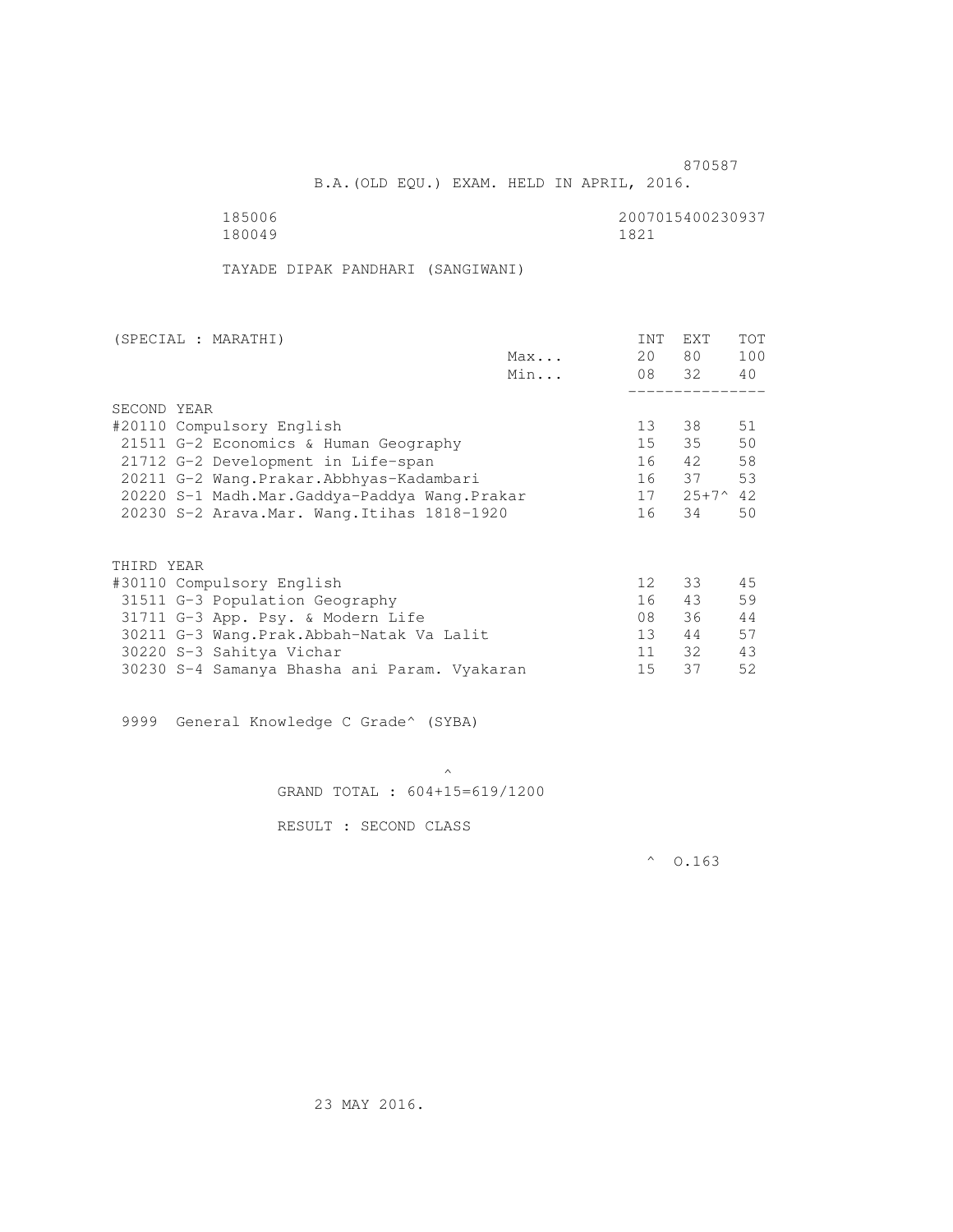B.A.(OLD EQU.) EXAM. HELD IN APRIL, 2016.

 185007 2008015400104511 180049 1821

SAPAKALE SHUBHANGI RAMDAS (PRAMILA)

| (SPECIAL : ECONOMICS)                     | <b>INT</b>      | EXT   | TOT |
|-------------------------------------------|-----------------|-------|-----|
| Max                                       | 20              | 80    | 100 |
| Min                                       |                 | 08 32 | 40  |
|                                           |                 |       |     |
| SECOND YEAR                               |                 |       |     |
| #20110 Compulsory English                 | 13 <sup>°</sup> | 42    | 55  |
| 20511 G-2 Samanya Hindi                   | 14              | 36    | 50  |
| 21111 G-2 Indian Political Thought        | 14              | 32    | 46  |
| 21010 G-2 Indian Economy Since 1980       | 17              | 44    | 61  |
| 21020 S-1 Advanced Micro-Ecomomics        | 16              | 36    | 52  |
| #21030 S-2 Advanced Macro Economics       | 18              | 33    | 51  |
|                                           |                 |       |     |
| THIRD YEAR                                |                 |       |     |
| #30110 Compulsory English                 | 14              | 18    | FF  |
| 30511 G-3 Samanya Hindi                   | 15 <sub>1</sub> | 45    | 60  |
| 31111 G-3 Western Political Thought       | 16              | 33    | 49  |
| 31010 G-3 Ind. Eco. Since 1980 Part-II    | 17              | 33    | 50  |
| 31021 S-3 Public Finance & Policies       | 16              | 32    | 48  |
| 31031 S-4 International Trade & Practices | 17              | 34    | 51  |

9999 General Knowledge C Grade (SYBA)

GRAND TOTAL : ----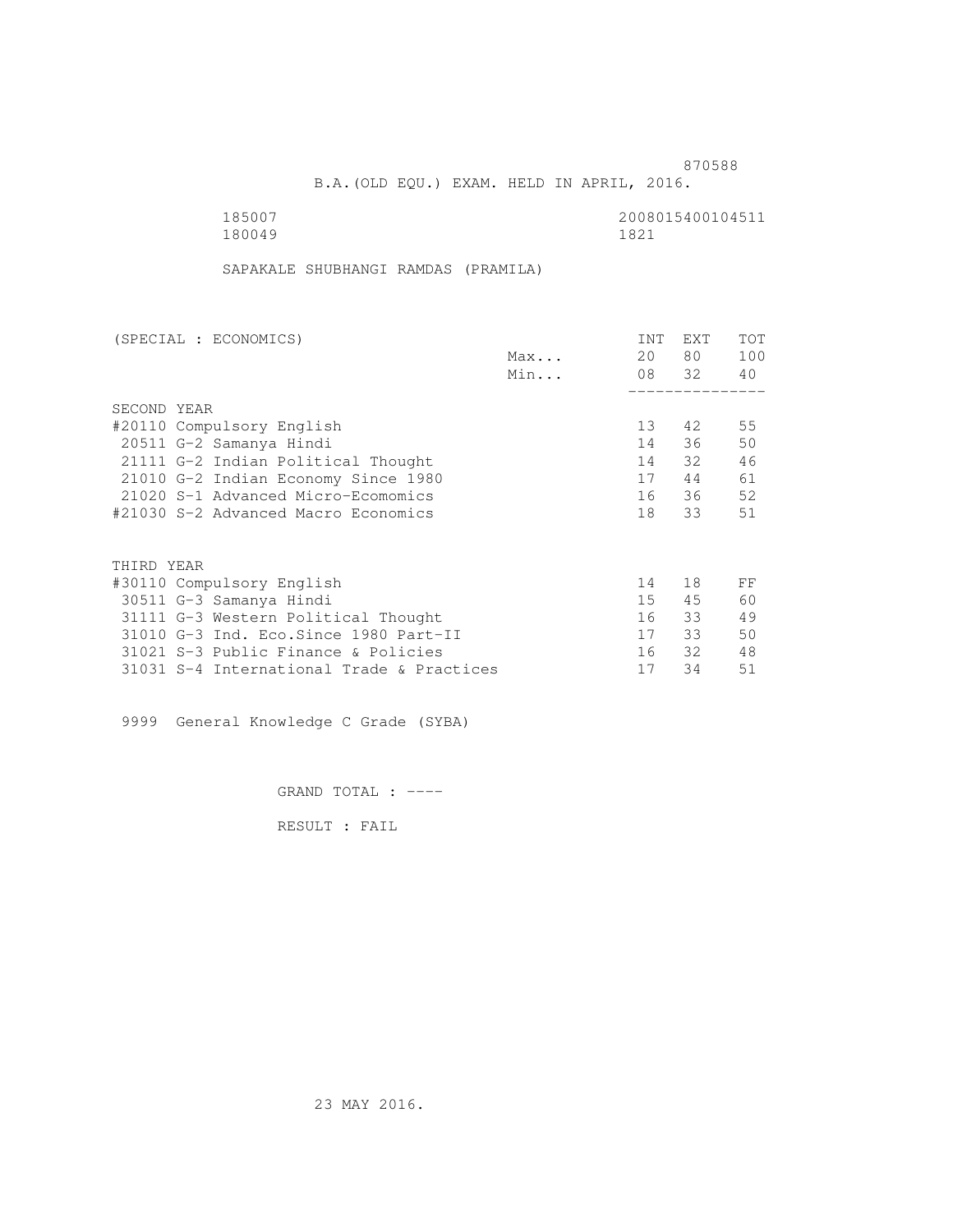B.A.(OLD EQU.) EXAM. HELD IN APRIL, 2016.

| 185283 | 2009015400124273 |
|--------|------------------|
| 180049 | 1821             |

BARHATE POURNIMA BALU (SUNANDA)

| (SPECIAL : MARATHI)                          | <b>INT</b>      | <b>EXT</b>       | <b>TOT</b> |
|----------------------------------------------|-----------------|------------------|------------|
| Max                                          | 20              | 80               | 100        |
| Min                                          |                 | 08 32            | 40         |
|                                              |                 |                  |            |
| SECOND YEAR                                  |                 |                  |            |
| 20110 Compulsory English                     | 14              | 43               | 57         |
| 20511 G-2 Samanya Hindi                      | 15 <sup>7</sup> | 40               | 55         |
| 21712 G-2 Development in Life-span           | 13 <sup>°</sup> | 42               | 55         |
| 20211 G-2 Wang.Prakar.Abbhyas-Kadambari      | 2.0             | 37               | 57         |
| 20220 S-1 Madh.Mar.Gaddya-Paddya Wang.Prakar | 18              | 41               | 59         |
| 20230 S-2 Arava.Mar. Wang.Itihas 1818-1920   | 18              | 60               | 78         |
|                                              |                 |                  |            |
| THIRD YEAR                                   |                 |                  |            |
| #30110 Compulsory English                    | 16              | $24 + 8^{\circ}$ | 40         |
| 30511 G-3 Samanya Hindi                      | 15              | 32               | 47         |
| 31711 G-3 App. Psy. & Modern Life            | 15              | 57               | 72         |
| 30211 G-3 Wang.Prak.Abbah-Natak Va Lalit     | 17              | 63               | 80         |
| 30220 S-3 Sahitya Vichar                     | 16              | 47               | 63         |

9999 General Knowledge C Grade (SYBA)

 $\mathcal{A}$  and  $\mathcal{A}$  are the set of  $\mathcal{A}$ GRAND TOTAL : 730+10=740/1200

30230 S-4 Samanya Bhasha ani Param. Vyakaran 19 48 67

RESULT : FIRST CLASS

 $^{\circ}$  0.163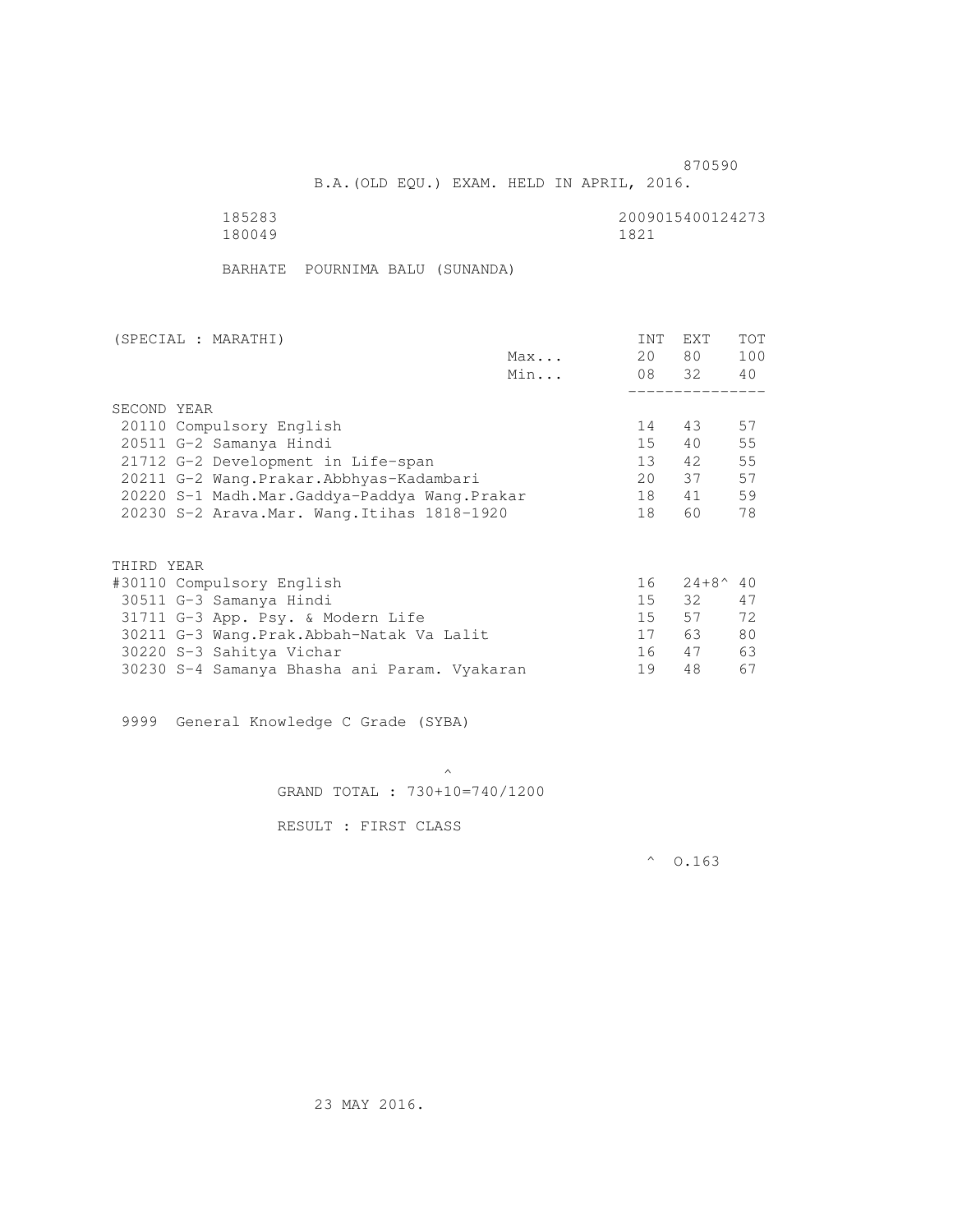B.A.(OLD EQU.) EXAM. HELD IN APRIL, 2016.

 185285 2008015400104186 180049

INGALE DEEPAK PRAKASH (RAJANI)

| (SPECIAL : MARATHI) |                                              |     | <b>INT</b>      | <b>EXT</b> | <b>TOT</b> |
|---------------------|----------------------------------------------|-----|-----------------|------------|------------|
|                     |                                              | Max | 20              | 80 —       | 100        |
|                     |                                              | Min |                 | 08 32      | 40         |
|                     |                                              |     |                 |            |            |
| SECOND YEAR         |                                              |     |                 |            |            |
|                     | 20110 Compulsory English                     |     | 16              | 44         | 60         |
|                     | 20511 G-2 Samanya Hindi                      |     | 17              | 57         | 74         |
|                     | 21010 G-2 Indian Economy Since 1980          |     | 19              | 40         | 59         |
|                     | 20211 G-2 Wang.Prakar.Abbhyas-Kadambari      |     | 18              | 56         | 74         |
|                     | 20220 S-1 Madh.Mar.Gaddya-Paddya Wang.Prakar |     | 19              | 55         | 74         |
|                     | 20230 S-2 Arava. Mar. Wang. Itihas 1818-1920 |     | 19              | 62         | 81         |
|                     |                                              |     |                 |            |            |
| THIRD YEAR          |                                              |     |                 |            |            |
|                     | #30110 Compulsory English                    |     | 10 <sup>°</sup> | 37         | 47         |
|                     | 30511 G-3 Samanya Hindi                      |     | 14              | 42         | 56         |
|                     | 31010 G-3 Ind. Eco. Since 1980 Part-II       |     | 16              | 38         | 54         |
|                     | 30211 G-3 Wang.Prak.Abbah-Natak Va Lalit     |     | 17              | 61         | 78         |
|                     | 30220 S-3 Sahitya Vichar                     |     | 16              | 53         | 69         |
|                     | 30230 S-4 Samanya Bhasha ani Param. Vyakaran |     | 19              | 50         | 69         |
|                     |                                              |     |                 |            |            |

9999 General Knowledge C Grade (SYBA)

 $\mathcal{A}$  and  $\mathcal{A}$  are the set of  $\mathcal{A}$ GRAND TOTAL : 795+15=810/1200

RESULT : FIRST CLASS

 $^{\circ}$  0.163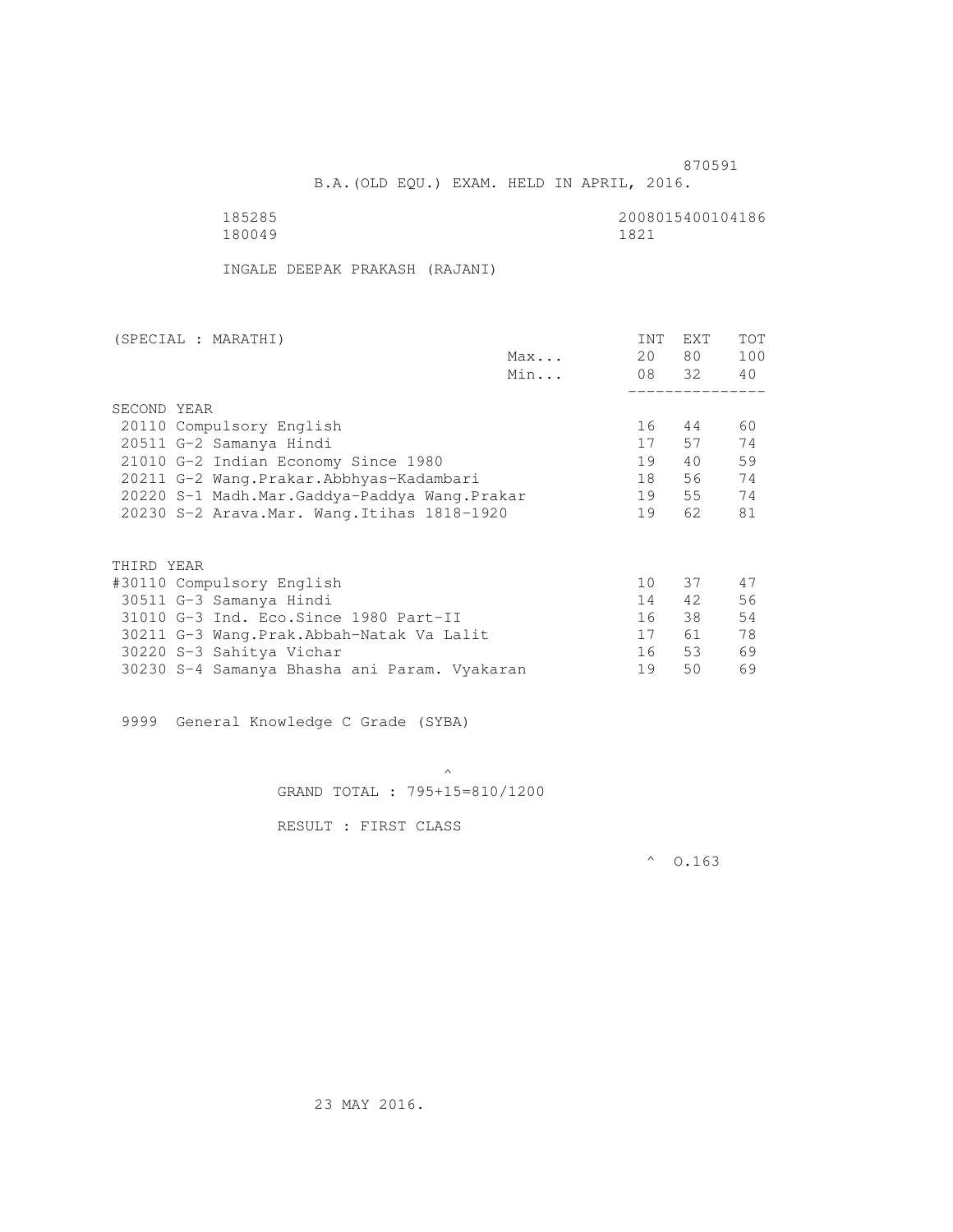B.A.(OLD EQU.) EXAM. HELD IN APRIL, 2016.

185286<br>180049 180049 180049 180049 1821

KOLI SANTOSH MURLIDHAR (MANGALA)

| (SPECIAL : MARATHI)                          |     | <b>INT</b>      | <b>EXT</b>  | TOT |
|----------------------------------------------|-----|-----------------|-------------|-----|
|                                              | Max | 20              | 80 —        | 100 |
|                                              | Min |                 | 08 32       | 40  |
|                                              |     |                 |             |     |
| SECOND YEAR                                  |     |                 |             |     |
| 20110 Compulsory English                     |     | 13 <sup>°</sup> | 36          | 49  |
| 21511 G-2 Economics & Human Geography        |     | 17              | 33          | 50  |
| 21712 G-2 Development in Life-span           |     | 14              | 48          | 62  |
| 20211 G-2 Wang.Prakar.Abbhyas-Kadambari      |     | 14              | 43          | 57  |
| 20220 S-1 Madh.Mar.Gaddya-Paddya Wang.Prakar |     | 18              | 44          | 62  |
| 20230 S-2 Arava. Mar. Wang. Itihas 1818-1920 |     | 18              | 52          | 70  |
|                                              |     |                 |             |     |
| THIRD YEAR                                   |     |                 |             |     |
| #30110 Compulsory English                    |     | 12              | $29 + 3544$ |     |
| 31511 G-3 Population Geography               |     | 16              | 34          | 50  |
| 31711 G-3 App. Psy. & Modern Life            |     | 14              | 36          | 50  |
| 30211 G-3 Wang.Prak.Abbah-Natak Va Lalit     |     | 15              | 46          | 61  |
| 30220 S-3 Sahitya Vichar                     |     | 18              | 32          | 50  |
| 30230 S-4 Samanya Bhasha ani Param. Vyakaran |     | 19              | 39          | 58  |
|                                              |     |                 |             |     |

9999 General Knowledge C Grade (SYBA)

GRAND TOTAL : 663/1200

RESULT : SECOND CLASS

\$ O.1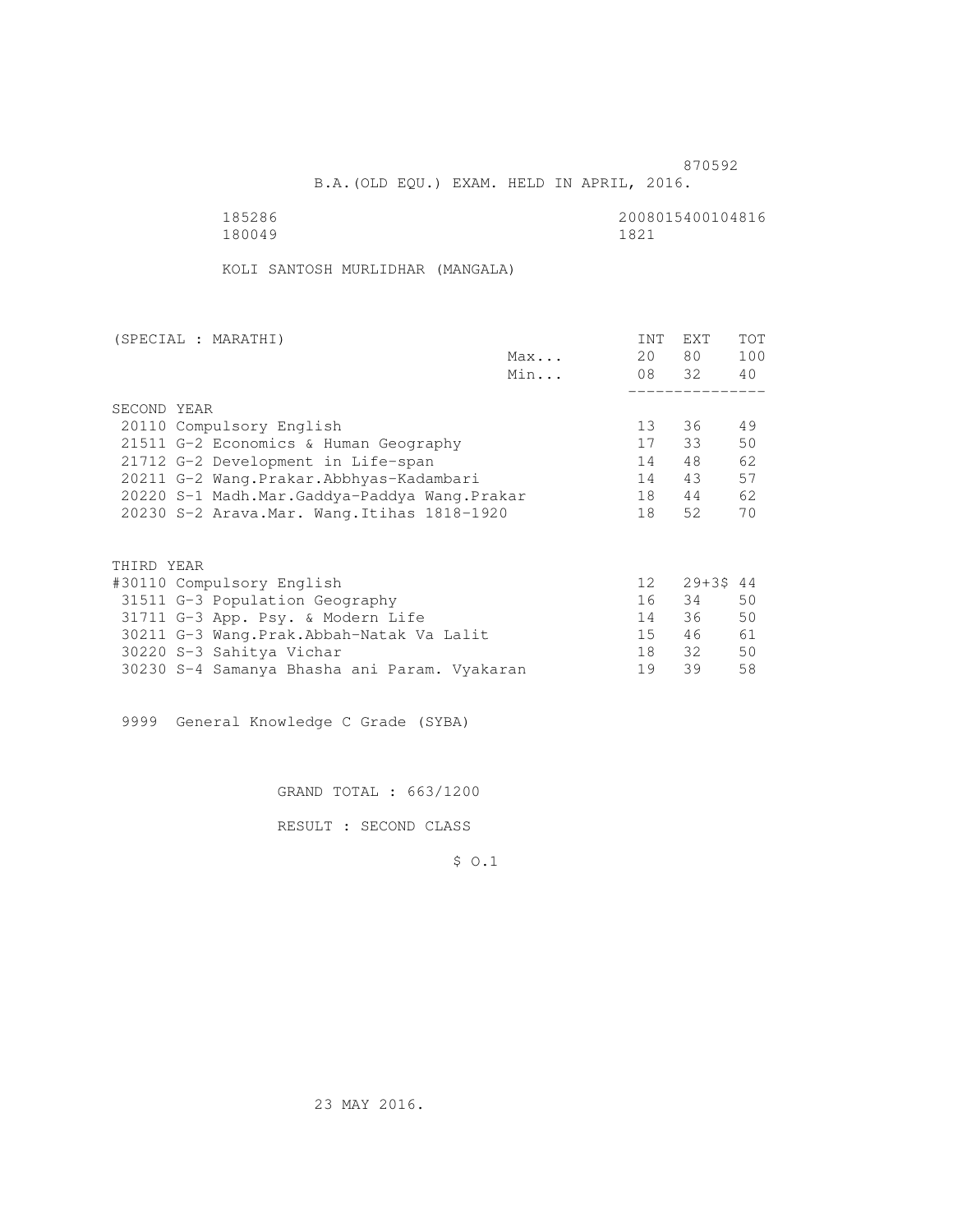B.A.(OLD EQU.) EXAM. HELD IN APRIL, 2016.

 185287 2009015400125721 180049 1821

TAYADE DIPAK ARUN (PRAMILA)

| (SPECIAL : MARATHI)                          |     | <b>INT</b>        | <b>EXT</b>       | <b>TOT</b> |
|----------------------------------------------|-----|-------------------|------------------|------------|
|                                              | Max | 20                | 80               | 100        |
|                                              | Min | 08 32             |                  | 40         |
|                                              |     |                   |                  |            |
| SECOND YEAR                                  |     |                   |                  |            |
| 20110 Compulsory English                     |     | 09                | 32               | 41         |
| 21111 G-2 Indian Political Thought           |     | 09                | 33               | 42.        |
| 21511 G-2 Economics & Human Geography        |     | 13                | 37               | 50         |
| 20211 G-2 Wang. Prakar. Abbhyas-Kadambari    |     | 08                | 50               | 58         |
| 20220 S-1 Madh.Mar.Gaddya-Paddya Wang.Prakar |     | 17                | 48               | 65         |
| 20230 S-2 Arava.Mar. Wang.Itihas 1818-1920   |     | 17                | 54               | 71         |
|                                              |     |                   |                  |            |
|                                              |     |                   |                  |            |
| THIRD YEAR                                   |     |                   |                  |            |
| #30110 Compulsory English                    |     | 10                | $24+8^{\circ}34$ |            |
| 31111 G-3 Western Political Thought          |     | $12 \overline{ }$ | 36               | 48         |
| 31511 G-3 Population Geography               |     | 17                | 42               | 59         |
| 30211 G-3 Wang.Prak.Abbah-Natak Va Lalit     |     | 16                | 34               | 50         |
| 30220 S-3 Sahitya Vichar                     |     | 13                | 51               | 64         |

9999 General Knowledge C Grade^ (SYBA)

 $\mathcal{A}$  and  $\mathcal{A}$  are the set of  $\mathcal{A}$ GRAND TOTAL : 639+15=654/1200

30230 S-4 Samanya Bhasha ani Param. Vyakaran 17 40 57

RESULT : SECOND CLASS

 $^{\circ}$  0.163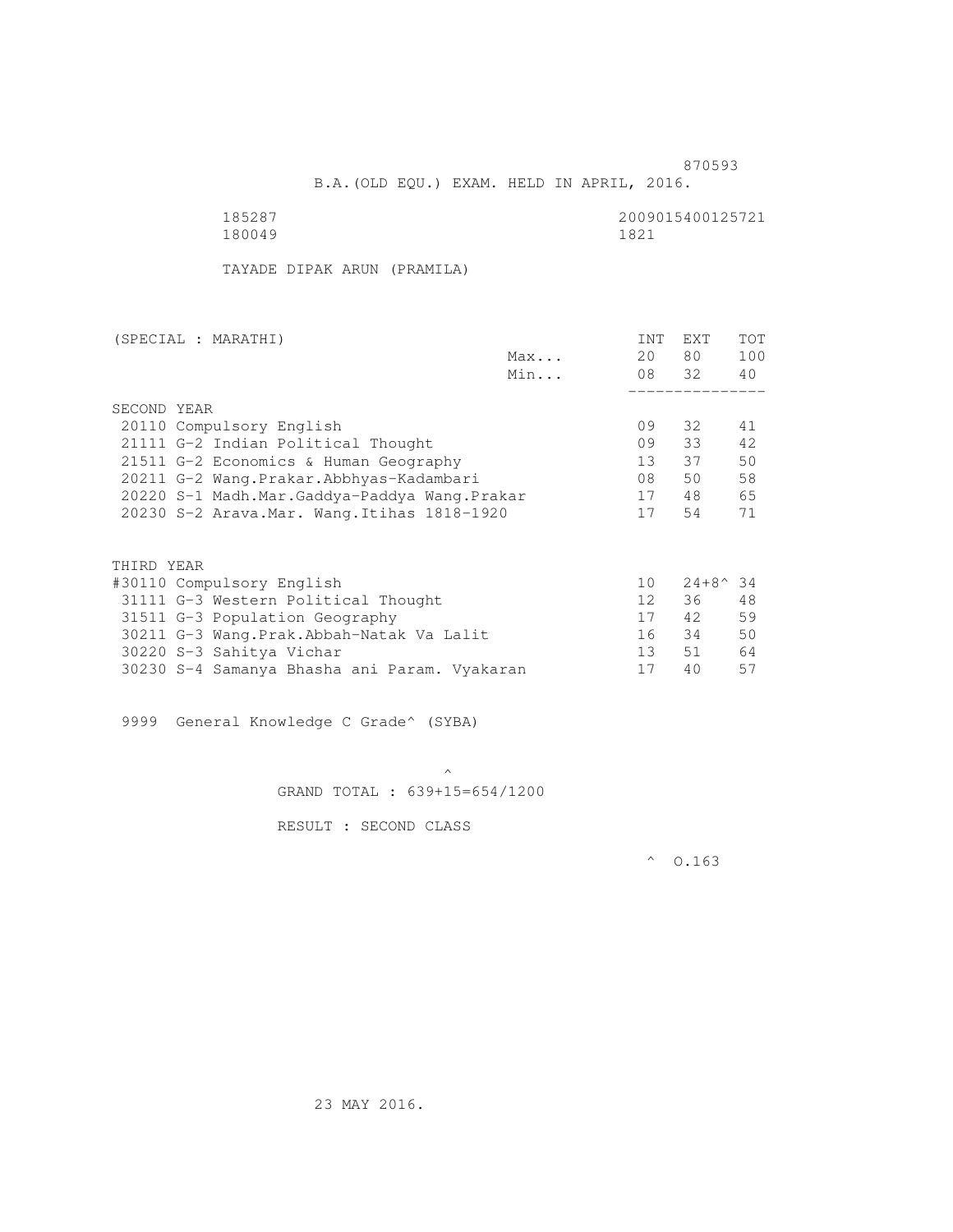B.A.(OLD EQU.) EXAM. HELD IN APRIL, 2016.

| 185288 | 71158485N |
|--------|-----------|
| 180049 | 1821      |

MAHAHAN TUSHAR RAVINDRA

| (SPECIAL : ECONOMICS)                       |     | <b>INT</b> | <b>EXT</b> | TOT |
|---------------------------------------------|-----|------------|------------|-----|
|                                             | Max | 20         | 80 —       | 100 |
|                                             | Min |            | 08 32      | 40  |
|                                             |     |            |            |     |
| SECOND YEAR                                 |     |            |            |     |
| 20110 Compulsory English                    |     | 10         | 32         | 42  |
| 21211 G-2 Hist. of the Marathas             |     | 15         | 59         | 74  |
| 21511 G-2 Economics & Human Geography       |     | 16         | 59         | 75  |
| 21010 G-2 Indian Economy Since 1980         |     | 14         | 44         | 58  |
| 21020 S-1 Advanced Micro-Ecomomics          |     | 13         | 34         | 47  |
| 21030 S-2 Advanced Macro Economics          |     | 14         | 37         | 51  |
|                                             |     |            |            |     |
| THIRD YEAR                                  |     |            |            |     |
| #30110 Compulsory English                   |     | 12         | 36         | 48  |
| 31210 G-3 Hist of Modern Europe (1789-1960) |     | 16         | 37         | 53  |
| 31511 G-3 Population Geography              |     | 16         | 51         | 67  |
| 31010 G-3 Ind. Eco. Since 1980 Part-II      |     | 15         | 34         | 49  |
| 31021 S-3 Public Finance & Policies         |     | 15         | 47         | 62  |
| 31031 S-4 International Trade & Practices   |     | 15         | 45         | 60  |

9999 General Knowledge C Grade (SYBA)

GRAND TOTAL : 686/1200

RESULT : SECOND CLASS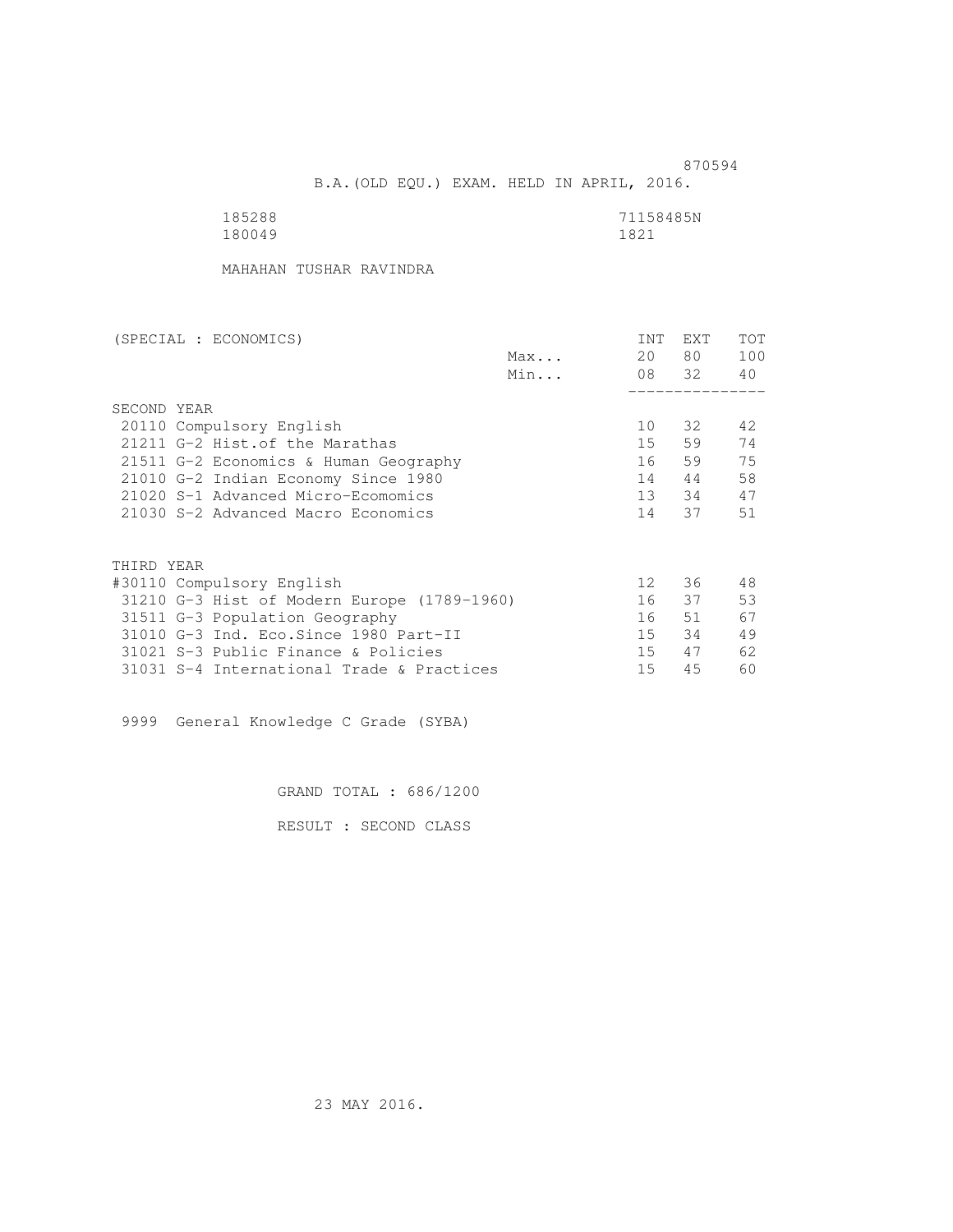B.A.(OLD EQU.) EXAM. HELD IN APRIL, 2016.

| 185289 | 2009015400124501 |
|--------|------------------|
| 180049 | 1821             |

TAYADE DEVIDAS EKANATH (KOKILA)

| (SPECIAL : ECONOMICS)                     |     | <b>INT</b>      | <b>EXT</b> | TOT |
|-------------------------------------------|-----|-----------------|------------|-----|
|                                           | Max | 20              | 80 —       | 100 |
|                                           | Min |                 | 08 32      | 40  |
|                                           |     |                 |            |     |
| SECOND YEAR                               |     |                 |            |     |
| 20110 Compulsory English                  |     | 10              | 32         | 42  |
| 21511 G-2 Economics & Human Geography     |     | 13 <sup>°</sup> | 43         | 56  |
| 21712 G-2 Development in Life-span        |     | 12 <sup>°</sup> | 41         | 53  |
| 21010 G-2 Indian Economy Since 1980       |     | 13              | 39         | 52  |
| 21020 S-1 Advanced Micro-Ecomomics        |     | 11              | 33         | 44  |
| 21030 S-2 Advanced Macro Economics        |     | 13              | 44         | 57  |
|                                           |     |                 |            |     |
|                                           |     |                 |            |     |
| THIRD YEAR                                |     |                 |            |     |
| #30110 Compulsory English                 |     | 13              | $31+15$ 45 |     |
| 31511 G-3 Population Geography            |     | 17              | 38         | 55  |
| 31711 G-3 App. Psy. & Modern Life         |     | 13 <sup>7</sup> | 47         | 60  |
| 31010 G-3 Ind. Eco. Since 1980 Part-II    |     | 15 <sub>1</sub> | 39         | 54  |
| 31021 S-3 Public Finance & Policies       |     | 15              | 37         | 52  |
| 31031 S-4 International Trade & Practices |     | 18              | 42         | 60  |
|                                           |     |                 |            |     |

9999 General Knowledge C Grade (SYBA)

GRAND TOTAL : 630/1200

RESULT : SECOND CLASS

\$ O.1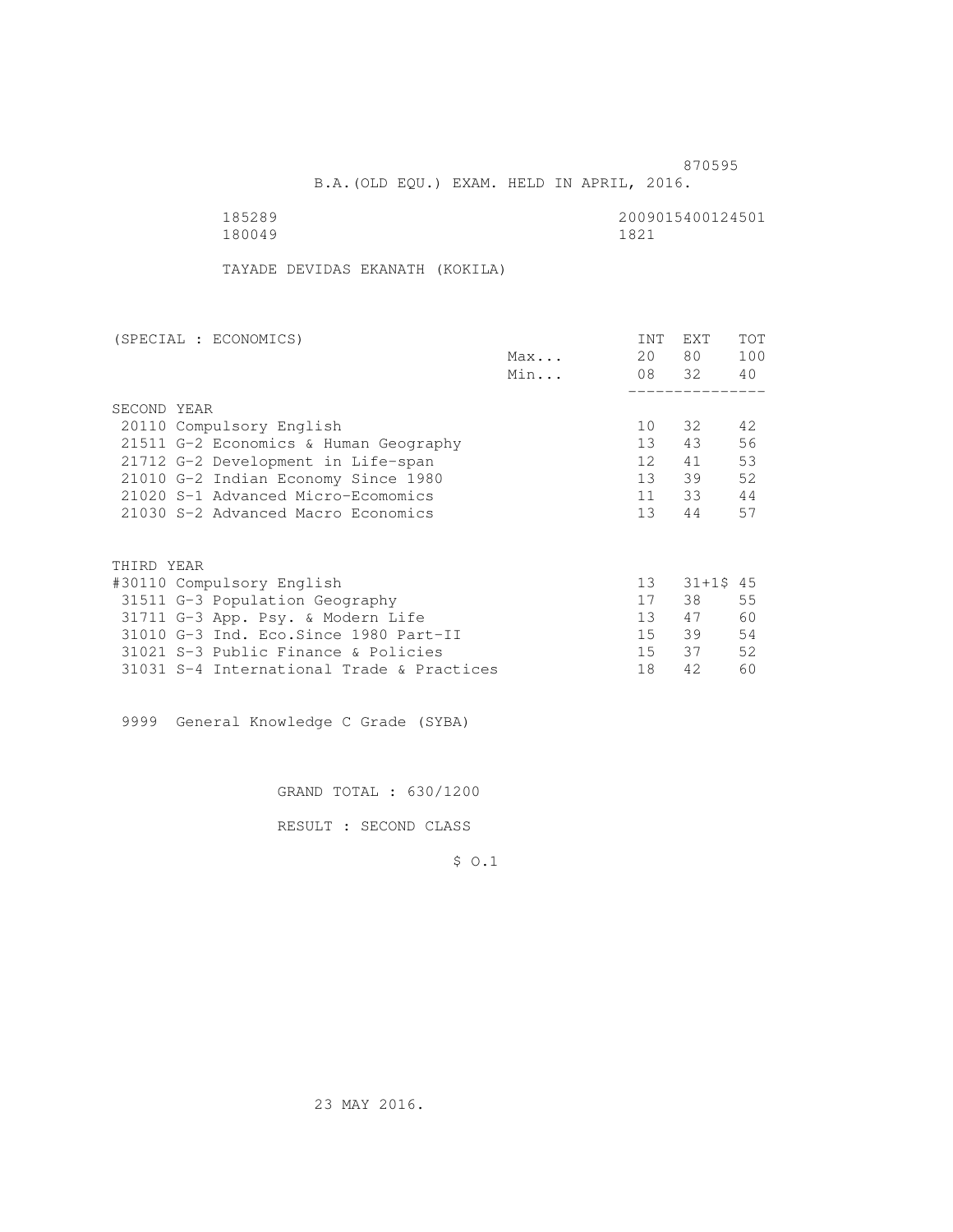B.A.(OLD EQU.) EXAM. HELD IN APRIL, 2016.

| 185290 | 2009015400124145 |
|--------|------------------|
| 180049 | 1821             |

KOLI MAHENDRA MADHUKAR (SUNANDA)

| (SPECIAL : HISTORY)                         |     | INT             | <b>EXT</b> | TOT |
|---------------------------------------------|-----|-----------------|------------|-----|
|                                             | Max | 20              | 80 —       | 100 |
|                                             | Min |                 | 08 32 40   |     |
|                                             |     |                 |            |     |
| SECOND YEAR                                 |     |                 |            |     |
| 20110 Compulsory English                    |     | 09              | 34         | 43  |
| 20511 G-2 Samanya Hindi                     |     | 09              | 38         | 47  |
| 21712 G-2 Development in Life-span          |     | 08              | 35         | 43  |
| 21211 G-2 Hist. of the Marathas             |     | 12              | 34         | 46  |
| 21221 S-1 History of USA (1776-1970)        |     |                 | 14 37      | 51  |
| 21230 S-2 Ancient India (Upto 1206)         |     | 10              | 54         | 64  |
|                                             |     |                 |            |     |
| THIRD YEAR                                  |     |                 |            |     |
| #30110 Compulsory English                   |     | 12 <sup>°</sup> | 33         | 45  |
| 30511 G-3 Samanya Hindi                     |     | 13              | 32         | 45  |
| 31711 G-3 App. Psy. & Modern Life           |     | 17              | 47         | 64  |
| 31210 G-3 Hist of Modern Europe (1789-1960) |     | 14              | 41         | 55  |
| 31221 S-3 Hist of China & Japan (1840-1960) |     | 17              | 46         | 63  |
| 31230 S-4 Medieval India (1206-1707)        |     | 17              | 50         | 67  |
|                                             |     |                 |            |     |

9999 General Knowledge C Grade (SYBA)

GRAND TOTAL : 633/1200

RESULT : SECOND CLASS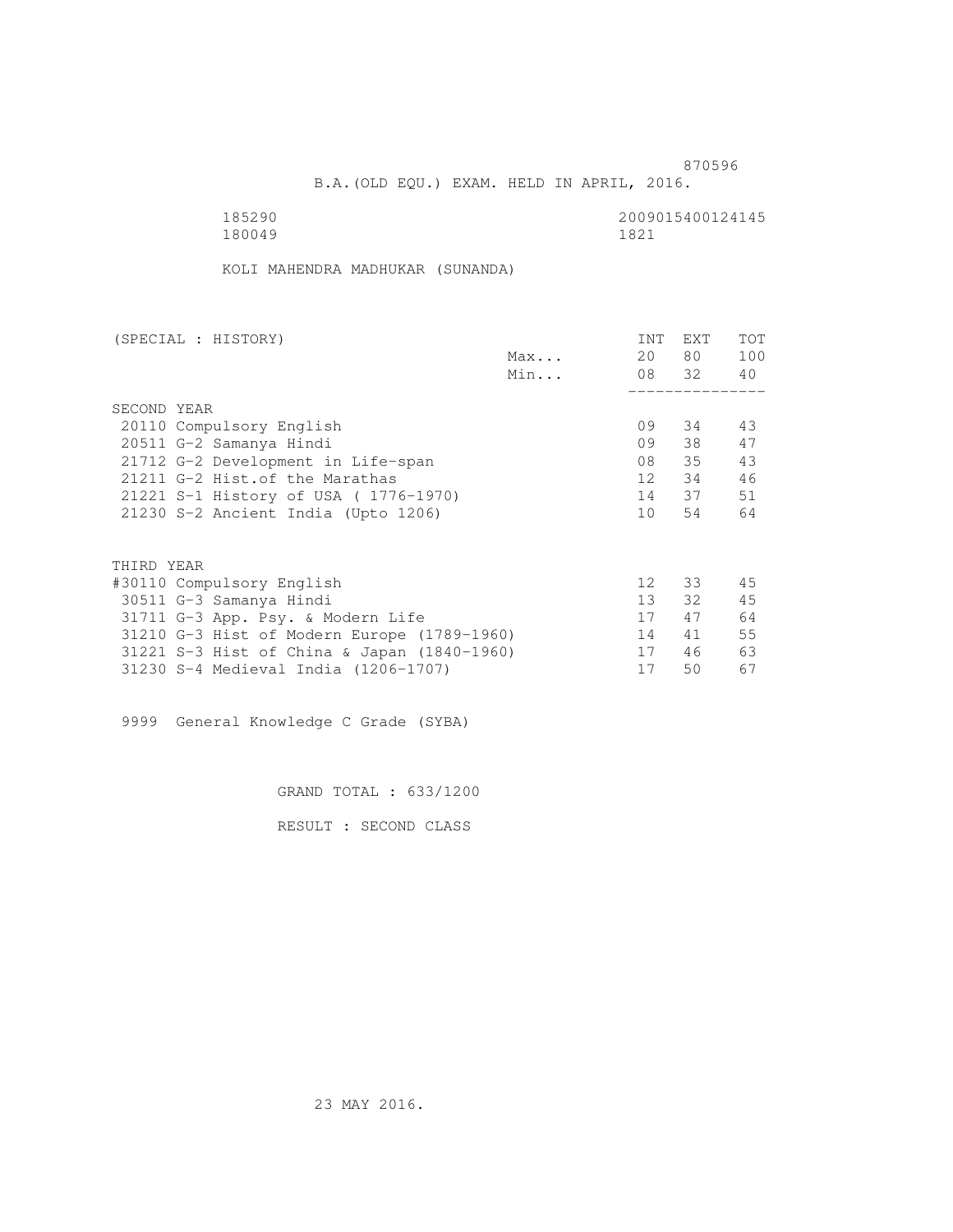B.A.(OLD EQU.) EXAM. HELD IN APRIL, 2016.

| 185291 | 2007015400230856 |
|--------|------------------|
| 180049 | 1821             |

PATEL NASIR NOORMOHAMD (HASEENA)

| (SPECIAL : HISTORY)                         |     | <b>INT</b> | <b>EXT</b> | TOT |
|---------------------------------------------|-----|------------|------------|-----|
|                                             | Max | 20         | 80 —       | 100 |
|                                             | Min |            | 08 32 40   |     |
|                                             |     |            |            |     |
| SECOND YEAR                                 |     |            |            |     |
| 20110 Compulsory English                    |     | 09         | 36         | 45  |
| 20511 G-2 Samanya Hindi                     |     | 15         | 32         | 47  |
| 21111 G-2 Indian Political Thought          |     | 11         | 42         | 53  |
| 21211 G-2 Hist. of the Marathas             |     | 15         | 33         | 48  |
| 21221 S-1 History of USA (1776-1970)        |     |            | 16 36      | 52  |
| 21230 S-2 Ancient India (Upto 1206)         |     | 15         | 32         | 47  |
|                                             |     |            |            |     |
| THIRD YEAR                                  |     |            |            |     |
| #30110 Compulsory English                   |     | 13         | 09         | FF  |
| 30511 G-3 Samanya Hindi                     |     | 10         | 41         | 51  |
| 31111 G-3 Western Political Thought         |     | 08         | 42         | 50  |
| 31210 G-3 Hist of Modern Europe (1789-1960) |     | 16         | 33         | 49  |
| 31221 S-3 Hist of China & Japan (1840-1960) |     | 17         | 50         | 67  |
| 31230 S-4 Medieval India (1206-1707)        |     | 15         | 49         | 64  |
|                                             |     |            |            |     |

9999 General Knowledge C Grade (SYBA)

GRAND TOTAL : ----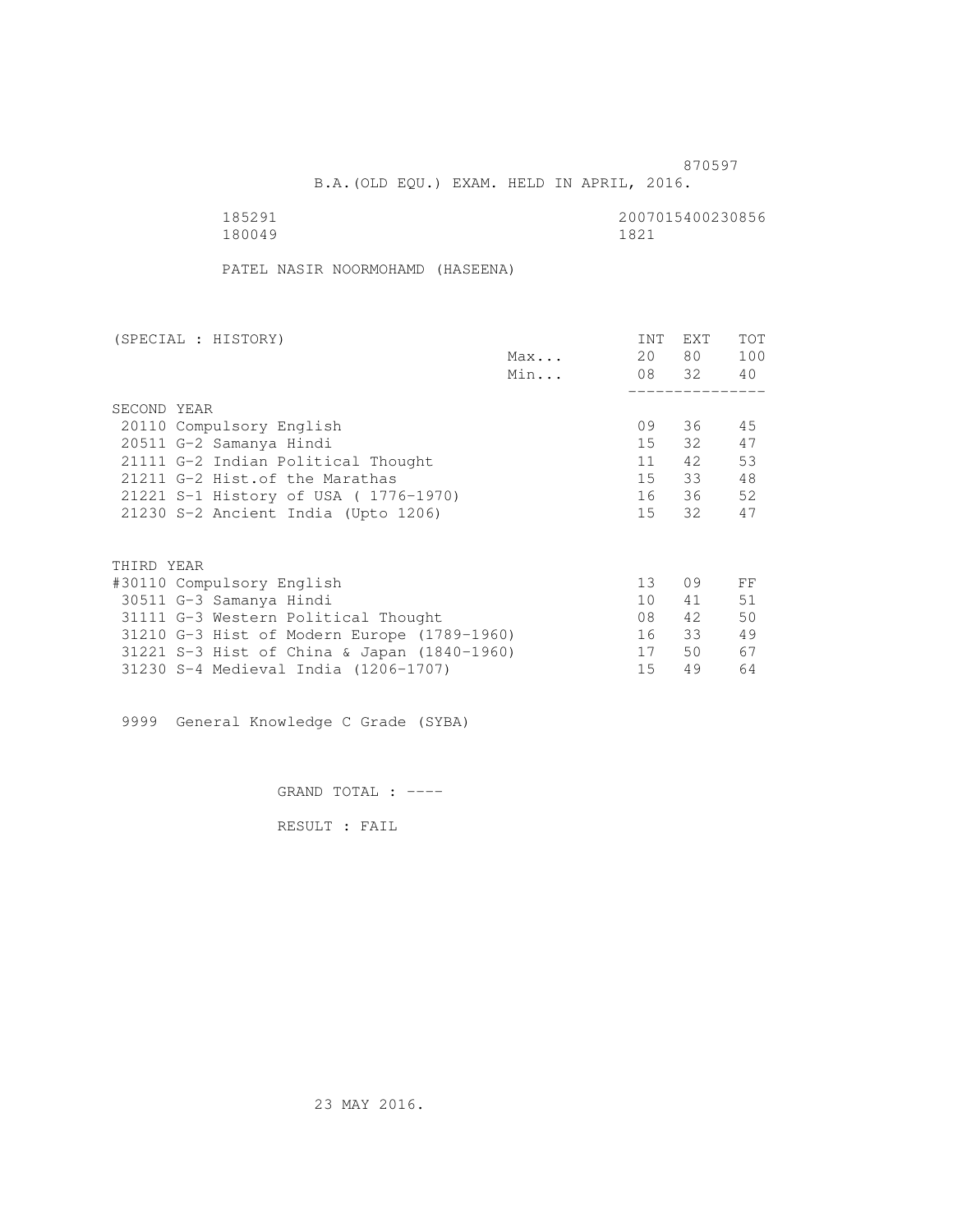B.A.(OLD EQU.) EXAM. HELD IN APRIL, 2016.

 185009 2008015400235263 190040 1918

KOLI SHAMKANT JIBHAU (VIMALBAI)

| (SPECIAL : MARATHI)                          |     | <b>INT</b>      | <b>EXT</b> | TOT |
|----------------------------------------------|-----|-----------------|------------|-----|
|                                              | Max | 20              | 80 —       | 100 |
|                                              | Min |                 | 08 32      | 40  |
|                                              |     |                 |            |     |
| SECOND YEAR                                  |     |                 |            |     |
| #20110 Compulsory English                    |     | 10              | 21         | FF  |
| 21211 G-2 Hist. of the Marathas              |     | 08              | 36         | 44  |
| 21511 G-2 Economics & Human Geography        |     | 08              | 50         | 58  |
| 20211 G-2 Wang.Prakar.Abbhyas-Kadambari      |     | 16              | 54         | 70  |
| 20220 S-1 Madh.Mar.Gaddya-Paddya Wang.Prakar |     | 17              | 48         | 65  |
| 20230 S-2 Arava. Mar. Wang. Itihas 1818-1920 |     | 16              | 54         | 70  |
|                                              |     |                 |            |     |
| THIRD YEAR                                   |     |                 |            |     |
| #30110 Compulsory English                    |     | 15              | 02         | FF  |
| 31210 G-3 Hist of Modern Europe (1789-1960)  |     | 13              | 32         | 45  |
| 31511 G-3 Population Geography               |     | 13 <sup>°</sup> | 50         | 63  |
| 30212 G-3 Upoyojeet Marathi                  |     | 16              | 53         | 69  |
| 30220 S-3 Sahitya Vichar                     |     | 18              | 33         | 51  |
| 30230 S-4 Samanya Bhasha ani Param. Vyakaran |     | 17              | 45         | 62  |
|                                              |     |                 |            |     |

#9999 General Knowledge F Grade (SYBA)

GRAND TOTAL : ----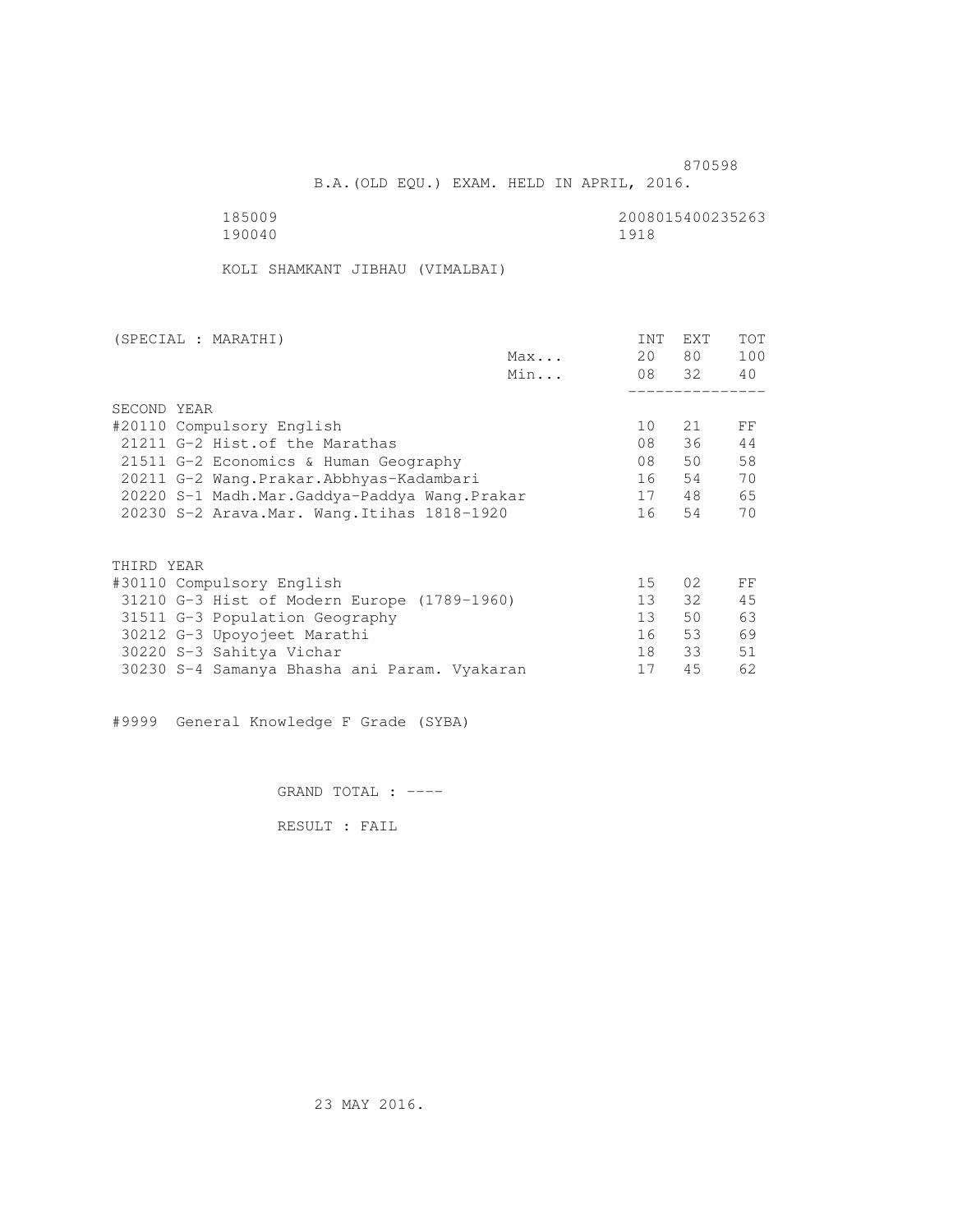B.A.(OLD EQU.) EXAM. HELD IN APRIL, 2016.

 185014 2008015400239825 190040 1918

PATIL JITENDRA CHUDAMAN (BEBABAI)

| (SPECIAL : HINDI)                            |     | INT             | <b>EXT</b> | TOT |
|----------------------------------------------|-----|-----------------|------------|-----|
|                                              | Max | 20              | 80 —       | 100 |
|                                              | Min |                 | 08 32 40   |     |
|                                              |     |                 |            |     |
| SECOND YEAR                                  |     |                 |            |     |
| #20110 Compulsory English                    |     | 12 <sup>°</sup> | 26         | FF  |
| 21111 G-2 Indian Political Thought           |     | 14              | 32         | 46  |
| 21211 G-2 Hist. of the Marathas              |     | 08              | 43         | 51  |
| 20511 G-2 Samanya Hindi                      |     | 14              | 38         | 52  |
| 20520 S-1 Kavya Shasthra                     |     | 11              | 32         | 43  |
| 20530 S-2 Uppanyas, Natak Evam Vyang         |     | 16              | 46         | 62  |
|                                              |     |                 |            |     |
| THIRD YEAR                                   |     |                 |            |     |
| #30110 Compulsory English                    |     | 10              | 08         | FF  |
| 31111 G-3 Western Political Thought          |     | 15              | 36         | 51  |
| 31210 G-3 Hist of Modern Europe (1789-1960)  |     | 15              | 37         | 52  |
| 30511 G-3 Samanya Hindi                      |     | 16              | 39         | 55  |
| 30520 S-3 Hindi Sahitya Ka Itihas            |     | 16              | 32         | 48  |
| 30530 S-4 Bhasha Vidnyan tatha Rashtrabhasha |     | 16              | 41         | 57  |
|                                              |     |                 |            |     |

9999 General Knowledge C Grade (SYBA)

GRAND TOTAL : ----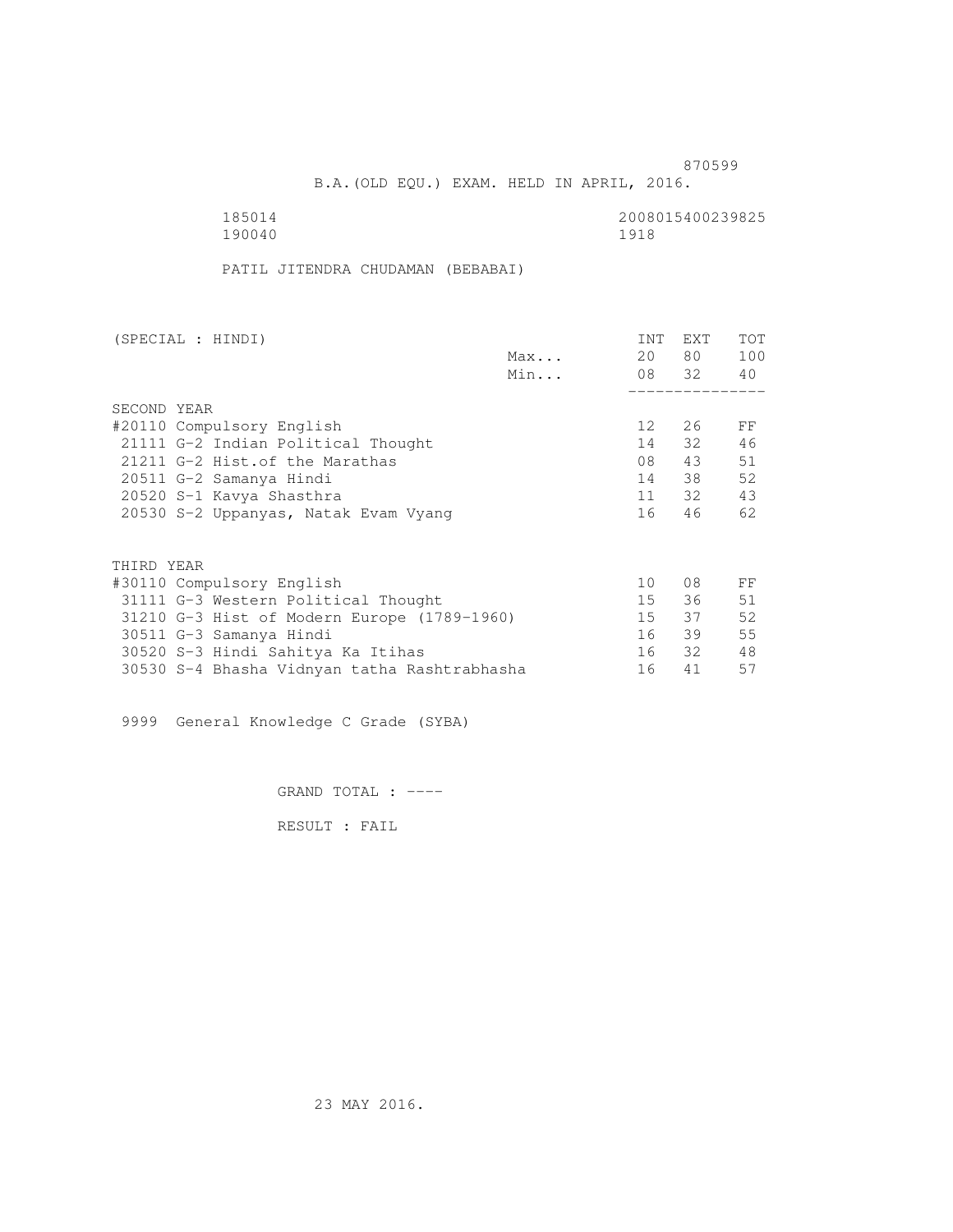B.A.(OLD EQU.) EXAM. HELD IN APRIL, 2016.

| 185015 | 2008015400245404 |
|--------|------------------|
| 190040 | 1918             |

RATHOD HEMANT YUVRAJ (SUMANBAI)

| (SPECIAL : HINDI)                             |     | INT             | EXT      | <b>TOT</b> |
|-----------------------------------------------|-----|-----------------|----------|------------|
|                                               | Max | 20              | 80 —     | 100        |
|                                               | Min |                 | 08 32 40 |            |
|                                               |     |                 |          |            |
| SECOND YEAR                                   |     |                 |          |            |
| #20110 Compulsory English                     |     | 11              | AB.      | FF         |
| 20212 G-2 Upoyojeet Marathi                   |     | 16              | 39       | 55         |
| 21211 G-2 Hist. of the Marathas               |     |                 | 11 32    | 43         |
| 20511 G-2 Samanya Hindi                       |     | 11              | 53       | 64         |
| 20520 S-1 Kavya Shasthra                      |     |                 | 11 36    | 47         |
| 20530 S-2 Uppanyas, Natak Evam Vyang          |     | 12              | 40       | 52         |
| THIRD YEAR                                    |     |                 |          |            |
|                                               |     | 12 <sup>°</sup> |          |            |
| #30110 Compulsory English                     |     |                 | AB       | FF         |
| 30212 G-3 Upoyojeet Marathi                   |     | 17              | 37       | 54         |
| 31210 G-3 Hist of Modern Europe (1789-1960)   |     | 13              | 32       | 45         |
| 30511 G-3 Samanya Hindi                       |     | 13              | 35       | 48         |
| #30520 S-3 Hindi Sahitya Ka Itihas            |     | 15              | AB.      | FF         |
| #30530 S-4 Bhasha Vidnyan tatha Rashtrabhasha |     | 16              | AВ       | FF         |

9999 General Knowledge C Grade (SYBA)

GRAND TOTAL : ----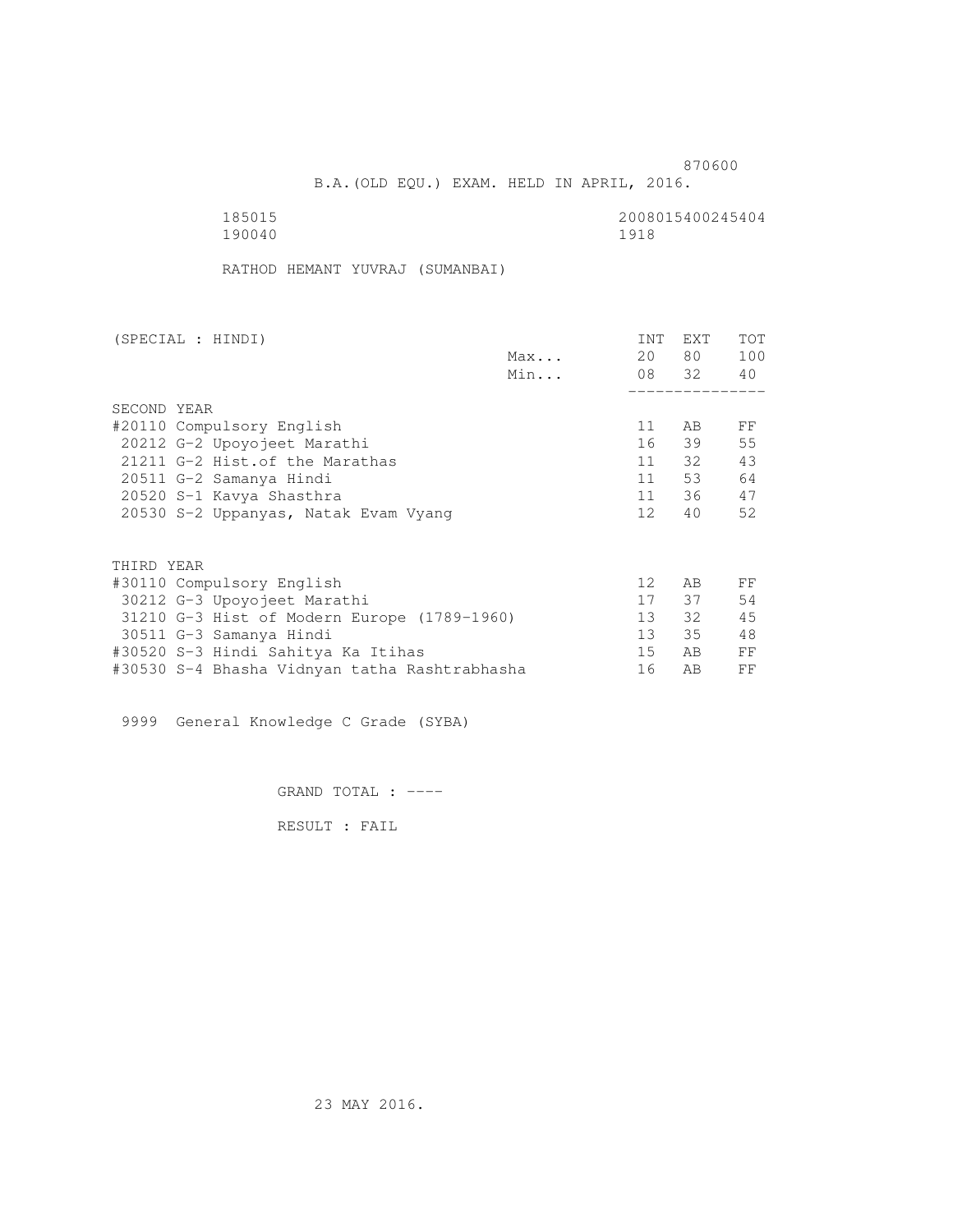B.A.(OLD EQU.) EXAM. HELD IN APRIL, 2016.

| 185017 | 2009015400193215 |
|--------|------------------|
| 190040 | 1918             |

KOLI ARUN NATHA (SHENPADABAI)

| (SPECIAL : HISTORY)                         |     | <b>INT</b>        | EXT   | TOT |
|---------------------------------------------|-----|-------------------|-------|-----|
|                                             | Max | 20                | 80 —  | 100 |
|                                             | Min |                   | 08 32 | 40  |
|                                             |     |                   |       |     |
| SECOND YEAR                                 |     |                   |       |     |
| #20110 Compulsory English                   |     | 15                | AB    | FF  |
| 20212 G-2 Upoyojeet Marathi                 |     | 16                | 44    | 60  |
| 21111 G-2 Indian Political Thought          |     | 08                | 46    | 54  |
| 21211 G-2 Hist. of the Marathas             |     | 16                | 57    | 73  |
| 21222 S-1 Modern India (1757-1857)          |     | 18                | 37    | 55  |
| 21230 S-2 Ancient India (Upto 1206)         |     | 16                | 42    | 58  |
|                                             |     |                   |       |     |
| THIRD YEAR                                  |     |                   |       |     |
| #30110 Compulsory English                   |     | $12 \overline{ }$ | AB    | FF  |
| 30212 G-3 Upoyojeet Marathi                 |     | 18                | 42    | 60  |
| 31111 G-3 Western Political Thought         |     | 13 <sup>7</sup>   | 38    | 51  |
| 31210 G-3 Hist of Modern Europe (1789-1960) |     | 16                | 41    | 57  |
| 31222 S-3 Exp. & fall of the Maratha Power  |     | 16                | 48    | 64  |
| 31230 S-4 Medieval India (1206-1707)        |     | 16                | 39    | 55  |
|                                             |     |                   |       |     |

9999 General Knowledge C Grade (SYBA)

GRAND TOTAL : ----

RESULT : FAIL

 $^{\wedge}$  +15 O.163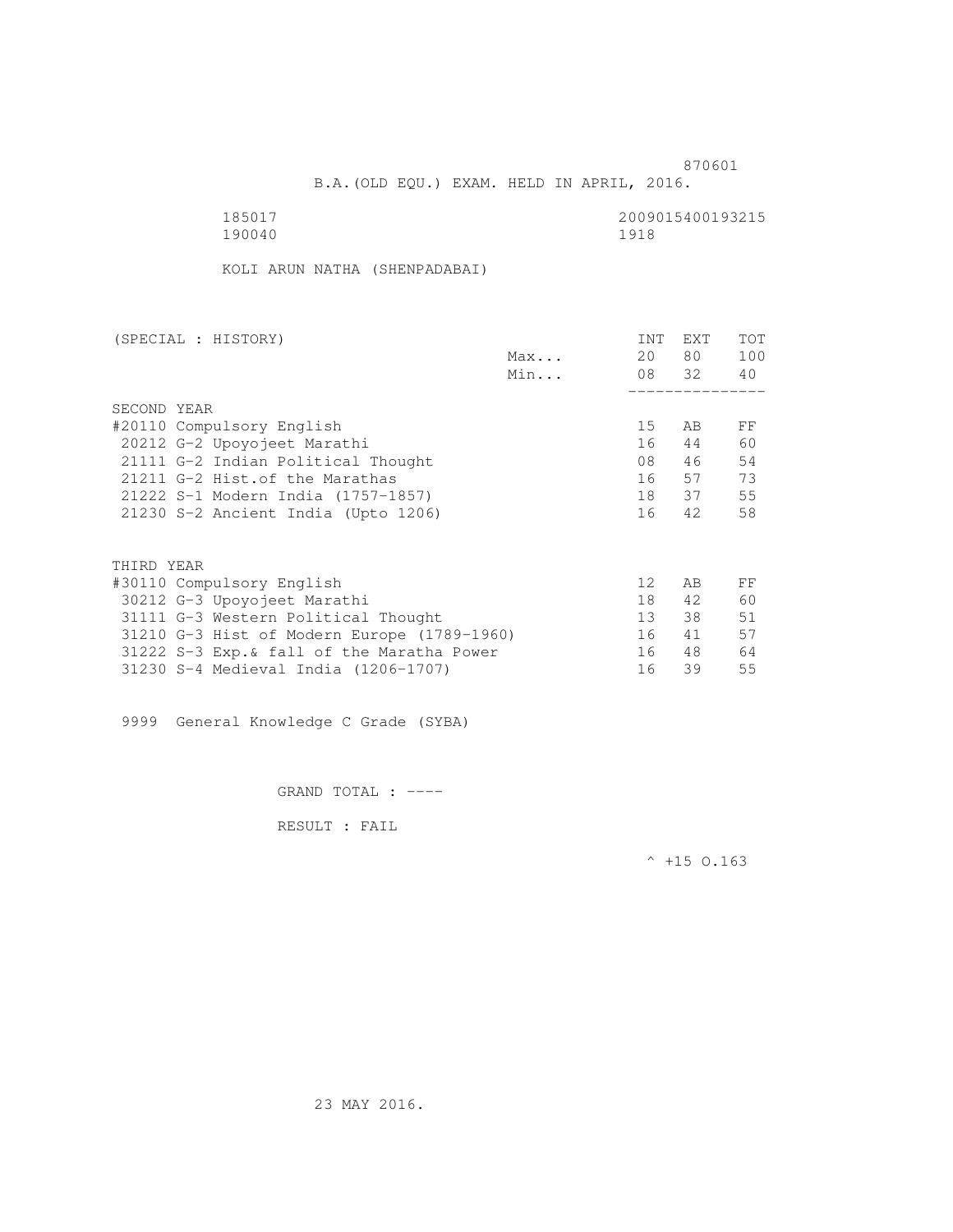B.A.(OLD EQU.) EXAM. HELD IN APRIL, 2016.

185021 2009015400188156<br>190040 1918 1920 190040 1918

PATIL VISHAL BHIVA (ASHABAI)

| (SPECIAL : GEOGRAPHY)                       | <b>INT</b> | <b>EXT</b> | TOT |
|---------------------------------------------|------------|------------|-----|
| Max                                         | 20         | 80         | 100 |
| Min                                         |            | 08 32      | 40  |
|                                             |            |            |     |
| SECOND YEAR                                 |            |            |     |
| #20110 Compulsory English                   | 16         | 21         | FF  |
| 21111 G-2 Indian Political Thought          | 09         | 38         | 47  |
| 21211 G-2 Hist. of the Marathas             | 17         | 49         | 66  |
| 21511 G-2 Economics & Human Geography       | 16         | 43         | 59  |
| 21522 S-1 Geography of Tourism              | 18         | 47         | 65  |
| 21544 S-2 Practical Geography               | 17         | 68         | 85  |
|                                             |            |            |     |
| THIRD YEAR                                  |            |            |     |
| #30110 Compulsory English                   | 14         | 07         | FF  |
| 31111 G-3 Western Political Thought         | 15         | 39         | 54  |
| 31210 G-3 Hist of Modern Europe (1789-1960) | 16         | 34         | 50  |
| 31511 G-3 Population Geography              | 15         | 32         | 47  |
| 31521 S-3 Geography of Disaster Management  | 17         | 42         | 59  |
| 31544 S-4 Practical Geography               | 16         | 66         | 82  |

9999 General Knowledge B Grade (SYBA)

GRAND TOTAL : ----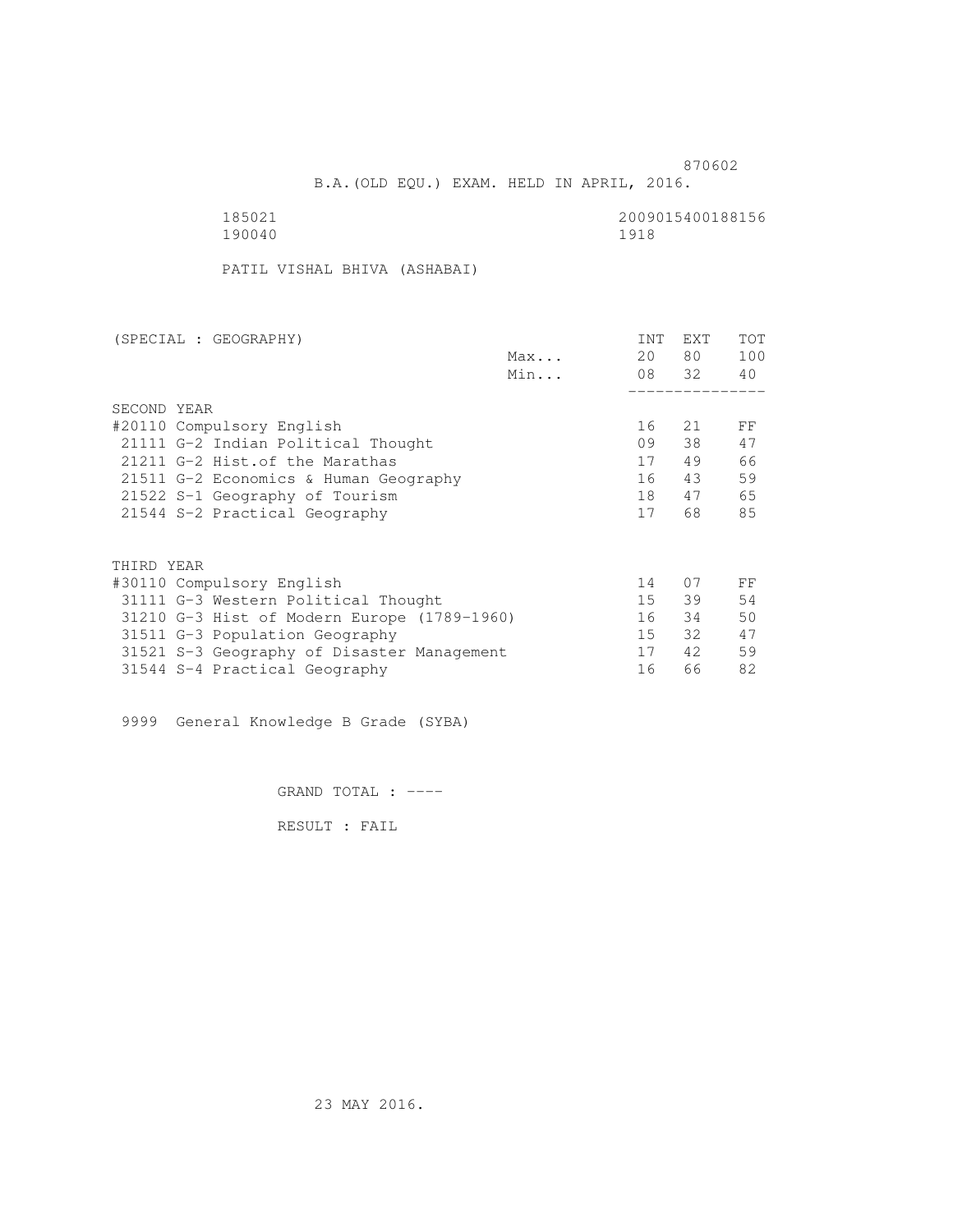B.A.(OLD EQU.) EXAM. HELD IN APRIL, 2016.

190040 1918

185292 2009015400189167

PACHUNDE RAVINDRA DEORAM (INDUBAI)

| (SPECIAL : MARATHI)                          |     | INT | EXT      | <b>TOT</b> |
|----------------------------------------------|-----|-----|----------|------------|
|                                              | Max | 20  | 80 —     | 100        |
|                                              | Min |     | 08 32 40 |            |
|                                              |     |     |          |            |
| SECOND YEAR                                  |     |     |          |            |
| 20110 Compulsory English                     |     | 14  | 32       | 46         |
| 20511 G-2 Samanya Hindi                      |     | 14  | 57       | 71         |
| 21211 G-2 Hist. of the Marathas              |     | 14  | 39       | 53         |
| 20212 G-2 Upoyojeet Marathi                  |     | 17  | 37       | 54         |
| 20220 S-1 Madh.Mar.Gaddya-Paddya Wang.Prakar |     | 17  | 46       | 63         |
| 20230 S-2 Arava. Mar. Wang. Itihas 1818-1920 |     | 17  | 46       | 63         |
|                                              |     |     |          |            |
| THIRD YEAR                                   |     |     |          |            |
| #30110 Compulsory English                    |     | 13  | 20       | FF         |
| 30511 G-3 Samanya Hindi                      |     | 14  | 47       | 61         |
| 31210 G-3 Hist of Modern Europe (1789-1960)  |     | 15  | 34       | 49         |
| 30212 G-3 Upoyojeet Marathi                  |     | 18  | 44       | 62         |
| 30220 S-3 Sahitya Vichar                     |     | 18  | 40       | 58         |
| 30230 S-4 Samanya Bhasha ani Param. Vyakaran |     | 17  | 43       | 60         |
|                                              |     |     |          |            |

9999 General Knowledge C Grade (SYBA)

GRAND TOTAL : ----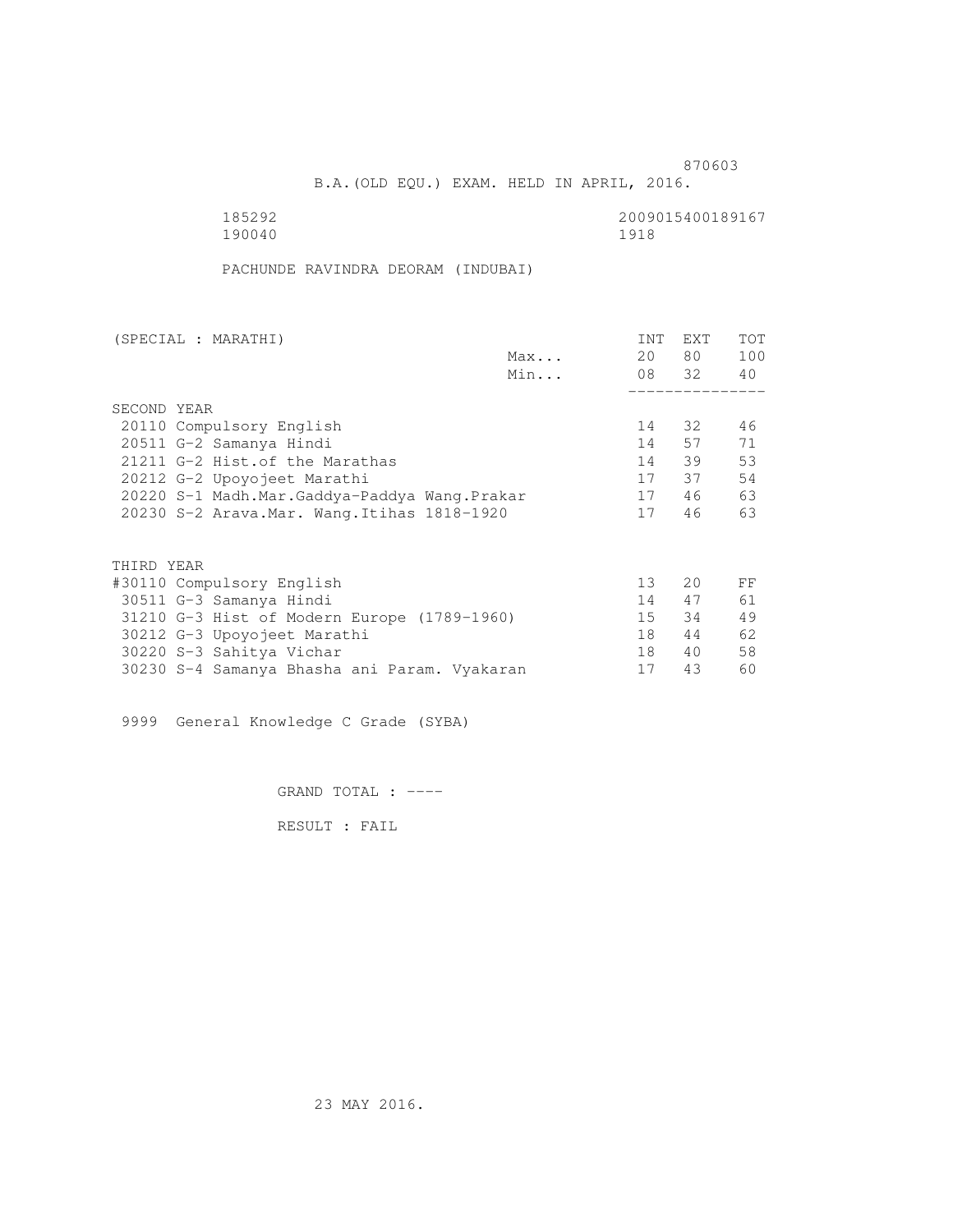870604 B.A.(OLD EQU.) EXAM. HELD IN APRIL, 2016.

| 185294 | 2009015400191077 |
|--------|------------------|
| 190040 | 1918             |

PATIL RAHUL SURESH (RATNABAI)

| (SPECIAL : POLITICAL SCIENCE)               | <b>INT</b> | <b>EXT</b> | TOT |
|---------------------------------------------|------------|------------|-----|
| Max                                         | 20         | 80 —       | 100 |
| Min                                         |            | 08 32      | 40  |
|                                             |            |            |     |
| SECOND YEAR                                 |            |            |     |
| 20110 Compulsory English                    | 12         | 38         | 50  |
| 20212 G-2 Upoyojeet Marathi                 | 17         | 41         | 58  |
| 21211 G-2 Hist. of the Marathas             | 17         | 44         | 61  |
| 21111 G-2 Indian Political Thought          | 12         | 32         | 44  |
| 21120 S-1 Modern Political Ideologies       | 12         | 52         | 64  |
| 21130 S-2 Pol.Dev. & Adm. of Maharashtra    | 17         | 49         | 66  |
|                                             |            |            |     |
|                                             |            |            |     |
| THIRD YEAR                                  |            |            |     |
| #30110 Compulsory English                   | 14         | 08         | FF  |
| 30212 G-3 Upoyojeet Marathi                 | 17         | 35         | 52  |
| 31210 G-3 Hist of Modern Europe (1789-1960) | 16         | 54         | 70  |
| 31111 G-3 Western Political Thought         | 16         | 32         | 48  |
| 31120 S-3 Personal Adm. & Mgt.              | 14         | 50         | 64  |
| 31130 S-4 Modern Pol.Analysis               | 12         | 55         | 67  |

9999 General Knowledge C Grade (SYBA)

GRAND TOTAL : ----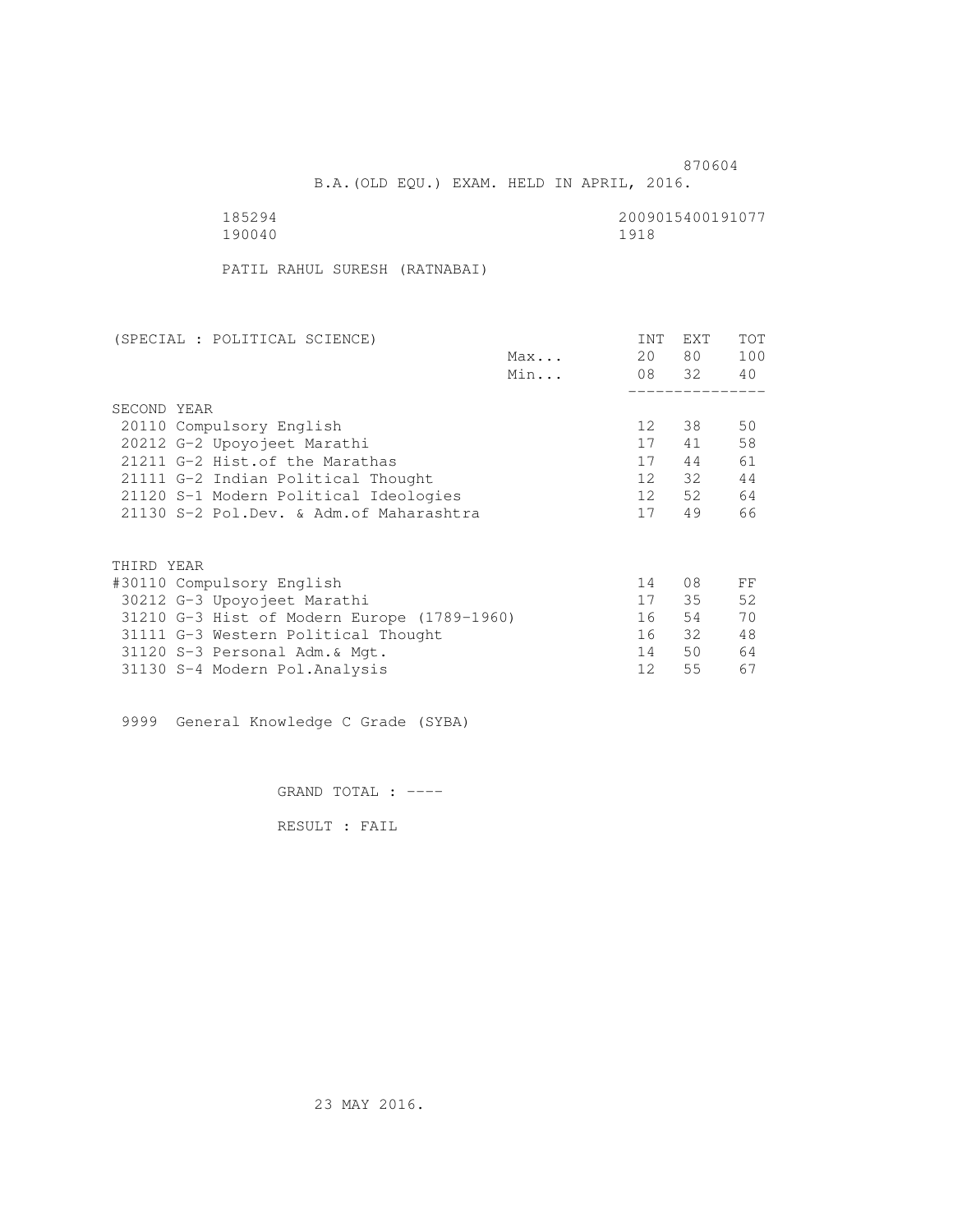B.A.(OLD EQU.) EXAM. HELD IN APRIL, 2016.

185296 2009015400191916<br>190040 190040 1918 190040

PATIL BHAUSAHEB BAPU (SUNANDABAI)

| (SPECIAL : HISTORY)                         |     | <b>INT</b> | EXT   | TOT |
|---------------------------------------------|-----|------------|-------|-----|
|                                             | Max | 20         | 80 —  | 100 |
|                                             | Min |            | 08 32 | 40  |
|                                             |     |            |       |     |
| SECOND YEAR                                 |     |            |       |     |
| 20110 Compulsory English                    |     | 16         | 32    | 48  |
| 20212 G-2 Upoyojeet Marathi                 |     | $15 -$     | 52    | 67  |
| 21111 G-2 Indian Political Thought          |     | 08         | 38    | 46  |
| 21211 G-2 Hist. of the Marathas             |     | 17         | 48    | 65  |
| 21222 S-1 Modern India (1757-1857)          |     | 19         | 42    | 61  |
| 21230 S-2 Ancient India (Upto 1206)         |     | 19         | 44    | 63  |
|                                             |     |            |       |     |
| THIRD YEAR                                  |     |            |       |     |
| #30110 Compulsory English                   |     | 16         | AB    | FF  |
| 30212 G-3 Upoyojeet Marathi                 |     | 17         | 44    | 61  |
| 31111 G-3 Western Political Thought         |     | 17         | 35    | 52  |
| 31210 G-3 Hist of Modern Europe (1789-1960) |     | 18         | 40    | 58  |
| 31222 S-3 Exp. & fall of the Maratha Power  |     | 19         | 43    | 62  |
| 31230 S-4 Medieval India (1206-1707)        |     | 18         | 38    | 56  |
|                                             |     |            |       |     |

9999 General Knowledge B Grade (SYBA)

GRAND TOTAL : ----

RESULT : FAIL

 $^{\wedge}$  +10 O.163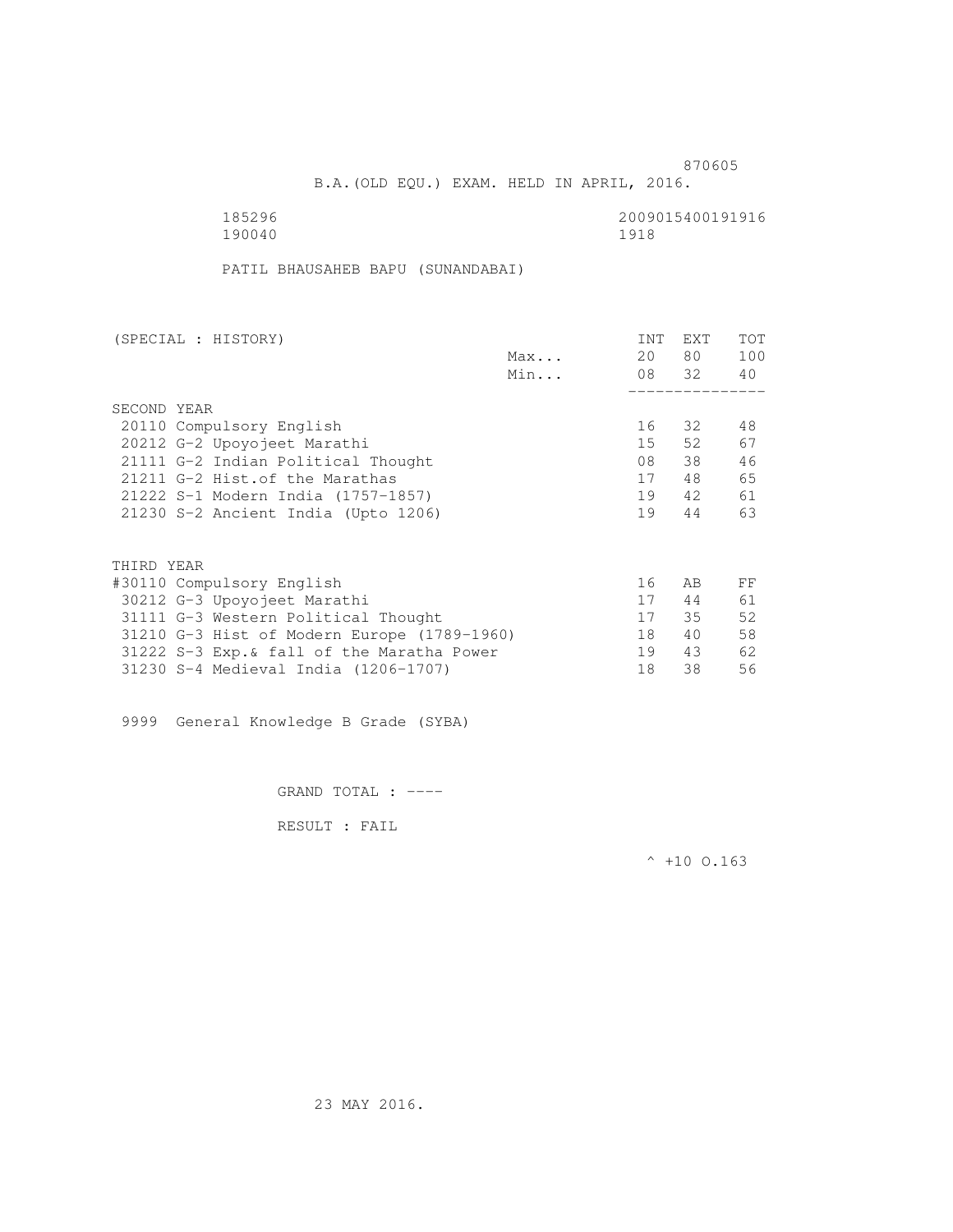B.A.(OLD EQU.) EXAM. HELD IN APRIL, 2016.

| 185298 | 2009015400190437 |
|--------|------------------|
| 190040 | 1918             |

MALI YOGESH HIRALAL (VIMALBAI)

| (SPECIAL : GEOGRAPHY)                       |     | INT             | EXT   | <b>TOT</b> |
|---------------------------------------------|-----|-----------------|-------|------------|
|                                             | Max | 20              | 80 —  | 100        |
|                                             | Min |                 | 08 32 | 40         |
| SECOND YEAR                                 |     |                 |       |            |
| 20110 Compulsory English                    |     | 16              | 32    | 48         |
| 20511 G-2 Samanya Hindi                     |     | 13 <sup>7</sup> | 45    | 58         |
| 21211 G-2 Hist. of the Marathas             |     | 12              | 44    | 56         |
| 21511 G-2 Economics & Human Geography       |     | 16              | 50    | 66         |
|                                             |     | 18              |       | 64         |
| 21522 S-1 Geography of Tourism              |     |                 | 46    |            |
| 21544 S-2 Practical Geography               |     | 15              | 70    | 85         |
|                                             |     |                 |       |            |
| THIRD YEAR                                  |     |                 |       |            |
| #30110 Compulsory English                   |     | 11              | 18    | FF         |
| 30511 G-3 Samanya Hindi                     |     | 14              | 54    | 68         |
| 31210 G-3 Hist of Modern Europe (1789-1960) |     | 16              | 44    | 60         |
| 31511 G-3 Population Geography              |     | 15              | 46    | 61         |
| 31521 S-3 Geography of Disaster Management  |     | 15              | 59    | 74         |
| 31544 S-4 Practical Geography               |     | 17              | 71    | 88         |
|                                             |     |                 |       |            |

9999 General Knowledge C Grade (SYBA)

GRAND TOTAL : ----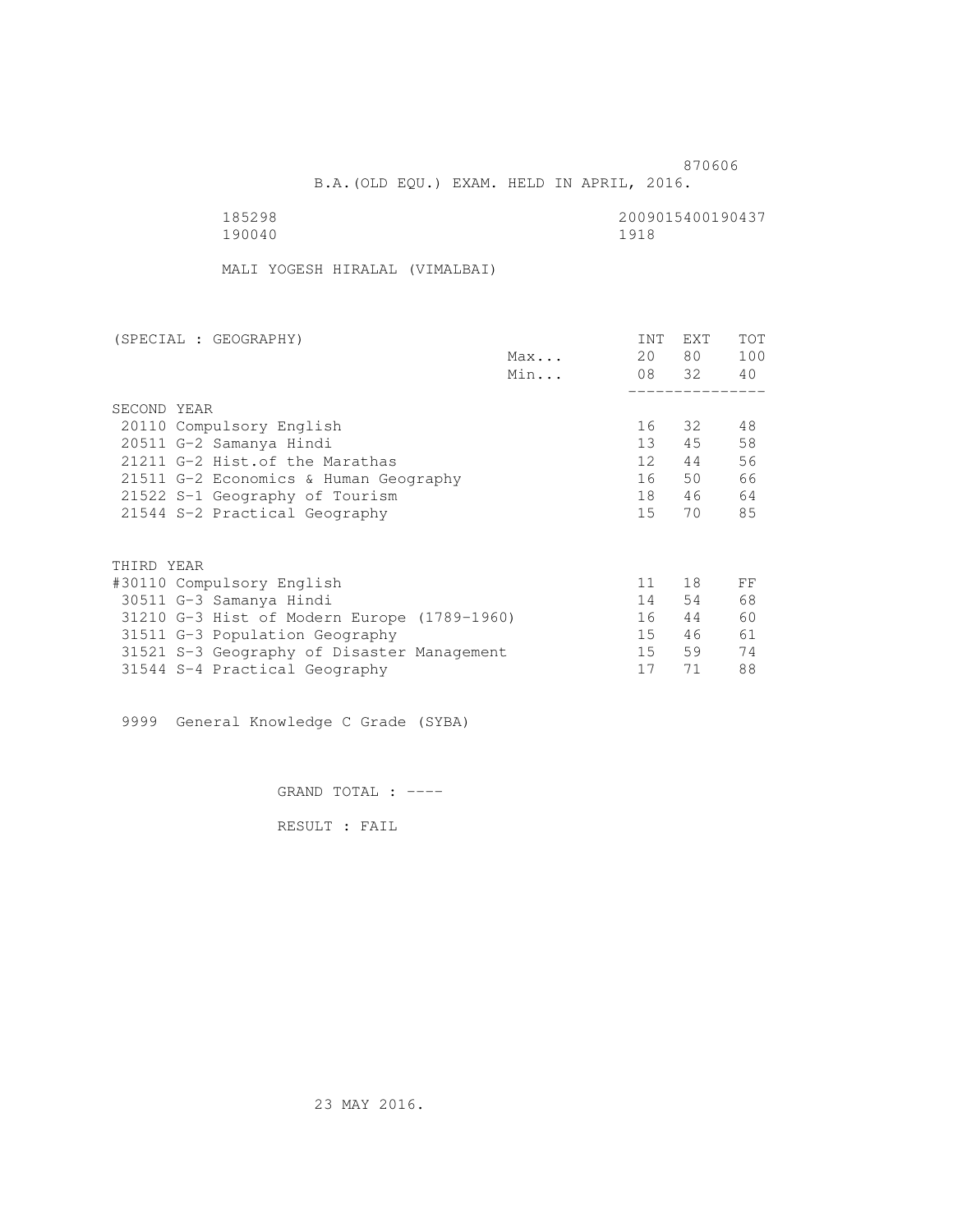B.A.(OLD EQU.) EXAM. HELD IN APRIL, 2016.

185301<br>190040 190040 1918 1918 190040 1918

NAIK VILAS KAILAS (KHATHABAI)

| (SPECIAL : ENGLISH)                            |     | INT             | EXT      | TOT |
|------------------------------------------------|-----|-----------------|----------|-----|
|                                                | Max | 20              | 80 —     | 100 |
|                                                | Min |                 | 08 32 40 |     |
|                                                |     |                 |          |     |
| SECOND YEAR                                    |     |                 |          |     |
| 20110 Compulsory English                       |     | 16              | 47       | 63  |
| 20212 G-2 Upoyojeet Marathi                    |     | 15              | 54       | 69  |
| 21111 G-2 Indian Political Thought             |     | 10              | 41       | 51  |
| 22410 G-2 Int.to the Study of Eng. Lit.        |     | 15              | 36       | 51  |
| 22420 S-1 16th and 17th Century Eng. Lit.      |     |                 | 15 36    | 51  |
| 22430 S-2 18th and 19th Century Eng.Lit.       |     |                 | 16 32    | 48  |
|                                                |     |                 |          |     |
| THIRD YEAR                                     |     |                 |          |     |
| 30110 Compulsory English                       |     | $15 -$          | 42       | 57  |
| 30212 G-3 Upoyojeet Marathi                    |     | 17              | 56       | 73  |
| 31111 G-3 Western Political Thought            |     | 13 <sup>°</sup> | 45       | 58  |
| #32410 G-3 The Study of Eng. Lang.             |     | 15              | AB       | FF  |
| 32420 S-3 20th Century Eng. Lit.               |     |                 | 16 51    | 67  |
| 32430 S-4 Ind. Writing in Eng. & American Lit. |     | 15              | 44       | 59  |
|                                                |     |                 |          |     |

9999 General Knowledge C Grade (SYBA)

GRAND TOTAL : ----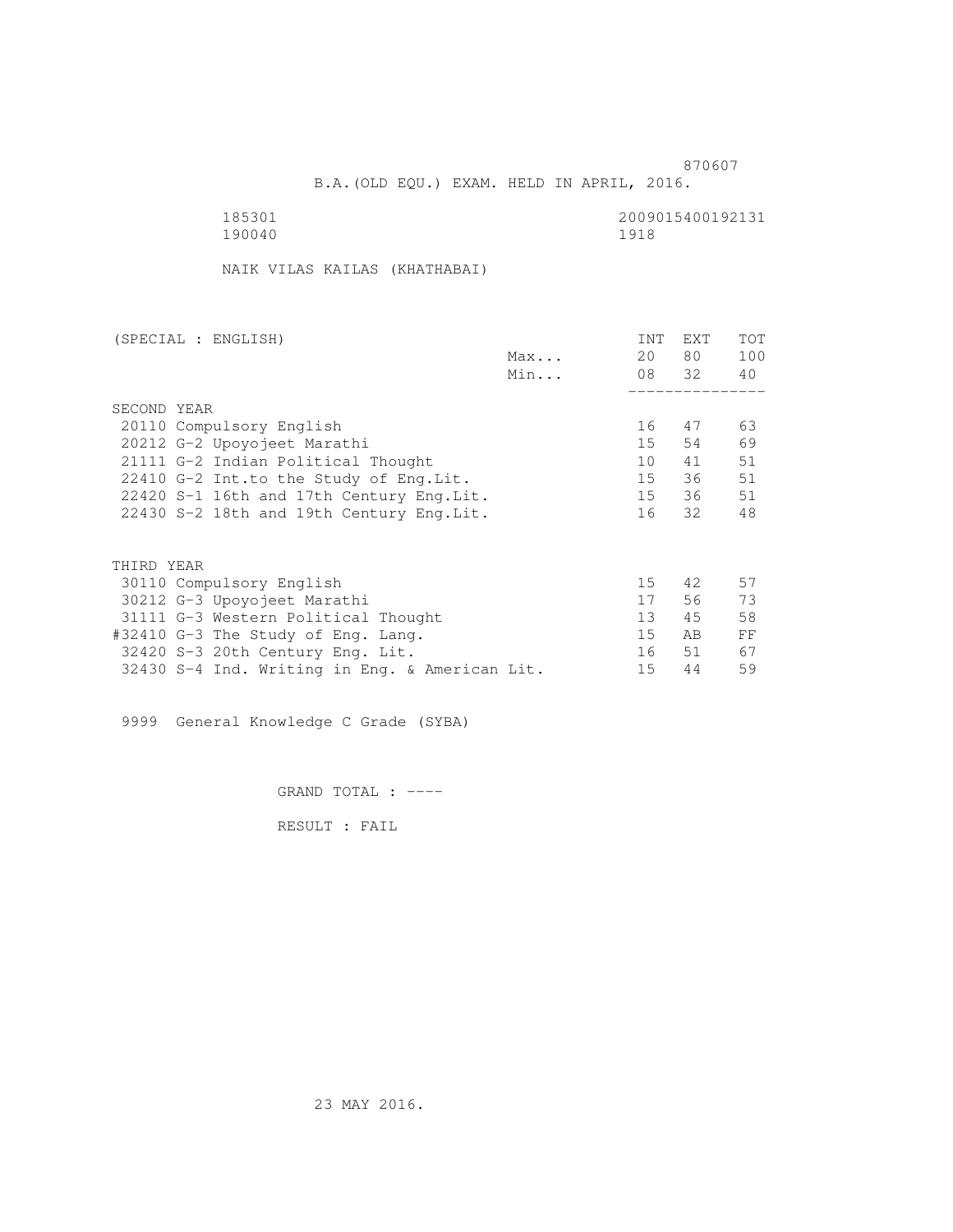B.A.(OLD EQU.) EXAM. HELD IN APRIL, 2016.

 185302 2009015400191642 190040 1918

PATIL DIPALI RAMESH (KOKILA)

| (SPECIAL : ENGLISH)                            |     | INT             | <b>EXT</b> | TOT |
|------------------------------------------------|-----|-----------------|------------|-----|
|                                                | Max | 20              | 80         | 100 |
|                                                | Min |                 | 08 32      | 40  |
|                                                |     |                 |            |     |
| SECOND YEAR                                    |     |                 |            |     |
| 20110 Compulsory English                       |     | 13              | 39         | 52  |
| 21111 G-2 Indian Political Thought             |     | 13 <sup>7</sup> | 39         | 52  |
| 21211 G-2 Hist. of the Marathas                |     | 17              | 48         | 65  |
| 22410 G-2 Int.to the Study of Eng. Lit.        |     | 16              | 34         | 50  |
| 22420 S-1 16th and 17th Century Eng. Lit.      |     | 17              | 32         | 49  |
| 22430 S-2 18th and 19th Century Eng. Lit.      |     | 17              | 34         | 51  |
|                                                |     |                 |            |     |
|                                                |     |                 |            |     |
| THIRD YEAR                                     |     |                 |            |     |
| 30110 Compulsory English                       |     | 16              | 38         | 54  |
| 31111 G-3 Western Political Thought            |     | 16              | 53         | 69  |
| 31210 G-3 Hist of Modern Europe (1789-1960)    |     | 15              | 49         | 64  |
| #32410 G-3 The Study of Eng. Lang.             |     | 18              | 09         | FF  |
| 32420 S-3 20th Century Eng. Lit.               |     | 18              | 32         | 50  |
| 32430 S-4 Ind. Writing in Eng. & American Lit. |     | 18              | 38         | 56  |
|                                                |     |                 |            |     |

9999 General Knowledge C Grade (SYBA)

GRAND TOTAL : ----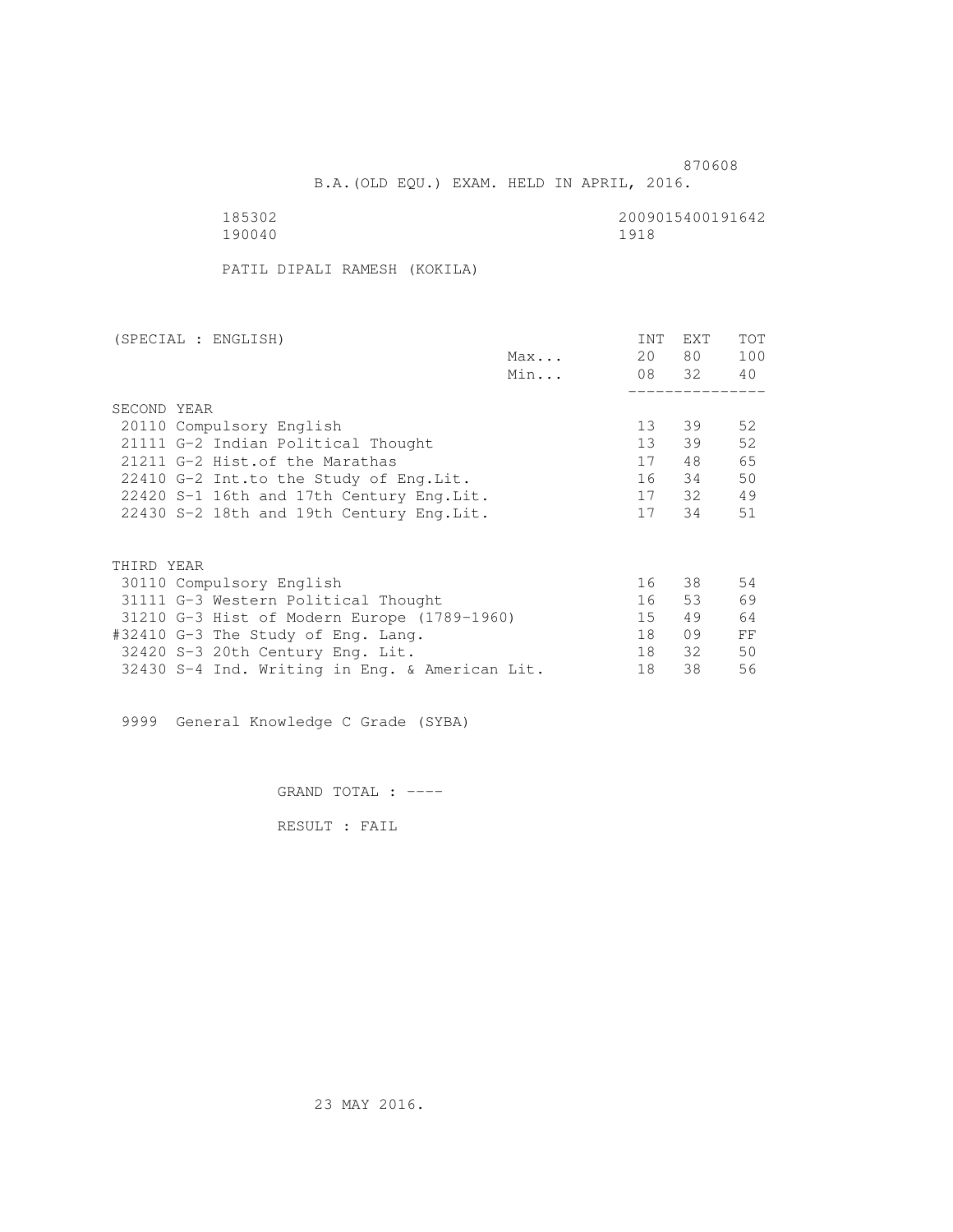B.A.(OLD EQU.) EXAM. HELD IN APRIL, 2016.

| 185023 | 2009015400437516 |
|--------|------------------|
| 190041 | 1919             |

MAHALE UMESH SITARAM (KALPANA)

| (SPECIAL : HISTORY)                         |     | INT             | EXT      | TOT |
|---------------------------------------------|-----|-----------------|----------|-----|
|                                             | Max | 20              | 80 —     | 100 |
|                                             | Min |                 | 08 32 40 |     |
|                                             |     |                 |          |     |
| SECOND YEAR                                 |     |                 |          |     |
| 20110 Compulsory English                    |     | 12              | 36       | 48  |
| 20212 G-2 Upoyojeet Marathi                 |     | 13 <sup>7</sup> | 34       | 47  |
| 21511 G-2 Economics & Human Geography       |     | 11              | 40       | 51  |
| 21211 G-2 Hist. of the Marathas             |     | 16              | 34       | 50  |
| 21221 S-1 History of USA (1776-1970)        |     |                 | 15 32    | 47  |
| 21230 S-2 Ancient India (Upto 1206)         |     | 18              | 43       | 61  |
|                                             |     |                 |          |     |
| THIRD YEAR                                  |     |                 |          |     |
| #30110 Compulsory English                   |     | 09              | 16       | FF  |
| 30212 G-3 Upoyojeet Marathi                 |     | 12              | 32       | 44  |
| 31512 G-3 Geography of Health               |     | 11              | $32 -$   | 43  |
| 31210 G-3 Hist of Modern Europe (1789-1960) |     | 10              | 34       | 44  |
| 31222 S-3 Exp. & fall of the Maratha Power  |     | 16              | 36       | 52  |
| 31230 S-4 Medieval India (1206-1707)        |     | 14              | 38       | 52  |
|                                             |     |                 |          |     |

#9999 General Knowledge F Grade (SYBA)

GRAND TOTAL : ----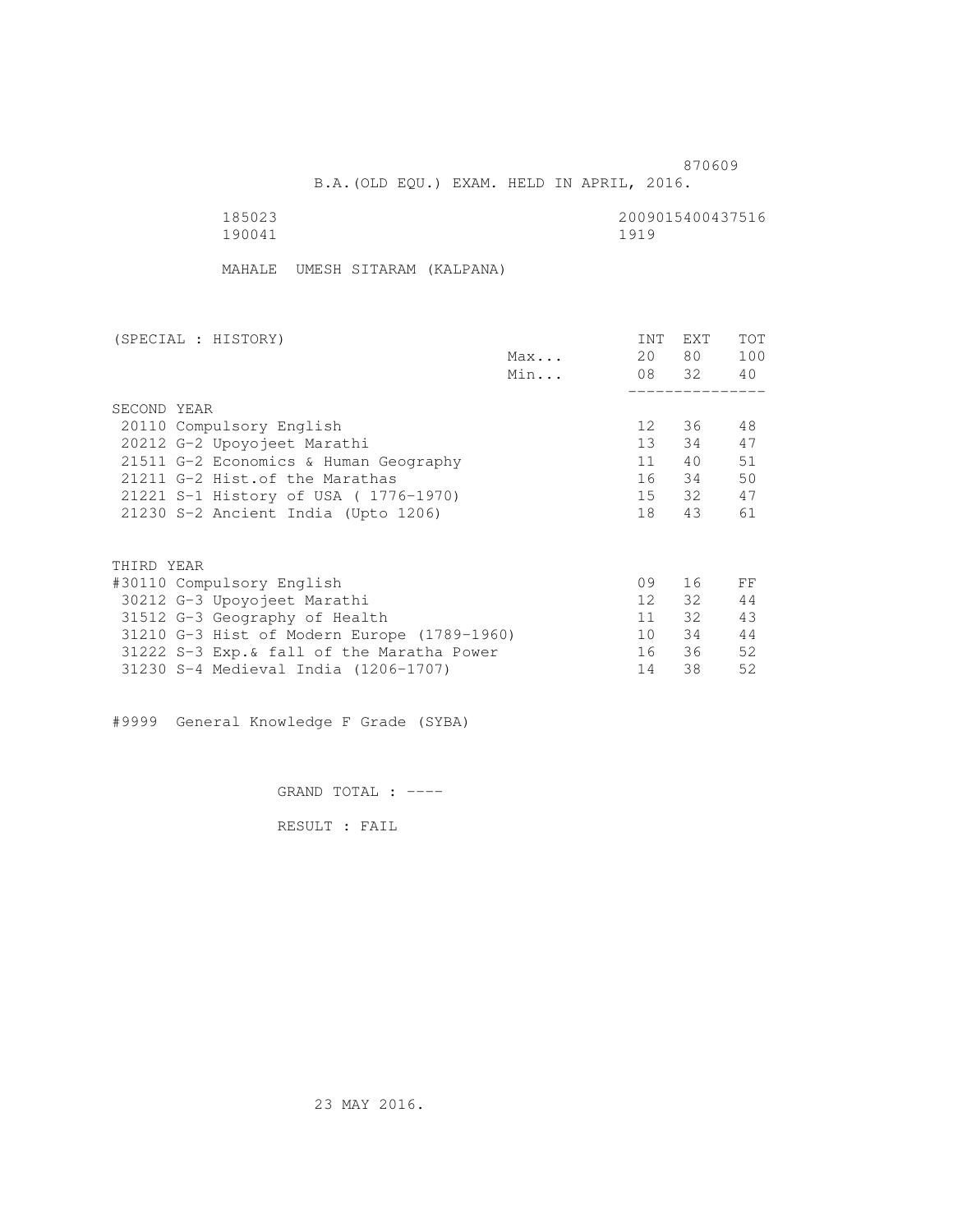B.A.(OLD EQU.) EXAM. HELD IN APRIL, 2016.

185025<br>190041 190041 190041 190041

PATIL SWAPNALI CHANDRASHEKHAR (KAVITA)

| (SPECIAL : GEOGRAPHY)                       |     | INT             | <b>EXT</b> | TOT |
|---------------------------------------------|-----|-----------------|------------|-----|
|                                             | Max | 20              | 80         | 100 |
|                                             | Min |                 | 08 32      | 40  |
|                                             |     |                 |            |     |
| SECOND YEAR                                 |     |                 |            |     |
| #20110 Compulsory English                   |     | 17              | 34         | 51  |
| 20211 G-2 Wang. Prakar. Abbhyas-Kadambari   |     | 17              | 56         | 73  |
| 21211 G-2 Hist. of the Marathas             |     | 17              | 48         | 65  |
| 21512 G-2 Geography of Maharashtra          |     | 17              | 43         | 60  |
| 21522 S-1 Geography of Tourism              |     | 18              | 50         | 68  |
| 21544 S-2 Practical Geography               |     | 18              | 74         | 92  |
|                                             |     |                 |            |     |
| THIRD YEAR                                  |     |                 |            |     |
| #30110 Compulsory English                   |     | 14              | 14         | FF  |
| 30211 G-3 Wang.Prak.Abbah-Natak Va Lalit    |     | 12 <sup>°</sup> | 62         | 74  |
| 31210 G-3 Hist of Modern Europe (1789-1960) |     | 15              | 32         | 47  |
| #31511 G-3 Population Geography             |     | 14              | 37         | 51  |
| 31521 S-3 Geography of Disaster Management  |     | 16              | 32         | 48  |
| 31544 S-4 Practical Geography               |     | 17              | 69         | 86  |
|                                             |     |                 |            |     |

9999 General Knowledge C Grade (SYBA)

GRAND TOTAL : ----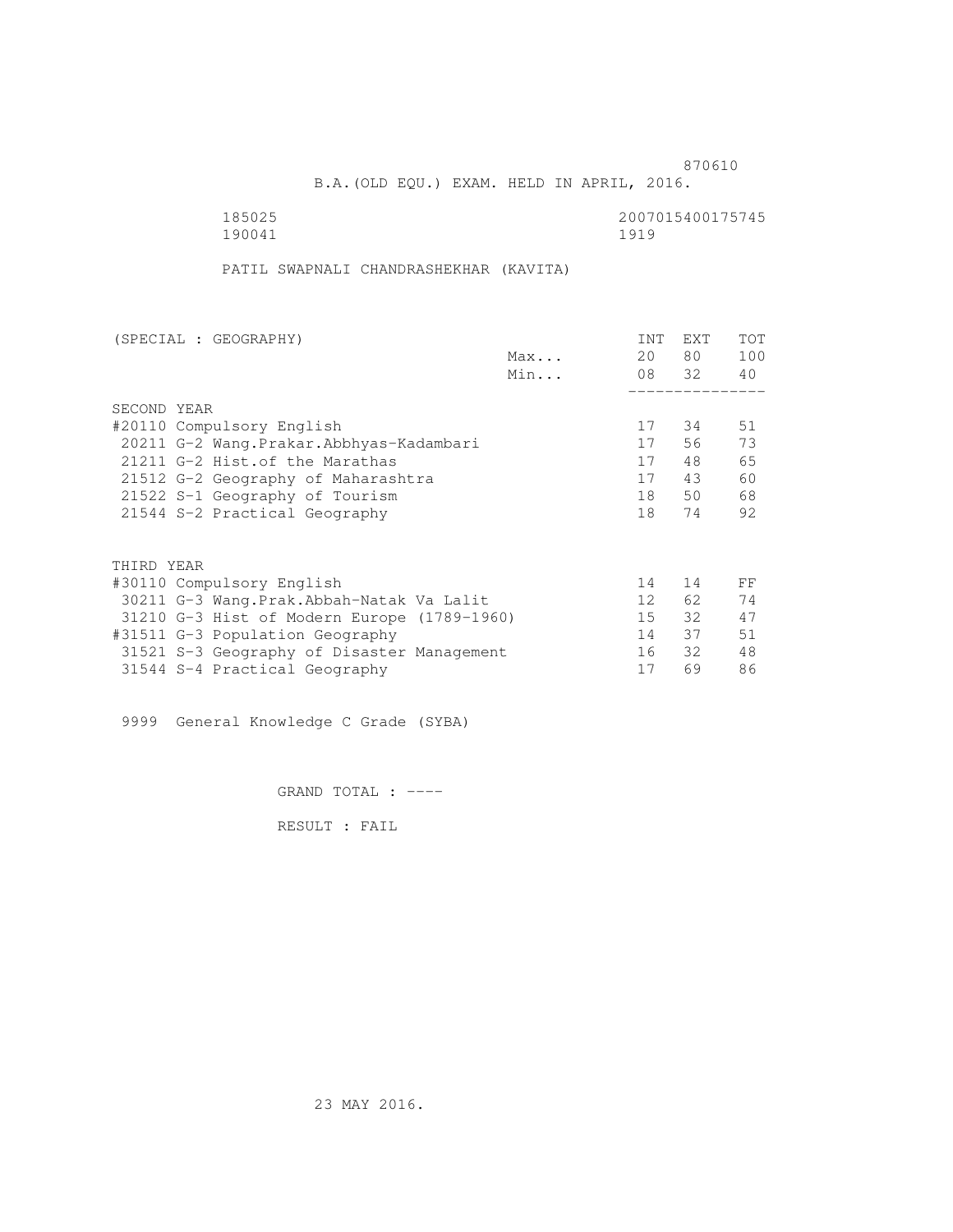B.A.(OLD EQU.) EXAM. HELD IN APRIL, 2016.

190041

185303 2009015400434584

RATHOD VAISHALI TARACHAND (SANGITA)

| (SPECIAL : MARATHI) |                                              |     | INT | <b>EXT</b> | <b>TOT</b> |
|---------------------|----------------------------------------------|-----|-----|------------|------------|
|                     |                                              | Max | 20  | 80 —       | 100        |
|                     |                                              | Min |     | 08 32      | 40         |
|                     |                                              |     |     |            |            |
| SECOND YEAR         |                                              |     |     |            |            |
|                     | 20110 Compulsory English                     |     | 15  | 45         | 60         |
|                     | 20511 G-2 Samanya Hindi                      |     | 19  | 46         | 65         |
|                     | 21511 G-2 Economics & Human Geography        |     | 17  | 41         | 58         |
|                     | 20211 G-2 Wang.Prakar.Abbhyas-Kadambari      |     | 16  | 52         | 68         |
|                     | 20220 S-1 Madh.Mar.Gaddya-Paddya Wang.Prakar |     | 14  | 37         | 51         |
|                     | 20230 S-2 Arava. Mar. Wang. Itihas 1818-1920 |     | 15  | 60         | 75         |
|                     |                                              |     |     |            |            |
| THIRD YEAR          |                                              |     |     |            |            |
|                     | #30110 Compulsory English                    |     | 11  | 10         | FF         |
|                     | 30511 G-3 Samanya Hindi                      |     | 19  | 57         | 76         |
|                     | 31512 G-3 Geography of Health                |     | 19  | 39         | 58         |
|                     | 30211 G-3 Wang.Prak.Abbah-Natak Va Lalit     |     | 17  | 51         | 68         |
|                     | 30220 S-3 Sahitya Vichar                     |     | 16  | 34         | 50         |
|                     | 30230 S-4 Samanya Bhasha ani Param. Vyakaran |     | 15  | 32         | 47         |
|                     |                                              |     |     |            |            |

9999 General Knowledge C Grade (SYBA)

GRAND TOTAL : ----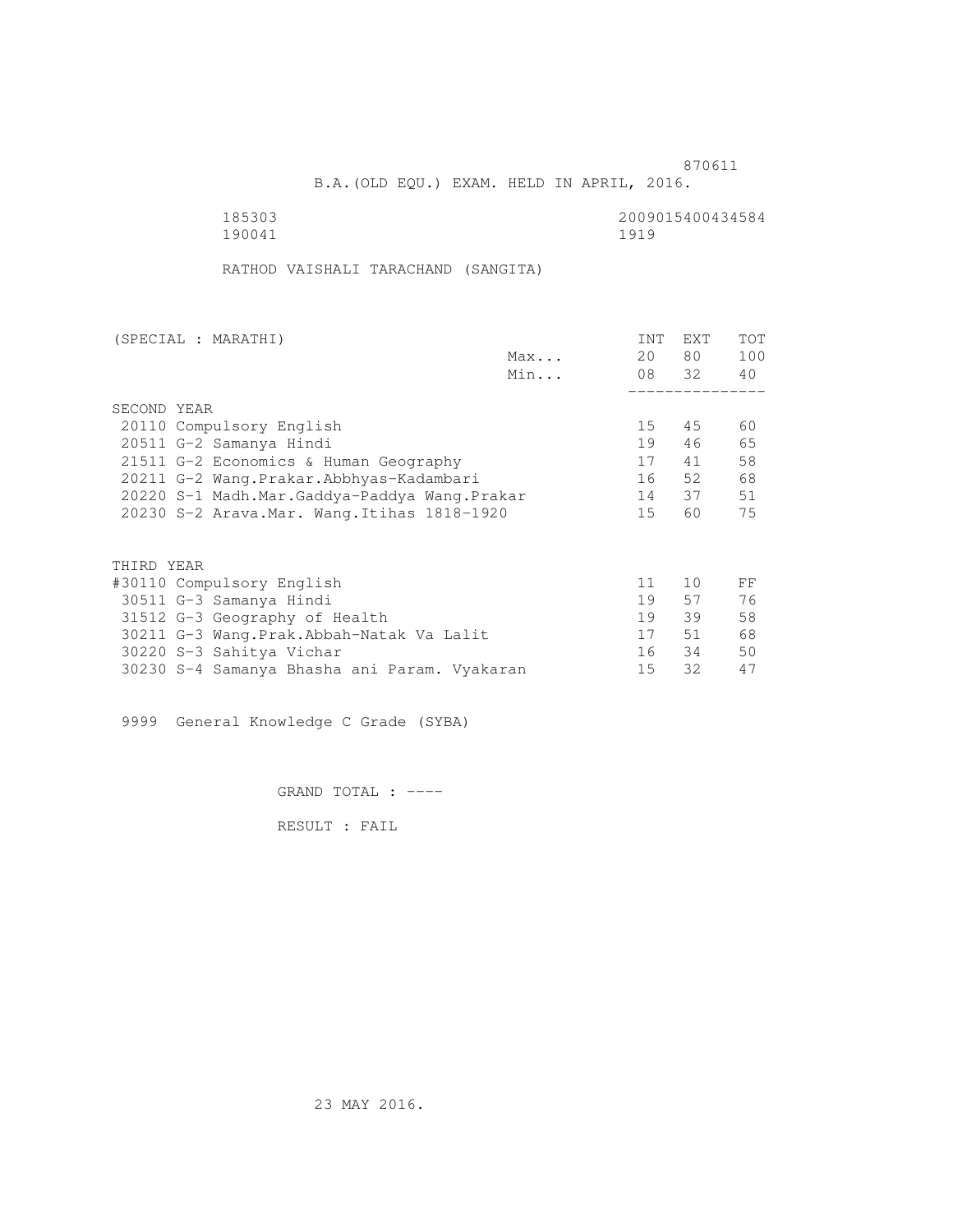B.A.(OLD EQU.) EXAM. HELD IN APRIL, 2016.

 185304 2008015400331823 190041 1919

JOSHI RAMAKANT JAGANNATH (JAYA)

| Max<br>Min                                 | 20 | 80 —<br>08 32 | 100<br>40 |
|--------------------------------------------|----|---------------|-----------|
|                                            |    |               |           |
|                                            |    |               |           |
|                                            |    |               |           |
| SECOND YEAR                                |    |               |           |
| 20110 Compulsory English                   | 10 | 32            | 42        |
| 20212 G-2 Upoyojeet Marathi                | 16 | 33            | 49        |
| 21810 G-2 Hist. of Civ. (1453-1815)        | 16 | 43            | 59        |
| 21512 G-2 Geography of Maharashtra         | 09 | 32 F          | 41        |
| 21522 S-1 Geography of Tourism             | 13 | 42            | 55        |
| 21544 S-2 Practical Geography              | 17 | 36            | 53        |
| THIRD YEAR                                 |    |               |           |
| #30110 Compulsory English                  | 09 | 12            | FF        |
| 30212 G-3 Upoyojeet Marathi                | 09 | 34            | 43        |
| 31810 G-3 Hist. of Civ. (1815-1945)        | 08 | 32            | 40        |
| 31511 G-3 Population Geography             | 10 | 34            | 44        |
| 31521 S-3 Geography of Disaster Management | 08 | 46            | 54        |
| 31544 S-4 Practical Geography              | 10 | 40            | 50        |

9999 General Knowledge C Grade (SYBA)

GRAND TOTAL : ----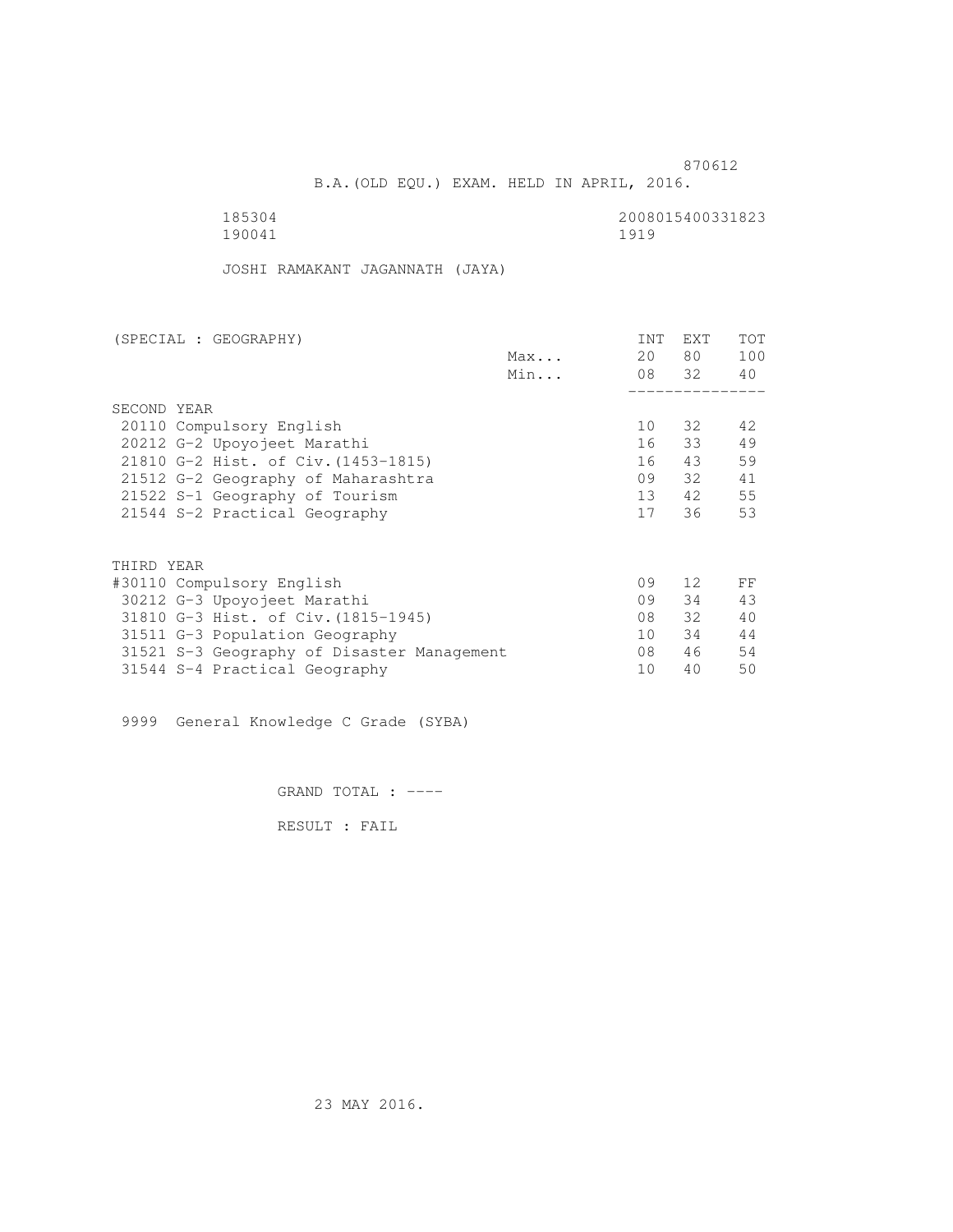B.A.(OLD EQU.) EXAM. HELD IN APRIL, 2016.

 185306 2008015400332552 190041 1919

SUFIYANAHEMAD RIYAZUL HAQUEKHAN (RASHIDABI)

| (SPECIAL : GEOGRAPHY)                       |  |  | INT             | <b>EXT</b>      | <b>TOT</b> |     |
|---------------------------------------------|--|--|-----------------|-----------------|------------|-----|
|                                             |  |  | Max             | 20              | 80 —       | 100 |
|                                             |  |  | Min             |                 | 08 32      | 40  |
|                                             |  |  |                 |                 |            |     |
| SECOND YEAR                                 |  |  |                 |                 |            |     |
| 20110 Compulsory English                    |  |  |                 | 08              | 32         | 40  |
| 20212 G-2 Upoyojeet Marathi                 |  |  | 08              | 32              | 40         |     |
| 21211 G-2 Hist.of the Marathas              |  |  | 08              | 34              | 42         |     |
| 21512 G-2 Geography of Maharashtra          |  |  | 16              | 32              | 48         |     |
| 21522 S-1 Geography of Tourism              |  |  | 16              | 41              | 57         |     |
| 21544 S-2 Practical Geography               |  |  | 16              | 32              | 48         |     |
|                                             |  |  |                 |                 |            |     |
| THIRD YEAR                                  |  |  |                 |                 |            |     |
| 30110 Compulsory English                    |  |  | 10              | 32              | 42         |     |
| 30212 G-3 Upoyojeet Marathi                 |  |  | 11              | 32              | 43         |     |
| 31210 G-3 Hist of Modern Europe (1789-1960) |  |  | 10              | 40              | 50         |     |
| 31511 G-3 Population Geography              |  |  |                 | 12 <sup>°</sup> | 32         | 44  |
| #31521 S-3 Geography of Disaster Management |  |  | 12 <sup>7</sup> | 34              | 46         |     |
| 31544 S-4 Practical Geography               |  |  | 08              | 44              | 52         |     |

9999 General Knowledge C Grade (SYBA)

GRAND TOTAL : 552/1200

RESULT : PASS CLASS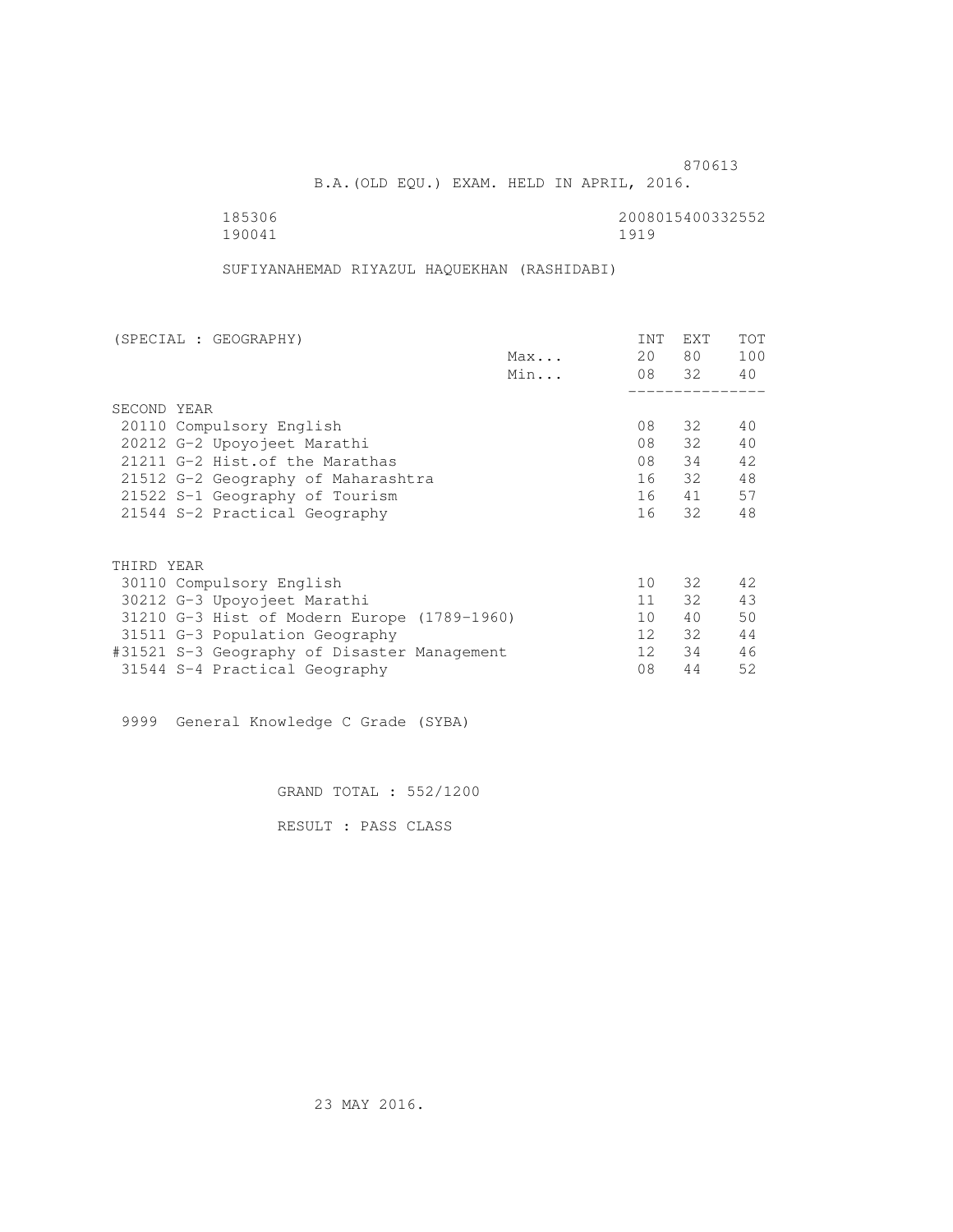B.A.(OLD EQU.) EXAM. HELD IN APRIL, 2016.

| 185307 | 71159157K |
|--------|-----------|
| 190042 | 1918      |

PATIL VIJAY GOVINDA

| <b>INT</b> | <b>EXT</b> | TOT                 |
|------------|------------|---------------------|
|            |            | 100                 |
|            |            | 40                  |
|            |            |                     |
|            |            |                     |
| 15         | 36         | 51                  |
| 17         | 52         | 69                  |
| 17         | 48         | 65                  |
| 17         | 43         | 60                  |
| 16         | 53         | 69                  |
| 16         | 42         | 58                  |
|            |            |                     |
|            |            |                     |
| 15         | 18         | FF                  |
| 14         | 34         | 48                  |
| 18         | 36         | 54                  |
| 17         | 32         | 49                  |
| 17         | 32         | 49                  |
| 16         | 53         | 69                  |
|            |            | 80 —<br>20<br>08 32 |

9999 General Knowledge C Grade (SYBA)

GRAND TOTAL : ----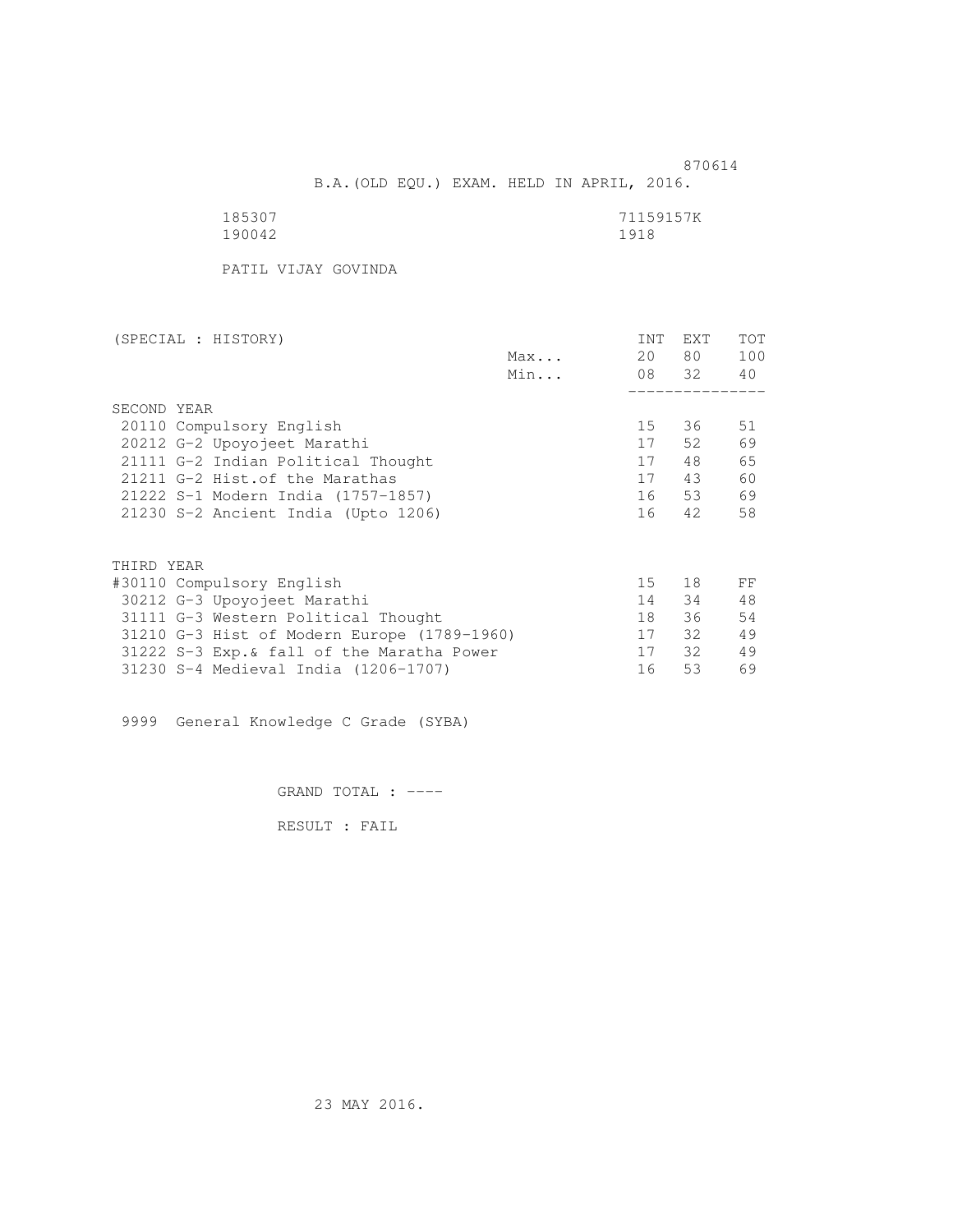B.A.(OLD EQU.) EXAM. HELD IN APRIL, 2016.

 185308 2008015400401303 200001 2000

PATIL SAMIR NANA (LATA)

| (SPECIAL : GEOGRAPHY)                       |     | <b>INT</b>      | EXT   | <b>TOT</b> |
|---------------------------------------------|-----|-----------------|-------|------------|
|                                             | Max | 20              | 80 —  | 100        |
|                                             | Min |                 | 08 32 | 40         |
|                                             |     |                 |       |            |
| SECOND YEAR                                 |     |                 |       |            |
| 20110 Compulsory English                    |     | 09              | 33    | 42         |
| 20511 G-2 Samanya Hindi                     |     | 14              | 35    | 49         |
| 22810 G-2 Ind. Society: Issues and Problems |     | 11              | 55    | 66         |
| 21511 G-2 Economics & Human Geography       |     | 14              | 48    | 62         |
| 21522 S-1 Geography of Tourism              |     | 15              | 45    | 60         |
| 21544 S-2 Practical Geography               |     | 12 <sup>°</sup> | 40    | 52         |
| THIRD YEAR                                  |     |                 |       |            |
| #30110 Compulsory English                   |     | 09              | 37    | 46         |
| 30511 G-3 Samanya Hindi                     |     | 17              | 34    | 51         |
|                                             |     |                 |       |            |
| 32810 G-3 Indian Society Structure & Change |     | 13              | 32    | 45         |
| 31511 G-3 Population Geography              |     | 13              | 33    | 46         |
| 31521 S-3 Geography of Disaster Management  |     | 13              | 42    | 55         |
| 31544 S-4 Practical Geography               |     | 14              | 49    | 63         |

9999 General Knowledge B Grade (SYBA)

GRAND TOTAL : 637/1200

RESULT : SECOND CLASS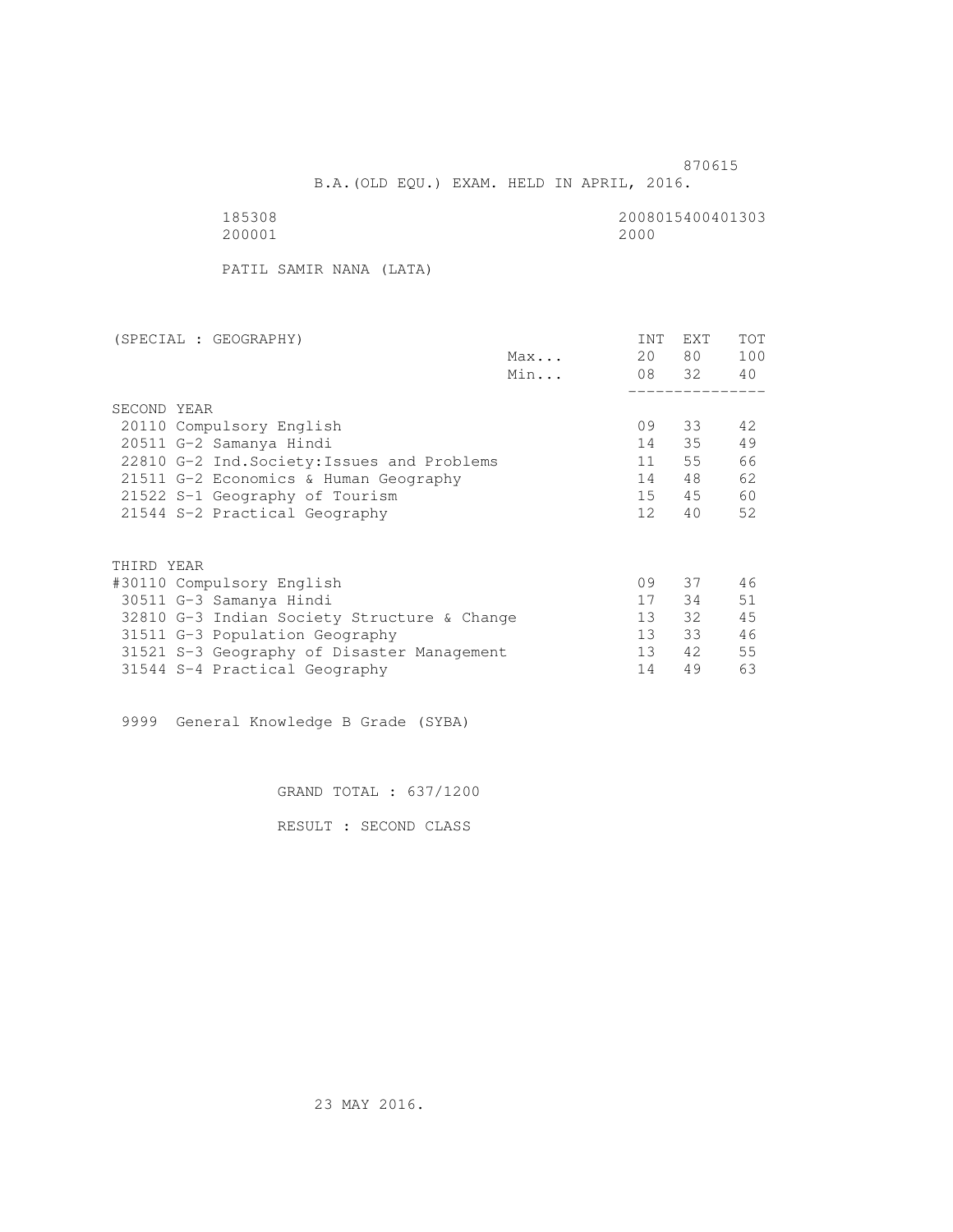B.A.(OLD EQU.) EXAM. HELD IN APRIL, 2016.

| 185309 | 2009015400156143 |
|--------|------------------|
| 200001 | 2000             |

NIKAM MUKESH MURLIDHAR (KALPANA)

| (SPECIAL : DEFENCE & STRATEGIC STUD.)       |     | INT             | EXT   | <b>TOT</b> |
|---------------------------------------------|-----|-----------------|-------|------------|
|                                             | Max | 20              | 80 —  | 100        |
|                                             | Min |                 | 08 32 | 40         |
|                                             |     |                 |       |            |
| SECOND YEAR                                 |     |                 |       |            |
| 20110 Compulsory English                    |     | 15              | 32    | 47         |
| 20211 G-2 Wang. Prakar. Abbhyas-Kadambari   |     | 13 <sup>7</sup> | 49    | 62         |
| 21211 G-2 Hist.of the Marathas              |     | 16              | 39    | 55         |
| 22011 G-2 India's Internal Security         |     | 12 <sup>7</sup> | 39    | 51         |
| 22021 S-1 Modern Warfare                    |     | 14              | 54    | 68         |
| 22031 S-2 Defence Organisation of India     |     | 14              | 39    | 53         |
| THIRD YEAR                                  |     |                 |       |            |
| #30110 Compulsory English                   |     | 10              | $28*$ | 38         |
| 30211 G-3 Wang.Prak.Abbah-Natak Va Lalit    |     | 08              | 33    | 41         |
| 31210 G-3 Hist of Modern Europe (1789-1960) |     | $15 -$          | 43    | 58         |
|                                             |     | 11              | 34    | 45         |
| 32011 G-3 Disaster Management               |     |                 |       |            |
| 32021 S-3 Contemporary Study of War & Peace |     | 14              | 39    | 53         |
| 32031 S-4 Geopolitics & Military Geography  |     | 12              | 41    | 53         |
|                                             |     |                 |       |            |

9999 General Knowledge C Grade (SYBA)

GRAND TOTAL : 624/1200

RESULT : SECOND CLASS

\* O.4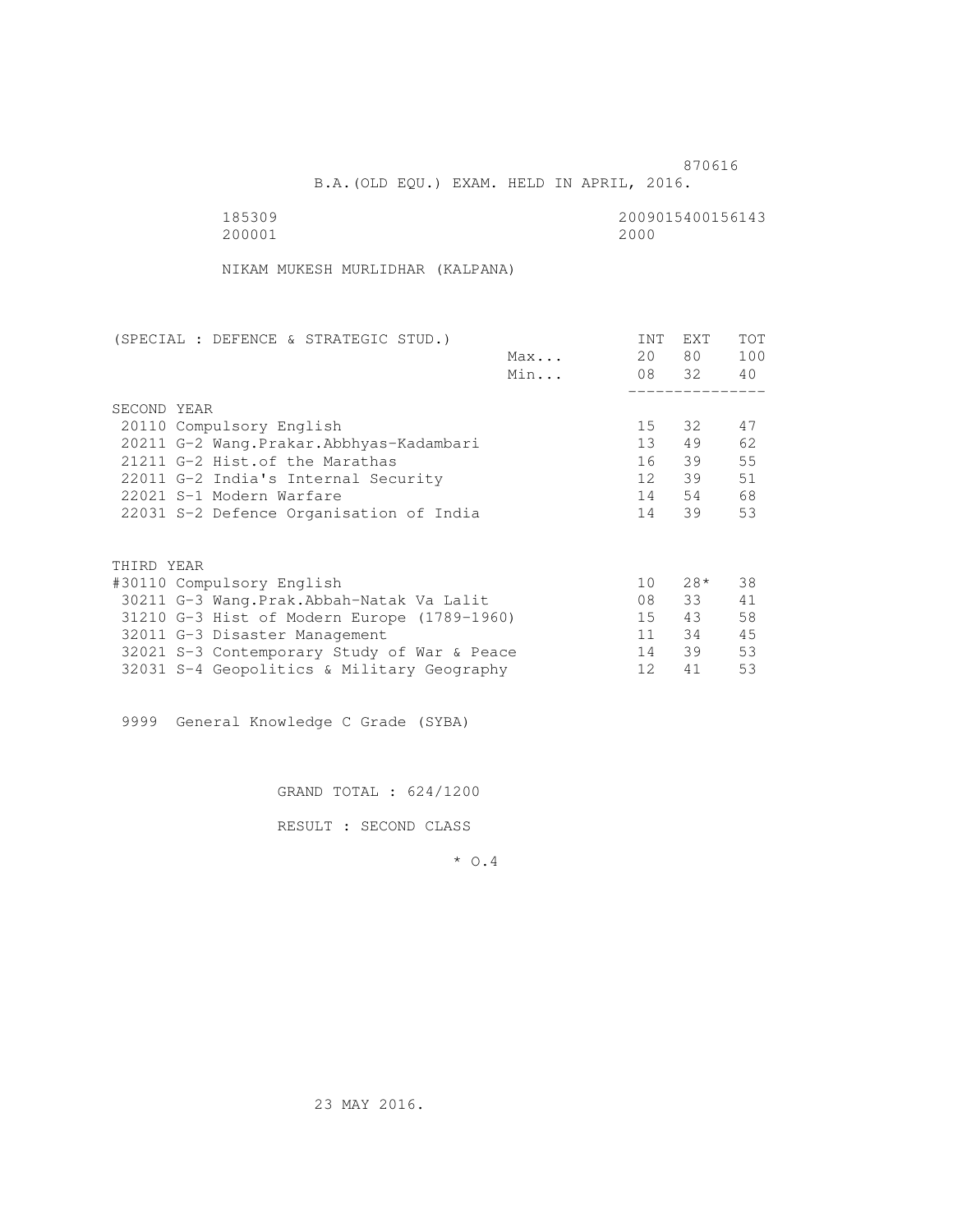B.A.(OLD EQU.) EXAM. HELD IN APRIL, 2016.

 185031 2008015400406432 200003 2000

ARIFSHEKH ISMAIL MANYAR (FIROJA)

| <b>INT</b>      | <b>EXT</b> | TOT                             |
|-----------------|------------|---------------------------------|
| 20              |            | 100                             |
|                 |            | 40                              |
|                 |            |                                 |
|                 |            |                                 |
| 12 <sup>°</sup> | 23         | FF                              |
| 16              | 51         | 67                              |
| 15              |            | 67                              |
| 14              |            | 50                              |
| 12              |            | 55                              |
| 13 <sup>7</sup> | 54         | 67                              |
|                 |            |                                 |
|                 |            |                                 |
| 08              | 25         | FF                              |
| 11              | 32         | 43                              |
| 09              | 32         | 41                              |
| 08              | 59         | 67                              |
| 08              | 34         | 42                              |
| 08              | 39         | 47                              |
|                 |            | 80 —<br>08 32<br>52<br>36<br>43 |

9999 General Knowledge C Grade (SYBA)

GRAND TOTAL : ----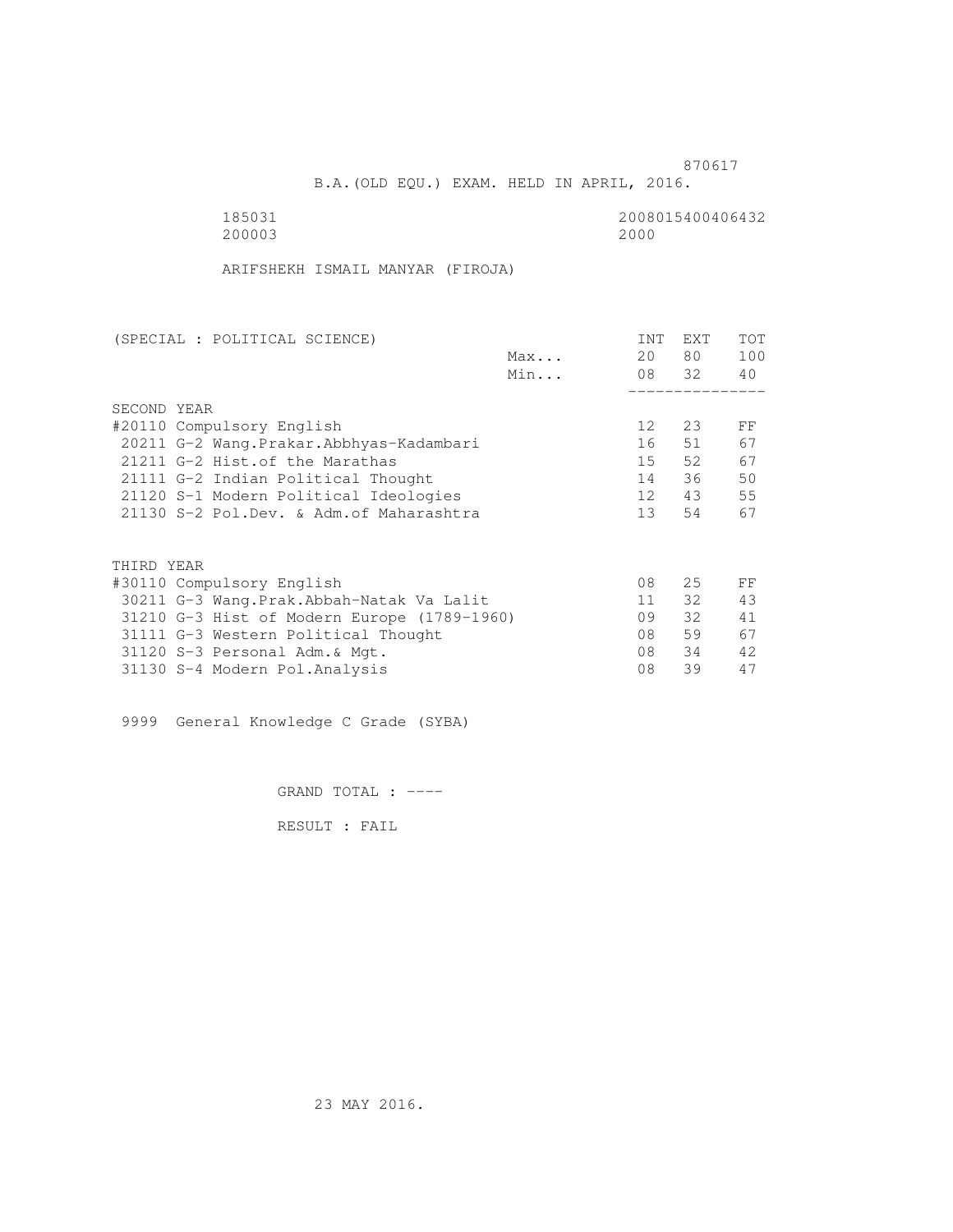B.A.(OLD EQU.) EXAM. HELD IN APRIL, 2016.

200003 2000

185310<br>200003 200003 2000 2000

PATIL NARENDRA ANANDA (SHAKUNTALA)

| (SPECIAL : ECONOMICS)                     |     | <b>INT</b>        | <b>EXT</b> | TOT |
|-------------------------------------------|-----|-------------------|------------|-----|
|                                           | Max | 20                | 80         | 100 |
|                                           | Min | 08 32             |            | 40  |
|                                           |     |                   |            |     |
| SECOND YEAR                               |     |                   |            |     |
| 20110 Compulsory English                  |     | $12 \overline{ }$ | 32         | 44  |
| 20211 G-2 Wang. Prakar. Abbhyas-Kadambari |     | 16                | 43         | 59  |
| 21111 G-2 Indian Political Thought        |     | 14                | 55         | 69  |
| 21010 G-2 Indian Economy Since 1980       |     | 14                | 49         | 63  |
| 21020 S-1 Advanced Micro-Ecomomics        |     | 16                | - 32       | 48  |
| 21030 S-2 Advanced Macro Economics        |     | 14                | 33         | 47  |
|                                           |     |                   |            |     |
| THIRD YEAR                                |     |                   |            |     |
| #30110 Compulsory English                 |     | 10                | AB         | FF  |
| 30211 G-3 Wang.Prak.Abbah-Natak Va Lalit  |     | 19                | 59         | 78  |
| 31111 G-3 Western Political Thought       |     | 14                | 56         | 70  |
| 31010 G-3 Ind. Eco. Since 1980 Part-II    |     | 12 <sup>°</sup>   | 37         | 49  |
| 31021 S-3 Public Finance & Policies       |     | 14                | 40         | 54  |
| 31031 S-4 International Trade & Practices |     | 15                | 32         | 47  |

9999 General Knowledge C Grade (SYBA)

GRAND TOTAL : ----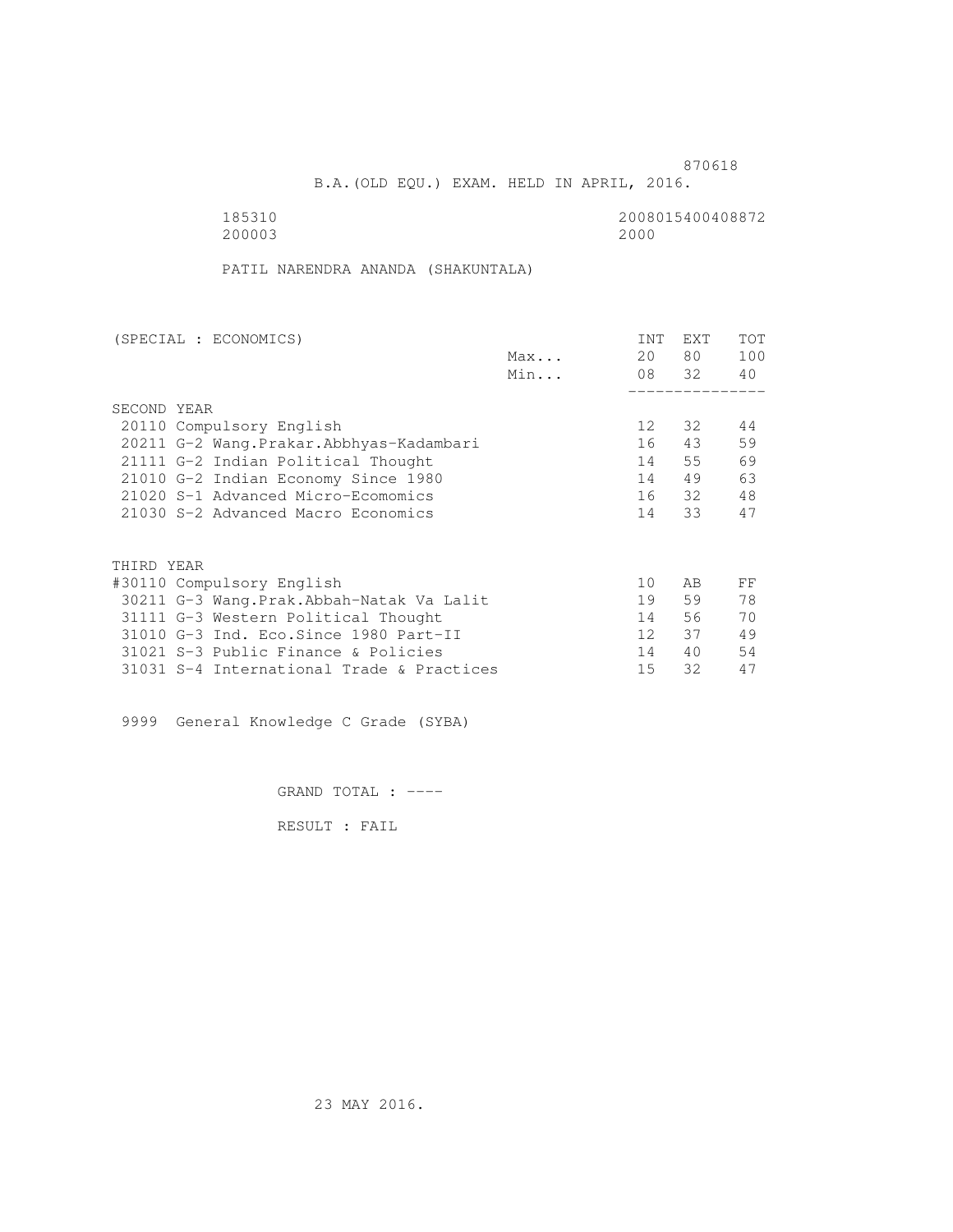B.A.(OLD EQU.) EXAM. HELD IN APRIL, 2016.

200003

185311 2008015400069555

THAKARE JYOTSNABAI VISHWAS (PUSHPABAI)

| (SPECIAL : GEOGRAPHY)                      |     | <b>INT</b>      | <b>EXT</b> | <b>TOT</b> |
|--------------------------------------------|-----|-----------------|------------|------------|
|                                            | Max | 20              | 80         | 100        |
|                                            | Min |                 | 08 32      | 40         |
|                                            |     |                 |            |            |
| SECOND YEAR                                |     |                 |            |            |
| 20110 Compulsory English                   |     | 14              | 33         | 47         |
| 20211 G-2 Wang. Prakar. Abbhyas-Kadambari  |     | 17              | 50         | 67         |
| 21111 G-2 Indian Political Thought         |     | 18              | 45         | 63         |
| 21512 G-2 Geography of Maharashtra         |     | 17              | 47         | 64         |
| 21521 S-1 Agricultural Geography           |     | 18              | 44         | 62         |
| 21544 S-2 Practical Geography              |     | 18              | 70         | 88         |
|                                            |     |                 |            |            |
| THIRD YEAR                                 |     |                 |            |            |
| #30110 Compulsory English                  |     | 13              | AB         | FF         |
| 30211 G-3 Wang.Prak.Abbah-Natak Va Lalit   |     | 16              | 67         | 83         |
| 31111 G-3 Western Political Thought        |     | 17              | 42         | 59         |
| 31511 G-3 Population Geography             |     | 15 <sub>1</sub> | 51         | 66         |
| 31521 S-3 Geography of Disaster Management |     | 16              | 52         | 68         |
| 31544 S-4 Practical Geography              |     | 14              | 58         | 72         |

9999 General Knowledge C Grade (SYBA)

GRAND TOTAL : ----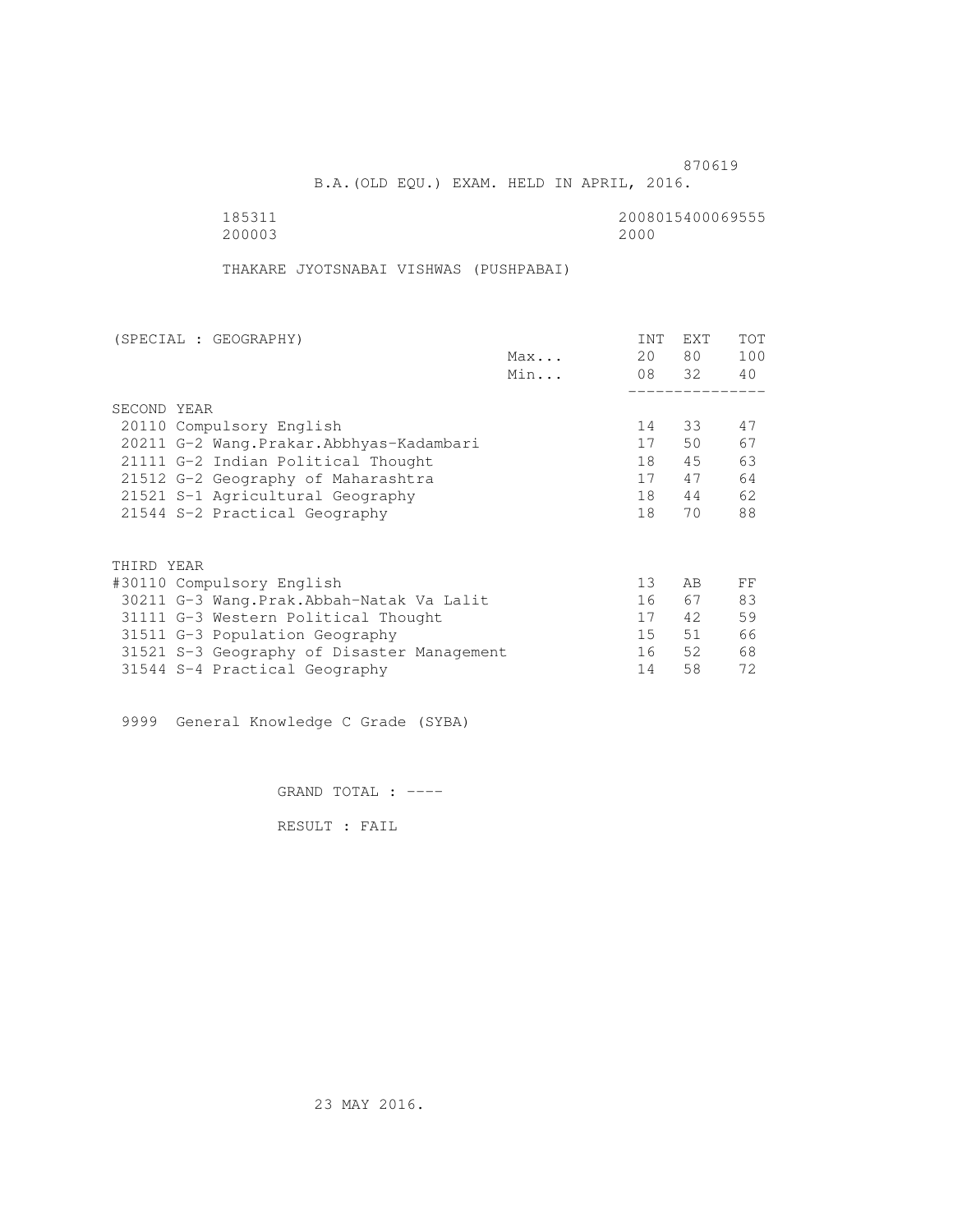B.A.(OLD EQU.) EXAM. HELD IN APRIL, 2016.

185312<br>200003 200003 2000 200003 2000

PENDHARKAR DIPAK VIJAY (LATA)

| (SPECIAL : SOCIOLOGY)                         |     | <b>INT</b>      | <b>EXT</b> | TOT |
|-----------------------------------------------|-----|-----------------|------------|-----|
|                                               | Max | 20              | 80 —       | 100 |
|                                               | Min |                 | 08 32      | 40  |
|                                               |     |                 |            |     |
| SECOND YEAR                                   |     |                 |            |     |
| 20110 Compulsory English                      |     | 13 <sup>°</sup> | 34         | 47  |
| 20511 G-2 Samanya Hindi                       |     | 14              | 43         | 57  |
| 22012 G-2 Sci., Tech. & Security              |     | 15              | 42         | 57  |
| 22810 G-2 Ind. Society: Issues and Problems   |     | 12 <sup>°</sup> | 39         | 51  |
| 22820 S-1 Found'n of Soc. Thought             |     | 09              | 33         | 42  |
| 22832 S-2 Tribal Society In India             |     | 10 <sup>1</sup> | 39         | 49  |
|                                               |     |                 |            |     |
|                                               |     |                 |            |     |
| THIRD YEAR                                    |     |                 |            |     |
| #30110 Compulsory English                     |     | 13 <sup>°</sup> | AB         | FF  |
| 30511 G-3 Samanya Hindi                       |     | 15              | 32         | 47  |
| 32011 G-3 Disaster Management                 |     | 17              | 41         | 58  |
| 32810 G-3 Indian Society Structure & Change   |     | 16              | 44         | 60  |
| 32820 S-3 Techniques of Sociological Research |     | 14              | 43         | 57  |
| 32831 S-4 Rural & Urban Sociology             |     | 14              | 44         | 58  |

9999 General Knowledge C Grade (SYBA)

GRAND TOTAL : ----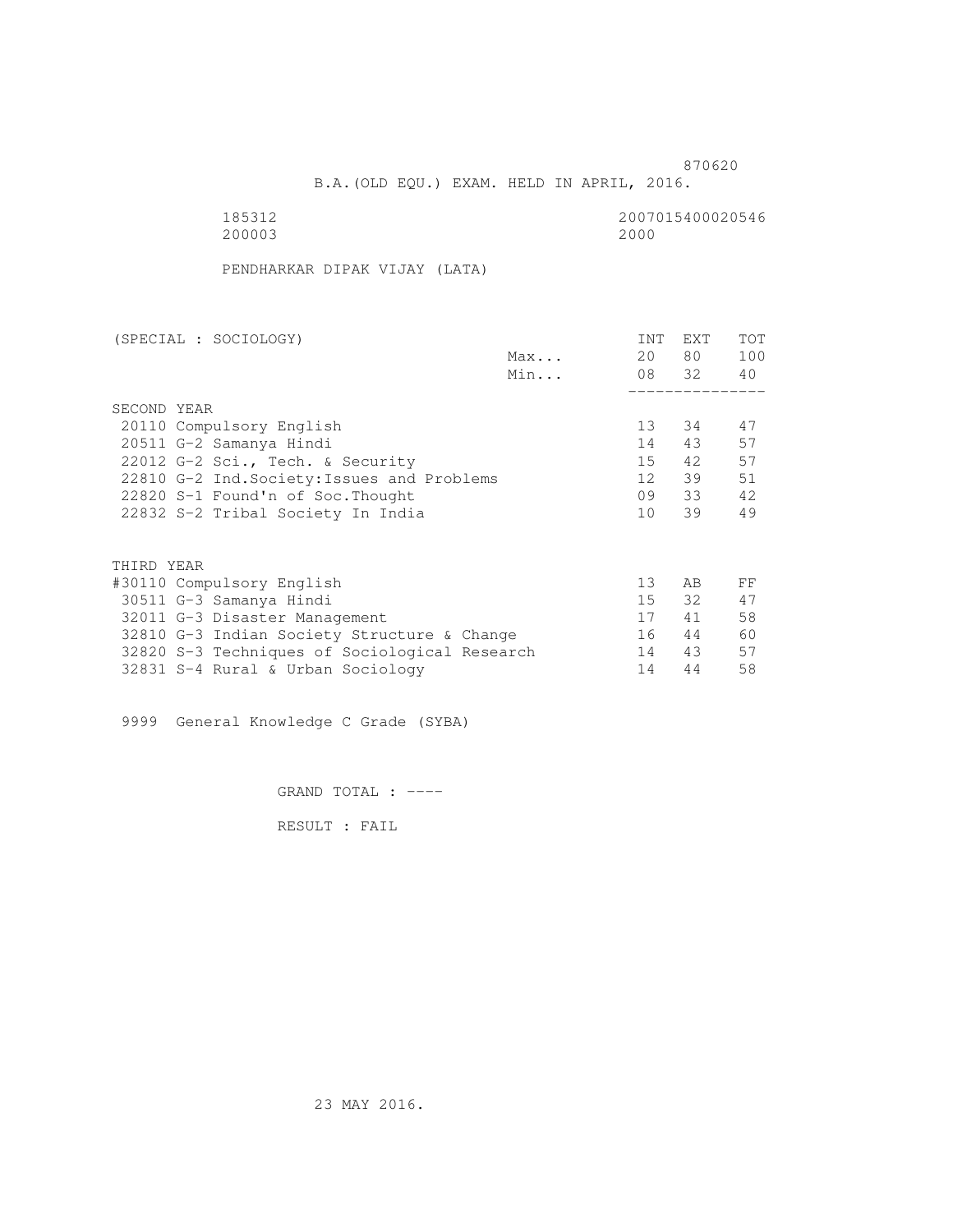B.A.(OLD EQU.) EXAM. HELD IN APRIL, 2016.

185313<br>200003 200003 2000 200003 2000

SAWANT NITIN RAMCHANDRA (RATNA)

| (SPECIAL : SOCIOLOGY)     |                                               |     | <b>INT</b>      | <b>EXT</b> | TOT |  |
|---------------------------|-----------------------------------------------|-----|-----------------|------------|-----|--|
|                           |                                               | Max | 20              | 80         | 100 |  |
|                           |                                               | Min |                 | 08 32      | 40  |  |
|                           |                                               |     |                 |            |     |  |
| SECOND YEAR               |                                               |     |                 |            |     |  |
| 20110 Compulsory English  |                                               |     | 18              | 33         | 51  |  |
|                           | 22011 G-2 India's Internal Security           |     | 12 <sup>°</sup> | 39         | 51  |  |
|                           | 21511 G-2 Economics & Human Geography         |     | 13              | 40         | 53  |  |
|                           | 22810 G-2 Ind. Society: Issues and Problems   |     | 14              | 43         | 57  |  |
|                           | 22820 S-1 Found'n of Soc. Thought             |     | 16              | - 32       | 48  |  |
|                           | 22832 S-2 Tribal Society In India             |     | 16              | 39         | 55  |  |
|                           |                                               |     |                 |            |     |  |
| THIRD YEAR                |                                               |     |                 |            |     |  |
| #30110 Compulsory English |                                               |     | 15              | 20         | FF  |  |
|                           | 32011 G-3 Disaster Management                 |     | 17              | 50         | 67  |  |
|                           | 31511 G-3 Population Geography                |     | 13              | 45         | 58  |  |
|                           | 32810 G-3 Indian Society Structure & Change   |     | 18              | 50         | 68  |  |
|                           | 32820 S-3 Techniques of Sociological Research |     | 18              | 37         | 55  |  |
|                           | 32831 S-4 Rural & Urban Sociology             |     | 18              | 40         | 58  |  |
|                           |                                               |     |                 |            |     |  |

9999 General Knowledge B Grade (SYBA)

GRAND TOTAL : ----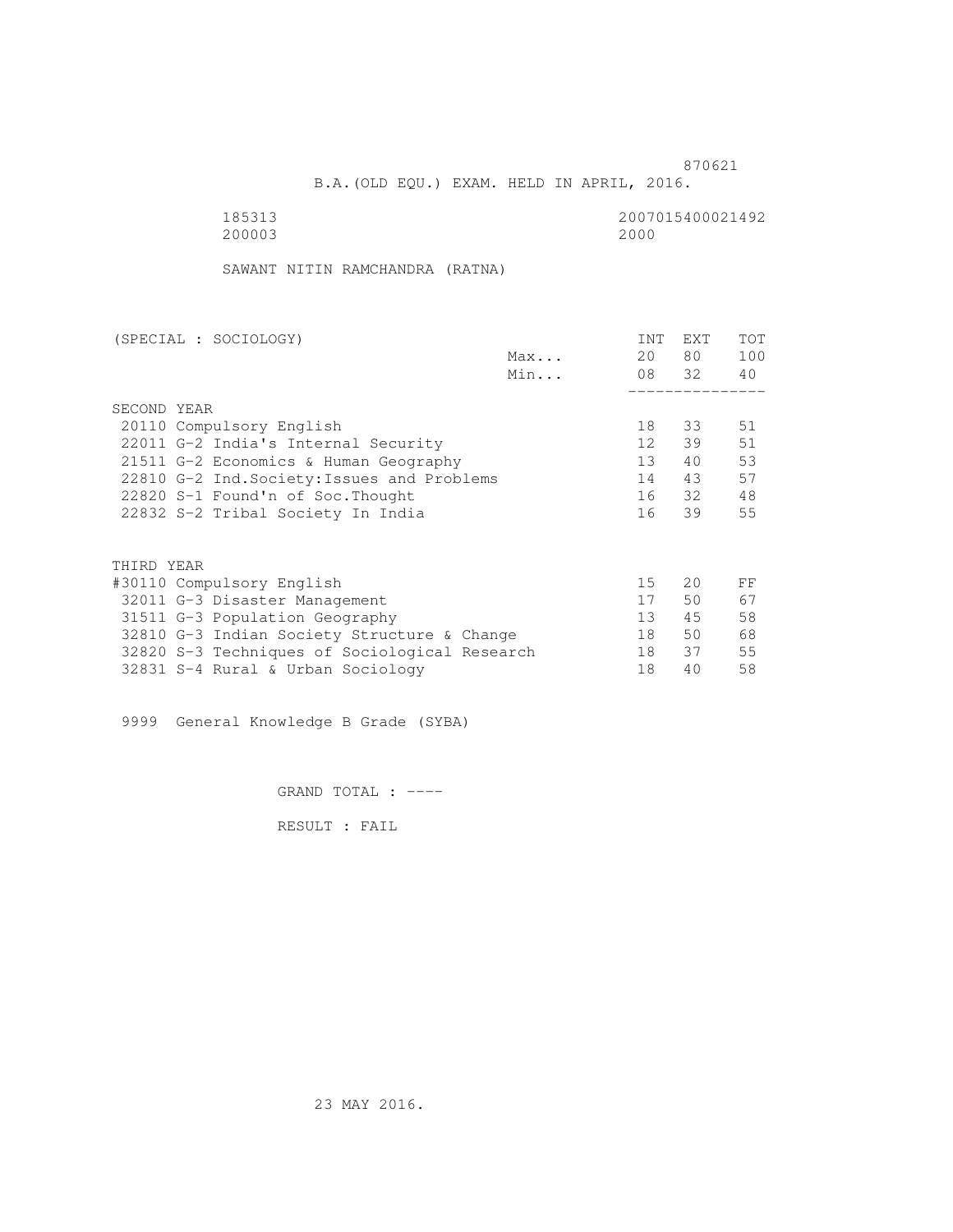B.A.(OLD EQU.) EXAM. HELD IN APRIL, 2016.

185314<br>200003 200003 2000 200003 2000

SHINDE SAGAR MAHENDRA (ARUNA)

| (SPECIAL : SOCIOLOGY)                         |     | <b>INT</b>      | <b>EXT</b> | <b>TOT</b> |
|-----------------------------------------------|-----|-----------------|------------|------------|
|                                               | Max | 20              | 80 —       | 100        |
|                                               | Min |                 | 08 32      | 40         |
|                                               |     |                 |            |            |
| SECOND YEAR                                   |     |                 |            |            |
| 20110 Compulsory English                      |     | 15              | 32         | 47         |
| 20211 G-2 Wang. Prakar. Abbhyas-Kadambari     |     | 14              | 35         | 49         |
| 20810 G-2 Rupak Aani Khandkavya               |     | 17              | 36         | 53         |
| 22810 G-2 Ind. Society: Issues and Problems   |     | 15              | 48         | 63         |
| 22820 S-1 Found'n of Soc. Thought             |     | 15              | 35         | 50         |
| 22832 S-2 Tribal Society In India             |     | 13 <sup>°</sup> | 44         | 57         |
|                                               |     |                 |            |            |
| THIRD YEAR                                    |     |                 |            |            |
| #30110 Compulsory English                     |     | 14              | 10         | FF         |
| 30211 G-3 Wang.Prak.Abbah-Natak Va Lalit      |     | 15 <sub>1</sub> | 40         | 55         |
| #30810 G-3 Natak Va Sahitetihas               |     | 15              | 10         | FF         |
| 32810 G-3 Indian Society Structure & Change   |     | 15              | 54         | 69         |
| 32820 S-3 Techniques of Sociological Research |     | 15              | 33         | 48         |
| 32831 S-4 Rural & Urban Sociology             |     | 15              | 49         | 64         |
|                                               |     |                 |            |            |

9999 General Knowledge C Grade (SYBA)

GRAND TOTAL : ----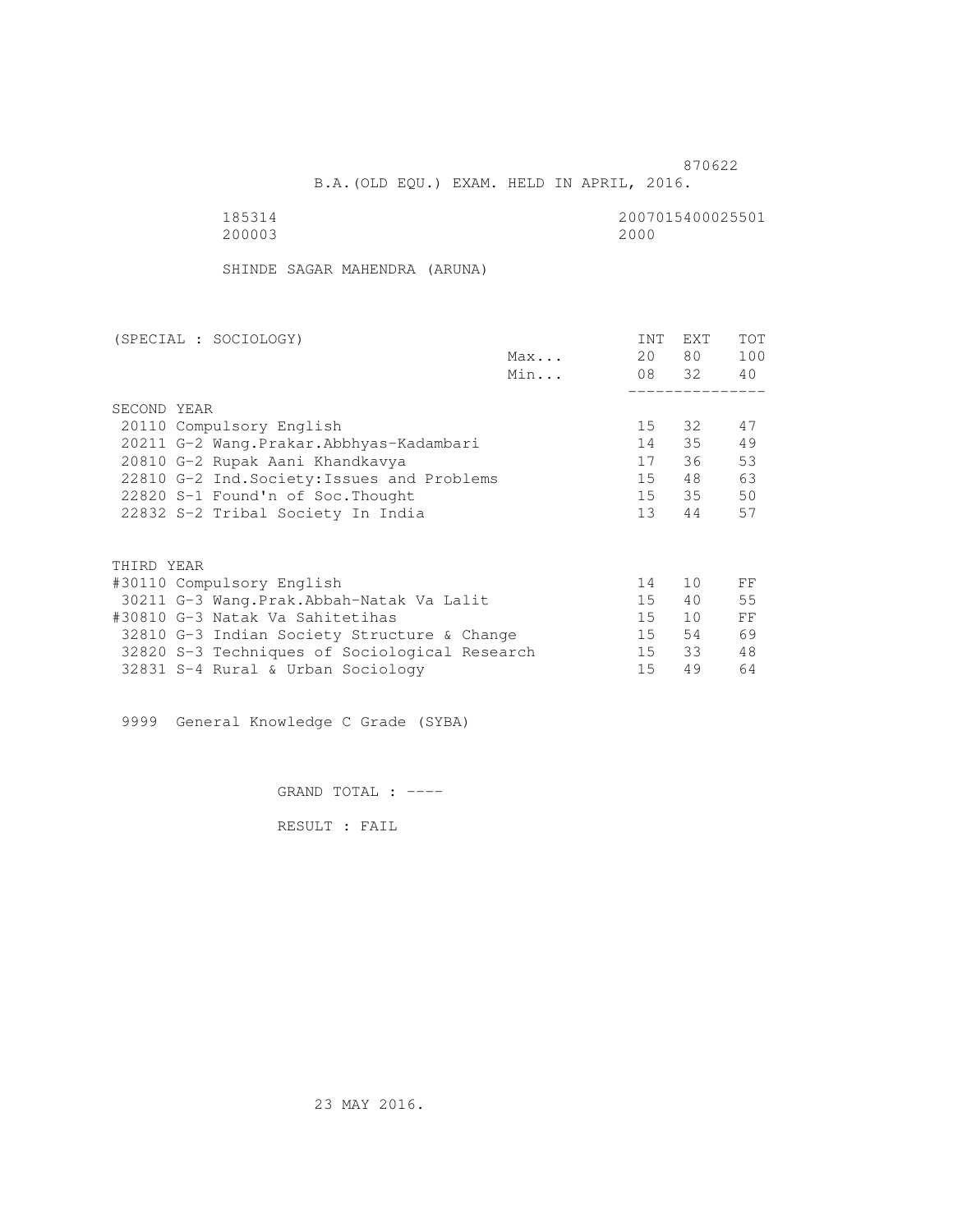B.A.(OLD EQU.) EXAM. HELD IN APRIL, 2016.

185316<br>200005 200005 2000 200005 2000

BAGUL DNYANESHWAR HIRAMAN

| (SPECIAL : HISTORY)                         |     | <b>INT</b>      | <b>EXT</b> | TOT |
|---------------------------------------------|-----|-----------------|------------|-----|
|                                             | Max | 20              | 80 —       | 100 |
|                                             | Min |                 | 08 32      | 40  |
|                                             |     |                 |            |     |
| SECOND YEAR                                 |     |                 |            |     |
| 20110 Compulsory English                    |     | 13              | 32         | 45  |
| 21111 G-2 Indian Political Thought          |     | 18              | 45         | 63  |
| 23810 G-2 Wang. Prakar Abb.-Tripitaksahitya |     | 18              | 34         | 52  |
| 21211 G-2 Hist. of the Marathas             |     | 11              | 43         | 54  |
| 21222 S-1 Modern India (1757-1857)          |     | 09              | 48         | 57  |
| 21230 S-2 Ancient India (Upto 1206)         |     | 11              | 47         | 58  |
|                                             |     |                 |            |     |
| THIRD YEAR                                  |     |                 |            |     |
| #30110 Compulsory English                   |     | 13 <sup>°</sup> | $26*$      | 39  |
| 31111 G-3 Western Political Thought         |     | 15              | 32         | 47  |
| 33810 G-3 Wang.Prakar Abbah.-Tripitaksah    |     | 18              | 48         | 66  |
| 31210 G-3 Hist of Modern Europe (1789-1960) |     | 09              | 35         | 44  |
| 31222 S-3 Exp. & fall of the Maratha Power  |     | 11              | 32         | 43  |
| 31230 S-4 Medieval India (1206-1707)        |     | 16              | 45         | 61  |
|                                             |     |                 |            |     |

9999 General Knowledge C Grade (SYBA)

GRAND TOTAL : 629/1200

RESULT : SECOND CLASS

\* O.4

23 MAY 2016.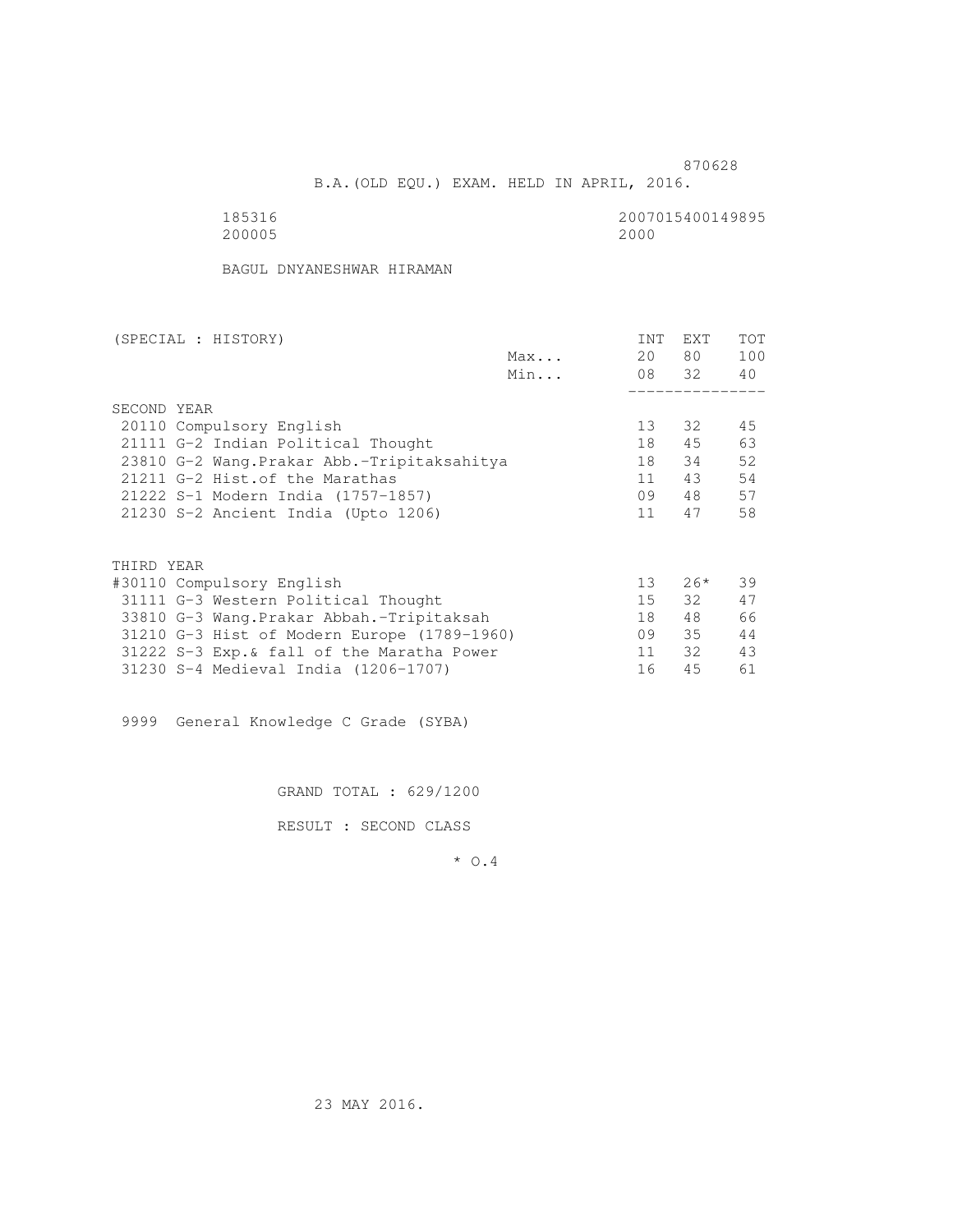B.A.(OLD EQU.) EXAM. HELD IN APRIL, 2016.

 185033 2008015400006733 200005 2000

MORE MAKARAND SWAYANTAK (RANJANA)

| (SPECIAL : HINDI)                            |     | INT              | <b>EXT</b> | TOT |
|----------------------------------------------|-----|------------------|------------|-----|
|                                              | Max | 20               | 80 —       | 100 |
|                                              | Min |                  | 08 32 40   |     |
|                                              |     |                  |            |     |
| SECOND YEAR                                  |     |                  |            |     |
| #20110 Compulsory English                    |     | 11               | 10         | FF  |
| 21211 G-2 Hist.of the Marathas               |     | 10 <sup>1</sup>  | 42         | 52  |
| 22011 G-2 India's Internal Security          |     | 12 <sup>12</sup> | 35         | 47  |
| 20511 G-2 Samanya Hindi                      |     | 14               | 51         | 65  |
| 20520 S-1 Kavya Shasthra                     |     | 12               | 33         | 45  |
| 20530 S-2 Uppanyas, Natak Evam Vyang         |     | 10 <sup>1</sup>  | 40         | 50  |
|                                              |     |                  |            |     |
| THIRD YEAR                                   |     |                  |            |     |
| 30110 Compulsory English                     |     | 08               | 33         | 41  |
| 31210 G-3 Hist of Modern Europe (1789-1960)  |     | 11               | 35         | 46  |
| 32012 G-3 Global Security                    |     | 09               | 39         | 48  |
| 30511 G-3 Samanya Hindi                      |     | 17               | 32         | 49  |
| #30520 S-3 Hindi Sahitya Ka Itihas           |     | 10 <sup>1</sup>  | 38         | 48  |
| 30530 S-4 Bhasha Vidnyan tatha Rashtrabhasha |     | 15               | 33         | 48  |
|                                              |     |                  |            |     |

9999 General Knowledge C Grade (SYBA)

GRAND TOTAL : ----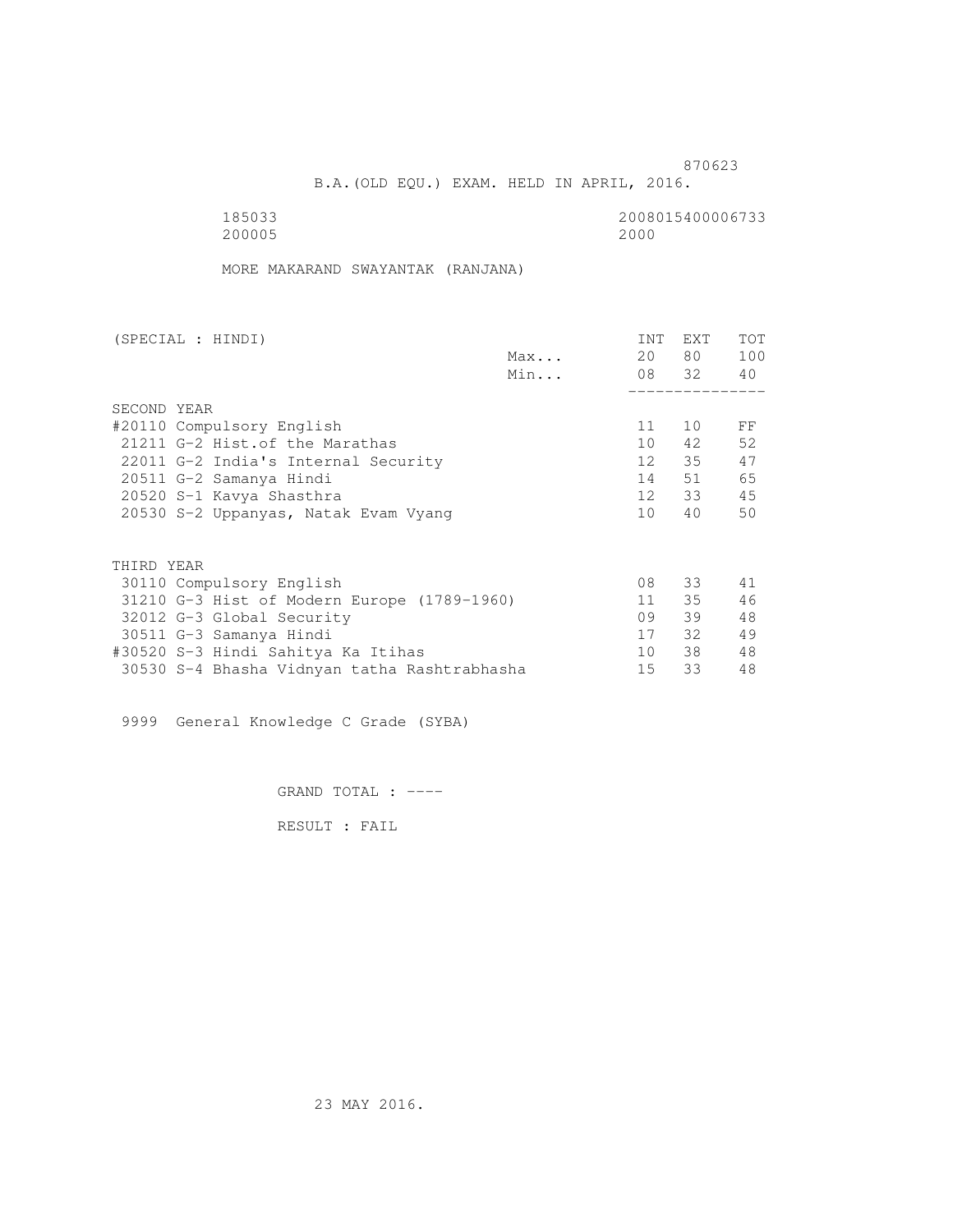B.A.(OLD EQU.) EXAM. HELD IN APRIL, 2016.

 185035 2007015400147254 200005 2000

JADHAV SWAPNIL ONKAR (CHANDRABHAGA)

| (SPECIAL : ECONOMICS)                     |     | <b>INT</b>      | <b>EXT</b>     | TOT |
|-------------------------------------------|-----|-----------------|----------------|-----|
|                                           | Max | 20              | 80             | 100 |
|                                           | Min |                 | 08 32          | 40  |
|                                           |     |                 |                |     |
| SECOND YEAR                               |     |                 |                |     |
| #20110 Compulsory English                 |     | 08              | AB             | FF  |
| 20211 G-2 Wang. Prakar. Abbhyas-Kadambari |     | 13              | 46             | 59  |
| 22011 G-2 India's Internal Security       |     | 15              | 54             | 69  |
| 21010 G-2 Indian Economy Since 1980       |     | 16              | 40             | 56  |
| 21020 S-1 Advanced Micro-Ecomomics        |     | 16              | 33             | 49  |
| 21030 S-2 Advanced Macro Economics        |     | 15 <sub>1</sub> | 40             | 55  |
|                                           |     |                 |                |     |
| THIRD YEAR                                |     |                 |                |     |
| 30110 Compulsory English                  |     | 12 <sup>°</sup> | 40             | 52  |
| 30211 G-3 Wang.Prak.Abbah-Natak Va Lalit  |     | 12 <sup>°</sup> | 58             | 70  |
| 32012 G-3 Global Security                 |     | 15              | 32             | 47  |
| 31010 G-3 Ind. Eco. Since 1980 Part-II    |     | 15              | 40             | 55  |
| #31021 S-3 Public Finance & Policies      |     | 15              | A <sub>B</sub> | FF  |
| 31032 S-4 Indian Banking & Practices      |     | 18              | 45             | 63  |

9999 General Knowledge C Grade (SYBA)

GRAND TOTAL : ----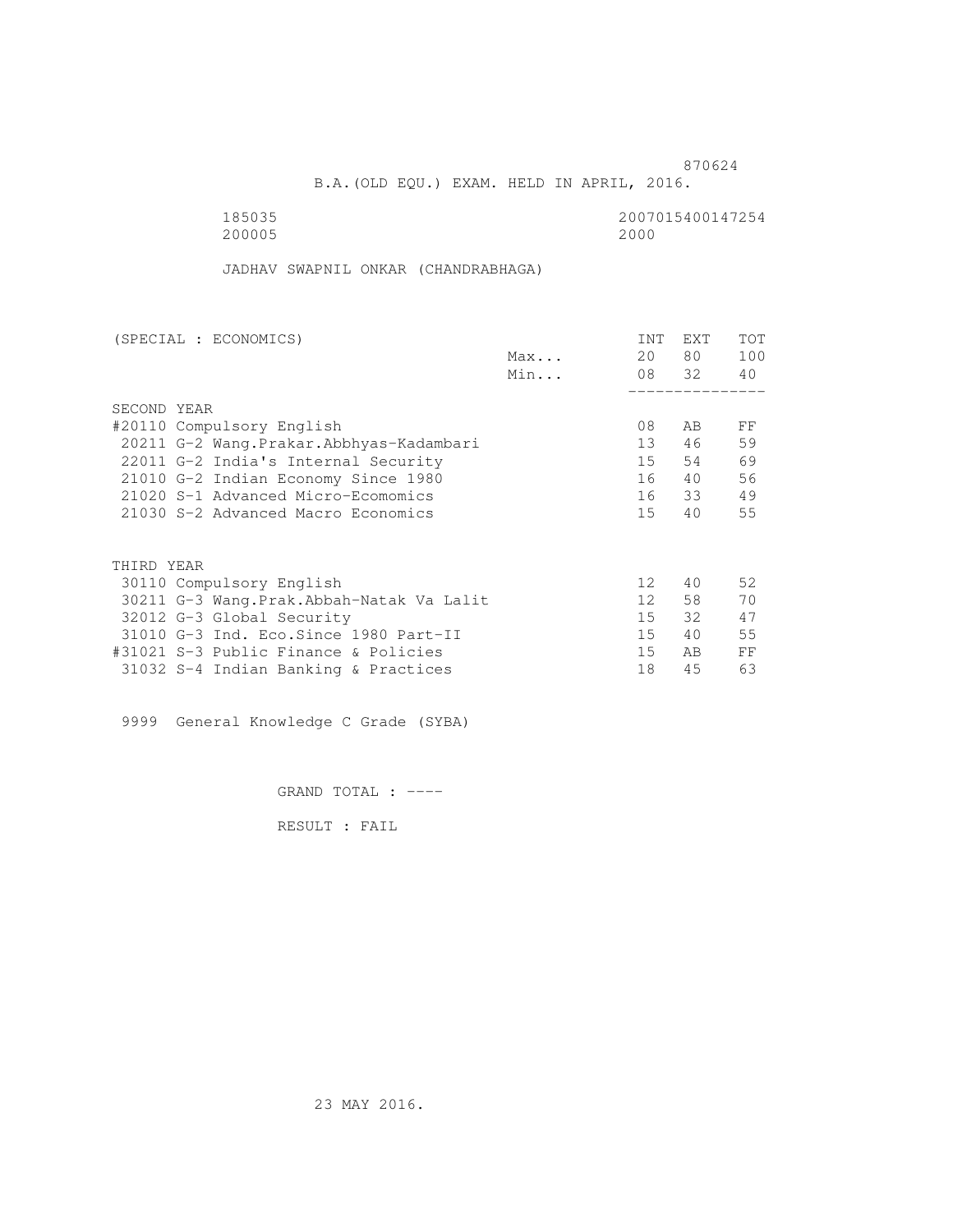B.A.(OLD EQU.) EXAM. HELD IN APRIL, 2016.

 185036 2008015400005293 200005 2000

PATIL PRAFULLAKUMAR RAMCHANDRA (PRAFULLAKUMAR)

| (SPECIAL : HISTORY)                         |     | <b>INT</b> | <b>EXT</b> | TOT |
|---------------------------------------------|-----|------------|------------|-----|
|                                             | Max | 20         | 80 —       | 100 |
|                                             | Min |            | 08 32      | 40  |
|                                             |     |            |            |     |
| SECOND YEAR                                 |     |            |            |     |
| #20110 Compulsory English                   |     | 11         | 30         | FF  |
| 20211 G-2 Wang. Prakar. Abbhyas-Kadambari   |     | 11         | 41         | 52  |
| 21111 G-2 Indian Political Thought          |     | 16         | 51         | 67  |
| 21211 G-2 Hist. of the Marathas             |     | 10         | 39         | 49  |
| 21222 S-1 Modern India (1757-1857)          |     | 11         | 45         | 56  |
| 21230 S-2 Ancient India (Upto 1206)         |     | 08         | 32         | 40  |
|                                             |     |            |            |     |
| THIRD YEAR                                  |     |            |            |     |
| 30110 Compulsory English                    |     | 16         | 35         | 51  |
| 30211 G-3 Wang.Prak.Abbah-Natak Va Lalit    |     | 13         | 35         | 48  |
| 31111 G-3 Western Political Thought         |     | 19         | 34         | 53  |
| 31210 G-3 Hist of Modern Europe (1789-1960) |     | 10         | 33         | 43  |
| #31222 S-3 Exp.& fall of the Maratha Power  |     | 08         | 23         | FF  |
| 31230 S-4 Medieval India (1206-1707)        |     | 13         | 38         | 51  |
|                                             |     |            |            |     |

9999 General Knowledge C Grade (SYBA)

GRAND TOTAL : ----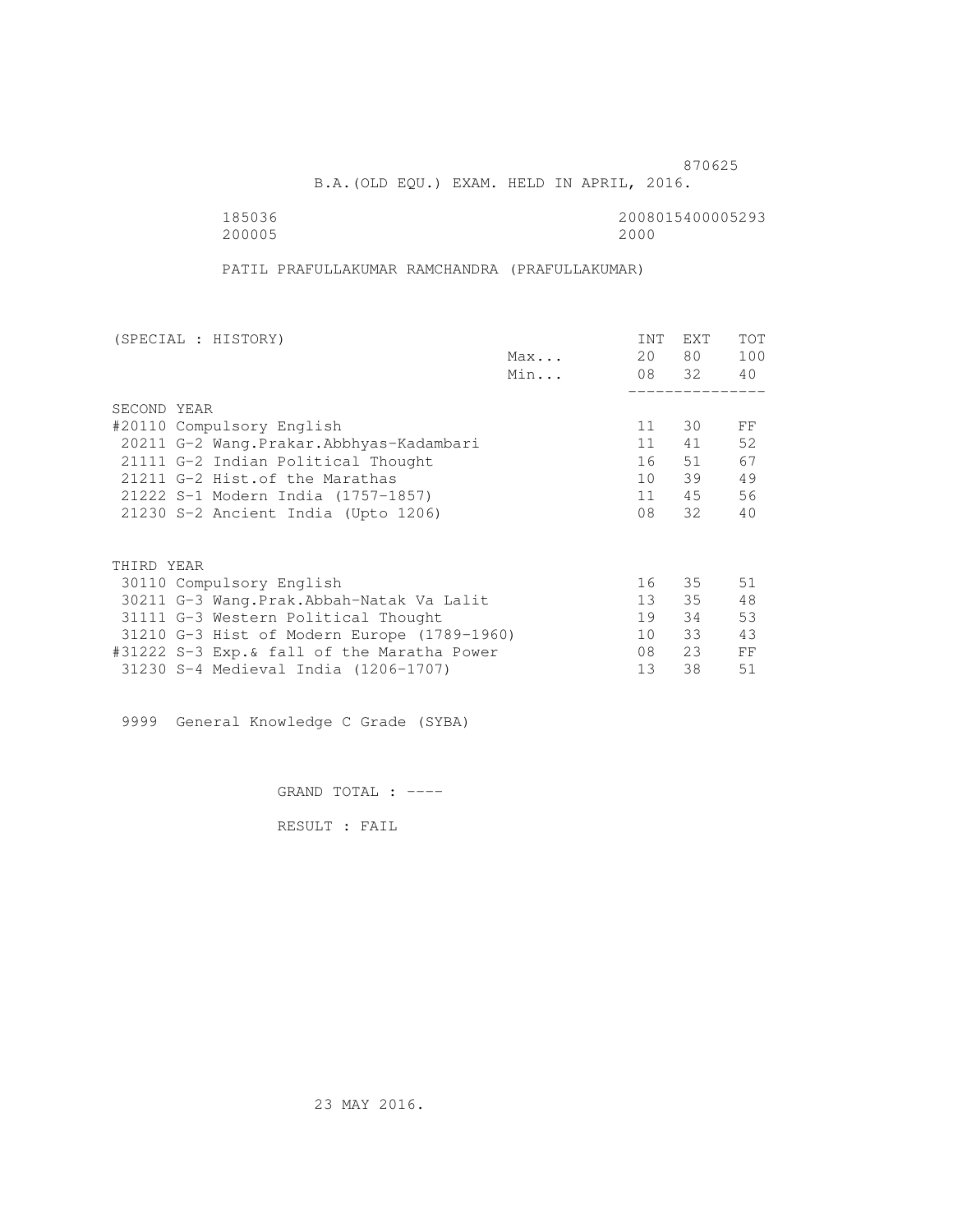B.A.(OLD EQU.) EXAM. HELD IN APRIL, 2016.

185037<br>200005<br>200005 2000 200005 2000

BHOPE MAHESH ANANDA (RUKHMABAI)

| (SPECIAL : PSYCHOLOGY)                |     | PR.               | <b>INT</b>      | <b>EXT</b> | TOT |
|---------------------------------------|-----|-------------------|-----------------|------------|-----|
|                                       | Max | 20                | 20              | 80         | 100 |
|                                       | Min | 08                |                 | 08 32      | 40  |
|                                       |     |                   |                 |            |     |
| SECOND YEAR                           |     |                   |                 |            |     |
| #20110 Compulsory English             |     |                   | 08              | 16         | FF  |
| 20512 G-2 Prayojanmulak Hindi         |     | $- -$             | 18              | 40         | 58  |
| 23310 G-2 Indian Philosophy           |     | $\qquad \qquad -$ | 16              | 61         | 77  |
| 21711 G-2 Advanced Social Psychology  |     | $-\,-$            | 14              | 35         | 49  |
| 21720 S-1 Psychopathology             |     | 14                | 14              | 33         | 61  |
| 21731 S-2 Counselling Psychology@     |     | 12 <sup>°</sup>   | 14              | 29         | 55  |
|                                       |     |                   |                 |            |     |
| THIRD YEAR                            |     |                   |                 |            |     |
| #30110 Compulsory English             |     |                   | 08              | 29         | FF  |
| 30512 G-3 Prayojanmulak Hindi         |     |                   | 15 <sub>1</sub> | 47         | 62  |
| 33310 G-3 Modern Western Philosophy   |     | $\qquad \qquad -$ | 16              | 32         | 48  |
| 31711 G-3 App. Psy. & Modern Life     |     | $\qquad \qquad -$ | 09              | 34         | 43  |
| 31721 S-3 Exp. Research Methodology   |     | $- -$             | 12 <sup>°</sup> | 36         | 48  |
| 31730 S-4 Exp. Psychology (Practical) |     |                   | 12              | 40         | 52  |
|                                       |     |                   |                 |            |     |

9999 General Knowledge C Grade (SYBA)

 $( @ - EXT: 24/60 )$ 

GRAND TOTAL : ----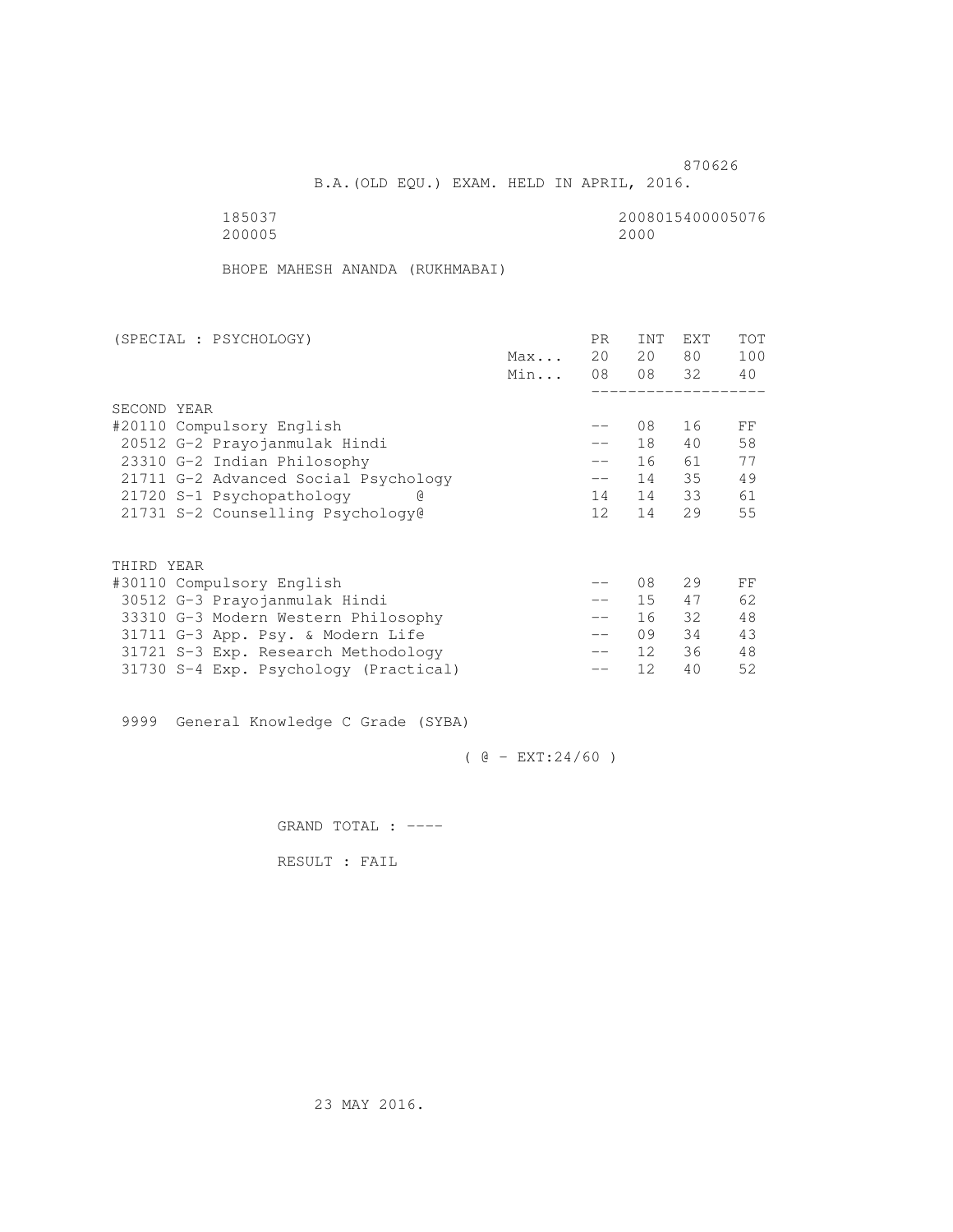B.A.(OLD EQU.) EXAM. HELD IN APRIL, 2016.

185315<br>200005 200005 20000 2000 200005 2000

SURYAWANSHI BHUPENDRA VIJAY (MAMTA)

| (SPECIAL : HINDI)                            |     | INT             | EXT   | <b>TOT</b> |
|----------------------------------------------|-----|-----------------|-------|------------|
|                                              | Max | 20              | 80 —  | 100        |
|                                              | Min |                 | 08 32 | 40         |
|                                              |     |                 |       |            |
| SECOND YEAR                                  |     |                 |       |            |
| 20110 Compulsory English                     |     | 11              | 32    | 43         |
| 21511 G-2 Economics & Human Geography        |     | 12 <sup>7</sup> | 41    | 53         |
| 22011 G-2 India's Internal Security          |     | 16              | 43    | 59         |
| 20512 G-2 Prayojanmulak Hindi                |     | 18              | 60    | 78         |
| 20520 S-1 Kavya Shasthra                     |     |                 | 15 32 | 47         |
| 20530 S-2 Uppanyas, Natak Evam Vyang         |     | 15              | 32    | 47         |
| THIRD YEAR                                   |     |                 |       |            |
|                                              |     |                 |       |            |
| #30110 Compulsory English                    |     | 11              | $27*$ | 38         |
| 31512 G-3 Geography of Health                |     | 10 <sup>1</sup> | 47    | 57         |
| 32012 G-3 Global Security                    |     | 18              | 49    | 67         |
| 30512 G-3 Prayojanmulak Hindi                |     | 16              | 44    | 60         |
| 30520 S-3 Hindi Sahitya Ka Itihas            |     | 16              | 51    | 67         |
| 30530 S-4 Bhasha Vidnyan tatha Rashtrabhasha |     | 16              | 43    | 59         |

9999 General Knowledge C Grade (SYBA)

GRAND TOTAL : 675/1200

RESULT : SECOND CLASS

\* O.4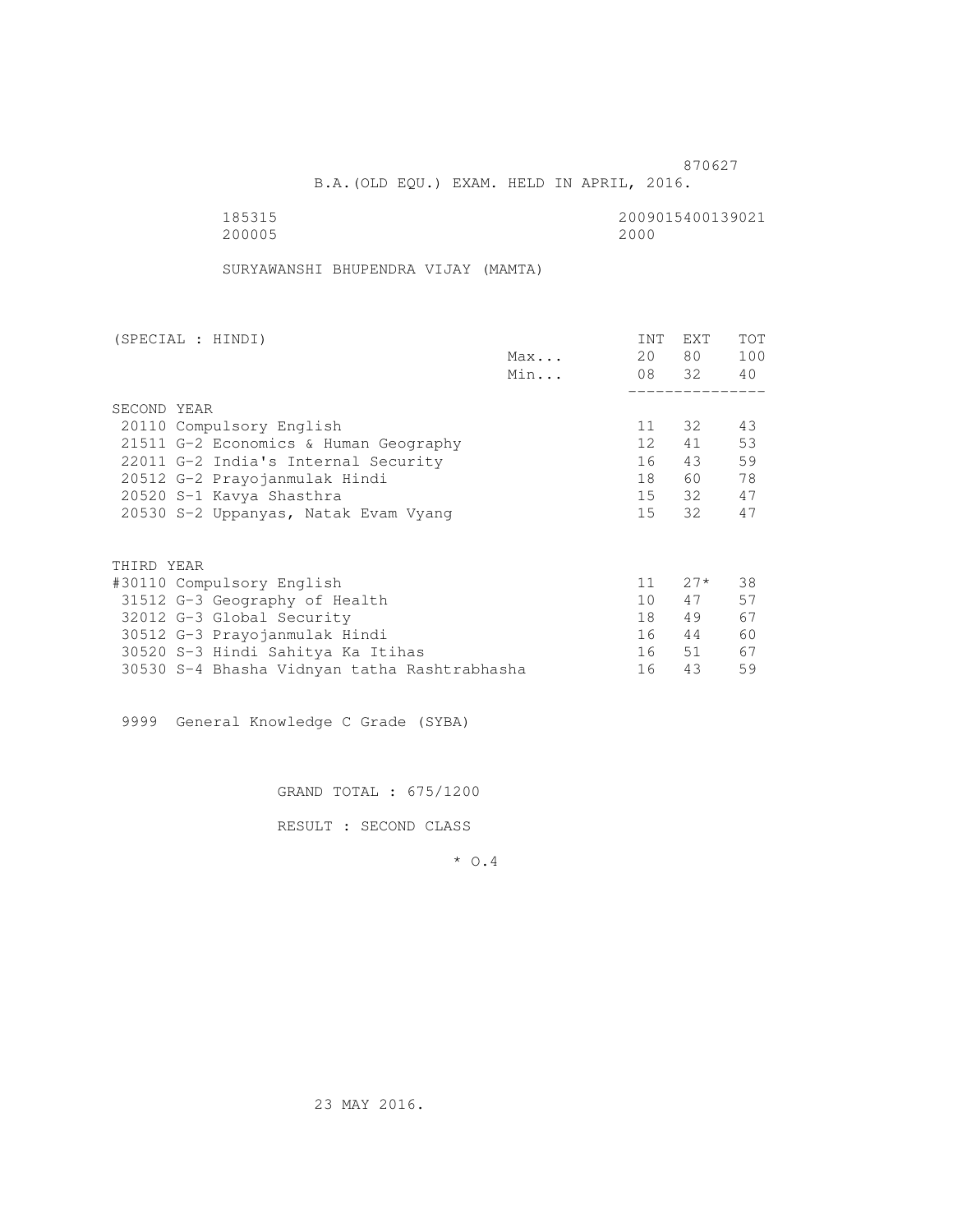B.A.(OLD EQU.) EXAM. HELD IN APRIL, 2016.

 185317 2008015400008152 200005 2000

SHAIKH IMRAN SALIM (JAIBU)

| (SPECIAL : HISTORY)                         |     | INT             | EXT   | TOT |
|---------------------------------------------|-----|-----------------|-------|-----|
|                                             | Max | 20              | 80    | 100 |
|                                             | Min |                 | 08 32 | 40  |
|                                             |     |                 |       |     |
| SECOND YEAR                                 |     |                 |       |     |
| 20110 Compulsory English                    |     | 12              | 32    | 44  |
| 21111 G-2 Indian Political Thought          |     | 17              | 37    | 54  |
| 22710 G-2 Advanced Modern Logic             |     | 14              | 40    | 54  |
| 21211 G-2 Hist. of the Marathas             |     | 11              | 44    | 55  |
| 21222 S-1 Modern India (1757-1857)          |     | 14              | 38    | 52  |
| 21230 S-2 Ancient India (Upto 1206)         |     | 09              | 32    | 41  |
|                                             |     |                 |       |     |
| THIRD YEAR                                  |     |                 |       |     |
| #30110 Compulsory English                   |     | 12 <sup>°</sup> | 02    | FF  |
| #31111 G-3 Western Political Thought        |     | 15              | AB    | FF  |
| #32710 G-3 Logic & Methodology of Science   |     | 16              | AB.   | FF  |
| 31210 G-3 Hist of Modern Europe (1789-1960) |     | 08              | 33    | 41  |
| 31222 S-3 Exp. & fall of the Maratha Power  |     | 11              | 32    | 43  |
| 31230 S-4 Medieval India (1206-1707)        |     | 14              | 35    | 49  |
|                                             |     |                 |       |     |

9999 General Knowledge C Grade (SYBA)

GRAND TOTAL : ----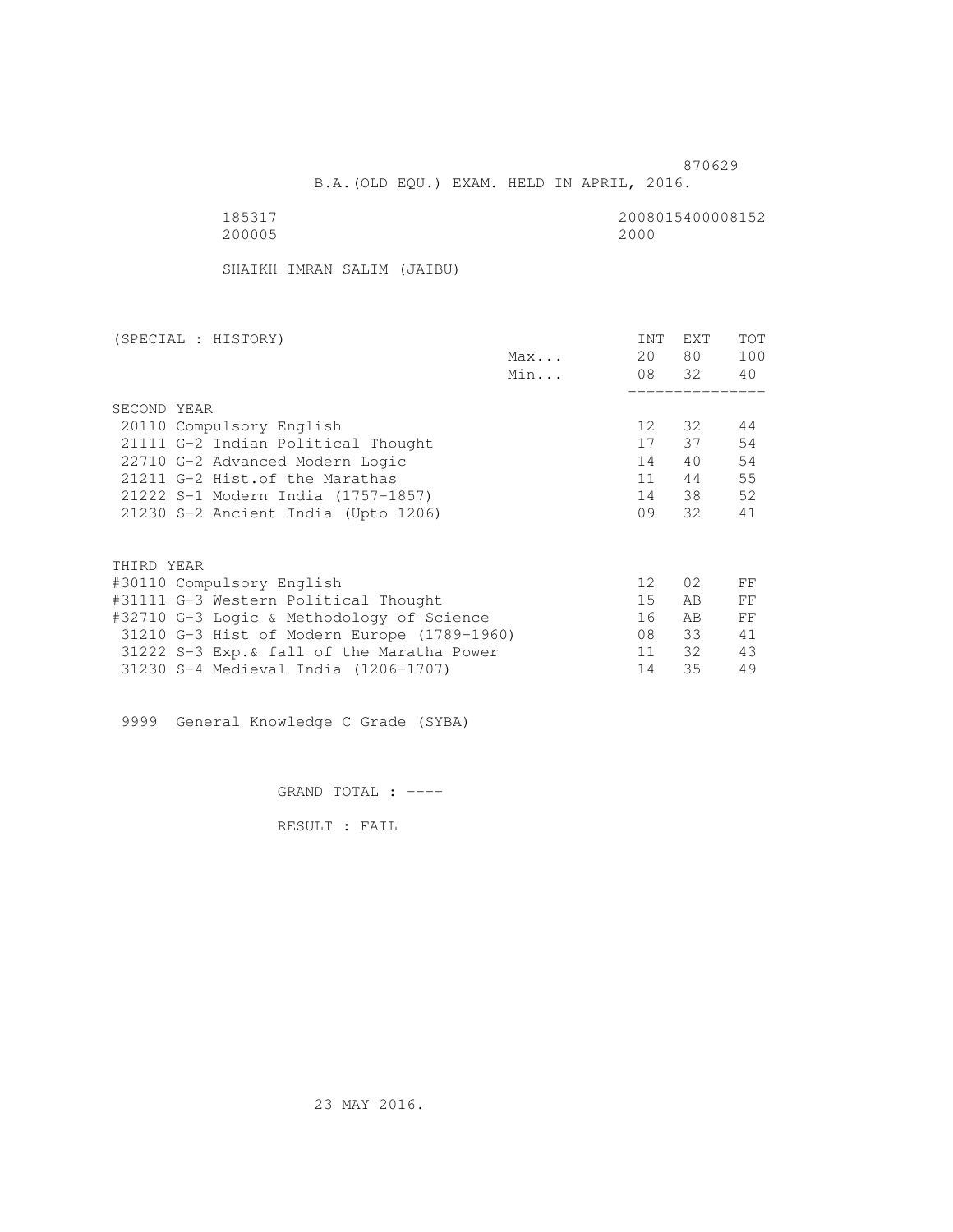B.A.(OLD EQU.) EXAM. HELD IN APRIL, 2016.

185318<br>200005 200005 20000 2000 200005 2000

PATIL SANDIP BAPU (MANGALA)

| (SPECIAL : PSYCHOLOGY)                     |     | PR.               | <b>INT</b>      | <b>EXT</b> | TOT |
|--------------------------------------------|-----|-------------------|-----------------|------------|-----|
|                                            | Max | 20                | 20              | 80         | 100 |
|                                            | Min | 08                |                 | 08 32      | 40  |
|                                            |     |                   |                 |            |     |
| SECOND YEAR                                |     |                   |                 |            |     |
| 20110 Compulsory English                   |     | --                | 12              | 42         | 54  |
| 20211 G-2 Wang. Prakar. Abbhyas-Kadambari  |     |                   | 17              | 51         | 68  |
| 22011 G-2 India's Internal Security        |     | $\qquad \qquad -$ | 17              | 38         | 55  |
| 21711 G-2 Advanced Social Psychology       |     | $-\,-$            | 16              | 37         | 53  |
| 21720 S-1 Psychopathology                  |     | 12 <sup>°</sup>   | 15              | 41         | 68  |
| 21731 S-2 Counselling Psychology@          |     | 11                | 15              | 35         | 61  |
|                                            |     |                   |                 |            |     |
| THIRD YEAR                                 |     |                   |                 |            |     |
| #30110 Compulsory English                  |     |                   | 14              | 38         | 52  |
| 30211 G-3 Wang. Prak. Abbah-Natak Va Lalit |     |                   | 10 <sup>°</sup> | 53         | 63  |
| 32012 G-3 Global Security                  |     | $\qquad \qquad -$ | 18              | 45         | 63  |
| 31711 G-3 App. Psy. & Modern Life          |     | $\qquad \qquad -$ | 09              | 44         | 53  |
| #31721 S-3 Exp. Research Methodology       |     | $- -$             | 14              | 32         | 46  |
| 31730 S-4 Exp. Psychology (Practical)      |     |                   | 15              | 50         | 65  |
|                                            |     |                   |                 |            |     |

9999 General Knowledge C Grade (SYBA)

 $( @ - EXT: 24/60 )$ 

GRAND TOTAL : 701/1200

RESULT : SECOND CLASS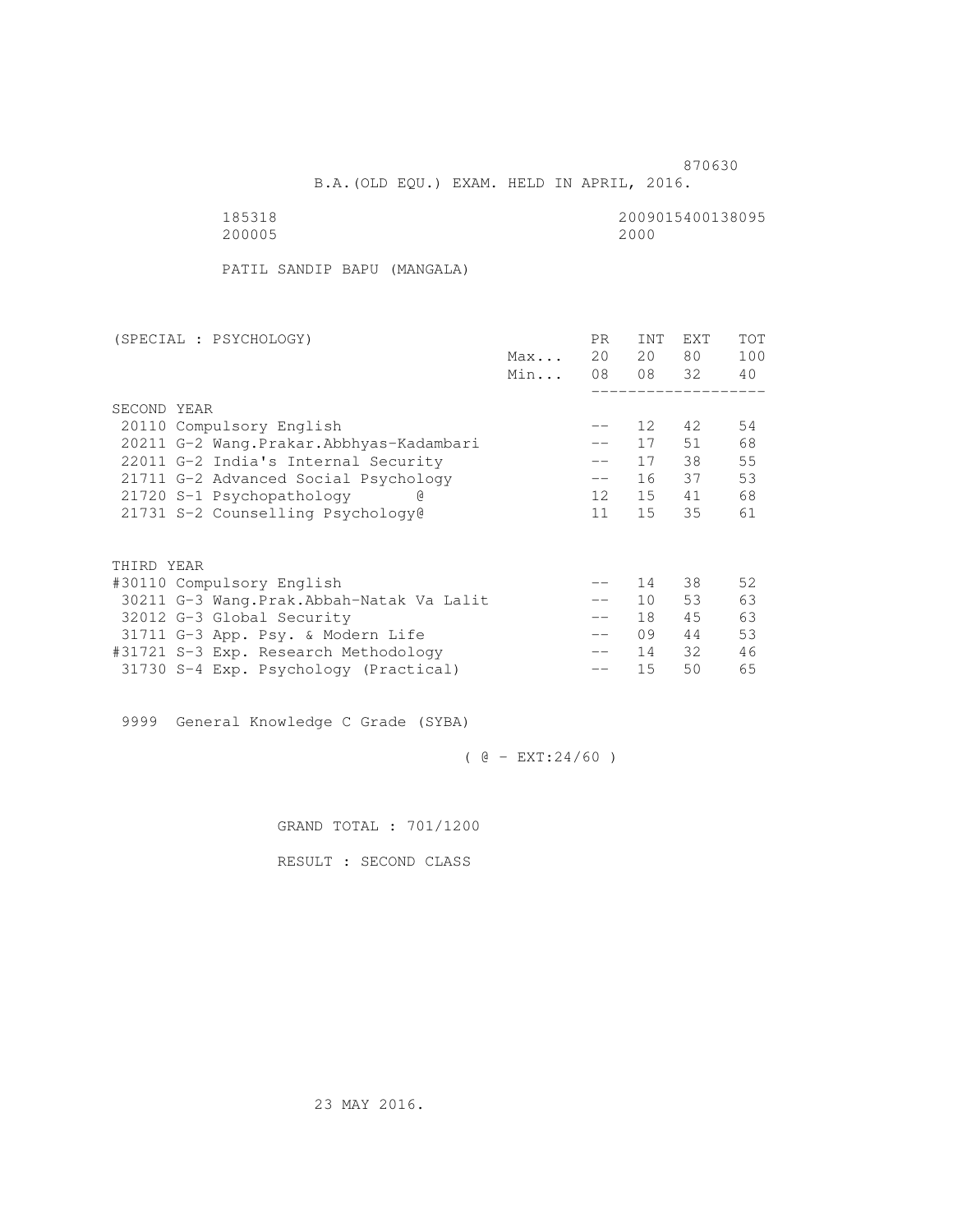B.A.(OLD EQU.) EXAM. HELD IN APRIL, 2016.

 185041 2008015400098817 200018 2002

ENDAIT JITENDRA DAYARAM (SUSHILABAI)

| (SPECIAL : MARATHI)                          |     | INT             | <b>EXT</b>     | TOT |
|----------------------------------------------|-----|-----------------|----------------|-----|
|                                              | Max | 20              | 80 —           | 100 |
|                                              | Min |                 | 08 32          | 40  |
|                                              |     |                 |                |     |
| SECOND YEAR                                  |     |                 |                |     |
| #20110 Compulsory English                    |     | 08              | 02             | FF  |
| 21211 G-2 Hist. of the Marathas              |     | 12 <sup>1</sup> | 44             | 56  |
| 21511 G-2 Economics & Human Geography        |     | 08              | 32             | 40  |
| 20211 G-2 Wang.Prakar.Abbhyas-Kadambari      |     | 15              | 37             | 52  |
| 20220 S-1 Madh.Mar.Gaddya-Paddya Wang.Prakar |     | 12              | 39             | 51  |
| 20230 S-2 Arava. Mar. Wang. Itihas 1818-1920 |     | 08              | 52             | 60  |
|                                              |     |                 |                |     |
| THIRD YEAR                                   |     |                 |                |     |
| #30110 Compulsory English                    |     | 09              | 0 <sub>0</sub> | FF  |
| 31210 G-3 Hist of Modern Europe (1789-1960)  |     | 16              | 46             | 62  |
| 31511 G-3 Population Geography               |     | 16              | 35             | 51  |
| 30211 G-3 Wang.Prak.Abbah-Natak Va Lalit     |     | 15              | 44             | 59  |
| 30220 S-3 Sahitya Vichar                     |     | 14              | 44             | 58  |
| 30230 S-4 Samanya Bhasha ani Param. Vyakaran |     | 15              | 38             | 53  |
|                                              |     |                 |                |     |

#9999 General Knowledge F Grade (SYBA)

GRAND TOTAL : ----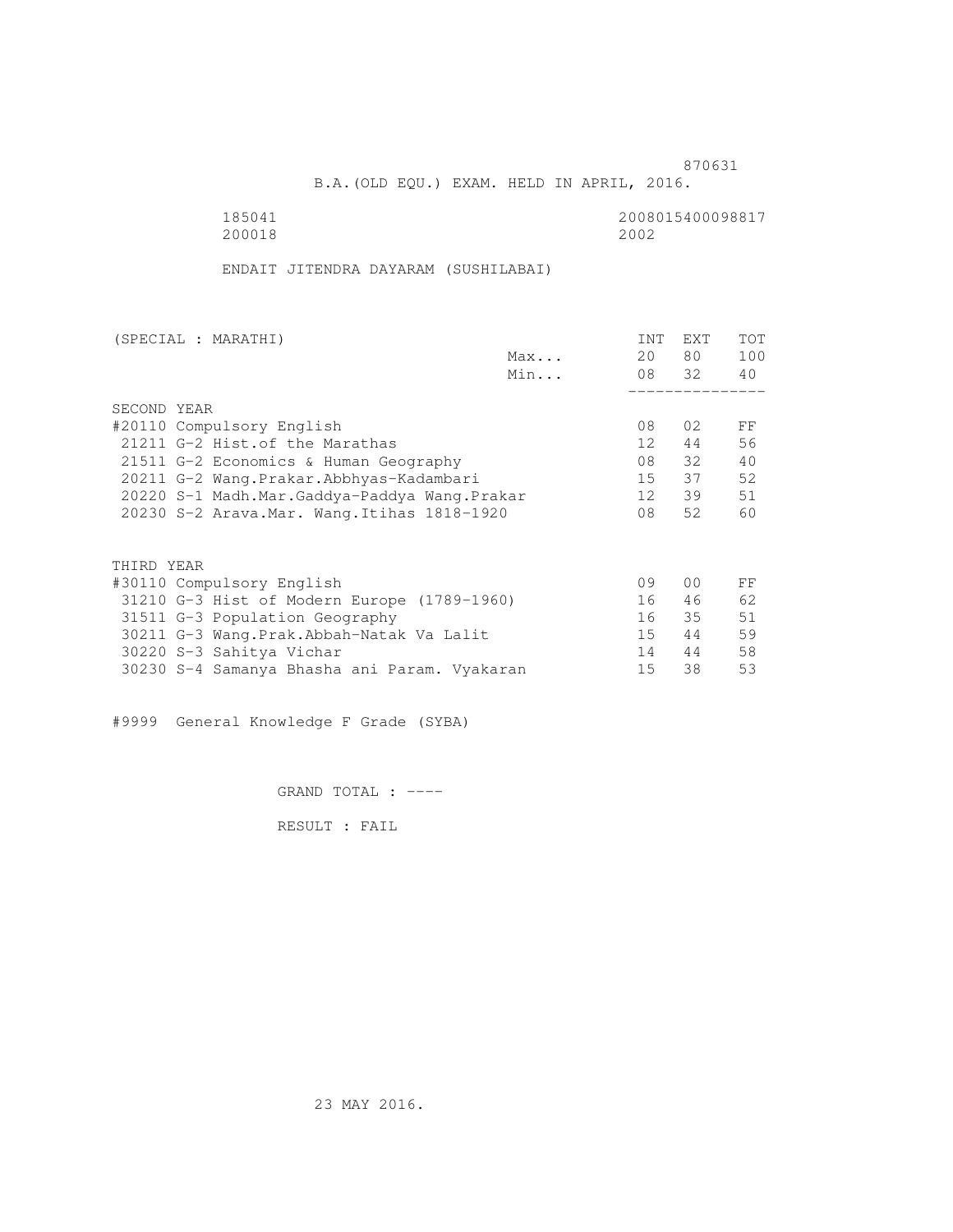B.A.(OLD EQU.) EXAM. HELD IN APRIL, 2016.

185043<br>200018 200018 200018 200018 2002

SHINDE HARSHALA RAMESH (SUNANDA)

| (SPECIAL : HISTORY)                         |     | INT             | <b>EXT</b> | TOT |
|---------------------------------------------|-----|-----------------|------------|-----|
|                                             | Max | 20              | 80 —       | 100 |
|                                             | Min |                 | 08 32      | 40  |
|                                             |     |                 |            |     |
| SECOND YEAR                                 |     |                 |            |     |
| #20110 Compulsory English                   |     | 16              | 37         | 53  |
| 20211 G-2 Wang. Prakar. Abbhyas-Kadambari   |     | 18              | 36         | 54  |
| 21111 G-2 Indian Political Thought          |     | 19              | 44         | 63  |
| 21211 G-2 Hist. of the Marathas             |     | 12 <sup>7</sup> | 32         | 44  |
| 21221 S-1 History of USA (1776-1970)        |     | 17              | 50         | 67  |
| 21230 S-2 Ancient India (Upto 1206)         |     | 17              | 47         | 64  |
|                                             |     |                 |            |     |
| THIRD YEAR                                  |     |                 |            |     |
| #30110 Compulsory English                   |     | 08              | 39         | 47  |
| 30211 G-3 Wang.Prak.Abbah-Natak Va Lalit    |     | 14              | 32         | 46  |
| 31111 G-3 Western Political Thought         |     | 16              | 36         | 52  |
| 31210 G-3 Hist of Modern Europe (1789-1960) |     | 17              | 47         | 64  |
| 31222 S-3 Exp. & fall of the Maratha Power  |     | 16              | 51         | 67  |
| 31230 S-4 Medieval India (1206-1707)        |     | 16              | 52         | 68  |
|                                             |     |                 |            |     |

9999 General Knowledge C Grade (SYBA)

GRAND TOTAL : 689/1200

RESULT : SECOND CLASS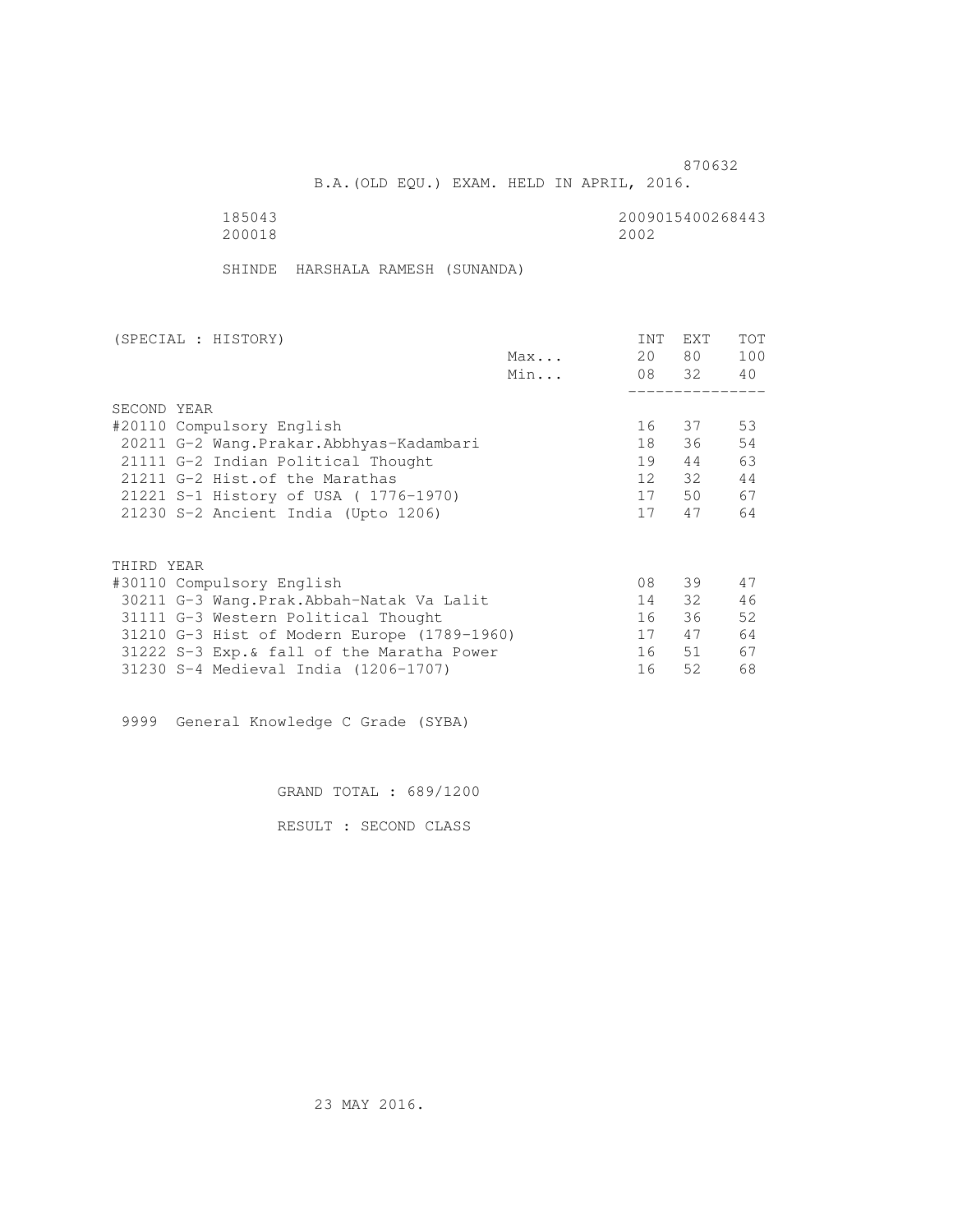extended to the contract of the contract of the contract of the contract of the contract of the contract of the contract of the contract of the contract of the contract of the contract of the contract of the contract of th

B.A.(OLD EQU.) EXAM. HELD IN APRIL, 2016.

185044<br>200018 200018 200018 200018 2002

SHINDE MANISHA JAGADISH (SHOBHA)

| (SPECIAL : ENGLISH)                            | INT             | <b>EXT</b> | TOT |
|------------------------------------------------|-----------------|------------|-----|
| Max                                            | 20              | 80 —       | 100 |
| Min                                            |                 | 08 32      | 40  |
|                                                |                 |            |     |
| SECOND YEAR                                    |                 |            |     |
| #20110 Compulsory English                      | 08              | 38         | 46  |
| 20211 G-2 Wang. Prakar. Abbhyas-Kadambari      | 16              | 34         | 50  |
| 21211 G-2 Hist. of the Marathas                | 12 <sup>7</sup> | 35         | 47  |
| 22410 G-2 Int.to the Study of Eng. Lit.        | 17              | 34         | 51  |
| 22420 S-1 16th and 17th Century Eng. Lit.      | 16              | 34         | 50  |
| #22430 S-2 18th and 19th Century Eng.Lit.      | 17              | 40         | 57  |
|                                                |                 |            |     |
| THIRD YEAR                                     |                 |            |     |
| #30110 Compulsory English                      | 14              | 37         | 51  |
| 30211 G-3 Wang.Prak.Abbah-Natak Va Lalit       | 14              | 38         | 52  |
| 31210 G-3 Hist of Modern Europe (1789-1960)    | 16              | 34         | 50  |
| 32410 G-3 The Study of Eng. Lang.              | 16              | 40         | 56  |
| 32420 S-3 20th Century Eng. Lit.               | 16              | 32         | 48  |
| 32430 S-4 Ind. Writing in Eng. & American Lit. | 17              | 33         | 50  |

#9999 General Knowledge C Grade\* (SYBA)

GRAND TOTAL : 608/1200

RESULT : SECOND CLASS

\* O.4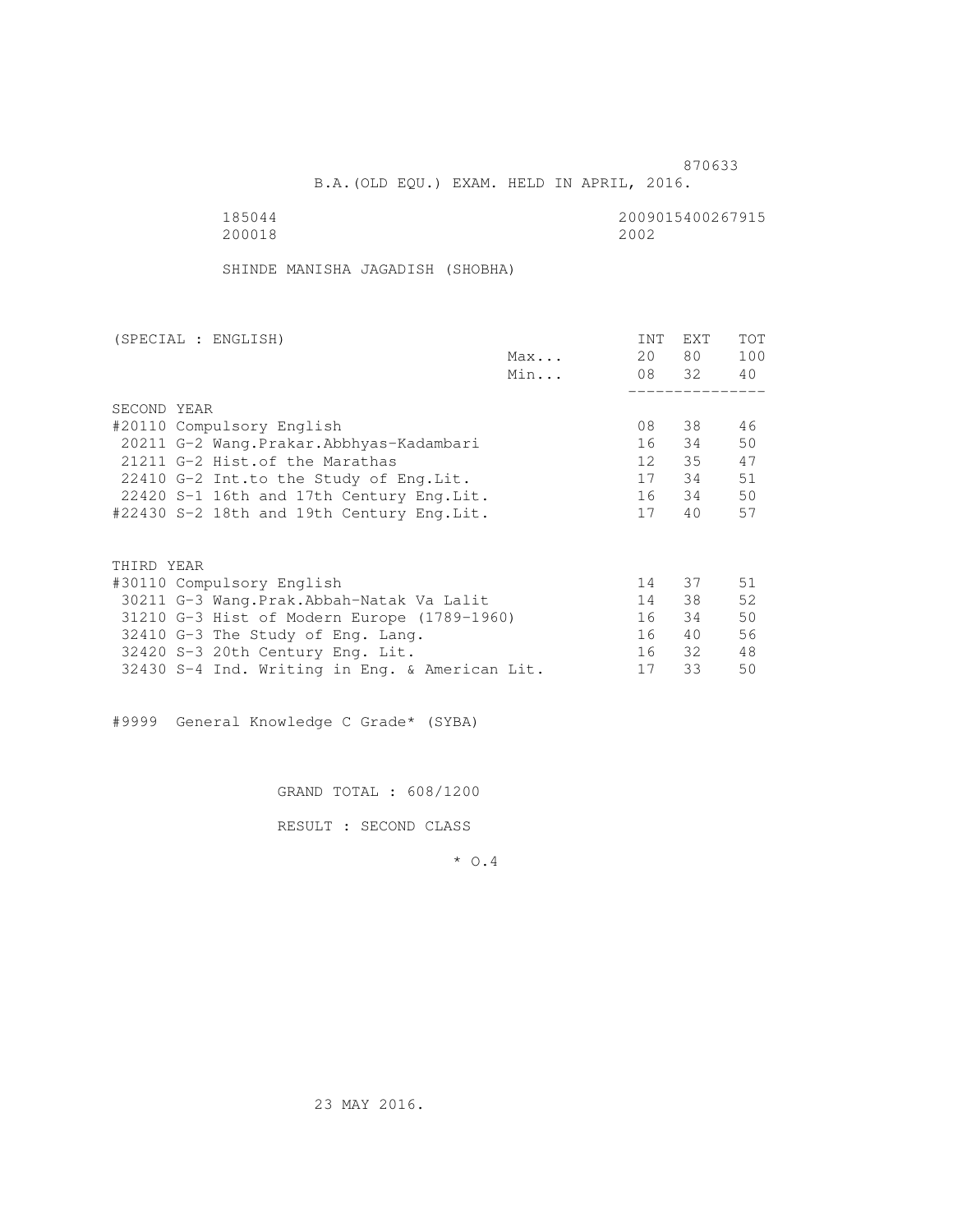B.A.(OLD EQU.) EXAM. HELD IN APRIL, 2016.

185319<br>200018 200018 200018 200018 2002

KHALANE MONALI PRABHAKAR (LATABAI)

| (SPECIAL : HISTORY)                         |     | INT             | EXT              | <b>TOT</b> |
|---------------------------------------------|-----|-----------------|------------------|------------|
|                                             | Max | 20              | 80 —             | 100        |
|                                             | Min |                 | 08 32            | 40         |
|                                             |     |                 |                  |            |
| SECOND YEAR                                 |     |                 |                  |            |
| 20110 Compulsory English                    |     | 15 <sub>1</sub> | $24+8^{\circ}39$ |            |
| 20211 G-2 Wang. Prakar. Abbhyas-Kadambari   |     | 18              | 57               | 75         |
| 21111 G-2 Indian Political Thought          |     | 18              | 41               | 59         |
| 21211 G-2 Hist. of the Marathas             |     | 14              | 40               | 54         |
| 21221 S-1 History of USA (1776-1970)        |     | 17              | 47               | 64         |
| 21230 S-2 Ancient India (Upto 1206)         |     | 17              | 47               | 64         |
| THIRD YEAR                                  |     |                 |                  |            |
| #30110 Compulsory English                   |     | 14              | 37               | 51         |
| 30211 G-3 Wang.Prak.Abbah-Natak Va Lalit    |     | 17              | 43               | 60         |
| 31111 G-3 Western Political Thought         |     | 18              | 45               | 63         |
| 31210 G-3 Hist of Modern Europe (1789-1960) |     | 18              | 32               | 50         |
| 31222 S-3 Exp. & fall of the Maratha Power  |     | 17              | 34               | 51         |
| 31230 S-4 Medieval India (1206-1707)        |     | 17              | 36               | 53         |
|                                             |     |                 |                  |            |

9999 General Knowledge C Grade (SYBA)

 $\mathcal{A}$  and  $\mathcal{A}$  are the set of  $\mathcal{A}$ GRAND TOTAL : 683+10=693/1200

RESULT : SECOND CLASS

 $^{\circ}$  0.163

23 MAY 2016.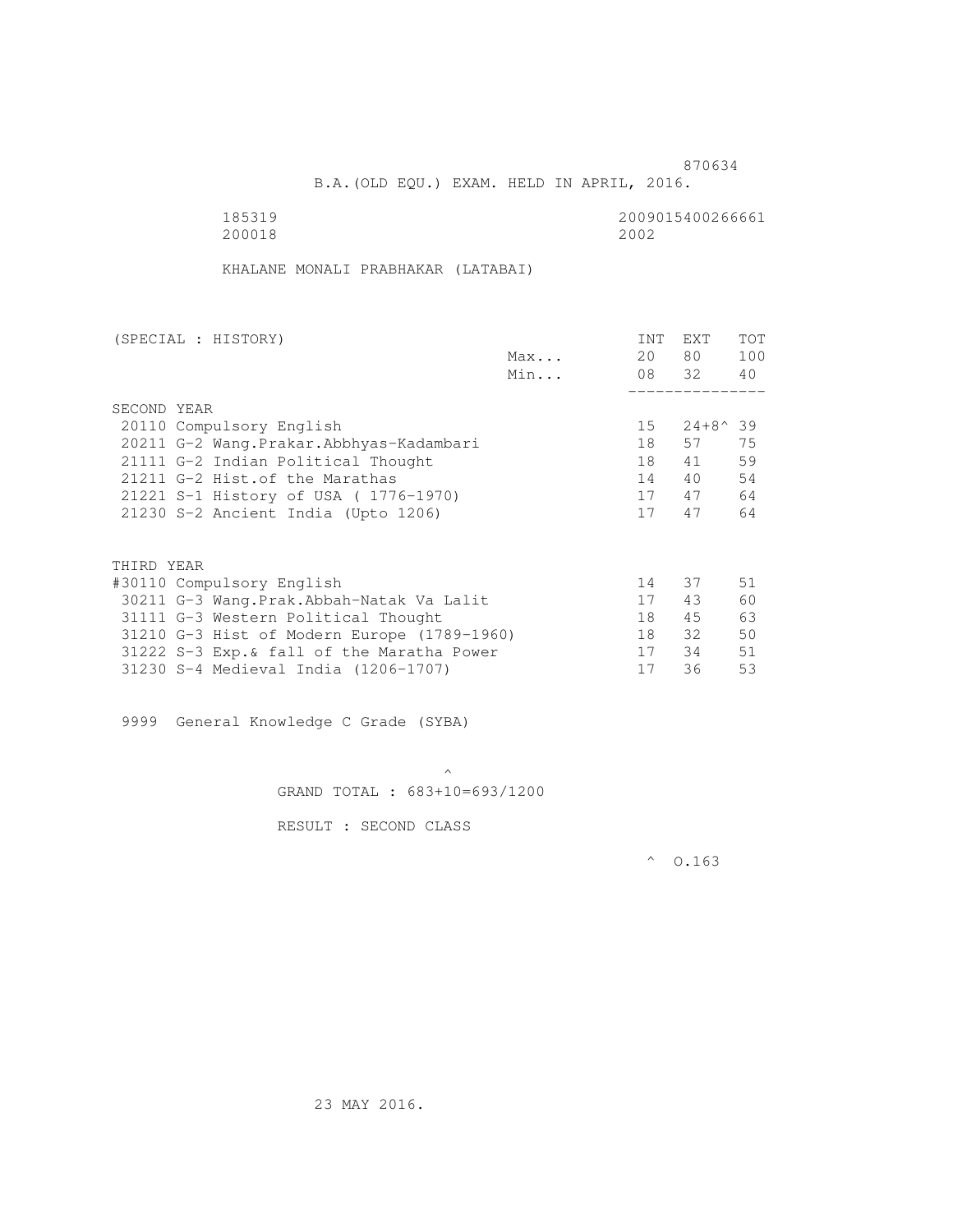and the contract of the contract of the contract of the contract of the contract of the contract of the contract of the contract of the contract of the contract of the contract of the contract of the contract of the contra

B.A.(OLD EQU.) EXAM. HELD IN APRIL, 2016.

 185047 2009015400181833 200057 2001

PATIL AMOL VISHWAS (SUNANDABAI)

| (SPECIAL : ECONOMICS)                     |     | <b>INT</b> | <b>EXT</b> | TOT |
|-------------------------------------------|-----|------------|------------|-----|
|                                           | Max | 20         | 80         | 100 |
|                                           | Min |            | 08 32      | 40  |
|                                           |     |            |            |     |
| SECOND YEAR                               |     |            |            |     |
| #20110 Compulsory English                 |     | 08         | 21         | FF  |
| 20211 G-2 Wang. Prakar. Abbhyas-Kadambari |     | 09         | 42         | 51  |
| 21511 G-2 Economics & Human Geography     |     | 18         | 38         | 56  |
| 21010 G-2 Indian Economy Since 1980       |     | 08         | 44         | 52  |
| 21020 S-1 Advanced Micro-Ecomomics        |     | 08         | 36         | 44  |
| 21030 S-2 Advanced Macro Economics        |     | 08         | 32         | 40  |
|                                           |     |            |            |     |
| THIRD YEAR                                |     |            |            |     |
| 30110 Compulsory English                  |     | 09         | 37         | 46  |
| 30211 G-3 Wang.Prak.Abbah-Natak Va Lalit  |     | 08         | 41         | 49  |
| 31511 G-3 Population Geography            |     | 17         | 33         | 50  |
| 31010 G-3 Ind. Eco. Since 1980 Part-II    |     | 16         | 32         | 48  |
| #31021 S-3 Public Finance & Policies      |     | 17         | 26         | FF  |
| 31031 S-4 International Trade & Practices |     | 16         | 32         | 48  |

9999 General Knowledge C Grade (SYBA)

GRAND TOTAL : ----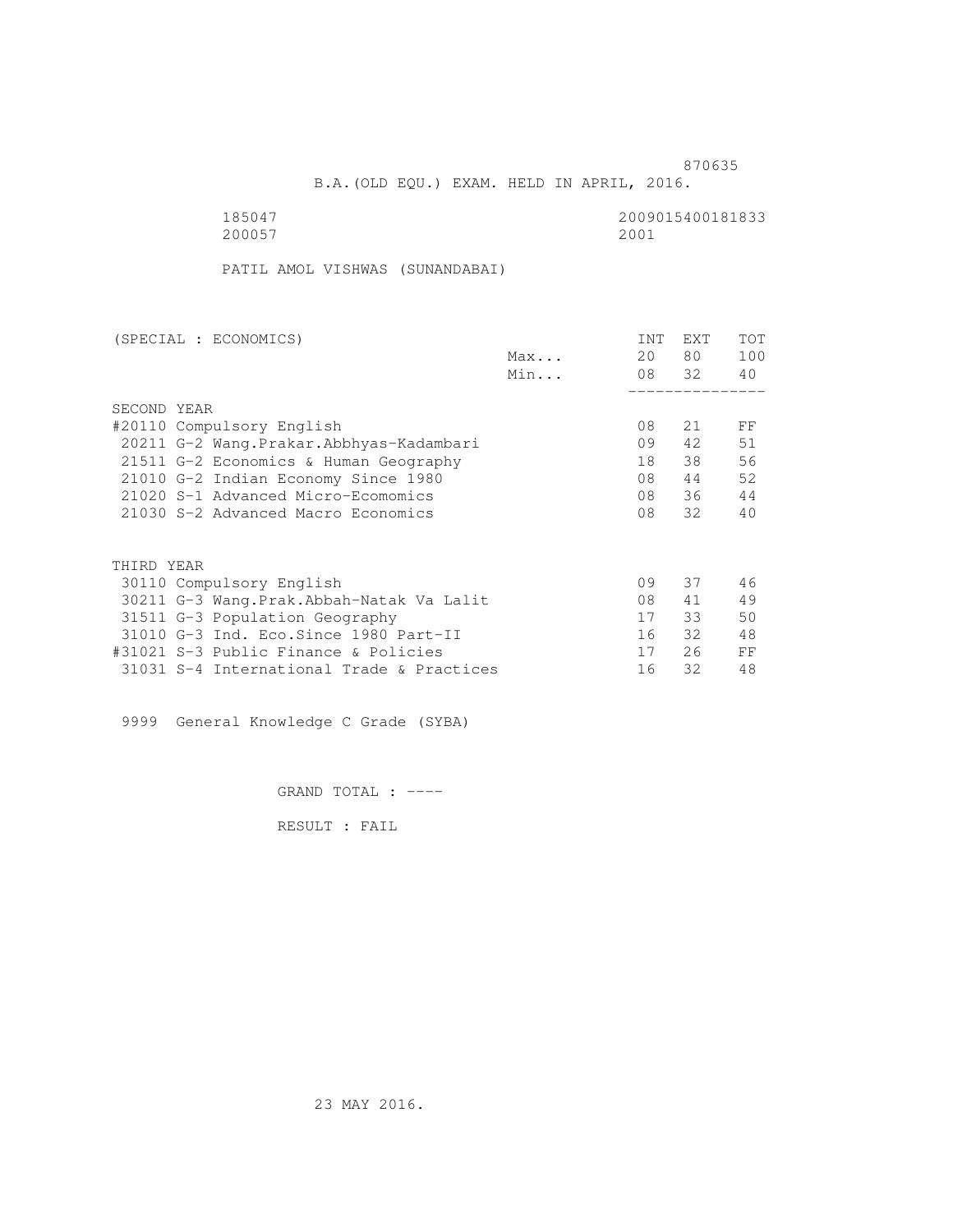B.A.(OLD EQU.) EXAM. HELD IN APRIL, 2016.

 185321 2007015400052134 200057 2001

PAWAR SHYAMKUMAR SANTOSH (AKKABAI)

| (SPECIAL : ECONOMICS)                      |     | INT             | <b>EXT</b> | TOT |
|--------------------------------------------|-----|-----------------|------------|-----|
|                                            | Max | 20              | 80         | 100 |
|                                            | Min |                 | 08 32      | 40  |
|                                            |     |                 |            |     |
| SECOND YEAR                                |     |                 |            |     |
| 20110 Compulsory English                   |     | 12 <sup>°</sup> | 40         | 52  |
| 20211 G-2 Wang. Prakar. Abbhyas-Kadambari  |     | 08              | 39         | 47  |
| 21511 G-2 Economics & Human Geography      |     | 13              | 35         | 48  |
| 21010 G-2 Indian Economy Since 1980        |     | 15              | 38         | 53  |
| 21020 S-1 Advanced Micro-Ecomomics         |     | 13              | 34         | 47  |
| 21030 S-2 Advanced Macro Economics         |     | 13 <sup>7</sup> | 34         | 47  |
|                                            |     |                 |            |     |
| THIRD YEAR                                 |     |                 |            |     |
| 30110 Compulsory English                   |     | 08              | 38         | 46  |
| 30211 G-3 Wang.Prak.Abbah-Natak Va Lalit   |     | 09              | 32         | 41  |
| 31511 G-3 Population Geography             |     | 09              | 37         | 46  |
| 31010 G-3 Ind. Eco. Since 1980 Part-II     |     | 09              | 36         | 45  |
| 31021 S-3 Public Finance & Policies        |     | 10              | 34         | 44  |
| #31031 S-4 International Trade & Practices |     | 09              | AB         | FF  |

9999 General Knowledge C Grade (SYBA)

GRAND TOTAL : ----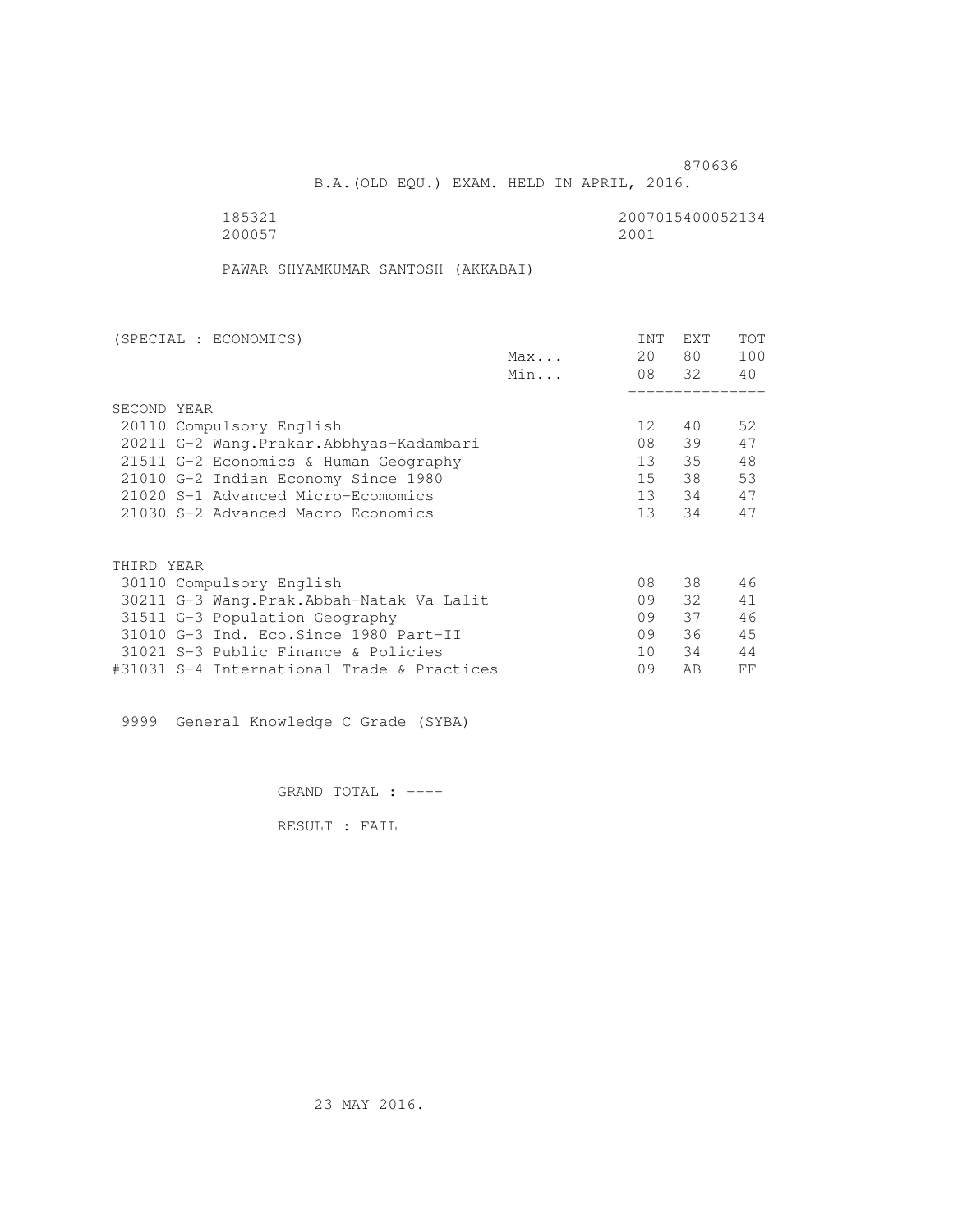and the state of the state of the state of the state of the state of the state of the state of the state of the state of the state of the state of the state of the state of the state of the state of the state of the state

B.A.(OLD EQU.) EXAM. HELD IN APRIL, 2016.

 185052 2007015400156887 200058 2003

WAGH SHARDA DEELIP (PRAMILA)

| (SPECIAL : MARATHI)                          | INT             | EXT   | <b>TOT</b> |
|----------------------------------------------|-----------------|-------|------------|
| Max                                          | 20              | 80 —  | 100        |
| Min                                          |                 | 08 32 | 40         |
|                                              |                 |       |            |
| SECOND YEAR                                  |                 |       |            |
| #20110 Compulsory English                    | 13 <sup>°</sup> | 15    | FF         |
| 20511 G-2 Samanya Hindi                      | 18              | 51    | 69         |
| 21712 G-2 Development in Life-span           | 18              | 43    | 61         |
| 20211 G-2 Wang.Prakar.Abbhyas-Kadambari      | 18              | 45    | 63         |
| 20220 S-1 Madh.Mar.Gaddya-Paddya Wang.Prakar | 18              | 33    | 51         |
| 20230 S-2 Arava. Mar. Wang. Itihas 1818-1920 | 18              | 34    | 52         |
|                                              |                 |       |            |
| THIRD YEAR                                   |                 |       |            |
| #30110 Compulsory English                    | 15              | 06    | FF         |
| 30511 G-3 Samanya Hindi                      | 19              | 57    | 76         |
| 31711 G-3 App. Psy. & Modern Life            | 19              | 47    | 66         |
| 30211 G-3 Wang. Prak. Abbah-Natak Va Lalit   | 19              | 48    | 67         |
| 30220 S-3 Sahitya Vichar                     | 18              | 35    | 53         |
| 30230 S-4 Samanya Bhasha ani Param. Vyakaran | 19              | 41    | 60         |

9999 General Knowledge C Grade (SYBA)

GRAND TOTAL : ----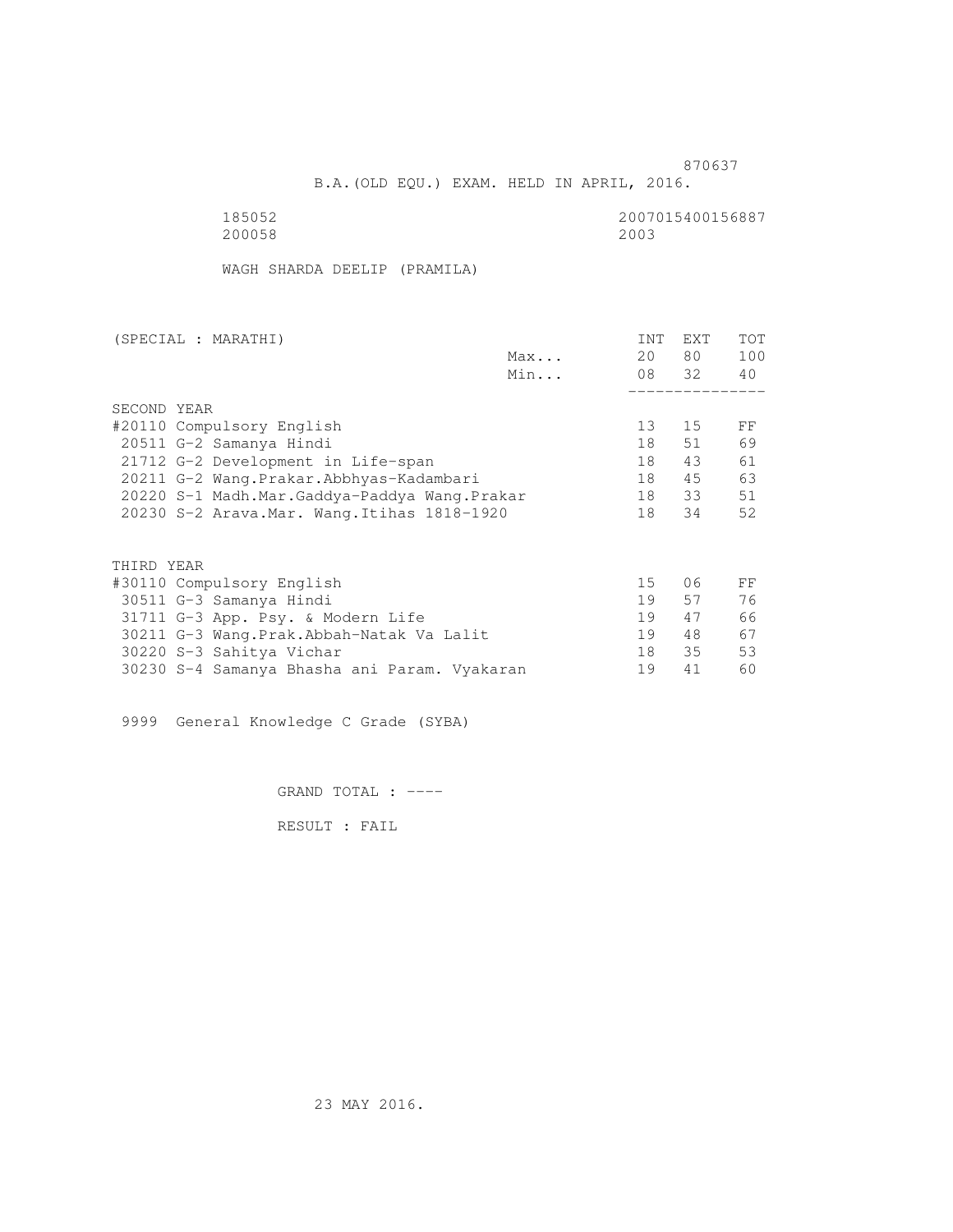B.A.(OLD EQU.) EXAM. HELD IN APRIL, 2016.

185325<br>200058 200058 200058 200058 200058 2003

BHIL JAYARAM ANKUSH (RAMANBAI)

| (SPECIAL : HISTORY) |                                             |     | INT | EXT      | <b>TOT</b> |
|---------------------|---------------------------------------------|-----|-----|----------|------------|
|                     |                                             | Max | 20  | 80 —     | 100        |
|                     |                                             | Min |     | 08 32 40 |            |
|                     |                                             |     |     |          |            |
| SECOND YEAR         |                                             |     |     |          |            |
|                     | 20110 Compulsory English                    |     | 11  | 32       | 43         |
|                     | 20511 G-2 Samanya Hindi                     |     | 15  | 48       | 63         |
|                     | 22810 G-2 Ind. Society: Issues and Problems |     | 13  | 52       | 65         |
|                     | 21211 G-2 Hist. of the Marathas             |     | 19  | 57       | 76         |
|                     | 21222 S-1 Modern India (1757-1857)          |     | 19  | 48       | 67         |
|                     | 21230 S-2 Ancient India (Upto 1206)         |     | 19  | 45       | 64         |
|                     |                                             |     |     |          |            |
| THIRD YEAR          |                                             |     |     |          |            |
|                     | #30110 Compulsory English                   |     | 17  | AB       | FF         |
|                     | 30511 G-3 Samanya Hindi                     |     | 17  | 51       | 68         |
|                     | 32810 G-3 Indian Society Structure & Change |     | 16  | 42       | 58         |
|                     | 31210 G-3 Hist of Modern Europe (1789-1960) |     | 18  | 42       | 60         |
|                     | 31222 S-3 Exp. & fall of the Maratha Power  |     | 18  | 37       | 55         |
|                     | 31230 S-4 Medieval India (1206-1707)        |     | 19  | 37       | 56         |

9999 General Knowledge C Grade (SYBA)

GRAND TOTAL : ----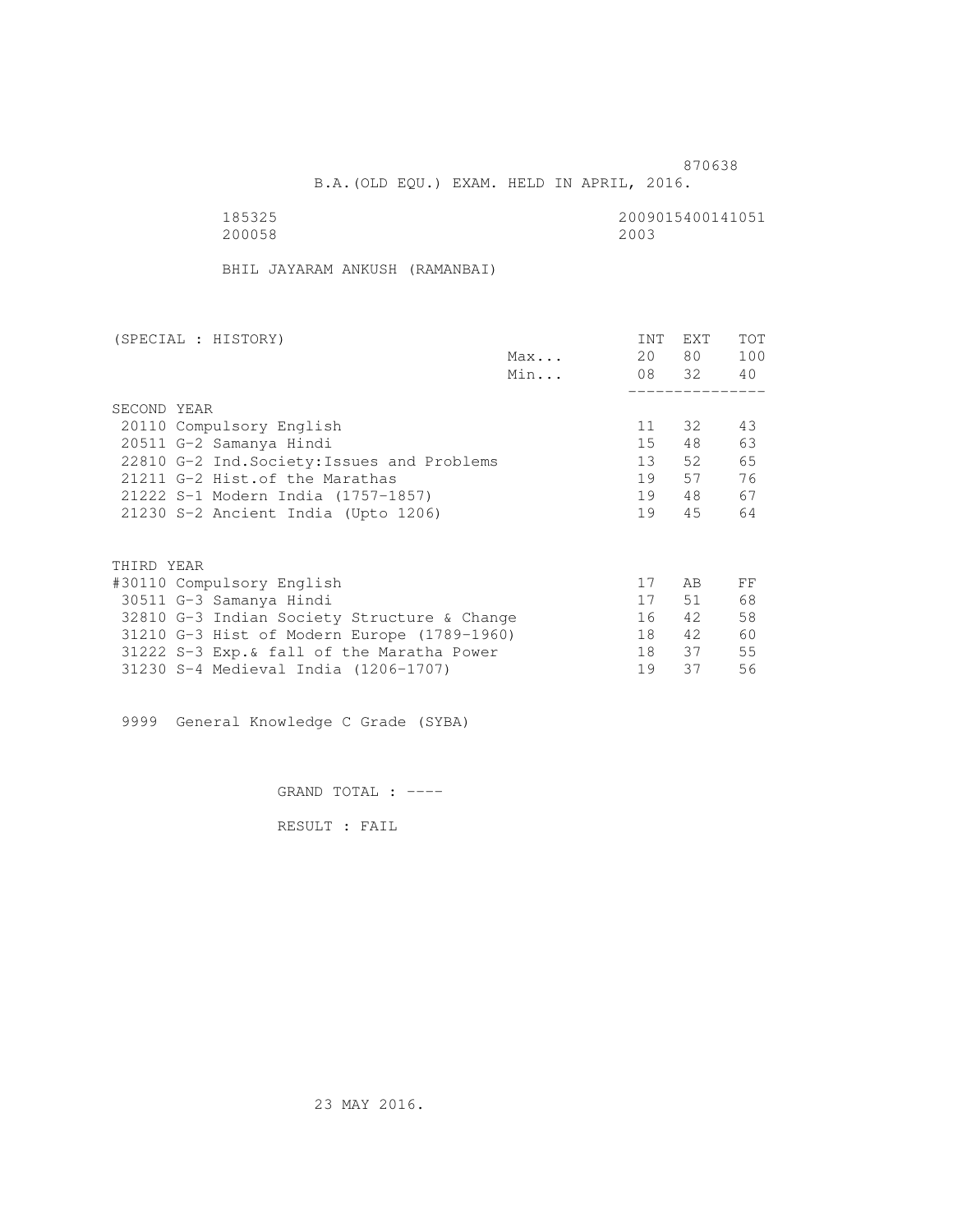B.A.(OLD EQU.) EXAM. HELD IN APRIL, 2016.

200073 2023

185061<br>200073 200073 200073

DHANGAR HIMMATRAO DHANRAJ (MINABAI)

| (SPECIAL : SOCIOLOGY)                         |     | INT             | <b>EXT</b> | <b>TOT</b> |
|-----------------------------------------------|-----|-----------------|------------|------------|
|                                               | Max | 20              | 80 —       | 100        |
|                                               | Min |                 | 08 32      | 40         |
|                                               |     |                 |            |            |
| SECOND YEAR                                   |     |                 |            |            |
| #20110 Compulsory English                     |     | 11              | $27*$      | 38         |
| 20511 G-2 Samanya Hindi                       |     |                 | 16 37      | 53         |
| 21211 G-2 Hist. of the Marathas               |     | 16              | 32         | 48         |
| 22810 G-2 Ind. Society: Issues and Problems   |     | 17              | 34         | 51         |
| 22820 S-1 Found'n of Soc. Thought             |     | 18              | 32         | 50         |
| 22832 S-2 Tribal Society In India             |     | 09              | 34         | 43         |
|                                               |     |                 |            |            |
|                                               |     |                 |            |            |
| THIRD YEAR                                    |     |                 |            |            |
| #30110 Compulsory English                     |     | 12 <sup>°</sup> | 40         | 52         |
| 30511 G-3 Samanya Hindi                       |     | 12 <sup>1</sup> | 40         | 52         |
| 31210 G-3 Hist of Modern Europe (1789-1960)   |     | 15              | 32         | 47         |
| 32810 G-3 Indian Society Structure & Change   |     | 08              | 40         | 48         |
| 32820 S-3 Techniques of Sociological Research |     | 13 <sup>7</sup> | 42         | 55         |
| 32832 S-4 Industrial Sociology                |     | 14              | 37         | 51         |

9999 General Knowledge C Grade (SYBA)

GRAND TOTAL : 588/1200

RESULT : PASS CLASS

\* O.4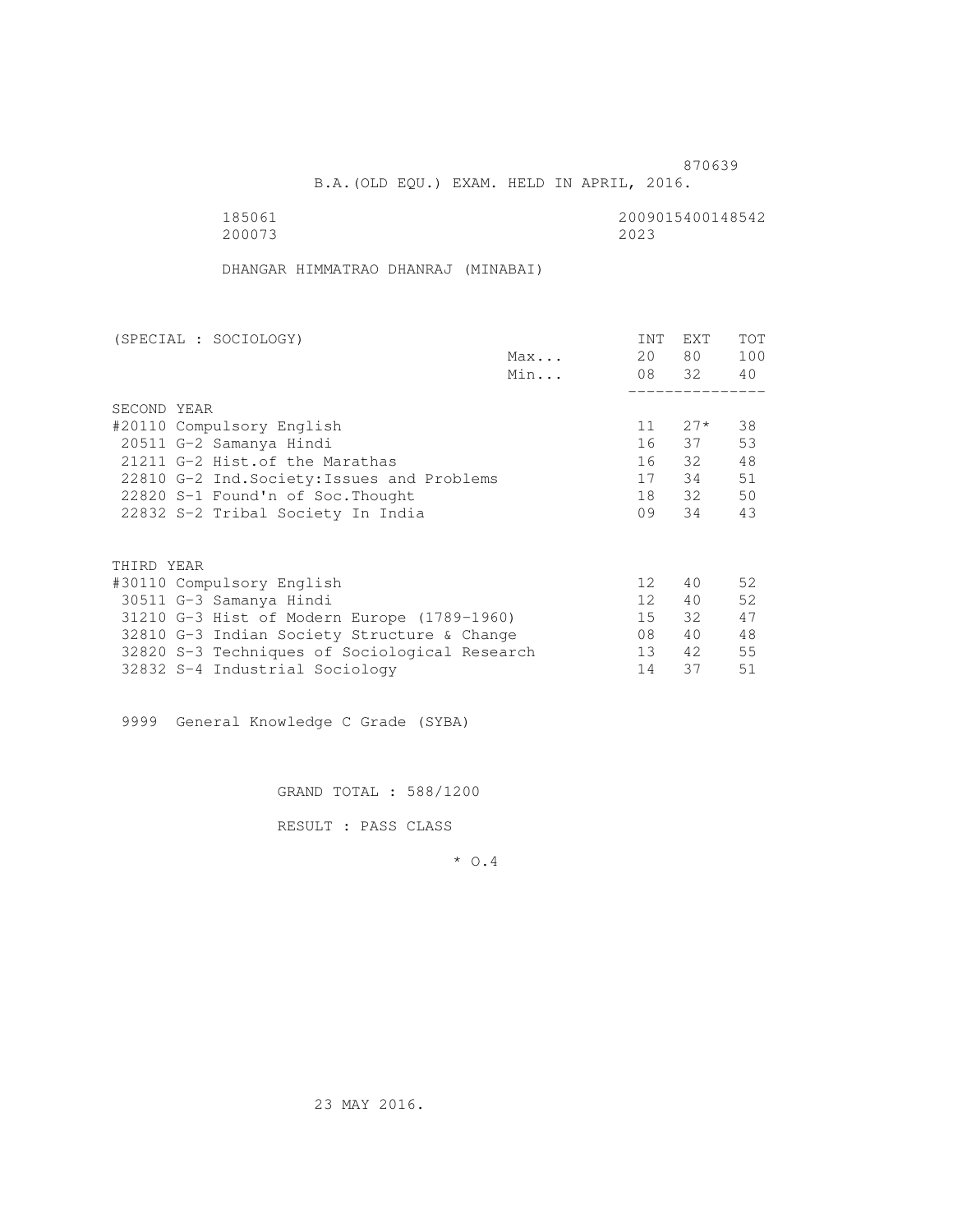B.A.(OLD EQU.) EXAM. HELD IN APRIL, 2016.

200073

185327 2009015400148317

MORE SUNIL PRAKASH (KALPANABAI)

|             | (SPECIAL : MARATHI)                          |     | INT | <b>EXT</b>         | TOT |
|-------------|----------------------------------------------|-----|-----|--------------------|-----|
|             |                                              | Max | 20  | 80 —               | 100 |
|             |                                              | Min |     | 08 32              | 40  |
|             |                                              |     |     |                    |     |
| SECOND YEAR |                                              |     |     |                    |     |
|             | 20110 Compulsory English                     |     | 12  | 32                 | 44  |
|             | 21010 G-2 Indian Economy Since 1980          |     | 19  | 58                 | 77  |
|             | 21211 G-2 Hist. of the Marathas              |     | 19  | 42                 | 61  |
|             | 20211 G-2 Wang.Prakar.Abbhyas-Kadambari      |     | 15  | 35                 | 50  |
|             | 20220 S-1 Madh.Mar.Gaddya-Paddya Wang.Prakar |     | 16  | 57 73              |     |
|             | 20230 S-2 Arava. Mar. Wang. Itihas 1818-1920 |     | 16  | $26+6^{\wedge} 42$ |     |
|             |                                              |     |     |                    |     |
| THIRD YEAR  |                                              |     |     |                    |     |
|             |                                              |     | 14  | AB.                | FF  |
|             | #30110 Compulsory English                    |     |     |                    |     |
|             | 31010 G-3 Ind. Eco. Since 1980 Part-II       |     | 19  | 34                 | 53  |
|             | 31210 G-3 Hist of Modern Europe (1789-1960)  |     | 18  | 38                 | 56  |
|             | 30211 G-3 Wang.Prak.Abbah-Natak Va Lalit     |     | 16  | 45                 | 61  |
|             | #30220 S-3 Sahitya Vichar                    |     | 17  | AB.                | FF  |
|             | 30230 S-4 Samanya Bhasha ani Param. Vyakaran |     | 16  | 43                 | 59  |

9999 General Knowledge C Grade (SYBA)

GRAND TOTAL : ----

RESULT : FAIL

 $^{\wedge}$  +9 0.163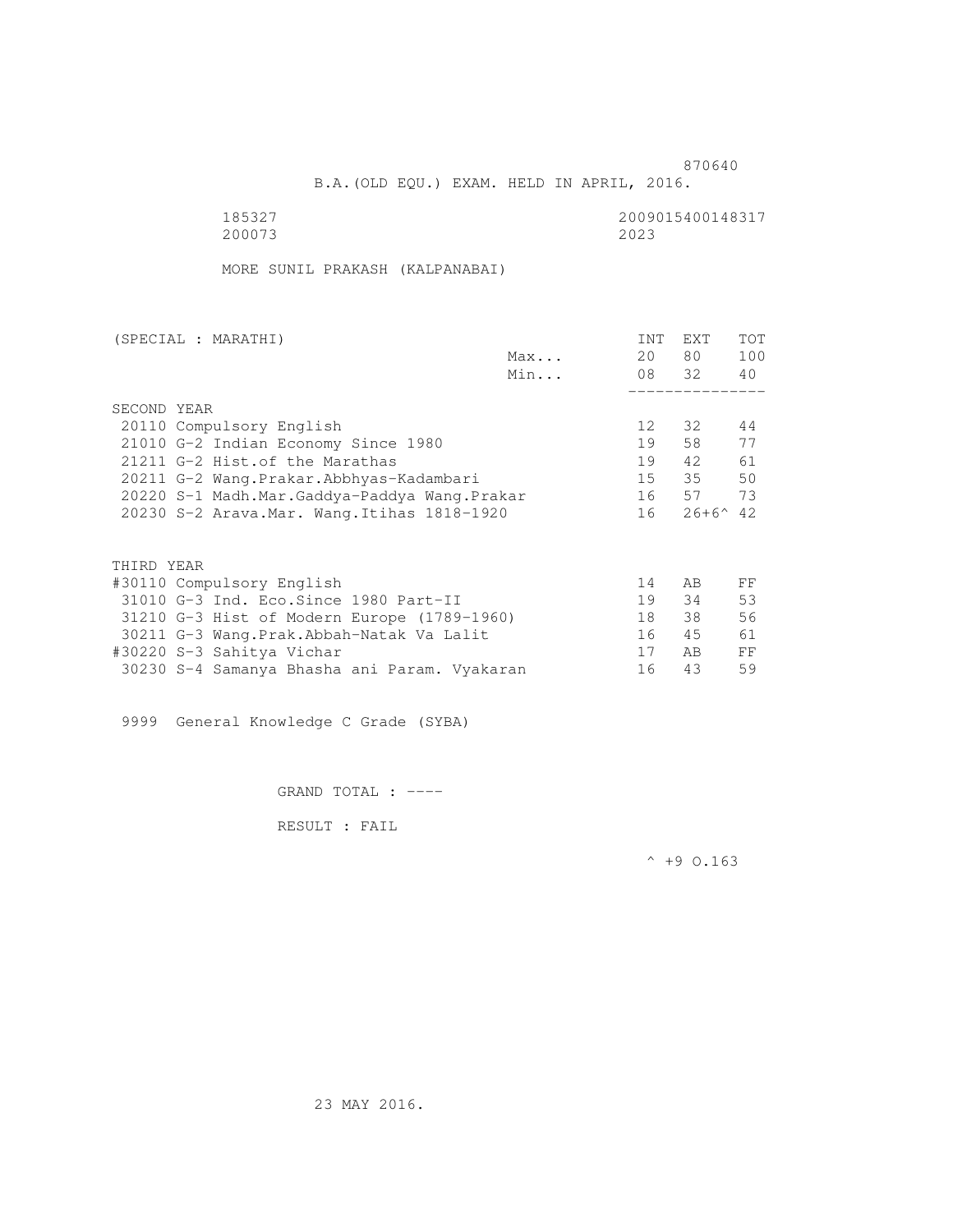B.A.(OLD EQU.) EXAM. HELD IN APRIL, 2016.

 185328 2009015400041846 200094 2000

BHIL MANOJ DEVAJI (SUMANBAI)

| (SPECIAL : MARATHI)                          |     | INT | EXT   | <b>TOT</b> |
|----------------------------------------------|-----|-----|-------|------------|
|                                              | Max | 20  | 80 —  | 100        |
|                                              | Min |     | 08 32 | 40         |
|                                              |     |     |       |            |
| SECOND YEAR                                  |     |     |       |            |
| 20110 Compulsory English                     |     | 15  | 37    | 52         |
| 21511 G-2 Economics & Human Geography        |     | 14  | 32    | 46         |
| 22810 G-2 Ind. Society: Issues and Problems  |     | 13  | 45    | 58         |
| 20211 G-2 Wang.Prakar.Abbhyas-Kadambari      |     | 16  | 56    | 72         |
| 20220 S-1 Madh.Mar.Gaddya-Paddya Wang.Prakar |     |     | 15 37 | 52         |
| 20230 S-2 Arava. Mar. Wang. Itihas 1818-1920 |     | 17  | 47    | 64         |
|                                              |     |     |       |            |
| THIRD YEAR                                   |     |     |       |            |
| #30110 Compulsory English                    |     | 16  | $26*$ | 42         |
| 31511 G-3 Population Geography               |     | 14  | 42    | 56         |
| 32810 G-3 Indian Society Structure & Change  |     | 15  | 53    | 68         |
| 30211 G-3 Wang. Prak. Abbah-Natak Va Lalit   |     | 18  | 49    | 67         |
| 30220 S-3 Sahitya Vichar                     |     | 16  | 39    | 55         |
| 30230 S-4 Samanya Bhasha ani Param. Vyakaran |     | 17  | 32    | 49         |

9999 General Knowledge C Grade (SYBA)

GRAND TOTAL : 681/1200

RESULT : SECOND CLASS

\* O.4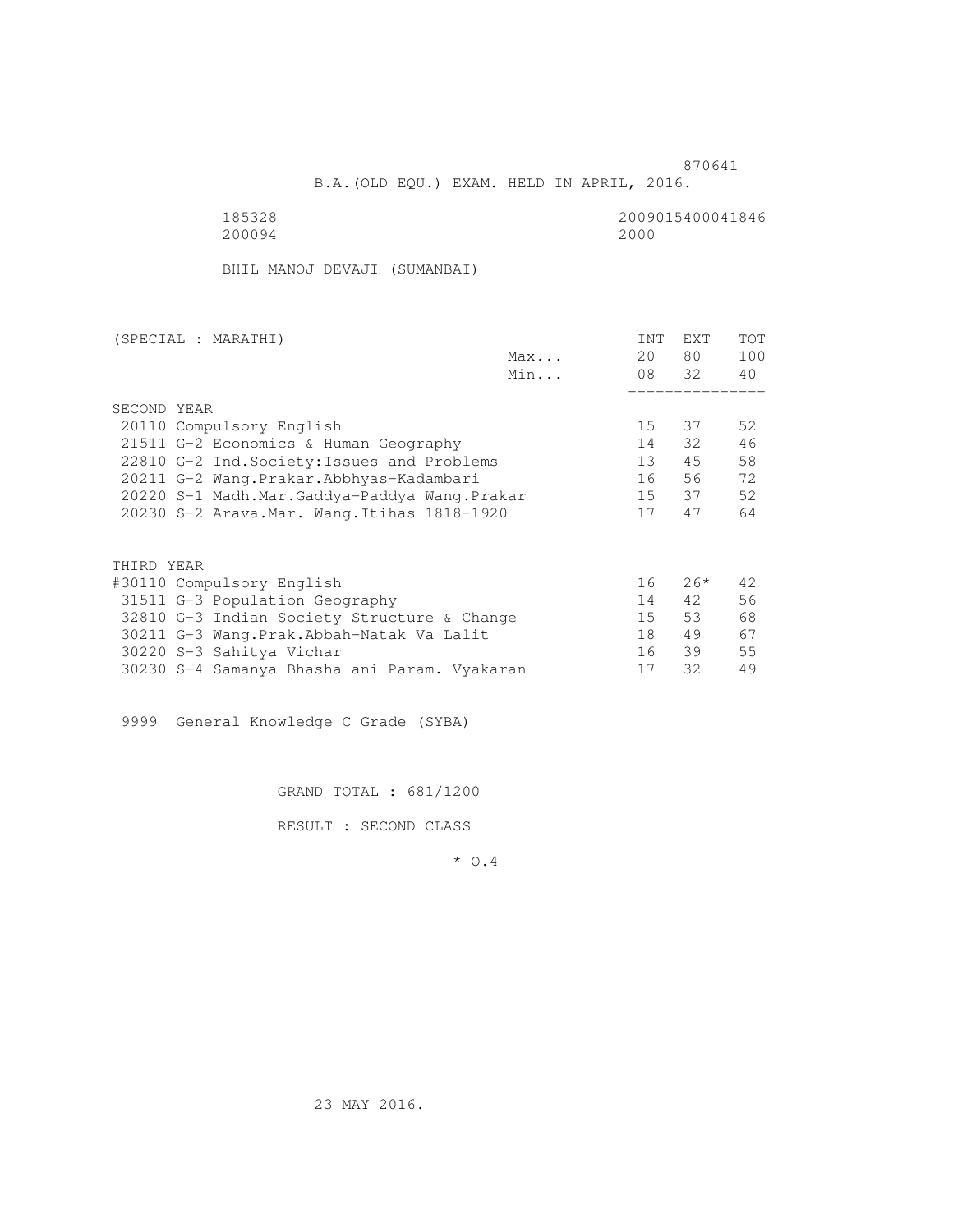B.A.(OLD EQU.) EXAM. HELD IN APRIL, 2016.

185329<br>200094 200094 2000 200094 2000

BORSE YOGESH MOTILAL (PUSHPABAI)

| (SPECIAL : MARATHI)                          |     | INT | EXT   | <b>TOT</b> |
|----------------------------------------------|-----|-----|-------|------------|
|                                              | Max | 20  | 80 —  | 100        |
|                                              | Min |     | 08 32 | 40         |
|                                              |     |     |       |            |
| SECOND YEAR                                  |     |     |       |            |
| 20110 Compulsory English                     |     | 15  | 35    | 50         |
| 21511 G-2 Economics & Human Geography        |     | 16  | 47    | 63         |
| 22810 G-2 Ind. Society: Issues and Problems  |     | 17  | 61 —  | 78         |
| 20211 G-2 Wang.Prakar.Abbhyas-Kadambari      |     | 16  | 49    | 65         |
| 20220 S-1 Madh.Mar.Gaddya-Paddya Wang.Prakar |     | 16  | 35    | 51         |
| 20230 S-2 Arava. Mar. Wang. Itihas 1818-1920 |     | 16  | 52    | 68         |
| THIRD YEAR                                   |     |     |       |            |
| #30110 Compulsory English                    |     | 17  | 18    | FF         |
| 31511 G-3 Population Geography               |     | 17  | 38    | 55         |
| 32810 G-3 Indian Society Structure & Change  |     | 17  | 39    | 56         |
| 30211 G-3 Wang.Prak.Abbah-Natak Va Lalit     |     | 18  | 40    | 58         |
| 30220 S-3 Sahitya Vichar                     |     | 17  | 37    | 54         |
| 30230 S-4 Samanya Bhasha ani Param. Vyakaran |     | 18  | 46    | 64         |
|                                              |     |     |       |            |

9999 General Knowledge C Grade (SYBA)

GRAND TOTAL : ----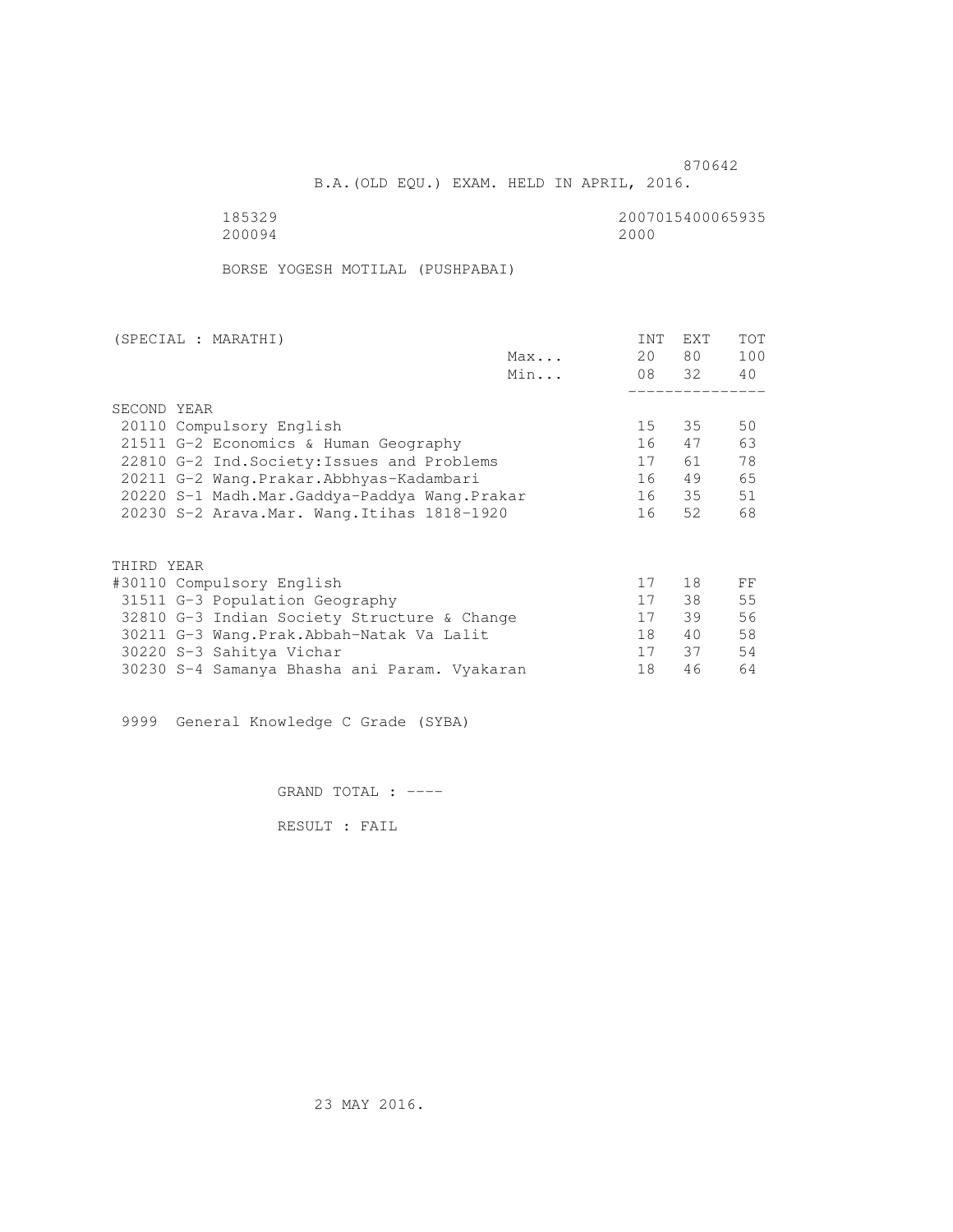B.A.(OLD EQU.) EXAM. HELD IN APRIL, 2016.

| 185065 | 2009015400171966 |
|--------|------------------|
| 210026 | 2105             |

SARAK GORAKH MANKU (PARABAI)

| (SPECIAL : POLITICAL SCIENCE)             |     | INT               | EXT   | TOT |
|-------------------------------------------|-----|-------------------|-------|-----|
|                                           | Max | 20                | 80    | 100 |
|                                           | Min |                   | 08 32 | 40  |
|                                           |     |                   |       |     |
| SECOND YEAR                               |     |                   |       |     |
| #20110 Compulsory English                 |     | 09                | 04    | FF  |
| 20211 G-2 Wang. Prakar. Abbhyas-Kadambari |     | 17                | 39    | 56  |
| 21512 G-2 Geography of Maharashtra        |     | 14                | 33    | 47  |
| 21111 G-2 Indian Political Thought        |     | 16                | 55    | 71  |
| 21120 S-1 Modern Political Ideologies     |     | 15                | 32    | 47  |
| 21130 S-2 Pol.Dev. & Adm. of Maharashtra  |     | 18                | 49    | 67  |
|                                           |     |                   |       |     |
| THIRD YEAR                                |     |                   |       |     |
| #30110 Compulsory English                 |     | $12 \overline{ }$ | 11    | FF  |
| 30211 G-3 Wang.Prak.Abbah-Natak Va Lalit  |     | 15 <sub>1</sub>   | 44    | 59  |
| 31511 G-3 Population Geography            |     | 12 <sup>°</sup>   | 35    | 47  |
| 31111 G-3 Western Political Thought       |     | 18                | 32    | 50  |
| 31120 S-3 Personal Adm. & Mgt.            |     | 18                | 56    | 74  |
| 31130 S-4 Modern Pol. Analysis            |     | 18                | 37    | 55  |

9999 General Knowledge C Grade (SYBA)

GRAND TOTAL : ----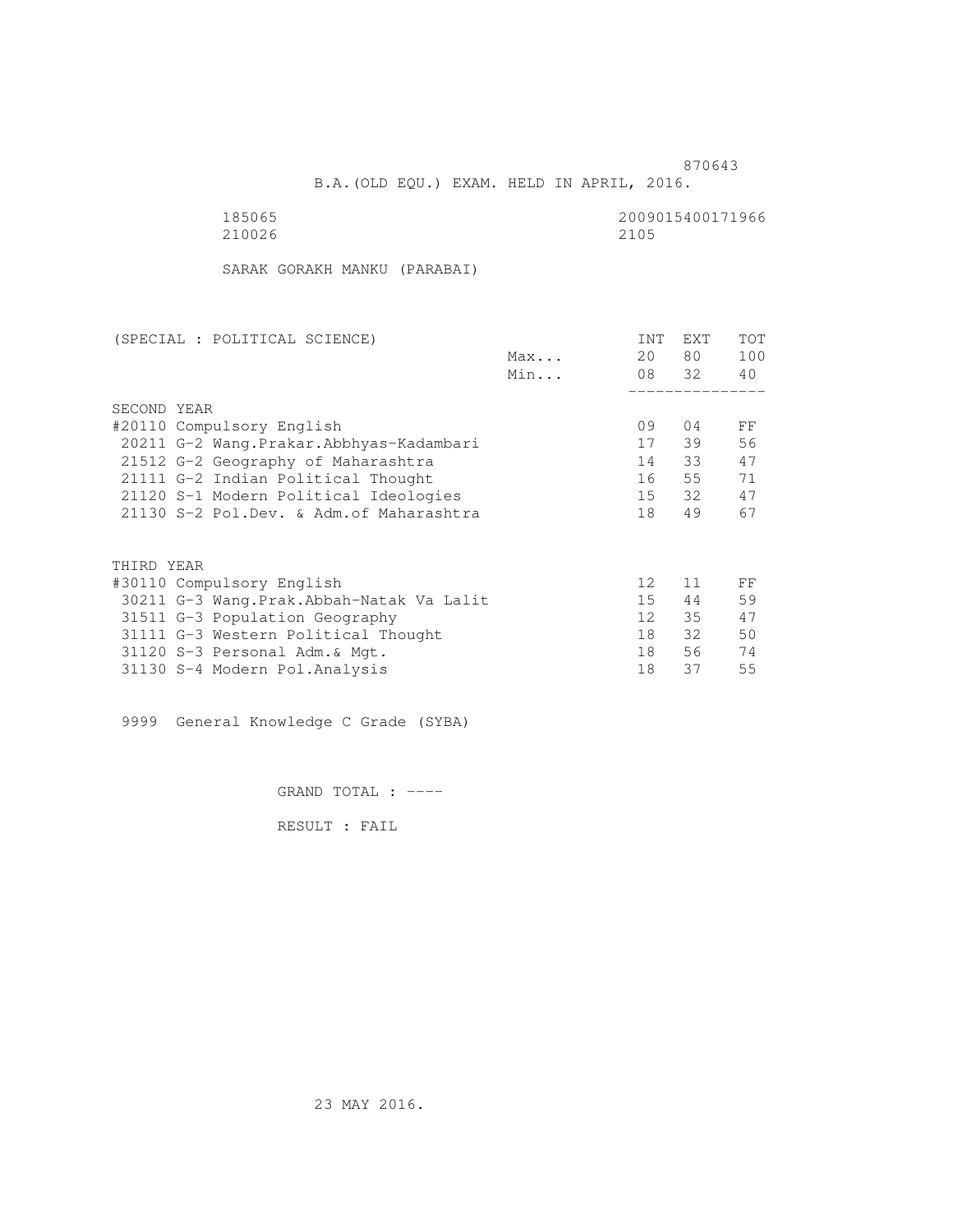B.A.(OLD EQU.) EXAM. HELD IN APRIL, 2016.

210026

185330<br>210026 210026 210026 22008015400188905

GAIKAWAD KAILASRAO YASHVANTRAO (LAXMIBAI)

| (SPECIAL : GEOGRAPHY)                       |     | INT | <b>EXT</b>        | TOT |
|---------------------------------------------|-----|-----|-------------------|-----|
|                                             | Max | 20  | 80 —              | 100 |
|                                             | Min |     | 08 32             | 40  |
|                                             |     |     |                   |     |
| SECOND YEAR                                 |     |     |                   |     |
| 20110 Compulsory English                    |     | 10  | 41                | 51  |
| 20211 G-2 Wang. Prakar. Abbhyas-Kadambari   |     | 14  | 32                | 46  |
| 22810 G-2 Ind. Society: Issues and Problems |     | 15  | 47                | 62  |
| 21512 G-2 Geography of Maharashtra          |     | 16  | $26+6^{\wedge}42$ |     |
| 21521 S-1 Agricultural Geography            |     |     | 16 32             | 48  |
| 21544 S-2 Practical Geography               |     | 16  | 71                | 87  |
|                                             |     |     |                   |     |
| THIRD YEAR                                  |     |     |                   |     |
| #30110 Compulsory English                   |     | 11  | $26*$             | 37  |
| 30211 G-3 Wang.Prak.Abbah-Natak Va Lalit    |     | 14  | 32                | 46  |
| 32810 G-3 Indian Society Structure & Change |     | 15  | 36                | 51  |
| 31511 G-3 Population Geography              |     | 14  | 33                | 47  |
| 31521 S-3 Geography of Disaster Management  |     | 16  | 44                | 60  |
| 31544 S-4 Practical Geography               |     | 17  | 58                | 75  |

9999 General Knowledge C Grade (SYBA)

 $\mathcal{A}$  and  $\mathcal{A}$  are the set of  $\mathcal{A}$ GRAND TOTAL : 652+10=662/1200

RESULT : SECOND CLASS

 $*$  0.4  $*$  0.163

23 MAY 2016.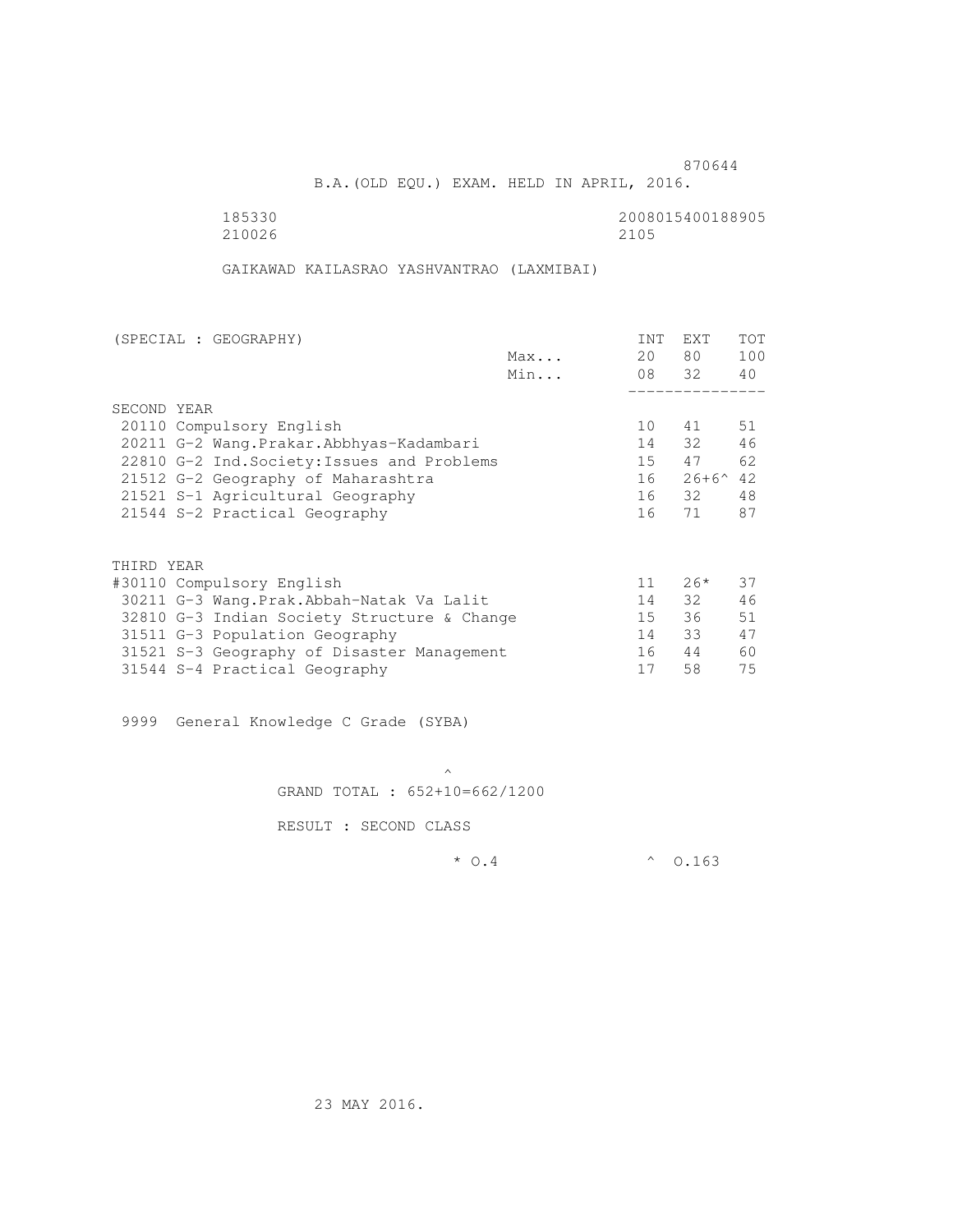B.A.(OLD EQU.) EXAM. HELD IN APRIL, 2016.

210027 2106

185066 2009015400232633<br>210027 210027 2106

GAIKAWAD DINESH MAHARU (MANUBAI)

| (SPECIAL : MARATHI)                          |     | INT             | EXT            | <b>TOT</b> |
|----------------------------------------------|-----|-----------------|----------------|------------|
|                                              | Max | 20              | 80 —           | 100        |
|                                              | Min |                 | 08 32          | 40         |
|                                              |     |                 |                |            |
| SECOND YEAR                                  |     |                 |                |            |
| #20110 Compulsory English                    |     | 08              | 20             | FF         |
| 21010 G-2 Indian Economy Since 1980          |     | 16              | 39             | 55         |
| 21211 G-2 Hist. of the Marathas              |     | 10              | 47             | 57         |
| 20211 G-2 Wang.Prakar.Abbhyas-Kadambari      |     | 13 <sup>7</sup> | 60             | 73         |
| 20220 S-1 Madh.Mar.Gaddya-Paddya Wang.Prakar |     | 12              | 52             | 64         |
| 20230 S-2 Arava. Mar. Wang. Itihas 1818-1920 |     | 12 <sup>1</sup> | 50             | 62         |
|                                              |     |                 |                |            |
| THIRD YEAR                                   |     |                 |                |            |
| #30110 Compulsory English                    |     | 12 <sup>°</sup> | 0 <sup>0</sup> | FF         |
| 31010 G-3 Ind. Eco. Since 1980 Part-II       |     | 15              | 50             | 65         |
| 31210 G-3 Hist of Modern Europe (1789-1960)  |     | 16              | 32             | 48         |
| 30211 G-3 Wang. Prak. Abbah-Natak Va Lalit   |     | 15              | 45             | 60         |
| 30220 S-3 Sahitya Vichar                     |     | 17              | 37             | 54         |
|                                              |     | 18              | 35             | 53         |
| 30230 S-4 Samanya Bhasha ani Param. Vyakaran |     |                 |                |            |

9999 General Knowledge C Grade (SYBA)

GRAND TOTAL : ----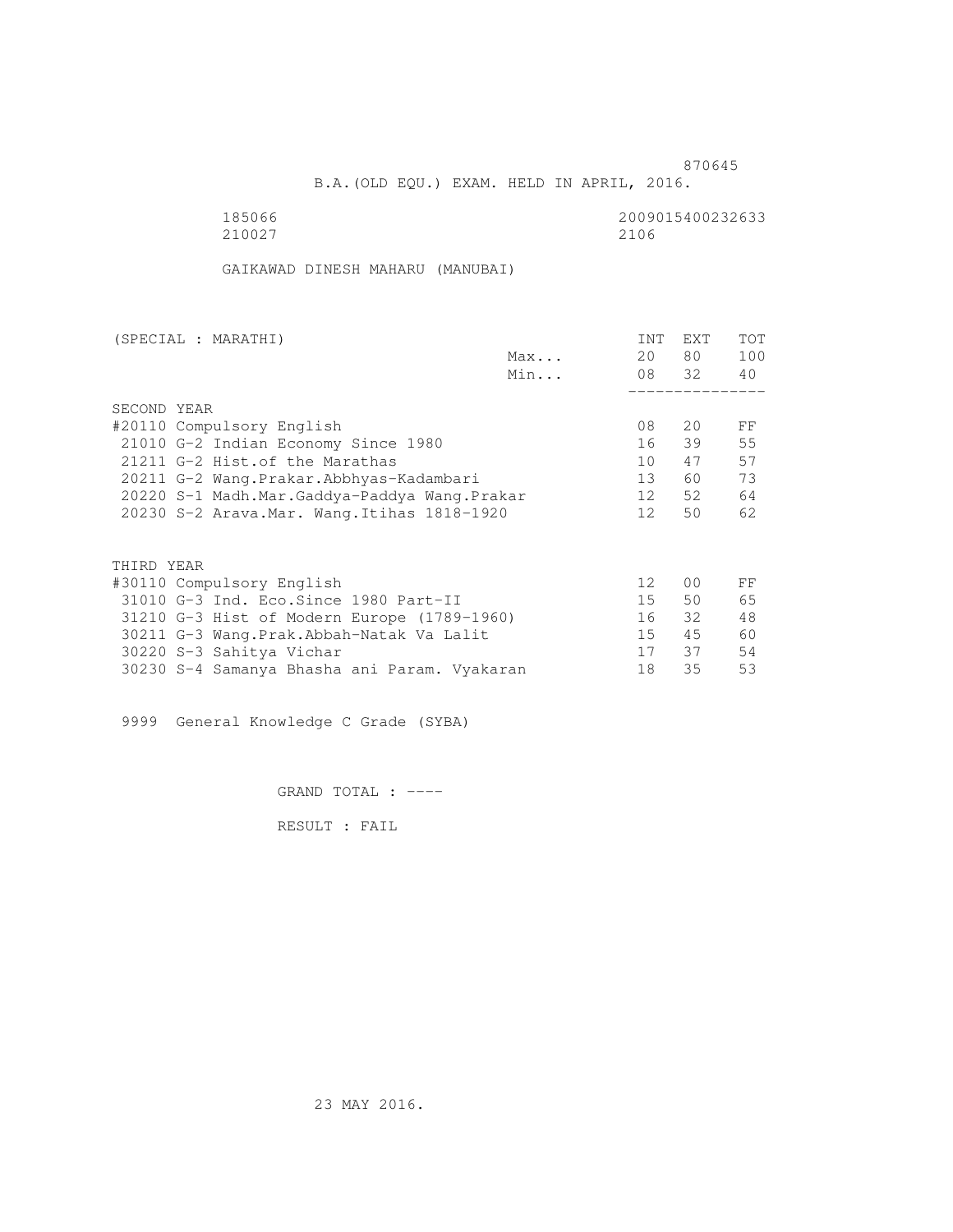B.A.(OLD EQU.) EXAM. HELD IN APRIL, 2016.

185069<br>210027 210027 2100 210027 2106

BHOYE RATILAL LAXMAN (LUKADIBAI)

| (SPECIAL : HINDI)                            |     | INT             | EXT   | <b>TOT</b> |
|----------------------------------------------|-----|-----------------|-------|------------|
|                                              | Max | 20              | 80 —  | 100        |
|                                              | Min |                 | 08 32 | 40         |
|                                              |     |                 |       |            |
| SECOND YEAR                                  |     |                 |       |            |
| #20110 Compulsory English                    |     | 08              | 04    | FF         |
| 21211 G-2 Hist. of the Marathas              |     | 15              | 46    | 61         |
| 21511 G-2 Economics & Human Geography        |     | 13              | 41    | 54         |
| 20511 G-2 Samanya Hindi                      |     | 15              | 47    | 62         |
| 20520 S-1 Kavya Shasthra                     |     | 15              | 44    | 59         |
| 20530 S-2 Uppanyas, Natak Evam Vyang         |     | 17              | 32    | 49         |
|                                              |     |                 |       |            |
| THIRD YEAR                                   |     |                 |       |            |
| #30110 Compulsory English                    |     | 13              | 00    | FF         |
| 31210 G-3 Hist of Modern Europe (1789-1960)  |     | 15              | 44    | 59         |
| 31511 G-3 Population Geography               |     | 13 <sup>7</sup> | 33    | 46         |
| 30511 G-3 Samanya Hindi                      |     | 18              | 34    | 52         |
| 30520 S-3 Hindi Sahitya Ka Itihas            |     | 17              | 34    | 51         |
| 30530 S-4 Bhasha Vidnyan tatha Rashtrabhasha |     | 17              | 37    | 54         |

9999 General Knowledge C Grade^ (SYBA)

GRAND TOTAL : ----

RESULT : FAIL

 $^{\wedge}$  +3 O.163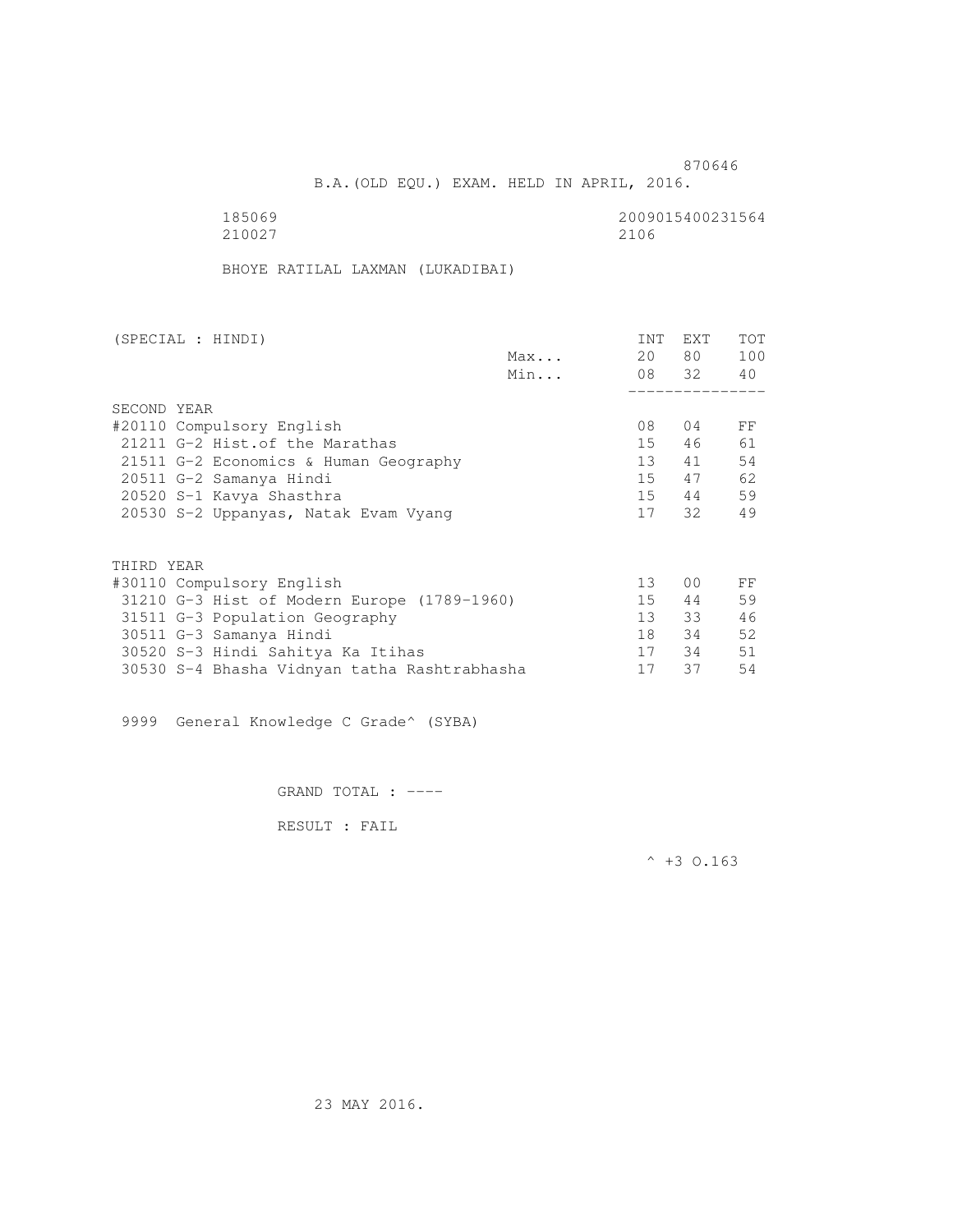B.A.(OLD EQU.) EXAM. HELD IN APRIL, 2016.

185071 2009015400231243<br>210027 2100 210027 2106

DESHMUKH BHARAT MANJI (RATNABAI)

| (SPECIAL : HINDI)                            |     | INT             | EXT   | <b>TOT</b> |
|----------------------------------------------|-----|-----------------|-------|------------|
|                                              | Max | 20              | 80 —  | 100        |
|                                              | Min |                 | 08 32 | 40         |
|                                              |     |                 |       |            |
| SECOND YEAR                                  |     |                 |       |            |
| #20110 Compulsory English                    |     | 11              | 07    | FF         |
| 21211 G-2 Hist. of the Marathas              |     | 09              | 50    | 59         |
| 21511 G-2 Economics & Human Geography        |     | 11              | 36    | 47         |
| 20511 G-2 Samanya Hindi                      |     | 15              | 40    | 55         |
| 20520 S-1 Kavya Shasthra                     |     | 15              | 45    | 60         |
| 20530 S-2 Uppanyas, Natak Evam Vyang         |     | 16              | 34    | 50         |
|                                              |     |                 |       |            |
| THIRD YEAR                                   |     |                 |       |            |
| #30110 Compulsory English                    |     | 11              | 00    | FF         |
| 31210 G-3 Hist of Modern Europe (1789-1960)  |     | 11              | 39    | 50         |
| 31511 G-3 Population Geography               |     | 10 <sup>1</sup> | 34    | 44         |
| 30511 G-3 Samanya Hindi                      |     | 16              | 35    | 51         |
| 30520 S-3 Hindi Sahitya Ka Itihas            |     | 16              | 50    | 66         |
| 30530 S-4 Bhasha Vidnyan tatha Rashtrabhasha |     | 16              | 33    | 49         |

9999 General Knowledge C Grade^ (SYBA)

GRAND TOTAL : ----

RESULT : FAIL

 $^{\wedge}$  +8 O.163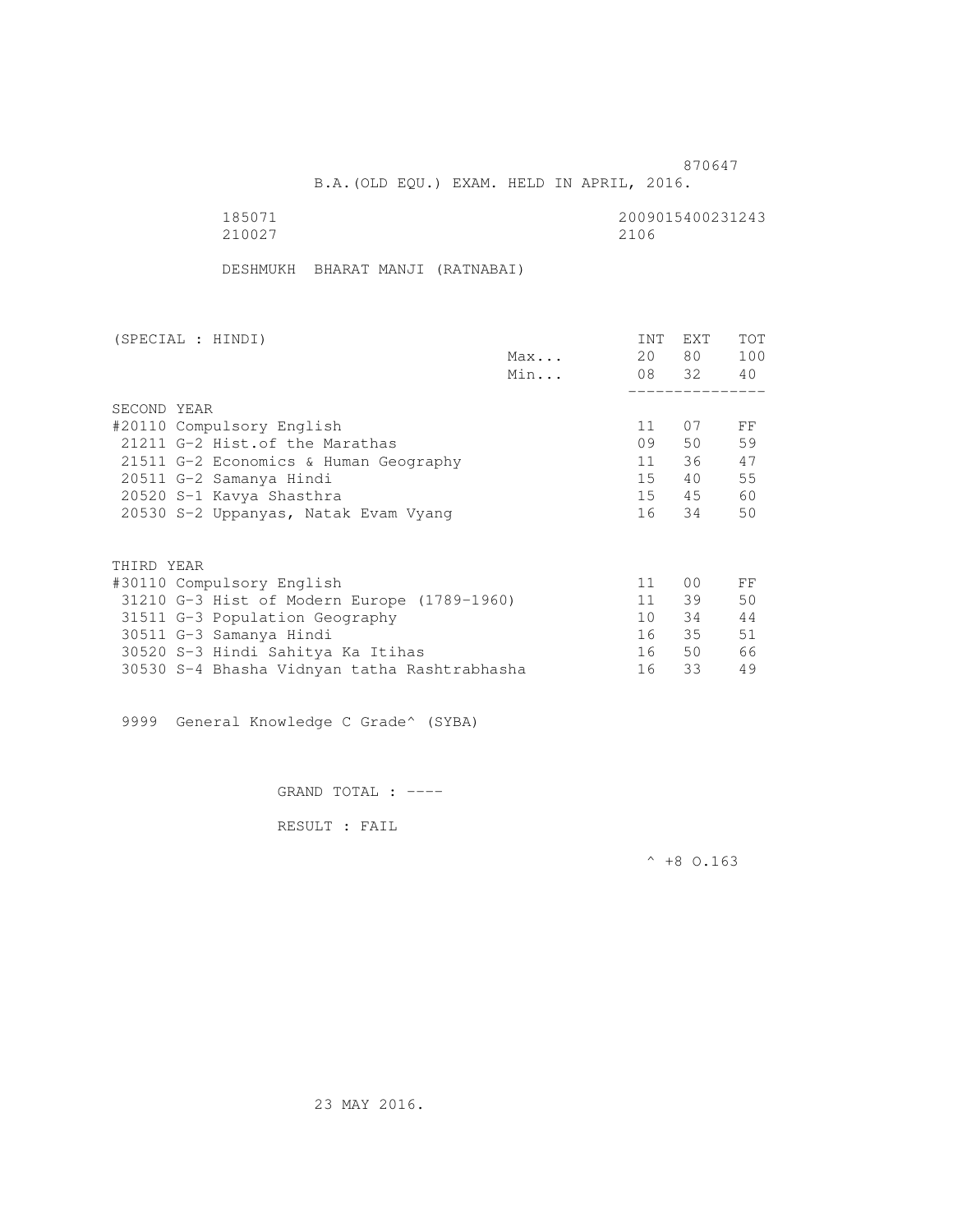B.A.(OLD EQU.) EXAM. HELD IN APRIL, 2016.

| 185331 | 2009015400232142 |
|--------|------------------|
| 210027 | 2106             |

THAKARE GANESH NAMDEO (SUNITA)

| (SPECIAL : MARATHI)                          |     | INT             | EXT              | <b>TOT</b> |
|----------------------------------------------|-----|-----------------|------------------|------------|
|                                              | Max | 20              | 80 —             | 100        |
|                                              | Min |                 | 08 32            | 40         |
|                                              |     |                 |                  |            |
| SECOND YEAR                                  |     |                 |                  |            |
| 20110 Compulsory English                     |     | 08              | $25+7^{\circ}33$ |            |
| 21211 G-2 Hist. of the Marathas              |     | 13              | 59               | 72         |
| 21511 G-2 Economics & Human Geography        |     | 13              | 44               | 57         |
| 20211 G-2 Wang.Prakar.Abbhyas-Kadambari      |     | 13 <sup>7</sup> | 59               | 72         |
| 20220 S-1 Madh.Mar.Gaddya-Paddya Wang.Prakar |     | 14              | 54               | 68         |
| 20230 S-2 Arava. Mar. Wang. Itihas 1818-1920 |     | 13 <sup>7</sup> | 56               | 69         |
|                                              |     |                 |                  |            |
| THIRD YEAR                                   |     |                 |                  |            |
| #30110 Compulsory English                    |     | 12 <sup>°</sup> | 16               | FF         |
| 31210 G-3 Hist of Modern Europe (1789-1960)  |     | 15 <sub>1</sub> | 37               | 52         |
| 31511 G-3 Population Geography               |     | 14              | 42               | 56         |
| 30211 G-3 Wang. Prak. Abbah-Natak Va Lalit   |     | 15              | 41               | 56         |
| 30220 S-3 Sahitya Vichar                     |     | 18              | 34               | 52         |
| 30230 S-4 Samanya Bhasha ani Param. Vyakaran |     | 18              | 40               | 58         |

9999 General Knowledge C Grade^ (SYBA)

GRAND TOTAL : ----

RESULT : FAIL

 $^{\wedge}$  +5 O.163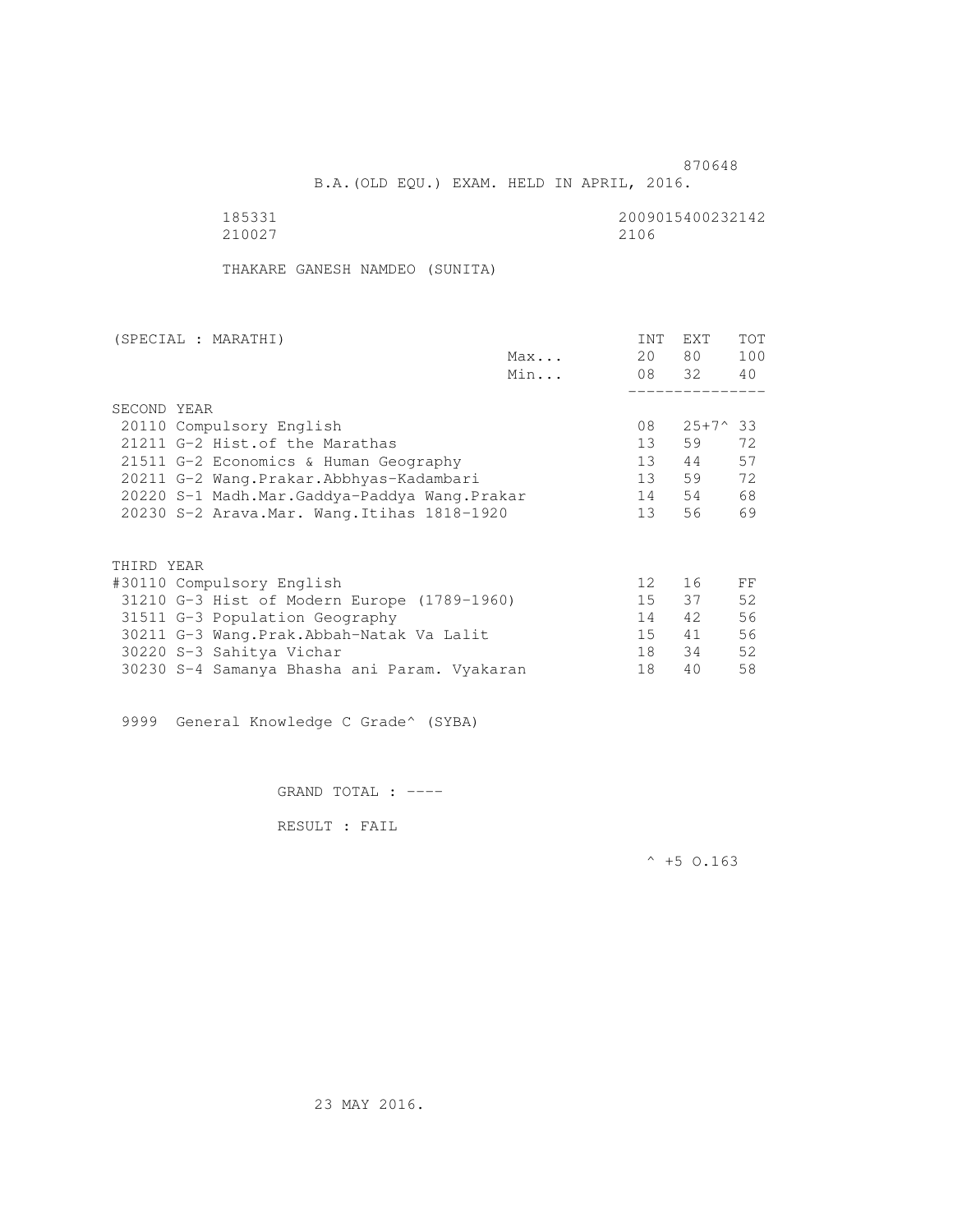B.A.(OLD EQU.) EXAM. HELD IN APRIL, 2016.

185077<br>210067 210067 2120 210067 2120

VASAVE BHIMSING DAMANYA (FULAVANTIBAI)

|     | INT                                                                                                                                         | <b>EXT</b> | <b>TOT</b>  |
|-----|---------------------------------------------------------------------------------------------------------------------------------------------|------------|-------------|
| Max | 20                                                                                                                                          | 80 —       | 100         |
| Min |                                                                                                                                             |            | 40          |
|     |                                                                                                                                             |            |             |
|     |                                                                                                                                             |            |             |
|     | 13                                                                                                                                          | 05         | FF          |
|     | 17                                                                                                                                          | 33         | 50          |
|     | 18                                                                                                                                          | 44         | 62          |
|     | 18                                                                                                                                          | 38         | 56          |
|     | 18                                                                                                                                          |            | 55          |
|     | 18                                                                                                                                          | 45         | 63          |
|     |                                                                                                                                             |            |             |
|     |                                                                                                                                             |            |             |
|     | 11                                                                                                                                          | AB         | FF          |
|     | 17                                                                                                                                          | 34         | 51          |
|     | 16                                                                                                                                          | 59         | 75          |
|     | 18                                                                                                                                          | 40         | 58          |
|     | 18                                                                                                                                          | 40         | 58          |
|     | 18                                                                                                                                          | 40         | 58          |
|     | 22810 G-2 Ind. Society: Issues and Problems<br>32810 G-3 Indian Society Structure & Change<br>32820 S-3 Techniques of Sociological Research |            | 08 32<br>37 |

9999 General Knowledge C Grade^ (SYBA)

GRAND TOTAL : ----

RESULT : FAIL

 $^{\wedge}$  +2 O.163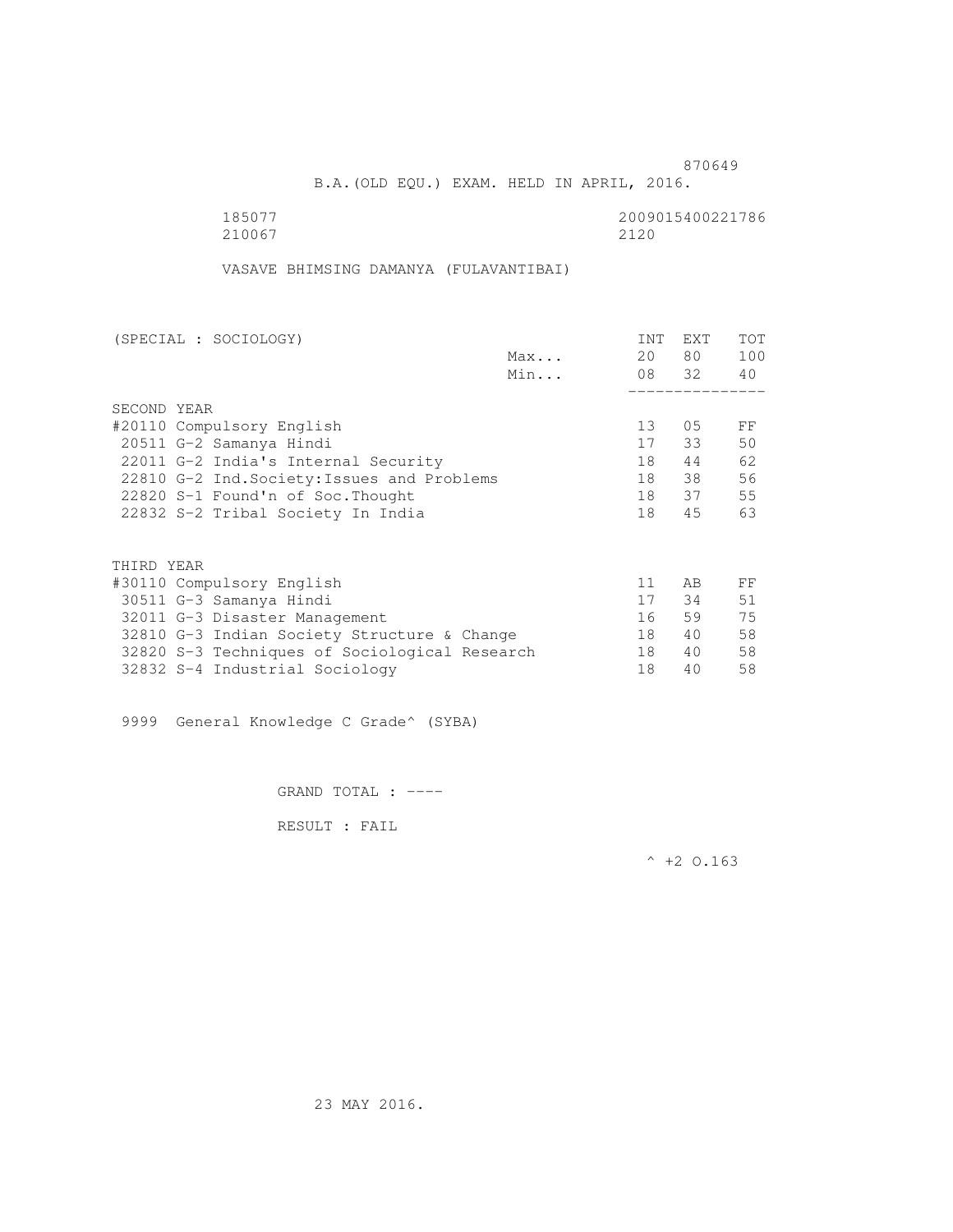B.A.(OLD EQU.) EXAM. HELD IN APRIL, 2016.

 185079 2009015400343214 210067 2120

WANI SONALI BHAGWAN (LATABAI)

|     | <b>INT</b>                                                                                                                                                                                                                           | <b>EXT</b> | TOT   |
|-----|--------------------------------------------------------------------------------------------------------------------------------------------------------------------------------------------------------------------------------------|------------|-------|
| Max | 20                                                                                                                                                                                                                                   | 80         | 100   |
| Min |                                                                                                                                                                                                                                      |            | 40    |
|     |                                                                                                                                                                                                                                      |            |       |
|     |                                                                                                                                                                                                                                      |            |       |
|     | 08                                                                                                                                                                                                                                   | 09         | FF    |
|     | 15                                                                                                                                                                                                                                   | 33         | 48    |
|     | 19                                                                                                                                                                                                                                   | 36         | 55    |
|     | 17                                                                                                                                                                                                                                   | 36         | 53    |
|     | 17                                                                                                                                                                                                                                   | 32         | 49    |
|     | 17                                                                                                                                                                                                                                   | 39         | 56    |
|     |                                                                                                                                                                                                                                      |            |       |
|     |                                                                                                                                                                                                                                      |            |       |
|     | 10                                                                                                                                                                                                                                   | 16         | FF    |
|     | 16                                                                                                                                                                                                                                   | 44         | 60    |
|     | 18                                                                                                                                                                                                                                   | 41         | 59    |
|     | 18                                                                                                                                                                                                                                   | 49         | 67    |
|     | 18                                                                                                                                                                                                                                   | 42         | 60    |
|     | 18                                                                                                                                                                                                                                   | 36         | 54    |
|     | 20211 G-2 Wang. Prakar. Abbhyas-Kadambari<br>22810 G-2 Ind. Society: Issues and Problems<br>30211 G-3 Wang.Prak.Abbah-Natak Va Lalit<br>32810 G-3 Indian Society Structure & Change<br>32820 S-3 Techniques of Sociological Research |            | 08 32 |

#9999 General Knowledge C Grade (SYBA)

GRAND TOTAL : ----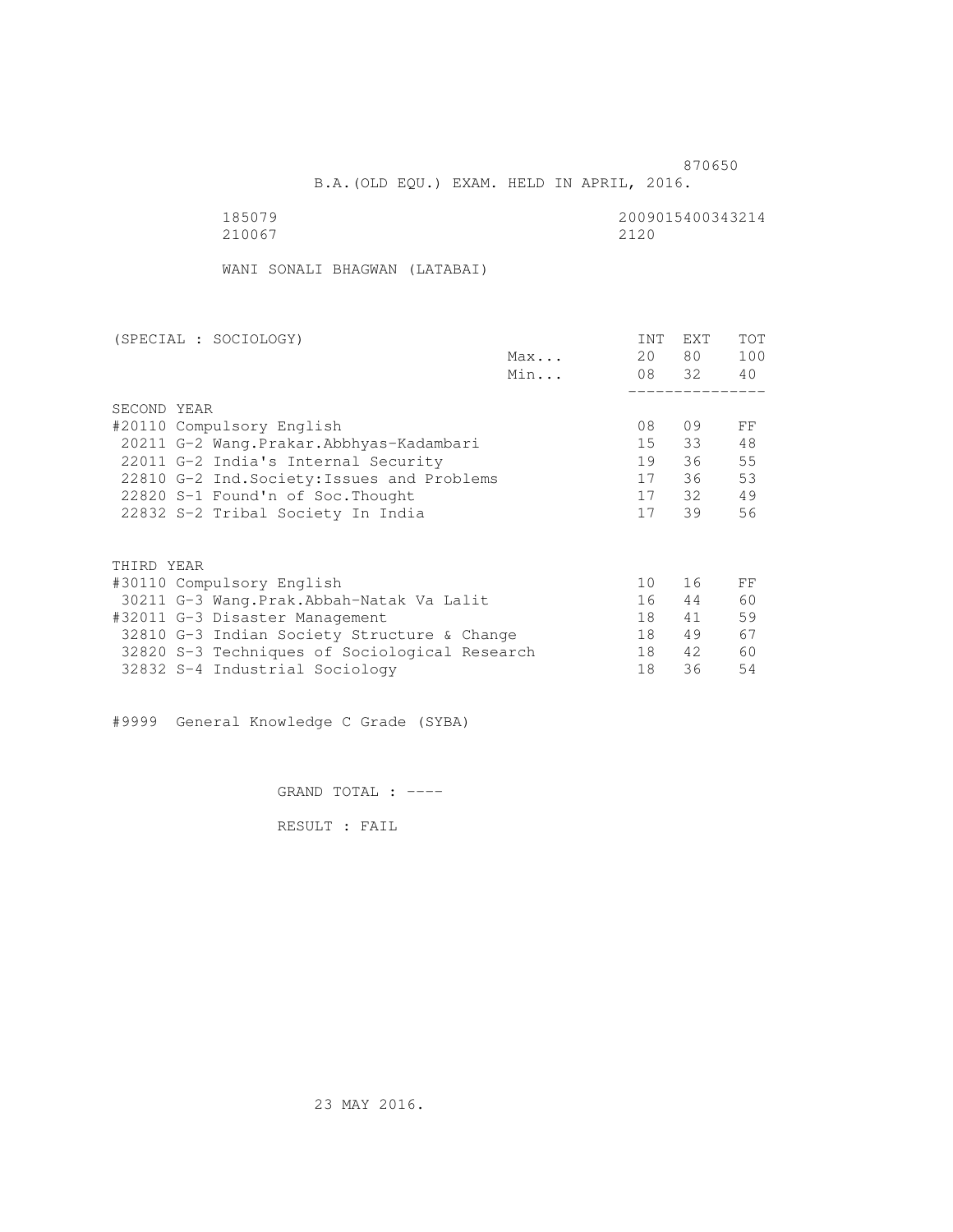B.A.(OLD EQU.) EXAM. HELD IN APRIL, 2016.

| 185332 | 2009015400222341 |
|--------|------------------|
| 210067 | 2120             |

PAWAR MALATI PANDIT (SUSHILABAI)

| (SPECIAL : POLITICAL SCIENCE)              |     | <b>INT</b> | <b>EXT</b> | TOT |
|--------------------------------------------|-----|------------|------------|-----|
|                                            | Max | 20         | 80         | 100 |
|                                            | Min |            | 08 32      | 40  |
|                                            |     |            |            |     |
| SECOND YEAR                                |     |            |            |     |
| 20110 Compulsory English                   |     | 11         | 39         | 50  |
| 20211 G-2 Wang. Prakar. Abbhyas-Kadambari  |     | 16         | 51         | 67  |
| 22011 G-2 India's Internal Security        |     | 18         | 38         | 56  |
| 21111 G-2 Indian Political Thought         |     | 19         | 40         | 59  |
| 21120 S-1 Modern Political Ideologies      |     | 19         | 47         | 66  |
| 21130 S-2 Pol.Dev. & Adm. of Maharashtra   |     | 18         | 59         | 77  |
|                                            |     |            |            |     |
|                                            |     |            |            |     |
| THIRD YEAR                                 |     |            |            |     |
| #30110 Compulsory English                  |     | 11         | 16         | FF  |
| 30211 G-3 Wang. Prak. Abbah-Natak Va Lalit |     | 18         | 55         | 73  |
| 32011 G-3 Disaster Management              |     | 18         | 43         | 61  |
| 31111 G-3 Western Political Thought        |     | 18         | 38         | 56  |
| 31120 S-3 Personal Adm. & Mgt.             |     | 17         | 60         | 77  |
| 31130 S-4 Modern Pol.Analysis              |     | 17         | 54         | 71  |
|                                            |     |            |            |     |

9999 General Knowledge C Grade (SYBA)

GRAND TOTAL : ----

RESULT : FAIL

 $^{\wedge}$  +10 0.163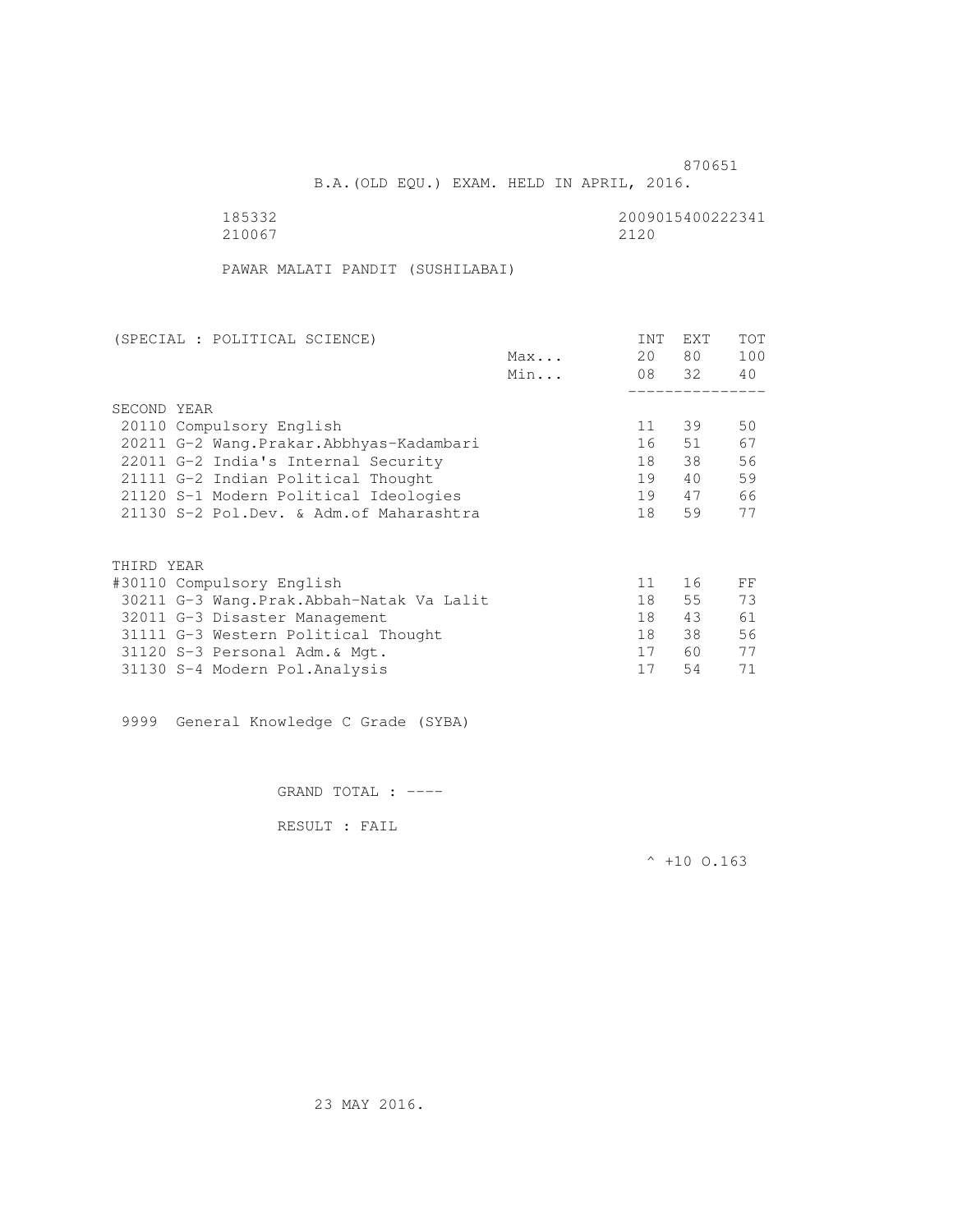B.A.(OLD EQU.) EXAM. HELD IN APRIL, 2016.

210067 2120

185333 2008015400037797

VASAVE GANPAT RAMA (SOMIBAI)

| (SPECIAL : POLITICAL SCIENCE) |                                           |     | <b>INT</b>      | EXT   | TOT |
|-------------------------------|-------------------------------------------|-----|-----------------|-------|-----|
|                               |                                           | Max | 20              | 80    | 100 |
|                               |                                           | Min |                 | 08 32 | 40  |
|                               |                                           |     |                 |       |     |
|                               | SECOND YEAR                               |     |                 |       |     |
|                               | 20110 Compulsory English                  |     | 11              | 32    | 43  |
|                               | 20211 G-2 Wang. Prakar. Abbhyas-Kadambari |     | 17              | 46    | 63  |
|                               | 21511 G-2 Economics & Human Geography     |     | 16              | 45    | 61  |
|                               | 21111 G-2 Indian Political Thought        |     | 18              | 32    | 50  |
|                               | 21120 S-1 Modern Political Ideologies     |     | 18              | 34    | 52  |
|                               | 21130 S-2 Pol.Dev. & Adm. of Maharashtra  |     | 18              | 38    | 56  |
|                               |                                           |     |                 |       |     |
|                               | THIRD YEAR                                |     |                 |       |     |
|                               | #30110 Compulsory English                 |     | 10              | 22    | FF  |
|                               | 30211 G-3 Wang.Prak.Abbah-Natak Va Lalit  |     | 08              | 48    | 56  |
|                               | 31511 G-3 Population Geography            |     | 13 <sup>7</sup> | 52    | 65  |
|                               | 31111 G-3 Western Political Thought       |     | 09              | 33    | 42  |
|                               | 31120 S-3 Personal Adm. & Mgt.            |     | 09              | 39    | 48  |
|                               | 31130 S-4 Modern Pol.Analysis             |     | 10              | 32    | 42  |

9999 General Knowledge C Grade (SYBA)

GRAND TOTAL : ----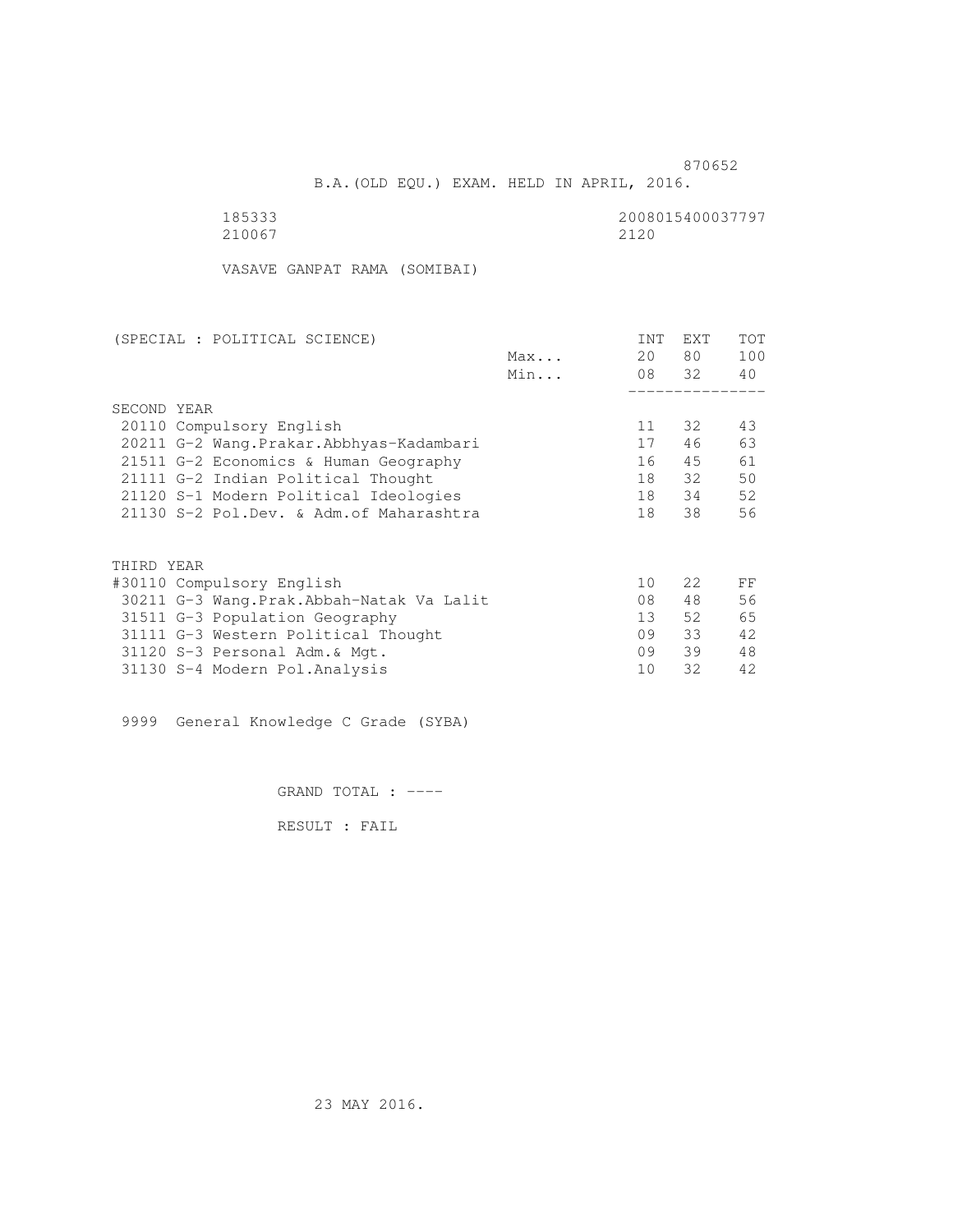B.A.(OLD EQU.) EXAM. HELD IN APRIL, 2016.

| 185334 | 2009015400221384 |
|--------|------------------|
| 210067 | 2120             |

SURYAWANSHI JIVAN DAJBHAU (DEVKABAI)

| (SPECIAL : ENGLISH)                         |     | <b>INT</b> | <b>EXT</b>        | <b>TOT</b> |
|---------------------------------------------|-----|------------|-------------------|------------|
|                                             | Max | 20         | 80                | 100        |
|                                             | Min |            | 08 32             | 40         |
|                                             |     |            |                   |            |
| SECOND YEAR                                 |     |            |                   |            |
| 20110 Compulsory English                    |     | 16         | 33                | 49         |
| 20511 G-2 Samanya Hindi                     |     | 17         | 62.               | 79         |
| 21211 G-2 Hist.of the Marathas              |     | 19         | 50                | 69         |
| 22410 G-2 Int.to the Study of Eng.Lit.      |     | 13         | 32                | 45         |
| 22420 S-1 16th and 17th Century Eng. Lit.   |     | 14         | 47                | 61         |
| 22430 S-2 18th and 19th Century Eng. Lit.   |     | 14         | $28+4^{\wedge}42$ |            |
|                                             |     |            |                   |            |
| THIRD YEAR                                  |     |            |                   |            |
| 30110 Compulsory English                    |     | 15         | 35                | 50         |
| 30511 G-3 Samanya Hindi                     |     | 18         | 58                | 76         |
| 31210 G-3 Hist of Modern Europe (1789-1960) |     | 18         | 35                | 53         |
| #32410 G-3 The Study of Eng. Lang.          |     | 16         | 13                | FF         |
| 32420 S-3 20th Century Eng. Lit.            |     | 16         | 32                | 48         |

32430 S-4 Ind. Writing in Eng. & American Lit. 15 37 52

9999 General Knowledge B Grade (SYBA)

GRAND TOTAL : ----

RESULT : FAIL

 $^{\wedge}$  +6 O.163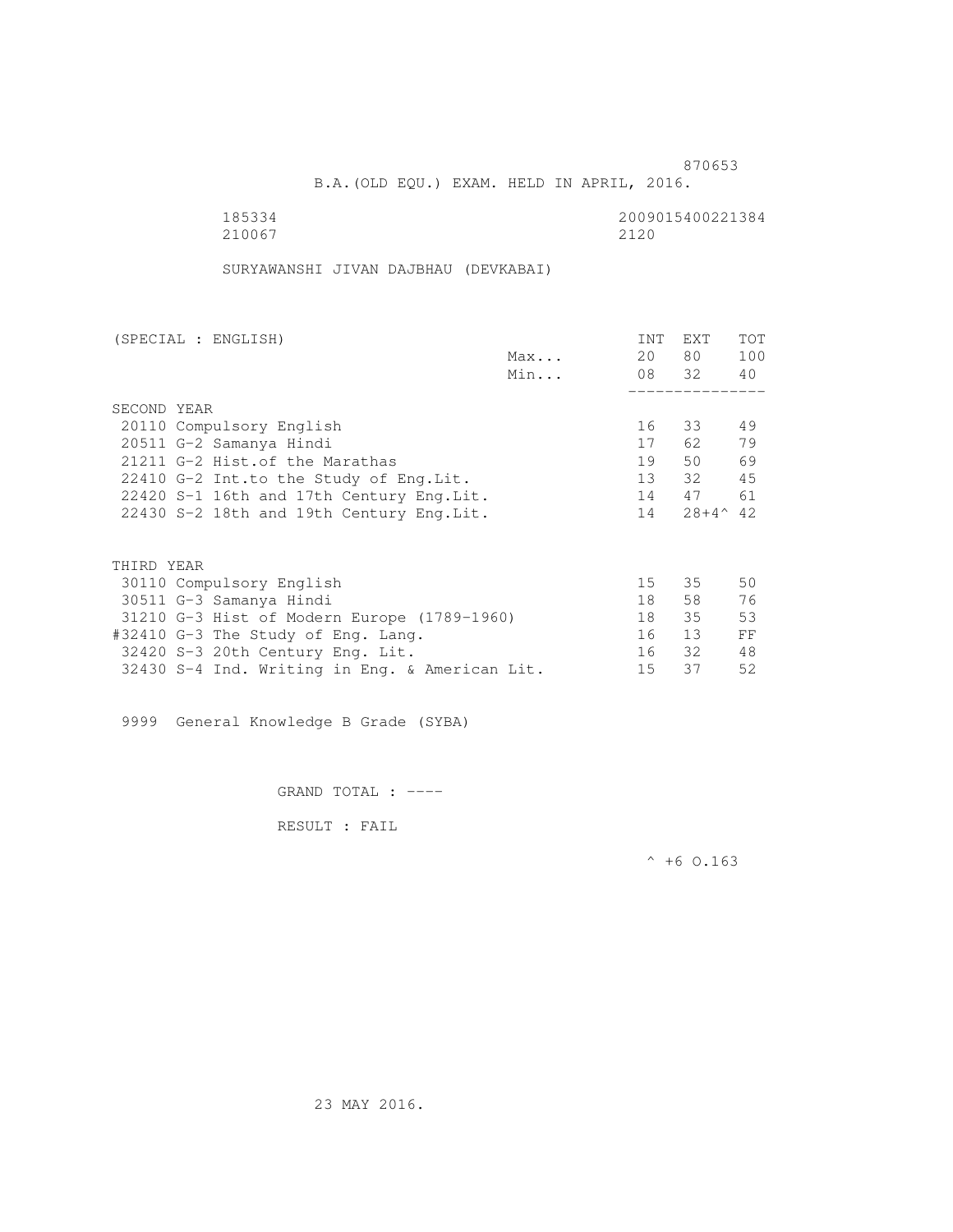B.A.(OLD EQU.) EXAM. HELD IN APRIL, 2016.

 185335 2008015400037983 210067 2120

VASAVE SUNIL DAMNYA (NAATIBAI)

| (SPECIAL : ENGLISH)                            |     | <b>INT</b> | <b>EXT</b> | TOT |
|------------------------------------------------|-----|------------|------------|-----|
|                                                | Max | 20         | 80 —       | 100 |
|                                                | Min |            | 08 32      | 40  |
|                                                |     |            |            |     |
| SECOND YEAR                                    |     |            |            |     |
| 20110 Compulsory English                       |     | 15         | 34         | 49  |
| 21010 G-2 Indian Economy Since 1980            |     | 16         | 45         | 61  |
| 22810 G-2 Ind. Society: Issues and Problems    |     | 16         | 49         | 65  |
| 22410 G-2 Int.to the Study of Eng. Lit.        |     | 13         | 32         | 45  |
| 22420 S-1 16th and 17th Century Eng. Lit.      |     | 17         | 32         | 49  |
| 22430 S-2 18th and 19th Century Eng. Lit.      |     | 16         | 42         | 58  |
|                                                |     |            |            |     |
| THIRD YEAR                                     |     |            |            |     |
| 30110 Compulsory English                       |     | 13         | 34         | 47  |
| 31010 G-3 Ind. Eco. Since 1980 Part-II         |     | 18         | 32         | 50  |
| 32810 G-3 Indian Society Structure & Change    |     | 18         | 40         | 58  |
| #32410 G-3 The Study of Eng. Lang.             |     | 17         | AB         | FF  |
| 32420 S-3 20th Century Eng. Lit.               |     | 14         | 38         | 52  |
| 32430 S-4 Ind. Writing in Eng. & American Lit. |     | 14         | 32         | 46  |
|                                                |     |            |            |     |

9999 General Knowledge C Grade (SYBA)

GRAND TOTAL : ----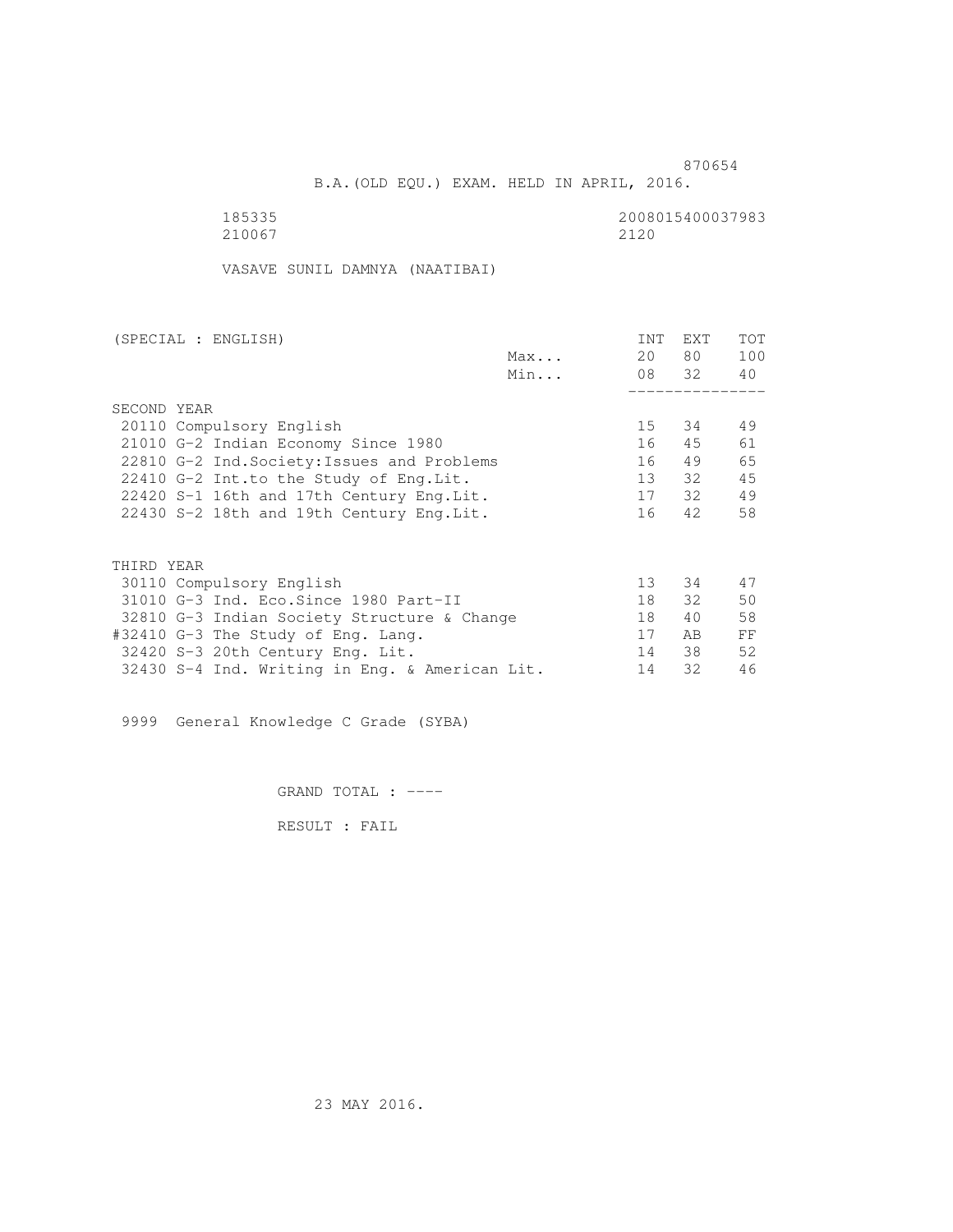B.A.(OLD EQU.) EXAM. HELD IN APRIL, 2016.

| 185337 | 2009015400247203 |
|--------|------------------|
| 210068 | 2121             |

PATIL SHIDDHARTH BHIKAN (KHATABAI)

| (SPECIAL : GEOGRAPHY) |                                             |     | INT             | EXT   | <b>TOT</b> |
|-----------------------|---------------------------------------------|-----|-----------------|-------|------------|
|                       |                                             | Max | 20              | 80 —  | 100        |
|                       |                                             | Min |                 | 08 32 | 40         |
|                       | SECOND YEAR                                 |     |                 |       |            |
|                       |                                             |     |                 |       |            |
|                       | 20110 Compulsory English                    |     | 15              | 33    | 48         |
|                       | 20211 G-2 Wang. Prakar. Abbhyas-Kadambari   |     | 14              | 40    | 54         |
|                       | 21211 G-2 Hist.of the Marathas              |     | 12 <sup>1</sup> | 44    | 56         |
|                       | 21512 G-2 Geography of Maharashtra          |     | 11              | 45    | 56         |
|                       | 21521 S-1 Agricultural Geography            |     | 11              | 40    | 51         |
|                       | 21544 S-2 Practical Geography               |     | 14              | 60    | 74         |
|                       | THIRD YEAR                                  |     |                 |       |            |
|                       | #30110 Compulsory English                   |     | 14              | AB.   | FF         |
|                       |                                             |     | 15              | 52    | 67         |
|                       | 30211 G-3 Wang.Prak.Abbah-Natak Va Lalit    |     |                 |       |            |
|                       | 31210 G-3 Hist of Modern Europe (1789-1960) |     | 12 <sup>°</sup> | 38    | 50         |
|                       | 31511 G-3 Population Geography              |     | 14              | 32    | 46         |
|                       | 31521 S-3 Geography of Disaster Management  |     | 14              | 48    | 62         |
|                       | 31544 S-4 Practical Geography               |     | 18              | 60    | 78         |
|                       |                                             |     |                 |       |            |

9999 General Knowledge C Grade (SYBA)

GRAND TOTAL : ----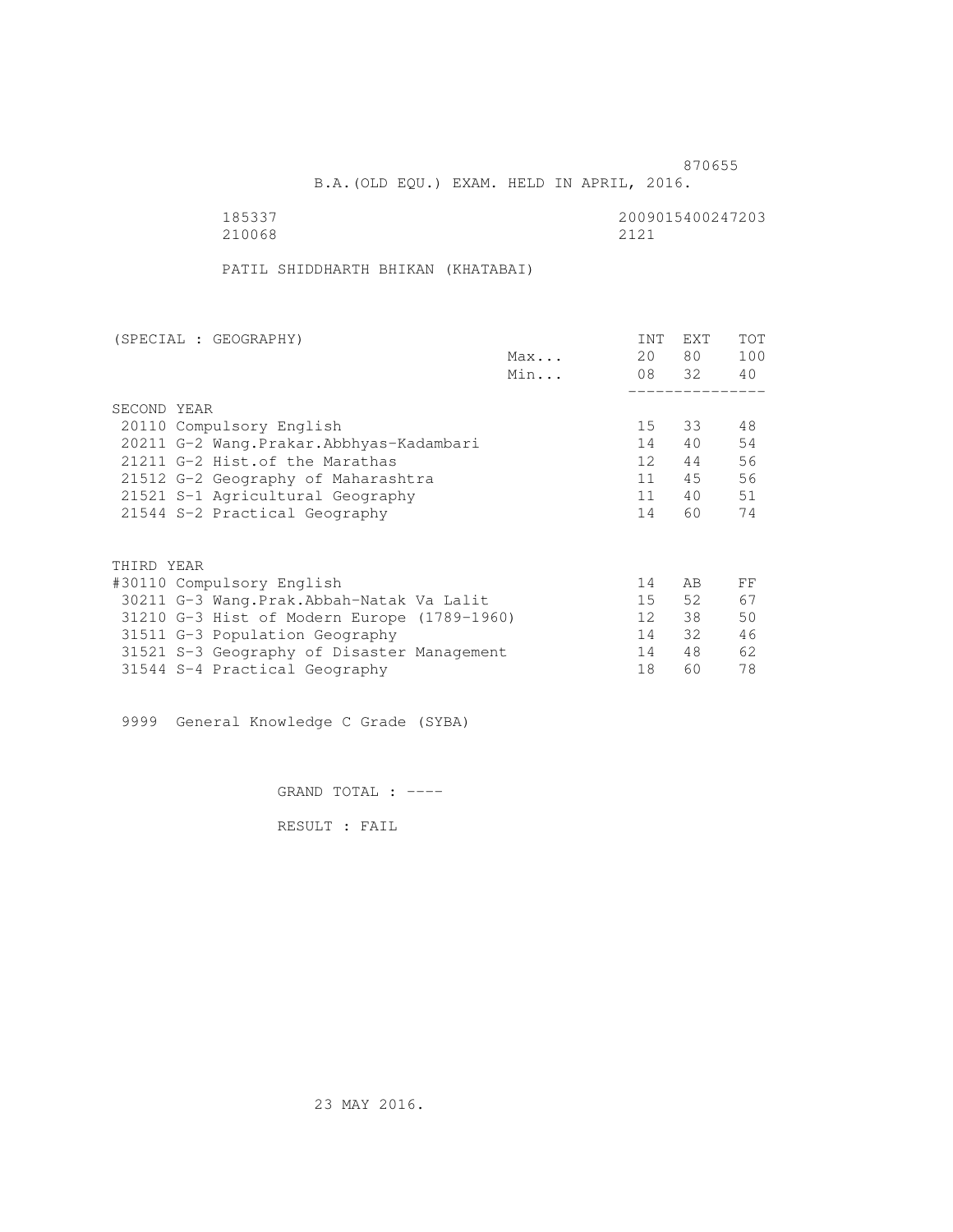B.A.(OLD EQU.) EXAM. HELD IN APRIL, 2016.

| 185339 | 71162832E |
|--------|-----------|
| 210075 | 2124      |

MALICH ANANDA KISAN

| (SPECIAL : MARATHI)       |                                              |     | INT             | EXT   | <b>TOT</b> |
|---------------------------|----------------------------------------------|-----|-----------------|-------|------------|
|                           |                                              | Max | 20              | 80 —  | 100        |
|                           |                                              | Min |                 | 08 32 | 40         |
|                           |                                              |     |                 |       |            |
| SECOND YEAR               |                                              |     |                 |       |            |
| 20110 Compulsory English  |                                              |     | 12 <sup>°</sup> | 32    | 44         |
|                           | 21211 G-2 Hist. of the Marathas              |     | 14              | 32    | 46         |
|                           | 21111 G-2 Indian Political Thought           |     | 15              | 32    | 47         |
|                           | 20211 G-2 Wang.Prakar.Abbhyas-Kadambari      |     | 14              | 32    | 46         |
|                           | 20220 S-1 Madh.Mar.Gaddya-Paddya Wang.Prakar |     | 15              | 36    | 51         |
|                           | 20230 S-2 Arava. Mar. Wang. Itihas 1818-1920 |     | 13 <sup>7</sup> | 45    | 58         |
|                           |                                              |     |                 |       |            |
| THIRD YEAR                |                                              |     |                 |       |            |
| 30110 Compulsory English  |                                              |     | 14              | 39    | 53         |
|                           | 31210 G-3 Hist of Modern Europe (1789-1960)  |     | 15              | 32    | 47         |
|                           | 31111 G-3 Western Political Thought          |     | 16              | 32    | 48         |
|                           | 30211 G-3 Wang. Prak. Abbah-Natak Va Lalit   |     | 15              | 42    | 57         |
| #30220 S-3 Sahitya Vichar |                                              |     | 14              | 36    | 50         |
|                           | 30230 S-4 Samanya Bhasha ani Param. Vyakaran |     | 14              | 34    | 48         |

9999 General Knowledge B Grade (SYBA)

 $\star$ GRAND TOTAL : 595+5/1200

RESULT : SECOND CLASS

\* O.2

23 MAY 2016.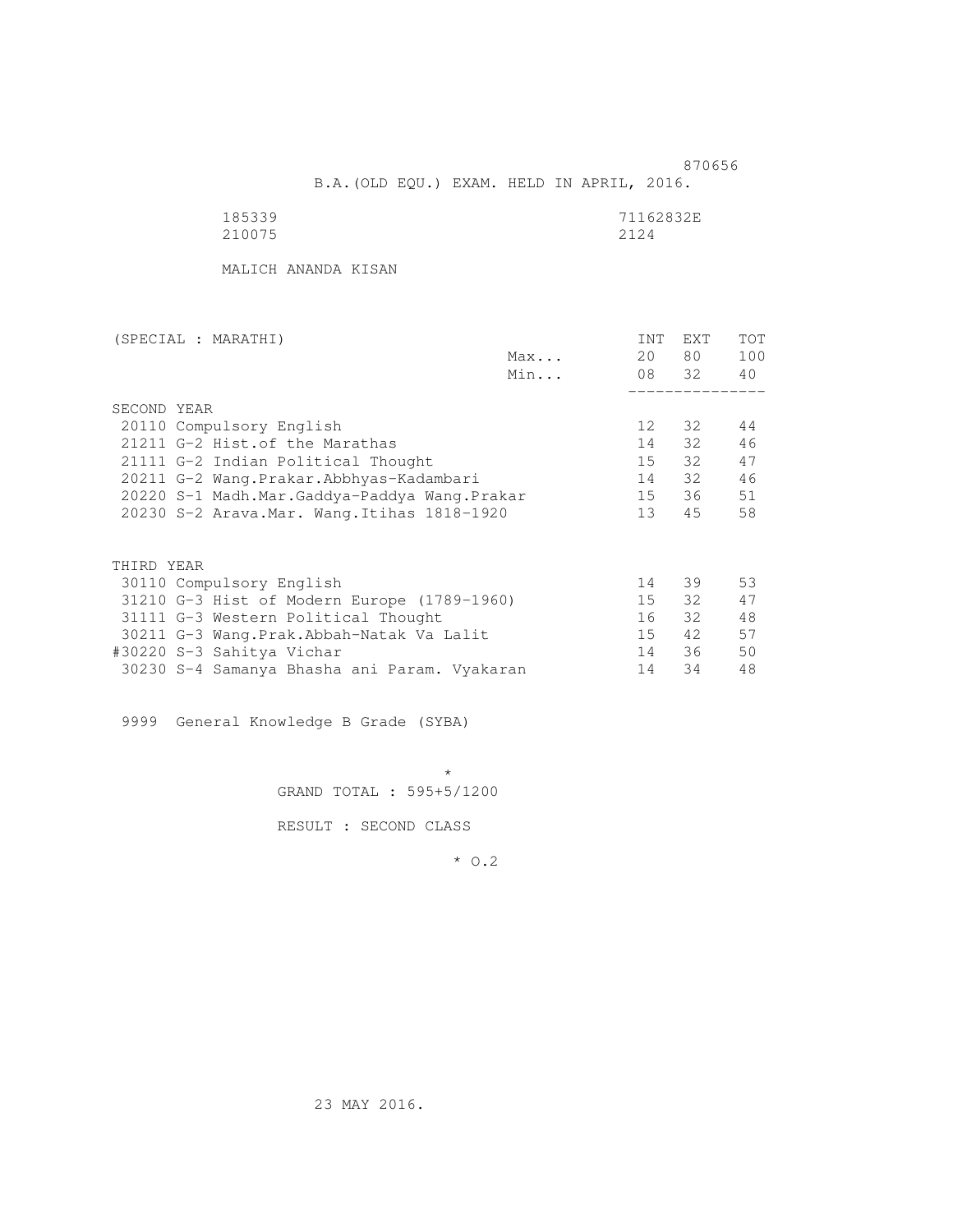B.A.(OLD EQU.) EXAM. HELD IN APRIL, 2016.

185085<br>210076 210076 2105 210076 2100 2005

PATIL MANOJ SURENDRA (CHHAYABAI)

| (SPECIAL : GEOGRAPHY)     |                                              |     | <b>INT</b>      | <b>EXT</b> | TOT |
|---------------------------|----------------------------------------------|-----|-----------------|------------|-----|
|                           |                                              | Max | 20              | 80 —       | 100 |
|                           |                                              | Min |                 | 08 32      | 40  |
|                           |                                              |     |                 |            |     |
| SECOND YEAR               |                                              |     |                 |            |     |
| #20110 Compulsory English |                                              |     | 14              | 01         | FF  |
|                           | 20211 G-2 Wang.Prakar.Abbhyas-Kadambari      |     | 14              | 32         | 46  |
|                           | #22810 G-2 Ind. Society: Issues and Problems |     | 15              | 25         | FF  |
|                           | 21512 G-2 Geography of Maharashtra           |     | 14              | 38         | 52  |
|                           | 21522 S-1 Geography of Tourism               |     | 14              | 32         | 46  |
|                           | 21544 S-2 Practical Geography                |     | 15 <sub>1</sub> | 40         | 55  |
|                           |                                              |     |                 |            |     |
| THIRD YEAR                |                                              |     |                 |            |     |
| 30110 Compulsory English  |                                              |     | 14              | 34         | 48  |
|                           | 30211 G-3 Wang.Prak.Abbah-Natak Va Lalit     |     | 13 <sup>7</sup> | 36         | 49  |
|                           | #32810 G-3 Indian Society Structure & Change |     | 17              | 36         | 53  |
|                           | #31511 G-3 Population Geography              |     | 12              | 23         | FF  |
|                           | #31521 S-3 Geography of Disaster Management  |     | 12 <sup>°</sup> | 45         | 57  |
|                           | 31544 S-4 Practical Geography                |     | 14              | 60         | 74  |
|                           |                                              |     |                 |            |     |

9999 General Knowledge C Grade (SYBA)

GRAND TOTAL : ----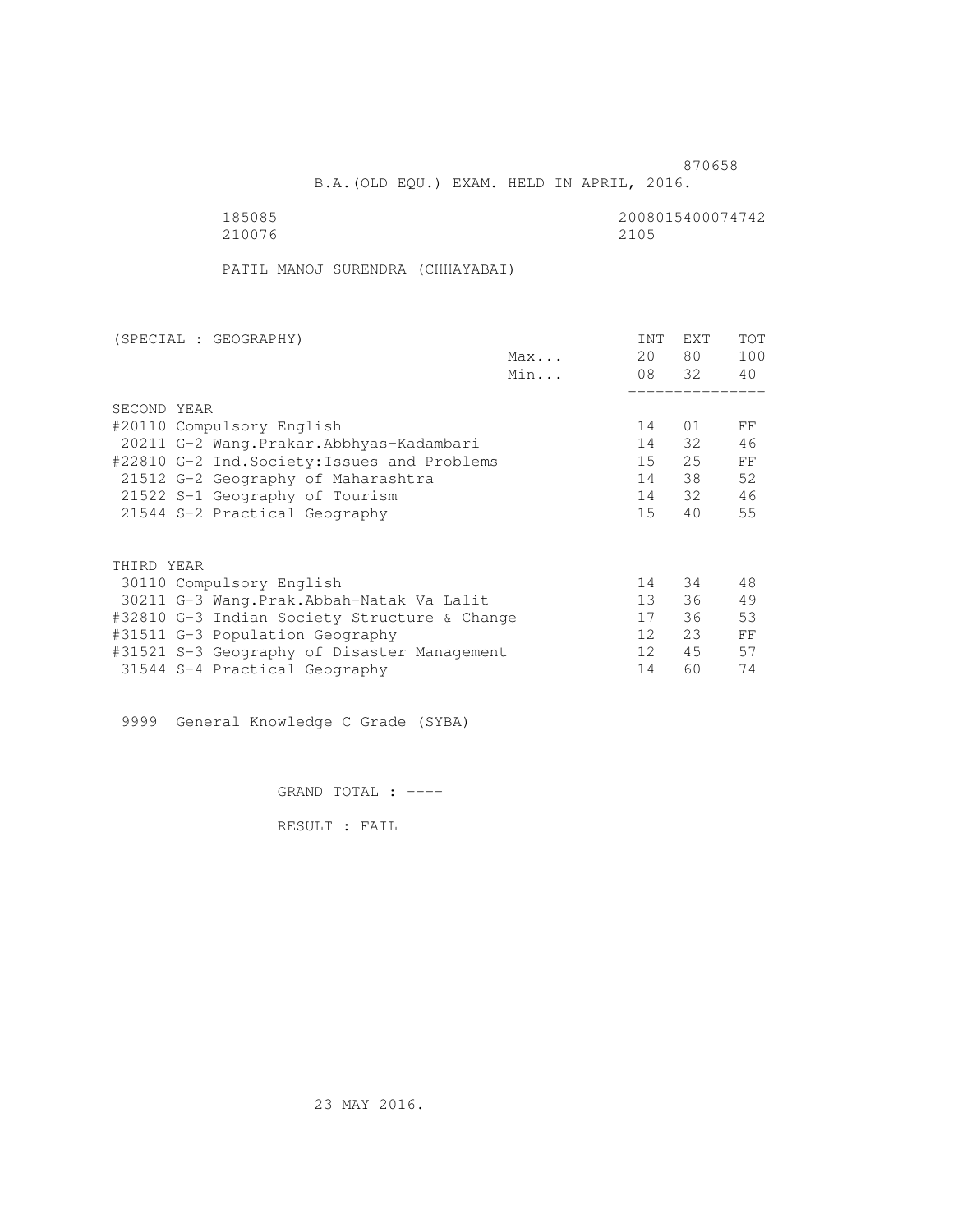B.A.(OLD EQU.) EXAM. HELD IN APRIL, 2016.

185083<br>210076 210076 2105 210076 2100 2005

NANDRE NISHIGANDHA BALASAHEB (RANJANA)

|                           | (SPECIAL : MARATHI)                          |     | INT             | EXT   | <b>TOT</b> |
|---------------------------|----------------------------------------------|-----|-----------------|-------|------------|
|                           |                                              | Max | 20              | 80 —  | 100        |
|                           |                                              | Min |                 | 08 32 | 40         |
|                           |                                              |     |                 |       |            |
|                           | SECOND YEAR                                  |     |                 |       |            |
| #20110 Compulsory English |                                              |     | 14              | AB    | FF         |
|                           | 21512 G-2 Geography of Maharashtra           |     | 14              | 50    | 64         |
|                           | 22810 G-2 Ind. Society: Issues and Problems  |     | 17              | 63    | 80         |
|                           | 20211 G-2 Wang.Prakar.Abbhyas-Kadambari      |     | 16              | 39    | 55         |
|                           | 20220 S-1 Madh.Mar.Gaddya-Paddya Wang.Prakar |     | 16              | 51    | 67         |
|                           | 20230 S-2 Arava. Mar. Wang. Itihas 1818-1920 |     | 16              | 58    | 74         |
|                           | THIRD YEAR                                   |     |                 |       |            |
|                           | #30110 Compulsory English                    |     | 16              | AB.   | FF         |
|                           | 31511 G-3 Population Geography               |     | 14              | 43    | 57         |
|                           | 32810 G-3 Indian Society Structure & Change  |     | 17              | 35    | 52         |
|                           | 30211 G-3 Wang.Prak.Abbah-Natak Va Lalit     |     | 12 <sup>°</sup> | 46    | 58         |
|                           | 30220 S-3 Sahitya Vichar                     |     | 18              | 32    | 50         |
|                           | 30230 S-4 Samanya Bhasha ani Param. Vyakaran |     | 18              | 52    | 70         |
|                           |                                              |     |                 |       |            |

9999 General Knowledge C Grade (SYBA)

GRAND TOTAL : ----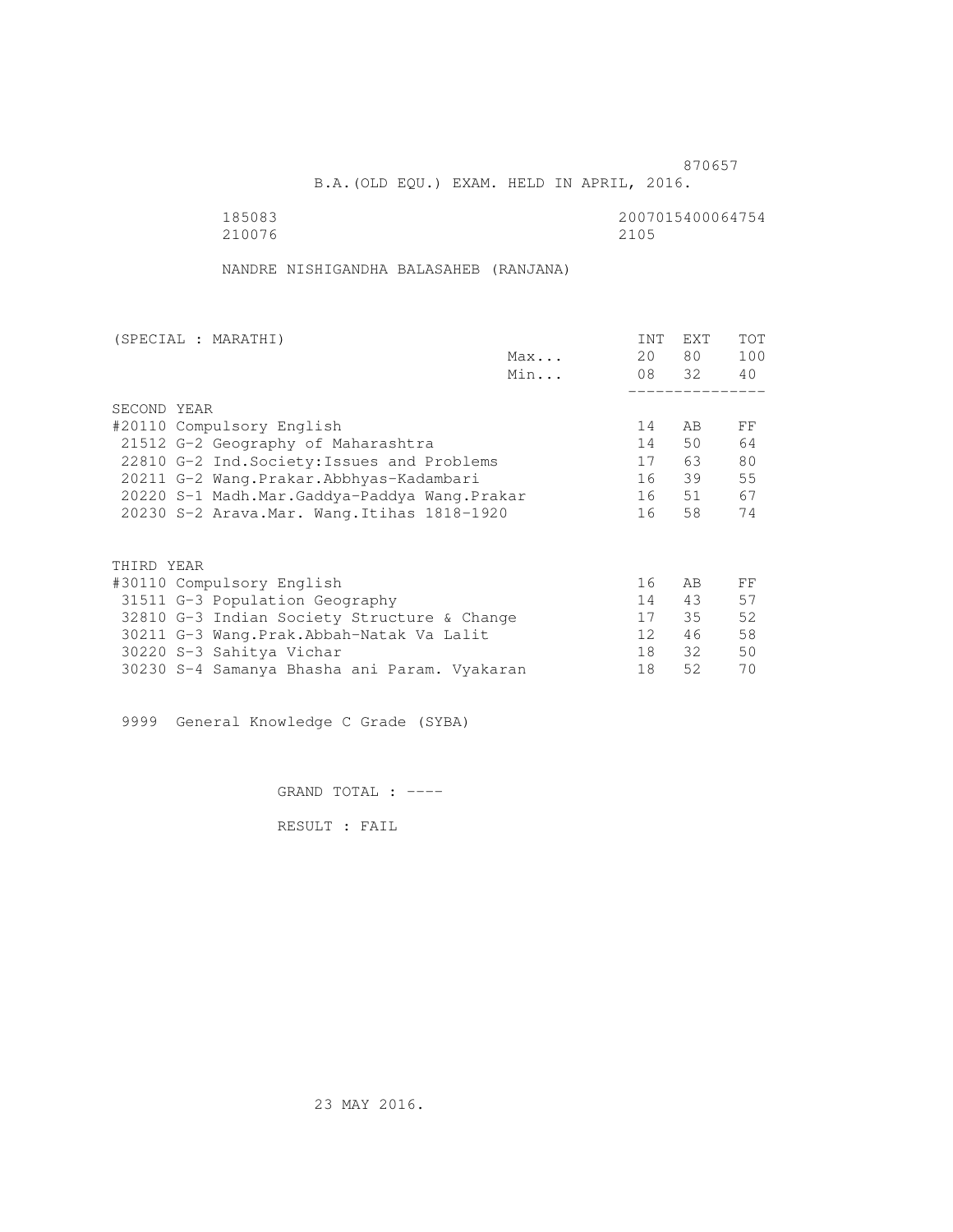B.A.(OLD EQU.) EXAM. HELD IN APRIL, 2016.

 185342 2009015400235024 210076 2100 2005

CHAURE SANJAY CHINTAMAN (SAILUBAI)

| (SPECIAL : MARATHI)                          | <b>INT</b> | <b>EXT</b> | TOT |
|----------------------------------------------|------------|------------|-----|
| Max                                          | 20         | 80 —       | 100 |
| Min                                          |            | 08 32      | 40  |
|                                              |            |            |     |
| SECOND YEAR                                  |            |            |     |
| 20110 Compulsory English                     | 17         | 32         | 49  |
| 21010 G-2 Indian Economy Since 1980          |            | 32         | 51  |
| 21211 G-2 Hist. of the Marathas              | 17         | 43         | 60  |
| 20211 G-2 Wang.Prakar.Abbhyas-Kadambari      | 17         | 54         | 71  |
| 20220 S-1 Madh.Mar.Gaddya-Paddya Wang.Prakar | 17         | 53         | 70  |
| 20230 S-2 Arava. Mar. Wang. Itihas 1818-1920 | 18         | 32         | 50  |
|                                              |            |            |     |
|                                              |            |            |     |
| THIRD YEAR                                   |            |            |     |
| #30110 Compulsory English                    | 18         | AB         | FF  |
| 31010 G-3 Ind. Eco. Since 1980 Part-II       | 19         | 32         | 51  |
| 31210 G-3 Hist of Modern Europe (1789-1960)  | 16         | 38         | 54  |
| 30211 G-3 Wang.Prak.Abbah-Natak Va Lalit     | 18         | 43         | 61  |
| 30220 S-3 Sahitya Vichar                     | 17         | 46         | 63  |
| 30230 S-4 Samanya Bhasha ani Param. Vyakaran |            | 47         | 64  |

9999 General Knowledge C Grade^ (SYBA)

GRAND TOTAL : ----

RESULT : FAIL

 $^{\wedge}$  +6 0.163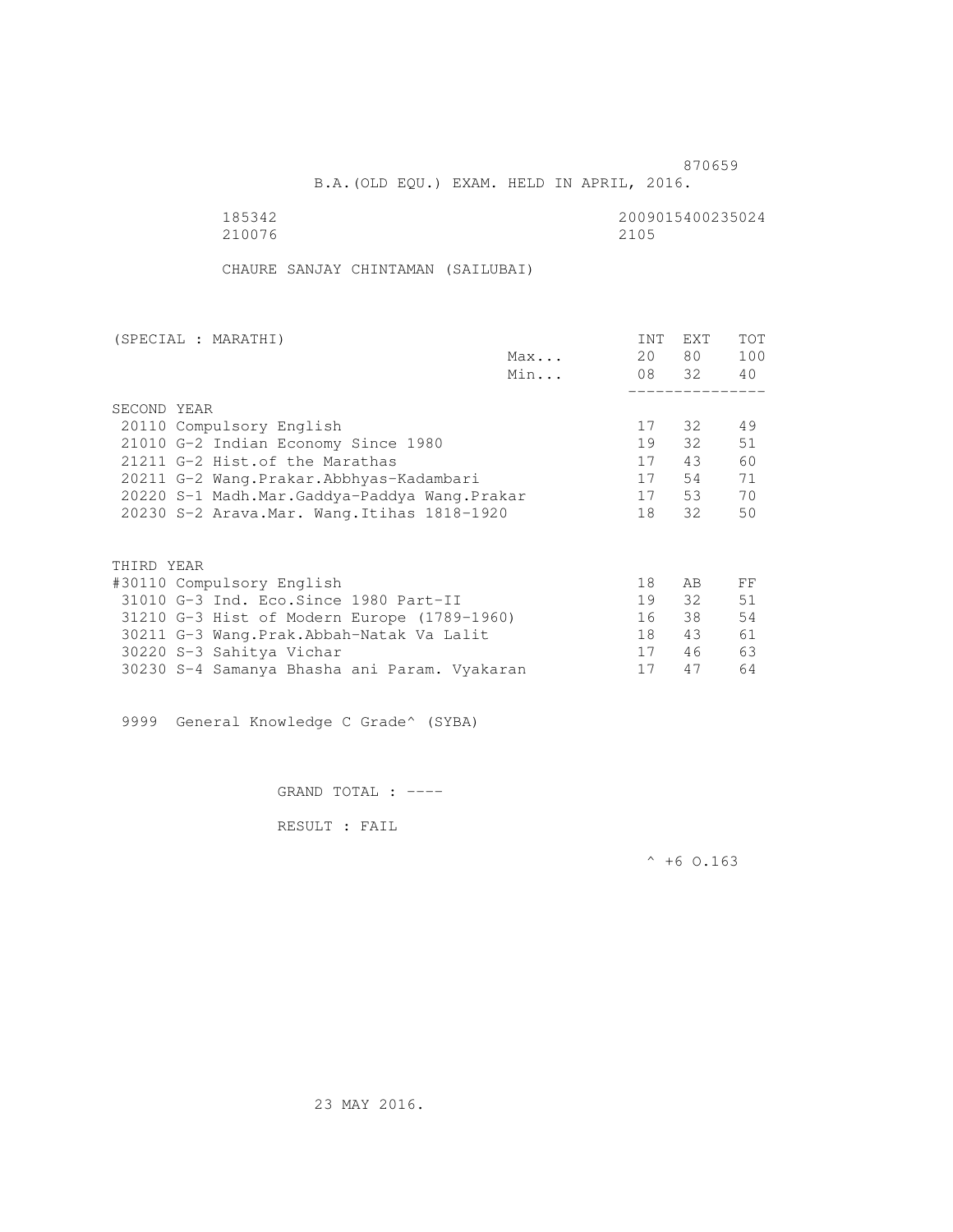B.A.(OLD EQU.) EXAM. HELD IN APRIL, 2016.

185343<br>210076 210076 2105 210076 2100 2005

THAKARE SANDIP MOHAN (JIJABAI)

| (SPECIAL : MARATHI)                     |             |                                              |     | <b>INT</b>      | <b>EXT</b> | TOT |
|-----------------------------------------|-------------|----------------------------------------------|-----|-----------------|------------|-----|
|                                         |             |                                              | Max | 20              | 80 —       | 100 |
|                                         |             |                                              | Min |                 | 08 32      | 40  |
|                                         |             |                                              |     |                 |            |     |
|                                         | SECOND YEAR |                                              |     |                 |            |     |
| 20110 Compulsory English                |             |                                              | 13  | 38              | 51         |     |
| 21512 G-2 Geography of Maharashtra      |             |                                              | 14  | 32              | 46         |     |
| 22210 G-2 Edu. & Human Development      |             |                                              | 18  | 38              | 56         |     |
| 20211 G-2 Wang.Prakar.Abbhyas-Kadambari |             |                                              | 17  | 38              | 55         |     |
|                                         |             | 20220 S-1 Madh.Mar.Gaddya-Paddya Wang.Prakar |     | 17              | 32         | 49  |
|                                         |             | 20230 S-2 Arava. Mar. Wang. Itihas 1818-1920 |     | 13 <sup>°</sup> | 45         | 58  |
|                                         |             |                                              |     |                 |            |     |
|                                         | THIRD YEAR  |                                              |     |                 |            |     |
| #30110 Compulsory English               |             |                                              |     | 17              | 51         | 68  |
|                                         |             | 31511 G-3 Population Geography               |     | 14              | 33         | 47  |
|                                         |             | 32210 G-3 Education & Indian Heritage        |     | 19              | 32         | 51  |
|                                         |             | 30211 G-3 Wang.Prak.Abbah-Natak Va Lalit     |     | 13              | 35         | 48  |
|                                         |             | 30220 S-3 Sahitya Vichar                     |     | 17              | 37         | 54  |
|                                         |             | 30230 S-4 Samanya Bhasha ani Param. Vyakaran |     | 16              | 33         | 49  |
|                                         |             |                                              |     |                 |            |     |

9999 General Knowledge C Grade (SYBA)

GRAND TOTAL : 632/1200

RESULT : SECOND CLASS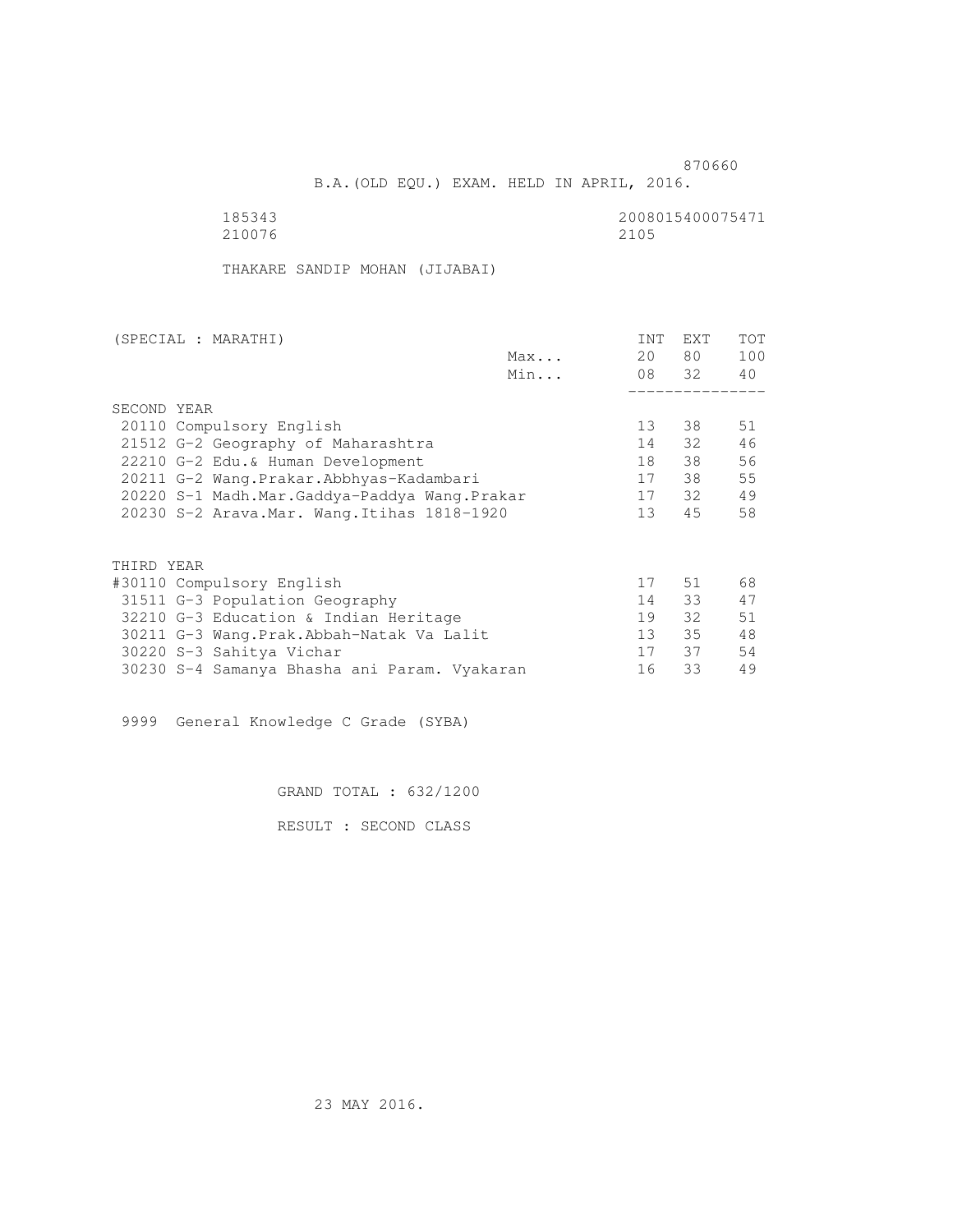B.A.(OLD EQU.) EXAM. HELD IN APRIL, 2016.

185344<br>210076 210076 2105 210076 2100 2005

PAWAR SHANKAR RATAN (INDUBAI)

| (SPECIAL : ENGLISH)<br>Max                |                                                |     | <b>INT</b> | <b>EXT</b> | TOT |
|-------------------------------------------|------------------------------------------------|-----|------------|------------|-----|
|                                           |                                                |     | 20         | 80         | 100 |
|                                           |                                                | Min |            | 08 32      | 40  |
|                                           |                                                |     |            |            |     |
|                                           | SECOND YEAR                                    |     |            |            |     |
| 20110 Compulsory English                  |                                                |     | 16         | 34         | 50  |
| 21010 G-2 Indian Economy Since 1980       |                                                |     | 19         | 48         | 67  |
|                                           | 22810 G-2 Ind. Society: Issues and Problems    |     | 16         | 56         | 72  |
| 22410 G-2 Int.to the Study of Eng. Lit.   |                                                |     | 16         | 32         | 48  |
| 22420 S-1 16th and 17th Century Eng. Lit. |                                                |     | 17         | 32         | 49  |
|                                           | 22430 S-2 18th and 19th Century Eng. Lit.      |     | 16         | 35         | 51  |
|                                           |                                                |     |            |            |     |
|                                           | THIRD YEAR                                     |     |            |            |     |
| 30110 Compulsory English                  |                                                |     | 19         | 33         | 52  |
|                                           | 31010 G-3 Ind. Eco. Since 1980 Part-II         |     | 19         | 51         | 70  |
|                                           | 32810 G-3 Indian Society Structure & Change    |     | 19         | 53         | 72  |
|                                           | #32410 G-3 The Study of Eng. Lang.             |     | 15         | 04         | FF  |
|                                           | 32420 S-3 20th Century Eng. Lit.               |     | 18         | 38         | 56  |
|                                           | 32430 S-4 Ind. Writing in Eng. & American Lit. |     | 18         | 32         | 50  |
|                                           |                                                |     |            |            |     |

9999 General Knowledge C Grade^ (SYBA)

GRAND TOTAL : ----

RESULT : FAIL

 $^{\wedge}$  +11 O.163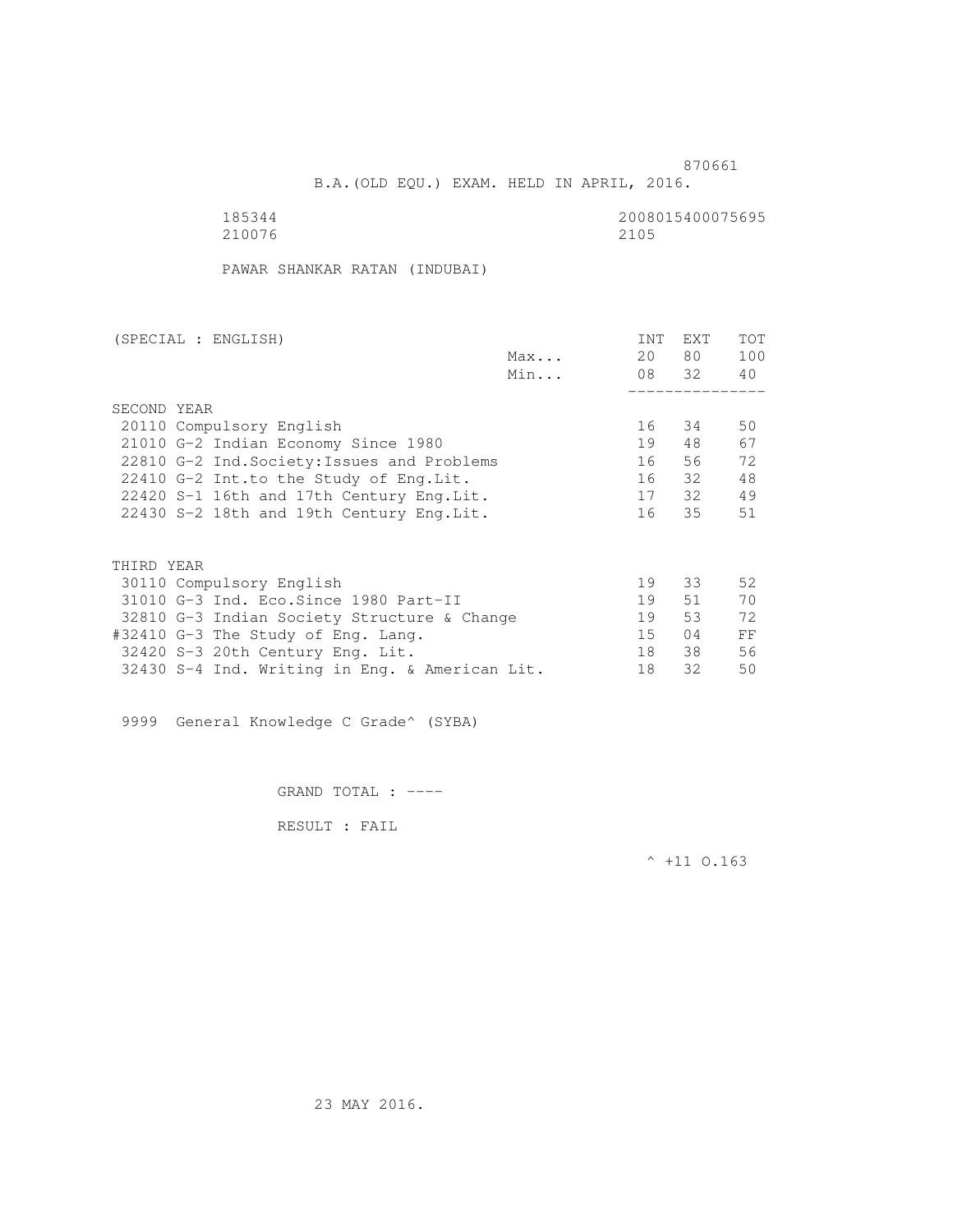B.A.(OLD EQU.) EXAM. HELD IN APRIL, 2016.

185087<br>220028 220028 2200 220028 2207

VASAVE RAMESH PRATAPSING (DEVAKIBAI)

| 20 | 80 —<br>08 32 | 100<br>40 |
|----|---------------|-----------|
|    |               |           |
|    |               |           |
|    |               |           |
|    |               |           |
| 17 | AB            | FF        |
| 16 | 48            | 64        |
| 18 | 42            | 60        |
| 17 | 58            | 75        |
| 15 | 54            | 69        |
| 15 | 46            | 61        |
|    |               |           |
|    |               |           |
| 16 | AB            | FF        |
| 16 | 52            | 68        |
| 10 | 44            | 54        |
| 15 | 54            | 69        |
| 14 | 44            | 58        |
| 16 | 34            | 50        |
|    |               |           |

9999 General Knowledge C Grade (SYBA)

GRAND TOTAL : ----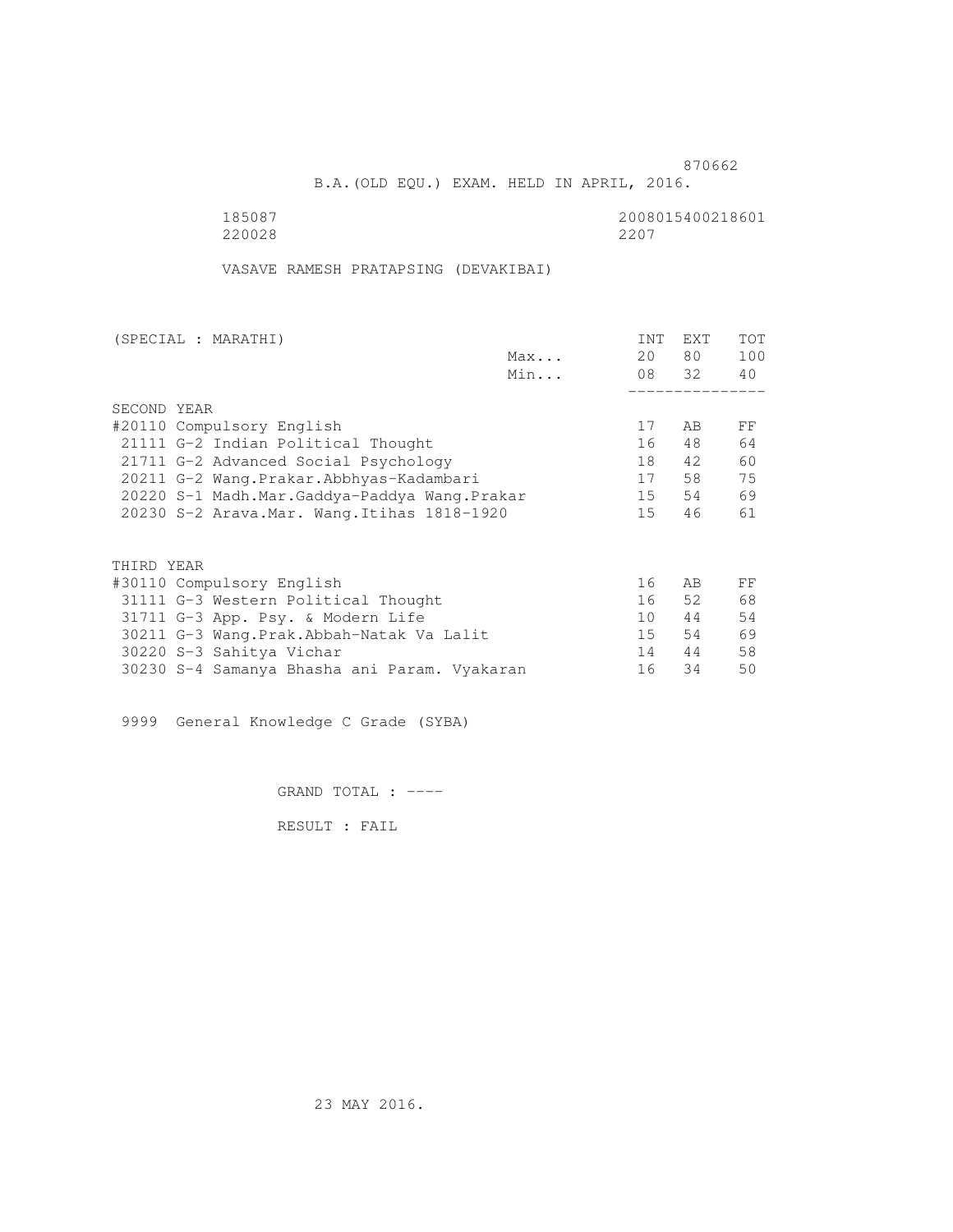B.A.(OLD EQU.) EXAM. HELD IN APRIL, 2016.

| 185094 | 2009015400387492 |
|--------|------------------|
| 220028 | 2207             |

SAMUDRE MUKESH GIRDHAR (RADHABAI)

| (SPECIAL : PSYCHOLOGY) |                                       |     | PR.               | <b>INT</b>      | <b>EXT</b> | TOT |
|------------------------|---------------------------------------|-----|-------------------|-----------------|------------|-----|
|                        |                                       | Max | 20                | 20              | 80         | 100 |
|                        |                                       | Min | 08                |                 | 08 32      | 40  |
|                        |                                       |     |                   |                 |            |     |
|                        | SECOND YEAR                           |     |                   |                 |            |     |
|                        | #20110 Compulsory English             |     |                   | 17              | AB         | FF  |
|                        | 20511 G-2 Samanya Hindi               |     | $\qquad \qquad -$ | 10              | 42         | 52  |
|                        | 22011 G-2 India's Internal Security   |     | $\qquad \qquad -$ | 15              | 46         | 61  |
|                        | 21711 G-2 Advanced Social Psychology  |     | $-\,-$            | 18              | 33         | 51  |
|                        | 21720 S-1 Psychopathology             |     | 15                | 17              | 29         | 61  |
|                        | 21731 S-2 Counselling Psychology@     |     | 14                | 17              | 34         | 65  |
|                        |                                       |     |                   |                 |            |     |
|                        | THIRD YEAR                            |     |                   |                 |            |     |
|                        | #30110 Compulsory English             |     |                   | 08              | AB         | FF  |
|                        | 30511 G-3 Samanya Hindi               |     | $\qquad \qquad -$ | 10 <sup>°</sup> | 35         | 45  |
|                        | 32011 G-3 Disaster Management         |     | $\qquad \qquad -$ | 16              | 56         | 72  |
|                        | 31711 G-3 App. Psy. & Modern Life     |     | $- -$             | 12 <sup>1</sup> | 34         | 46  |
|                        | 31721 S-3 Exp. Research Methodology   |     | $- -$             | 15              | 32         | 47  |
|                        | 31730 S-4 Exp. Psychology (Practical) |     | --                | 15              | 48         | 63  |
|                        |                                       |     |                   |                 |            |     |

9999 General Knowledge C Grade (SYBA)

 $( 0 - EXT: 24/60 )$ 

GRAND TOTAL : ----

RESULT : FAIL

 $^{\wedge}$  +10 O.163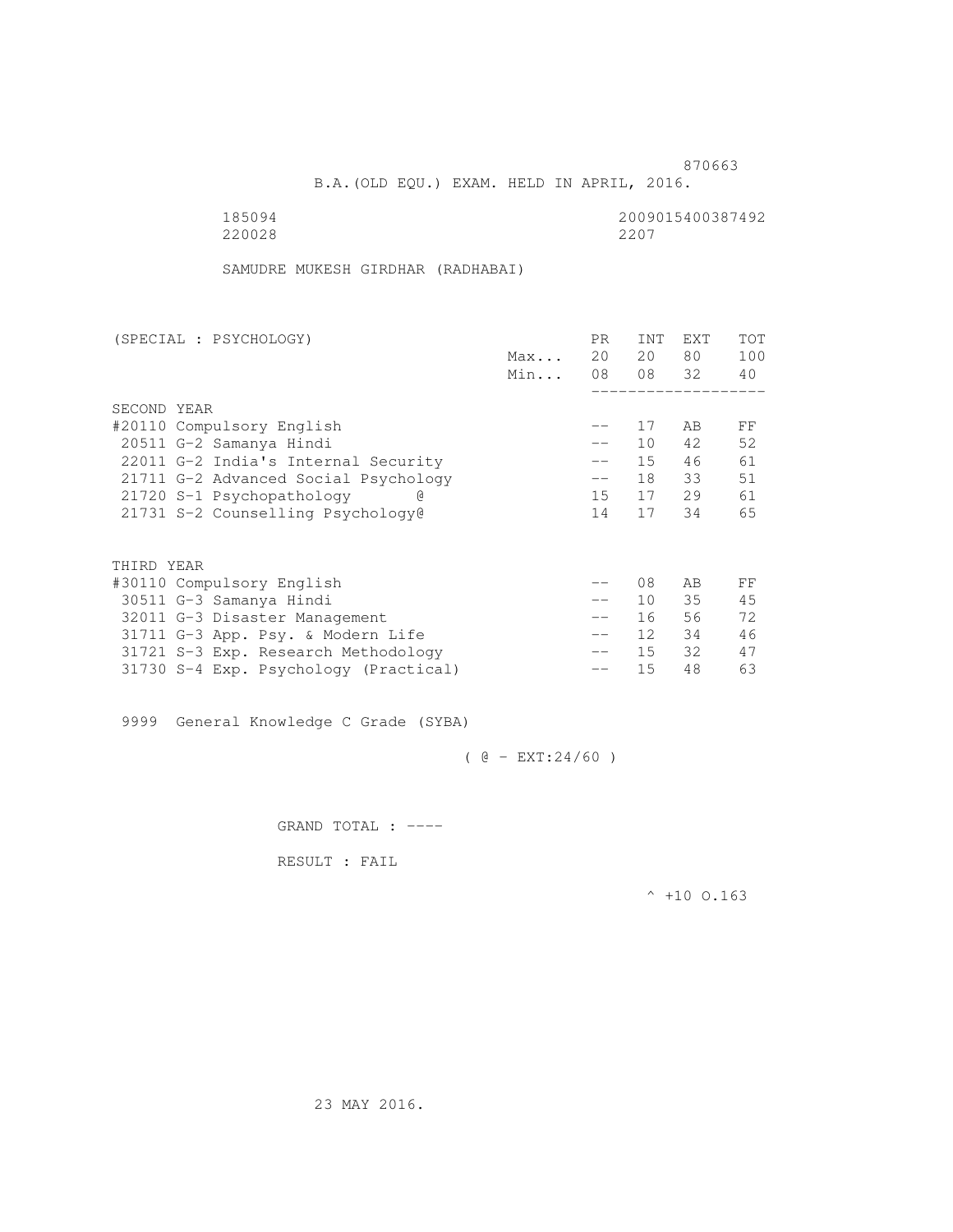B.A.(OLD EQU.) EXAM. HELD IN APRIL, 2016.

220028 2207

185345 2008015400069122

PAWARA GANPAT KANYA (RAJALIBAI)

| (SPECIAL : POLITICAL SCIENCE)             |                           |                                          | <b>INT</b> | EXT | TOT               |     |
|-------------------------------------------|---------------------------|------------------------------------------|------------|-----|-------------------|-----|
|                                           |                           |                                          | Max        | 20  | 80                | 100 |
|                                           |                           |                                          | Min        |     | 08 32             | 40  |
|                                           |                           |                                          |            |     |                   |     |
|                                           | SECOND YEAR               |                                          |            |     |                   |     |
|                                           | 20110 Compulsory English  |                                          |            | 17  | $31+1^{\circ}$ 48 |     |
| 20211 G-2 Wang. Prakar. Abbhyas-Kadambari |                           |                                          |            | 16  | 36                | 52  |
| 21511 G-2 Economics & Human Geography     |                           |                                          |            | 12  | 39                | 51  |
| 21111 G-2 Indian Political Thought        |                           |                                          |            | 18  | 47                | 65  |
| 21120 S-1 Modern Political Ideologies     |                           |                                          |            | 18  | 48                | 66  |
|                                           |                           | 21130 S-2 Pol.Dev. & Adm. of Maharashtra |            | 18  | 52                | 70  |
|                                           |                           |                                          |            |     |                   |     |
|                                           | THIRD YEAR                |                                          |            |     |                   |     |
|                                           | #30110 Compulsory English |                                          |            | 14  | 14                | FF  |
|                                           |                           | 30211 G-3 Wang.Prak.Abbah-Natak Va Lalit |            | 16  | 49                | 65  |
|                                           |                           | 31511 G-3 Population Geography           |            | 17  | 36                | 53  |
|                                           |                           | 31111 G-3 Western Political Thought      |            | 18  | 40                | 58  |
|                                           |                           | 31120 S-3 Personal Adm. & Mgt.           |            | 18  | 35                | 53  |
|                                           |                           | 31130 S-4 Modern Pol.Analysis            |            | 18  | 32                | 50  |

9999 General Knowledge C Grade (SYBA)

GRAND TOTAL : ----

RESULT : FAIL

 $^{\wedge}$  +9 O.163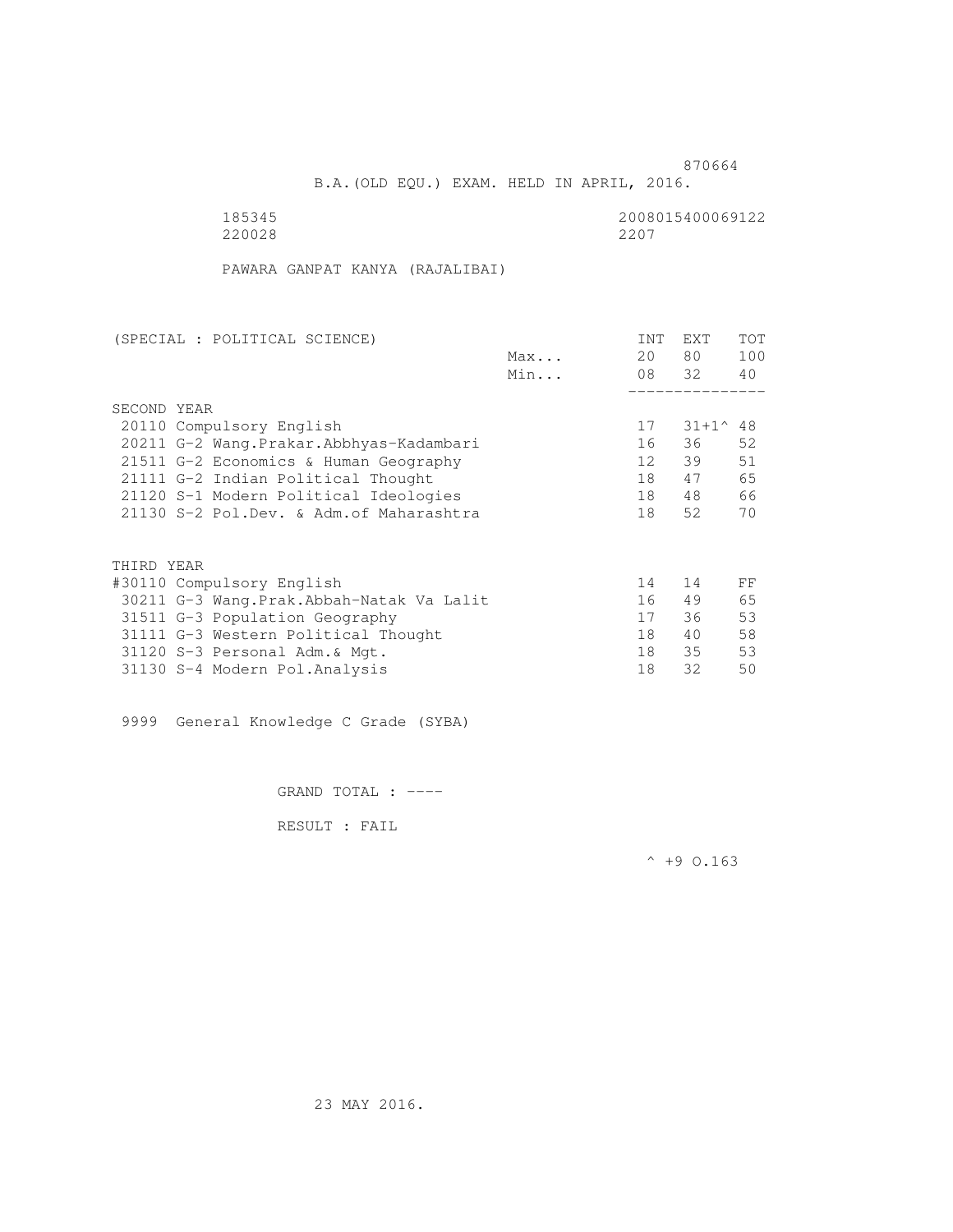B.A.(OLD EQU.) EXAM. HELD IN APRIL, 2016.

 185346 2009015400387542 220028 2207

SAMUDRE NILESH KISAN (GOKULBAI)

| (SPECIAL : PSYCHOLOGY)               |                                             |                   | PR.               | <b>INT</b>      | <b>EXT</b> | TOT |
|--------------------------------------|---------------------------------------------|-------------------|-------------------|-----------------|------------|-----|
|                                      |                                             | Max               | 20                | 20              | 80         | 100 |
|                                      |                                             | Min               | 08                |                 | 08 32      | 40  |
|                                      |                                             |                   |                   |                 |            |     |
|                                      | SECOND YEAR                                 |                   |                   |                 |            |     |
|                                      | 20110 Compulsory English                    |                   | $- -$             | 17              | 32         | 49  |
| 21211 G-2 Hist. of the Marathas      |                                             | $\qquad \qquad -$ | 15                | 52              | 67         |     |
| 22011 G-2 India's Internal Security  |                                             | $\qquad \qquad -$ | 14                | 40              | 54         |     |
| 21711 G-2 Advanced Social Psychology |                                             |                   | $-\,-$            | 15              | 34         | 49  |
| 21720 S-1 Psychopathology            |                                             | 10                | 14                | 40              | 64         |     |
|                                      | 21731 S-2 Counselling Psychology@           |                   | 10                | 14              | 32         | 56  |
|                                      |                                             |                   |                   |                 |            |     |
|                                      |                                             |                   |                   |                 |            |     |
|                                      | THIRD YEAR                                  |                   |                   |                 |            |     |
|                                      | #30110 Compulsory English                   |                   |                   | 13              | 07         | FF  |
|                                      | 31210 G-3 Hist of Modern Europe (1789-1960) |                   |                   | 13 <sup>°</sup> | 54         | 67  |
|                                      | 32011 G-3 Disaster Management               |                   | $\qquad \qquad -$ | 14              | 54         | 68  |
|                                      | 31711 G-3 App. Psy. & Modern Life           |                   | $\qquad \qquad -$ | 13 <sup>7</sup> | 36         | 49  |
|                                      | 31721 S-3 Exp. Research Methodology         |                   | $- -$             | 14              | 32         | 46  |
|                                      | 31730 S-4 Exp. Psychology (Practical)       |                   |                   | 15              | 49         | 64  |
|                                      |                                             |                   |                   |                 |            |     |

9999 General Knowledge B Grade (SYBA)

 $( @ - EXT: 24/60 )$ 

GRAND TOTAL : ----

RESULT : FAIL

 $^{\wedge}$  +10 O.163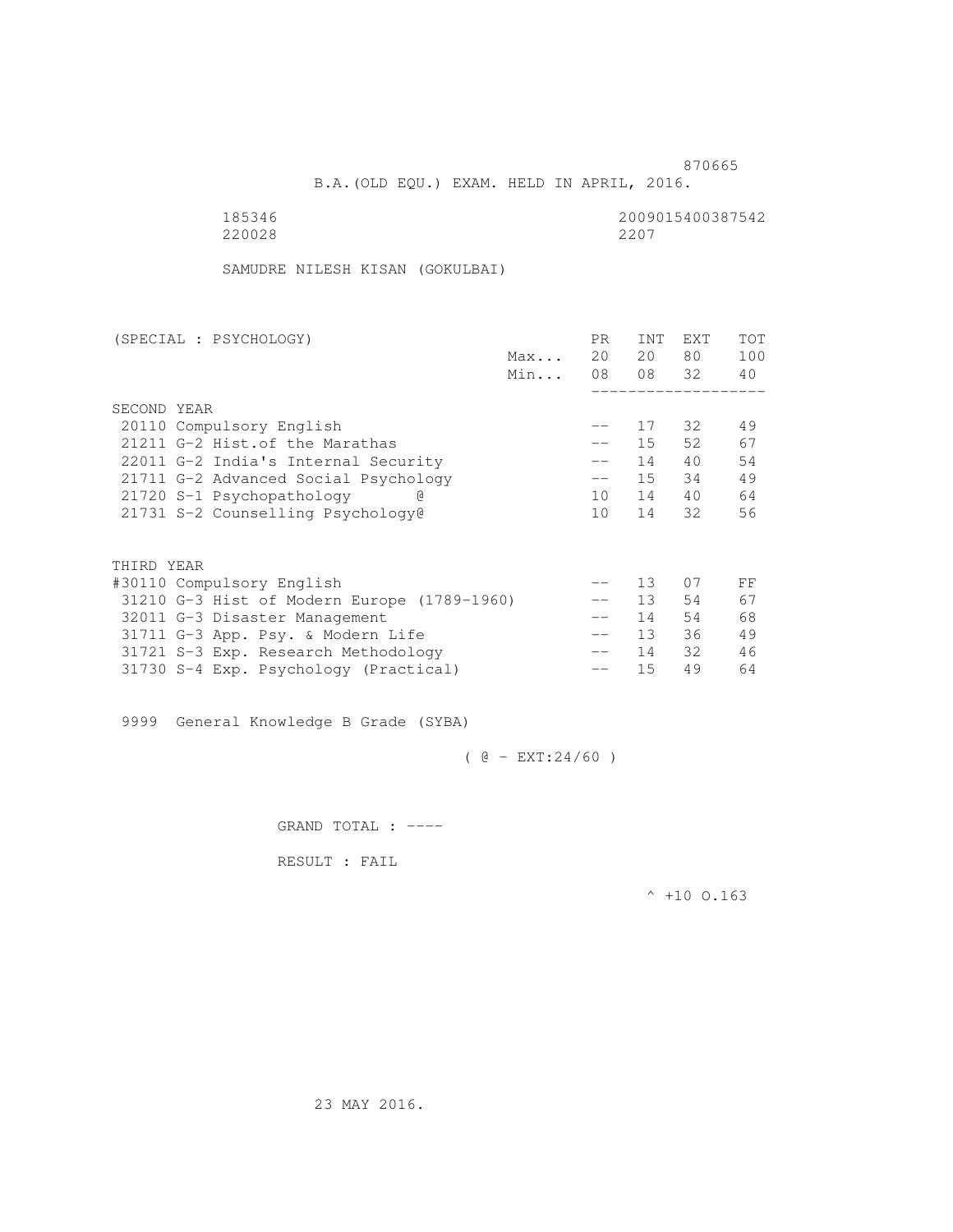B.A.(OLD EQU.) EXAM. HELD IN APRIL, 2016.

185099<br>220029 220029 2200 220029 2207

CHAUDHARI VAISHALI GANESH (KAMAL)

| (SPECIAL : PSYCHOLOGY)                       |     | PR.               | INT    | EXT   | <b>TOT</b> |
|----------------------------------------------|-----|-------------------|--------|-------|------------|
|                                              | Max | 20                | 20     | 80    | 100        |
|                                              | Min | 08                |        | 08 32 | 40         |
|                                              |     |                   |        |       |            |
| SECOND YEAR                                  |     |                   |        |       |            |
| #20110 Compulsory English                    |     |                   | 17     | 27    | FF         |
| 20511 G-2 Samanya Hindi                      |     |                   | 14     | 53    | 67         |
| 21910 G-2 Popul'n, Family & Marrige in India |     |                   | 13     | 58    | 71         |
| 21712 G-2 Development in Life-span           |     | $- -$             | 15     | 50    | 65         |
| 21720 S-1 Psychopathology<br>G)              |     | 14                | 14     | 36    | 64         |
| 21731 S-2 Counselling Psychology@            |     | 14                | 14     | 41    | 69         |
|                                              |     |                   |        |       |            |
| THIRD YEAR                                   |     |                   |        |       |            |
| #30110 Compulsory English                    |     |                   | 14     | 2.4   | FF         |
| 30511 G-3 Samanya Hindi                      |     | $\qquad \qquad -$ | 15     | 43    | 58         |
| 31910 G-3 Social Economic Probl. & Pol.      |     |                   | 14     | 60    | 74         |
| 31711 G-3 App. Psy. & Modern Life            |     | $-\,-$            | $15 -$ | 39    | 54         |
| 31721 S-3 Exp. Research Methodology          |     | $-\,-$            | 16     | 33    | 49         |
| 31730 S-4 Exp. Psychology (Practical)        |     | --                | 16     | 45    | 61         |
|                                              |     |                   |        |       |            |

9999 General Knowledge C Grade (SYBA)

 $( @ - EXT: 24/60 )$ 

GRAND TOTAL : ----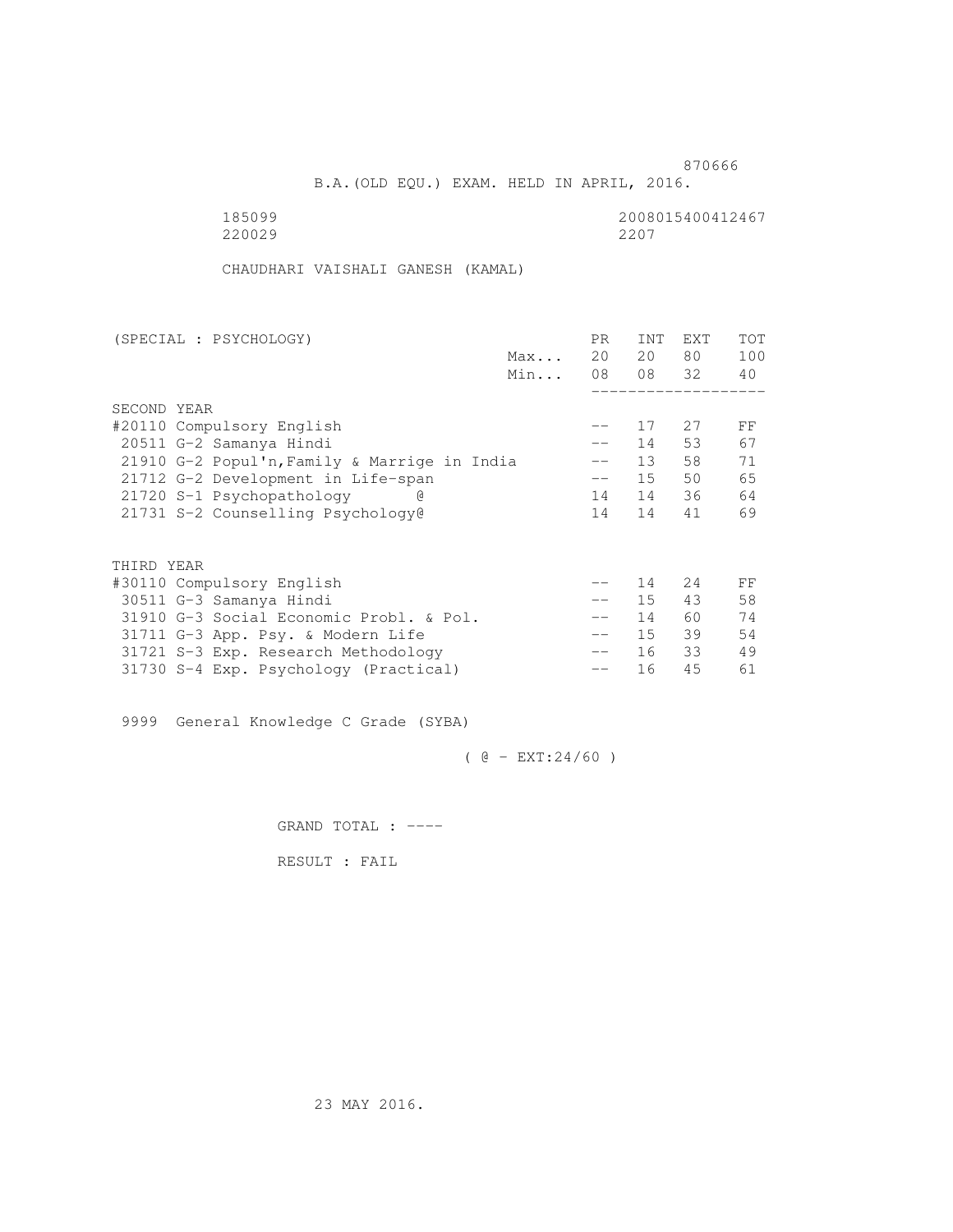B.A.(OLD EQU.) EXAM. HELD IN APRIL, 2016.

220029

185347 2009015400278797

JAGTAP SAVITRI SHAMRAO (VALUBAI)

|                                              | (SPECIAL : MARATHI)                          |     | <b>INT</b>      | <b>EXT</b>        | <b>TOT</b> |
|----------------------------------------------|----------------------------------------------|-----|-----------------|-------------------|------------|
|                                              |                                              | Max | 20              | 80                | 100        |
|                                              |                                              | Min |                 | 08 32             | 40         |
|                                              |                                              |     |                 |                   |            |
|                                              | SECOND YEAR                                  |     |                 |                   |            |
| 20110 Compulsory English                     |                                              |     | 12 <sup>°</sup> | 32                | 44         |
| 21511 G-2 Economics & Human Geography        |                                              |     | 18              | 34                | 52         |
|                                              | 22810 G-2 Ind. Society: Issues and Problems  |     | 18              | 51                | 69         |
| 20211 G-2 Wang.Prakar.Abbhyas-Kadambari      |                                              |     | 17              | 50                | 67         |
| 20220 S-1 Madh.Mar.Gaddya-Paddya Wang.Prakar |                                              |     | 16              | 43                | 59         |
|                                              | 20230 S-2 Arava. Mar. Wang. Itihas 1818-1920 |     | 17              | 46                | 63         |
|                                              |                                              |     |                 |                   |            |
|                                              | THIRD YEAR                                   |     |                 |                   |            |
|                                              | #30110 Compulsory English                    |     | 16              | AB.               | FF         |
|                                              | 31511 G-3 Population Geography               |     | 18              | 32                | 50         |
|                                              | 32810 G-3 Indian Society Structure & Change  |     | 19              | 42                | 61         |
|                                              | 30211 G-3 Wang.Prak.Abbah-Natak Va Lalit     |     | 18              | 47                | 65         |
|                                              | 30220 S-3 Sahitya Vichar                     |     | 17              | 40                | 57         |
|                                              | 30230 S-4 Samanya Bhasha ani Param. Vyakaran |     | 17              | $27+5^{\circ}$ 44 |            |

9999 General Knowledge C Grade (SYBA)

GRAND TOTAL : ----

RESULT : FAIL

 $^{\wedge}$  +5 O.163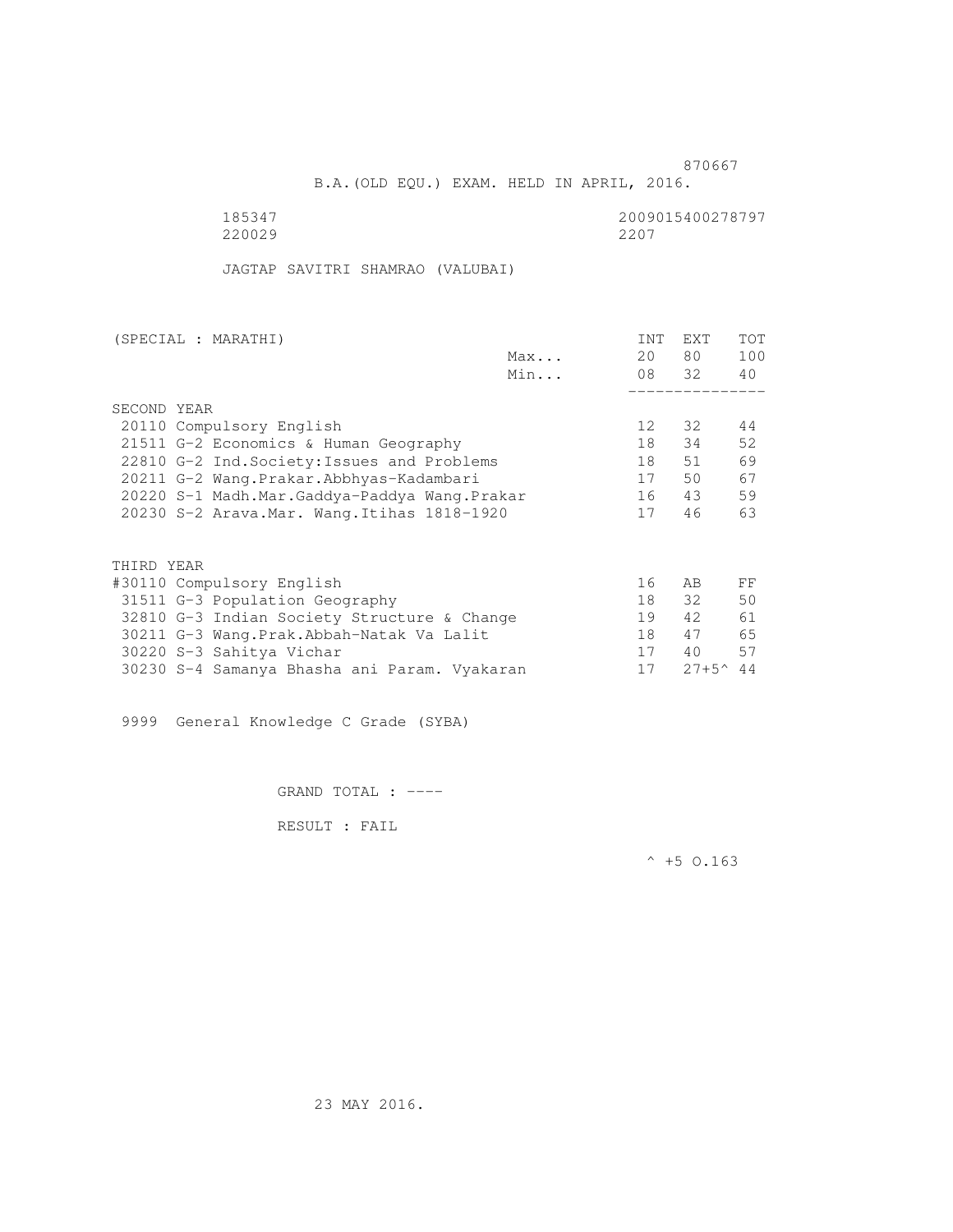B.A.(OLD EQU.) EXAM. HELD IN APRIL, 2016.

 185102 2009015400270987 220053

BANJARA KISAN KANHAIYA (MEERABAI)

| (SPECIAL : HISTORY)                |                                 | INT                                         | EXT              | <b>TOT</b> |       |     |  |
|------------------------------------|---------------------------------|---------------------------------------------|------------------|------------|-------|-----|--|
|                                    |                                 |                                             | Max              | 20         | 80 —  | 100 |  |
|                                    |                                 |                                             | Min              |            | 08 32 | 40  |  |
|                                    |                                 |                                             |                  |            |       |     |  |
|                                    | SECOND YEAR                     |                                             |                  |            |       |     |  |
| #20110 Compulsory English          |                                 |                                             |                  | 11         | 14    | FF  |  |
| 20511 G-2 Samanya Hindi            |                                 |                                             | 12 <sup>12</sup> | 37         | 49    |     |  |
|                                    |                                 | 22011 G-2 India's Internal Security         |                  | 12         | 35    | 47  |  |
|                                    | 21211 G-2 Hist. of the Marathas |                                             |                  | 14         | 32    | 46  |  |
| 21222 S-1 Modern India (1757-1857) |                                 |                                             |                  | 16 32      | 48    |     |  |
|                                    |                                 | 21230 S-2 Ancient India (Upto 1206)         |                  | 14         | 32    | 46  |  |
|                                    |                                 |                                             |                  |            |       |     |  |
|                                    | THIRD YEAR                      |                                             |                  |            |       |     |  |
|                                    | #30110 Compulsory English       |                                             |                  | 15         | 17    | FF  |  |
|                                    | 30511 G-3 Samanya Hindi         |                                             |                  | 13         | 32    | 45  |  |
|                                    | 32012 G-3 Global Security       |                                             |                  | 15         | 32    | 47  |  |
|                                    |                                 | 31210 G-3 Hist of Modern Europe (1789-1960) |                  | 14         | 32    | 46  |  |
|                                    |                                 | 31222 S-3 Exp. & fall of the Maratha Power  |                  | 14         | 36    | 50  |  |
|                                    |                                 | 31230 S-4 Medieval India (1206-1707)        |                  | 13         | 34    | 47  |  |
|                                    |                                 |                                             |                  |            |       |     |  |

9999 General Knowledge C Grade (SYBA)

GRAND TOTAL : ----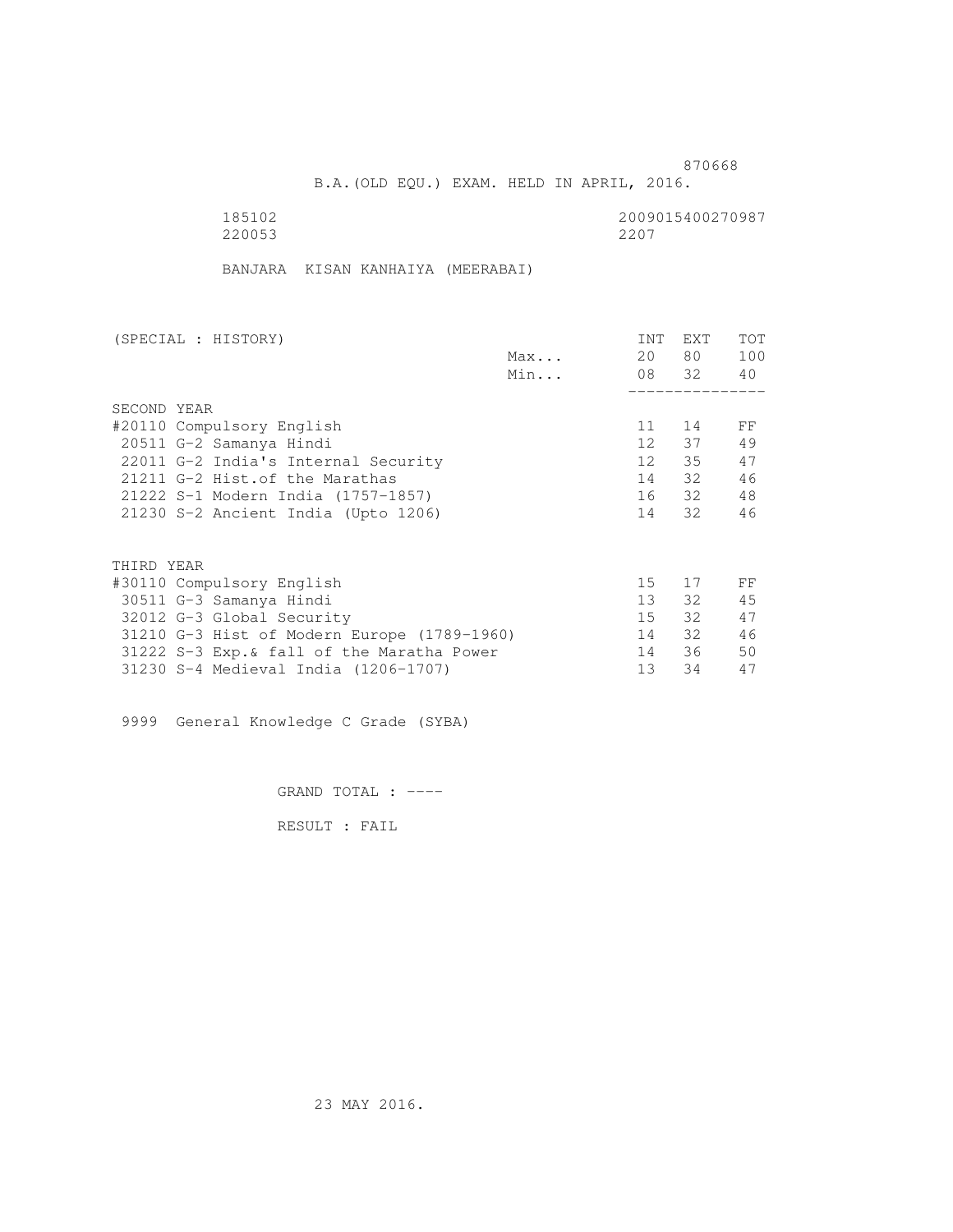B.A.(OLD EQU.) EXAM. HELD IN APRIL, 2016.

| 185103 | 2009015400270507 |
|--------|------------------|
| 220053 | 2207             |

GAVIT RAMESHWAR PRADIP (ANUSAYA)

| (SPECIAL : HISTORY)                         |     | <b>INT</b> | <b>EXT</b> | <b>TOT</b> |
|---------------------------------------------|-----|------------|------------|------------|
|                                             | Max | 20         | 80 —       | 100        |
|                                             | Min |            | 08 32      | 40         |
|                                             |     |            |            |            |
| SECOND YEAR                                 |     |            |            |            |
| #20110 Compulsory English                   |     | 08         | 05         | FF         |
| 21512 G-2 Geography of Maharashtra          |     | 11         | 32         | 43         |
| 21711 G-2 Advanced Social Psychology        |     | 09         | 37         | 46         |
| 21211 G-2 Hist. of the Marathas             |     | 08         | 43         | 51         |
| 21222 S-1 Modern India (1757-1857)          |     | 08         | 35         | 43         |
| 21230 S-2 Ancient India (Upto 1206)         |     | 08         | 41         | 49         |
|                                             |     |            |            |            |
| THIRD YEAR                                  |     |            |            |            |
| #30110 Compulsory English                   |     | 08         | 04         | FF         |
| 31511 G-3 Population Geography              |     | 08         | 46         | 54         |
| 31711 G-3 App. Psy. & Modern Life           |     | 08         | 36         | 44         |
| 31210 G-3 Hist of Modern Europe (1789-1960) |     | 14         | 40         | 54         |
| #31222 S-3 Exp.& fall of the Maratha Power  |     | 14         | AB.        | FF         |
| 31230 S-4 Medieval India (1206-1707)        |     | 16         | 42         | 58         |

9999 General Knowledge B Grade (SYBA)

GRAND TOTAL : ----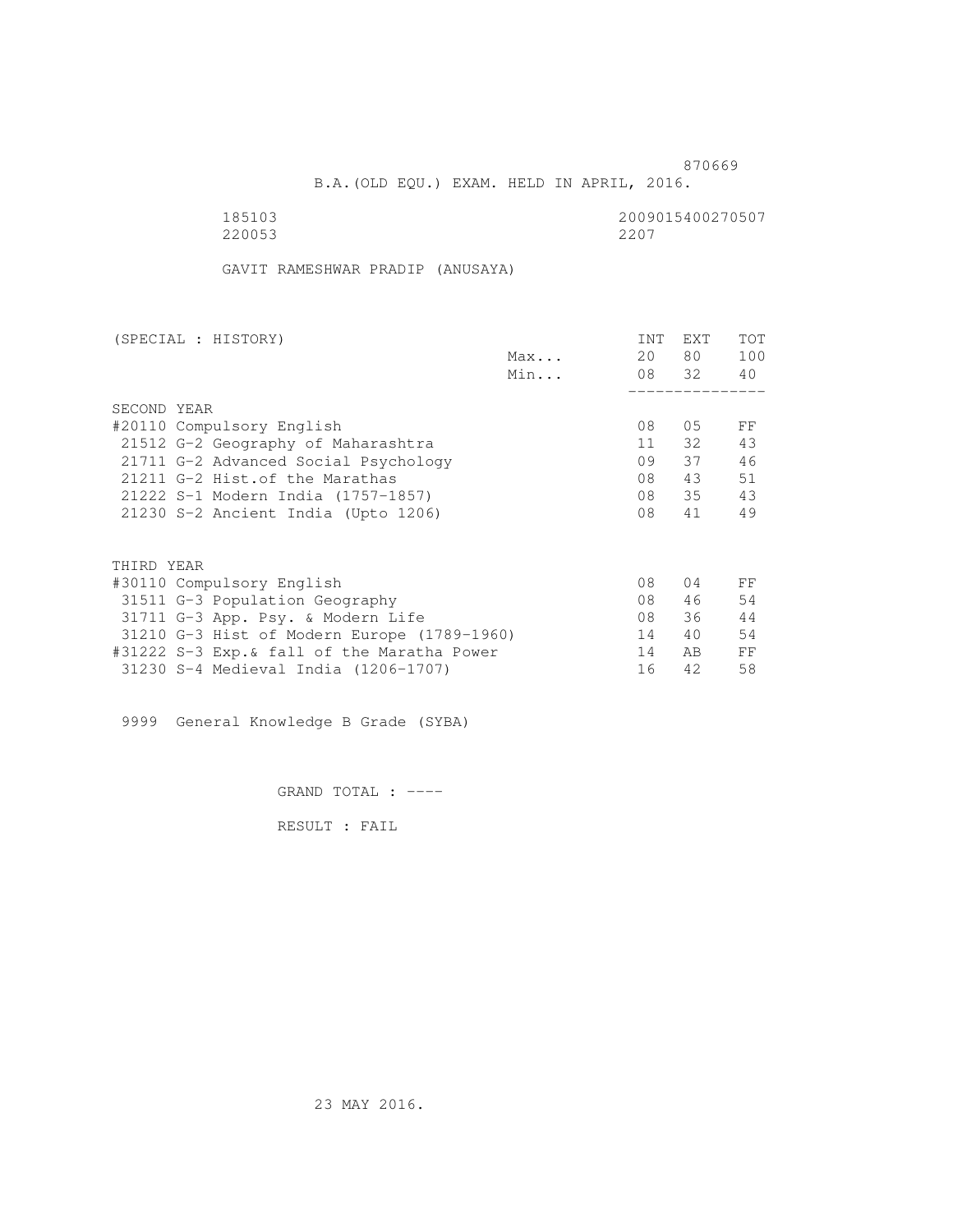B.A.(OLD EQU.) EXAM. HELD IN APRIL, 2016.

220053 2207

185104<br>220053 220053 2200

NAIK ASHISH ASARAM (KUSUM)

| (SPECIAL : HISTORY)                         |     | <b>INT</b>      | <b>EXT</b> | <b>TOT</b> |
|---------------------------------------------|-----|-----------------|------------|------------|
|                                             | Max | 20              | 80 —       | 100        |
|                                             | Min |                 | 08 32      | 40         |
|                                             |     |                 |            |            |
| SECOND YEAR                                 |     |                 |            |            |
| #20110 Compulsory English                   |     | 10              | 11         | FF         |
| 21111 G-2 Indian Political Thought          |     | 17              | 32         | 49         |
| 21711 G-2 Advanced Social Psychology        |     | 17              | 41         | 58         |
| 21211 G-2 Hist. of the Marathas             |     | 14              | 37         | 51         |
| 21222 S-1 Modern India (1757-1857)          |     | 13              | 39         | 52         |
| 21230 S-2 Ancient India (Upto 1206)         |     | 15              | 45         | 60         |
|                                             |     |                 |            |            |
| THIRD YEAR                                  |     |                 |            |            |
| #30110 Compulsory English                   |     | 15              | 02         | FF         |
| 31111 G-3 Western Political Thought         |     | 15              | 44         | 59         |
| 31711 G-3 App. Psy. & Modern Life           |     | 13 <sup>7</sup> | 39         | 52         |
| 31210 G-3 Hist of Modern Europe (1789-1960) |     | 14              | 40         | 54         |
| 31222 S-3 Exp. & fall of the Maratha Power  |     | 15              | 32         | 47         |
| 31230 S-4 Medieval India (1206-1707)        |     | 12              | 39         | 51         |
|                                             |     |                 |            |            |

9999 General Knowledge C Grade (SYBA)

GRAND TOTAL : ----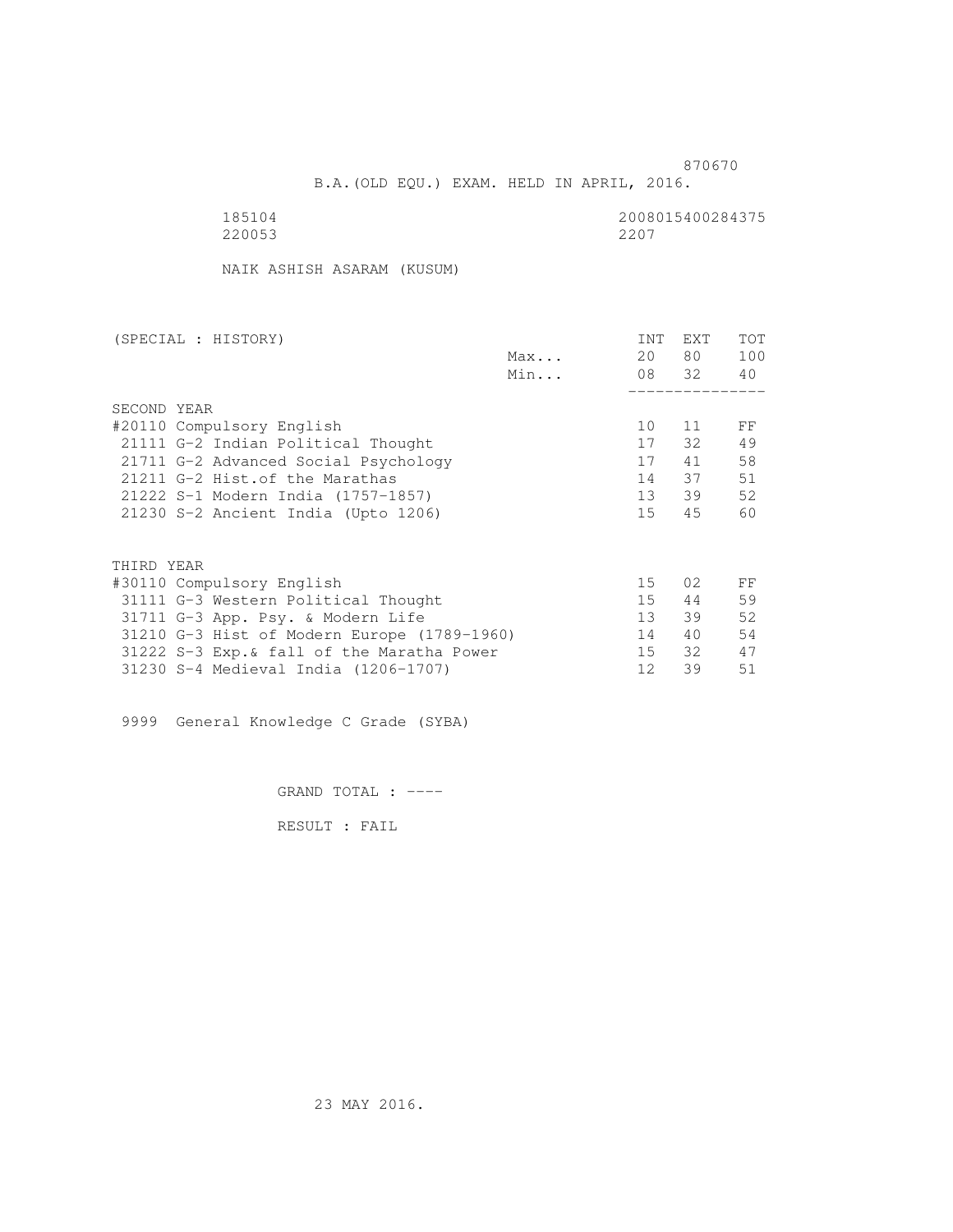B.A.(OLD EQU.) EXAM. HELD IN APRIL, 2016.

 185348 2009015400272023 220053

KHEDKAR SAPANA DILIP (NILIMA)

| (SPECIAL : MARATHI)                          |     | INT             | <b>EXT</b> | <b>TOT</b> |
|----------------------------------------------|-----|-----------------|------------|------------|
|                                              | Max | 20              | 80 —       | 100        |
|                                              | Min |                 | 08 32      | 40         |
|                                              |     |                 |            |            |
| SECOND YEAR                                  |     |                 |            |            |
| 20110 Compulsory English                     |     | 11              | 28+4^39    |            |
| 20511 G-2 Samanya Hindi                      |     | 13 <sup>7</sup> | 43         | 56         |
| 21512 G-2 Geography of Maharashtra           |     | 14              | 38         | 52         |
| 20211 G-2 Wang.Prakar.Abbhyas-Kadambari      |     | 17              | 32         | 49         |
| 20220 S-1 Madh.Mar.Gaddya-Paddya Wang.Prakar |     | 15              | 32         | 47         |
| 20230 S-2 Arava. Mar. Wang. Itihas 1818-1920 |     | 17              | 37         | 54         |
|                                              |     |                 |            |            |
| THIRD YEAR                                   |     |                 |            |            |
| #30110 Compulsory English                    |     | 14              | 37         | 51         |
| 30511 G-3 Samanya Hindi                      |     | 12              | 38         | 50         |
|                                              |     | 15              | 44         | 59         |
| 31511 G-3 Population Geography               |     |                 |            |            |
| 30211 G-3 Wang.Prak.Abbah-Natak Va Lalit     |     | 16              | 34         | 50         |
| 30220 S-3 Sahitya Vichar                     |     | 18              | 32         | 50         |
| 30230 S-4 Samanya Bhasha ani Param. Vyakaran |     | 13              | 35         | 48         |

9999 General Knowledge C Grade^ (SYBA)

 $\mathcal{A}$  and  $\mathcal{A}$  are the set of  $\mathcal{A}$ GRAND TOTAL : 605+15=620/1200

RESULT : SECOND CLASS

 $^{\circ}$  0.163

23 MAY 2016.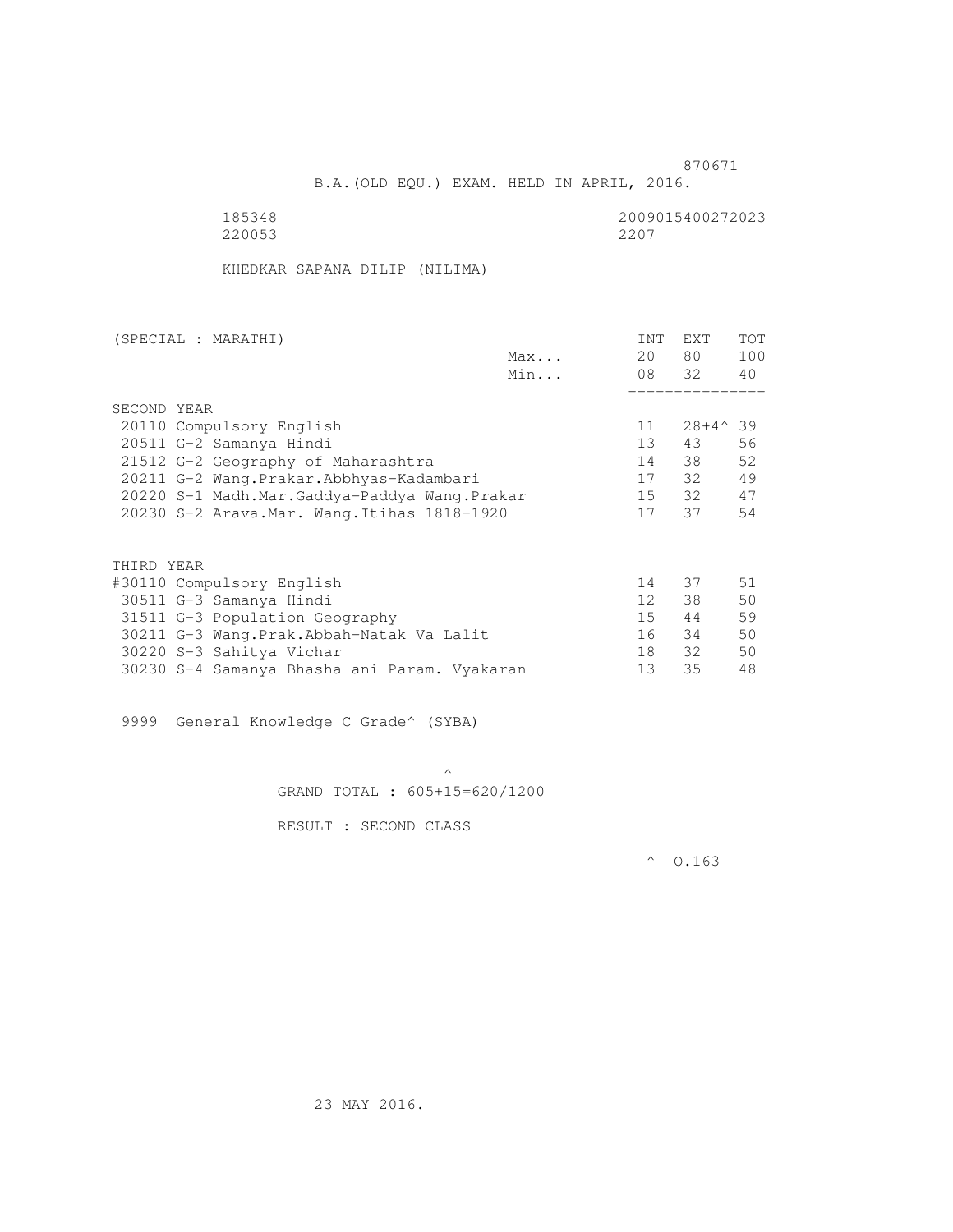B.A.(OLD EQU.) EXAM. HELD IN APRIL, 2016.

 185349 2009015400273734 220053 2207

SURYAVANSHI SUREKHA VEDU (KAMLABAI)

| (SPECIAL : MARATHI)                          |     | <b>INT</b> | EXT   | <b>TOT</b> |
|----------------------------------------------|-----|------------|-------|------------|
|                                              | Max | 20         | 80 —  | 100        |
|                                              | Min |            | 08 32 | 40         |
|                                              |     |            |       |            |
| SECOND YEAR                                  |     |            |       |            |
| 20110 Compulsory English                     |     | 11         | 32    | 43         |
| 21111 G-2 Indian Political Thought           |     | 16         | 44    | 60         |
| 21211 G-2 Hist. of the Marathas              |     | 18         | 48    | 66         |
| 20211 G-2 Wang.Prakar.Abbhyas-Kadambari      |     | 18         | 58    | 76         |
| 20220 S-1 Madh.Mar.Gaddya-Paddya Wang.Prakar |     | 14         | 51    | 65         |
| 20230 S-2 Arava. Mar. Wang. Itihas 1818-1920 |     | 18         | 46    | 64         |
|                                              |     |            |       |            |
| THIRD YEAR                                   |     |            |       |            |
| #30110 Compulsory English                    |     | 15         | 38    | 53         |
| 31111 G-3 Western Political Thought          |     | 18         | 32    | 50         |
| 31210 G-3 Hist of Modern Europe (1789-1960)  |     | 15         | 37    | 52         |
| 30211 G-3 Wang. Prak. Abbah-Natak Va Lalit   |     | 18         | 34    | 52         |
| 30220 S-3 Sahitya Vichar                     |     | 17         | 43    | 60         |
| 30230 S-4 Samanya Bhasha ani Param. Vyakaran |     | 15         | 44    | 59         |

9999 General Knowledge C Grade (SYBA)

GRAND TOTAL : 700/1200

RESULT : SECOND CLASS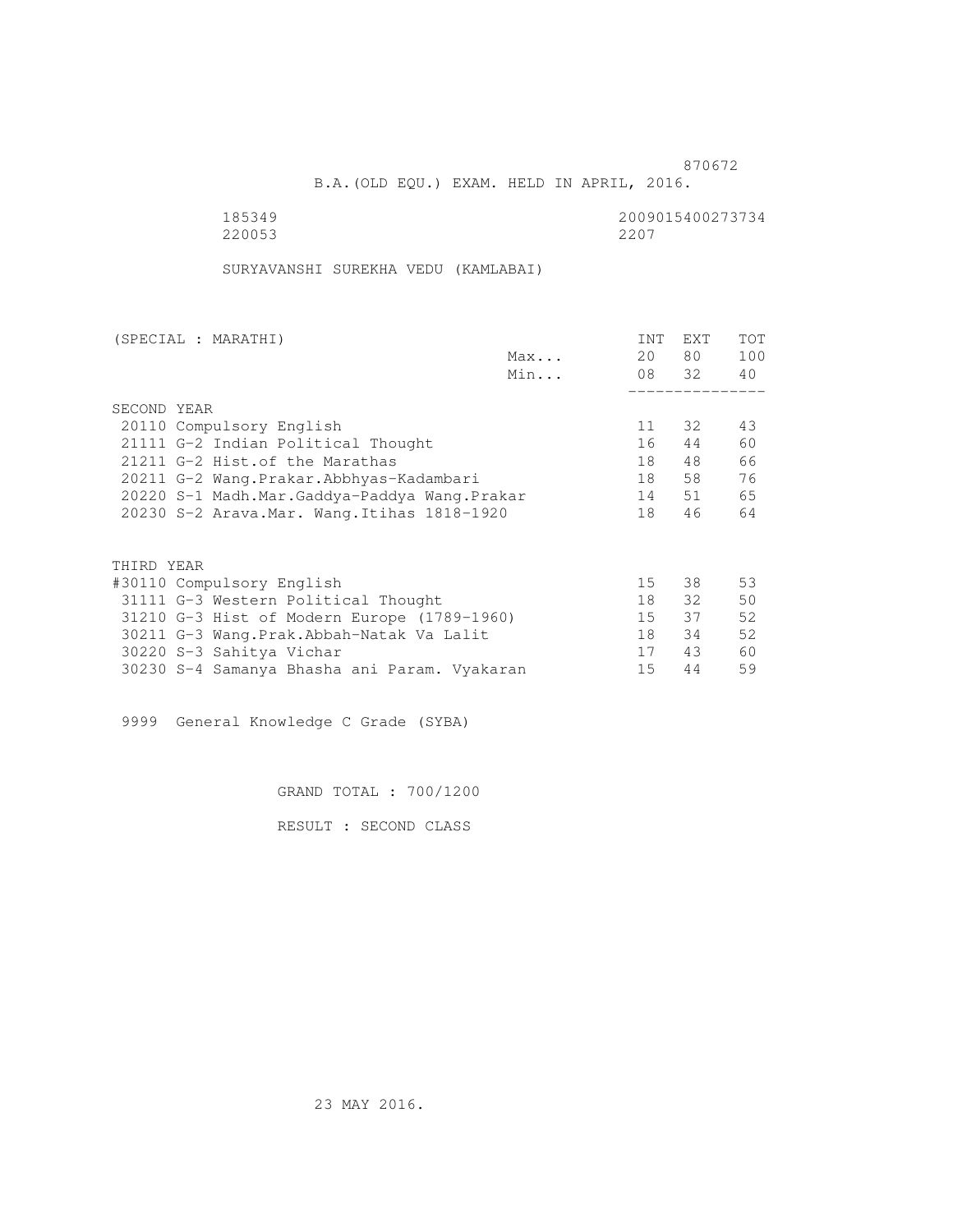B.A.(OLD EQU.) EXAM. HELD IN APRIL, 2016.

| 185351 | 2008015400287137 |
|--------|------------------|
| 220053 | 2207             |

PATIL MAHENDRA SHAMRAO (SUMANBAI)

| (SPECIAL : HINDI)                            |     | INT             | EXT   | <b>TOT</b> |
|----------------------------------------------|-----|-----------------|-------|------------|
|                                              | Max | 20              | 80 —  | 100        |
|                                              | Min |                 | 08 32 | 40         |
|                                              |     |                 |       |            |
| SECOND YEAR                                  |     |                 |       |            |
| 20110 Compulsory English                     |     | 10              | 32    | 42         |
| 20211 G-2 Wang. Prakar. Abbhyas-Kadambari    |     | 14              | 49    | 63         |
| 21512 G-2 Geography of Maharashtra           |     | 15              | 55    | 70         |
| 20511 G-2 Samanya Hindi                      |     | 14              | 51    | 65         |
| 20520 S-1 Kavya Shasthra                     |     |                 | 11 37 | 48         |
| 20530 S-2 Uppanyas, Natak Evam Vyang         |     | 16              | 47    | 63         |
|                                              |     |                 |       |            |
| THIRD YEAR                                   |     |                 |       |            |
| #30110 Compulsory English                    |     | 10              | AB    | FF         |
| 30211 G-3 Wang.Prak.Abbah-Natak Va Lalit     |     | 15              | 32    | 47         |
| 31511 G-3 Population Geography               |     | 15              | 34    | 49         |
| 30511 G-3 Samanya Hindi                      |     | 10              | 48    | 58         |
| 30520 S-3 Hindi Sahitya Ka Itihas            |     | 13 <sup>7</sup> | 38    | 51         |
| 30530 S-4 Bhasha Vidnyan tatha Rashtrabhasha |     | 17              | 35    | 52         |
|                                              |     |                 |       |            |

9999 General Knowledge C Grade (SYBA)

GRAND TOTAL : ----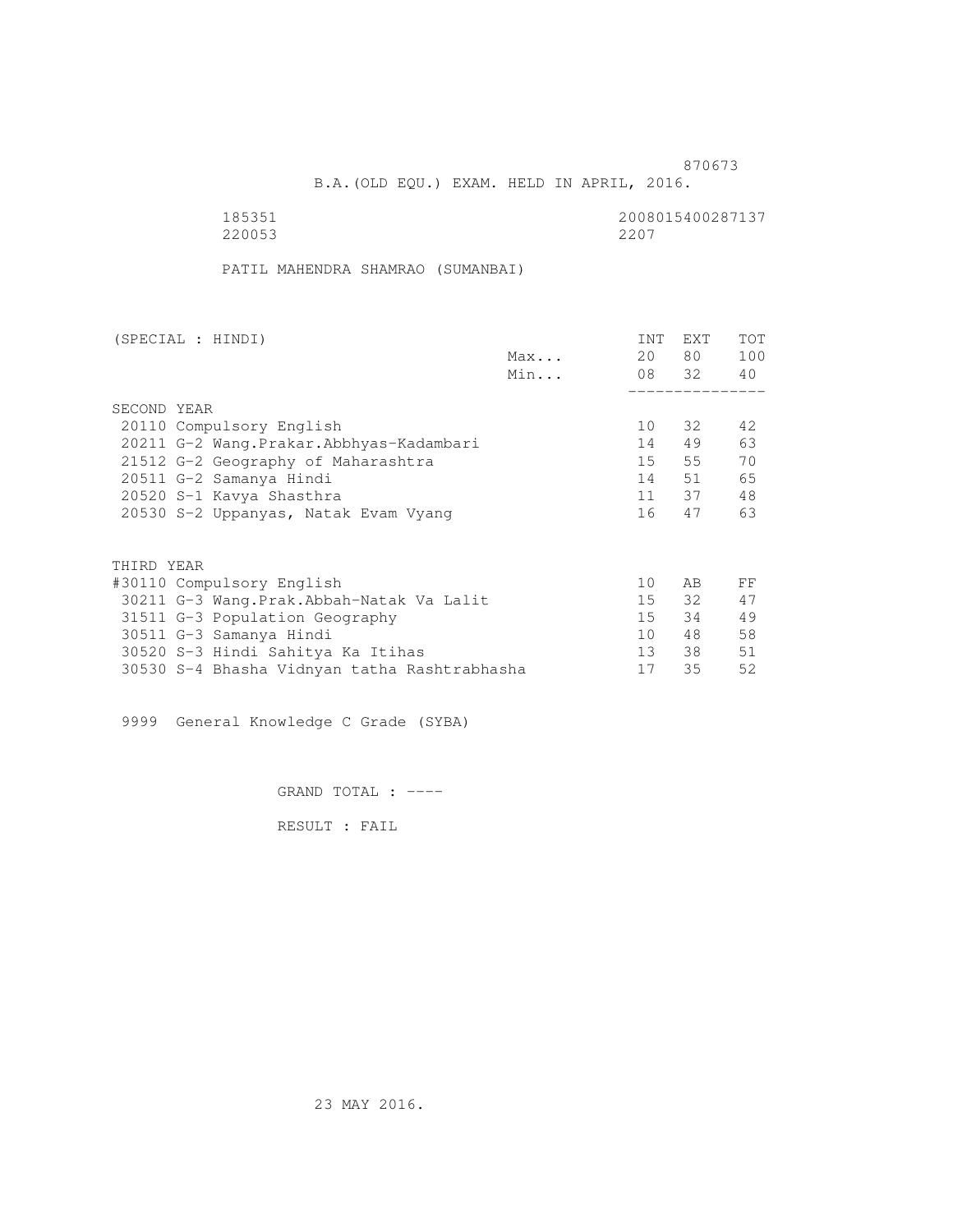B.A.(OLD EQU.) EXAM. HELD IN APRIL, 2016.

220053

185353<br>220053 220053 220053

NAIK SAGAR VIJAY (SHANKUNTALABAI)

| (SPECIAL : HISTORY)                  |                                             |     | <b>INT</b> | EXT              | <b>TOT</b> |
|--------------------------------------|---------------------------------------------|-----|------------|------------------|------------|
|                                      |                                             | Max | 20         | 80 —             | 100        |
|                                      |                                             | Min |            | 08 32            | 40         |
|                                      |                                             |     |            |                  |            |
| SECOND YEAR                          |                                             |     |            |                  |            |
| 20110 Compulsory English             |                                             |     | 14         | $24+8^{\circ}38$ |            |
| 21111 G-2 Indian Political Thought   |                                             |     | 09         | 50               | 59         |
| 21512 G-2 Geography of Maharashtra   |                                             |     | 16         | 51               | 67         |
| 21211 G-2 Hist. of the Marathas      |                                             |     | 15         | 46               | 61         |
| 21222 S-1 Modern India (1757-1857)   |                                             |     | 16         | 35               | 51         |
| 21230 S-2 Ancient India (Upto 1206)  |                                             |     | 17         | 35               | 52         |
|                                      |                                             |     |            |                  |            |
| THIRD YEAR                           |                                             |     |            |                  |            |
| #30110 Compulsory English            |                                             |     | 14         | 23               | FF         |
| 31111 G-3 Western Political Thought  |                                             |     | 16         | 40               | 56         |
| 31511 G-3 Population Geography       |                                             |     | 14         | 47               | 61         |
|                                      | 31210 G-3 Hist of Modern Europe (1789-1960) |     | 17         | 46               | 63         |
|                                      | 31222 S-3 Exp. & fall of the Maratha Power  |     | 16         | 64               | 80         |
| 31230 S-4 Medieval India (1206-1707) |                                             |     | 16         | 40               | 56         |

9999 General Knowledge C Grade^ (SYBA)

GRAND TOTAL : ----

RESULT : FAIL

 $^{\wedge}$  +4 O.163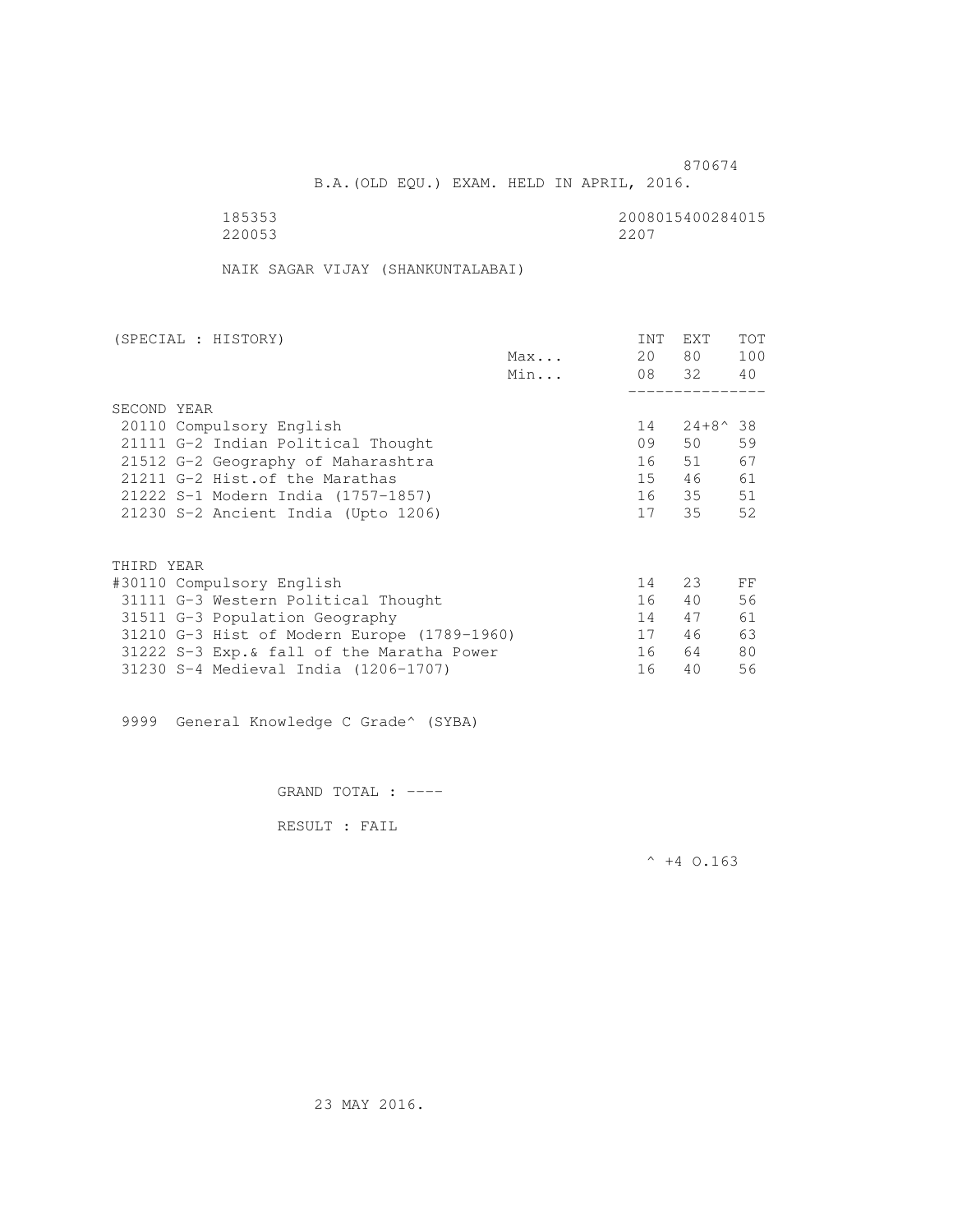B.A.(OLD EQU.) EXAM. HELD IN APRIL, 2016.

 185107 2008015400303676 220087 2207

KOKANI SUBHASH ZARYA (GUJIBAI)

| (SPECIAL : MARATHI) |                                              |     | <b>INT</b>      | <b>EXT</b> | <b>TOT</b> |
|---------------------|----------------------------------------------|-----|-----------------|------------|------------|
|                     |                                              | Max | 20              | 80 —       | 100        |
|                     |                                              | Min |                 | 08 32      | 40         |
|                     |                                              |     |                 |            |            |
| SECOND YEAR         |                                              |     |                 |            |            |
|                     | #20110 Compulsory English                    |     | 13              | AB         | FF         |
|                     | 21511 G-2 Economics & Human Geography        |     | 13              | 40         | 53         |
|                     | 21712 G-2 Development in Life-span           |     | 13              | 32         | 45         |
|                     | 20211 G-2 Wang.Prakar.Abbhyas-Kadambari      |     | 14              | 34         | 48         |
|                     | 20220 S-1 Madh.Mar.Gaddya-Paddya Wang.Prakar |     | 12              | 41         | 53         |
|                     | 20230 S-2 Arava. Mar. Wang. Itihas 1818-1920 |     | 13 <sup>°</sup> | 48         | 61         |
|                     |                                              |     |                 |            |            |
| THIRD YEAR          |                                              |     |                 |            |            |
|                     | #30110 Compulsory English                    |     | 10              | AB         | FF         |
|                     | 31511 G-3 Population Geography               |     | 18              | 33         | 51         |
|                     | 31711 G-3 App. Psy. & Modern Life            |     | 13 <sup>7</sup> | 51         | 64         |
|                     | 30211 G-3 Wang.Prak.Abbah-Natak Va Lalit     |     | 14              | 32         | 46         |
|                     | 30220 S-3 Sahitya Vichar                     |     | 12 <sup>°</sup> | 32         | 44         |
|                     | 30230 S-4 Samanya Bhasha ani Param. Vyakaran |     | 14              | 38         | 52         |
|                     |                                              |     |                 |            |            |

9999 General Knowledge C Grade (SYBA)

GRAND TOTAL : ----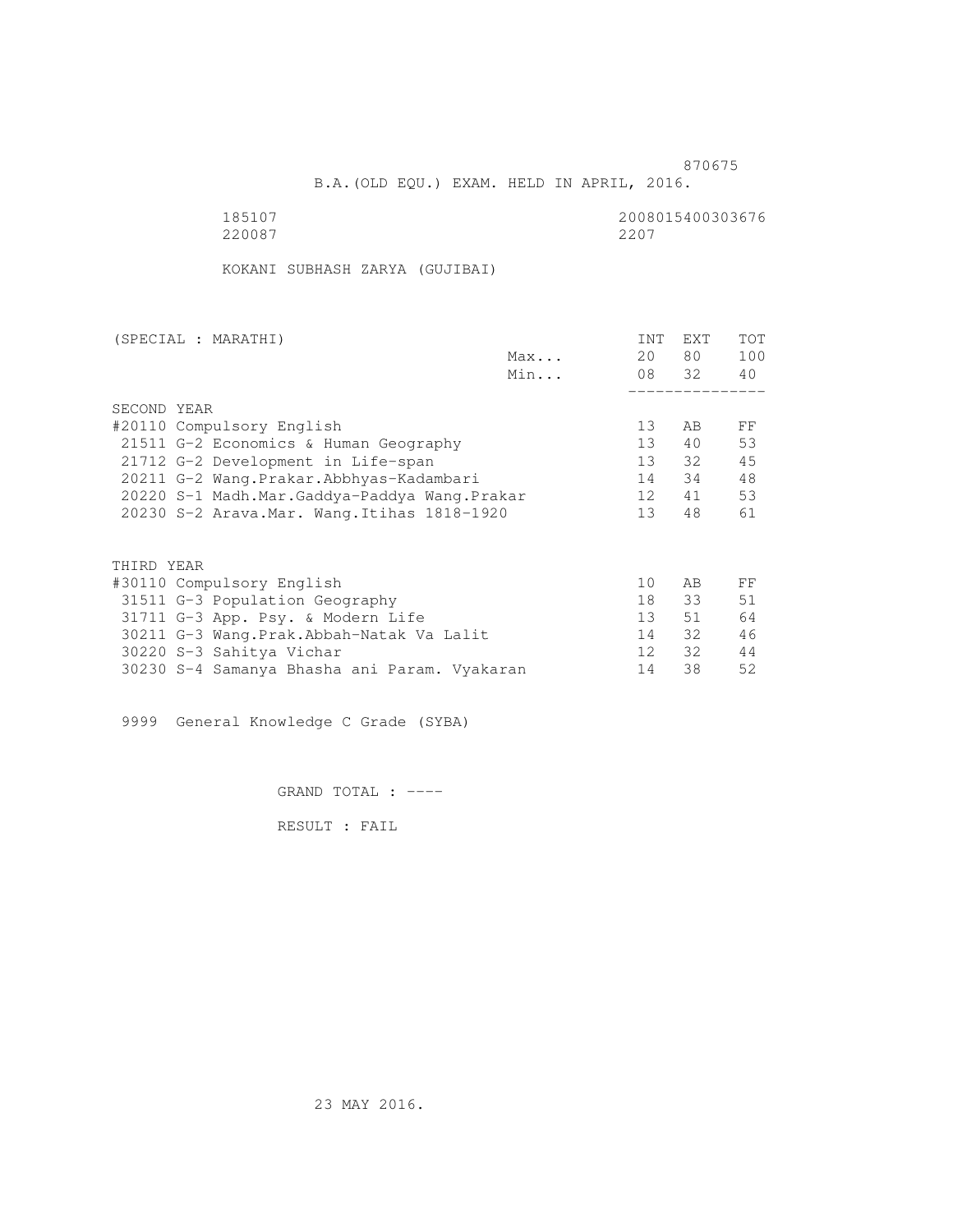B.A.(OLD EQU.) EXAM. HELD IN APRIL, 2016.

 185108 2007015400189776 220087 2207

MAHAJAN MANISHA PRAKASH

| (SPECIAL : MARATHI) |                                              |     | <b>INT</b>      | <b>EXT</b>       | <b>TOT</b> |
|---------------------|----------------------------------------------|-----|-----------------|------------------|------------|
|                     |                                              | Max | 20              | 80 —             | 100        |
|                     |                                              | Min |                 | 08 32            | 40         |
|                     |                                              |     |                 |                  |            |
| SECOND YEAR         |                                              |     |                 |                  |            |
|                     | 20110 Compulsory English                     |     | 13              | 37               | 50         |
|                     | 21511 G-2 Economics & Human Geography        |     | 14              | 32               | 46         |
|                     | 21712 G-2 Development in Life-span           |     | 15              | 45               | 60         |
|                     | 20211 G-2 Wang.Prakar.Abbhyas-Kadambari      |     | 12 <sup>1</sup> | 34               | 46         |
|                     | 20220 S-1 Madh.Mar.Gaddya-Paddya Wang.Prakar |     | 13              | 42               | 55         |
|                     | 20230 S-2 Arava. Mar. Wang. Itihas 1818-1920 |     | 13 <sup>°</sup> | 43               | 56         |
|                     |                                              |     |                 |                  |            |
| THIRD YEAR          |                                              |     |                 |                  |            |
|                     | #30110 Compulsory English                    |     | 14              | 2.2 <sub>1</sub> | FF         |
|                     | 31511 G-3 Population Geography               |     | 17              | 44               | 61         |
|                     | 31711 G-3 App. Psy. & Modern Life            |     | 15              | 33               | 48         |
|                     | 30211 G-3 Wang.Prak.Abbah-Natak Va Lalit     |     | 16              | 38               | 54         |
|                     | 30220 S-3 Sahitya Vichar                     |     | 16              | 35               | 51         |
|                     | 30230 S-4 Samanya Bhasha ani Param. Vyakaran |     | 16              | 33               | 49         |
|                     |                                              |     |                 |                  |            |

#9999 General Knowledge F Grade (SYBA)

GRAND TOTAL : ----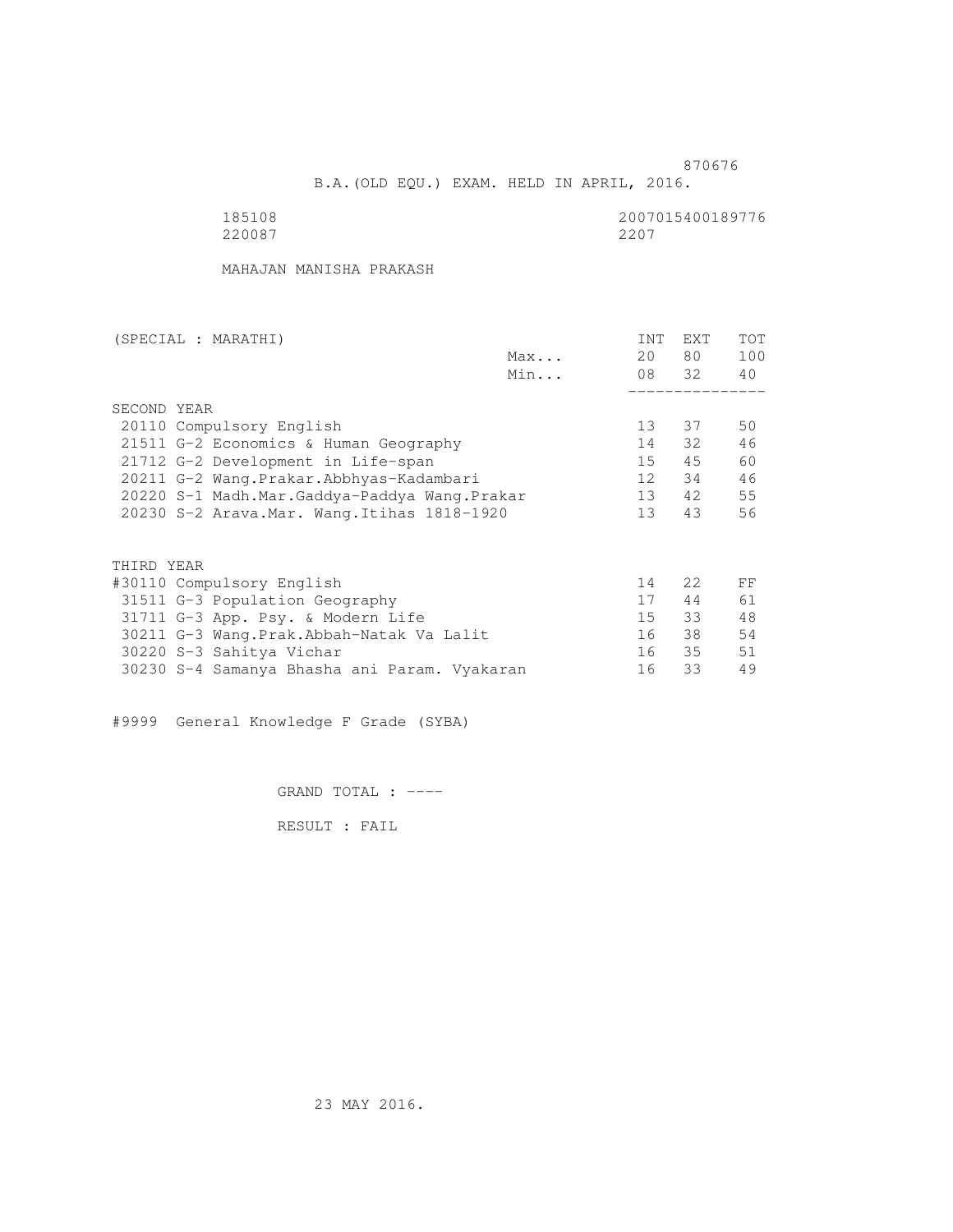B.A.(OLD EQU.) EXAM. HELD IN APRIL, 2016.

185111 2008015400302441<br>220087 220087 2200 220087 2207

AHIRE VIJAY RAMAN (SAKUBAI)

| (SPECIAL : HISTORY)                         |     | <b>INT</b>      | <b>EXT</b> | <b>TOT</b> |
|---------------------------------------------|-----|-----------------|------------|------------|
|                                             | Max | 20              | 80 —       | 100        |
|                                             | Min |                 | 08 32      | 40         |
|                                             |     |                 |            |            |
| SECOND YEAR                                 |     |                 |            |            |
| #20110 Compulsory English                   |     | 15              | 19         | FF         |
| 21511 G-2 Economics & Human Geography       |     | 15              | 47         | 62         |
| 20211 G-2 Wang.Prakar.Abbhyas-Kadambari     |     | 13              | 42         | 55         |
| 21211 G-2 Hist. of the Marathas             |     | 16              | 37         | 53         |
| 21221 S-1 History of USA (1776-1970)        |     | 16              | 40         | 56         |
| 21230 S-2 Ancient India (Upto 1206)         |     | 14              | 48         | 62         |
|                                             |     |                 |            |            |
| THIRD YEAR                                  |     |                 |            |            |
| #30110 Compulsory English                   |     | 13              | 26         | FF         |
| 31511 G-3 Population Geography              |     | 14              | 46         | 60         |
| 30211 G-3 Wang. Prak. Abbah-Natak Va Lalit  |     | 10 <sup>1</sup> | 46         | 56         |
| 31210 G-3 Hist of Modern Europe (1789-1960) |     | 12              | 33         | 45         |
| 31221 S-3 Hist of China & Japan (1840-1960) |     | 14              | 43         | 57         |
| 31230 S-4 Medieval India (1206-1707)        |     | 12              | 33         | 45         |
|                                             |     |                 |            |            |

9999 General Knowledge C Grade (SYBA)

GRAND TOTAL : ----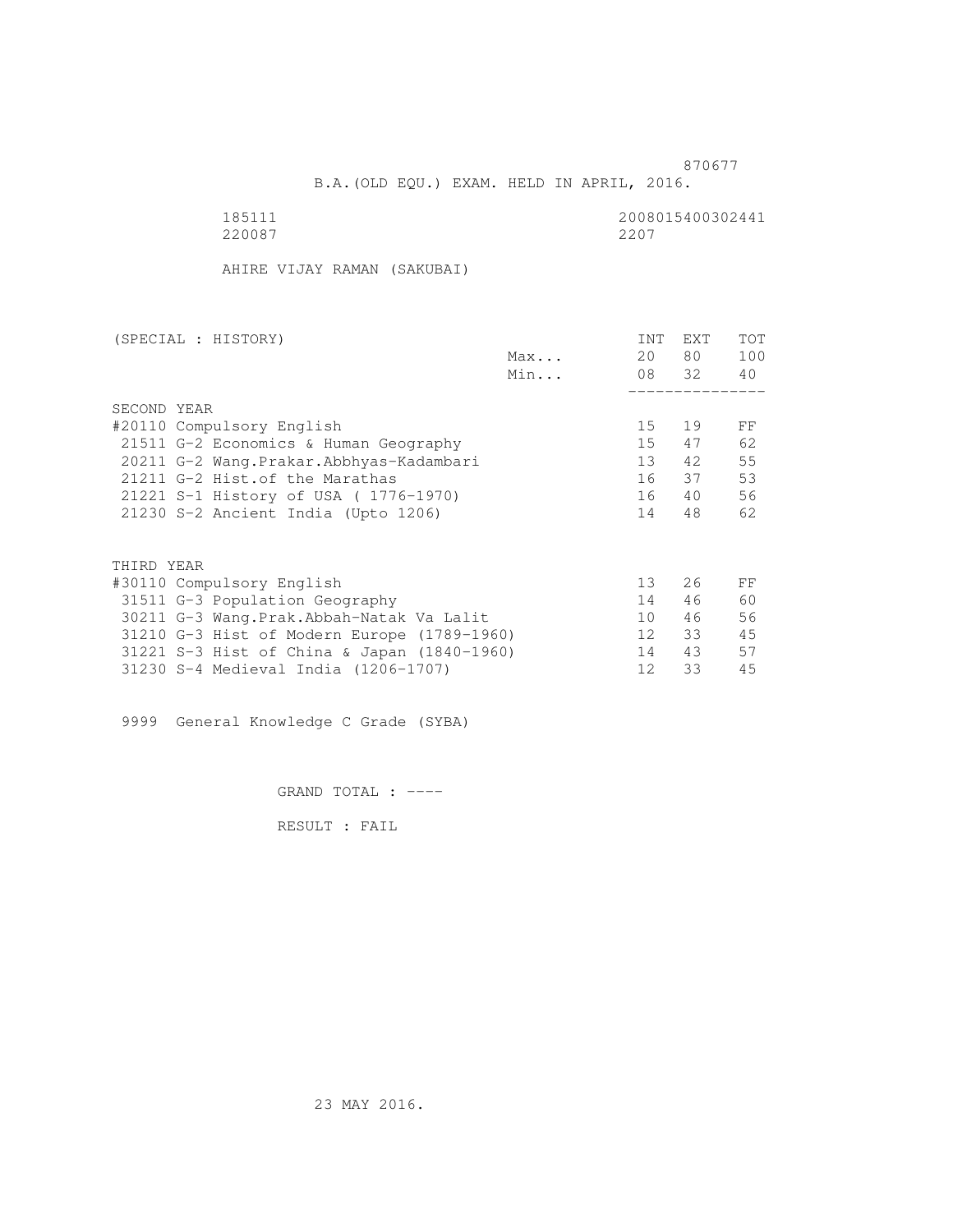B.A.(OLD EQU.) EXAM. HELD IN APRIL, 2016.

185355 2009015400213543<br>220087 220087 2200 220087 2207

VALVI DIPMALA SURUPSING (LAXMIBAI)

| (SPECIAL : HINDI)                            |     | INT | <b>EXT</b> | <b>TOT</b> |
|----------------------------------------------|-----|-----|------------|------------|
|                                              | Max | 20  | 80 —       | 100        |
|                                              | Min |     | 08 32 40   |            |
|                                              |     |     |            |            |
| SECOND YEAR                                  |     |     |            |            |
| 20110 Compulsory English                     |     | 16  | 25+7^41    |            |
| 21712 G-2 Development in Life-span           |     | 14  | 53         | 67         |
| 22011 G-2 India's Internal Security          |     | 18  | 46         | 64         |
| 20511 G-2 Samanya Hindi                      |     | 17  | 56 —       | 73         |
| 20520 S-1 Kavya Shasthra                     |     |     | 13 35      | 48         |
| 20530 S-2 Uppanyas, Natak Evam Vyang         |     | 14  | 46         | 60         |
| THIRD YEAR                                   |     |     |            |            |
| #30110 Compulsory English                    |     | 18  | 02         | FF         |
| 31711 G-3 App. Psy. & Modern Life            |     | 14  | 42         | 56         |
| 32012 G-3 Global Security                    |     | 18  | 41         | 59         |
| 30511 G-3 Samanya Hindi                      |     | 18  | 35         | 53         |
| 30520 S-3 Hindi Sahitya Ka Itihas            |     | 18  | 39         | 57         |
|                                              |     | 17  | 56         | 73         |
| 30530 S-4 Bhasha Vidnyan tatha Rashtrabhasha |     |     |            |            |

9999 General Knowledge C Grade^ (SYBA)

GRAND TOTAL : ----

RESULT : FAIL

 $^{\circ}$  0.163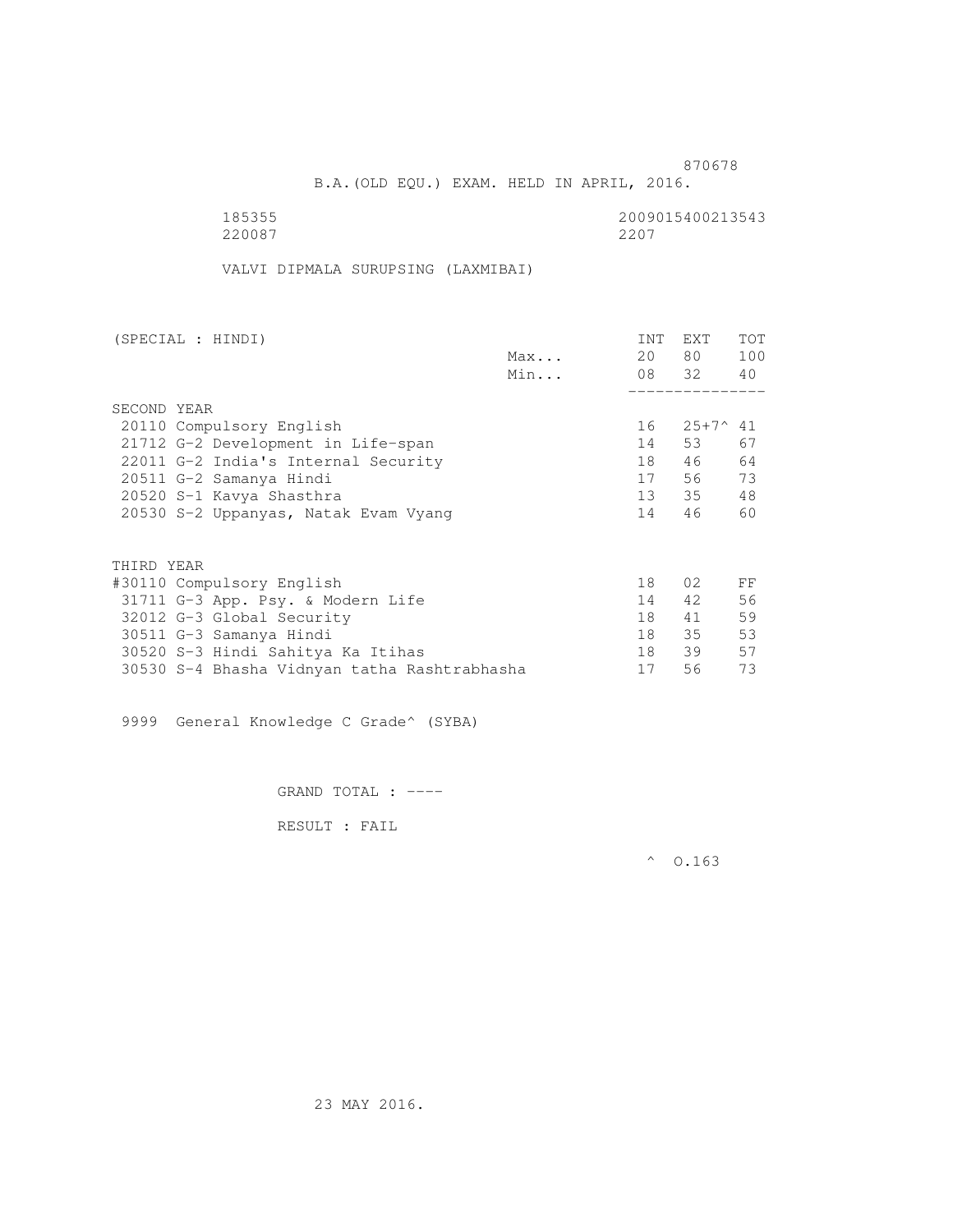B.A.(OLD EQU.) EXAM. HELD IN APRIL, 2016.

 185356 2007015400189954 220087 2207

VALVI YOGESH NARPATSING (BHAMINI)

| (SPECIAL : HISTORY)                         |     | <b>INT</b>      | <b>EXT</b> | <b>TOT</b> |
|---------------------------------------------|-----|-----------------|------------|------------|
|                                             | Max | 20              | 80 —       | 100        |
|                                             | Min |                 | 08 32      | 40         |
|                                             |     |                 |            |            |
| SECOND YEAR                                 |     |                 |            |            |
| 20110 Compulsory English                    |     | 12              | 36         | 48         |
| 21511 G-2 Economics & Human Geography       |     | 12 <sup>°</sup> | 32         | 44         |
| 21712 G-2 Development in Life-span          |     | 14              | 46         | 60         |
| 21211 G-2 Hist. of the Marathas             |     | 16              | 42         | 58         |
| 21221 S-1 History of USA (1776-1970)        |     | 16              | 50         | 66         |
| 21230 S-2 Ancient India (Upto 1206)         |     | 16              | 36         | 52         |
|                                             |     |                 |            |            |
| THIRD YEAR                                  |     |                 |            |            |
| #30110 Compulsory English                   |     | 16              | AB         | FF         |
| 31511 G-3 Population Geography              |     | 16              | 36         | 52         |
| 31711 G-3 App. Psy. & Modern Life           |     | 16              | 45         | 61         |
| 31210 G-3 Hist of Modern Europe (1789-1960) |     | 17              | 43         | 60         |
| 31221 S-3 Hist of China & Japan (1840-1960) |     | 17              | 62         | 79         |
| 31230 S-4 Medieval India (1206-1707)        |     | 15              | 50         | 65         |
|                                             |     |                 |            |            |

9999 General Knowledge C Grade (SYBA)

GRAND TOTAL : ----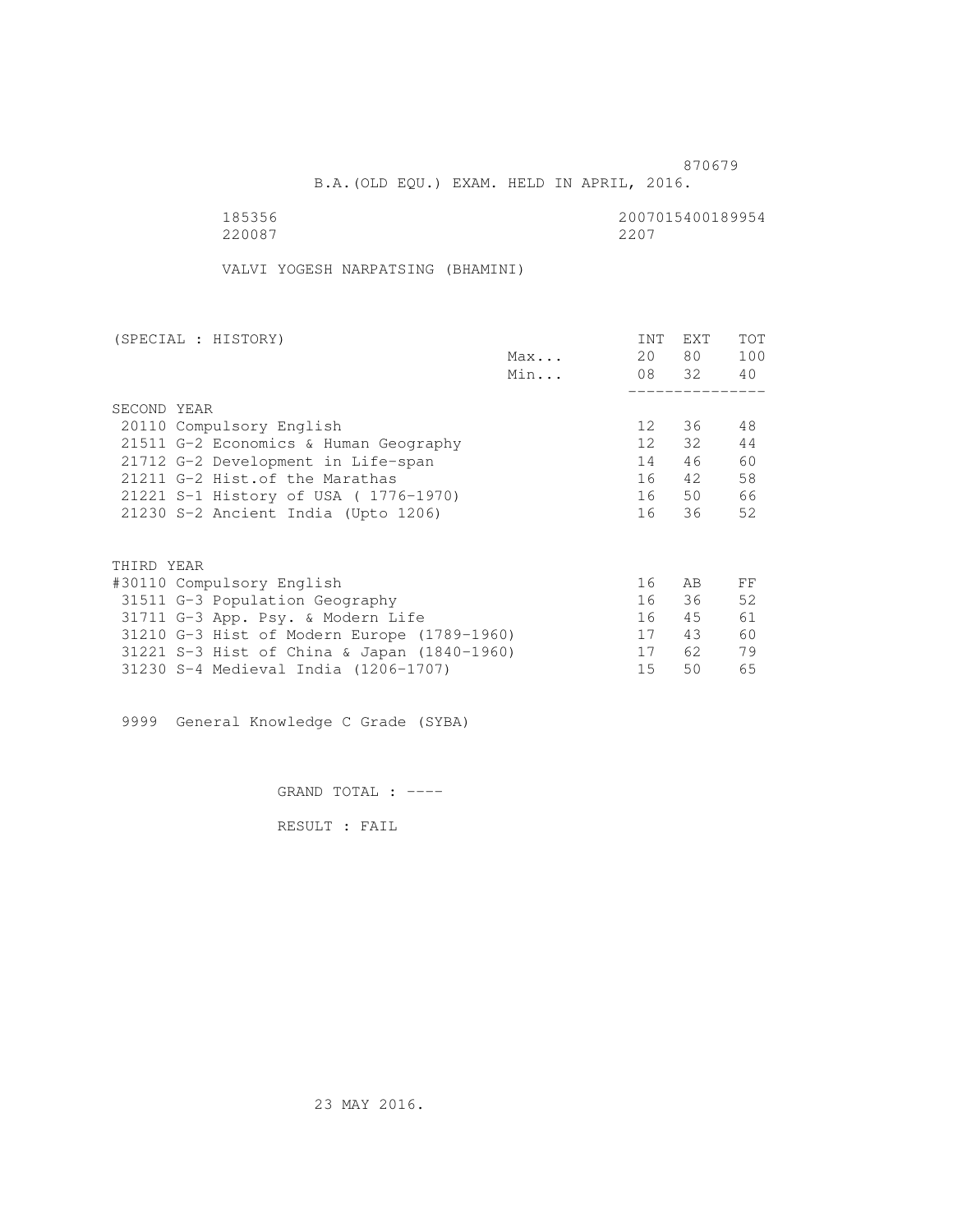B.A.(OLD EQU.) EXAM. HELD IN APRIL, 2016.

 185112 2009015400225602 230033 2308

PAWARA CHHOTYA BHAMTYA (SOMAYADIBAI)

| (SPECIAL : MARATHI)                          |     | <b>INT</b>      | <b>EXT</b> | <b>TOT</b> |
|----------------------------------------------|-----|-----------------|------------|------------|
|                                              | Max | 20              | 80 —       | 100        |
|                                              | Min |                 | 08 32      | 40         |
|                                              |     |                 |            |            |
| SECOND YEAR                                  |     |                 |            |            |
| #20110 Compulsory English                    |     | 12 <sup>°</sup> | 06         | FF         |
| 21111 G-2 Indian Political Thought           |     | 18              | 44         | 62         |
| 21211 G-2 Hist. of the Marathas              |     | 18              | 46         | 64         |
| 20211 G-2 Wang.Prakar.Abbhyas-Kadambari      |     | 18              | 44         | 62         |
| 20220 S-1 Madh.Mar.Gaddya-Paddya Wang.Prakar |     | 18              | 42         | 60         |
| 20230 S-2 Arava. Mar. Wang. Itihas 1818-1920 |     | 19              | 39         | 58         |
|                                              |     |                 |            |            |
| THIRD YEAR                                   |     |                 |            |            |
| #30110 Compulsory English                    |     | 10              | 11         | FF         |
| 31112 G-3 Thought of Dr. B.R. Ambedkar       |     | 17              | 44         | 61         |
| 31210 G-3 Hist of Modern Europe (1789-1960)  |     | 16              | 40         | 56         |
| 30211 G-3 Wang.Prak.Abbah-Natak Va Lalit     |     | 17              | 52         | 69         |
| 30220 S-3 Sahitya Vichar                     |     | 17              | 34         | 51         |
| 30230 S-4 Samanya Bhasha ani Param. Vyakaran |     | 17              | 36         | 53         |
|                                              |     |                 |            |            |

9999 General Knowledge C Grade^ (SYBA)

GRAND TOTAL : ----

RESULT : FAIL

 $^{\wedge}$  +6 0.163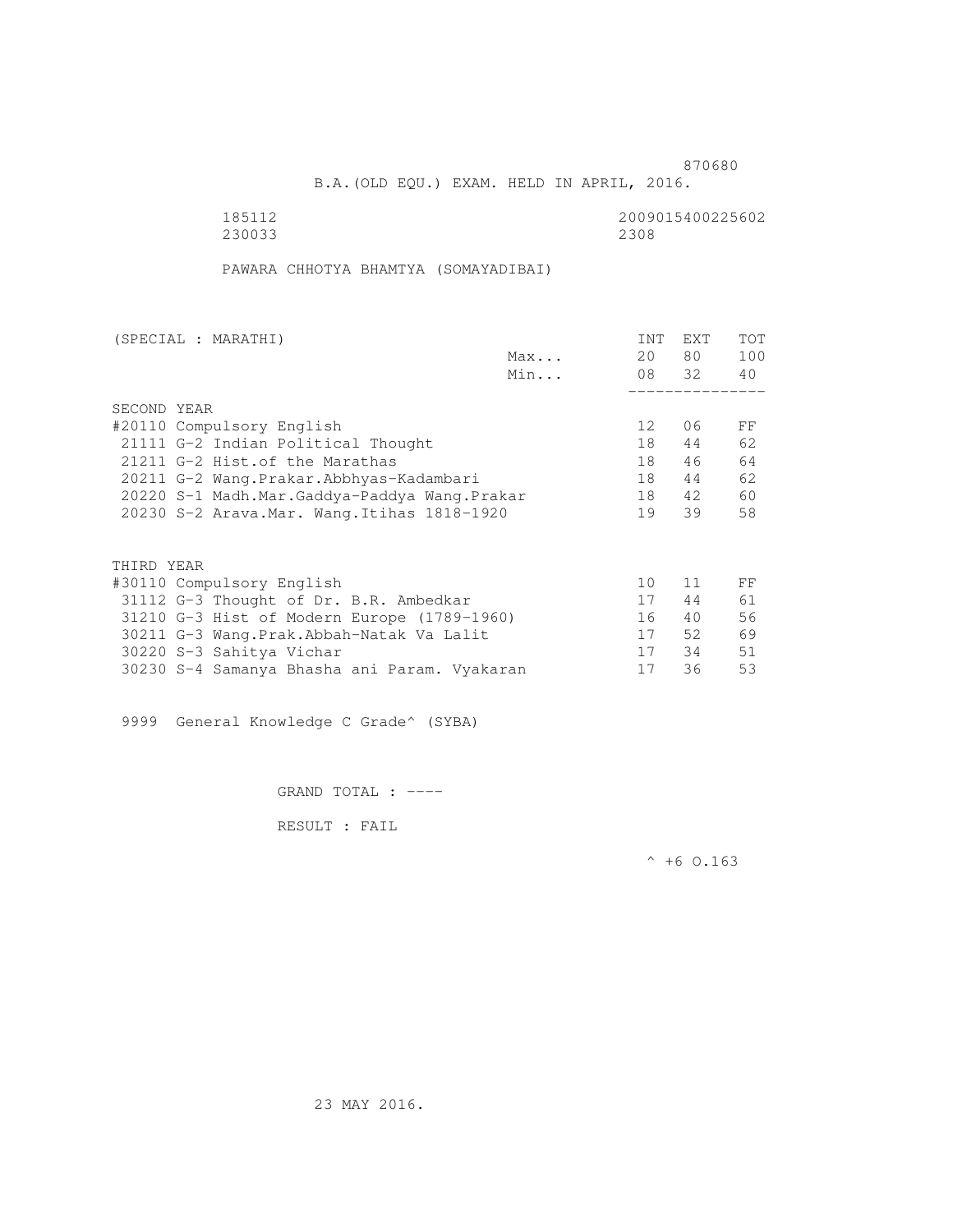B.A.(OLD EQU.) EXAM. HELD IN APRIL, 2016.

| 185357 | 2009015400230425 |
|--------|------------------|
| 230033 | 2308             |

BARADE MANGALA ABHIMAN (USHABAI)

| (SPECIAL : MARATHI)                          |     | INT | EXT   | <b>TOT</b> |
|----------------------------------------------|-----|-----|-------|------------|
|                                              | Max | 20  | 80 —  | 100        |
|                                              | Min |     | 08 32 | 40         |
|                                              |     |     |       |            |
| SECOND YEAR                                  |     |     |       |            |
| 20110 Compulsory English                     |     | 15  | 34    | 49         |
| 21111 G-2 Indian Political Thought           |     | 18  | 50    | 68         |
| 21211 G-2 Hist. of the Marathas              |     | 18  | 45    | 63         |
| 20211 G-2 Wang.Prakar.Abbhyas-Kadambari      |     | 18  | 43    | 61         |
| 20220 S-1 Madh.Mar.Gaddya-Paddya Wang.Prakar |     | 18  | 55    | 73         |
| 20230 S-2 Arava. Mar. Wang. Itihas 1818-1920 |     | 18  | 44    | 62         |
|                                              |     |     |       |            |
| THIRD YEAR                                   |     |     |       |            |
| #30110 Compulsory English                    |     | 15  | 06    | FF         |
| 31112 G-3 Thought of Dr. B.R. Ambedkar       |     | 17  | 43    | 60         |
| 31210 G-3 Hist of Modern Europe (1789-1960)  |     | 16  | 35    | 51         |
| 30211 G-3 Wang. Prak. Abbah-Natak Va Lalit   |     | 17  | 41    | 58         |
|                                              |     | 18  | 34    | 52         |
| 30220 S-3 Sahitya Vichar                     |     |     |       |            |
| 30230 S-4 Samanya Bhasha ani Param. Vyakaran |     | 18  | 44    | 62         |

9999 General Knowledge C Grade (SYBA)

GRAND TOTAL : ----

RESULT : FAIL

 $^{\wedge}$  +10 O.163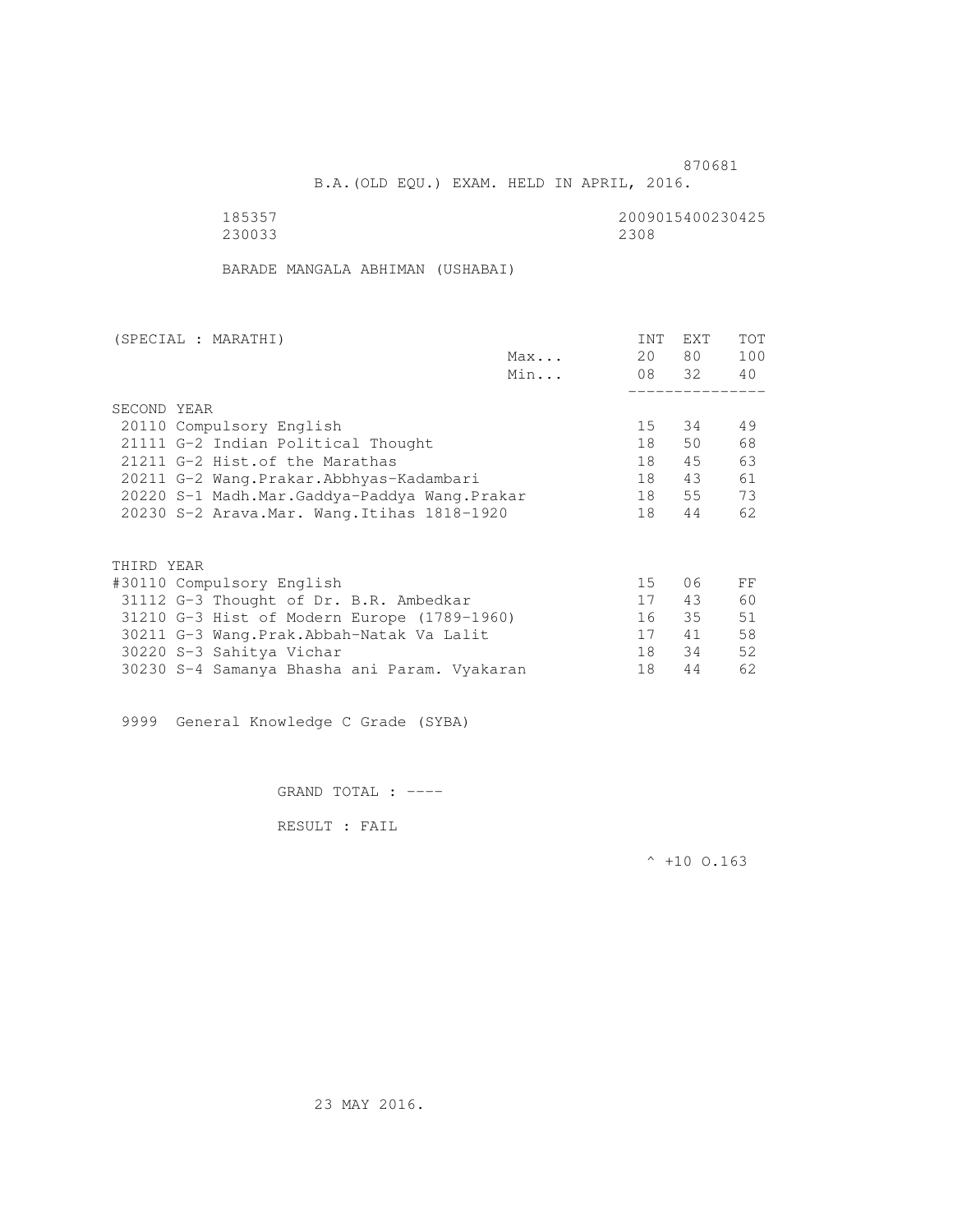B.A.(OLD EQU.) EXAM. HELD IN APRIL, 2016.

| 185118 | 2008015400223207 |
|--------|------------------|
| 230056 | 2308             |

PIMPALE RAKESH ATMARAM (SUNANDA)

| <b>INT</b> | EXT  | <b>TOT</b>              |
|------------|------|-------------------------|
|            | 80 — | 100                     |
|            |      | 40                      |
|            |      |                         |
|            |      |                         |
| 14         | 15   | FF                      |
| 12         | 38   | 50                      |
| 10         | 41   | 51                      |
| 19         |      | 51                      |
| 19         |      | 51                      |
| 19         | 39   | 58                      |
|            |      |                         |
|            |      |                         |
| 16         | 15   | FF                      |
| 15         | 32   | 47                      |
| 18         | 39   | 57                      |
| 17         | 41   | 58                      |
| 18         | 43   | 61                      |
| 18         | 38   | 56                      |
|            |      | 20<br>08 32<br>32<br>32 |

9999 General Knowledge C Grade (SYBA)

GRAND TOTAL : ----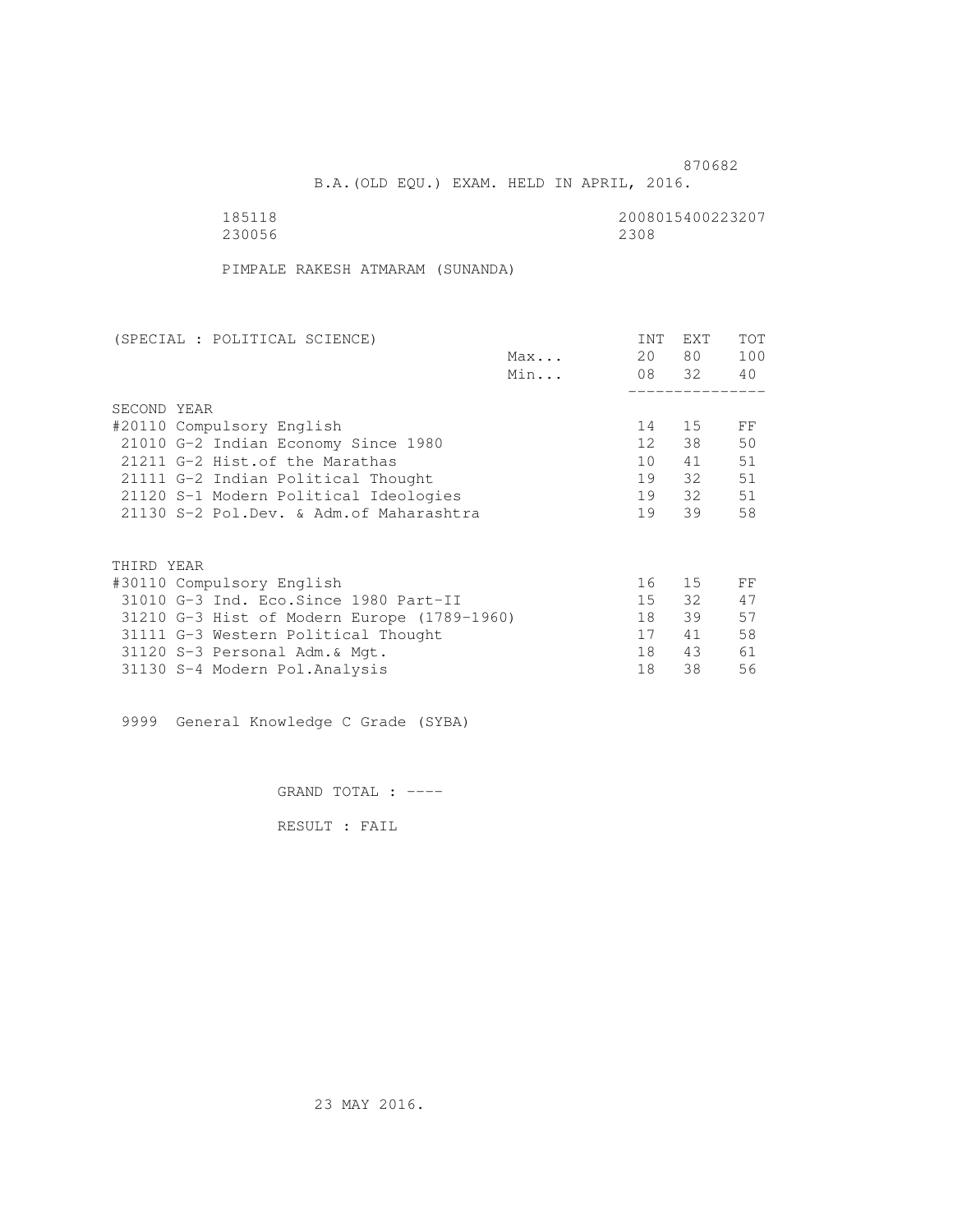and the state of the state of the state of the state of the state of the state of the state of the state of the state of the state of the state of the state of the state of the state of the state of the state of the state

B.A.(OLD EQU.) EXAM. HELD IN APRIL, 2016.

| 185119 | 2007015400117611 |
|--------|------------------|
| 230056 | 2308             |

PAWARA RAMESH KALALAL (PARUBAI)

| (SPECIAL : ENGLISH)                            | <b>INT</b>      | <b>EXT</b> | <b>TOT</b> |
|------------------------------------------------|-----------------|------------|------------|
| Max                                            | 20              | 80 —       | 100        |
| Min                                            |                 | 08 32      | 40         |
|                                                |                 |            |            |
| SECOND YEAR                                    |                 |            |            |
| #20110 Compulsory English                      | 10              | 24         | FF         |
| 20511 G-2 Samanya Hindi                        | 10 <sup>1</sup> | 32         | 42         |
| 21111 G-2 Indian Political Thought             | 18              | 34         | 52         |
| 22410 G-2 Int.to the Study of Eng. Lit.        | 09              | 35         | 44         |
| 22420 S-1 16th and 17th Century Eng. Lit.      | 09              | 44         | 53         |
| #22430 S-2 18th and 19th Century Eng.Lit.      | 13 <sup>7</sup> | 35         | 48         |
|                                                |                 |            |            |
|                                                |                 |            |            |
| THIRD YEAR                                     |                 |            |            |
| 30110 Compulsory English                       | 15              | 32         | 47         |
| 30511 G-3 Samanya Hindi                        | 11              | 46         | 57         |
| 31111 G-3 Western Political Thought            | 15              | 34         | 49         |
| #32410 G-3 The Study of Eng. Lang.             | 12              | AB         | FF         |
| 32420 S-3 20th Century Eng. Lit.               | 15              | 43         | 58         |
| 32430 S-4 Ind. Writing in Eng. & American Lit. | 13              | 45         | 58         |

9999 General Knowledge C Grade (SYBA)

GRAND TOTAL : ----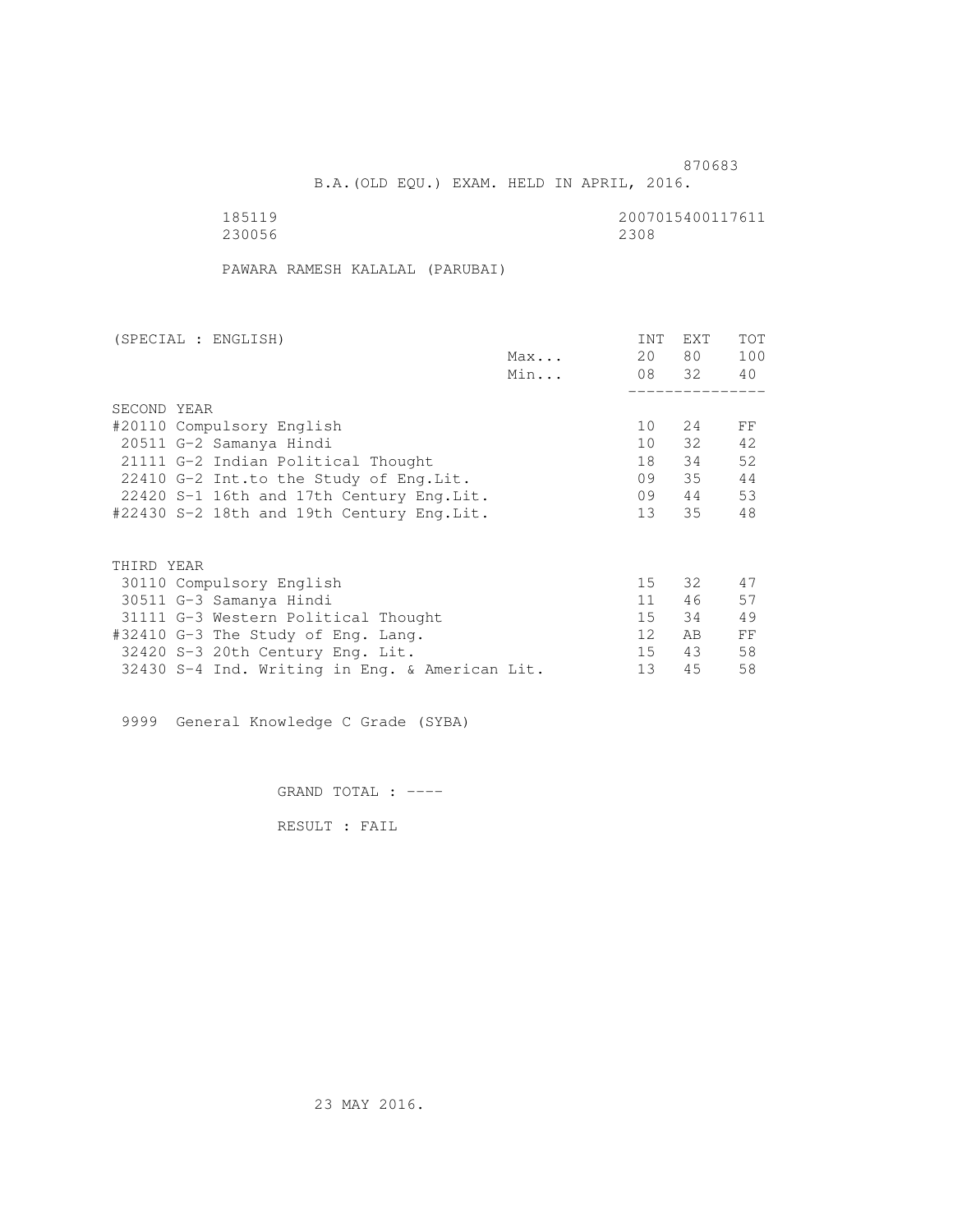B.A.(OLD EQU.) EXAM. HELD IN APRIL, 2016.

 185359 2008015400221835 230056 2308

THAKARE RAJESH MANGA (YASHODA)

| (SPECIAL : MARATHI)                          |     | INT             | EXT   | <b>TOT</b> |
|----------------------------------------------|-----|-----------------|-------|------------|
|                                              | Max | 20              | 80 —  | 100        |
|                                              | Min |                 | 08 32 | 40         |
|                                              |     |                 |       |            |
| SECOND YEAR                                  |     |                 |       |            |
| 20110 Compulsory English                     |     | 12 <sup>°</sup> | 41    | 53         |
| 21111 G-2 Indian Political Thought           |     | 18              | 40    | 58         |
| 21211 G-2 Hist. of the Marathas              |     | 13              | 52    | 65         |
| 20211 G-2 Wang.Prakar.Abbhyas-Kadambari      |     | 12 <sup>°</sup> | 48    | 60         |
| 20220 S-1 Madh.Mar.Gaddya-Paddya Wang.Prakar |     | 17              | 56    | 73         |
| 20230 S-2 Arava. Mar. Wang. Itihas 1818-1920 |     | 12 <sup>°</sup> | 43    | 55         |
| THIRD YEAR                                   |     |                 |       |            |
| #30110 Compulsory English                    |     | 14              | 07    | FF         |
| 31111 G-3 Western Political Thought          |     | 17              | 46    | 63         |
| 31210 G-3 Hist of Modern Europe (1789-1960)  |     | 18              | 36    | 54         |
| 30211 G-3 Wang.Prak.Abbah-Natak Va Lalit     |     | 17              | 53    | 70         |
| 30220 S-3 Sahitya Vichar                     |     | 16              | 44    | 60         |
| 30230 S-4 Samanya Bhasha ani Param. Vyakaran |     | 16              | 34    | 50         |
|                                              |     |                 |       |            |

9999 General Knowledge C Grade (SYBA)

GRAND TOTAL : ----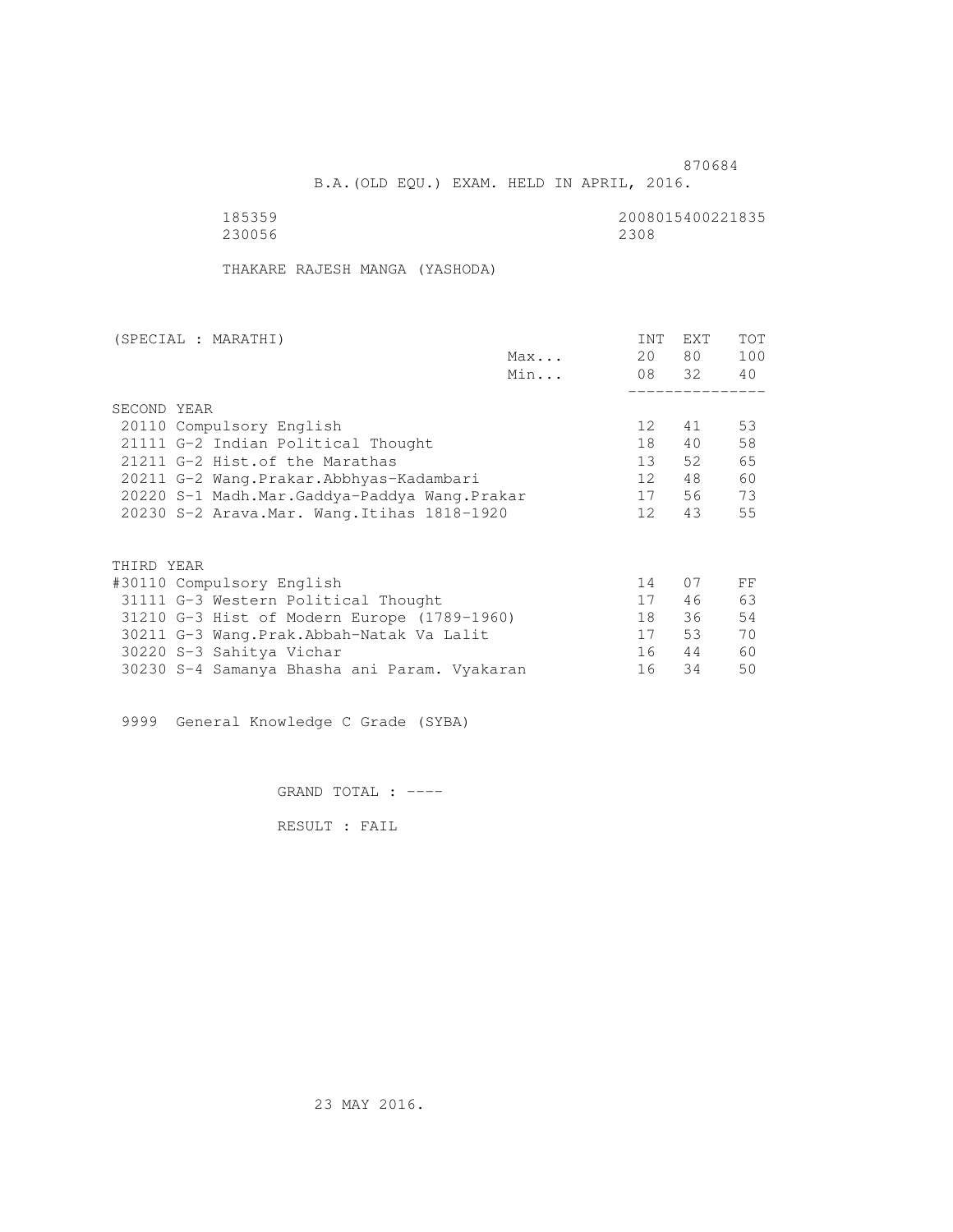and the state of the state of the state of the state of the state of the state of the state of the state of th

B.A.(OLD EQU.) EXAM. HELD IN APRIL, 2016.

| 185360 | 2008015400220445 |
|--------|------------------|
| 230056 | 2308             |

MALICH MUNNA RAJU (VIMALBAI)

|             | (SPECIAL : HINDI)                            |     | INT             | <b>EXT</b> | <b>TOT</b> |
|-------------|----------------------------------------------|-----|-----------------|------------|------------|
|             |                                              | Max | 20              | 80 —       | 100        |
|             |                                              | Min |                 | 08 32 40   |            |
|             |                                              |     |                 |            |            |
| SECOND YEAR |                                              |     |                 |            |            |
|             | 20110 Compulsory English                     |     | 10              | 32         | 42         |
|             | 21211 G-2 Hist. of the Marathas              |     | $13 -$          | 35         | 48         |
|             | 21511 G-2 Economics & Human Geography        |     | 17              | 36         | 53         |
|             | 20511 G-2 Samanya Hindi                      |     | 12              | 32         | 44         |
|             | 20520 S-1 Kavya Shasthra                     |     |                 | 15 33      | 48         |
|             | 20530 S-2 Uppanyas, Natak Evam Vyang         |     | 12              | 33         | 45         |
|             |                                              |     |                 |            |            |
| THIRD YEAR  |                                              |     |                 |            |            |
|             | #30110 Compulsory English                    |     | 15 <sub>1</sub> | 16         | FF         |
|             | 31210 G-3 Hist of Modern Europe (1789-1960)  |     | 18              | 39         | 57         |
|             | 31511 G-3 Population Geography               |     | 16              | 41         | 57         |
|             | 30511 G-3 Samanya Hindi                      |     | 15              | 32         | 47         |
|             | 30520 S-3 Hindi Sahitya Ka Itihas            |     | 14              | 41         | 55         |
|             | 30530 S-4 Bhasha Vidnyan tatha Rashtrabhasha |     | 14              | 41         | 55         |
|             |                                              |     |                 |            |            |

9999 General Knowledge C Grade (SYBA)

GRAND TOTAL : ----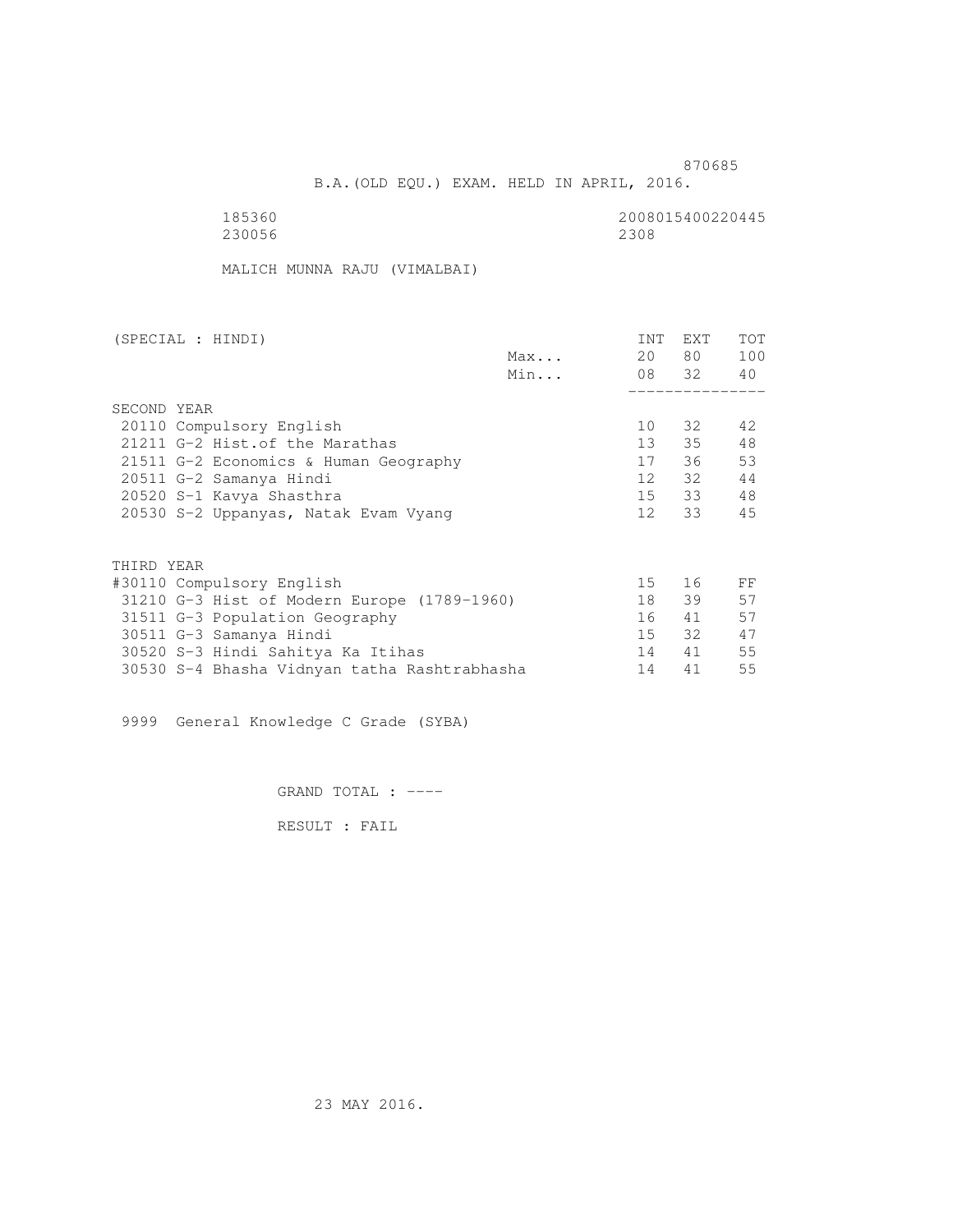B.A.(OLD EQU.) EXAM. HELD IN APRIL, 2016.

 185361 2009015400404666 230066 2319

MALI RAKESH PANDHARINATH (MANGALABAI)

| (SPECIAL : MARATHI)                          |     | INT             | EXT            | TOT |
|----------------------------------------------|-----|-----------------|----------------|-----|
|                                              | Max | 20              | 80 —           | 100 |
|                                              | Min |                 | 08 32          | 40  |
|                                              |     |                 |                |     |
| SECOND YEAR                                  |     |                 |                |     |
| 20110 Compulsory English                     |     | 11              | 40             | 51  |
| 21010 G-2 Indian Economy Since 1980          |     | 17              | 37             | 54  |
| 21511 G-2 Economics & Human Geography        |     | 08              | 46             | 54  |
| 20211 G-2 Wang.Prakar.Abbhyas-Kadambari      |     | 19              | 51             | 70  |
| 20220 S-1 Madh.Mar.Gaddya-Paddya Wang.Prakar |     | 18              | 43             | 61  |
| 20230 S-2 Arava. Mar. Wang. Itihas 1818-1920 |     | 18              | 46             | 64  |
| THIRD YEAR                                   |     |                 |                |     |
| #30110 Compulsory English                    |     | 12 <sup>°</sup> | 0 <sub>0</sub> | FF  |
| 31010 G-3 Ind. Eco. Since 1980 Part-II       |     | 17              | 41             | 58  |
| 31511 G-3 Population Geography               |     | 14              | 47             | 61  |
| 30211 G-3 Wang.Prak.Abbah-Natak Va Lalit     |     | 18              | 45             | 63  |
| 30220 S-3 Sahitya Vichar                     |     | 18              | 40             | 58  |
| 30230 S-4 Samanya Bhasha ani Param. Vyakaran |     | 18              | 36             | 54  |
|                                              |     |                 |                |     |

9999 General Knowledge C Grade (SYBA)

GRAND TOTAL : ----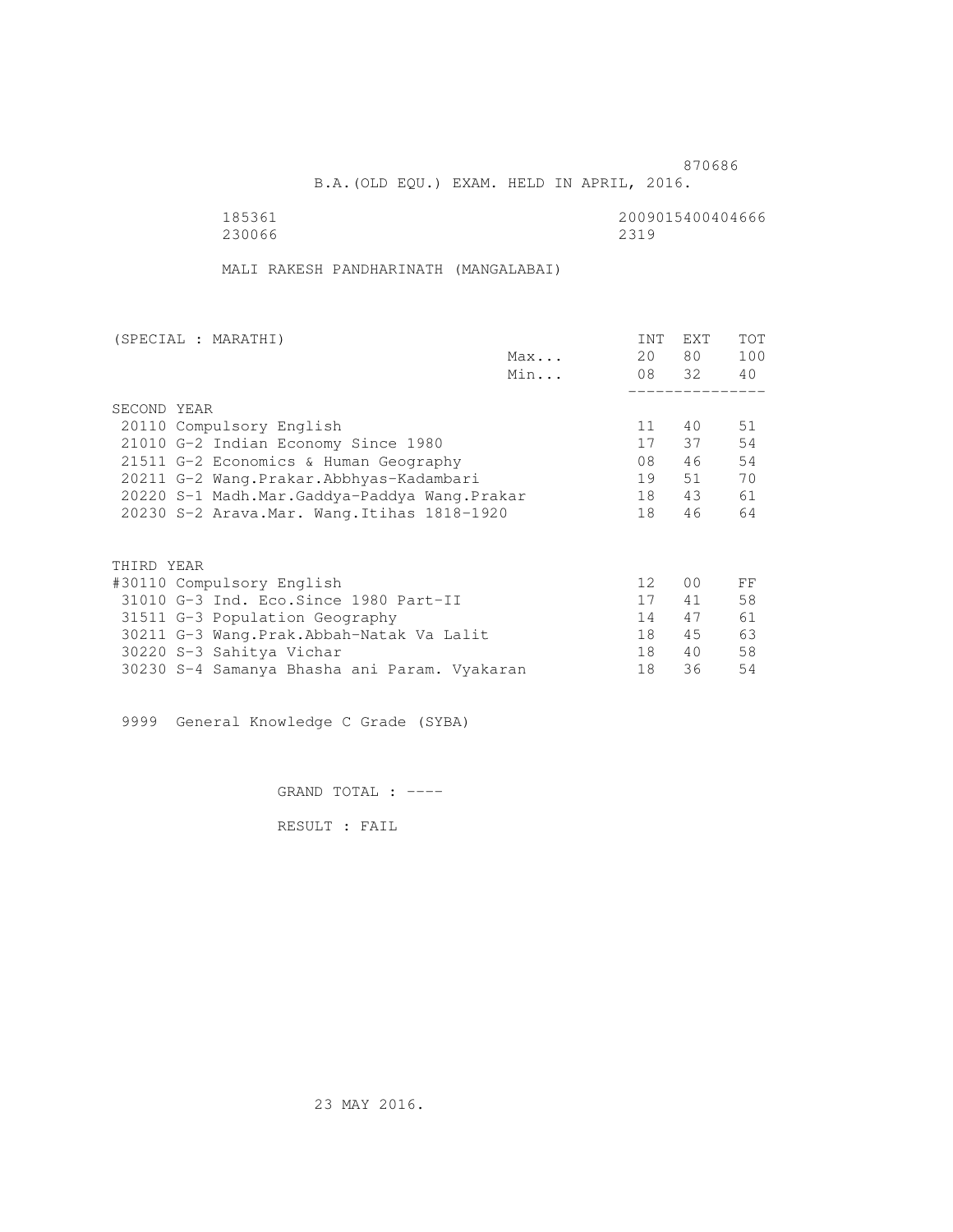and the state of the state of the state of the state of the state of the state of the state of the state of th

B.A.(OLD EQU.) EXAM. HELD IN APRIL, 2016.

185362<br>230066 230066 2319 230066 2319

POTDAR PUNAM RAJENDRA (USHABAI)

| (SPECIAL : MARATHI)                          |     | <b>INT</b> | <b>EXT</b>     | TOT |
|----------------------------------------------|-----|------------|----------------|-----|
|                                              | Max | 20         | 80 —           | 100 |
|                                              | Min |            | 08 32          | 40  |
|                                              |     |            |                |     |
| SECOND YEAR                                  |     |            |                |     |
| 20110 Compulsory English                     |     | 14         | 35             | 49  |
| 21211 G-2 Hist. of the Marathas              |     | 16         | 56             | 72  |
| 21511 G-2 Economics & Human Geography        |     | 15         | 51             | 66  |
| 20211 G-2 Wang.Prakar.Abbhyas-Kadambari      |     | 18         | 53             | 71  |
| 20220 S-1 Madh.Mar.Gaddya-Paddya Wang.Prakar |     | 18         | 60 —           | 78  |
| 20230 S-2 Arava. Mar. Wang. Itihas 1818-1920 |     | 17         | 42             | 59  |
|                                              |     |            |                |     |
| THIRD YEAR                                   |     |            |                |     |
| #30110 Compulsory English                    |     | 14         | 0 <sup>0</sup> | FF  |
| 31210 G-3 Hist of Modern Europe (1789-1960)  |     | 15         | 45             | 60  |
| 31511 G-3 Population Geography               |     | 16         | 44             | 60  |
| 30211 G-3 Wang.Prak.Abbah-Natak Va Lalit     |     | 18         | 52             | 70  |
| 30220 S-3 Sahitya Vichar                     |     | 18         | 32             | 50  |
| 30230 S-4 Samanya Bhasha ani Param. Vyakaran |     | 18         | 52             | 70  |
|                                              |     |            |                |     |

9999 General Knowledge B Grade (SYBA)

GRAND TOTAL : ----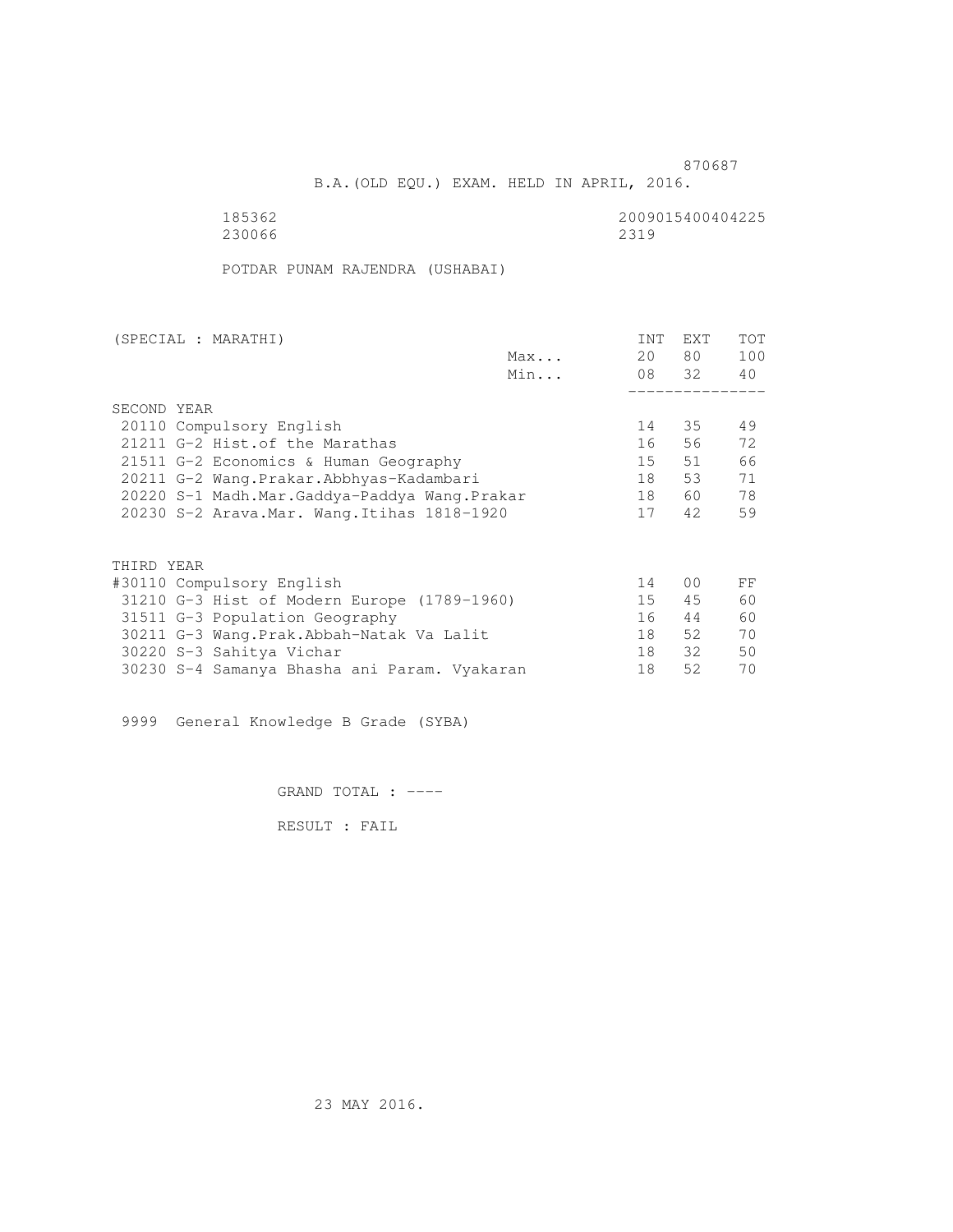B.A.(OLD EQU.) EXAM. HELD IN APRIL, 2016.

230069

185120 2009015400329922

BHIL PARVATA TUKARAM (KANTI)

| Max                                          | 20              | 80 —           |     |
|----------------------------------------------|-----------------|----------------|-----|
|                                              |                 |                | 100 |
| Min                                          |                 | 08 32          | 40  |
|                                              |                 |                |     |
| SECOND YEAR                                  |                 |                |     |
| #20110 Compulsory English                    | 15              | 15             | FF  |
| 21111 G-2 Indian Political Thought           | 18              | 55             | 73  |
| 21211 G-2 Hist. of the Marathas              | 16              | 44             | 60  |
| 20211 G-2 Wang.Prakar.Abbhyas-Kadambari      | 11              | 63             | 74  |
| 20220 S-1 Madh.Mar.Gaddya-Paddya Wang.Prakar | 15              | 59             | 74  |
| 20230 S-2 Arava. Mar. Wang. Itihas 1818-1920 | 13 <sup>7</sup> | 32             | 45  |
|                                              |                 |                |     |
| THIRD YEAR                                   |                 |                |     |
| #30110 Compulsory English                    | 15              | 19             | FF  |
| 31111 G-3 Western Political Thought          | 18              | 50             | 68  |
| 31210 G-3 Hist of Modern Europe (1789-1960)  | 18              | 33             | 51  |
| 30211 G-3 Wang. Prak. Abbah-Natak Va Lalit   | 18              | 42             | 60  |
| 30220 S-3 Sahitya Vichar                     | 18              | 32             | 50  |
| 30230 S-4 Samanya Bhasha ani Param. Vyakaran | 18              | $25+7^{\circ}$ | 43  |

9999 General Knowledge C Grade^ (SYBA)

GRAND TOTAL : ----

RESULT : FAIL

 $^{\wedge}$  +6 O.163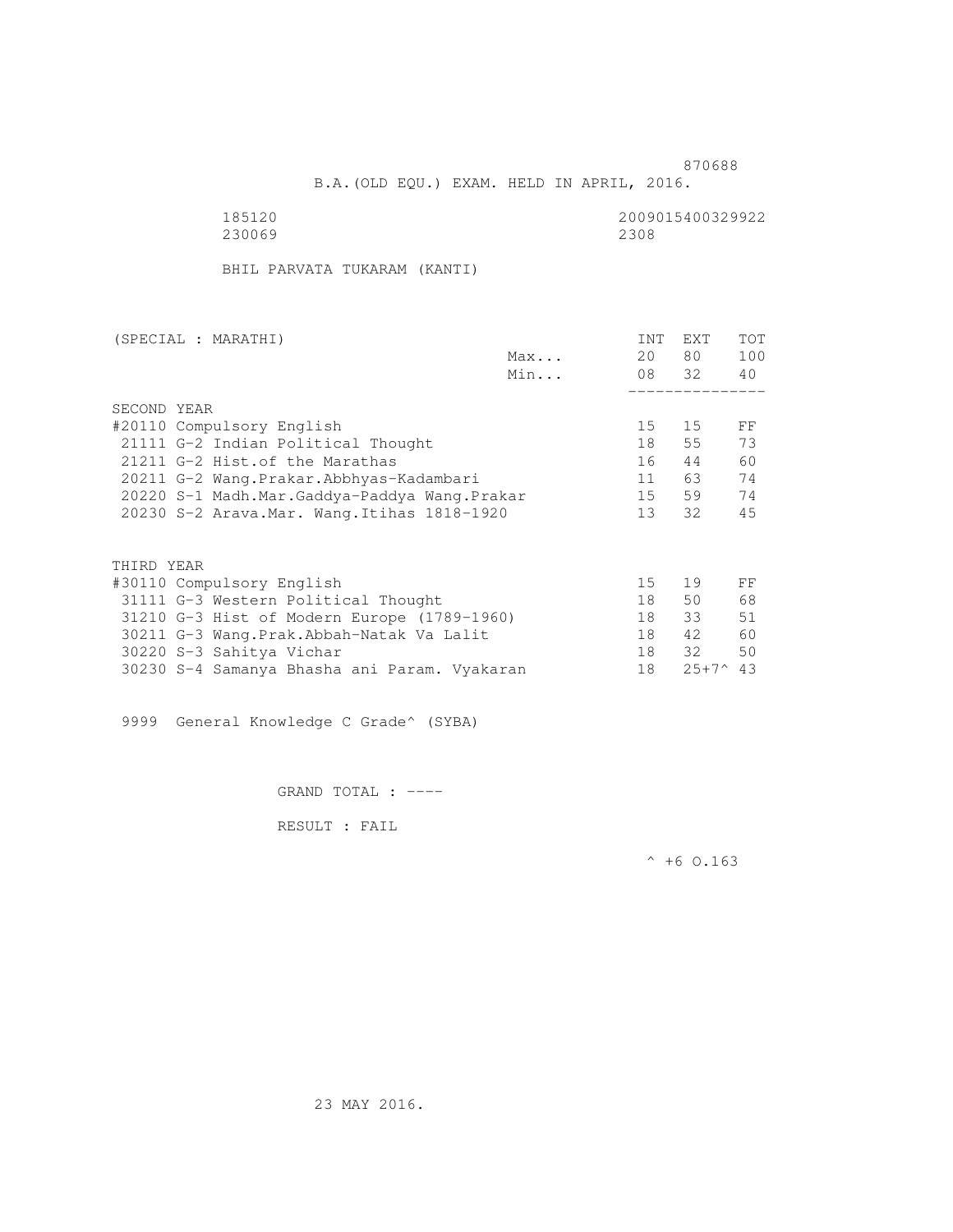B.A.(OLD EQU.) EXAM. HELD IN APRIL, 2016.

230069 2308

185122 2009015400329992

PADAVI MAYA MANSURAM (VASANTI)

| (SPECIAL : MARATHI)                          |     | INT             | EXT   | <b>TOT</b> |
|----------------------------------------------|-----|-----------------|-------|------------|
|                                              | Max | 20              | 80 —  | 100        |
|                                              | Min |                 | 08 32 | 40         |
|                                              |     |                 |       |            |
| SECOND YEAR                                  |     |                 |       |            |
| #20110 Compulsory English                    |     | 15 <sub>1</sub> | 09    | FF         |
| 21111 G-2 Indian Political Thought           |     | 18              | 42    | 60         |
| 21211 G-2 Hist. of the Marathas              |     | 18              | 57    | 75         |
| 20211 G-2 Wang.Prakar.Abbhyas-Kadambari      |     | 09              | 58    | 67         |
| 20220 S-1 Madh.Mar.Gaddya-Paddya Wang.Prakar |     | 15              | 56    | 71         |
| 20230 S-2 Arava. Mar. Wang. Itihas 1818-1920 |     | 13              | 43    | 56         |
| THIRD YEAR                                   |     |                 |       |            |
| #30110 Compulsory English                    |     | 15              | 16    | FF         |
| 31111 G-3 Western Political Thought          |     | 19              | 39    | 58         |
| 31210 G-3 Hist of Modern Europe (1789-1960)  |     | 18              | 42    | 60         |
| 30211 G-3 Wang.Prak.Abbah-Natak Va Lalit     |     | 18              | 56    | 74         |
| 30220 S-3 Sahitya Vichar                     |     | 18              | 35    | 53         |
| 30230 S-4 Samanya Bhasha ani Param. Vyakaran |     | 18              | 32    | 50         |
|                                              |     |                 |       |            |

9999 General Knowledge B Grade (SYBA)

GRAND TOTAL : ----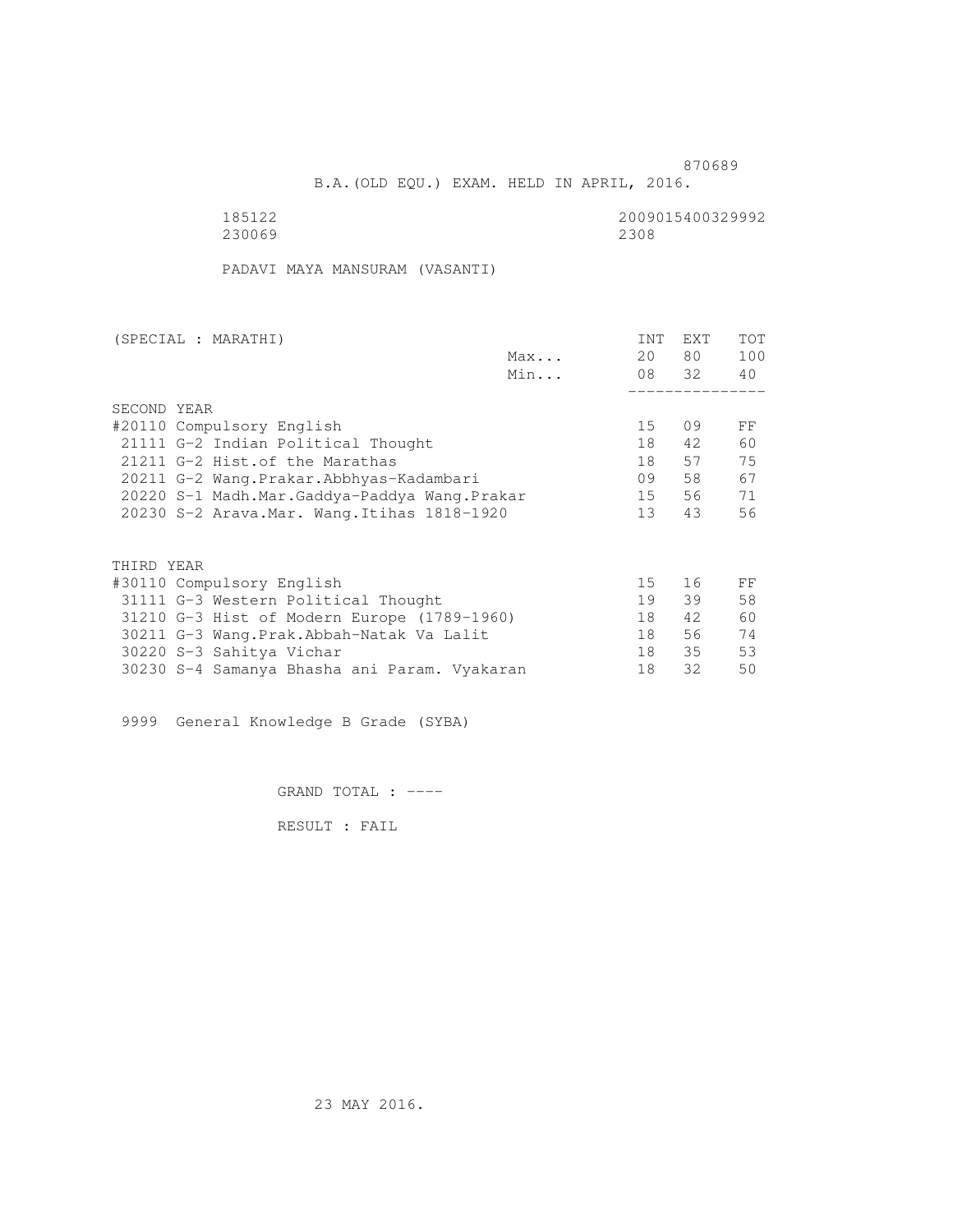B.A.(OLD EQU.) EXAM. HELD IN APRIL, 2016.

| 185127 | 2008015400263754 |
|--------|------------------|
| 240036 | 2409             |

KUMBHARDE RAHUL RANGNATH (KALPANA)

| (SPECIAL : POLITICAL SCIENCE)            |     | <b>INT</b>      | EXT   | TOT |
|------------------------------------------|-----|-----------------|-------|-----|
|                                          | Max | 20              | 80    | 100 |
|                                          | Min |                 | 08 32 | 40  |
|                                          |     |                 |       |     |
| SECOND YEAR                              |     |                 |       |     |
| #20110 Compulsory English                |     | 13              | 11    | FF  |
| 20511 G-2 Samanya Hindi                  |     | 14              | 42    | 56  |
| 22011 G-2 India's Internal Security      |     | 17              | 34    | 51  |
| 21111 G-2 Indian Political Thought       |     | 17              | 32    | 49  |
| 21120 S-1 Modern Political Ideologies    |     | 18              | 44    | 62  |
| 21130 S-2 Pol.Dev. & Adm. of Maharashtra |     | 18              | 41    | 59  |
|                                          |     |                 |       |     |
| THIRD YEAR                               |     |                 |       |     |
| #30110 Compulsory English                |     | 15              | 07    | FF  |
| 30511 G-3 Samanya Hindi                  |     | 13 <sup>7</sup> | 36    | 49  |
| 32011 G-3 Disaster Management            |     | 18              | 39    | 57  |
| 31111 G-3 Western Political Thought      |     | 16              | 50    | 66  |
| 31120 S-3 Personal Adm. & Mgt.           |     | 17              | 34    | 51  |
| 31130 S-4 Modern Pol.Analysis            |     | 16              | 32    | 48  |

9999 General Knowledge C Grade (SYBA)

GRAND TOTAL : ----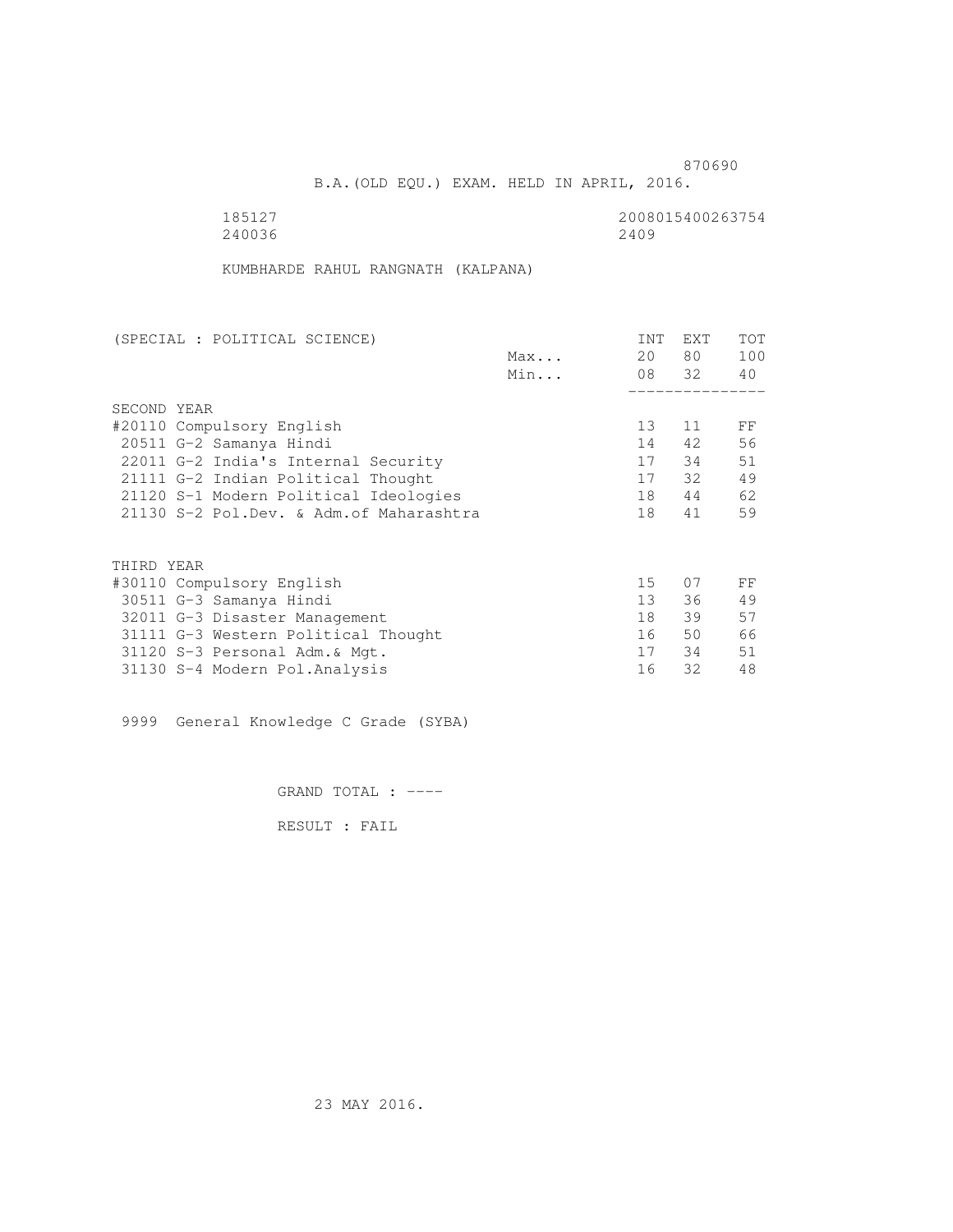B.A.(OLD EQU.) EXAM. HELD IN APRIL, 2016.

| 185365 | 2007015400151341 |
|--------|------------------|
| 240036 | 2409             |

JAGDEO ROHIDAS DAMU (KAMLABAI)

| (SPECIAL : DEFENCE & STRATEGIC STUD.)       |     | INT | EXT   | <b>TOT</b> |
|---------------------------------------------|-----|-----|-------|------------|
|                                             | Max | 20  | 80    | 100        |
|                                             | Min |     | 08 32 | 40         |
|                                             |     |     |       |            |
| SECOND YEAR                                 |     |     |       |            |
| 20110 Compulsory English                    |     | 11  | 35    | 46         |
| 20211 G-2 Wang. Prakar. Abbhyas-Kadambari   |     | 17  | 50    | 67         |
| 23810 G-2 Wang. Prakar Abb.-Tripitaksahitya |     | 15  | 68 -  | 83         |
| 22011 G-2 India's Internal Security         |     | 18  | 57    | 75         |
| 22021 S-1 Modern Warfare                    |     | 16  | 50    | 66         |
| 22031 S-2 Defence Organisation of India     |     | 17  | 56    | 73         |
| THIRD YEAR                                  |     |     |       |            |
| #30110 Compulsory English                   |     | 08  | 20    | FF         |
| 30211 G-3 Wang.Prak.Abbah-Natak Va Lalit    |     | 09  | 49    | 58         |
|                                             |     |     |       |            |
| 33810 G-3 Wang. Prakar Abbah. - Tripitaksah |     | 09  | 58    | 67         |
| 32011 G-3 Disaster Management               |     | 10  | 50    | 60         |
| 32021 S-3 Contemporary Study of War & Peace |     | 13  | 60    | 73         |
| 32031 S-4 Geopolitics & Military Geography  |     | 14  | 52    | 66         |
|                                             |     |     |       |            |

9999 General Knowledge B Grade (SYBA)

GRAND TOTAL : ----

RESULT : FAIL

 $^{\wedge}$  +15 O.163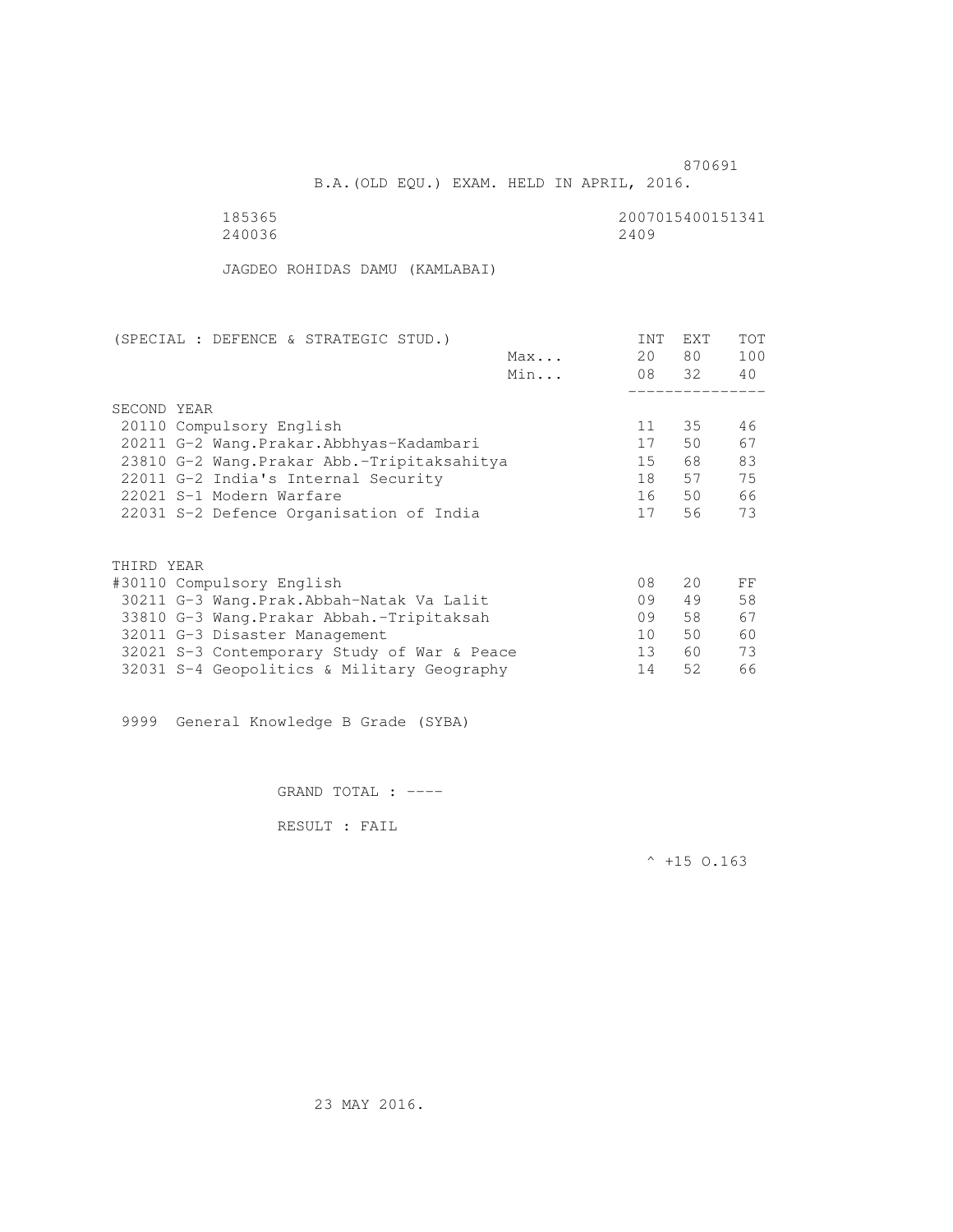B.A.(OLD EQU.) EXAM. HELD IN APRIL, 2016.

240039

185131<br>240039 240039 2400

SONAR MALATI CHANDRAKNAT (SARASWATI)

| (SPECIAL : HISTORY)                         |     | <b>INT</b> | <b>EXT</b> | TOT |
|---------------------------------------------|-----|------------|------------|-----|
|                                             | Max | 20         | 80 —       | 100 |
|                                             | Min |            | 08 32      | 40  |
|                                             |     |            |            |     |
| SECOND YEAR                                 |     |            |            |     |
| #20110 Compulsory English                   |     | 15         | 05         | FF  |
| 20211 G-2 Wang. Prakar. Abbhyas-Kadambari   |     | 09         | 35         | 44  |
| 21111 G-2 Indian Political Thought          |     | 16         | 50         | 66  |
| 21211 G-2 Hist. of the Marathas             |     | 14         | 42         | 56  |
| 21222 S-1 Modern India (1757-1857)          |     | 14         | 46         | 60  |
| 21230 S-2 Ancient India (Upto 1206)         |     | 14         | 43         | 57  |
|                                             |     |            |            |     |
| THIRD YEAR                                  |     |            |            |     |
| #30110 Compulsory English                   |     | 13         | 27         | FF  |
| 30211 G-3 Wang.Prak.Abbah-Natak Va Lalit    |     | 15         | 43         | 58  |
| #31111 G-3 Western Political Thought        |     | 16         | 42         | 58  |
| 31210 G-3 Hist of Modern Europe (1789-1960) |     | 15         | 34         | 49  |
| #31222 S-3 Exp.& fall of the Maratha Power  |     | 15         | 43         | 58  |
| 31230 S-4 Medieval India (1206-1707)        |     | 15         | 40         | 55  |
|                                             |     |            |            |     |

9999 General Knowledge C Grade (SYBA)

GRAND TOTAL : ----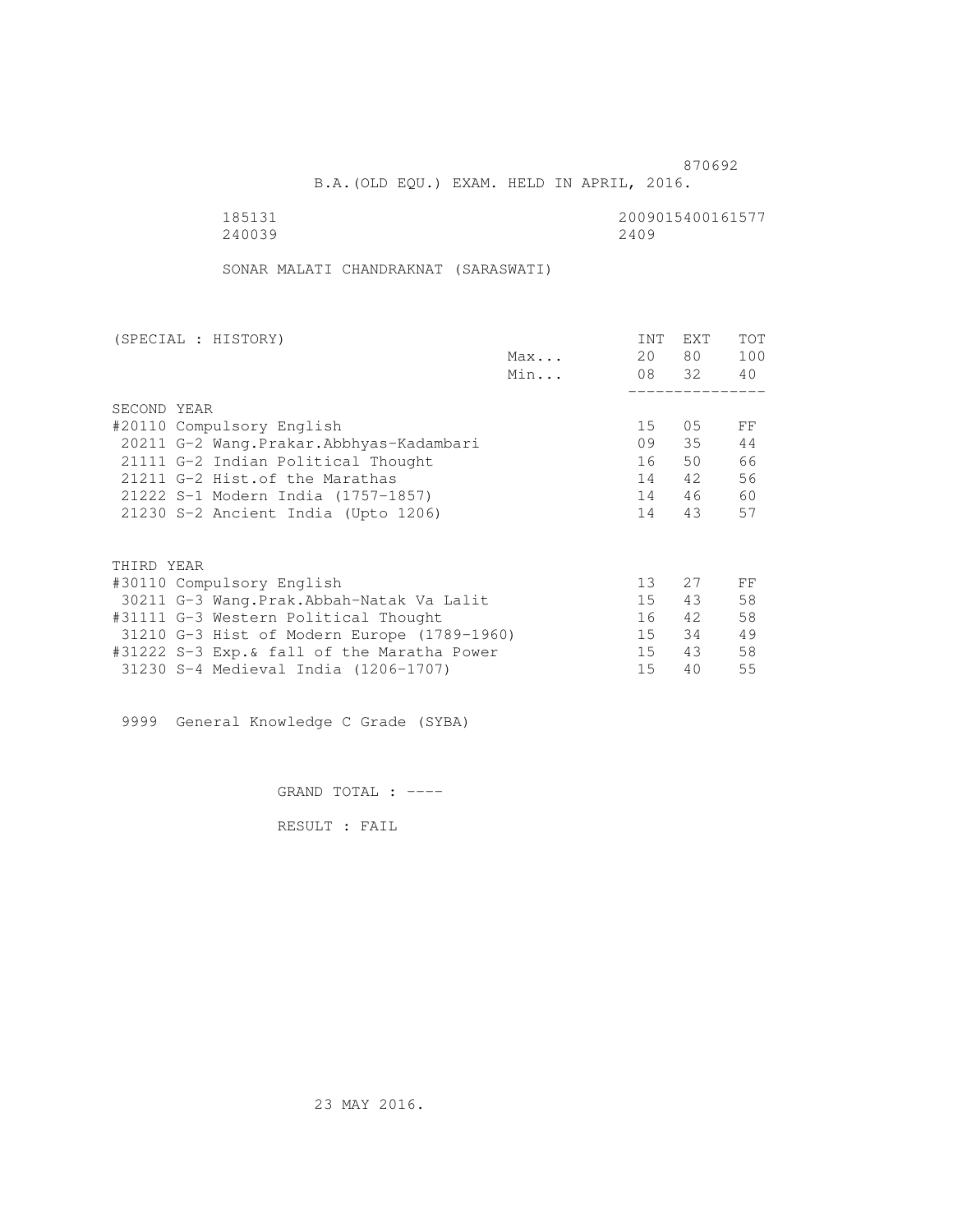B.A.(OLD EQU.) EXAM. HELD IN APRIL, 2016.

| 185366 | 71165766N |
|--------|-----------|
| 240039 | 2409      |

CHAUDHARI BHARATI PANDHARINATH

| (SPECIAL : MARATHI)                          |     | INT             | EXT   | TOT |
|----------------------------------------------|-----|-----------------|-------|-----|
|                                              | Max | 20              | 80 —  | 100 |
|                                              | Min |                 | 08 32 | 40  |
| SECOND YEAR                                  |     |                 |       |     |
|                                              |     |                 |       |     |
| 20110 Compulsory English                     |     | 09              | 35    | 44  |
| 22011 G-2 India's Internal Security          |     | 14              | 44    | 58  |
| 22210 G-2 Edu.& Human Development            |     | 12              | 38    | 50  |
| 20211 G-2 Wang.Prakar.Abbhyas-Kadambari      |     | 16              | 44    | 60  |
| 20220 S-1 Madh.Mar.Gaddya-Paddya Wang.Prakar |     | 13              | 47    | 60  |
| 20230 S-2 Arava. Mar. Wang. Itihas 1818-1920 |     | 14              | 47    | 61  |
| THIRD YEAR                                   |     |                 |       |     |
| #30110 Compulsory English                    |     | 13              | AB.   | FF  |
| 32011 G-3 Disaster Management                |     | 15              | 58    | 73  |
|                                              |     |                 |       |     |
| 32210 G-3 Education & Indian Heritage        |     | 10 <sup>1</sup> | 46    | 56  |
| 30211 G-3 Wang.Prak.Abbah-Natak Va Lalit     |     | 15              | 44    | 59  |
| 30220 S-3 Sahitya Vichar                     |     | 13 <sup>7</sup> | 42    | 55  |
| 30230 S-4 Samanya Bhasha ani Param. Vyakaran |     | 09              | 63    | 72  |
|                                              |     |                 |       |     |

9999 General Knowledge C Grade (SYBA)

GRAND TOTAL : ----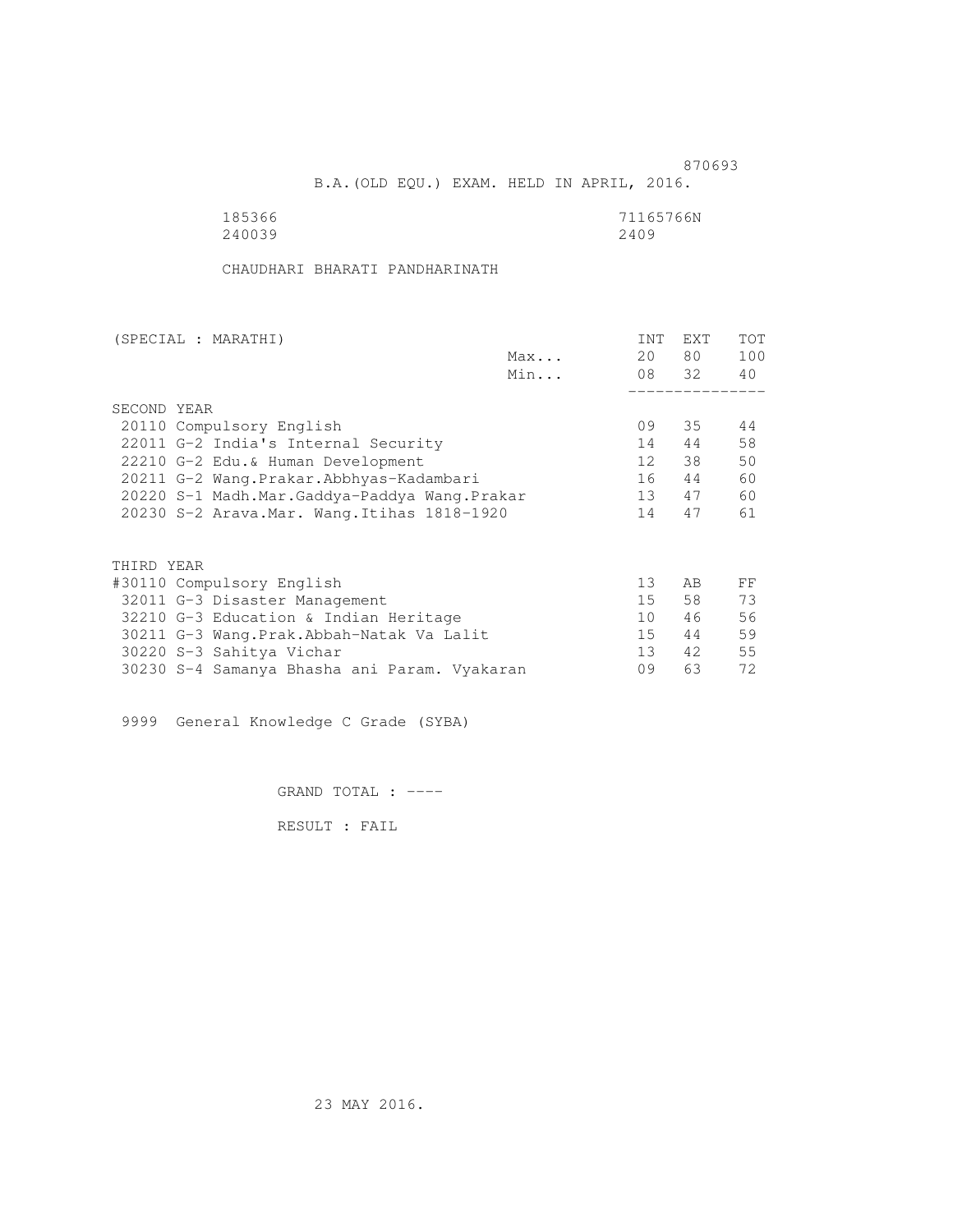B.A.(OLD EQU.) EXAM. HELD IN APRIL, 2016.

185132<br>240051 240051 240051 240051 240051 240051 2400 2400 22400 22400 22400 22400 22400 22400 22400 22400 22400 22400 22400 22400 22400 22400 22

PAWARA ANAND SHIVA (PANKUBAI)

| (SPECIAL : MARATHI)                          |     | <b>INT</b> | EXT   | <b>TOT</b> |
|----------------------------------------------|-----|------------|-------|------------|
|                                              | Max | 20         | 80 —  | 100        |
|                                              | Min |            | 08 32 | 40         |
|                                              |     |            |       |            |
| SECOND YEAR                                  |     |            |       |            |
| 20110 Compulsory English                     |     | 14         | 34    | 48         |
| 21111 G-2 Indian Political Thought           |     | 18         | 37    | 55         |
| 21711 G-2 Advanced Social Psychology         |     | 18         | 38    | 56         |
| 20211 G-2 Wang.Prakar.Abbhyas-Kadambari      |     | 18         | 40    | 58         |
| 20220 S-1 Madh.Mar.Gaddya-Paddya Wang.Prakar |     | 18         | 40    | 58         |
| 20230 S-2 Arava. Mar. Wang. Itihas 1818-1920 |     | 17         | 34    | 51         |
|                                              |     |            |       |            |
| THIRD YEAR                                   |     |            |       |            |
| #30110 Compulsory English                    |     | 10         | AB    | FF         |
| 31111 G-3 Western Political Thought          |     | 18         | 44    | 62         |
| 31711 G-3 App. Psy. & Modern Life            |     | 18         | 37    | 55         |
| 30211 G-3 Wang. Prak. Abbah-Natak Va Lalit   |     | 19         | 46    | 65         |
| 30220 S-3 Sahitya Vichar                     |     | 18         | 36    | 54         |
| 30230 S-4 Samanya Bhasha ani Param. Vyakaran |     | 19         | 34    | 53         |

#9999 General Knowledge F Grade (SYBA)

GRAND TOTAL : ----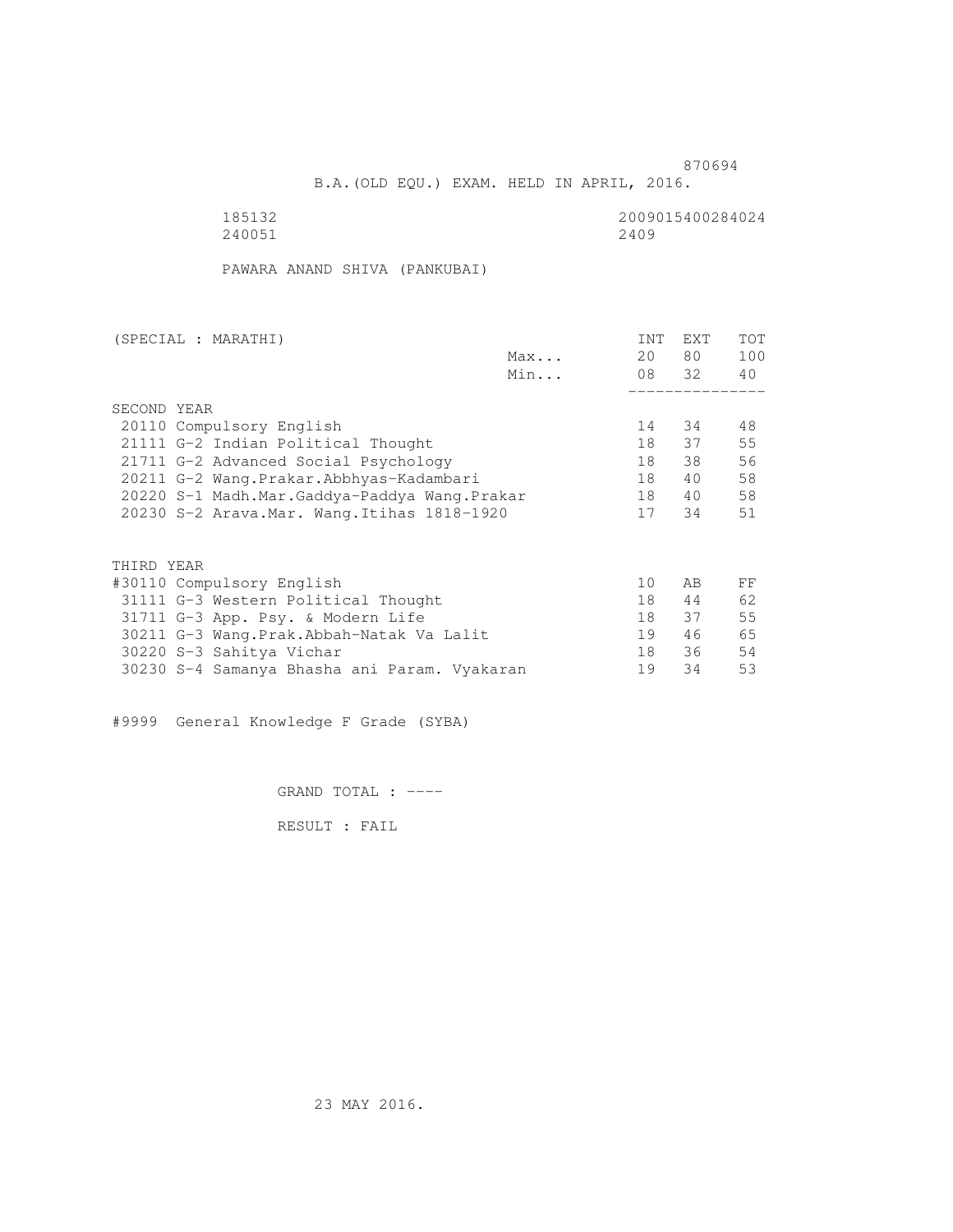B.A.(OLD EQU.) EXAM. HELD IN APRIL, 2016.

| 185136 | 2008015400050086 |
|--------|------------------|
| 240051 | 2409             |

THELARI DEVA PANDHARINATH (INDUBAI)

| (SPECIAL : HINDI)                            |     | INT             | <b>EXT</b> | TOT |
|----------------------------------------------|-----|-----------------|------------|-----|
|                                              | Max | 20              | 80 —       | 100 |
|                                              | Min |                 | 08 32 40   |     |
|                                              |     |                 |            |     |
| SECOND YEAR                                  |     |                 |            |     |
| 20110 Compulsory English                     |     | 13 <sup>7</sup> | 38         | 51  |
| 21211 G-2 Hist. of the Marathas              |     |                 | 16 32      | 48  |
| 21711 G-2 Advanced Social Psychology         |     | 17              | 43         | 60  |
| 20511 G-2 Samanya Hindi                      |     |                 | 17 33      | 50  |
| #20520 S-1 Kavya Shasthra                    |     | 16              | AB         | FF  |
| 20530 S-2 Uppanyas, Natak Evam Vyang         |     | 15              | 38         | 53  |
| THIRD YEAR                                   |     |                 |            |     |
| 30110 Compulsory English                     |     | 12 <sup>°</sup> | 32         | 44  |
| 31210 G-3 Hist of Modern Europe (1789-1960)  |     |                 | 16 32      | 48  |
|                                              |     | 17              | 37         | 54  |
| 31711 G-3 App. Psy. & Modern Life            |     | 16              | AB.        | FF  |
| #30511 G-3 Samanya Hindi                     |     |                 |            |     |
| #30520 S-3 Hindi Sahitya Ka Itihas           |     | 16              | AB.        | FF  |
| 30530 S-4 Bhasha Vidnyan tatha Rashtrabhasha |     | 16              | 32         | 48  |

#9999 General Knowledge F Grade (SYBA)

GRAND TOTAL : ----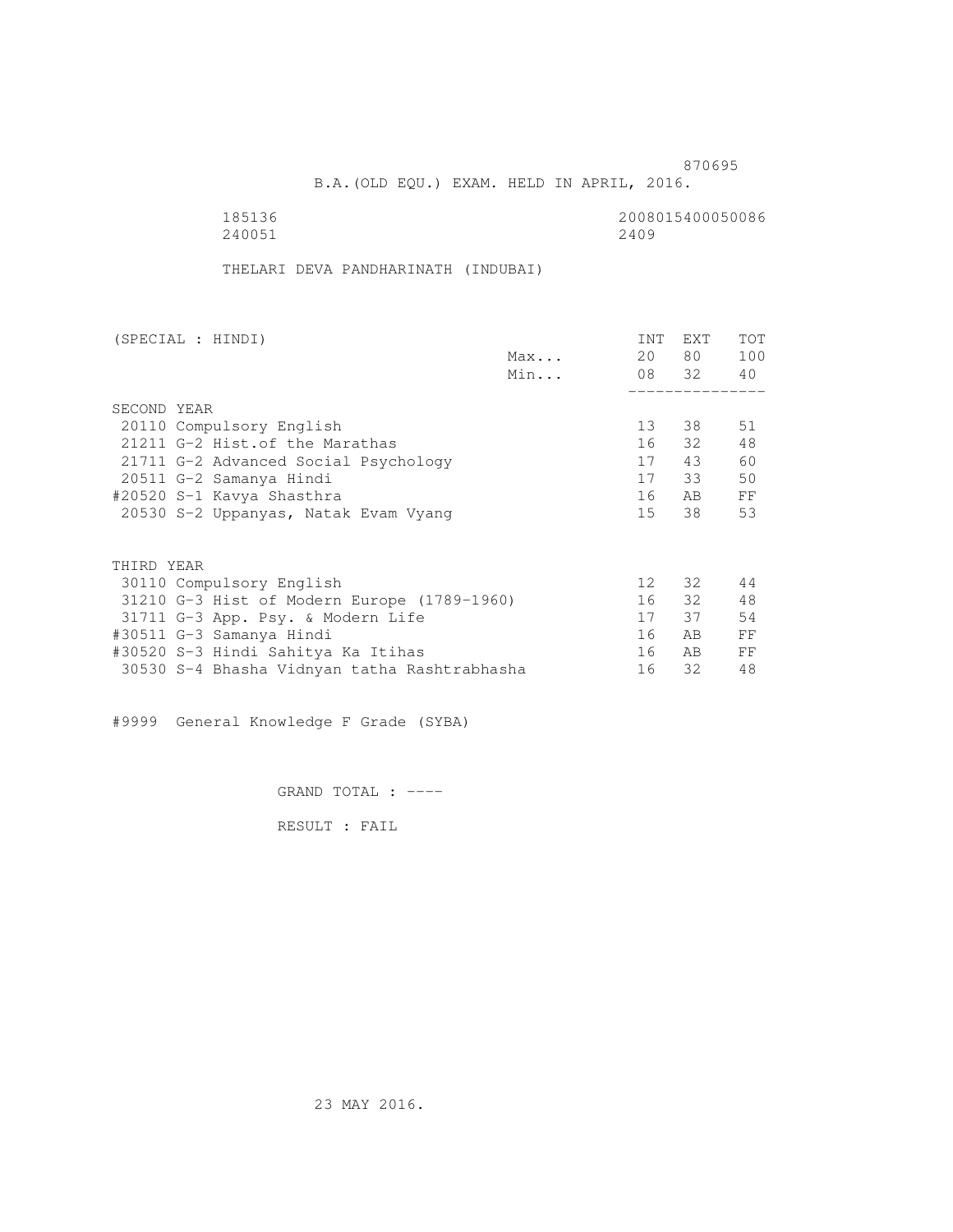B.A.(OLD EQU.) EXAM. HELD IN APRIL, 2016.

| 185137 | 2008015400051712 |
|--------|------------------|
| 240051 | 2409             |

WAGH VIJAY NIMBA (DAWANI)

| (SPECIAL : HINDI)               |                                              |     | INT    | EXT      | TOT |  |
|---------------------------------|----------------------------------------------|-----|--------|----------|-----|--|
|                                 |                                              | Max | 20     | 80 —     | 100 |  |
|                                 |                                              | Min |        | 08 32 40 |     |  |
|                                 |                                              |     |        |          |     |  |
| SECOND YEAR                     |                                              |     |        |          |     |  |
| #20110 Compulsory English       |                                              |     | 11     | 32       | 43  |  |
| 21211 G-2 Hist. of the Marathas |                                              |     | 09     | 35       | 44  |  |
|                                 | 22011 G-2 India's Internal Security          |     | 08     | 56       | 64  |  |
| 20511 G-2 Samanya Hindi         |                                              |     | $15 -$ | 36       | 51  |  |
| #20520 S-1 Kavya Shasthra       |                                              |     | 15     | 25       | FF  |  |
|                                 | 20530 S-2 Uppanyas, Natak Evam Vyang         |     | 14     | 43       | 57  |  |
|                                 |                                              |     |        |          |     |  |
| THIRD YEAR                      |                                              |     |        |          |     |  |
| #30110 Compulsory English       |                                              |     | 14     | 03       | FF  |  |
|                                 | 31210 G-3 Hist of Modern Europe (1789-1960)  |     | 17     | 47       | 64  |  |
| 32012 G-3 Global Security       |                                              |     | 08     | 34       | 42  |  |
| 30511 G-3 Samanya Hindi         |                                              |     | 18     | 32       | 50  |  |
|                                 | 30520 S-3 Hindi Sahitya Ka Itihas            |     | 18     | 32       | 50  |  |
|                                 | 30530 S-4 Bhasha Vidnyan tatha Rashtrabhasha |     | 18     | 32       | 50  |  |

9999 General Knowledge C Grade (SYBA)

GRAND TOTAL : ----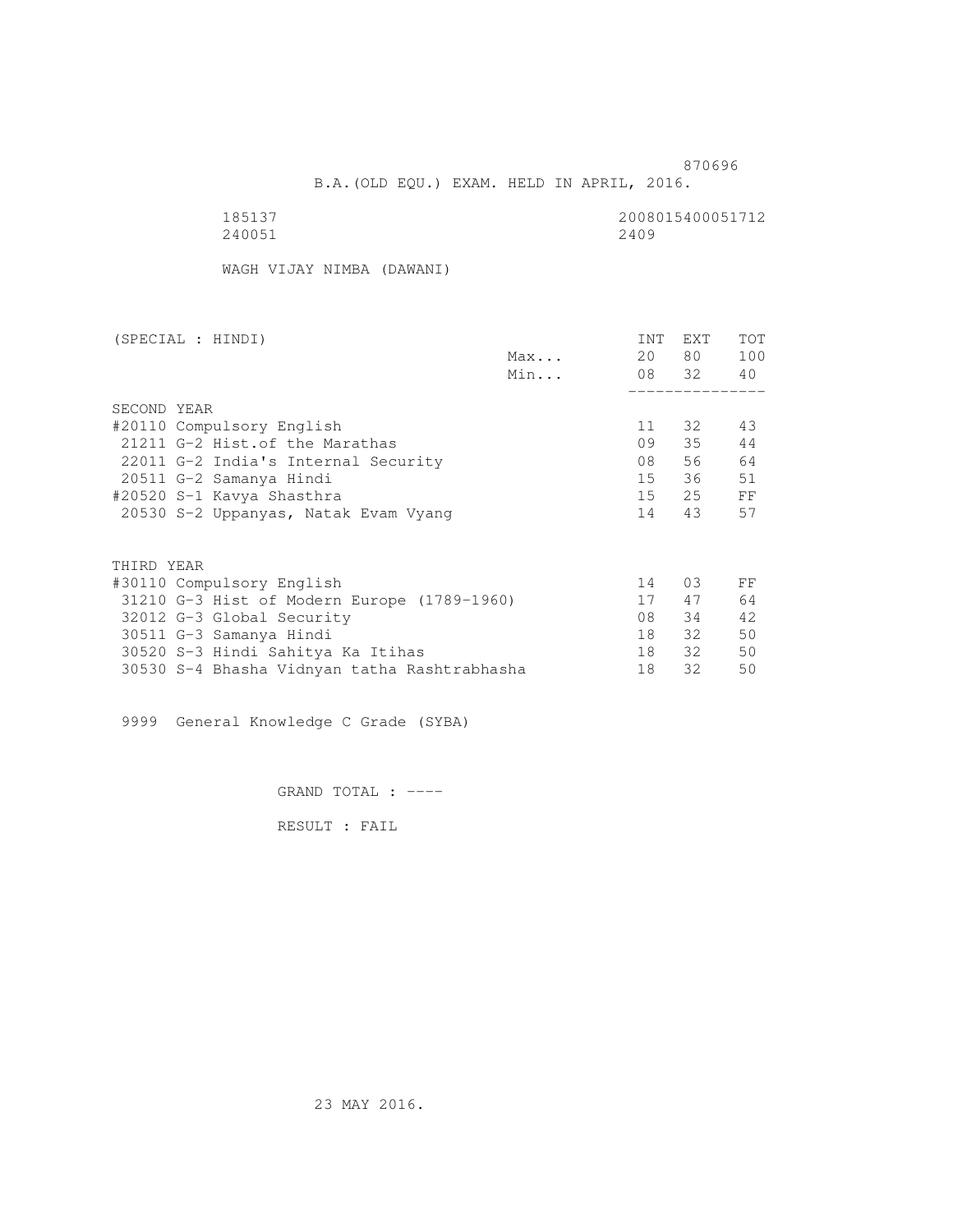B.A.(OLD EQU.) EXAM. HELD IN APRIL, 2016.

185138 2007015400054752<br>240051 240051 2400 240051 240051 2400 2400 22400 22400 22400 22400 22400 22400 22400 22400 22400 22400 22400 22400 22400 22400 22

SHIRSATH SAGAR RAMESH (BAYAJABAI)

| (SPECIAL : ENGLISH)                            |     | <b>INT</b> | EXT                  | TOT |
|------------------------------------------------|-----|------------|----------------------|-----|
|                                                | Max | 20         | 80                   | 100 |
|                                                | Min |            | 08 32                | 40  |
|                                                |     |            |                      |     |
| SECOND YEAR                                    |     |            |                      |     |
| 20110 Compulsory English                       |     | 14         | 34                   | 48  |
| 21111 G-2 Indian Political Thought             |     | 17         | 50                   | 67  |
| 21211 G-2 Hist. of the Marathas                |     | 17         | 52                   | 69  |
| 22410 G-2 Int.to the Study of Eng. Lit.        |     | 14         | $24 + 8^{\wedge} 38$ |     |
| 22420 S-1 16th and 17th Century Eng. Lit.      |     | 14         | 33                   | 47  |
| #22430 S-2 18th and 19th Century Eng.Lit.      |     | 14         | 29                   | FF  |
|                                                |     |            |                      |     |
| THIRD YEAR                                     |     |            |                      |     |
| 30110 Compulsory English                       |     | 15         | 44                   | 59  |
| 31111 G-3 Western Political Thought            |     | 15         | 55                   | 70  |
| 31210 G-3 Hist of Modern Europe (1789-1960)    |     | 15         | 37                   | 52  |
| #32410 G-3 The Study of Eng. Lang.             |     | 16         | 08                   | FF  |
| 32420 S-3 20th Century Eng. Lit.               |     | 16         | 32                   | 48  |
| 32430 S-4 Ind. Writing in Eng. & American Lit. |     | 16         | 43                   | 59  |
|                                                |     |            |                      |     |

9999 General Knowledge C Grade^ (SYBA)

GRAND TOTAL : ----

RESULT : FAIL

 $^{\wedge}$  +4 O.163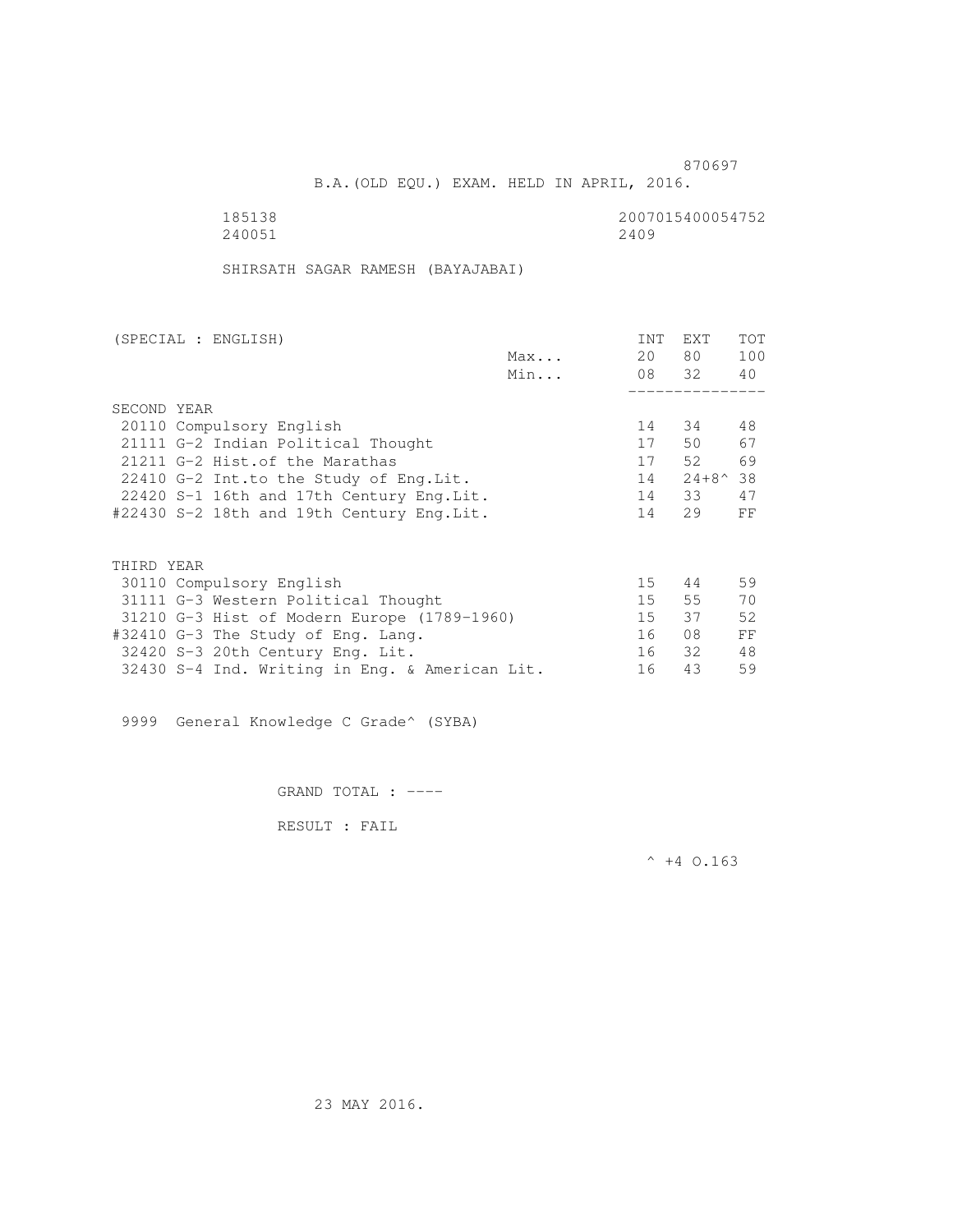B.A.(OLD EQU.) EXAM. HELD IN APRIL, 2016.

185367<br>240051 240051 240055063 240051 240051 2400 2400 22400 22400 22400 22400 22400 22400 22400 22400 22400 22400 22400 22400 22400 22400 22

PAWARA CHINAKA SARDAR (SHARABAI)

| (SPECIAL : MARATHI) |                                              |     | INT               | EXT   | TOT |
|---------------------|----------------------------------------------|-----|-------------------|-------|-----|
|                     |                                              | Max | 20                | 80 —  | 100 |
|                     |                                              | Min |                   | 08 32 | 40  |
|                     |                                              |     |                   |       |     |
| SECOND YEAR         |                                              |     |                   |       |     |
|                     | 20110 Compulsory English                     |     | 13                | 34    | 47  |
|                     | 21111 G-2 Indian Political Thought           |     | 14                | 42    | 56  |
|                     | 21511 G-2 Economics & Human Geography        |     | 14                | 48    | 62  |
|                     | 20211 G-2 Wang.Prakar.Abbhyas-Kadambari      |     | 16                | 50    | 66  |
|                     | 20220 S-1 Madh.Mar.Gaddya-Paddya Wang.Prakar |     | 17                | 36    | 53  |
|                     | 20230 S-2 Arava. Mar. Wang. Itihas 1818-1920 |     | 16                | 38    | 54  |
|                     |                                              |     |                   |       |     |
| THIRD YEAR          |                                              |     |                   |       |     |
|                     | #30110 Compulsory English                    |     | $12 \overline{ }$ | AB    | FF  |
|                     | 31111 G-3 Western Political Thought          |     | 16                | 40    | 56  |
|                     | 31511 G-3 Population Geography               |     | 16                | 36    | 52  |
|                     | 30211 G-3 Wang.Prak.Abbah-Natak Va Lalit     |     | 18                | 42    | 60  |
|                     | 30220 S-3 Sahitya Vichar                     |     | 19                | 35    | 54  |
|                     | 30230 S-4 Samanya Bhasha ani Param. Vyakaran |     | 19                | 33    | 52  |
|                     |                                              |     |                   |       |     |

9999 General Knowledge C Grade (SYBA)

GRAND TOTAL : ----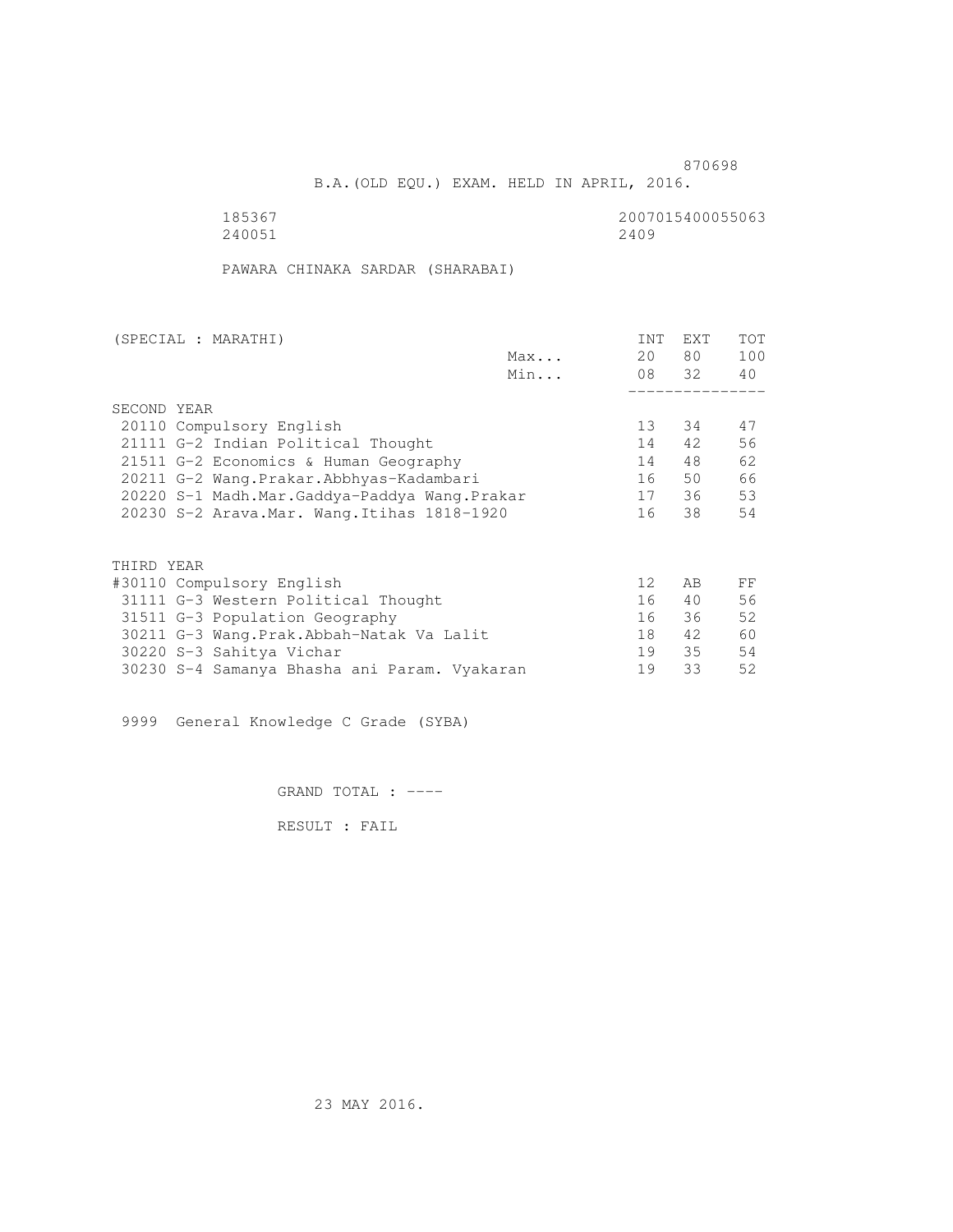B.A.(OLD EQU.) EXAM. HELD IN APRIL, 2016.

| 185368 | 2009015400284701 |
|--------|------------------|
| 240051 | 2409             |

NIKAM DHANRAJ KHANDU (JANABAI)

| (SPECIAL : ENGLISH)                            |     | INT             | EXT             | <b>TOT</b> |
|------------------------------------------------|-----|-----------------|-----------------|------------|
|                                                | Max | 20              | 80 —            | 100        |
|                                                | Min |                 | 08 32           | 40         |
|                                                |     |                 |                 |            |
| SECOND YEAR                                    |     |                 |                 |            |
| 20110 Compulsory English                       |     | 16              | 32              | 48         |
| 21511 G-2 Economics & Human Geography          |     | 16              | 38              | 54         |
| 21711 G-2 Advanced Social Psychology           |     | 18              | 37              | 55         |
| 22410 G-2 Int.to the Study of Eng. Lit.        |     | 15              | 35              | 50         |
| 22420 S-1 16th and 17th Century Eng.Lit.       |     |                 | 16 32           | 48         |
| 22430 S-2 18th and 19th Century Eng.Lit.       |     |                 | $17 \t25+7^442$ |            |
|                                                |     |                 |                 |            |
| THIRD YEAR                                     |     |                 |                 |            |
| 30110 Compulsory English                       |     | 13 <sup>7</sup> | 35              | 48         |
| 31511 G-3 Population Geography                 |     | 16              | 33              | 49         |
| 31711 G-3 App. Psy. & Modern Life              |     | 18              | 32              | 50         |
| #32410 G-3 The Study of Eng. Lang.             |     | 17              | 02              | FF         |
| 32420 S-3 20th Century Eng. Lit.               |     | 15 <sub>1</sub> | 43              | 58         |
| 32430 S-4 Ind. Writing in Eng. & American Lit. |     | 14              | 32              | 46         |
|                                                |     |                 |                 |            |

9999 General Knowledge C Grade (SYBA)

GRAND TOTAL : ----

RESULT : FAIL

 $^{\wedge}$  +8 O.163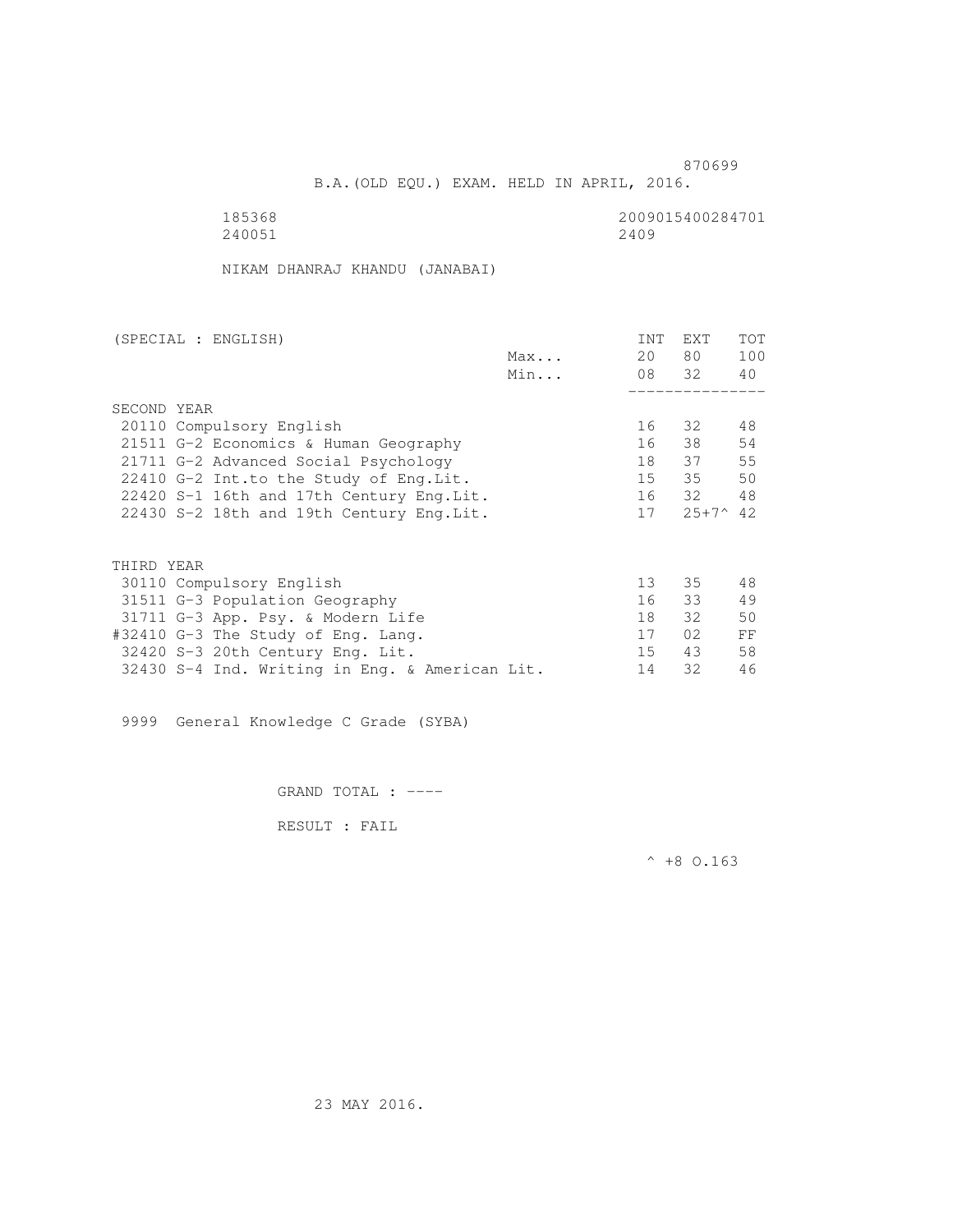B.A.(OLD EQU.) EXAM. HELD IN APRIL, 2016.

| 185369 | 2007015400256745 |
|--------|------------------|
| 240051 | 2409             |

SHIRSATH HEMANT RAMESH (SHAKUNTALA)

| (SPECIAL : ENGLISH)                            |     | INT | EXT   | <b>TOT</b> |
|------------------------------------------------|-----|-----|-------|------------|
|                                                | Max | 20  | 80 —  | 100        |
|                                                | Min |     | 08 32 | 40         |
|                                                |     |     |       |            |
| SECOND YEAR                                    |     |     |       |            |
| 20110 Compulsory English                       |     | 09  | 39    | 48         |
| 21111 G-2 Indian Political Thought             |     | 17  | 57    | 74         |
| 21211 G-2 Hist.of the Marathas                 |     | 18  | 53    | 71         |
| 22410 G-2 Int.to the Study of Eng.Lit.         |     | 14  | 48    | 62         |
| 22420 S-1 16th and 17th Century Eng. Lit.      |     | 15  | 38    | 53         |
| 22430 S-2 18th and 19th Century Eng. Lit.      |     | 09  | 35    | 44         |
|                                                |     |     |       |            |
| THIRD YEAR                                     |     |     |       |            |
| 30110 Compulsory English                       |     | 16  | 40    | 56         |
| 31111 G-3 Western Political Thought            |     | 18  | 59    | 77         |
| 31210 G-3 Hist of Modern Europe (1789-1960)    |     | 17  | 42    | 59         |
| 32410 G-3 The Study of Eng. Lang.              |     | 16  | 39    | 55         |
| #32420 S-3 20th Century Eng. Lit.              |     | 14  | AB.   | FF         |
| 32430 S-4 Ind. Writing in Eng. & American Lit. |     | 15  | 48    | 63         |
|                                                |     |     |       |            |

9999 General Knowledge C Grade (SYBA)

GRAND TOTAL : ----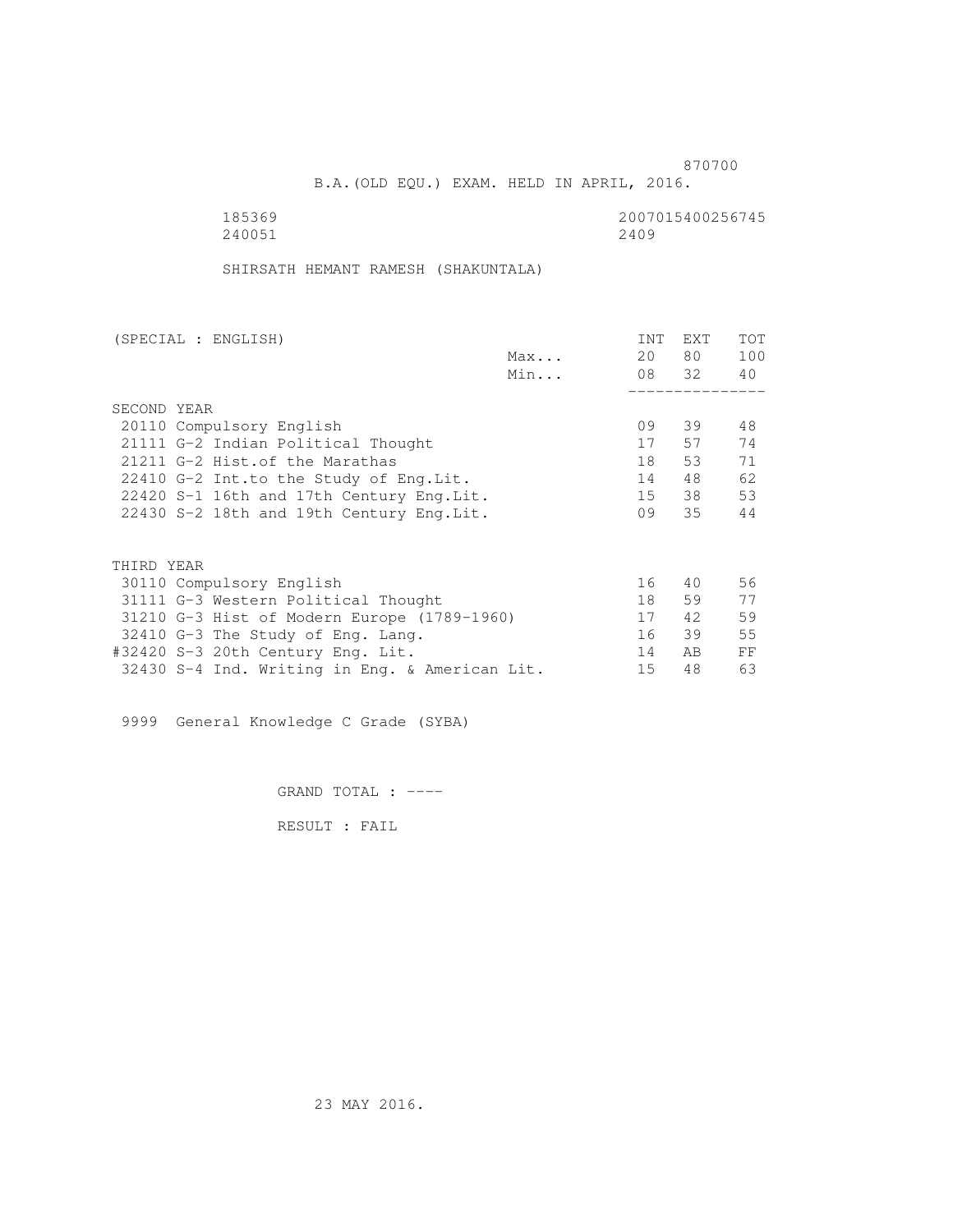B.A.(OLD EQU.) EXAM. HELD IN APRIL, 2016.

| 185140 | 2007015400057785 |
|--------|------------------|
| 240080 | 2425             |

PATIL MAHESHSINGH SUDAMSINGH (MINABAI)

| (SPECIAL : HINDI)                            |     | INT | <b>EXT</b> | TOT |
|----------------------------------------------|-----|-----|------------|-----|
|                                              | Max | 20  | 80 —       | 100 |
|                                              | Min |     | 08 32 40   |     |
|                                              |     |     |            |     |
| SECOND YEAR                                  |     |     |            |     |
| #20110 Compulsory English                    |     | 17  | 40         | 57  |
| 21211 G-2 Hist. of the Marathas              |     | 18  | 42         | 60  |
| 22011 G-2 India's Internal Security          |     | 17  | 62.        | 79  |
| 20511 G-2 Samanya Hindi                      |     | 18  | 50         | 68  |
| 20520 S-1 Kavya Shasthra                     |     | 18  | 32         | 50  |
| 20530 S-2 Uppanyas, Natak Evam Vyang         |     | 18  | 33         | 51  |
|                                              |     |     |            |     |
| THIRD YEAR                                   |     |     |            |     |
| #30110 Compulsory English                    |     | 17  | 11         | FF  |
| 31210 G-3 Hist of Modern Europe (1789-1960)  |     | 18  | 33         | 51  |
| 32012 G-3 Global Security                    |     | 17  | 60 —       | 77  |
| 30511 G-3 Samanya Hindi                      |     | 18  | 59         | 77  |
| 30520 S-3 Hindi Sahitya Ka Itihas            |     | 18  | 40         | 58  |
| 30530 S-4 Bhasha Vidnyan tatha Rashtrabhasha |     | 18  | 32         | 50  |
|                                              |     |     |            |     |

9999 General Knowledge C Grade (SYBA)

GRAND TOTAL : ----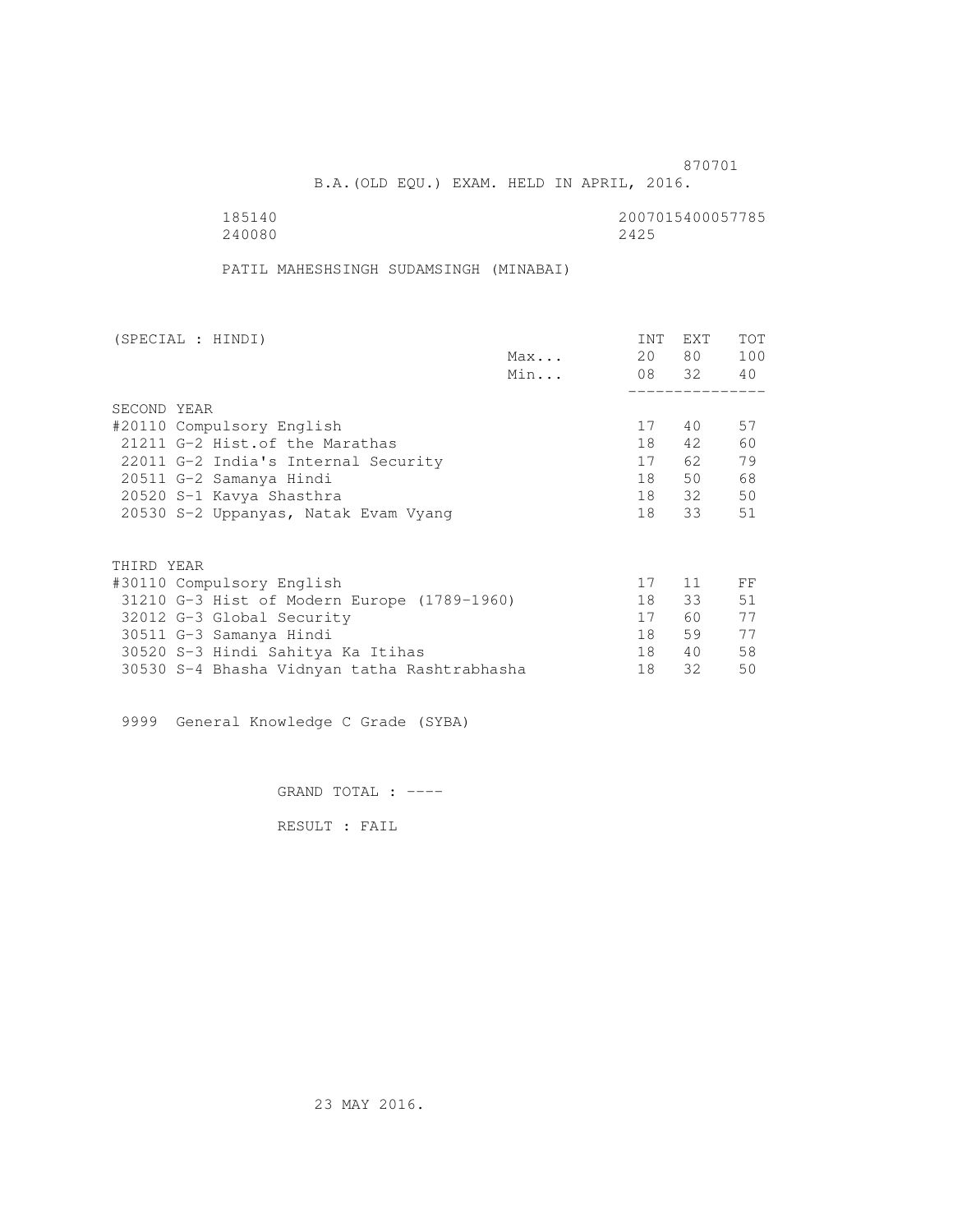B.A.(OLD EQU.) EXAM. HELD IN APRIL, 2016.

| 185370 | 2008015400322116 |
|--------|------------------|
| 240080 | 2425             |

SABALE SANDHYA ROHIDAS (NAINA)

| (SPECIAL : GEOGRAPHY)                      |     | INT | EXT   | TOT |
|--------------------------------------------|-----|-----|-------|-----|
|                                            | Max | 20  | 80    | 100 |
|                                            | Min |     | 08 32 | 40  |
|                                            |     |     |       |     |
| SECOND YEAR                                |     |     |       |     |
| 20110 Compulsory English                   |     | 16  | 32    | 48  |
| 21111 G-2 Indian Political Thought         |     | 18  | 33    | 51  |
| 22011 G-2 India's Internal Security        |     | 18  | 51    | 69  |
| 21511 G-2 Economics & Human Geography      |     | 18  | 47    | 65  |
| 21522 S-1 Geography of Tourism             |     | 19  | 41    | 60  |
| 21544 S-2 Practical Geography              |     | 19  | 57    | 76  |
| THIRD YEAR                                 |     |     |       |     |
| #30110 Compulsory English                  |     | 17  | 06    | FF  |
| 31111 G-3 Western Political Thought        |     | 17  | 32    | 49  |
| 32012 G-3 Global Security                  |     | 15  | 41    | 56  |
| 31511 G-3 Population Geography             |     | 17  | 32    | 49  |
| 31521 S-3 Geography of Disaster Management |     | 18  | 32    | 50  |
| 31544 S-4 Practical Geography              |     | 17  | 55    | 72  |
|                                            |     |     |       |     |

9999 General Knowledge C Grade (SYBA)

GRAND TOTAL : ----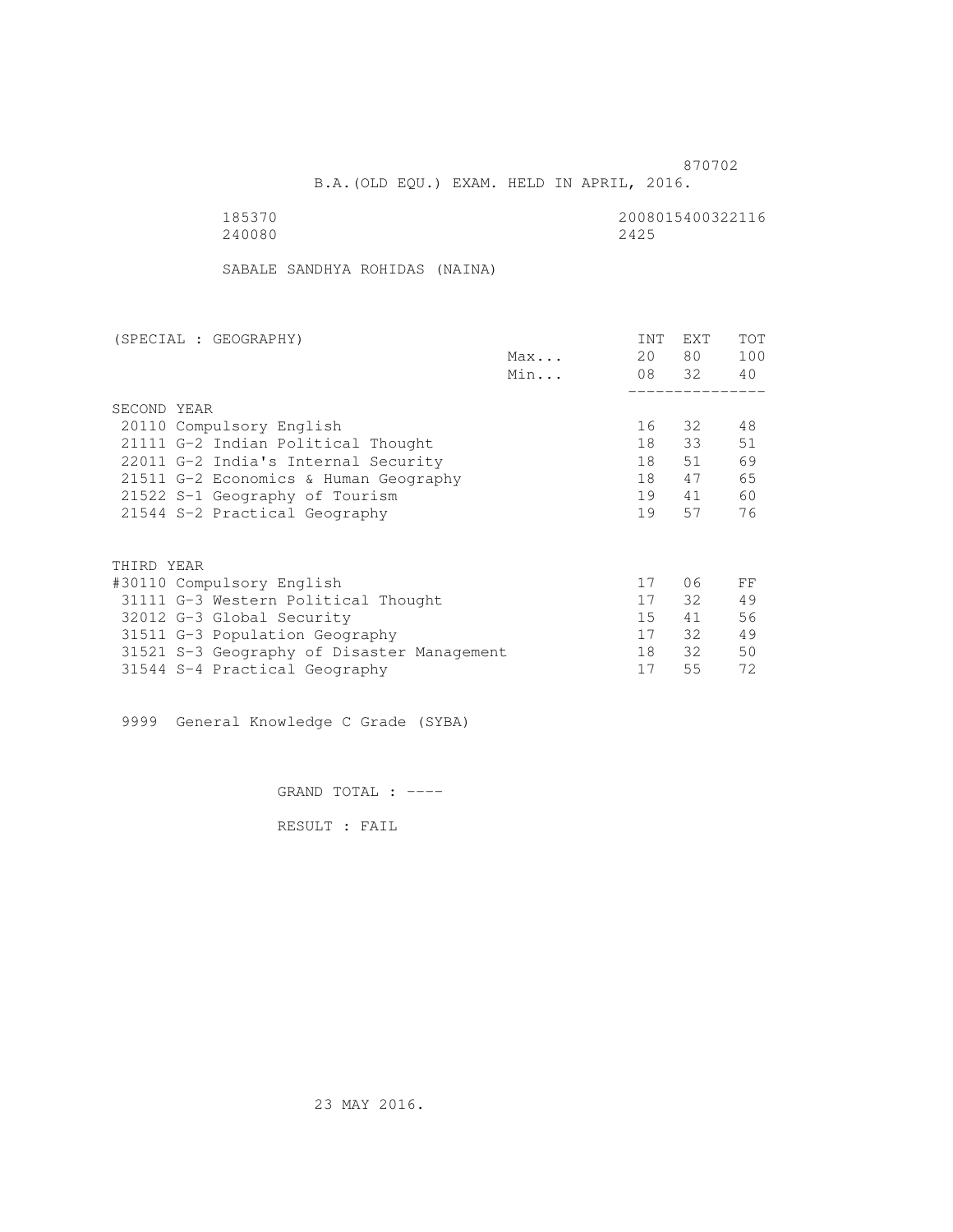B.A.(OLD EQU.) EXAM. HELD IN APRIL, 2016.

185371<br>250042 250042 250042 250042 2511

PATIL NILESH RAJENDRA (ASHABAI)

| (SPECIAL : MARATHI)                          | INT | EXT   | <b>TOT</b> |
|----------------------------------------------|-----|-------|------------|
| Max                                          | 20  | 80 —  | 100        |
| Min                                          |     | 08 32 | 40         |
|                                              |     |       |            |
| SECOND YEAR                                  |     |       |            |
| 20110 Compulsory English                     | 08  | 34    | 42         |
| 20511 G-2 Samanya Hindi                      | 09  | 49    | 58         |
| 21010 G-2 Indian Economy Since 1980          | 14  | 36    | 50         |
| 20211 G-2 Wang.Prakar.Abbhyas-Kadambari      | 10  | 52    | 62         |
| 20220 S-1 Madh.Mar.Gaddya-Paddya Wang.Prakar | 09  | 35    | 44         |
| 20230 S-2 Arava. Mar. Wang. Itihas 1818-1920 | 10  | 36    | 46         |
|                                              |     |       |            |
| THIRD YEAR                                   |     |       |            |
| 30110 Compulsory English                     | 17  | 32    | 49         |
| 30511 G-3 Samanya Hindi                      | 08  | 52    | 60         |
| #31010 G-3 Ind. Eco. Since 1980 Part-II      | 14  | 09    | FF         |
| 30211 G-3 Wang. Prak. Abbah-Natak Va Lalit   | 10  | 43    | 53         |
| 30220 S-3 Sahitya Vichar                     | 10  | 32    | 42         |
| 30230 S-4 Samanya Bhasha ani Param. Vyakaran | 14  | 37    | 51         |

9999 General Knowledge C Grade (SYBA)

GRAND TOTAL : ----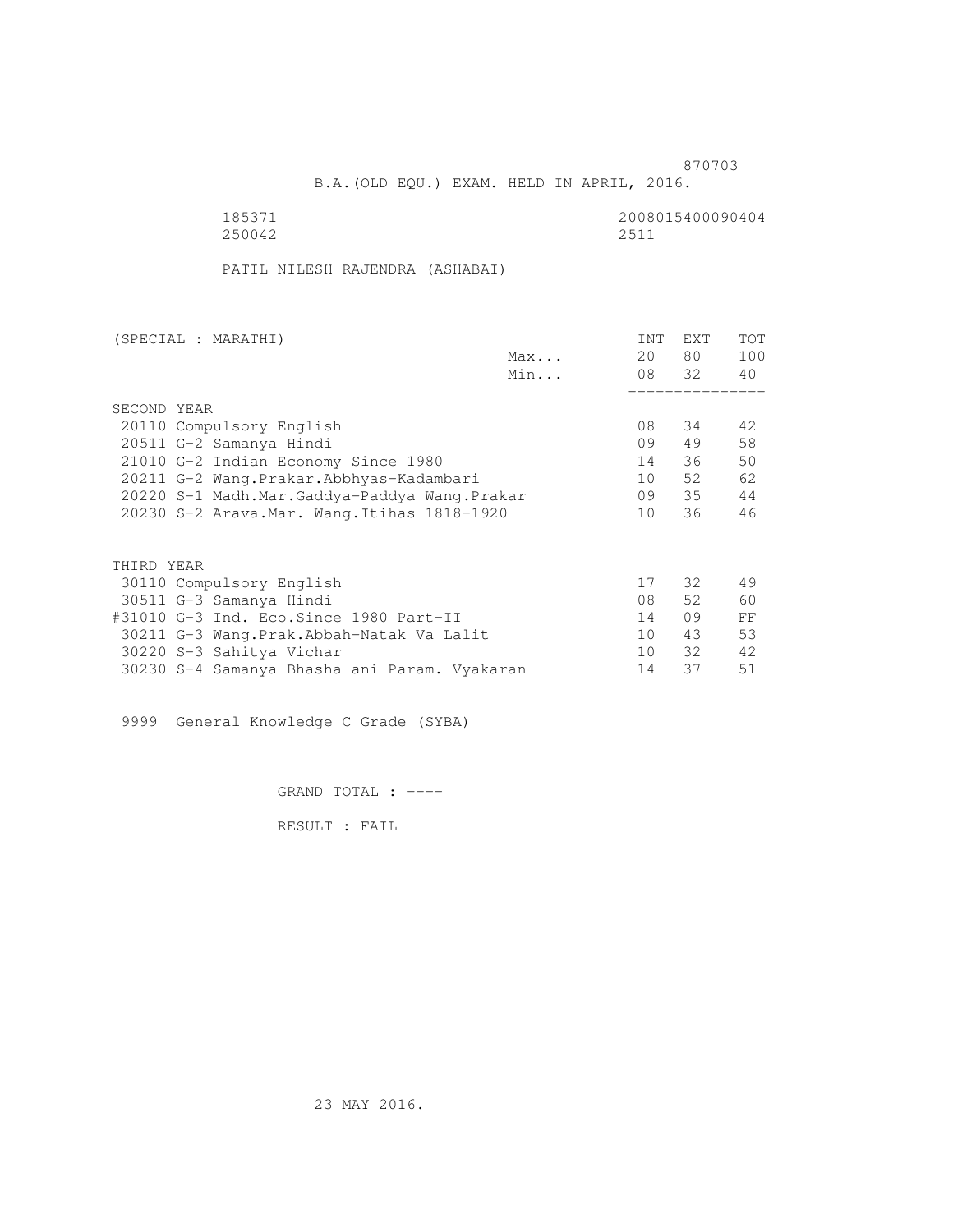B.A.(OLD EQU.) EXAM. HELD IN APRIL, 2016.

185372<br>250042 250042 250042 250042 2511

NIKAM VIJAY ANANDA (HIRKAN)

| (SPECIAL : GEOGRAPHY)                      | INT             | <b>EXT</b> | TOT |
|--------------------------------------------|-----------------|------------|-----|
| Max                                        | 20              | 80         | 100 |
| Min                                        |                 | 08 32      | 40  |
|                                            |                 |            |     |
| SECOND YEAR                                |                 |            |     |
| 20110 Compulsory English                   | 16              | 36         | 52  |
| 20211 G-2 Wang. Prakar. Abbhyas-Kadambari  | 16              | 35         | 51  |
| 21111 G-2 Indian Political Thought         | 17              | 49         | 66  |
| 21511 G-2 Economics & Human Geography      | 15              | 41         | 56  |
| 21521 S-1 Agricultural Geography           | 18              | 45         | 63  |
| 21544 S-2 Practical Geography              | 18              | 58         | 76  |
|                                            |                 |            |     |
| THIRD YEAR                                 |                 |            |     |
| #30110 Compulsory English                  | 16              | 2.2        | FF  |
| 30211 G-3 Wang.Prak.Abbah-Natak Va Lalit   | 12 <sup>°</sup> | 42         | 54  |
| 31111 G-3 Western Political Thought        | 17              | 39         | 56  |
| 31511 G-3 Population Geography             | 16              | 34         | 50  |
| 31521 S-3 Geography of Disaster Management | 17              | 46         | 63  |
| 31544 S-4 Practical Geography              | 15              | 50         | 65  |

9999 General Knowledge C Grade (SYBA)

GRAND TOTAL : ----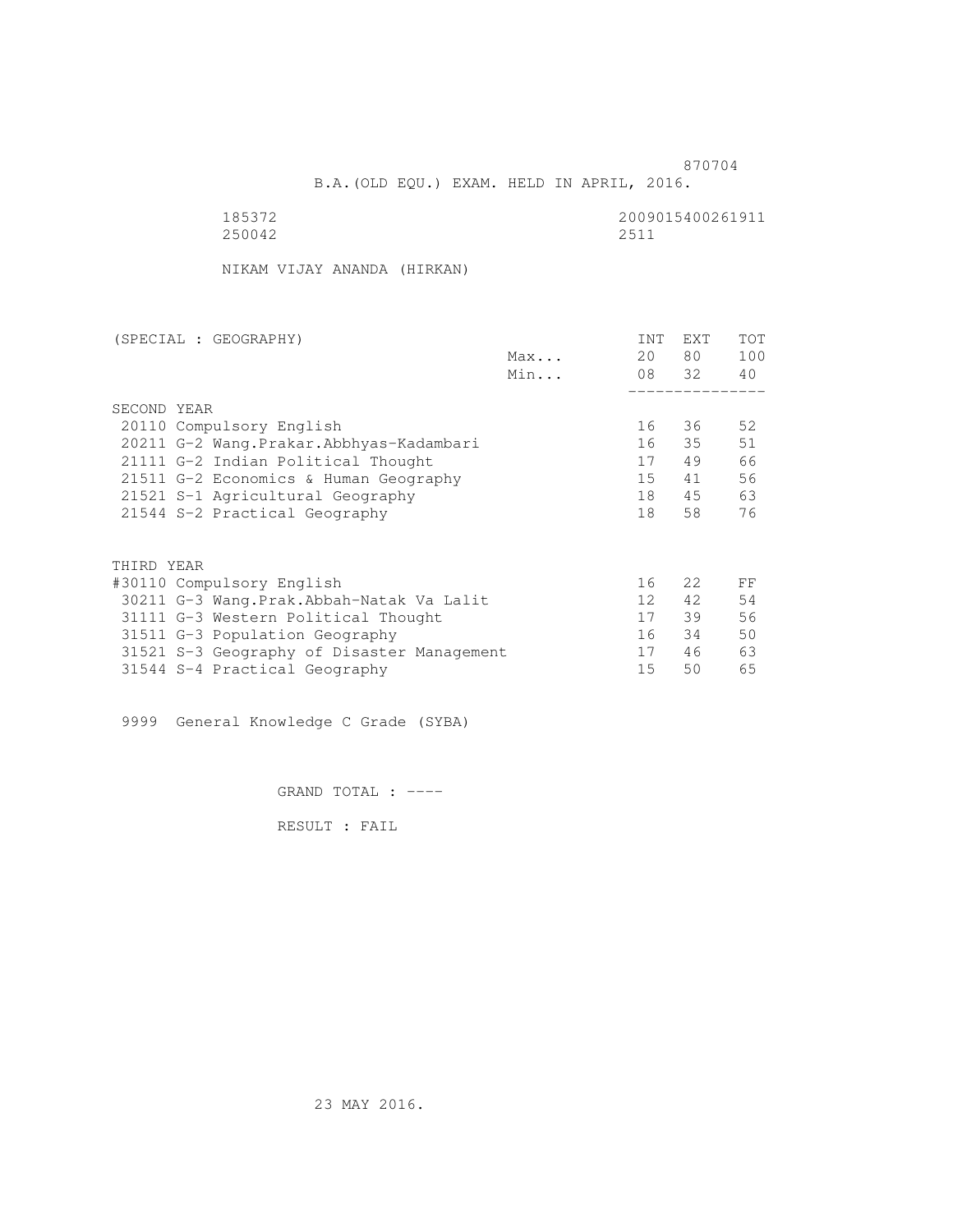B.A.(OLD EQU.) EXAM. HELD IN APRIL, 2016.

185147 2009015400278066<br>250044 2512 250044 2512

DHANGAR AMARNATH RAJDHAR (LATABAI)

| (SPECIAL : HISTORY)                         |     | INT | <b>EXT</b> | TOT |
|---------------------------------------------|-----|-----|------------|-----|
|                                             | Max | 20  | 80 —       | 100 |
|                                             | Min |     | 08 32      | 40  |
|                                             |     |     |            |     |
| SECOND YEAR                                 |     |     |            |     |
| #20110 Compulsory English                   |     | 15  | 10         | FF  |
| 20212 G-2 Upoyojeet Marathi                 |     | 17  | 39         | 56  |
| 21111 G-2 Indian Political Thought          |     | 15  | 55         | 70  |
| 21211 G-2 Hist. of the Marathas             |     | 17  | 49         | 66  |
| 21222 S-1 Modern India (1757-1857)          |     |     | 16 39      | 55  |
| 21230 S-2 Ancient India (Upto 1206)         |     | 18  | 47         | 65  |
|                                             |     |     |            |     |
| THIRD YEAR                                  |     |     |            |     |
| #30110 Compulsory English                   |     | 14  | 17         | FF  |
| 30212 G-3 Upoyojeet Marathi                 |     | 15  | 49         | 64  |
| 31111 G-3 Western Political Thought         |     | 16  | 51         | 67  |
| 31210 G-3 Hist of Modern Europe (1789-1960) |     | 16  | 55         | 71  |
| 31222 S-3 Exp. & fall of the Maratha Power  |     | 18  | 39         | 57  |
| 31230 S-4 Medieval India (1206-1707)        |     | 18  | 40         | 58  |
|                                             |     |     |            |     |

9999 General Knowledge C Grade (SYBA)

GRAND TOTAL : ----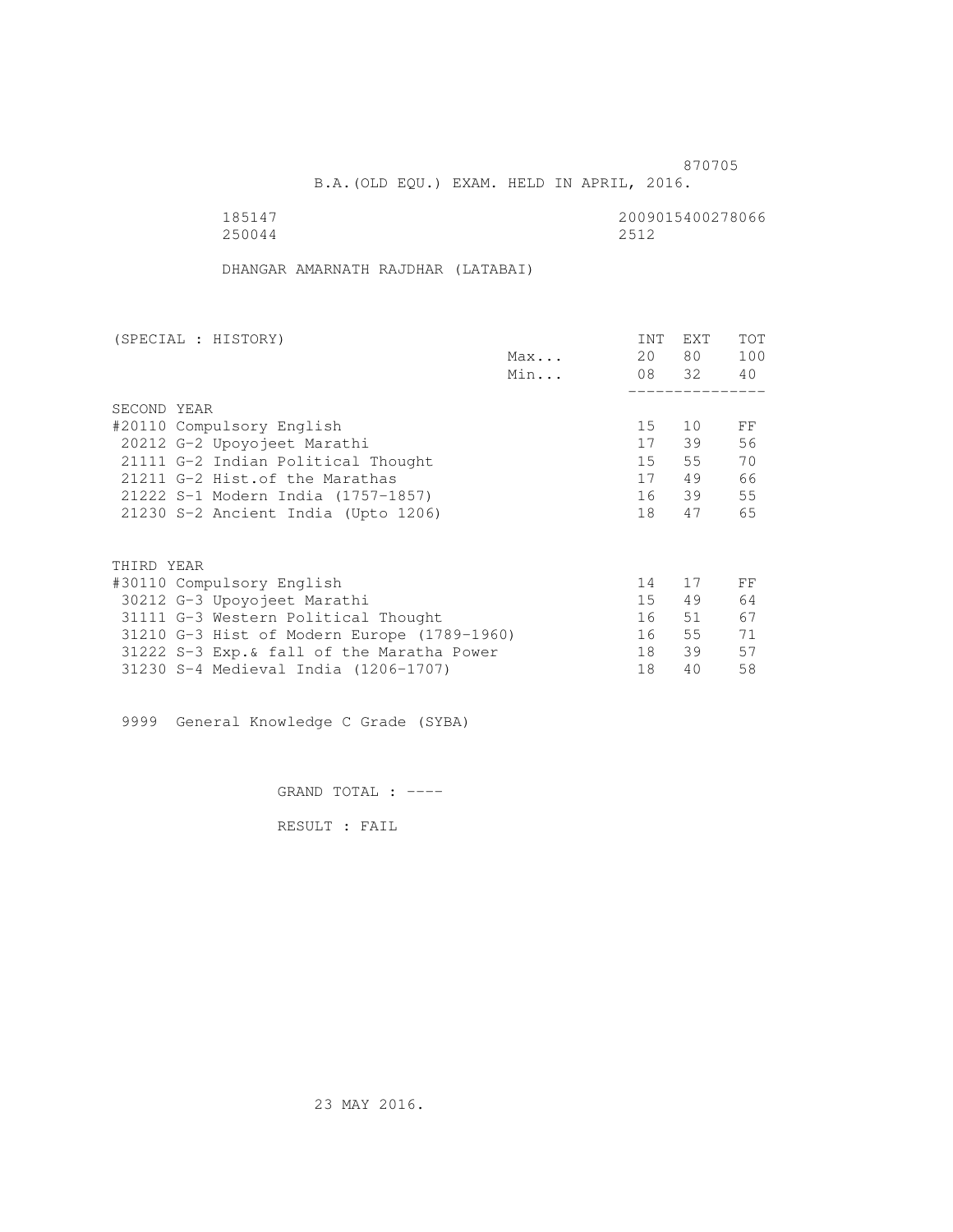B.A.(OLD EQU.) EXAM. HELD IN APRIL, 2016.

250044

185373 2009015400277105

CHITTE CHETAN RAMESH (SALUNKABAI)

| (SPECIAL : MARATHI)                          |     | INT             | <b>EXT</b>        | <b>TOT</b> |
|----------------------------------------------|-----|-----------------|-------------------|------------|
|                                              | Max | 20              | 80 —              | 100        |
|                                              | Min |                 | 08 32             | 40         |
|                                              |     |                 |                   |            |
| SECOND YEAR                                  |     |                 |                   |            |
| 20110 Compulsory English                     |     | 15 <sub>1</sub> | 32                | 47         |
| 21010 G-2 Indian Economy Since 1980          |     | 17              | $27+5^{\circ}$ 44 |            |
| 21211 G-2 Hist. of the Marathas              |     | 16              | 49                | 65         |
| 20211 G-2 Wang.Prakar.Abbhyas-Kadambari      |     | 17              | 45                | 62         |
| 20220 S-1 Madh.Mar.Gaddya-Paddya Wang.Prakar |     | 16              | 46                | 62         |
| 20230 S-2 Arava. Mar. Wang. Itihas 1818-1920 |     | 17              | 42                | 59         |
|                                              |     |                 |                   |            |
| THIRD YEAR                                   |     |                 |                   |            |
| 30110 Compulsory English                     |     | 15              | 32                | 47         |
| #31010 G-3 Ind. Eco.Since 1980 Part-II       |     | 15 <sub>1</sub> | AB.               | FF         |
|                                              |     |                 |                   |            |
| 31210 G-3 Hist of Modern Europe (1789-1960)  |     | 17              | 47                | 64         |
| 30211 G-3 Wang. Prak. Abbah-Natak Va Lalit   |     | 15              | 43                | 58         |
| 30220 S-3 Sahitya Vichar                     |     | 13 <sup>7</sup> | 32                | 45         |
| 30230 S-4 Samanya Bhasha ani Param. Vyakaran |     | 17              | 32                | 49         |

9999 General Knowledge C Grade^ (SYBA)

GRAND TOTAL : ----

RESULT : FAIL

 $^{\wedge}$  +4 O.163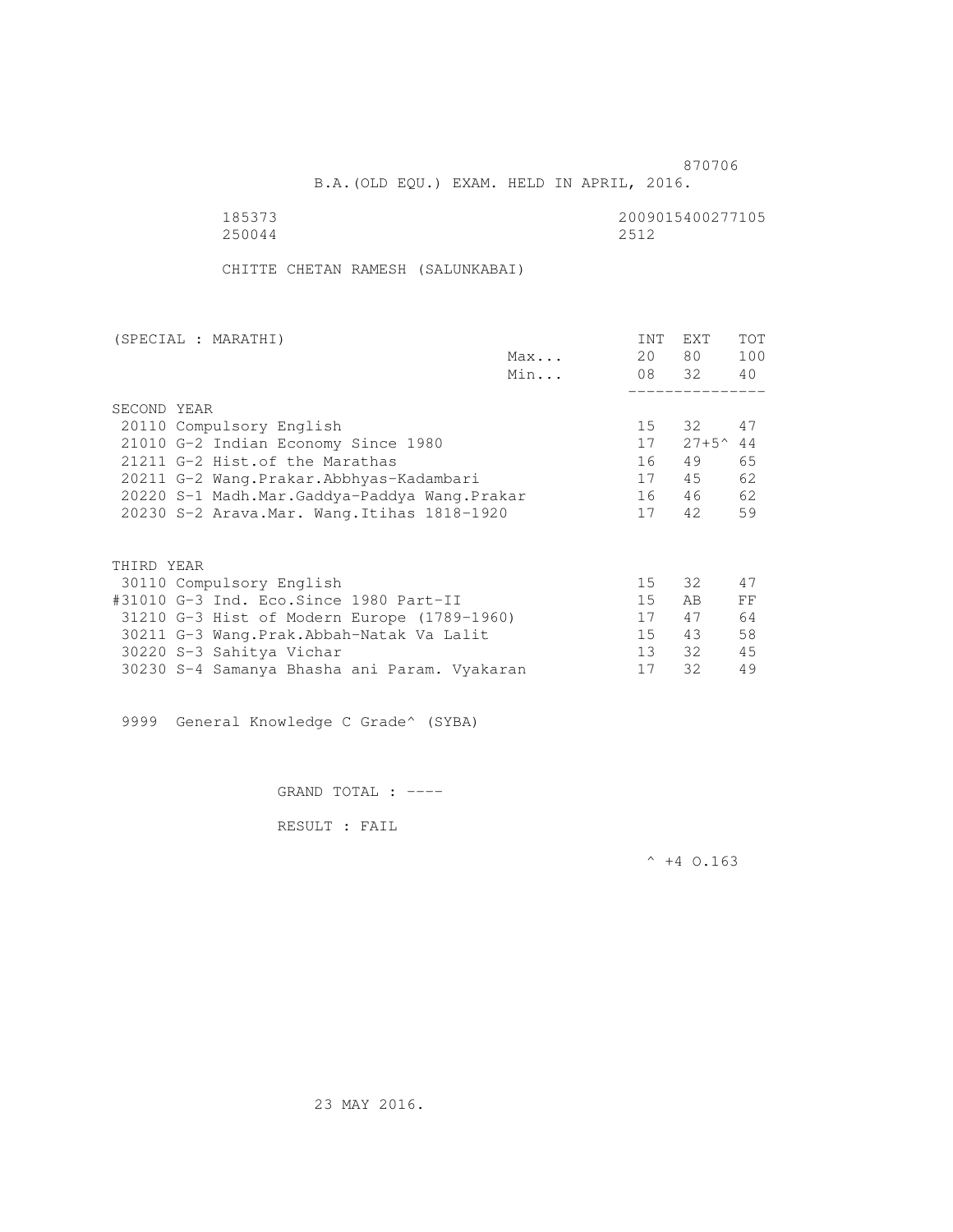B.A.(OLD EQU.) EXAM. HELD IN APRIL, 2016.

| 185375 | 2007015400143794 |
|--------|------------------|
| 250044 | 2512             |

PATIL CHATUR HIRALAL (KEVALBAI)

| (SPECIAL : HISTORY)                         |     | INT | EXT      | TOT |
|---------------------------------------------|-----|-----|----------|-----|
|                                             | Max | 20  | 80 —     | 100 |
|                                             | Min |     | 08 32 40 |     |
|                                             |     |     |          |     |
| SECOND YEAR                                 |     |     |          |     |
| 20110 Compulsory English                    |     | 13  | 44       | 57  |
| 20212 G-2 Upoyojeet Marathi                 |     | 17  | 32       | 49  |
| 21111 G-2 Indian Political Thought          |     | 14  | 35       | 49  |
| 21211 G-2 Hist. of the Marathas             |     | 18  | 34       | 52  |
| 21221 S-1 History of USA (1776-1970)        |     | 18  | 35       | 53  |
| 21230 S-2 Ancient India (Upto 1206)         |     | 18  | 44       | 62  |
|                                             |     |     |          |     |
| THIRD YEAR                                  |     |     |          |     |
| #30110 Compulsory English                   |     | 16  | AB       | FF  |
| 30212 G-3 Upoyojeet Marathi                 |     | 17  | 35       | 52  |
| 31111 G-3 Western Political Thought         |     | 15  | 35       | 50  |
| 31210 G-3 Hist of Modern Europe (1789-1960) |     | 16  | 38       | 54  |
| 31222 S-3 Exp. & fall of the Maratha Power  |     | 18  | 32       | 50  |
| 31230 S-4 Medieval India (1206-1707)        |     | 17  | 33       | 50  |
|                                             |     |     |          |     |

9999 General Knowledge C Grade (SYBA)

GRAND TOTAL : ----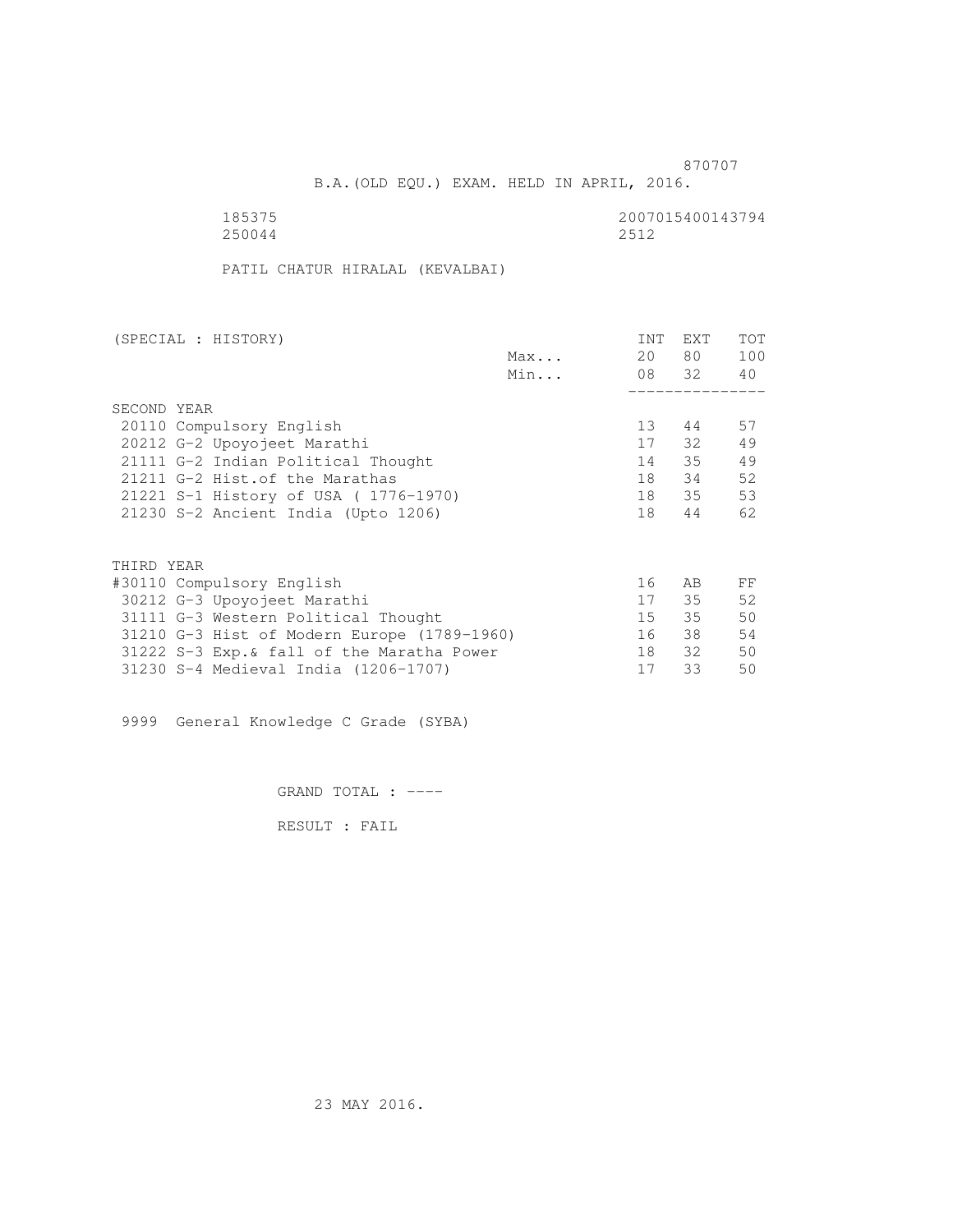B.A.(OLD EQU.) EXAM. HELD IN APRIL, 2016.

| 185376 | 2007015400109816 |
|--------|------------------|
| 250046 | 2513             |

PATIL PRAMOD RATILAL (SUREKHA)

| (SPECIAL : ECONOMICS)                     | INT               | <b>EXT</b> | TOT |
|-------------------------------------------|-------------------|------------|-----|
| Max                                       | 20                | 80 —       | 100 |
| Min                                       |                   | 08 32      | 40  |
|                                           |                   |            |     |
| SECOND YEAR                               |                   |            |     |
| 20110 Compulsory English                  | 13                | 36         | 49  |
| 20511 G-2 Samanya Hindi                   | 15                | 45         | 60  |
| 20211 G-2 Wang.Prakar.Abbhyas-Kadambari   | 13                | 52         | 65  |
| 21010 G-2 Indian Economy Since 1980       | 15                | 32         | 47  |
| 21020 S-1 Advanced Micro-Ecomomics        | 15                | 38         | 53  |
| 21030 S-2 Advanced Macro Economics        | 12 <sup>7</sup>   | 37         | 49  |
|                                           |                   |            |     |
| THIRD YEAR                                |                   |            |     |
| #30110 Compulsory English                 | 16                | 20         | FF  |
| 30511 G-3 Samanya Hindi                   | 18                | 44         | 62  |
| 30211 G-3 Wang.Prak.Abbah-Natak Va Lalit  | 17                | 58         | 75  |
| #31010 G-3 Ind. Eco. Since 1980 Part-II   | 13                | 37         | 50  |
| 31021 S-3 Public Finance & Policies       | 17                | 36         | 53  |
| 31031 S-4 International Trade & Practices | $12 \overline{ }$ | 32         | 44  |

9999 General Knowledge C Grade (SYBA)

GRAND TOTAL : ----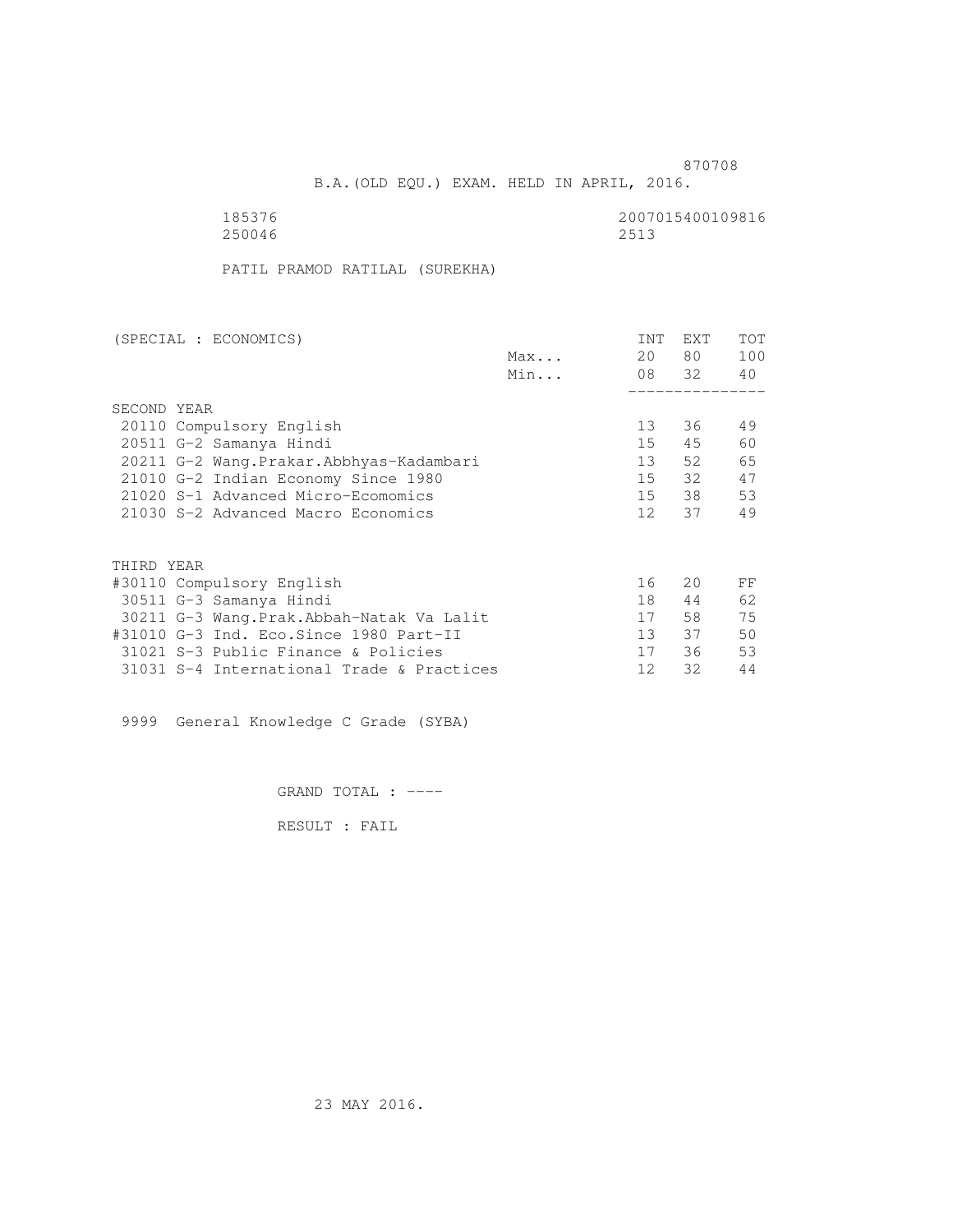B.A.(OLD EQU.) EXAM. HELD IN APRIL, 2016.

 185378 2008015400158543 250046 2513

KOLI KALPANA DANGAL (KAMALBAI)

| (SPECIAL : GEOGRAPHY)                       |     | INT | EXT                | <b>TOT</b> |
|---------------------------------------------|-----|-----|--------------------|------------|
|                                             | Max | 20  | 80 —               | 100        |
|                                             | Min |     | 08 32              | 40         |
|                                             |     |     |                    |            |
| SECOND YEAR                                 |     |     |                    |            |
| 20110 Compulsory English                    |     | 16  | 32                 | 48         |
| 20511 G-2 Samanya Hindi                     |     | 17  | 45                 | 62         |
| 22810 G-2 Ind. Society: Issues and Problems |     | 17  | 48                 | 65         |
| 21511 G-2 Economics & Human Geography       |     | 18  | $25+7^{\wedge}$ 43 |            |
| 21522 S-1 Geography of Tourism              |     | 18  | 48                 | 66         |
| 21544 S-2 Practical Geography               |     | 18  | 62                 | 80         |
|                                             |     |     |                    |            |
| THIRD YEAR                                  |     |     |                    |            |
| #30110 Compulsory English                   |     | 15  | 35                 | 50         |
| 30511 G-3 Samanya Hindi                     |     | 19  | 48                 | 67         |
| 32810 G-3 Indian Society Structure & Change |     | 17  | 36                 | 53         |
| 31511 G-3 Population Geography              |     | 18  | 51                 | 69         |
| 31521 S-3 Geography of Disaster Management  |     | 18  | 52                 | 70         |
| 31544 S-4 Practical Geography               |     | 18  | 71                 | 89         |

9999 General Knowledge C Grade^ (SYBA)

 $\mathcal{A}$  and  $\mathcal{A}$  are the set of  $\mathcal{A}$ GRAND TOTAL : 762+08=770/1200

RESULT : FIRST CLASS

 $^{\circ}$  0.163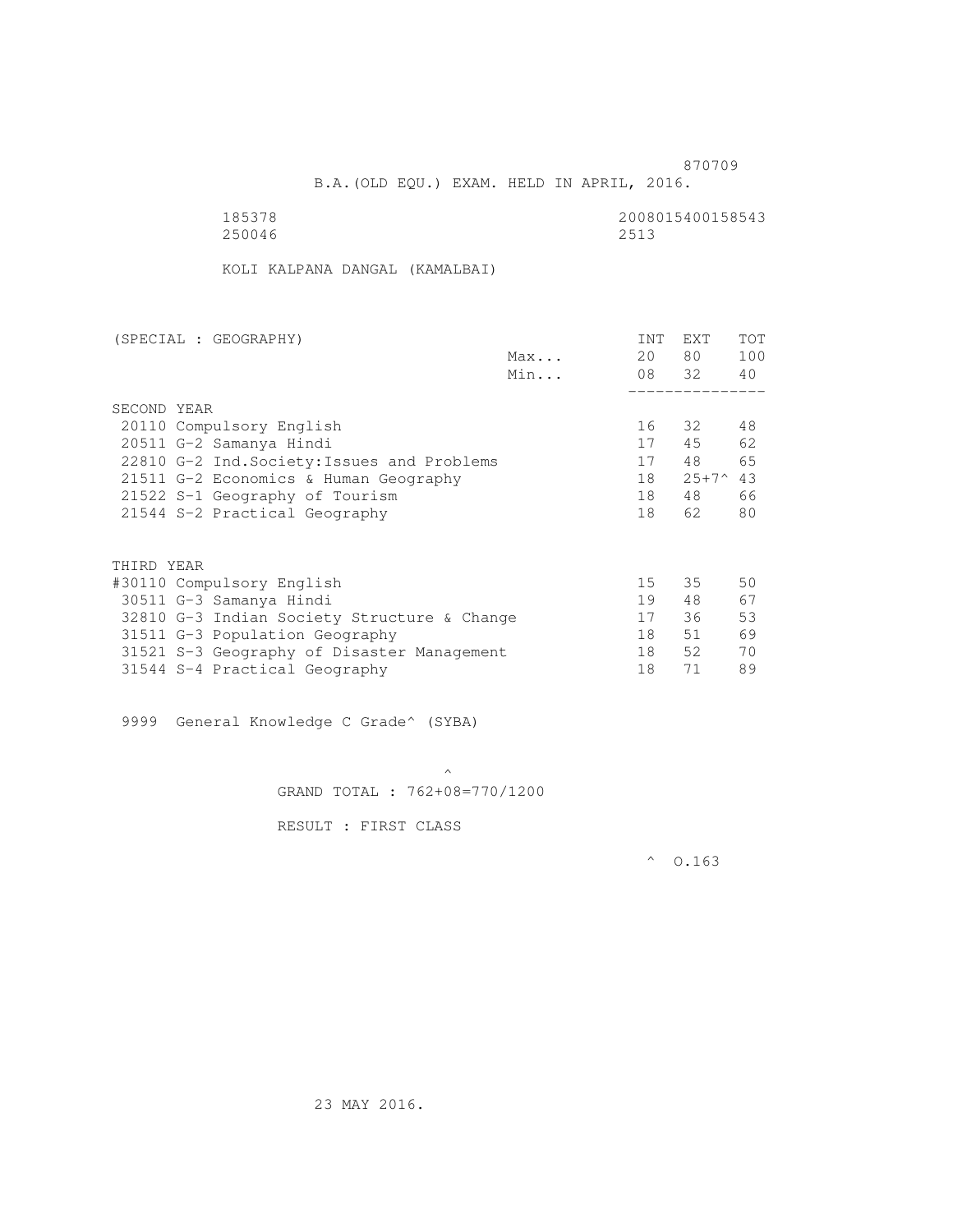B.A.(OLD EQU.) EXAM. HELD IN APRIL, 2016.

185379<br>250046 250046 250046 250046 2513

THAKRE HARSHAL KESHAV (MANGALABAI)

| (SPECIAL : SOCIOLOGY)                         |     | INT | <b>EXT</b>     | <b>TOT</b> |
|-----------------------------------------------|-----|-----|----------------|------------|
|                                               | Max | 20  | 80 —           | 100        |
|                                               | Min |     | 08 32          | 40         |
|                                               |     |     |                |            |
| SECOND YEAR                                   |     |     |                |            |
| 20110 Compulsory English                      |     | 16  | 32             | 48         |
| 21511 G-2 Economics & Human Geography         |     | 10  | 45             | 55         |
| 21712 G-2 Development in Life-span            |     | 18  | 44             | 62         |
| 22810 G-2 Ind. Society: Issues and Problems   |     | 18  | 45             | 63         |
| 22820 S-1 Found'n of Soc. Thought             |     | 17  | 32             | 49         |
| 22832 S-2 Tribal Society In India             |     | 17  | 47             | 64         |
|                                               |     |     |                |            |
| THIRD YEAR                                    |     |     |                |            |
| #30110 Compulsory English                     |     | 08  | $27*$          | 35         |
| 31511 G-3 Population Geography                |     | 11  | 35             | 46         |
| 31711 G-3 App. Psy. & Modern Life             |     | 18  | $25+7^{\circ}$ | 43         |
| 32810 G-3 Indian Society Structure & Change   |     | 16  | 49             | 65         |
| 32820 S-3 Techniques of Sociological Research |     | 16  | 32             | 48         |
| 32832 S-4 Industrial Sociology                |     | 17  | 47             | 64         |

9999 General Knowledge C Grade (SYBA)

 $\mathcal{A}$  and  $\mathcal{A}$  are the set of  $\mathcal{A}$ GRAND TOTAL : 642+10=652/1200

RESULT : SECOND CLASS

\* O.4 ^ O.163

23 MAY 2016.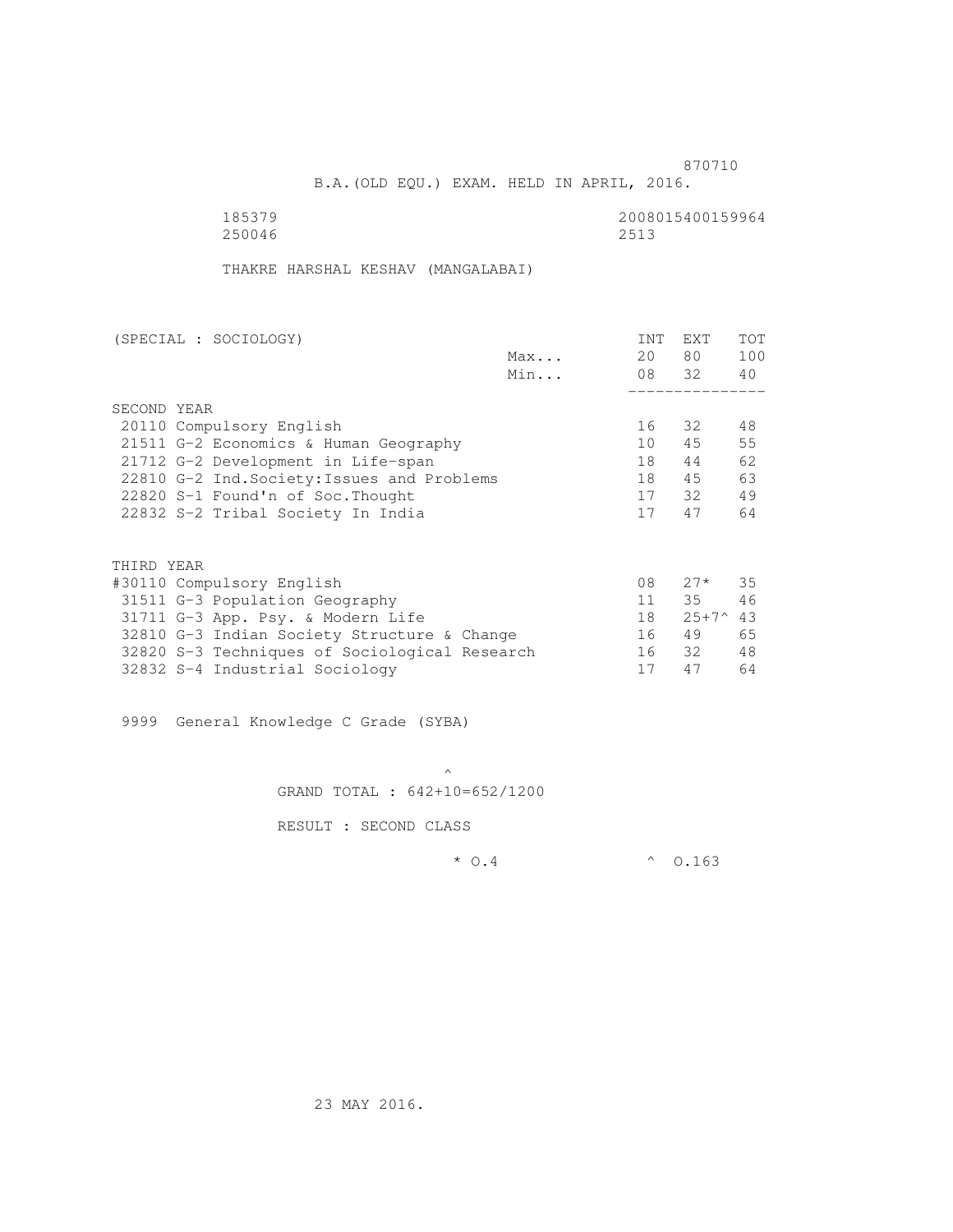B.A.(OLD EQU.) EXAM. HELD IN APRIL, 2016.

185152<br>260049 260049 260047006 260049

PADVI RAKESH HIRALAL (PARVTIBAI)

| (SPECIAL : HISTORY)                         |     | <b>INT</b> | <b>EXT</b> | TOT |
|---------------------------------------------|-----|------------|------------|-----|
|                                             | Max | 20         | 80         | 100 |
|                                             | Min |            | 08 32      | 40  |
|                                             |     |            |            |     |
| SECOND YEAR                                 |     |            |            |     |
| 20110 Compulsory English                    |     | 13         | 32         | 45  |
| 22011 G-2 India's Internal Security         |     | 16         | 40         | 56  |
| 23310 G-2 Indian Philosophy                 |     | 19         | 41         | 60  |
| 21211 G-2 Hist. of the Marathas             |     | 18         | 51         | 69  |
| 21221 S-1 History of USA (1776-1970)        |     | 17         | 38         | 55  |
| 21230 S-2 Ancient India (Upto 1206)         |     | 16         | 32         | 48  |
|                                             |     |            |            |     |
| THIRD YEAR                                  |     |            |            |     |
| #30110 Compulsory English                   |     | 11         | 12         | FF  |
| 32011 G-3 Disaster Management               |     | 16         | 41         | 57  |
| 33310 G-3 Modern Western Philosophy         |     | 18         | 48         | 66  |
| 31210 G-3 Hist of Modern Europe (1789-1960) |     | 17         | 33         | 50  |
| 31221 S-3 Hist of China & Japan (1840-1960) |     | 17         | 47         | 64  |
| 31230 S-4 Medieval India (1206-1707)        |     | 16         | 35         | 51  |
|                                             |     |            |            |     |

#9999 General Knowledge F Grade (SYBA)

GRAND TOTAL : ----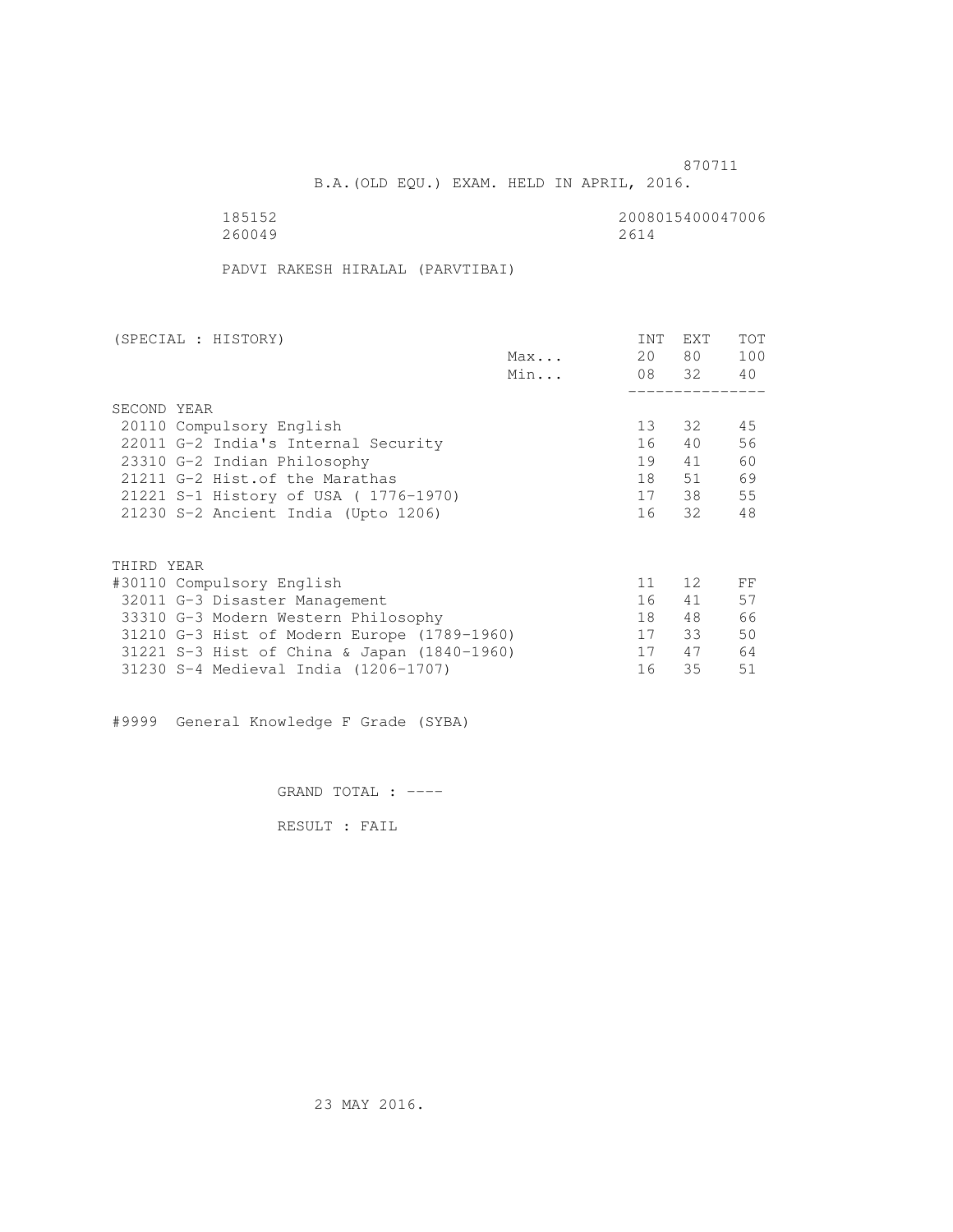B.A.(OLD EQU.) EXAM. HELD IN APRIL, 2016.

185154<br>260050 260050 260050 260050 2615 260050 2615

PADVI ANIL DILIP (ATRIBAI)

| (SPECIAL : MARATHI)                       |                                               |     | INT | EXT   | <b>TOT</b> |
|-------------------------------------------|-----------------------------------------------|-----|-----|-------|------------|
|                                           |                                               | Max | 20  | 80 —  | 100        |
|                                           |                                               | Min |     | 08 32 | 40         |
|                                           |                                               |     |     |       |            |
| SECOND YEAR                               |                                               |     |     |       |            |
| #20110 Compulsory English                 |                                               |     | 16  | AB.   | FF         |
| 21211 G-2 Hist. of the Marathas           |                                               |     | 18  | 33    | 51         |
|                                           | 22810 G-2 Ind. Society: Issues and Problems   |     | 17  | 32    | 49         |
| 20211 G-2 Wang. Prakar. Abbhyas-Kadambari |                                               |     | 18  | 34    | 52         |
|                                           | 20220 S-1 Madh.Mar.Gaddya-Paddya Wang.Prakar  |     | 18  | 38    | 56         |
|                                           | 20230 S-2 Arava. Mar. Wang. Itihas 1818-1920  |     | 16  | 40    | 56         |
|                                           |                                               |     |     |       |            |
| THIRD YEAR                                |                                               |     |     |       |            |
| #30110 Compulsory English                 |                                               |     | 16  | AB    | FF         |
|                                           | #31210 G-3 Hist of Modern Europe (1789-1960)  |     | 16  | AB    | FF         |
|                                           | #32810 G-3 Indian Society Structure & Change  |     | 15  | AB    | FF         |
|                                           | 30211 G-3 Wang. Prak. Abbah-Natak Va Lalit    |     | 13  | 32    | 45         |
| 30220 S-3 Sahitya Vichar                  |                                               |     | 16  | 32    | 48         |
|                                           | #30230 S-4 Samanya Bhasha ani Param. Vyakaran |     | 15  | AВ    | FF         |

9999 General Knowledge C Grade (SYBA)

GRAND TOTAL : ----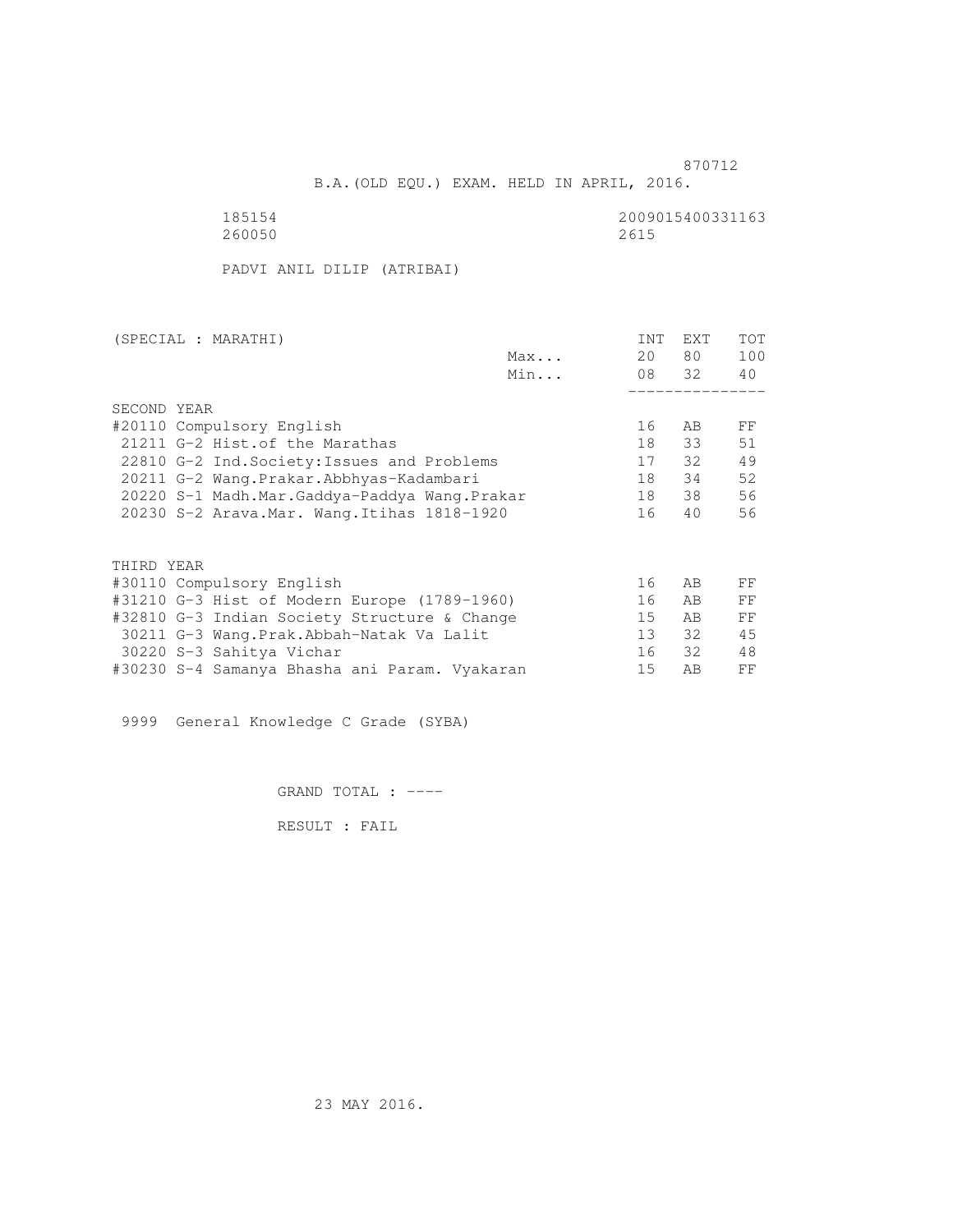B.A.(OLD EQU.) EXAM. HELD IN APRIL, 2016.

| 185158 | 2008015400307666 |
|--------|------------------|
| 260050 | 2615             |

VALVI ANJANA SARDARSIG (SWBAI)

| (SPECIAL : HISTORY) |                                             |     | INT | EXT      | <b>TOT</b> |
|---------------------|---------------------------------------------|-----|-----|----------|------------|
|                     |                                             | Max | 20  | 80 —     | 100        |
|                     |                                             | Min |     | 08 32 40 |            |
|                     |                                             |     |     |          |            |
| SECOND YEAR         |                                             |     |     |          |            |
|                     | #20110 Compulsory English                   |     | 14  | AB.      | FF         |
|                     | 20211 G-2 Wang.Prakar.Abbhyas-Kadambari     |     | 15  | 40       | 55         |
|                     | 20511 G-2 Samanya Hindi                     |     | 17  | 46       | 63         |
|                     | 21211 G-2 Hist. of the Marathas             |     | 19  | 37       | 56         |
|                     | 21221 S-1 History of USA (1776-1970)        |     | 15  | 46       | 61         |
|                     | 21230 S-2 Ancient India (Upto 1206)         |     | 19  | 36       | 55         |
|                     |                                             |     |     |          |            |
| THIRD YEAR          |                                             |     |     |          |            |
|                     | #30110 Compulsory English                   |     | 08  | AB       | FF         |
|                     | 30211 G-3 Wang.Prak.Abbah-Natak Va Lalit    |     | 08  | 32       | 40         |
|                     | 30511 G-3 Samanya Hindi                     |     | 10  | 33       | 43         |
|                     | 31210 G-3 Hist of Modern Europe (1789-1960) |     | 16  | 34       | 50         |
|                     | 31222 S-3 Exp. & fall of the Maratha Power  |     | 16  | 40       | 56         |
|                     | 31230 S-4 Medieval India (1206-1707)        |     | 16  | 49       | 65         |
|                     |                                             |     |     |          |            |

#9999 General Knowledge F Grade (SYBA)

GRAND TOTAL : ----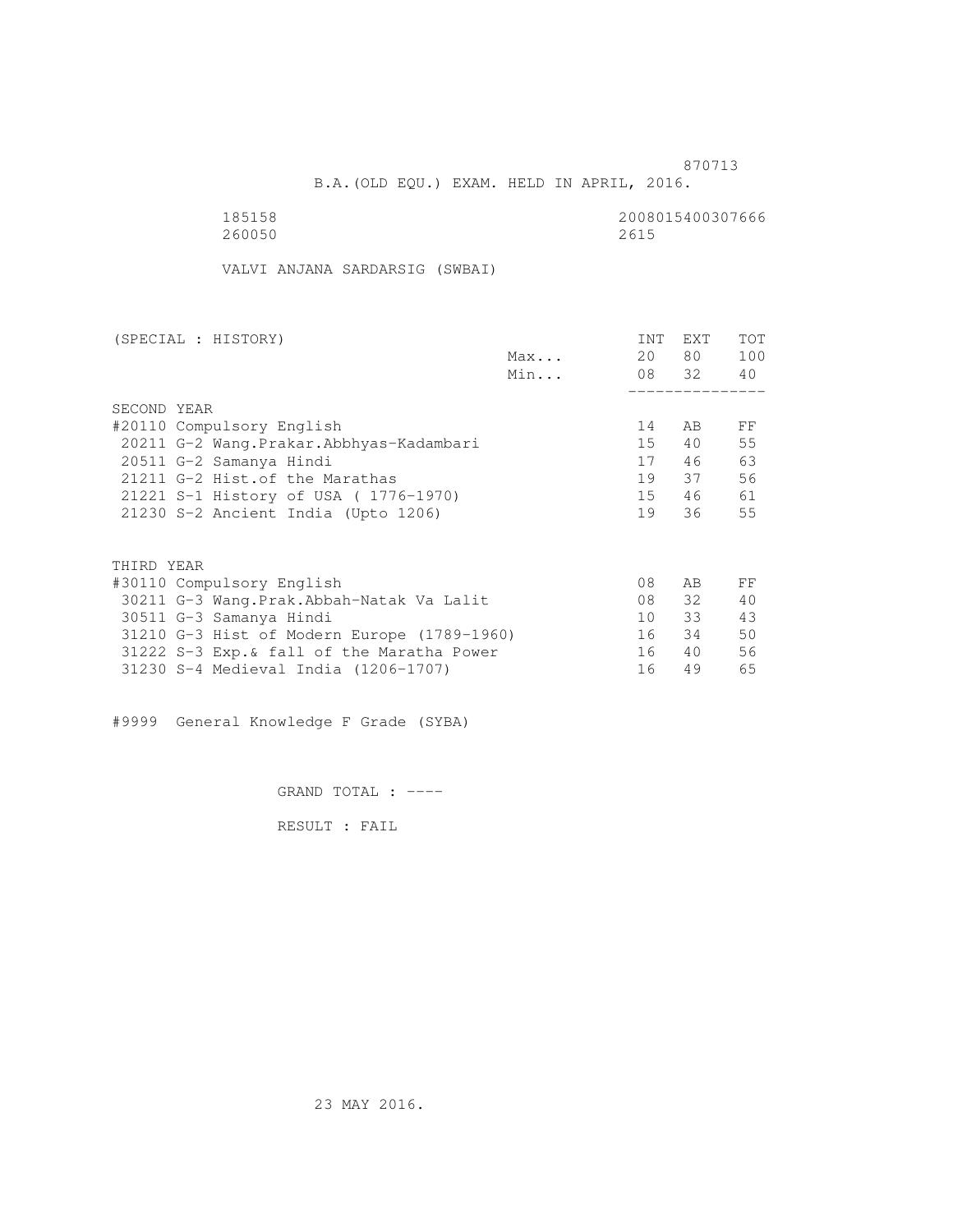B.A.(OLD EQU.) EXAM. HELD IN APRIL, 2016.

 185382 2008015400309777 260050 2615

PADVI DARASING MANILALA (HIRA)

| (SPECIAL : MARATHI)                          |     | INT | EXT   | <b>TOT</b> |
|----------------------------------------------|-----|-----|-------|------------|
|                                              | Max | 20  | 80 —  | 100        |
|                                              | Min |     | 08 32 | 40         |
|                                              |     |     |       |            |
| SECOND YEAR                                  |     |     |       |            |
| 20110 Compulsory English                     |     | 14  | 36    | 50         |
| 21211 G-2 Hist. of the Marathas              |     | 18  | 33    | 51         |
| 22810 G-2 Ind. Society: Issues and Problems  |     | 17  | 42    | 59         |
| 20211 G-2 Wang. Prakar. Abbhyas-Kadambari    |     | 18  | 45    | 63         |
| 20220 S-1 Madh.Mar.Gaddya-Paddya Wang.Prakar |     | 16  | 41    | 57         |
| 20230 S-2 Arava. Mar. Wang. Itihas 1818-1920 |     | 15  | 43    | 58         |
|                                              |     |     |       |            |
| THIRD YEAR                                   |     |     |       |            |
| 30110 Compulsory English                     |     | 14  | 34    | 48         |
| #31210 G-3 Hist of Modern Europe (1789-1960) |     | 14  | 13    | FF         |
| 32810 G-3 Indian Society Structure & Change  |     | 15  | 37    | 52         |
| 30211 G-3 Wang. Prak. Abbah-Natak Va Lalit   |     | 14  | 32    | 46         |
| 30220 S-3 Sahitya Vichar                     |     | 16  | 36    | 52         |
| 30230 S-4 Samanya Bhasha ani Param. Vyakaran |     | 15  | 32    | 47         |

9999 General Knowledge C Grade (SYBA)

GRAND TOTAL : ----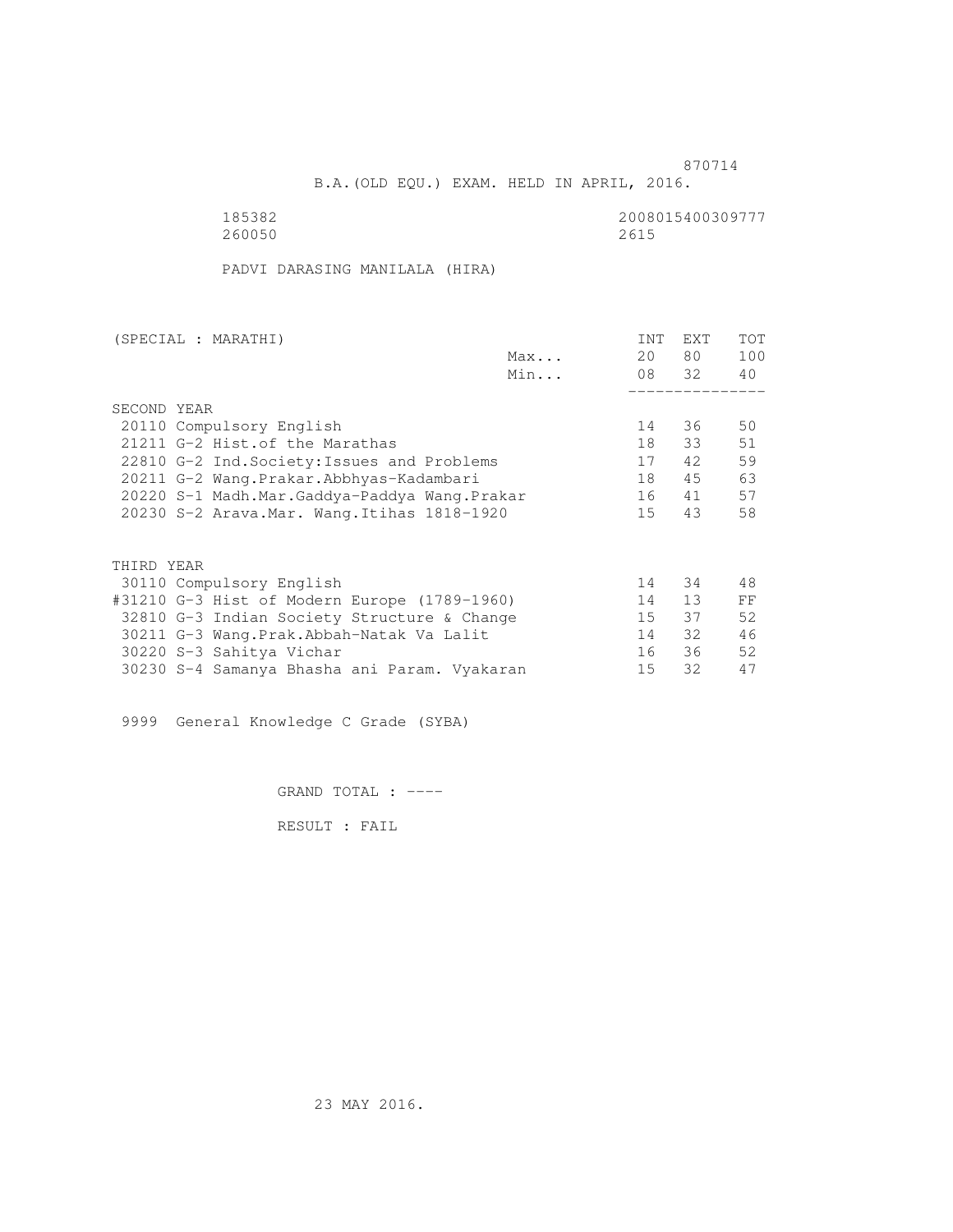B.A.(OLD EQU.) EXAM. HELD IN APRIL, 2016.

| 185383 | 2009015400331871 |
|--------|------------------|
| 260050 | 2615             |

PADVI KOKILABAI NIJA (SHEUBAI)

| (SPECIAL : HINDI)                            | INT             | EXT      | <b>TOT</b> |
|----------------------------------------------|-----------------|----------|------------|
| Max                                          | 20              | 80 —     | 100        |
| Min                                          |                 | 08 32 40 |            |
|                                              |                 |          |            |
| SECOND YEAR                                  |                 |          |            |
| 20110 Compulsory English                     | 16              | 45       | 61         |
| 21211 G-2 Hist. of the Marathas              | 18              | 40       | 58         |
| 22810 G-2 Ind. Society: Issues and Problems  | 17              | 42       | 59         |
| 20511 G-2 Samanya Hindi                      | 18              | 55       | 73         |
| 20520 S-1 Kavya Shasthra                     | 19              | 33       | 52         |
| 20530 S-2 Uppanyas, Natak Evam Vyang         | 18              | 45       | 63         |
|                                              |                 |          |            |
| THIRD YEAR                                   |                 |          |            |
| #30110 Compulsory English                    | 15 <sub>1</sub> | 14       | FF         |
| 31210 G-3 Hist of Modern Europe (1789-1960)  | 16              | 43       | 59         |
| 32810 G-3 Indian Society Structure & Change  | 16              | 53       | 69         |
| 30511 G-3 Samanya Hindi                      | 18              | 45       | 63         |
| 30520 S-3 Hindi Sahitya Ka Itihas            | 18              | 55       | 73         |
| 30530 S-4 Bhasha Vidnyan tatha Rashtrabhasha | 18              | 35       | 53         |

9999 General Knowledge C Grade^ (SYBA)

GRAND TOTAL : ----

RESULT : FAIL

 $^{\wedge}$  +6 O.163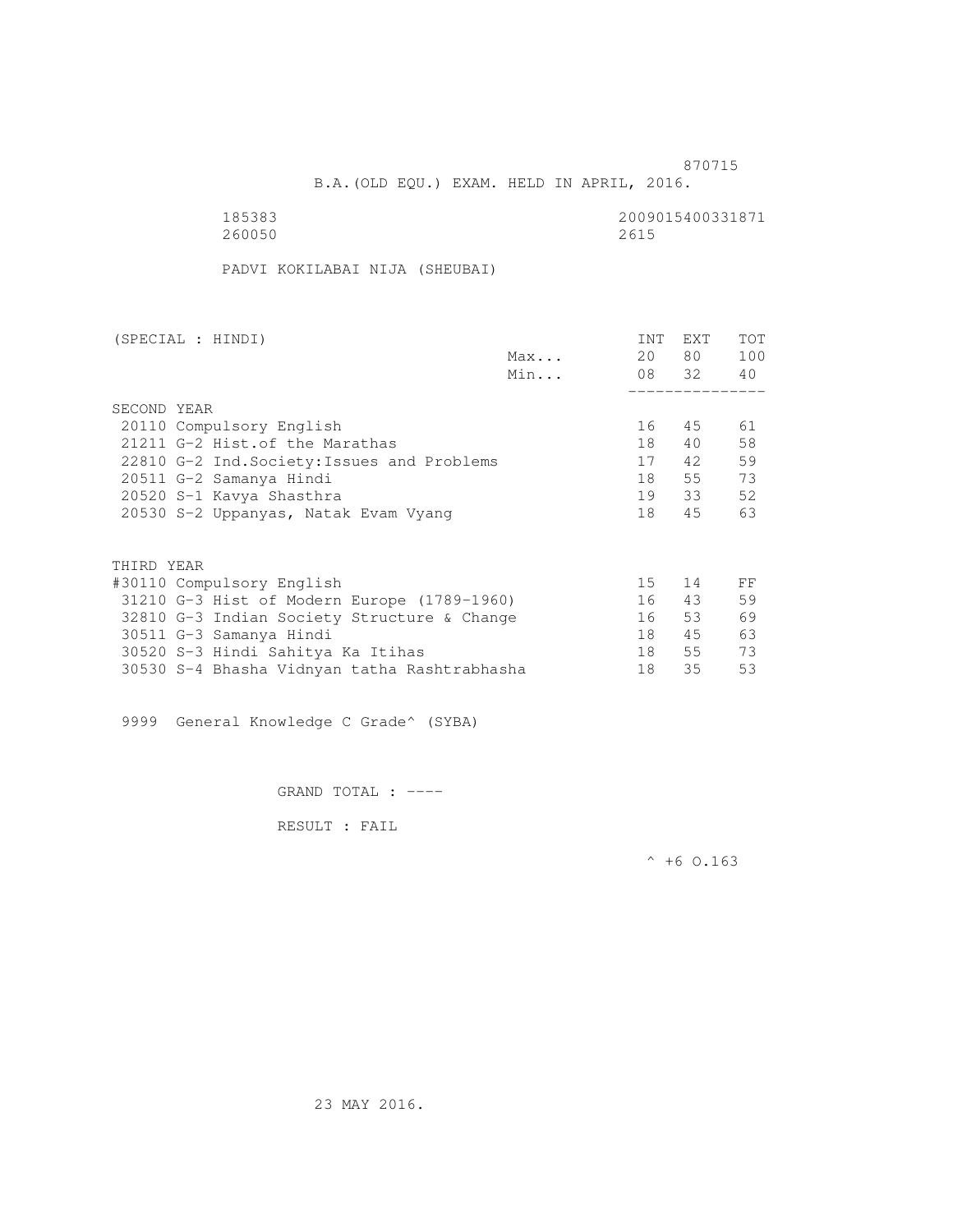B.A.(OLD EQU.) EXAM. HELD IN APRIL, 2016.

 185384 2009015400331631 260050 2615

TADVI SHEVANTI MOTIRAM (SUKMABAI)

|     | INT                                                                                                                                                                                                                       | EXT | <b>TOT</b>                                     |
|-----|---------------------------------------------------------------------------------------------------------------------------------------------------------------------------------------------------------------------------|-----|------------------------------------------------|
| Max |                                                                                                                                                                                                                           |     | 100                                            |
| Min |                                                                                                                                                                                                                           |     |                                                |
|     |                                                                                                                                                                                                                           |     |                                                |
|     |                                                                                                                                                                                                                           |     |                                                |
|     | 17                                                                                                                                                                                                                        |     | 50                                             |
|     | 13                                                                                                                                                                                                                        | 40  | 53                                             |
|     | 17                                                                                                                                                                                                                        | 43  | 60                                             |
|     | 18                                                                                                                                                                                                                        |     | 76                                             |
|     | 15                                                                                                                                                                                                                        |     | 59                                             |
|     | 18                                                                                                                                                                                                                        | 55  | 73                                             |
|     |                                                                                                                                                                                                                           |     |                                                |
|     |                                                                                                                                                                                                                           |     |                                                |
|     | 12 <sup>°</sup>                                                                                                                                                                                                           | 13  | FF                                             |
|     | 18                                                                                                                                                                                                                        |     | 50                                             |
|     | 17                                                                                                                                                                                                                        | 56  | 73                                             |
|     | 19                                                                                                                                                                                                                        | 48  | 67                                             |
|     | 18                                                                                                                                                                                                                        | 32  | 50                                             |
|     | 17                                                                                                                                                                                                                        | 44  | 61                                             |
|     | 22810 G-2 Ind. Society: Issues and Problems<br>20530 S-2 Uppanyas, Natak Evam Vyang<br>31111 G-3 Western Political Thought<br>32810 G-3 Indian Society Structure & Change<br>30530 S-4 Bhasha Vidnyan tatha Rashtrabhasha |     | 80 —<br>20<br>08 32 40<br>33<br>58<br>44<br>32 |

9999 General Knowledge C Grade (SYBA)

GRAND TOTAL : ----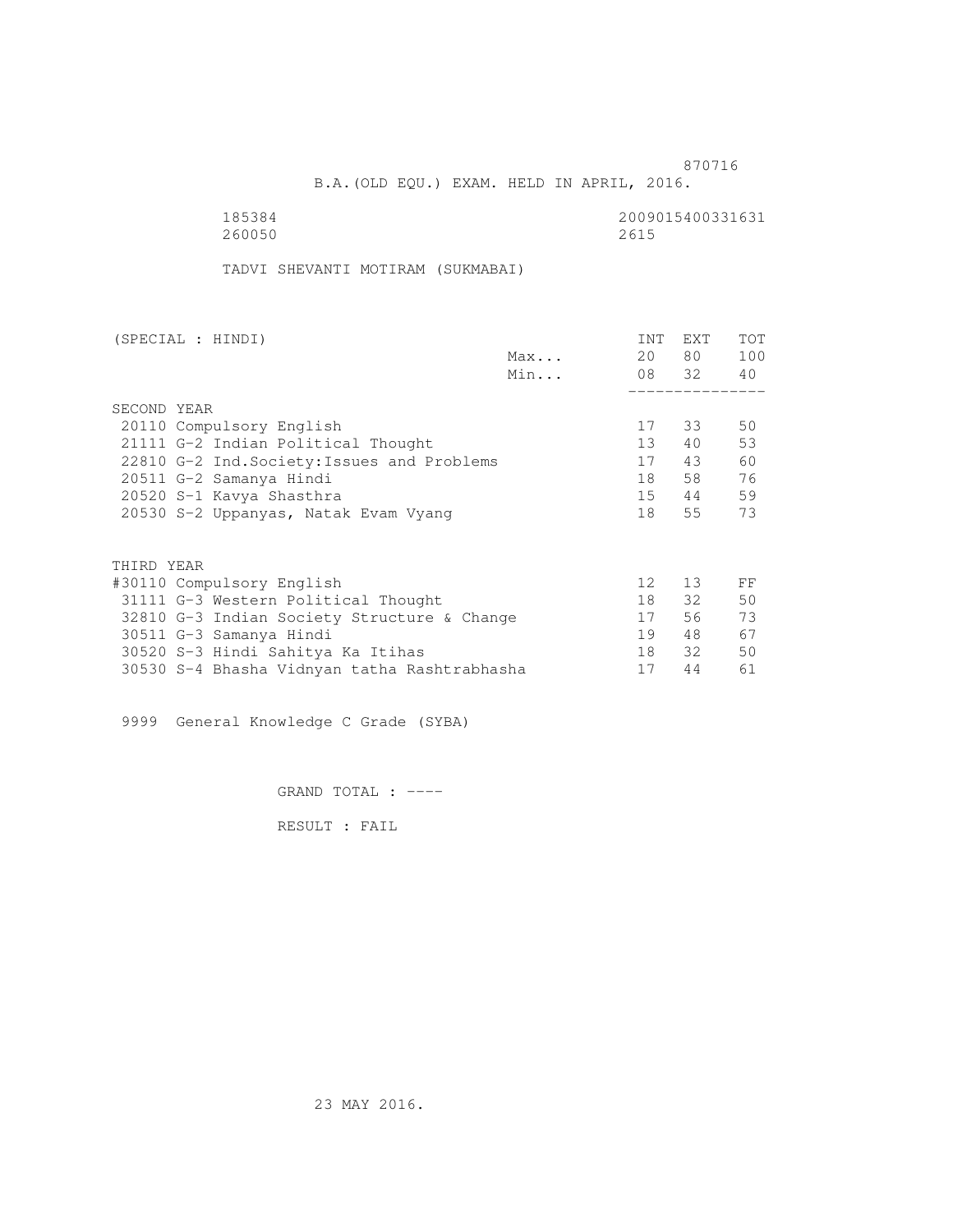B.A.(OLD EQU.) EXAM. HELD IN APRIL, 2016.

| 185385 | 2008015400310475 |
|--------|------------------|
| 260050 | 2615             |

VALVI LAXMI VANTARAM (DURGA)

| (SPECIAL : HISTORY)                         |     | INT | EXT      | <b>TOT</b> |
|---------------------------------------------|-----|-----|----------|------------|
|                                             | Max | 20  | 80 —     | 100        |
|                                             | Min |     | 08 32 40 |            |
|                                             |     |     |          |            |
| SECOND YEAR                                 |     |     |          |            |
| 20110 Compulsory English                    |     | 10  | 47       | 57         |
| 20511 G-2 Samanya Hindi                     |     | 15  | 43       | 58         |
| 22810 G-2 Ind. Society: Issues and Problems |     | 17  | 38       | 55         |
| 21211 G-2 Hist. of the Marathas             |     | 18  | 51       | 69         |
| 21221 S-1 History of USA (1776-1970)        |     | 17  | 49       | 66         |
| 21230 S-2 Ancient India (Upto 1206)         |     | 18  | 45       | 63         |
|                                             |     |     |          |            |
| THIRD YEAR                                  |     |     |          |            |
| #30110 Compulsory English                   |     | 17  | 05       | FF         |
| 30511 G-3 Samanya Hindi                     |     | 18  | 36       | 54         |
| 32810 G-3 Indian Society Structure & Change |     | 16  | 57       | 73         |
| 31210 G-3 Hist of Modern Europe (1789-1960) |     | 19  | 44       | 63         |
| 31222 S-3 Exp. & fall of the Maratha Power  |     | 19  | 32       | 51         |
| 31230 S-4 Medieval India (1206-1707)        |     | 18  | 52       | 70         |
|                                             |     |     |          |            |

9999 General Knowledge C Grade (SYBA)

GRAND TOTAL : ----

RESULT : FAIL

 $^{\wedge}$  +15 O.163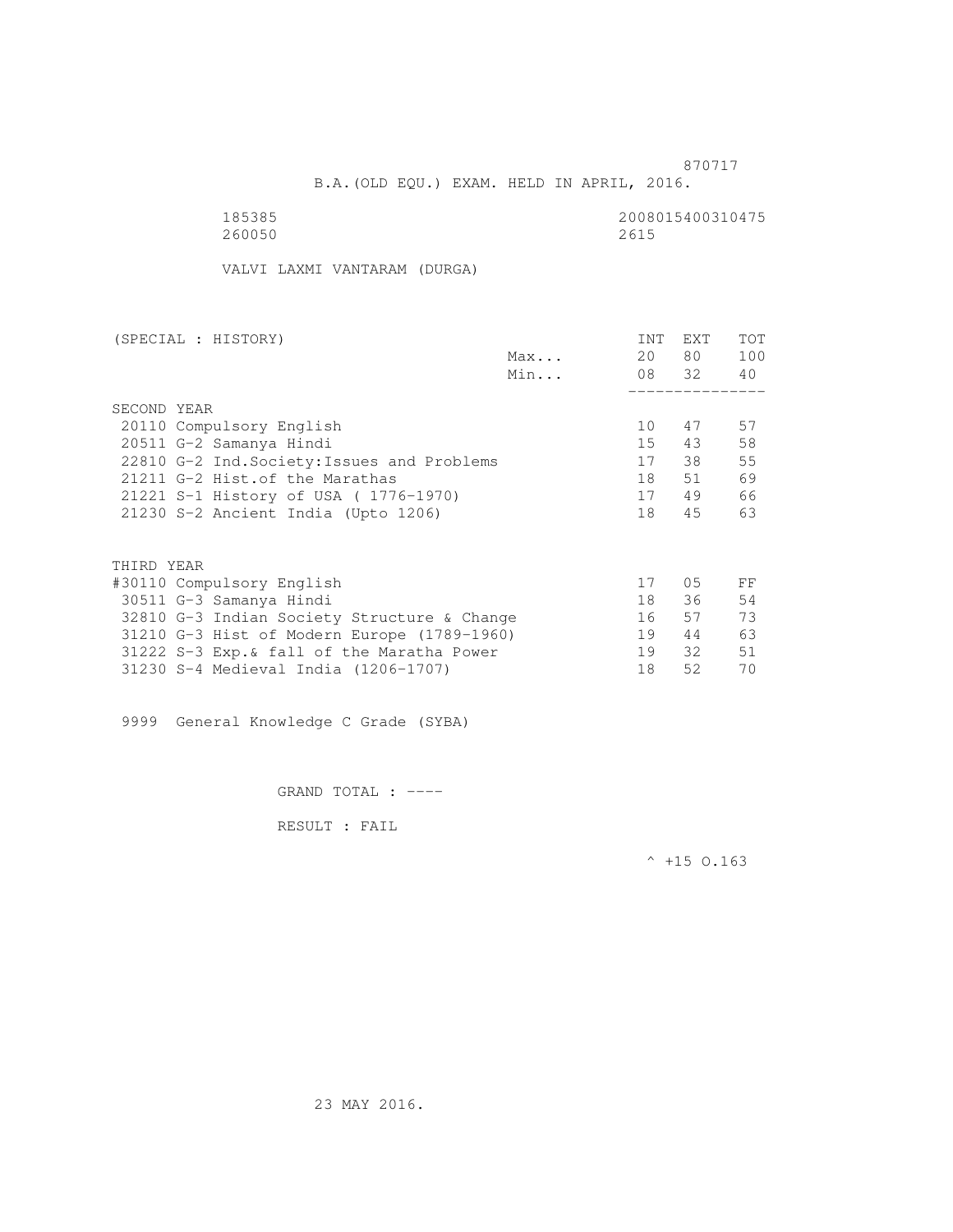B.A.(OLD EQU.) EXAM. HELD IN APRIL, 2016.

| 185386 | 2009015400332085 |
|--------|------------------|
| 260050 | 2615             |

VASAVE HAWALYA TIJYA (RESHMA)

| (SPECIAL : HISTORY)                         |     | INT | EXT   | TOT |
|---------------------------------------------|-----|-----|-------|-----|
|                                             | Max | 20  | 80 —  | 100 |
|                                             | Min |     | 08 32 | 40  |
|                                             |     |     |       |     |
| SECOND YEAR                                 |     |     |       |     |
| 20110 Compulsory English                    |     | 16  | 37    | 53  |
| 20511 G-2 Samanya Hindi                     |     | 13  | 51    | 64  |
| 21111 G-2 Indian Political Thought          |     | 17  | 45    | 62  |
| 21211 G-2 Hist. of the Marathas             |     | 18  | 48    | 66  |
| 21221 S-1 History of USA (1776-1970)        |     | 17  | 45    | 62  |
| 21230 S-2 Ancient India (Upto 1206)         |     | 18  | 34    | 52  |
|                                             |     |     |       |     |
| THIRD YEAR                                  |     |     |       |     |
| #30110 Compulsory English                   |     | 16  | 11    | FF  |
| 30511 G-3 Samanya Hindi                     |     | 14  | 37    | 51  |
| 31111 G-3 Western Political Thought         |     | 16  | 45    | 61  |
| 31210 G-3 Hist of Modern Europe (1789-1960) |     | 16  | 44    | 60  |
| 31222 S-3 Exp. & fall of the Maratha Power  |     | 18  | 46    | 64  |
| 31230 S-4 Medieval India (1206-1707)        |     | 16  | 41    | 57  |
|                                             |     |     |       |     |

9999 General Knowledge C Grade (SYBA)

GRAND TOTAL : ----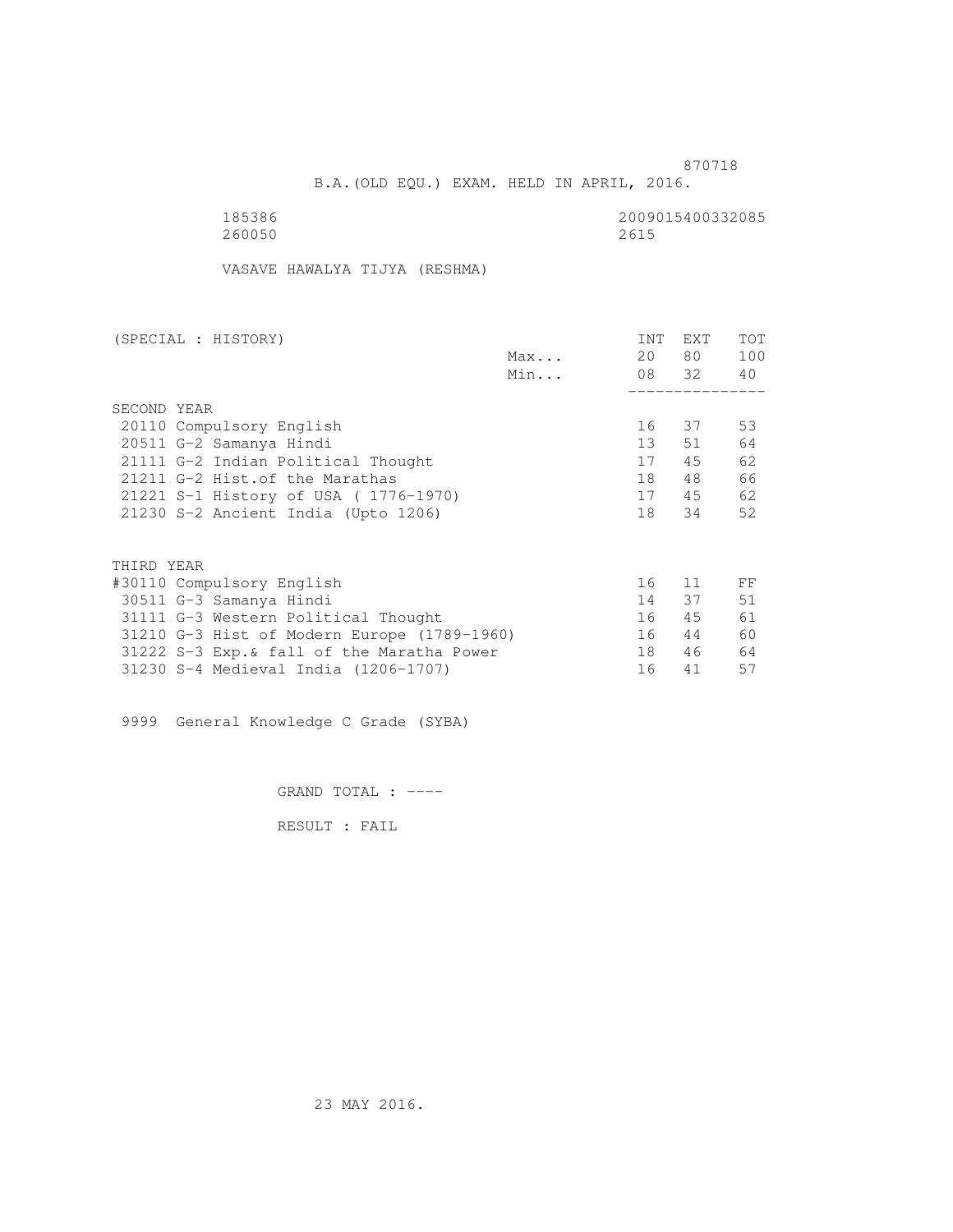B.A.(OLD EQU.) EXAM. HELD IN APRIL, 2016.

| 185388 | 2009015400330941 |
|--------|------------------|
| 260050 | 2615             |

VALVI ROHINI PARANJI (NIMUBAI)

| (SPECIAL : SOCIOLOGY)                          |     | INT | <b>EXT</b>       | TOT |
|------------------------------------------------|-----|-----|------------------|-----|
|                                                | Max | 20  | 80 —             | 100 |
|                                                | Min |     | 08 32            | 40  |
|                                                |     |     |                  |     |
| SECOND YEAR                                    |     |     |                  |     |
| 20110 Compulsory English                       |     | 16  | - 32             | 48  |
| 20511 G-2 Samanya Hindi                        |     | 17  | 32               | 49  |
| 21211 G-2 Hist. of the Marathas                |     | 19  | 37               | 56  |
| 22810 G-2 Ind. Society: Issues and Problems    |     | 18  | 37               | 55  |
| 22820 S-1 Found'n of Soc. Thought              |     | 18  | 40               | 58  |
| 22831 S-2 Population and Society               |     | 18  | 33               | 51  |
|                                                |     |     |                  |     |
| THIRD YEAR                                     |     |     |                  |     |
| #30110 Compulsory English                      |     | 16  | 07               | FF  |
| 30511 G-3 Samanya Hindi                        |     | 18  | 34               | 52  |
| 31210 G-3 Hist of Modern Europe (1789-1960)    |     | 16  | 32               | 48  |
| 32810 G-3 Indian Society Structure & Change    |     | 13  | $26+6^{\circ}39$ |     |
| #32820 S-3 Techniques of Sociological Research |     | 15  | 37               | 52  |
| #32832 S-4 Industrial Sociology                |     | 13  | 34               | 47  |
|                                                |     |     |                  |     |

9999 General Knowledge C Grade (SYBA)

GRAND TOTAL : ----

RESULT : FAIL

 $^{\wedge}$  +4 O.163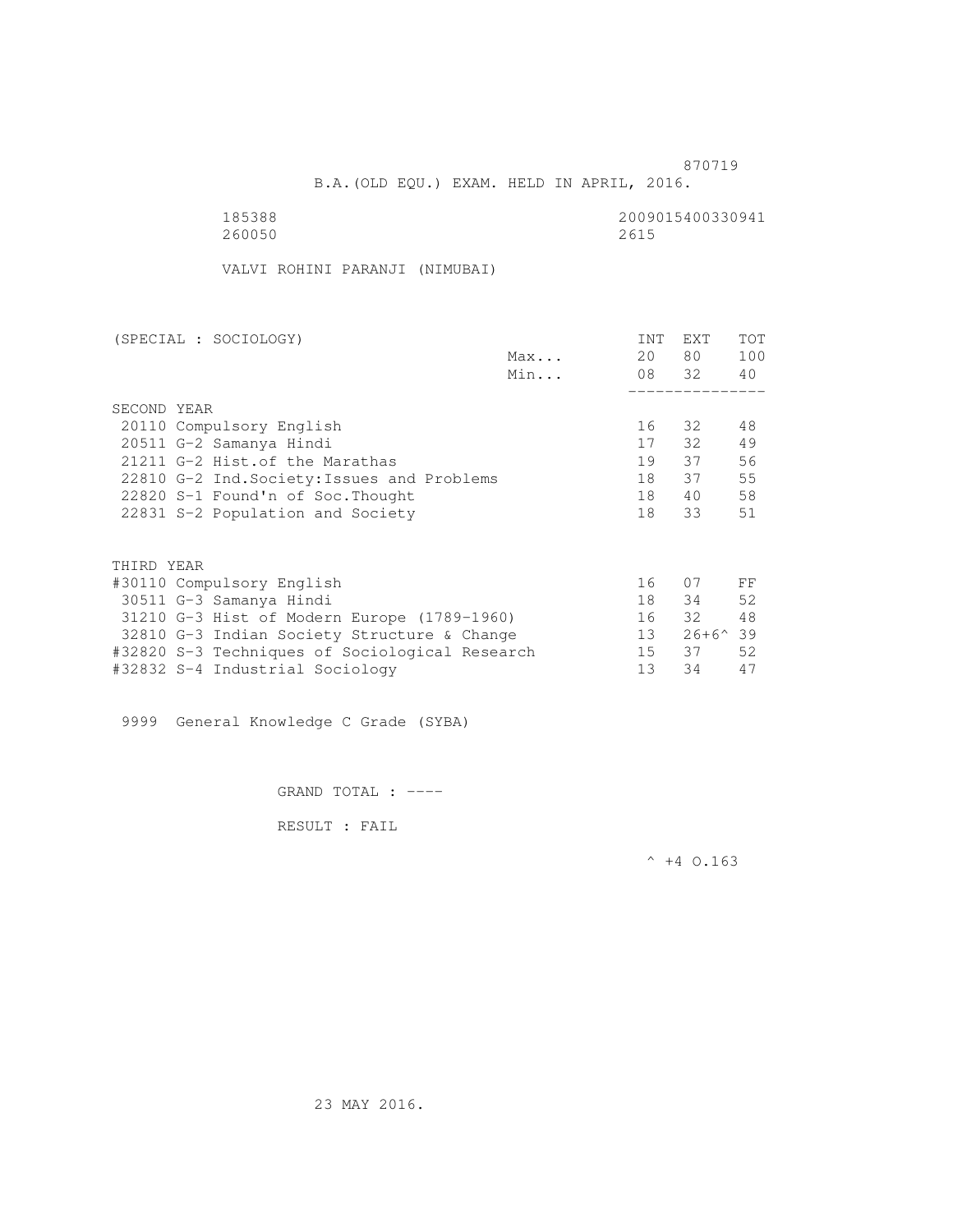B.A.(OLD EQU.) EXAM. HELD IN APRIL, 2016.

 185390 2009015400258897 260072 2615

SARODE TUSHAR DADABHAI (ANITABAI)

|                                              | (SPECIAL : MARATHI)                          |     | INT             | <b>EXT</b> | TOT |
|----------------------------------------------|----------------------------------------------|-----|-----------------|------------|-----|
|                                              |                                              | Max | 20              | 80 —       | 100 |
|                                              |                                              | Min |                 | 08 32      | 40  |
|                                              |                                              |     |                 |            |     |
|                                              | SECOND YEAR                                  |     |                 |            |     |
|                                              | 20110 Compulsory English                     |     | 10              | 32         | 42  |
|                                              | 21010 G-2 Indian Economy Since 1980          |     | 14              | 36         | 50  |
|                                              | 22011 G-2 India's Internal Security          |     | 14              | 32         | 46  |
|                                              | 20211 G-2 Wang.Prakar.Abbhyas-Kadambari      |     | 15              | 39         | 54  |
| 20220 S-1 Madh.Mar.Gaddya-Paddya Wang.Prakar |                                              | 15  | 38              | 53         |     |
|                                              | 20230 S-2 Arava. Mar. Wang. Itihas 1818-1920 |     | 15              | 32         | 47  |
|                                              |                                              |     |                 |            |     |
|                                              | THIRD YEAR                                   |     |                 |            |     |
|                                              | 30110 Compulsory English                     |     | 08              | 36         | 44  |
|                                              | #31010 G-3 Ind. Eco.Since 1980 Part-II       |     | 13 <sup>7</sup> | 14         | FF  |
|                                              | 32012 G-3 Global Security                    |     | 10 <sup>1</sup> | 45         | 55  |
|                                              | 30211 G-3 Wang.Prak.Abbah-Natak Va Lalit     |     | 12              | 55         | 67  |
|                                              | 30220 S-3 Sahitya Vichar                     |     | 13 <sup>7</sup> | 44         | 57  |
|                                              | 30230 S-4 Samanya Bhasha ani Param. Vyakaran |     | 12              | 38         | 50  |
|                                              |                                              |     |                 |            |     |

9999 General Knowledge C Grade (SYBA)

GRAND TOTAL : ----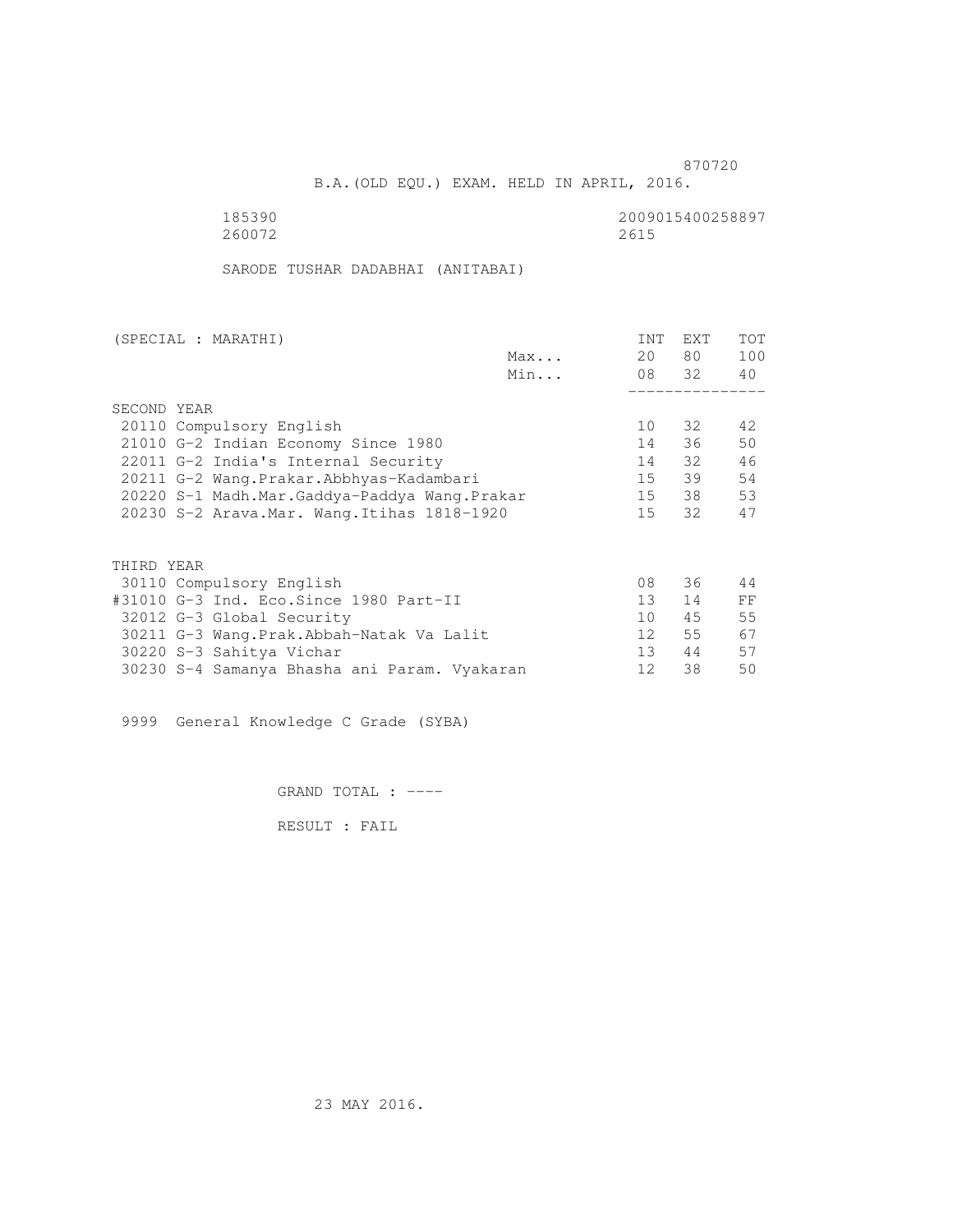B.A.(OLD EQU.) EXAM. HELD IN APRIL, 2016.

| 185391 | 71167586P |
|--------|-----------|
| 260072 | 2615      |

VASAVE DILIP KATHA (JEMIBAI)

| (SPECIAL : HINDI)                            |     | INT             | <b>EXT</b> | TOT |
|----------------------------------------------|-----|-----------------|------------|-----|
|                                              | Max | 20              | 80 —       | 100 |
|                                              | Min |                 | 08 32      | 40  |
|                                              |     |                 |            |     |
| SECOND YEAR                                  |     |                 |            |     |
| 20110 Compulsory English                     |     | 11              | 32         | 43  |
| 21211 G-2 Hist. of the Marathas              |     | 12 <sup>7</sup> | 43         | 55  |
| 21511 G-2 Economics & Human Geography        |     | 17              | 55         | 72  |
| 20511 G-2 Samanya Hindi                      |     | 14              | 58         | 72  |
| 20520 S-1 Kavya Shasthra                     |     | 13              | 32         | 45  |
| 20530 S-2 Uppanyas, Natak Evam Vyang         |     | 13 <sup>7</sup> | 49         | 62  |
|                                              |     |                 |            |     |
| THIRD YEAR                                   |     |                 |            |     |
| #30110 Compulsory English                    |     | 11              | 36         | 47  |
| 31210 G-3 Hist of Modern Europe (1789-1960)  |     | 13              | 39         | 52  |
| 31511 G-3 Population Geography               |     | 15              | 35         | 50  |
| 30511 G-3 Samanya Hindi                      |     | 14              | 36         | 50  |
| 30520 S-3 Hindi Sahitya Ka Itihas            |     | 14              | 46         | 60  |
| 30530 S-4 Bhasha Vidnyan tatha Rashtrabhasha |     | 14              | 49         | 63  |
|                                              |     |                 |            |     |

9999 General Knowledge C Grade (SYBA)

GRAND TOTAL : 671/1200

RESULT : SECOND CLASS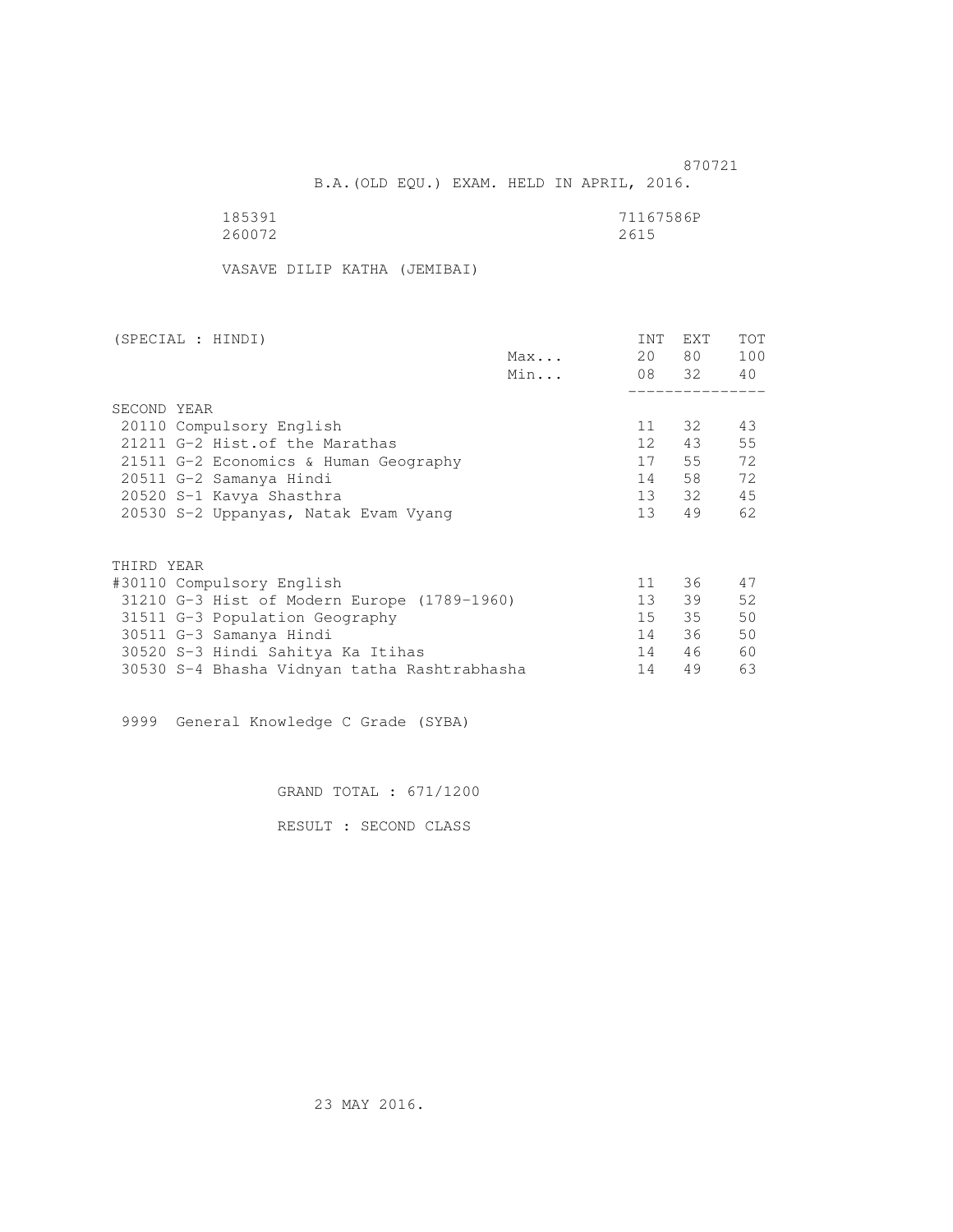B.A.(OLD EQU.) EXAM. HELD IN APRIL, 2016.

185165<br>260084 260084 260084 260084 2615

VASAVE SONJI DAMANYA (VESTIBAI)

| (SPECIAL : MARATHI)                           | <b>INT</b>      | <b>EXT</b> | <b>TOT</b> |
|-----------------------------------------------|-----------------|------------|------------|
| Max                                           | 20              | 80 —       | 100        |
| Min                                           |                 | 08 32      | 40         |
|                                               |                 |            |            |
| SECOND YEAR                                   |                 |            |            |
| 20110 Compulsory English                      | 18              | 43         | 61         |
| 21211 G-2 Hist. of the Marathas               | 17              | 40         | 57         |
| 22810 G-2 Ind. Society: Issues and Problems   | 16              | 36         | 52         |
| 20211 G-2 Wang. Prakar. Abbhyas-Kadambari     | 17              | 48         | 65         |
| 20220 S-1 Madh.Mar.Gaddya-Paddya Wang.Prakar  | 17              | 32         | 49         |
| 20230 S-2 Arava. Mar. Wang. Itihas 1818-1920  | 17              | 32         | 49         |
|                                               |                 |            |            |
| THIRD YEAR                                    |                 |            |            |
| 30110 Compulsory English                      | 13 <sup>1</sup> | 36         | 49         |
| 31210 G-3 Hist of Modern Europe (1789-1960)   | 15              | 51         | 66         |
| 32810 G-3 Indian Society Structure & Change   | 12              | 32         | 44         |
| 30211 G-3 Wang. Prak. Abbah-Natak Va Lalit    | 10 <sup>°</sup> | 36         | 46         |
| 30220 S-3 Sahitya Vichar                      | 12              | 32         | 44         |
| #30230 S-4 Samanya Bhasha ani Param. Vyakaran | 12              | AВ         | FF         |

#9999 General Knowledge F Grade (SYBA)

GRAND TOTAL : ----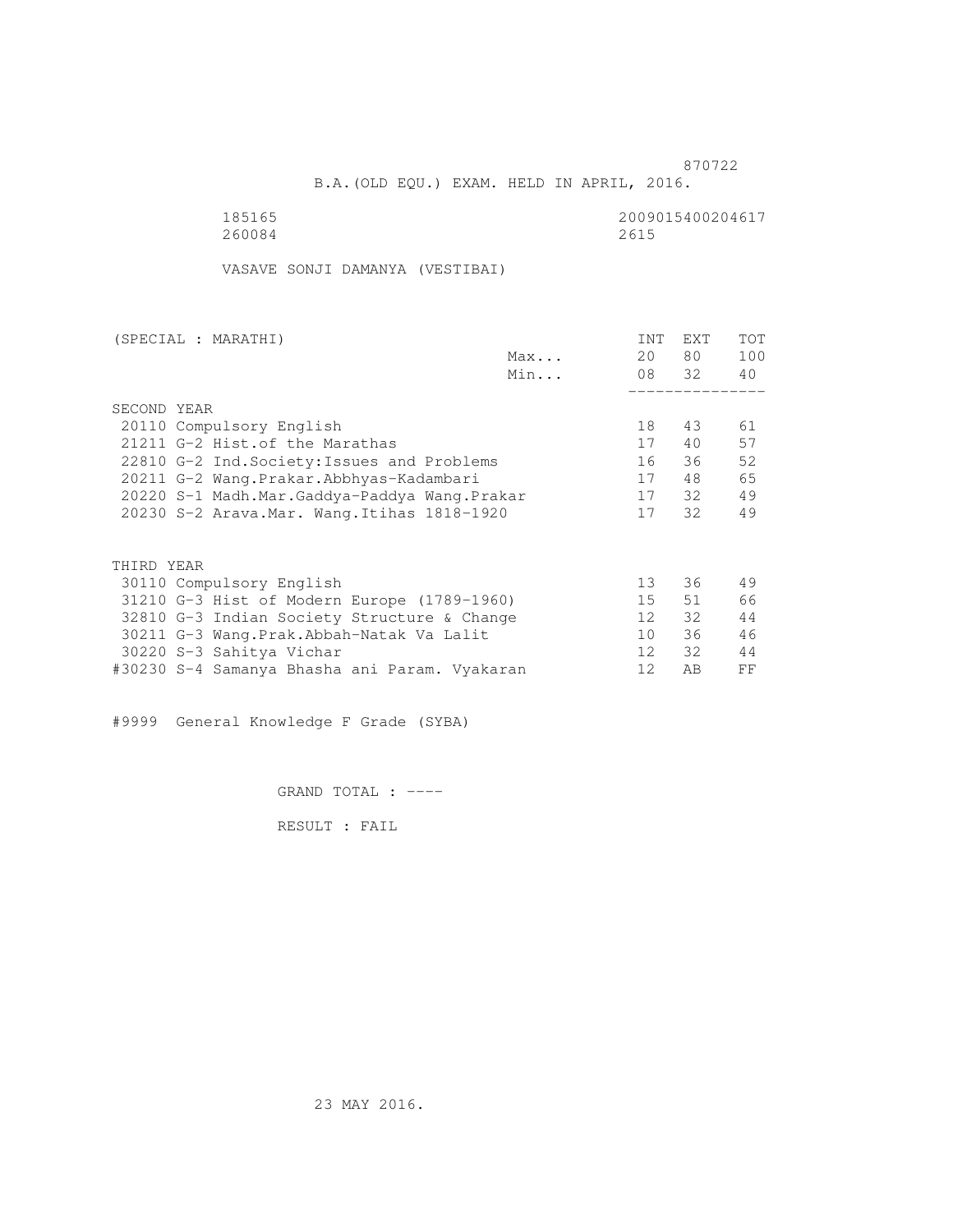B.A.(OLD EQU.) EXAM. HELD IN APRIL, 2016.

185167<br>260084 260084 260084 260084 2615

VASAVE YASHODA FATTESING (IRAMIBAI)

| (SPECIAL : HINDI)                           |     | <b>INT</b> | <b>EXT</b>          | <b>TOT</b> |
|---------------------------------------------|-----|------------|---------------------|------------|
|                                             | Max | 20         | 80                  | 100        |
|                                             | Min |            | 08 32               | 40         |
|                                             |     |            |                     |            |
| SECOND YEAR                                 |     |            |                     |            |
| 20110 Compulsory English                    |     | 16         | $24 + 8^{\circ} 40$ |            |
| 22810 G-2 Ind. Society: Issues and Problems |     | 14         | 34                  | 48         |
| 23310 G-2 Indian Philosophy                 |     | $15 -$     | 40                  | 55         |
| 20511 G-2 Samanya Hindi                     |     | 14         | 34                  | 48         |
| 20520 S-1 Kavya Shasthra                    |     | 17         | 33                  | 50         |
| 20530 S-2 Uppanyas, Natak Evam Vyang        |     | 17         | 45                  | 62         |
|                                             |     |            |                     |            |
| THIRD YEAR                                  |     |            |                     |            |
| #30110 Compulsory English                   |     | 14         | 0 <sub>0</sub>      | FF         |
| 32810 G-3 Indian Society Structure & Change |     | 15         | 32                  | 47         |
| 33310 G-3 Modern Western Philosophy         |     | 16         | $25+7^{\circ}$      | 41         |
| 30511 G-3 Samanya Hindi                     |     | 14         | 32                  | 46         |
| 30520 S-3 Hindi Sahitya Ka Itihas           |     | 14         | 35                  | 49         |

30530 S-4 Bhasha Vidnyan tatha Rashtrabhasha 15 40 55

#9999 General Knowledge F Grade (SYBA)

GRAND TOTAL : ----

RESULT : FAIL

 $^{\circ}$  0.163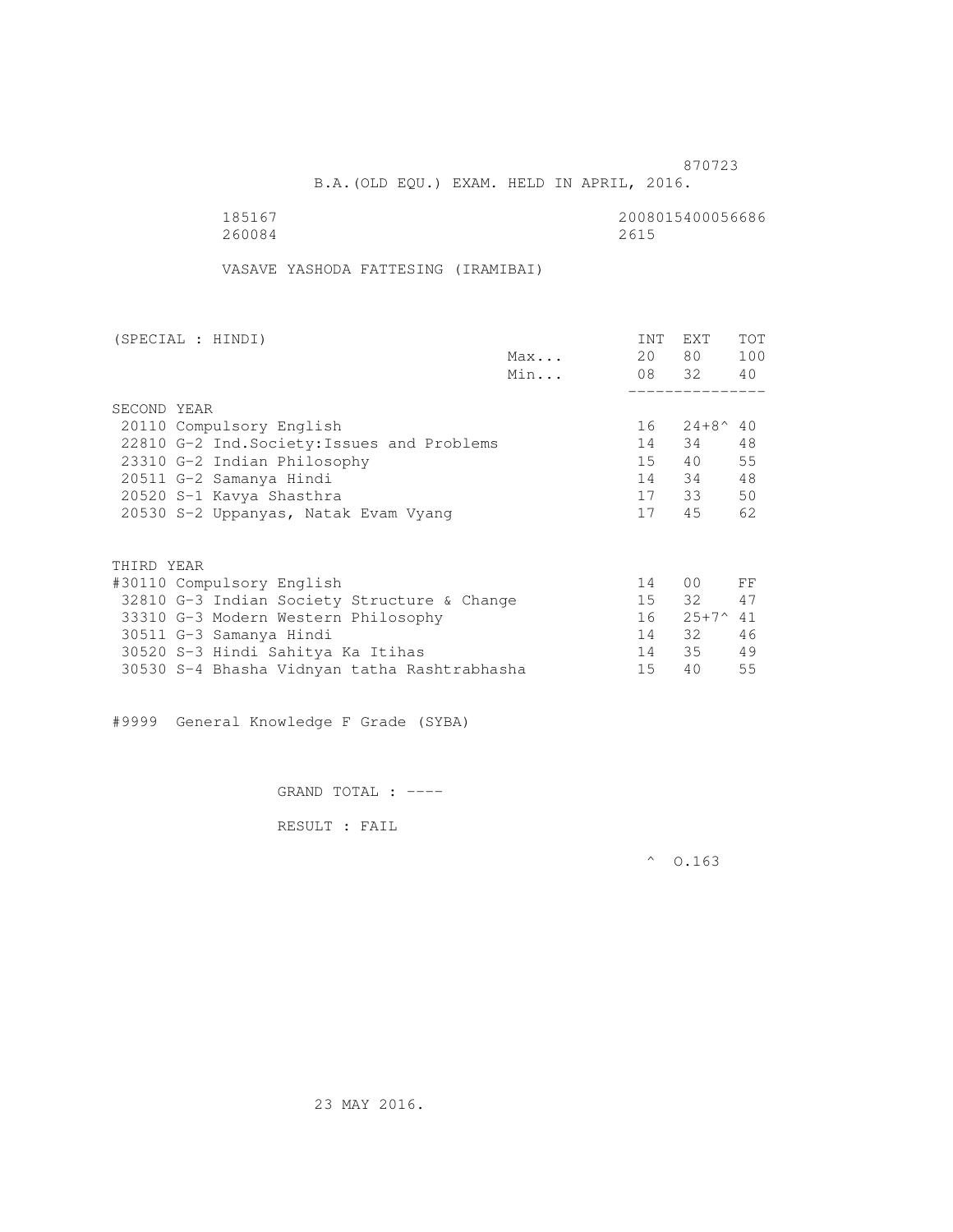B.A.(OLD EQU.) EXAM. HELD IN APRIL, 2016.

185169<br>260084 260084<br>260084 2615 260084 2615

VASAVE ANIL RAMSING (KANTIBAI)

| (SPECIAL : ENGLISH)                       |     | <b>INT</b>      | <b>EXT</b>          | <b>TOT</b> |
|-------------------------------------------|-----|-----------------|---------------------|------------|
|                                           | Max | 20              | 80                  | 100        |
|                                           | Min | 08 32           |                     | 40         |
|                                           |     |                 |                     |            |
| SECOND YEAR                               |     |                 |                     |            |
| #20110 Compulsory English                 |     | 14              | 09                  | FF         |
| 21511 G-2 Economics & Human Geography     |     | 15 <sub>1</sub> | 39                  | 54         |
| 23310 G-2 Indian Philosophy               |     | 19              | 67                  | 86         |
| 22410 G-2 Int.to the Study of Eng. Lit.   |     | 18              | 50                  | 68         |
| 22420 S-1 16th and 17th Century Eng. Lit. |     | 15              | 32                  | 47         |
| 22430 S-2 18th and 19th Century Eng. Lit. |     | 16              | 34                  | 50         |
|                                           |     |                 |                     |            |
| THIRD YEAR                                |     |                 |                     |            |
| 30110 Compulsory English                  |     | 16              | $29 + 3^{\circ}$ 45 |            |
| 31511 G-3 Population Geography            |     | 15              | 37                  | 52         |
| 33310 G-3 Modern Western Philosophy       |     | 15              | 65                  | 80         |
| 32410 G-3 The Study of Eng. Lang.         |     | 18              | 38                  | 56         |
| #32420 S-3 20th Century Eng. Lit.         |     | 18              | 40                  | 58         |

32430 S-4 Ind. Writing in Eng. & American Lit. 18 53 71

9999 General Knowledge C Grade (SYBA)

GRAND TOTAL : ----

RESULT : FAIL

 $^{\wedge}$  +12 O.163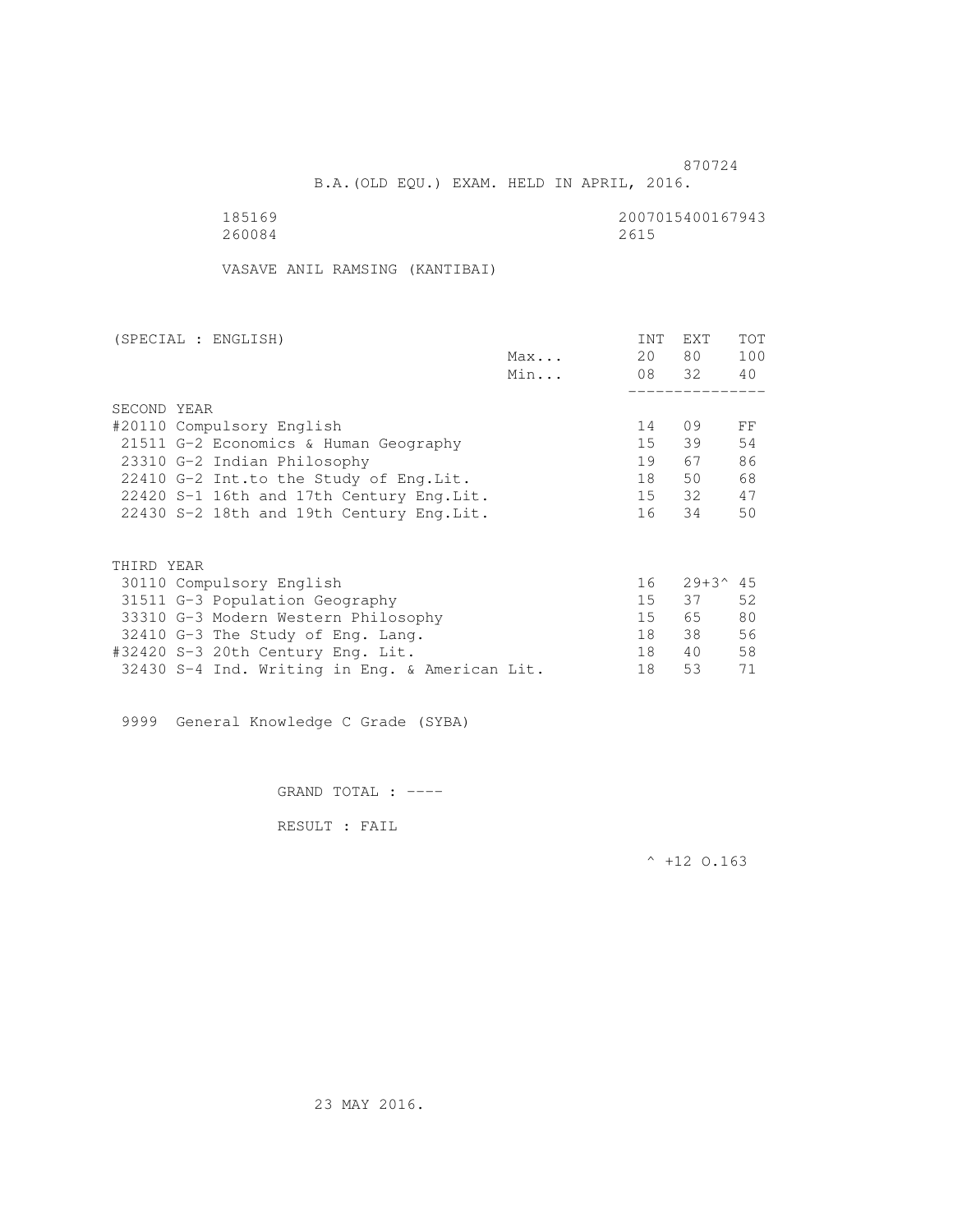B.A.(OLD EQU.) EXAM. HELD IN APRIL, 2016.

270047 2716

185170 2009015400432434

GAVIT BABITA VANJI (PANTI)

| (SPECIAL : MARATHI)                          |     | <b>INT</b>      | <b>EXT</b>   | TOT |
|----------------------------------------------|-----|-----------------|--------------|-----|
|                                              | Max | 20              | 80           | 100 |
|                                              | Min |                 | 08 32        | 40  |
|                                              |     |                 |              |     |
| SECOND YEAR                                  |     |                 |              |     |
| #20110 Compulsory English                    |     | 14              | 12           | FF  |
| 21111 G-2 Indian Political Thought           |     | 16              | 41           | 57  |
| 21211 G-2 Hist. of the Marathas              |     | 13 <sup>7</sup> | 48           | 61  |
| 20211 G-2 Wang.Prakar.Abbhyas-Kadambari      |     | 16              | 56           | 72  |
| 20220 S-1 Madh.Mar.Gaddya-Paddya Wang.Prakar |     | 16              | 49           | 65  |
| 20230 S-2 Arava. Mar. Wang. Itihas 1818-1920 |     | 16              | 32           | 48  |
|                                              |     |                 |              |     |
| THIRD YEAR                                   |     |                 |              |     |
| #30110 Compulsory English                    |     | 13 <sup>°</sup> | $20^{\circ}$ | FF  |
| 31111 G-3 Western Political Thought          |     | 09              | 50           | 59  |
| 31210 G-3 Hist of Modern Europe (1789-1960)  |     | 15 <sub>1</sub> | 46           | 61  |
| 30211 G-3 Wang.Prak.Abbah-Natak Va Lalit     |     | 18              | 56           | 74  |
| 30220 S-3 Sahitya Vichar                     |     | 16              | 56           | 72  |
| 30230 S-4 Samanya Bhasha ani Param. Vyakaran |     | 16              | 45           | 61  |
|                                              |     |                 |              |     |

9999 General Knowledge B Grade (SYBA)

GRAND TOTAL : ----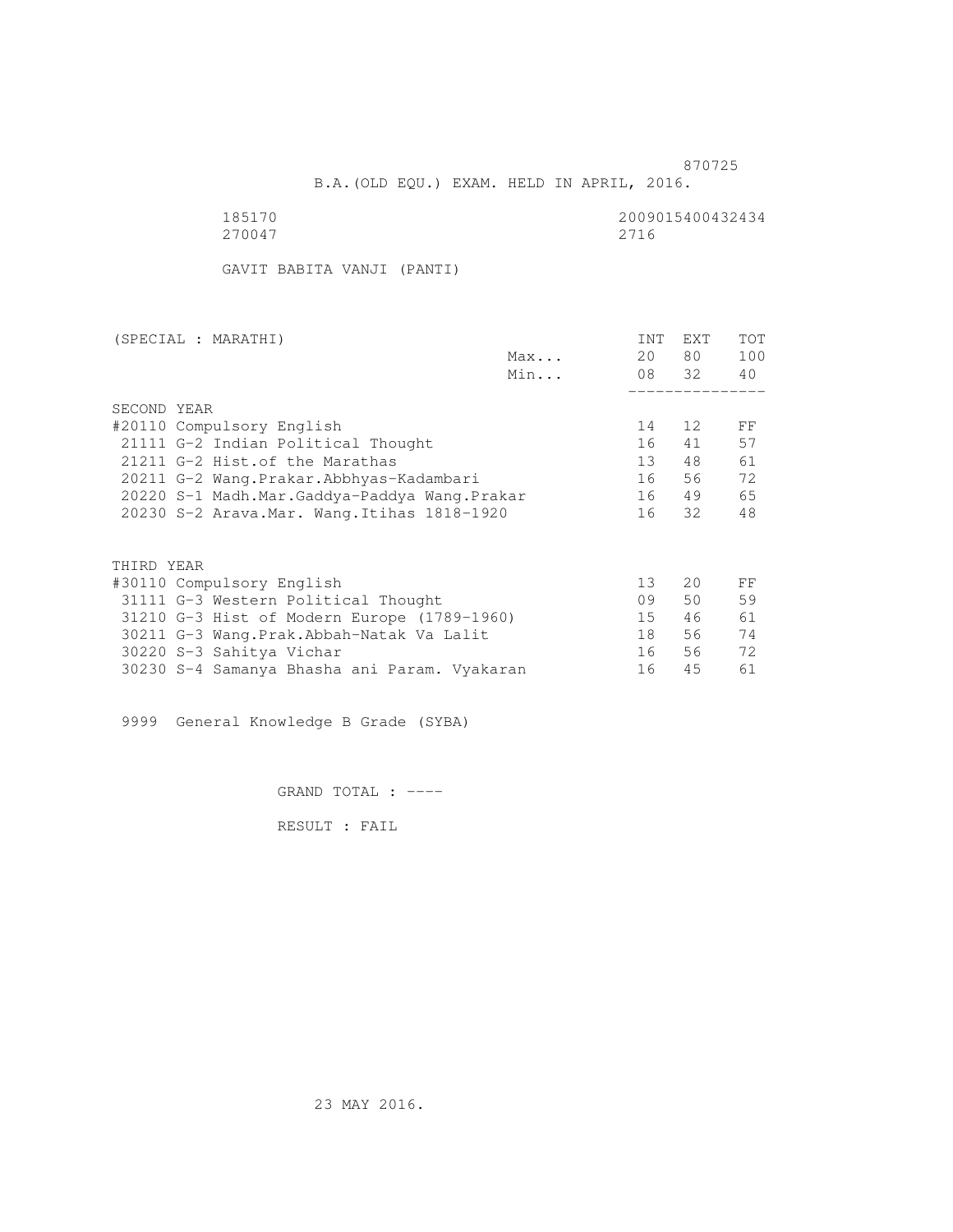B.A.(OLD EQU.) EXAM. HELD IN APRIL, 2016.

270047 2716

185171 2009015400432933<br>270047 2716

GAVIT SONIYA RAMESH (LILABAI)

| (SPECIAL : MARATHI)                          |     | <b>INT</b>      | <b>EXT</b>       | TOT |
|----------------------------------------------|-----|-----------------|------------------|-----|
|                                              | Max | 20              | 80 —             | 100 |
|                                              | Min |                 | 08 32            | 40  |
|                                              |     |                 |                  |     |
| SECOND YEAR                                  |     |                 |                  |     |
| #20110 Compulsory English                    |     | 14              | 12               | FF  |
| 21010 G-2 Indian Economy Since 1980          |     | 18              | $24 + 8^{\circ}$ | 42  |
| 21211 G-2 Hist. of the Marathas              |     | 16              | 32               | 48  |
| 20211 G-2 Wang.Prakar.Abbhyas-Kadambari      |     | 18              | 46               | 64  |
| 20220 S-1 Madh.Mar.Gaddya-Paddya Wang.Prakar |     | 17              | 49               | 66  |
| 20230 S-2 Arava. Mar. Wang. Itihas 1818-1920 |     | 17              | 42               | 59  |
|                                              |     |                 |                  |     |
| THIRD YEAR                                   |     |                 |                  |     |
|                                              |     |                 |                  |     |
| #30110 Compulsory English                    |     | 13 <sup>°</sup> | 17               | FF  |
| 31010 G-3 Ind. Eco. Since 1980 Part-II       |     | 17              | 35               | 52  |
| 31210 G-3 Hist of Modern Europe (1789-1960)  |     | 17              | 36               | 53  |
| 30211 G-3 Wang.Prak.Abbah-Natak Va Lalit     |     | 18              | 40               | 58  |
| 30220 S-3 Sahitya Vichar                     |     | 18              | 32               | 50  |
| 30230 S-4 Samanya Bhasha ani Param. Vyakaran |     | 17              | 33               | 50  |

9999 General Knowledge C Grade (SYBA)

GRAND TOTAL : ----

RESULT : FAIL

 $^{\wedge}$  +2 O.163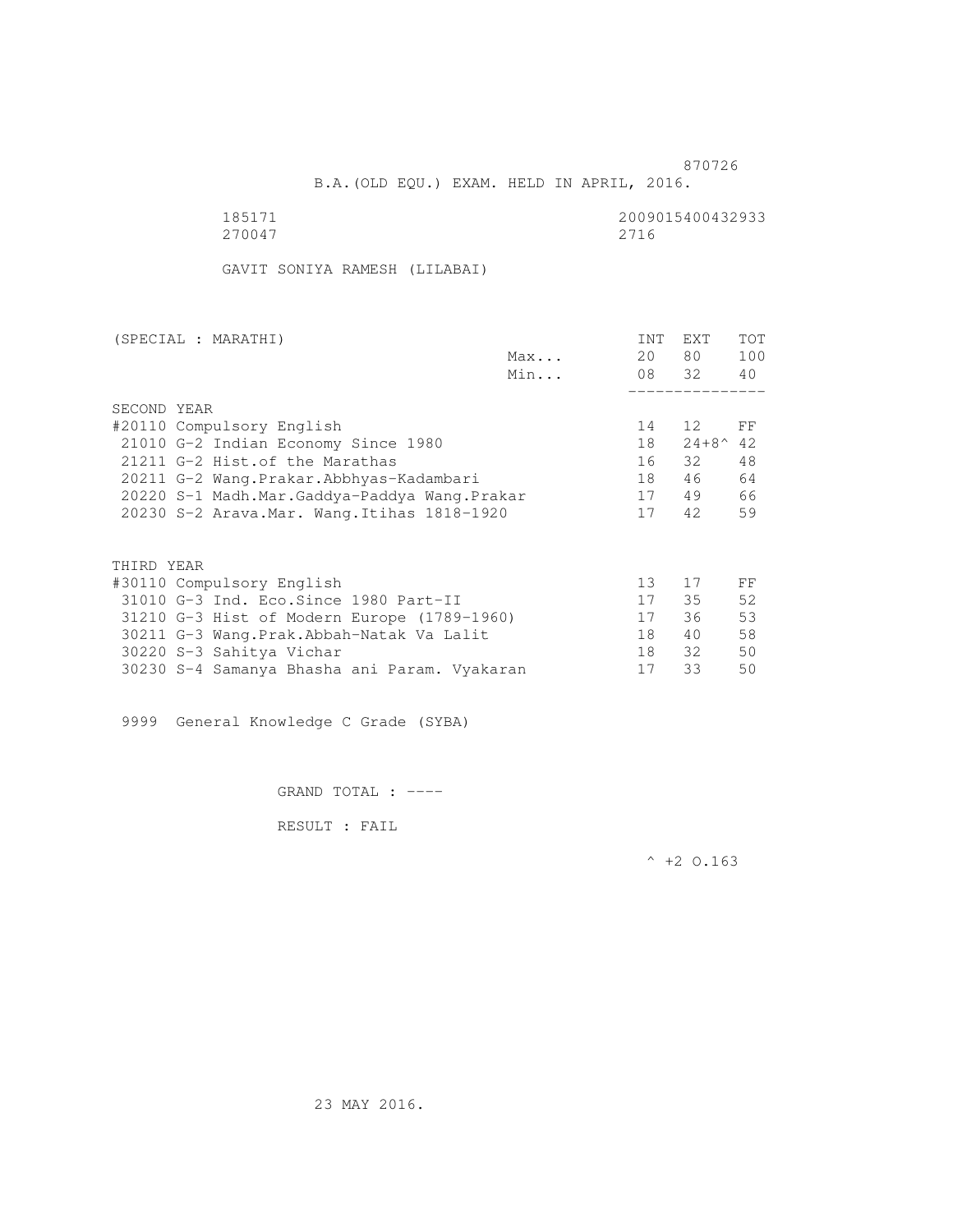B.A.(OLD EQU.) EXAM. HELD IN APRIL, 2016.

| 185176 | 2009015400432256 |
|--------|------------------|
| 270047 | 2716             |

VASAVE YOGESH DILIP (KANCHAN)

| (SPECIAL : HISTORY)                         |     | <b>INT</b>      | EXT   | TOT |
|---------------------------------------------|-----|-----------------|-------|-----|
|                                             | Max | 20              | 80 —  | 100 |
|                                             | Min |                 | 08 32 | 40  |
|                                             |     |                 |       |     |
| SECOND YEAR                                 |     |                 |       |     |
| #20110 Compulsory English                   |     | 15              | 13    | FF  |
| 20511 G-2 Samanya Hindi                     |     | 15              | 37    | 52  |
| 21111 G-2 Indian Political Thought          |     | 17              | 36    | 53  |
| 21211 G-2 Hist. of the Marathas             |     | 16              | 48    | 64  |
| 21222 S-1 Modern India (1757-1857)          |     |                 | 16 37 | 53  |
| 21230 S-2 Ancient India (Upto 1206)         |     | 15              | 38    | 53  |
|                                             |     |                 |       |     |
| THIRD YEAR                                  |     |                 |       |     |
| #30110 Compulsory English                   |     | 13 <sup>°</sup> | 19    | FF  |
| 30511 G-3 Samanya Hindi                     |     | 17              | 41    | 58  |
| 31111 G-3 Western Political Thought         |     | 16              | 36    | 52  |
| 31210 G-3 Hist of Modern Europe (1789-1960) |     | 18              | 44    | 62  |
| 31222 S-3 Exp. & fall of the Maratha Power  |     | 18              | 33    | 51  |
| 31230 S-4 Medieval India (1206-1707)        |     | 18              | 32    | 50  |
|                                             |     |                 |       |     |

9999 General Knowledge C Grade (SYBA)

GRAND TOTAL : ----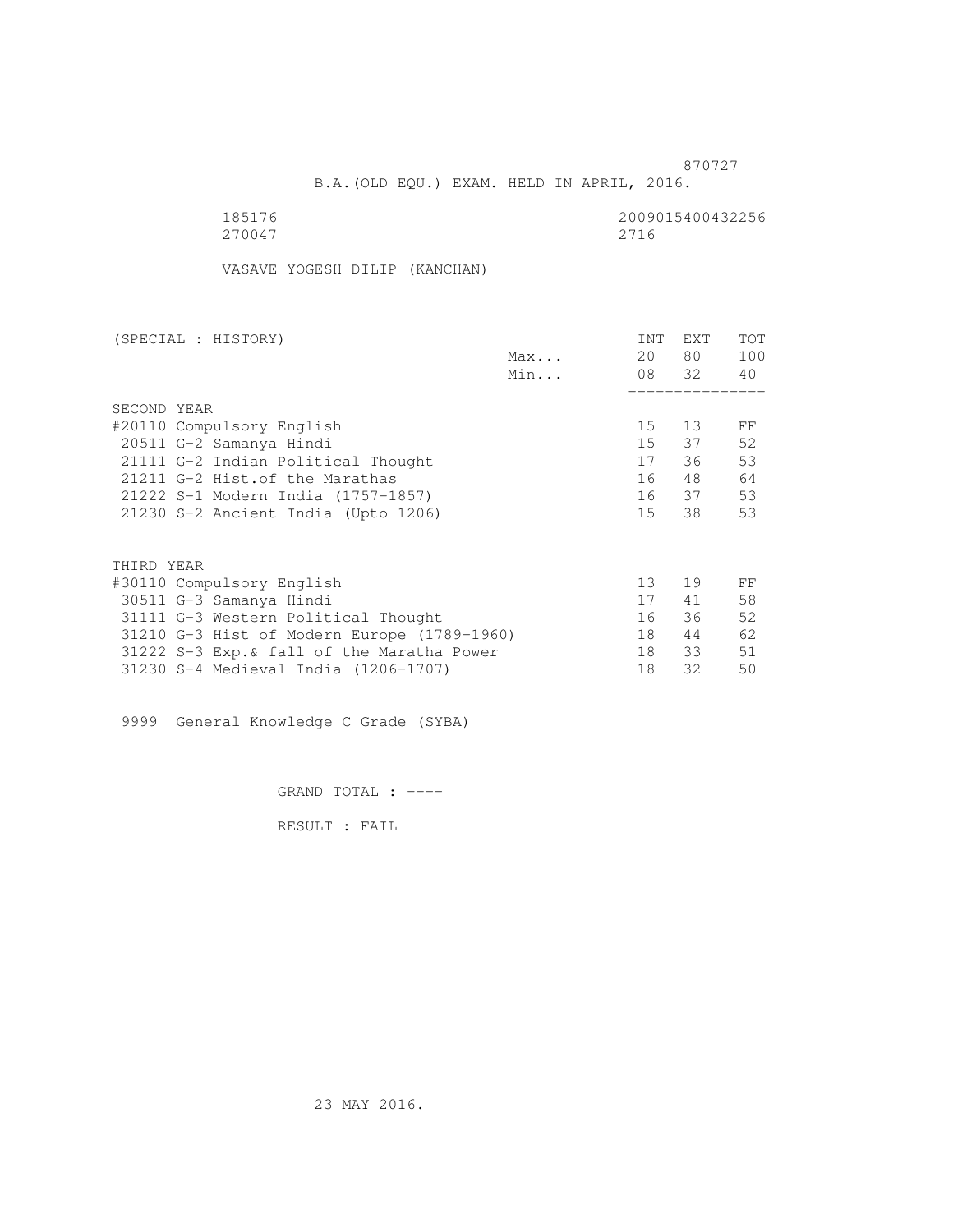B.A.(OLD EQU.) EXAM. HELD IN APRIL, 2016.

| 185177 | 2008015400235963 |
|--------|------------------|
| 270047 | 2716             |

GAVIT RANJANA SAKHARAM (MANJULA)

|     | <b>INT</b> | <b>EXT</b>     | TOT   |
|-----|------------|----------------|-------|
| Max | 20         | 80             | 100   |
| Min |            |                | 40    |
|     |            |                |       |
|     |            |                |       |
|     | 14         | 12             | FF    |
|     | 17         | 57             | 74    |
|     | 17         | 40             | 57    |
|     | 17         | 43             | 60    |
|     | 17         | 50             | 67    |
|     | 19         | 66             | 85    |
|     |            |                |       |
|     |            |                |       |
|     | 11         | 0 <sub>0</sub> | FF    |
|     | 18         | 44             | 62    |
|     | 17         | 36             | 53    |
|     | 17         | 40             | 57    |
|     | 17         | 50             | 67    |
|     | 16         | 65             | 81    |
|     |            |                | 08 32 |

9999 General Knowledge C Grade^ (SYBA)

GRAND TOTAL : ----

RESULT : FAIL

 $^{\wedge}$  +11 0.163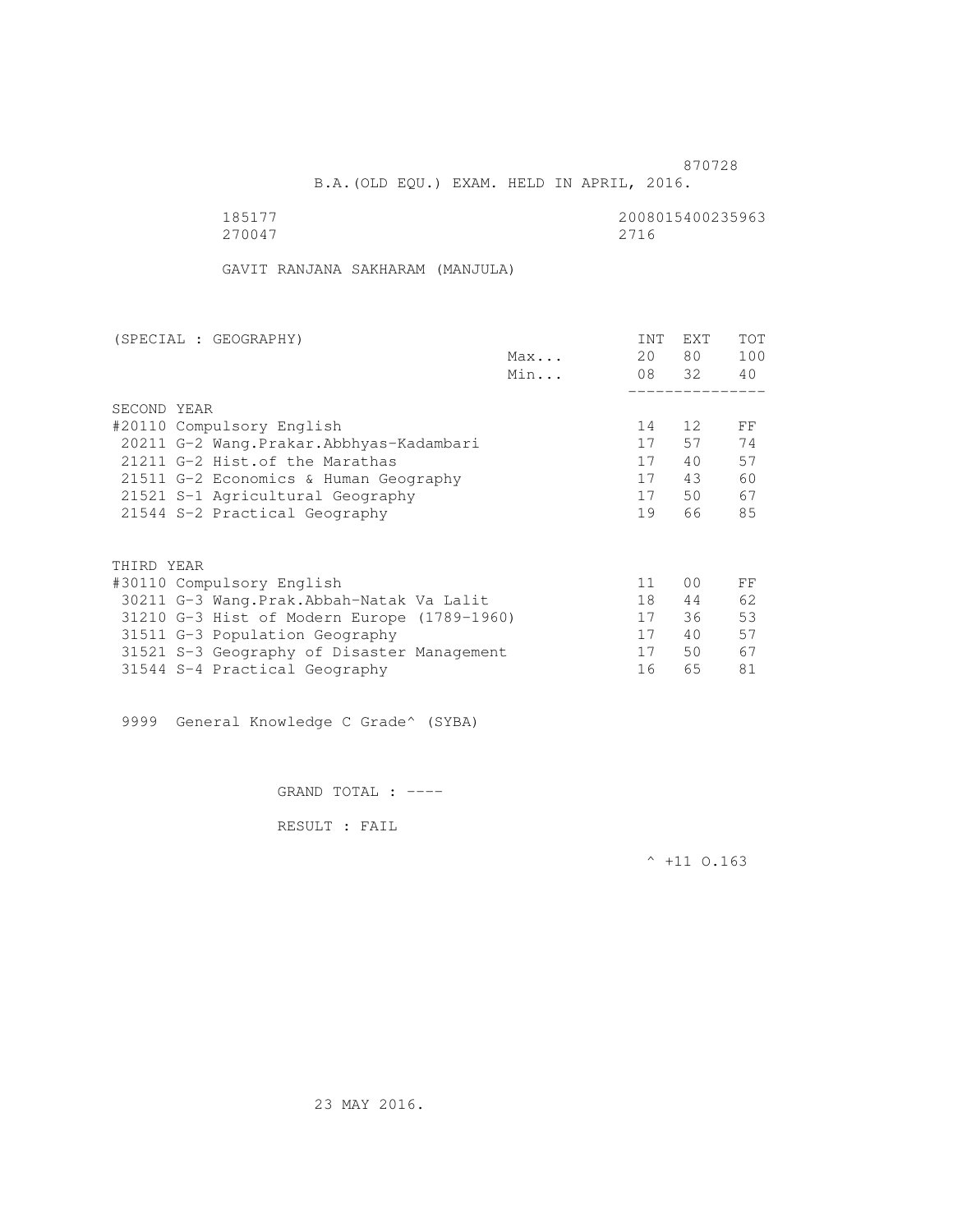B.A.(OLD EQU.) EXAM. HELD IN APRIL, 2016.

| 185393 | 2008015400236204 |
|--------|------------------|
| 270047 | 2716             |

GAVIT SARU ARJUN (KADABAI)

| (SPECIAL : HINDI)                            |     | INT             | <b>EXT</b>     | TOT |
|----------------------------------------------|-----|-----------------|----------------|-----|
|                                              | Max | 20              | 80 —           | 100 |
|                                              | Min |                 | 08 32          | 40  |
|                                              |     |                 |                |     |
| SECOND YEAR                                  |     |                 |                |     |
| 20110 Compulsory English                     |     | 10              | 33             | 43  |
| 21111 G-2 Indian Political Thought           |     | 19              | 34             | 53  |
| 21711 G-2 Advanced Social Psychology         |     | 14              | 45             | 59  |
| 20511 G-2 Samanya Hindi                      |     | 19              | 48             | 67  |
| 20520 S-1 Kavya Shasthra                     |     | 19              | 48             | 67  |
| 20530 S-2 Uppanyas, Natak Evam Vyang         |     | 18              | 41             | 59  |
| THIRD YEAR                                   |     |                 |                |     |
|                                              |     | 13 <sup>°</sup> | 0 <sub>0</sub> | FF  |
| #30110 Compulsory English                    |     |                 |                |     |
| 31111 G-3 Western Political Thought          |     | 17              | 40             | 57  |
| 31711 G-3 App. Psy. & Modern Life            |     | 17              | 32             | 49  |
| 30511 G-3 Samanya Hindi                      |     | 18              | 52             | 70  |
| 30520 S-3 Hindi Sahitya Ka Itihas            |     | 18              | 37             | 55  |
| 30530 S-4 Bhasha Vidnyan tatha Rashtrabhasha |     | 18              | 38             | 56  |
|                                              |     |                 |                |     |

9999 General Knowledge B Grade (SYBA)

GRAND TOTAL : ----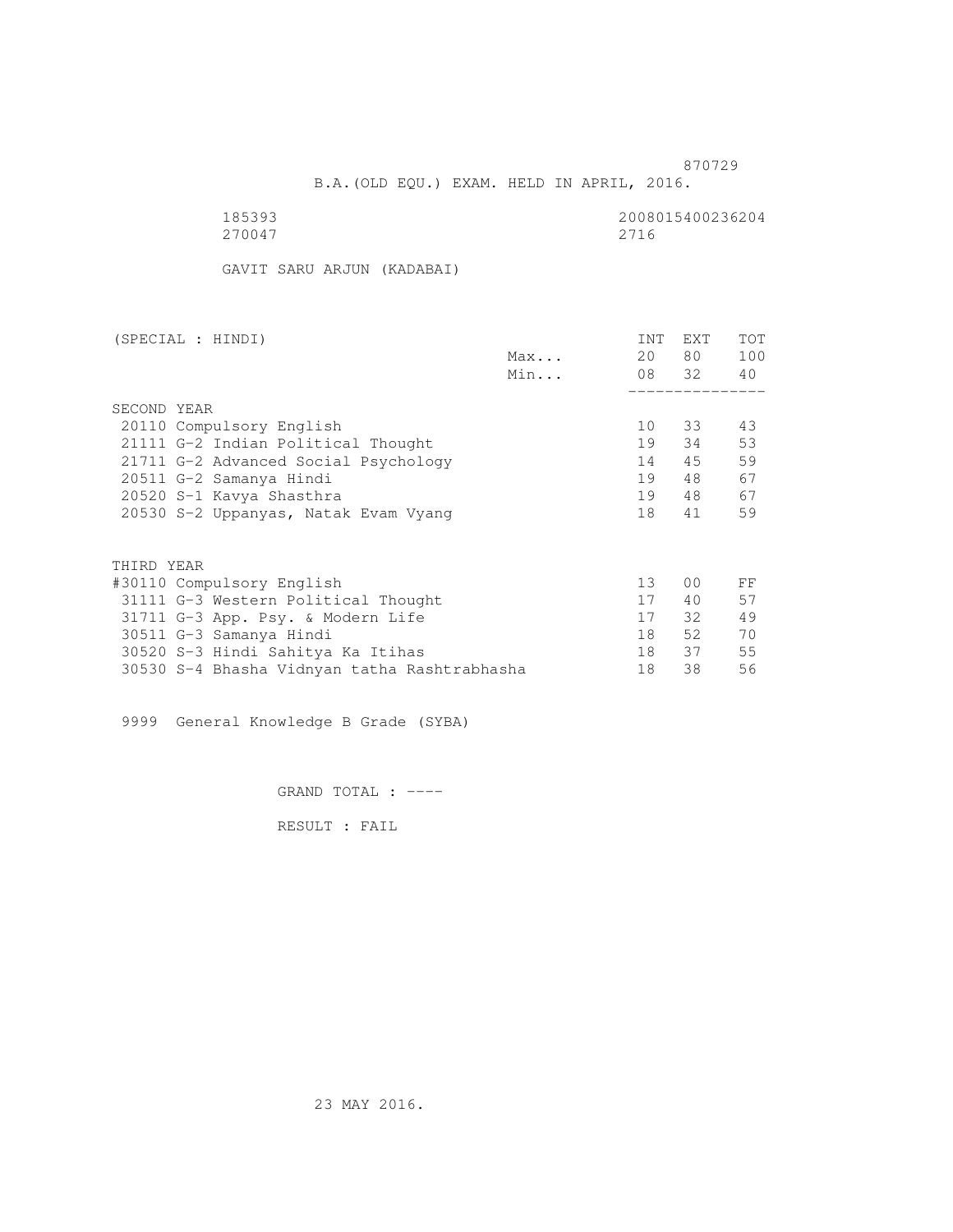B.A.(OLD EQU.) EXAM. HELD IN APRIL, 2016.

| 185394 | 2007015400104123 |
|--------|------------------|
| 270047 | 2716             |

VALVI KIRAN AMARSING (HUCHUBAI)

| (SPECIAL : ECONOMICS)                     |     | <b>INT</b> | EXT            | TOT |
|-------------------------------------------|-----|------------|----------------|-----|
|                                           | Max | 20         | 80             | 100 |
|                                           | Min |            | 08 32          | 40  |
|                                           |     |            |                |     |
| SECOND YEAR                               |     |            |                |     |
| 20110 Compulsory English                  |     | 10         | 34             | 44  |
| 20511 G-2 Samanya Hindi                   |     | 18         | 46             | 64  |
| 21111 G-2 Indian Political Thought        |     | 18         | 34             | 52  |
| 21010 G-2 Indian Economy Since 1980       |     | 17         | 32             | 49  |
| 21020 S-1 Advanced Micro-Ecomomics        |     | 16         | 32             | 48  |
| 21030 S-2 Advanced Macro Economics        |     | 18         | 38             | 56  |
|                                           |     |            |                |     |
| THIRD YEAR                                |     |            |                |     |
| #30110 Compulsory English                 |     | 13         | 0 <sup>0</sup> | FF  |
| 30511 G-3 Samanya Hindi                   |     | 18         | 46             | 64  |
| 31111 G-3 Western Political Thought       |     | 15         | 47             | 62  |
| 31010 G-3 Ind. Eco. Since 1980 Part-II    |     | 18         | 40             | 58  |
| 31021 S-3 Public Finance & Policies       |     | 18         | 42             | 60  |
| 31031 S-4 International Trade & Practices |     | 18         | 32             | 50  |

9999 General Knowledge C Grade (SYBA)

GRAND TOTAL : ----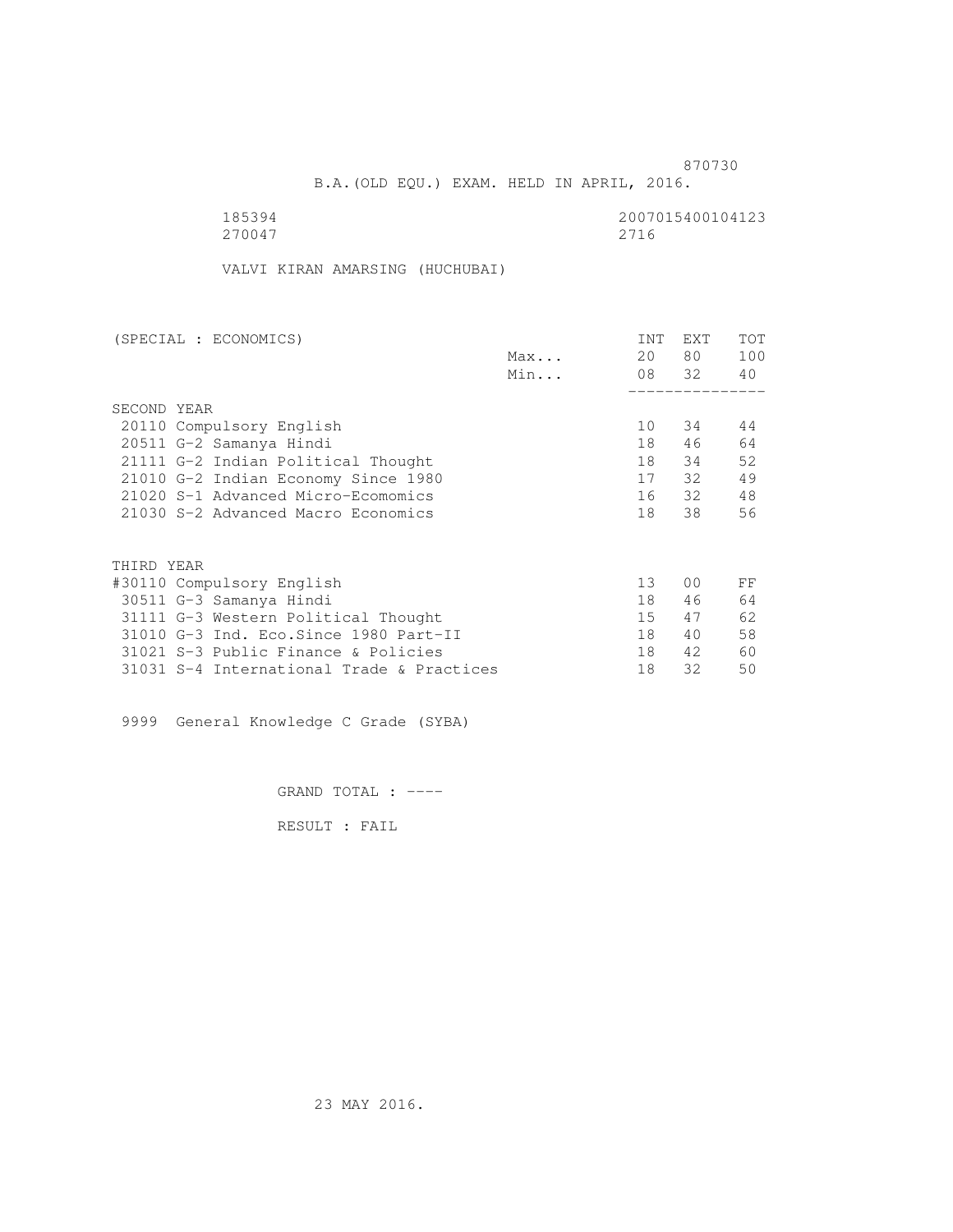B.A.(OLD EQU.) EXAM. HELD IN APRIL, 2016.

| 185395 | 2008015400236742 |
|--------|------------------|
| 270047 | 2716             |

GAVIT SHEETAL DILEEP (SAGUNA)

|     | <b>INT</b>                                                                                                                                                                                                                  | <b>EXT</b> | TOT   |
|-----|-----------------------------------------------------------------------------------------------------------------------------------------------------------------------------------------------------------------------------|------------|-------|
| Max | 20                                                                                                                                                                                                                          | 80 —       | 100   |
| Min |                                                                                                                                                                                                                             |            | 40    |
|     |                                                                                                                                                                                                                             |            |       |
|     |                                                                                                                                                                                                                             |            |       |
|     | 17                                                                                                                                                                                                                          | 44         | 61    |
|     | 17                                                                                                                                                                                                                          | 50         | 67    |
|     | 18                                                                                                                                                                                                                          | 57         | 75    |
|     | 19                                                                                                                                                                                                                          | 39         | 58    |
|     | 18                                                                                                                                                                                                                          | 43         | 61    |
|     | 19                                                                                                                                                                                                                          | 51         | 70    |
|     |                                                                                                                                                                                                                             |            |       |
|     |                                                                                                                                                                                                                             |            |       |
|     | 13                                                                                                                                                                                                                          | AB         | FF    |
|     | 18                                                                                                                                                                                                                          | 41         | 59    |
|     | 18                                                                                                                                                                                                                          | 50         | 68    |
|     | 19                                                                                                                                                                                                                          | 63         | 82    |
|     | 17                                                                                                                                                                                                                          | 50         | 67    |
|     | 18                                                                                                                                                                                                                          | 47         | 65    |
|     | 21910 G-2 Popul'n, Family & Marrige in India<br>21120 S-1 Modern Political Ideologies<br>21130 S-2 Pol.Dev. & Adm. of Maharashtra<br>31210 G-3 Hist of Modern Europe (1789-1960)<br>31910 G-3 Social Economic Probl. & Pol. |            | 08 32 |

9999 General Knowledge C Grade (SYBA)

GRAND TOTAL : ----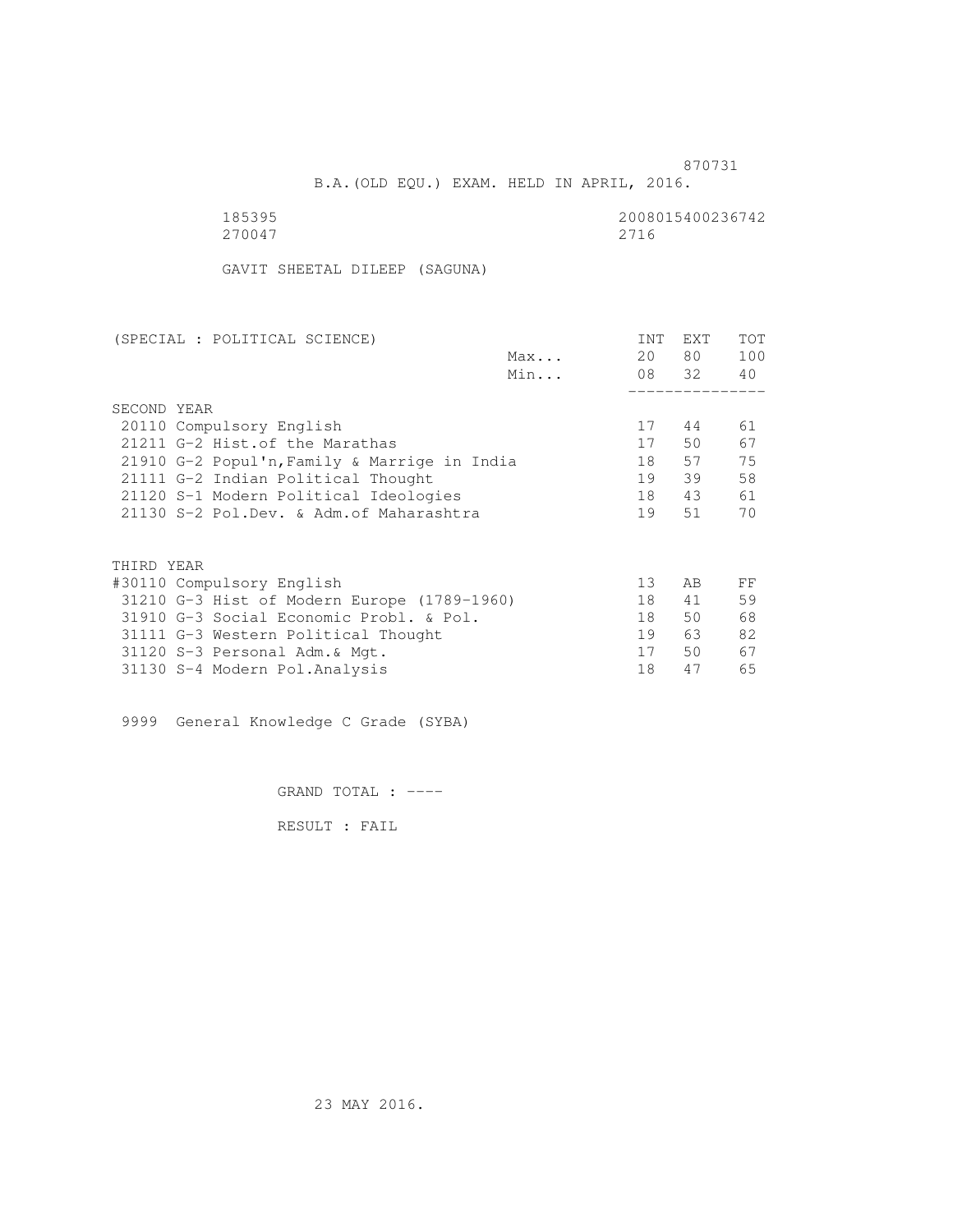B.A.(OLD EQU.) EXAM. HELD IN APRIL, 2016.

185396<br>270047 270047 270047 270047 2716

VASAVE ULHAS DIGAMBER (VASUBAI)

| (SPECIAL : ENGLISH)                            |     | INT | EXT            | <b>TOT</b> |
|------------------------------------------------|-----|-----|----------------|------------|
|                                                | Max | 20  | 80 —           | 100        |
|                                                | Min |     | 08 32          | 40         |
|                                                |     |     |                |            |
| SECOND YEAR                                    |     |     |                |            |
| 20110 Compulsory English                       |     | 14  | 32             | 46         |
| 21111 G-2 Indian Political Thought             |     | 18  | 32             | 50         |
| 21211 G-2 Hist. of the Marathas                |     | 17  | 52.            | 69         |
| 22410 G-2 Int.to the Study of Eng.Lit.         |     | 14  | 35             | 49         |
| 22420 S-1 16th and 17th Century Eng.Lit.       |     | 14  | 45             | 59         |
| 22430 S-2 18th and 19th Century Eng. Lit.      |     | 15  | 35             | 50         |
| THIRD YEAR                                     |     |     |                |            |
| 30110 Compulsory English                       |     | 15  | 36             | 51         |
| 31111 G-3 Western Political Thought            |     | 16  | 35             | 51         |
| 31210 G-3 Hist of Modern Europe (1789-1960)    |     | 18  | 40             | 58         |
| #32410 G-3 The Study of Eng. Lang.             |     | 17  | 0 <sup>0</sup> | FF         |
|                                                |     | 15  | 46             | 61         |
| 32420 S-3 20th Century Eng. Lit.               |     |     |                |            |
| 32430 S-4 Ind. Writing in Eng. & American Lit. |     | 16  | 43             | 59         |

9999 General Knowledge C Grade (SYBA)

GRAND TOTAL : ----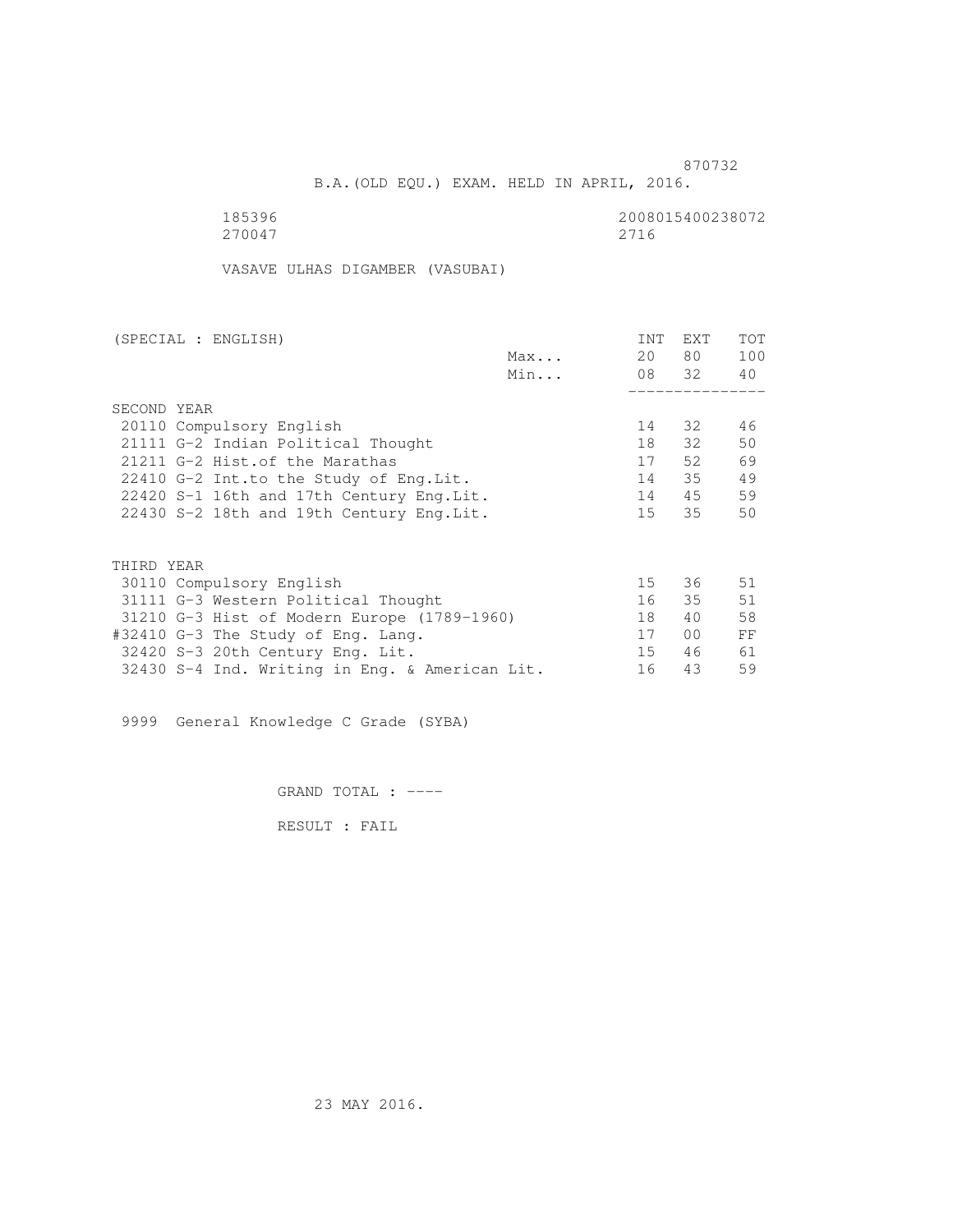B.A.(OLD EQU.) EXAM. HELD IN APRIL, 2016.

| 185397 | 2009015400429811 |
|--------|------------------|
| 270083 | 2.72.7           |

GAVIT SHAM KOTHARYA (REVLI)

| (SPECIAL : HINDI)                            |     | INT | EXT      | <b>TOT</b> |
|----------------------------------------------|-----|-----|----------|------------|
|                                              | Max | 20  | 80 —     | 100        |
|                                              | Min |     | 08 32 40 |            |
|                                              |     |     |          |            |
| SECOND YEAR                                  |     |     |          |            |
| 20110 Compulsory English                     |     | 14  | 32       | 46         |
| 21111 G-2 Indian Political Thought           |     | 19  | 59       | 78         |
| 21211 G-2 Hist. of the Marathas              |     | 18  | 60       | 78         |
| 20511 G-2 Samanya Hindi                      |     | 19  |          | 77         |
| 20520 S-1 Kavya Shasthra                     |     | 18  | 32       | 50         |
| 20530 S-2 Uppanyas, Natak Evam Vyang         |     | 19  | 41       | 60         |
|                                              |     |     |          |            |
| THIRD YEAR                                   |     |     |          |            |
| #30110 Compulsory English                    |     | 14  | 09       | FF         |
| 31111 G-3 Western Political Thought          |     | 09  | 49       | 58         |
| 31210 G-3 Hist of Modern Europe (1789-1960)  |     | 19  | 33       | 52         |
| 30511 G-3 Samanya Hindi                      |     | 19  | 57       | 76         |
| 30520 S-3 Hindi Sahitya Ka Itihas            |     | 19  | 61       | 80         |
| 30530 S-4 Bhasha Vidnyan tatha Rashtrabhasha |     | 19  | 53       | 72         |

9999 General Knowledge C Grade^ (SYBA)

GRAND TOTAL : ----

RESULT : FAIL

 $^{\wedge}$  +7 0.163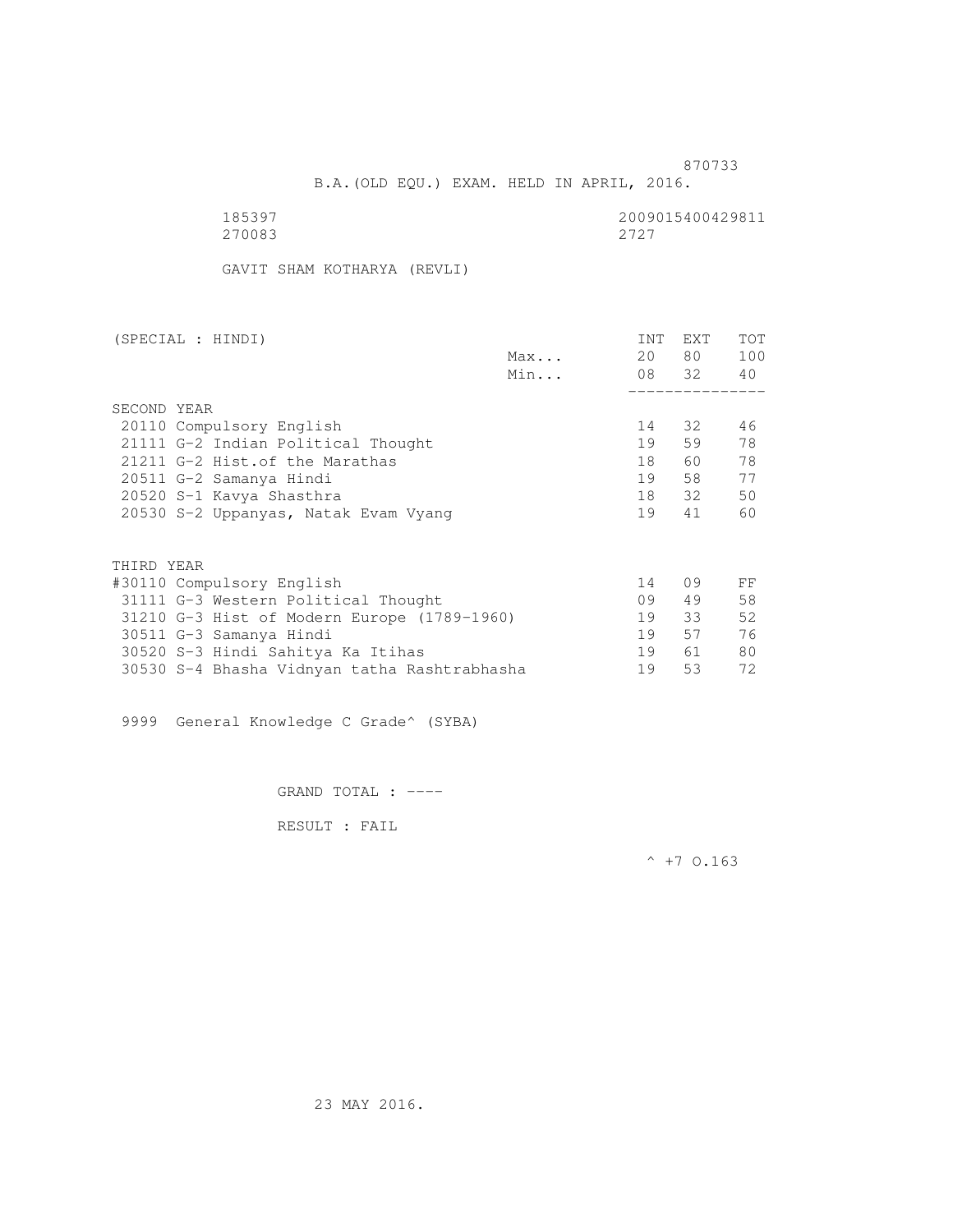B.A.(OLD EQU.) EXAM. HELD IN APRIL, 2016.

| 185398 | 2009015400429656 |
|--------|------------------|
| 270083 | 2.72.7           |

GAVIT PARVAN RESMA (JEYTA)

| (SPECIAL : HISTORY)                         |     | INT | <b>EXT</b> | TOT |
|---------------------------------------------|-----|-----|------------|-----|
|                                             | Max | 20  | 80 —       | 100 |
|                                             | Min |     | 08 32      | 40  |
|                                             |     |     |            |     |
| SECOND YEAR                                 |     |     |            |     |
| 20110 Compulsory English                    |     | 13  | 32         | 45  |
| 20511 G-2 Samanya Hindi                     |     | 19  | 54         | 73  |
| 22810 G-2 Ind. Society: Issues and Problems |     | 16  | 40         | 56  |
| 21211 G-2 Hist. of the Marathas             |     | 18  | 38         | 56  |
| 21222 S-1 Modern India (1757-1857)          |     | 17  | 35         | 52  |
| 21230 S-2 Ancient India (Upto 1206)         |     | 17  | 48         | 65  |
|                                             |     |     |            |     |
| THIRD YEAR                                  |     |     |            |     |
| #30110 Compulsory English                   |     | 15  | 10         | FF  |
| 30511 G-3 Samanya Hindi                     |     | 16  | 49         | 65  |
| 32810 G-3 Indian Society Structure & Change |     | 17  | 51         | 68  |
| 31210 G-3 Hist of Modern Europe (1789-1960) |     | 18  | 40         | 58  |
| 31222 S-3 Exp. & fall of the Maratha Power  |     | 18  | 32         | 50  |
| 31230 S-4 Medieval India (1206-1707)        |     | 18  | 40         | 58  |
|                                             |     |     |            |     |

9999 General Knowledge B Grade (SYBA)

GRAND TOTAL : ----

RESULT : FAIL

 $^{\wedge}$  +10 O.163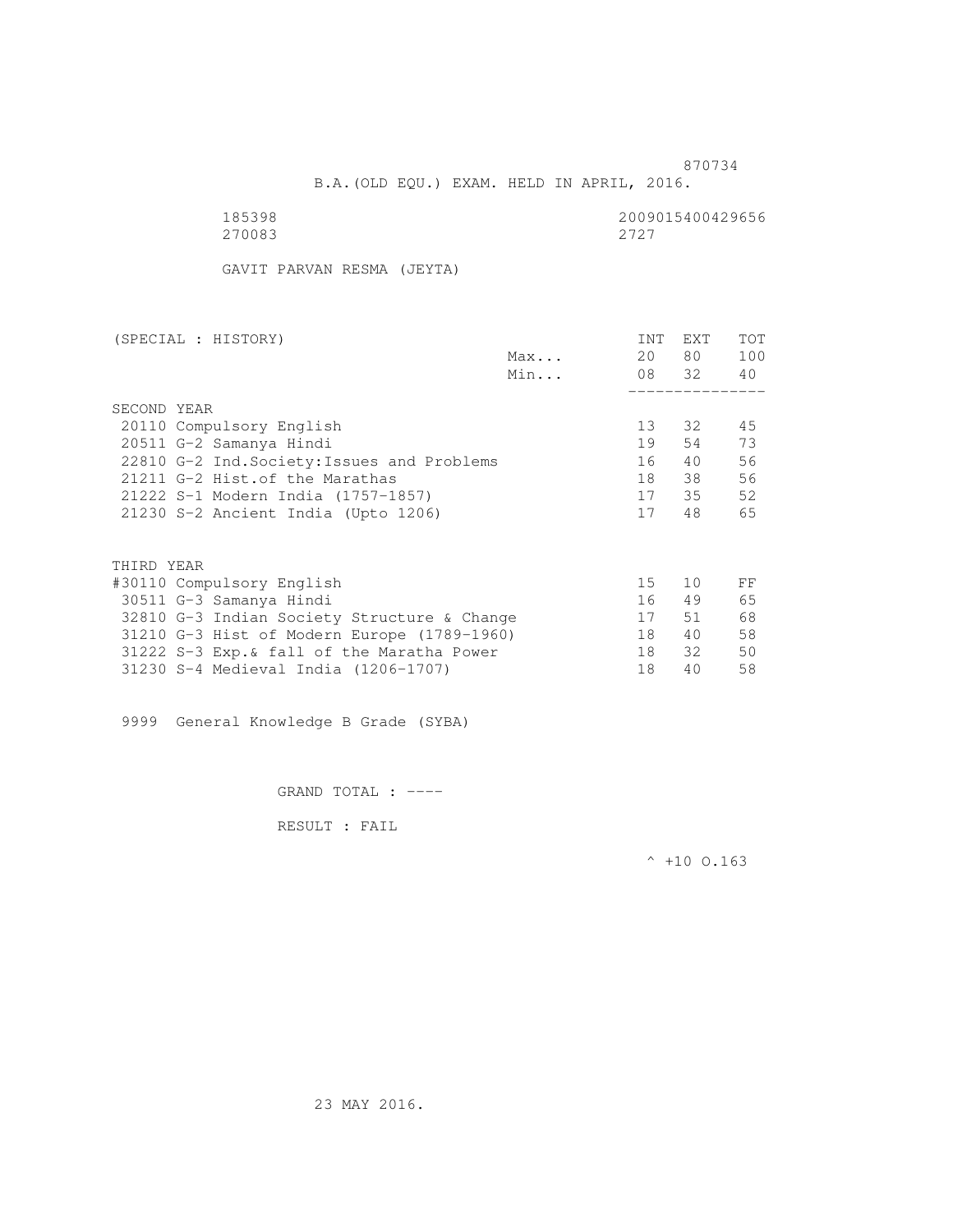B.A.(OLD EQU.) EXAM. HELD IN APRIL, 2016.

185399<br>270083 270083 270083 270083 2727

GAVIT ROHIDAS KESHAV (RAMILABAI)

| (SPECIAL : HISTORY)                         | <b>INT</b> | <b>EXT</b> | TOT |
|---------------------------------------------|------------|------------|-----|
| Max                                         | 20         | 80 —       | 100 |
| Min                                         |            | 08 32      | 40  |
|                                             |            |            |     |
| SECOND YEAR                                 |            |            |     |
| 20110 Compulsory English                    | 10         | 37         | 47  |
| 20211 G-2 Wang. Prakar. Abbhyas-Kadambari   | 16         | 41         | 57  |
| 21511 G-2 Economics & Human Geography       | 12         | 32         | 44  |
| 21211 G-2 Hist.of the Marathas              | 17         | 41         | 58  |
| 21222 S-1 Modern India (1757-1857)          | 17         | 41         | 58  |
| 21230 S-2 Ancient India (Upto 1206)         | 17         | 43         | 60  |
|                                             |            |            |     |
| THIRD YEAR                                  |            |            |     |
| #30110 Compulsory English                   | 15         | 34         | 49  |
| 30211 G-3 Wang.Prak.Abbah-Natak Va Lalit    | 17         | 36         | 53  |
| 31511 G-3 Population Geography              | 15         | 50         | 65  |
| 31210 G-3 Hist of Modern Europe (1789-1960) | 18         | 32         | 50  |
| 31222 S-3 Exp. & fall of the Maratha Power  | 17         | 48         | 65  |
| 31230 S-4 Medieval India (1206-1707)        | 17         | 43         | 60  |

9999 General Knowledge B Grade (SYBA)

GRAND TOTAL : 666/1200

RESULT : SECOND CLASS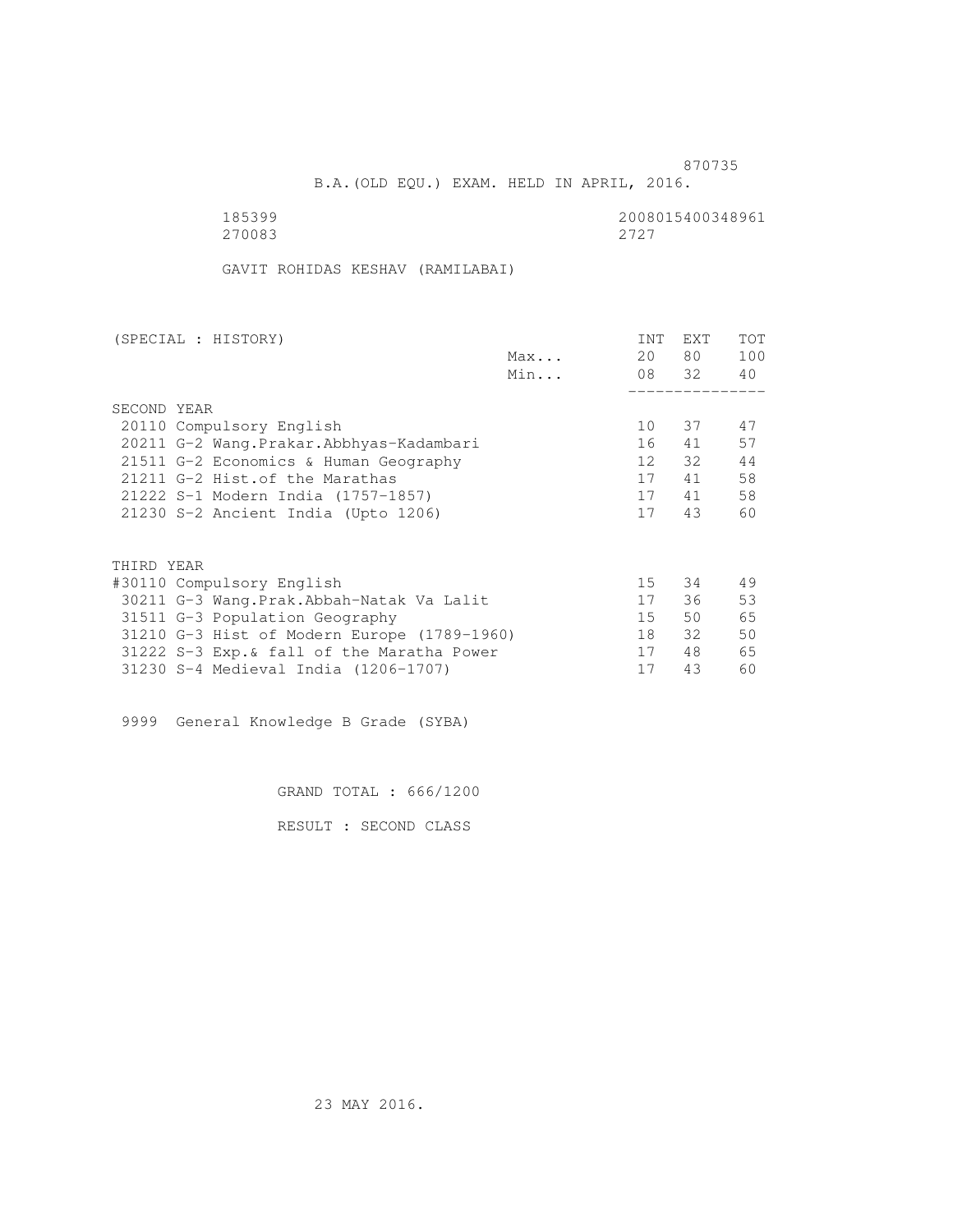B.A.(OLD EQU.) EXAM. HELD IN APRIL, 2016.

| 185400 | 2008015400348694 |
|--------|------------------|
| 270083 | 2727             |

VASAVE DINESH VASANT (MASUBAI)

| (SPECIAL : HISTORY)       |                                             |     | <b>INT</b> | <b>EXT</b> | TOT |
|---------------------------|---------------------------------------------|-----|------------|------------|-----|
|                           |                                             | Max | 20         | 80 —       | 100 |
|                           |                                             | Min |            | 08 32      | 40  |
|                           |                                             |     |            |            |     |
| SECOND YEAR               |                                             |     |            |            |     |
| 20110 Compulsory English  |                                             |     | 14         | 33         | 47  |
|                           | 20211 G-2 Wang. Prakar. Abbhyas-Kadambari   |     | 17         | 59         | 76  |
|                           | 21511 G-2 Economics & Human Geography       |     | 13         | 57         | 70  |
|                           | 21211 G-2 Hist.of the Marathas              |     | 18         | 65 —       | 83  |
|                           | 21222 S-1 Modern India (1757-1857)          |     | 16         | 54         | 70  |
|                           | 21230 S-2 Ancient India (Upto 1206)         |     | 16         | 44         | 60  |
|                           |                                             |     |            |            |     |
| THIRD YEAR                |                                             |     |            |            |     |
| #30110 Compulsory English |                                             |     | $15 -$     | 33         | 48  |
|                           | 30211 G-3 Wang.Prak.Abbah-Natak Va Lalit    |     | 19         | 54         | 73  |
|                           | 31511 G-3 Population Geography              |     | 15         | 57         | 72  |
|                           | 31210 G-3 Hist of Modern Europe (1789-1960) |     | 17         | 36         | 53  |
|                           | 31222 S-3 Exp. & fall of the Maratha Power  |     | 16         | 46         | 62  |
|                           | 31230 S-4 Medieval India (1206-1707)        |     | 16         | 54         | 70  |
|                           |                                             |     |            |            |     |

9999 General Knowledge C Grade (SYBA)

GRAND TOTAL : 784/1200

RESULT : FIRST CLASS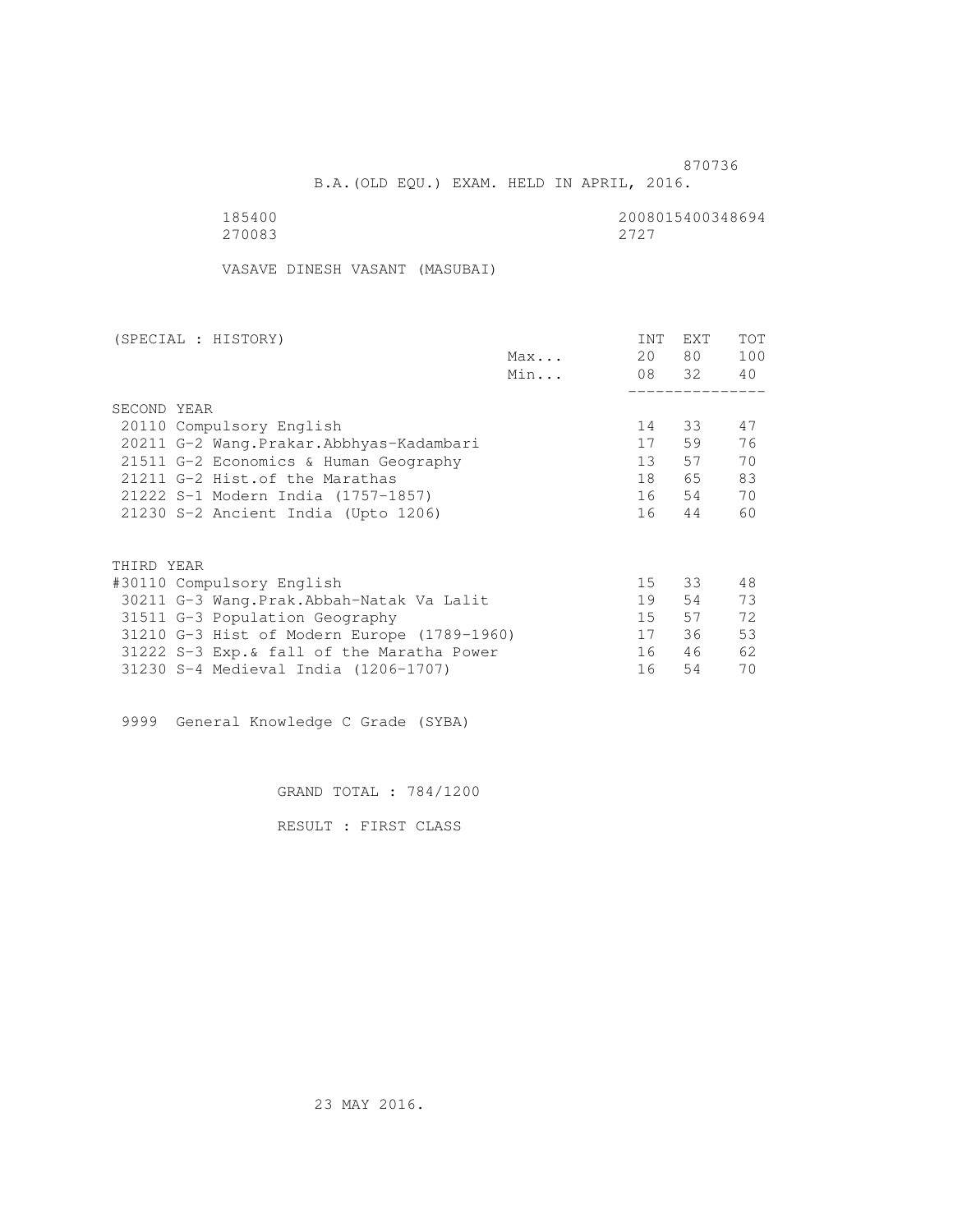B.A.(OLD EQU.) EXAM. HELD IN APRIL, 2016.

185401 2008015400348292<br>270083 2727 270083 2727

VASAVE RAJESH HONJI (SHAKUNTALABAI)

| (SPECIAL : HISTORY)                         |     | INT             | EXT      | <b>TOT</b> |
|---------------------------------------------|-----|-----------------|----------|------------|
|                                             | Max | 20              | 80 —     | 100        |
|                                             | Min |                 | 08 32 40 |            |
|                                             |     |                 |          |            |
| SECOND YEAR                                 |     |                 |          |            |
| 20110 Compulsory English                    |     | 12 <sup>°</sup> | 32       | 44         |
| 20511 G-2 Samanya Hindi                     |     | 10              | 57       | 67         |
| 21511 G-2 Economics & Human Geography       |     | 14              | 38       | 52         |
| 21211 G-2 Hist. of the Marathas             |     | 14              | 33       | 47         |
| 21222 S-1 Modern India (1757-1857)          |     |                 | 14 34    | 48         |
| 21230 S-2 Ancient India (Upto 1206)         |     | 14              | 48       | 62         |
|                                             |     |                 |          |            |
| THIRD YEAR                                  |     |                 |          |            |
| #30110 Compulsory English                   |     | 14              | $26*$    | 40         |
| 30511 G-3 Samanya Hindi                     |     | 14              | 41       | 55         |
| 31511 G-3 Population Geography              |     | 13              | 36       | 49         |
| 31210 G-3 Hist of Modern Europe (1789-1960) |     | 15              | 32       | 47         |
| 31222 S-3 Exp. & fall of the Maratha Power  |     | 14              | 42       | 56         |
| 31230 S-4 Medieval India (1206-1707)        |     | 12              | 35       | 47         |
|                                             |     |                 |          |            |

9999 General Knowledge C Grade (SYBA)

GRAND TOTAL : 614/1200

RESULT : SECOND CLASS

\* O.4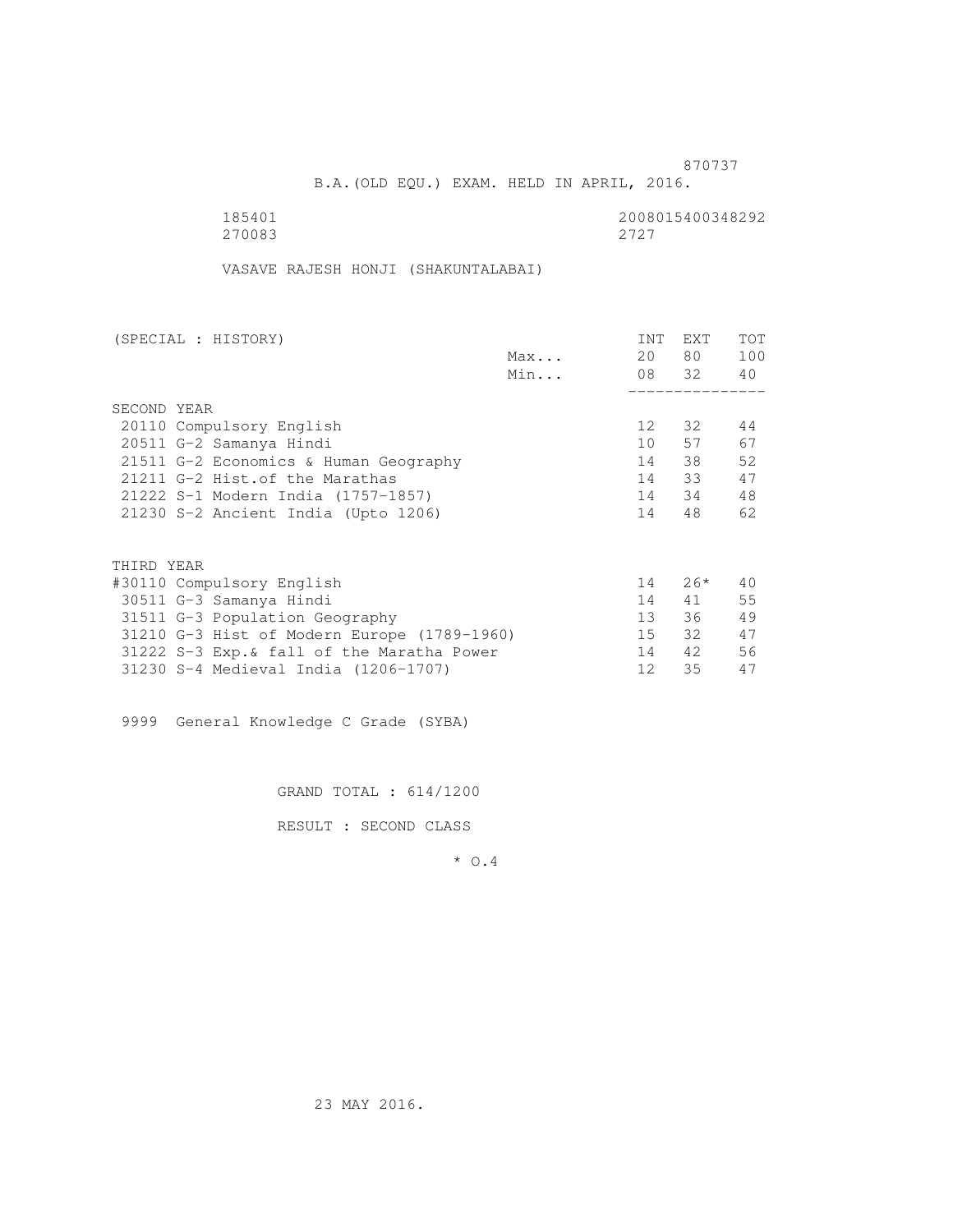B.A.(OLD EQU.) EXAM. HELD IN APRIL, 2016.

185183<br>280061 280061 280061 280061 280061 2817

PAWARA CHIKI CHANDRASING (BODKHI)

| (SPECIAL : HINDI)                            |     | <b>INT</b>      | <b>EXT</b> | TOT |
|----------------------------------------------|-----|-----------------|------------|-----|
|                                              | Max | 20              | 80 —       | 100 |
|                                              | Min |                 | 08 32      | 40  |
|                                              |     |                 |            |     |
| SECOND YEAR                                  |     |                 |            |     |
| 20110 Compulsory English                     |     | 15              | 32         | 47  |
| 21511 G-2 Economics & Human Geography        |     | 16              | 48         | 64  |
| 22011 G-2 India's Internal Security          |     | 17              | 54         | 71  |
| 20511 G-2 Samanya Hindi                      |     | 14              | 44         | 58  |
| 20520 S-1 Kavya Shasthra                     |     | 13              | 51         | 64  |
| 20530 S-2 Uppanyas, Natak Evam Vyang         |     | 13 <sup>7</sup> | 32         | 45  |
|                                              |     |                 |            |     |
| THIRD YEAR                                   |     |                 |            |     |
| #30110 Compulsory English                    |     | 11              | 11         | FF  |
| 31511 G-3 Population Geography               |     | 19              | 37         | 56  |
| 32011 G-3 Disaster Management                |     | 16              | 32         | 48  |
| 30511 G-3 Samanya Hindi                      |     | 14              | 37         | 51  |
| 30520 S-3 Hindi Sahitya Ka Itihas            |     | 15              | 35         | 50  |
| 30530 S-4 Bhasha Vidnyan tatha Rashtrabhasha |     | 14              | 39         | 53  |
|                                              |     |                 |            |     |

#9999 General Knowledge C Grade (SYBA)

GRAND TOTAL : ----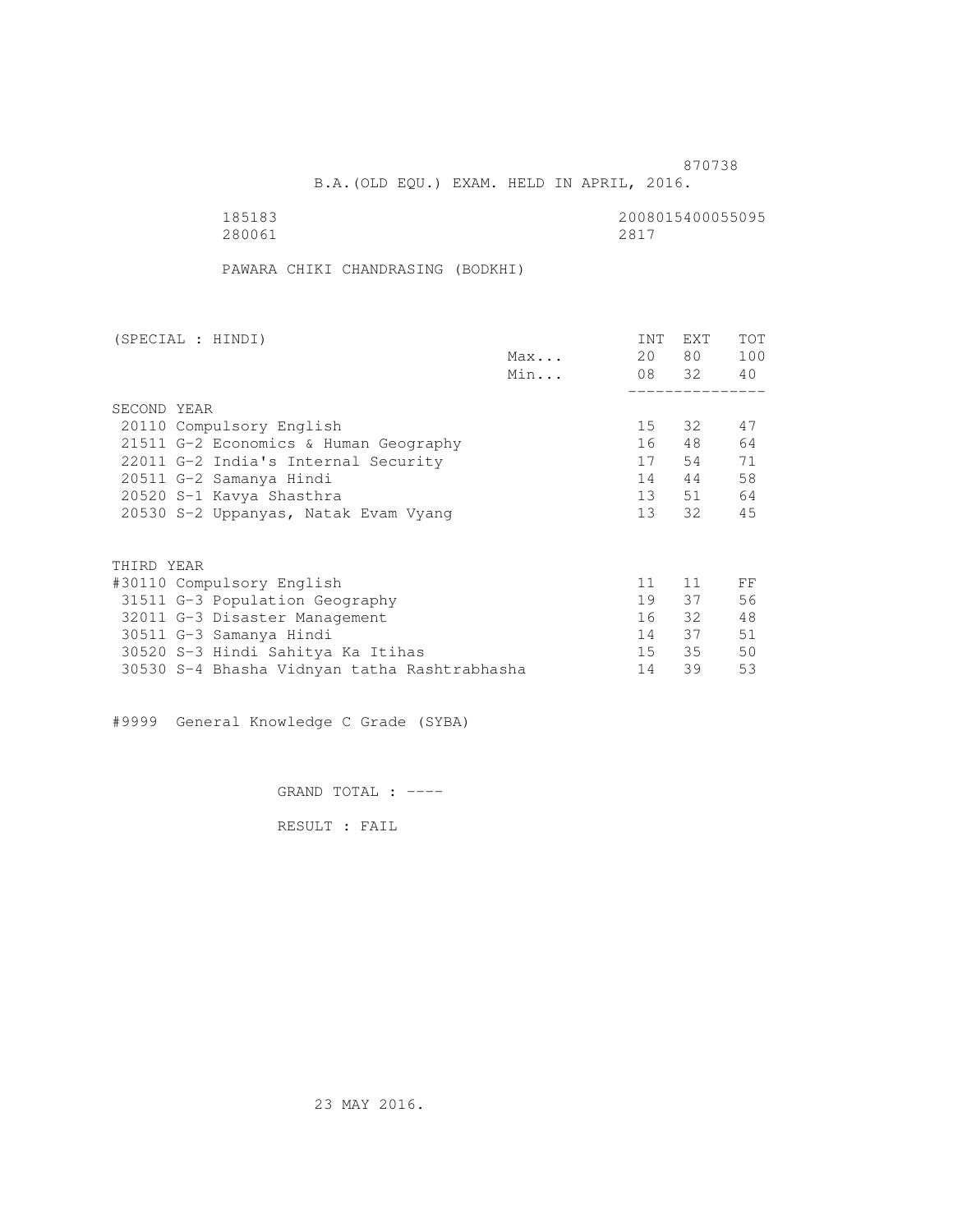B.A.(OLD EQU.) EXAM. HELD IN APRIL, 2016.

| 185184 | 2009015400114514 |
|--------|------------------|
| 280061 | 2817             |

VALVI KUSHA VANSING (GULABI)

| (SPECIAL : HINDI)                            |     | INT | EXT               | <b>TOT</b> |
|----------------------------------------------|-----|-----|-------------------|------------|
|                                              | Max | 20  | 80 —              | 100        |
|                                              | Min |     | 08 32 40          |            |
|                                              |     |     |                   |            |
| SECOND YEAR                                  |     |     |                   |            |
| #20110 Compulsory English                    |     | 11  | 32                | 43         |
| 21111 G-2 Indian Political Thought           |     | 15  | 43                | 58         |
| 21211 G-2 Hist. of the Marathas              |     | 16  | 46                | 62         |
| 20511 G-2 Samanya Hindi                      |     |     | 16 32             | 48         |
| 20520 S-1 Kavya Shasthra                     |     |     | 18 34             | 52         |
| 20530 S-2 Uppanyas, Natak Evam Vyang         |     | 16  | 47                | 63         |
|                                              |     |     |                   |            |
| THIRD YEAR                                   |     |     |                   |            |
| #30110 Compulsory English                    |     | 13  | 17                | FF         |
| 31111 G-3 Western Political Thought          |     | 19  | 39                | 58         |
| 31210 G-3 Hist of Modern Europe (1789-1960)  |     | 19  | 32                | 51         |
| 30511 G-3 Samanya Hindi                      |     | 19  | 35                | 54         |
| 30520 S-3 Hindi Sahitya Ka Itihas            |     | 19  | 49                | 68         |
| 30530 S-4 Bhasha Vidnyan tatha Rashtrabhasha |     | 19  | $27+5^{\circ}$ 46 |            |

9999 General Knowledge C Grade^ (SYBA)

GRAND TOTAL : ----

RESULT : FAIL

 $^{\wedge}$  +2 O.163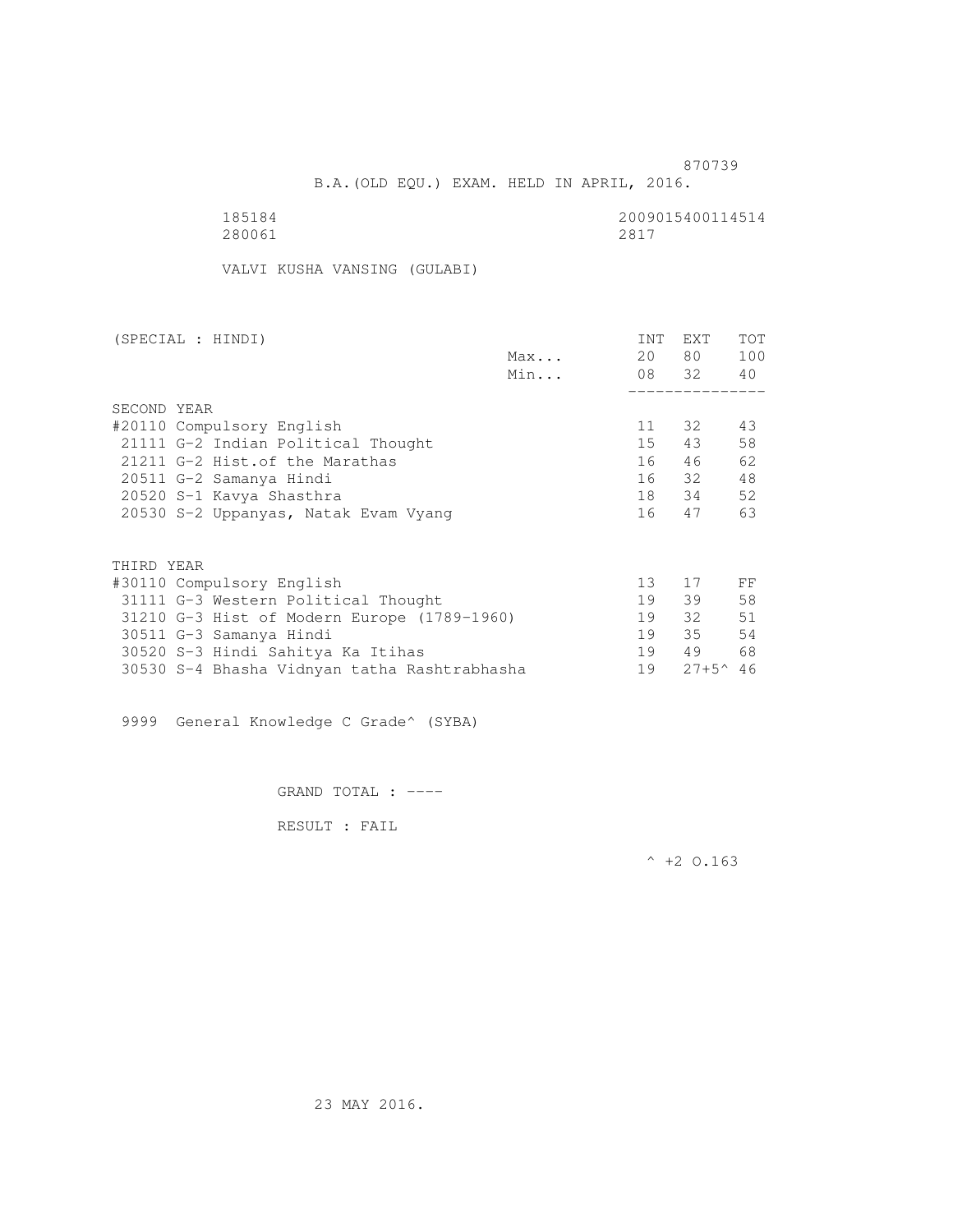B.A.(OLD EQU.) EXAM. HELD IN APRIL, 2016.

| 185185 | 2009015400115661 |
|--------|------------------|
| 280061 | 2817             |

VALVI MAGAN MIRYA (KALLIBAI)

| (SPECIAL : HINDI)                            |     | INT | <b>EXT</b> | TOT |
|----------------------------------------------|-----|-----|------------|-----|
|                                              | Max | 20  | 80 —       | 100 |
|                                              | Min |     | 08 32 40   |     |
|                                              |     |     |            |     |
| SECOND YEAR                                  |     |     |            |     |
| 20110 Compulsory English                     |     | 10  | 36         | 46  |
| 21111 G-2 Indian Political Thought           |     | 14  | 38         | 52  |
| 21211 G-2 Hist. of the Marathas              |     | 15  | 47         | 62  |
| #20511 G-2 Samanya Hindi                     |     |     | 16 37      | 53  |
| 20520 S-1 Kavya Shasthra                     |     |     | 14 32      | 46  |
| 20530 S-2 Uppanyas, Natak Evam Vyang         |     | 17  | 37         | 54  |
|                                              |     |     |            |     |
| THIRD YEAR                                   |     |     |            |     |
| #30110 Compulsory English                    |     | 13  | 04         | FF  |
| 31111 G-3 Western Political Thought          |     | 18  | 33         | 51  |
| #31210 G-3 Hist of Modern Europe (1789-1960) |     | 17  | 41         | 58  |
| 30511 G-3 Samanya Hindi                      |     | 18  | 38         | 56  |
| 30520 S-3 Hindi Sahitya Ka Itihas            |     | 18  | 32         | 50  |
| 30530 S-4 Bhasha Vidnyan tatha Rashtrabhasha |     | 17  | 38         | 55  |
|                                              |     |     |            |     |

#9999 General Knowledge B Grade (SYBA)

GRAND TOTAL : ----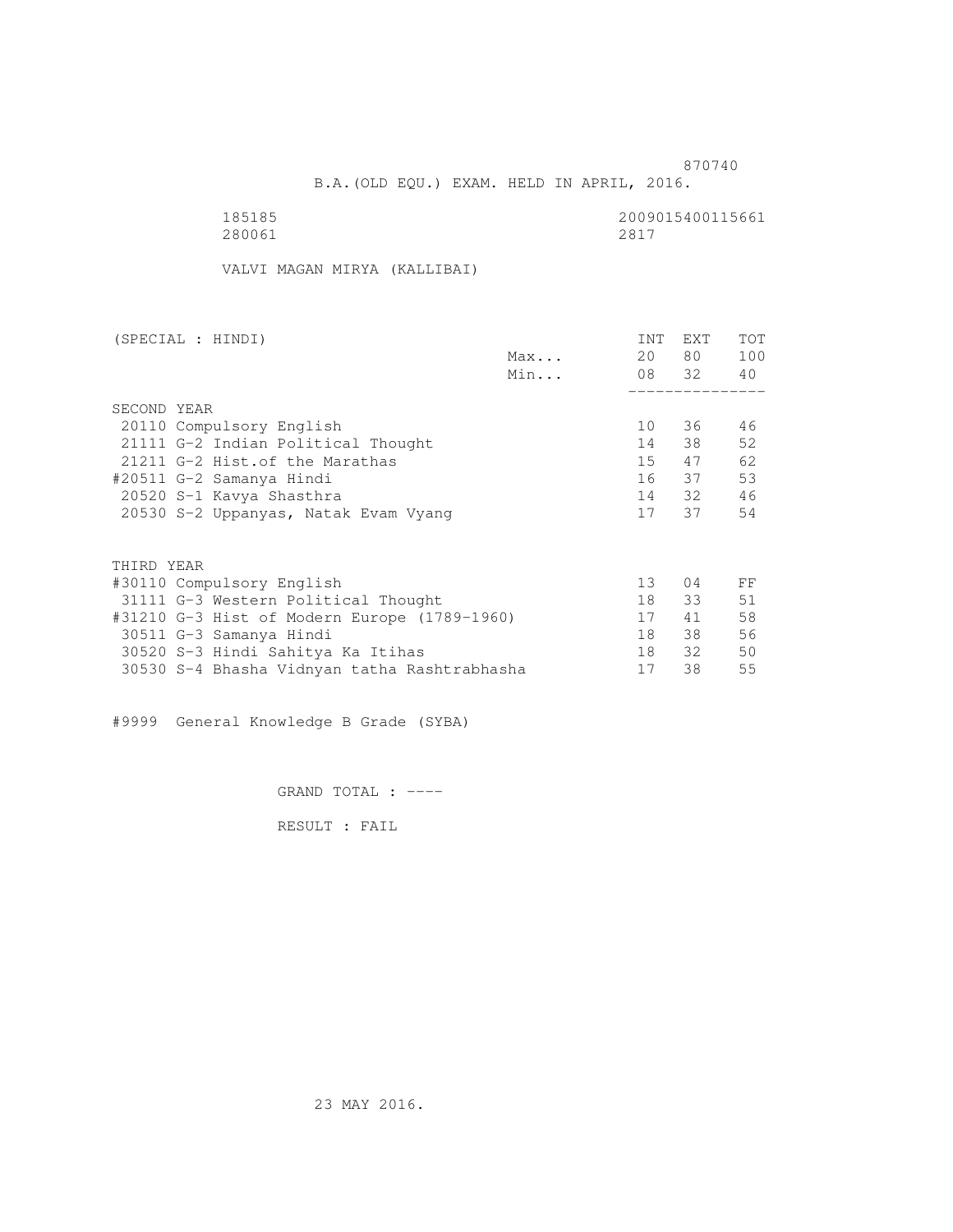B.A.(OLD EQU.) EXAM. HELD IN APRIL, 2016.

280061 280061 2817

185187<br>280061 280061 280061

PADVI ILWAR SINGA (SUNTI)

| (SPECIAL : HISTORY)                         |     | INT | EXT      | <b>TOT</b> |
|---------------------------------------------|-----|-----|----------|------------|
|                                             | Max | 20  | 80 —     | 100        |
|                                             | Min |     | 08 32 40 |            |
|                                             |     |     |          |            |
| SECOND YEAR                                 |     |     |          |            |
| #20110 Compulsory English                   |     | 14  | AB       | FF         |
| 20511 G-2 Samanya Hindi                     |     | 14  | 32       | 46         |
| 22011 G-2 India's Internal Security         |     | 16  | 40       | 56         |
| 21211 G-2 Hist. of the Marathas             |     | 18  | 50       | 68         |
| 21222 S-1 Modern India (1757-1857)          |     |     | 17 33    | 50         |
| 21230 S-2 Ancient India (Upto 1206)         |     | 17  | 32       | 49         |
|                                             |     |     |          |            |
| THIRD YEAR                                  |     |     |          |            |
| #30110 Compulsory English                   |     | 17  | AB       | FF         |
| 30511 G-3 Samanya Hindi                     |     | 18  | 53       | 71         |
| 32012 G-3 Global Security                   |     | 16  | 55       | 71         |
| 31210 G-3 Hist of Modern Europe (1789-1960) |     | 18  | 32       | 50         |
| 31222 S-3 Exp. & fall of the Maratha Power  |     | 18  | 42       | 60         |
| 31230 S-4 Medieval India (1206-1707)        |     | 19  | 34       | 53         |
|                                             |     |     |          |            |

9999 General Knowledge C Grade (SYBA)

GRAND TOTAL : ----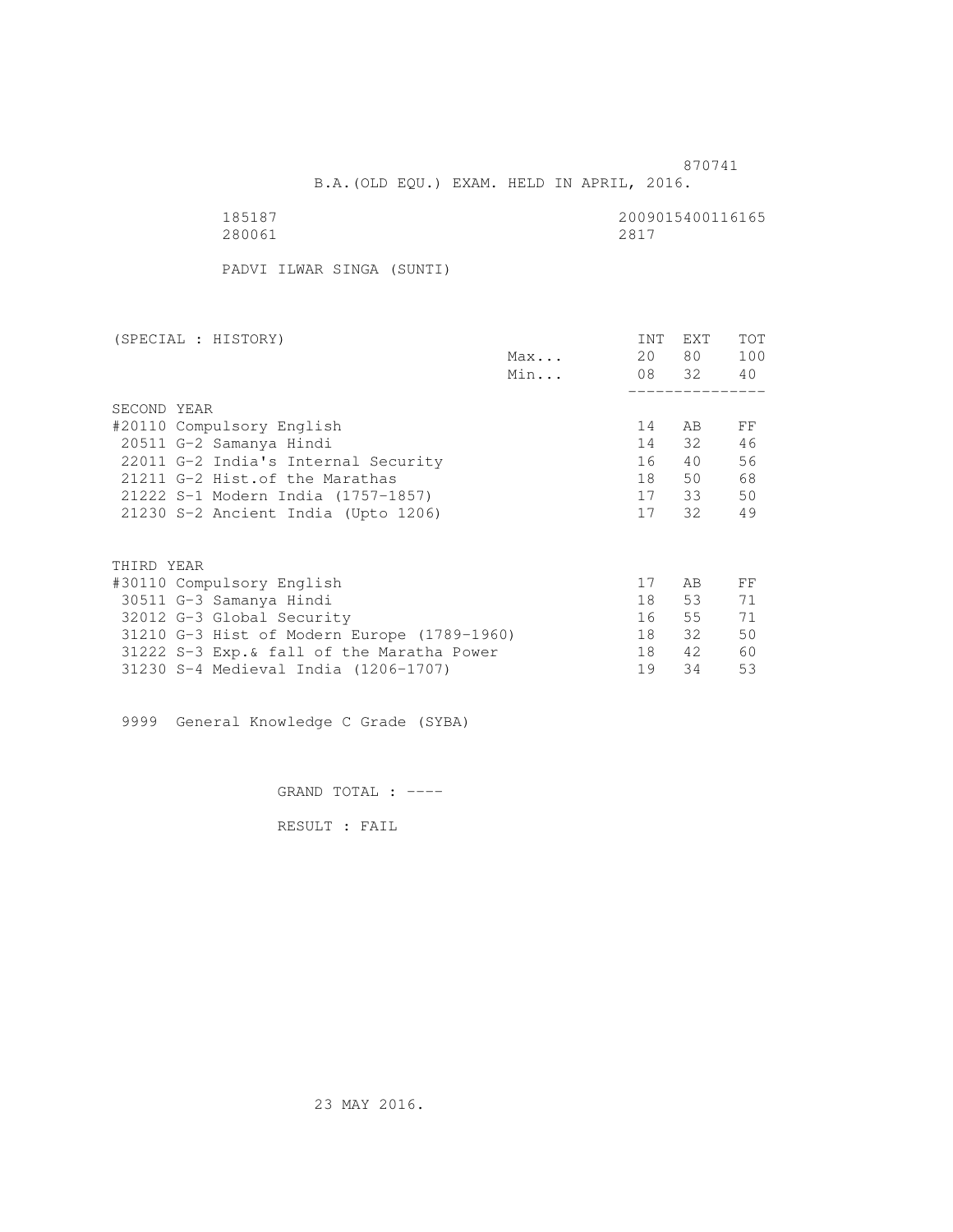B.A.(OLD EQU.) EXAM. HELD IN APRIL, 2016.

| 185188 | 2009015400114305 |
|--------|------------------|
| 280061 | 2817             |

PARADAKE ISHWAR KELLA (POPTI)

| (SPECIAL : HISTORY)                          |     | <b>INT</b> | <b>EXT</b> | TOT |
|----------------------------------------------|-----|------------|------------|-----|
|                                              | Max | 20         | 80         | 100 |
|                                              | Min |            | 08 32      | 40  |
|                                              |     |            |            |     |
| SECOND YEAR                                  |     |            |            |     |
| #20110 Compulsory English                    |     | 11         | 04         | FF  |
| 21511 G-2 Economics & Human Geography        |     | 15         | 32         | 47  |
| 22011 G-2 India's Internal Security          |     | 16         | 45         | 61  |
| 21211 G-2 Hist. of the Marathas              |     | 17         | 36         | 53  |
| 21222 S-1 Modern India (1757-1857)           |     | 17         | 39         | 56  |
| 21230 S-2 Ancient India (Upto 1206)          |     | 17         | 32         | 49  |
|                                              |     |            |            |     |
| THIRD YEAR                                   |     |            |            |     |
| #30110 Compulsory English                    |     | 13         | AB         | FF  |
| 31511 G-3 Population Geography               |     | 17         | 32         | 49  |
| 32012 G-3 Global Security                    |     | 16         | 42         | 58  |
| #31210 G-3 Hist of Modern Europe (1789-1960) |     | 19         | 17         | FF  |
| 31222 S-3 Exp. & fall of the Maratha Power   |     | 19         | 32         | 51  |
| 31230 S-4 Medieval India (1206-1707)         |     | 19         | 36         | 55  |
|                                              |     |            |            |     |

9999 General Knowledge C Grade (SYBA)

GRAND TOTAL : ----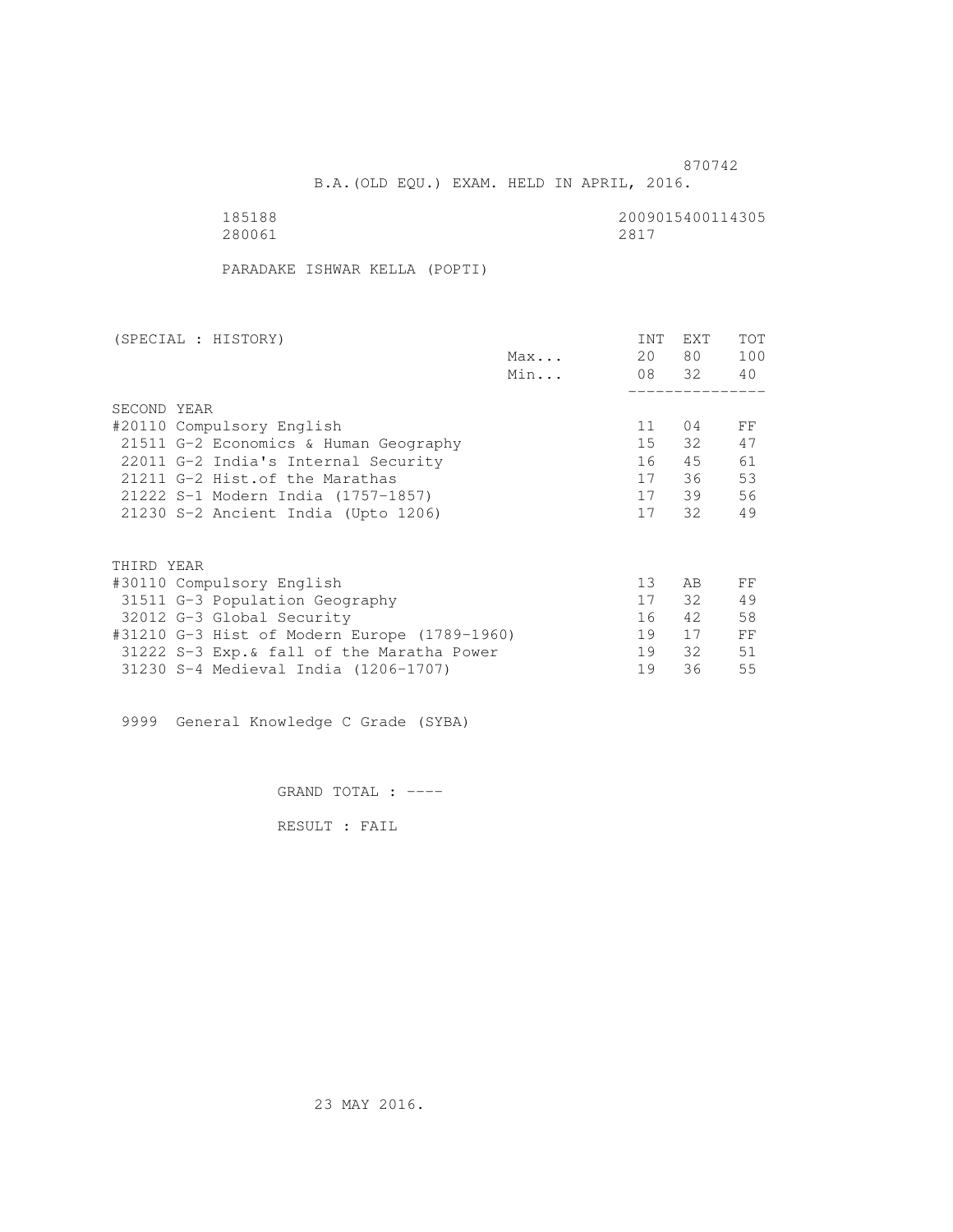B.A.(OLD EQU.) EXAM. HELD IN APRIL, 2016.

| 185189 | 2009015400116366 |
|--------|------------------|
| 280061 | 2817             |

PAWARA JITENDRA NARSING (SEVI)

| (SPECIAL : HISTORY)                         |     | <b>INT</b>      | <b>EXT</b> | TOT |
|---------------------------------------------|-----|-----------------|------------|-----|
|                                             | Max | 20              | 80 —       | 100 |
|                                             | Min |                 | 08 32      | 40  |
|                                             |     |                 |            |     |
| SECOND YEAR                                 |     |                 |            |     |
| #20110 Compulsory English                   |     | 14              | 17         | FF  |
| 20212 G-2 Upoyojeet Marathi                 |     | 18              | 47         | 65  |
| 22011 G-2 India's Internal Security         |     | 16              | 48         | 64  |
| 21211 G-2 Hist. of the Marathas             |     | 16              | 50         | 66  |
| 21222 S-1 Modern India (1757-1857)          |     |                 | 16 39      | 55  |
| 21230 S-2 Ancient India (Upto 1206)         |     | 18              | 36         | 54  |
|                                             |     |                 |            |     |
| THIRD YEAR                                  |     |                 |            |     |
| #30110 Compulsory English                   |     | 12 <sup>°</sup> | 11         | FF  |
| 30212 G-3 Upoyojeet Marathi                 |     | 18              | 51         | 69  |
| 32012 G-3 Global Security                   |     | 17              | 61 —       | 78  |
| 31210 G-3 Hist of Modern Europe (1789-1960) |     | 18              | 36         | 54  |
| 31222 S-3 Exp. & fall of the Maratha Power  |     | 19              | 33         | 52  |
| 31230 S-4 Medieval India (1206-1707)        |     | 18              | 37         | 55  |
|                                             |     |                 |            |     |

9999 General Knowledge C Grade (SYBA)

GRAND TOTAL : ----

RESULT : FAIL

 $^{\wedge}$  +10 O.163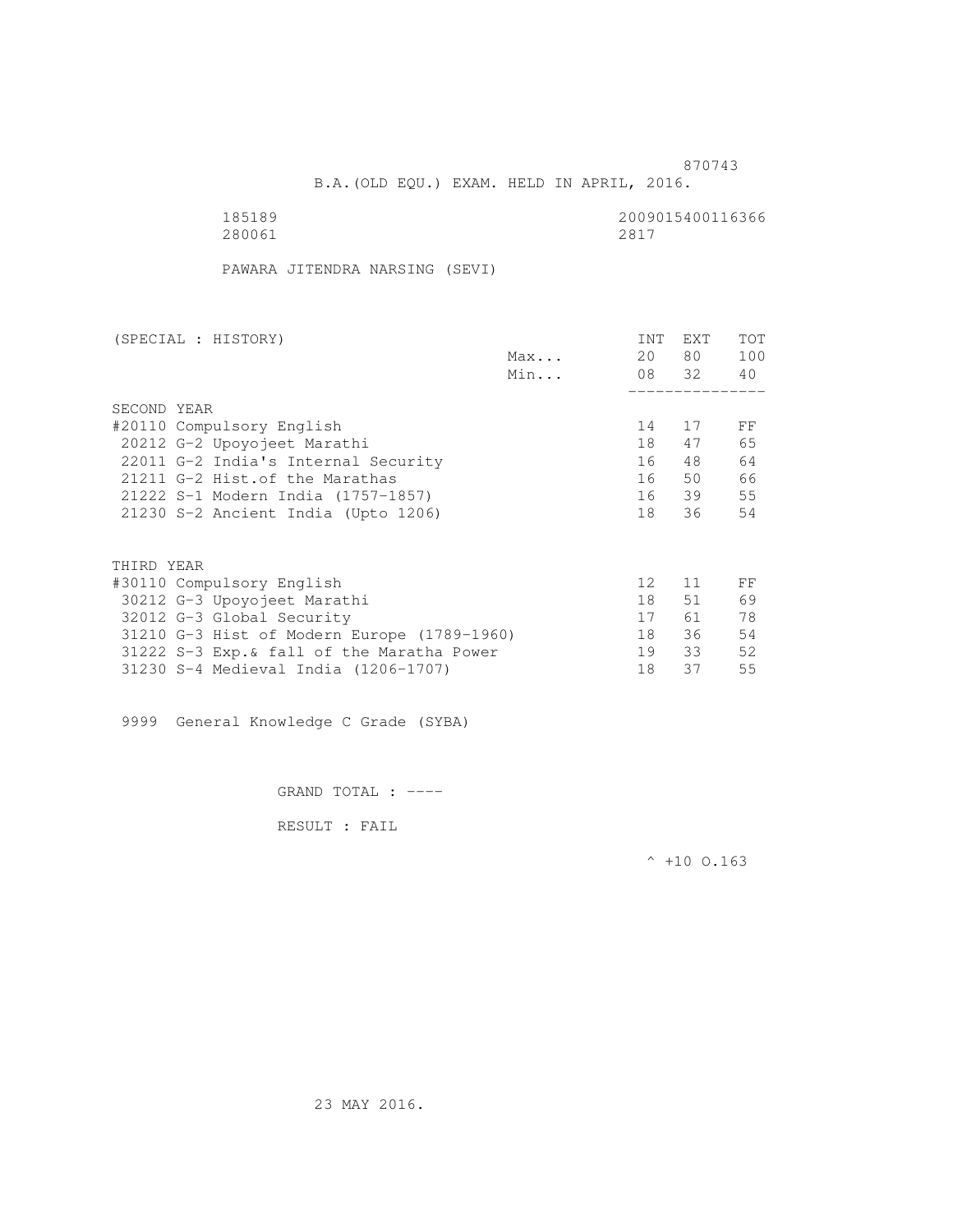B.A.(OLD EQU.) EXAM. HELD IN APRIL, 2016.

280061 280061 2817

185403<br>280061 280061 280061 2817

PADVI YAMUNA VISHVANATH (BODIBAI)

| (SPECIAL : HISTORY)                         |     | <b>INT</b>      | <b>EXT</b>      | TOT |
|---------------------------------------------|-----|-----------------|-----------------|-----|
|                                             | Max | 20              | 80 —            | 100 |
|                                             | Min |                 | 08 32           | 40  |
|                                             |     |                 |                 |     |
| SECOND YEAR                                 |     |                 |                 |     |
| 20110 Compulsory English                    |     | 13 <sup>°</sup> | 34              | 47  |
| 20211 G-2 Wang. Prakar. Abbhyas-Kadambari   |     | 17              | 34              | 51  |
| 21511 G-2 Economics & Human Geography       |     | 14              | 32              | 46  |
| 21211 G-2 Hist.of the Marathas              |     | 17              | 45              | 62  |
| 21222 S-1 Modern India (1757-1857)          |     | 17              | $28+4^{\sim}45$ |     |
| 21230 S-2 Ancient India (Upto 1206)         |     | 16              | 32              | 48  |
|                                             |     |                 |                 |     |
| THIRD YEAR                                  |     |                 |                 |     |
| #30110 Compulsory English                   |     | 14              | $29 + 3546$     |     |
| 30211 G-3 Wang.Prak.Abbah-Natak Va Lalit    |     | 17              | 48              | 65  |
| 31511 G-3 Population Geography              |     | 16              | 35              | 51  |
| 31210 G-3 Hist of Modern Europe (1789-1960) |     | 18              | 35              | 53  |
| 31222 S-3 Exp. & fall of the Maratha Power  |     | 18              | 32              | 50  |
| 31230 S-4 Medieval India (1206-1707)        |     | 18              | 36              | 54  |

9999 General Knowledge C Grade^ (SYBA)

 $\mathcal{A}$  and  $\mathcal{A}$  are the set of  $\mathcal{A}$ GRAND TOTAL : 618+15=633/1200

RESULT : SECOND CLASS

\$ O.1 ^ O.163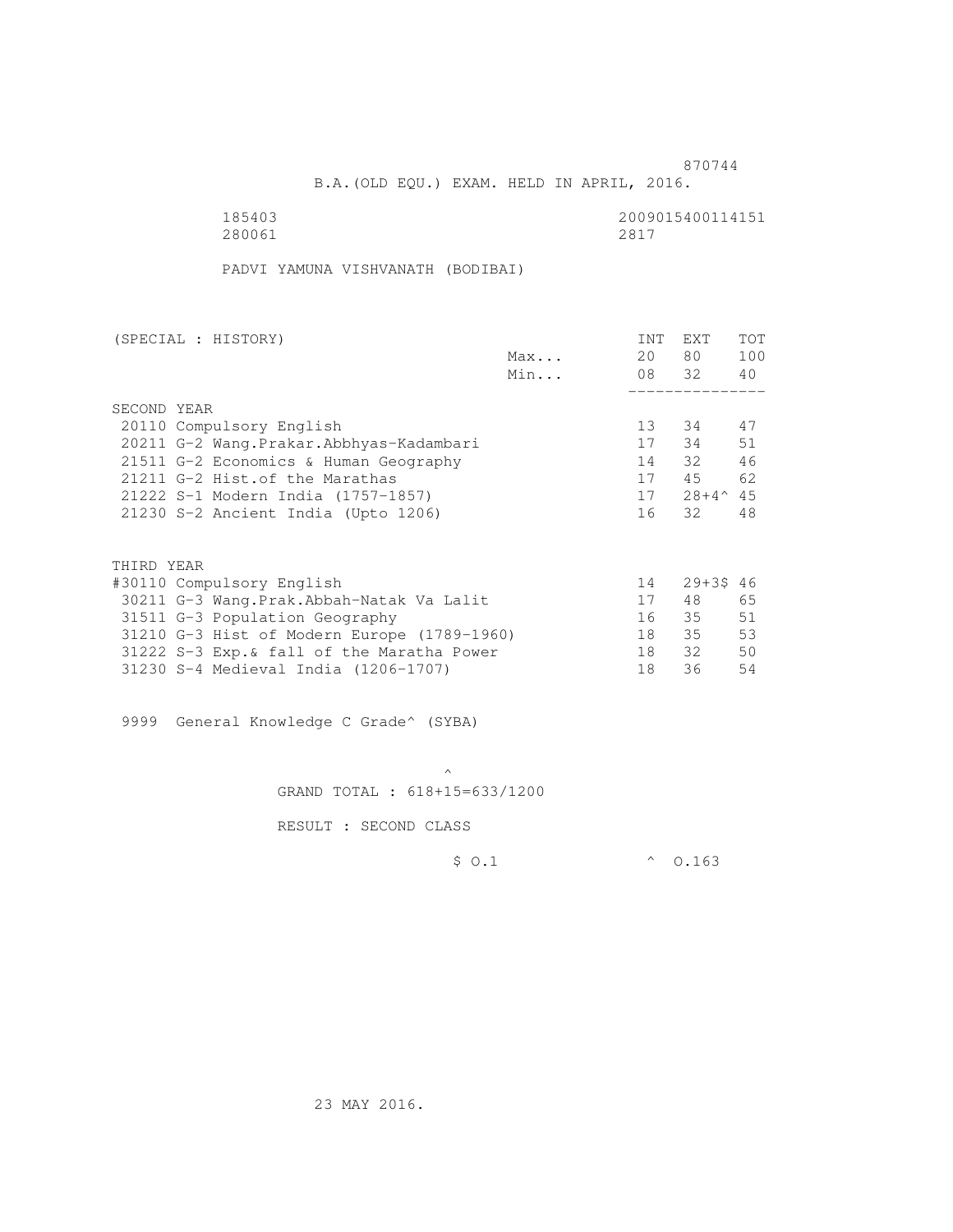B.A.(OLD EQU.) EXAM. HELD IN APRIL, 2016.

280061 280061 2817

185404<br>280061 280061 280061 280061

PAWARA POPAT RAYSING (LAVUBAI)

| (SPECIAL : HISTORY)                         |     | <b>INT</b>      | <b>EXT</b> | TOT |
|---------------------------------------------|-----|-----------------|------------|-----|
|                                             | Max | 20              | 80         | 100 |
|                                             | Min |                 | 08 32      | 40  |
|                                             |     |                 |            |     |
| SECOND YEAR                                 |     |                 |            |     |
| 20110 Compulsory English                    |     | 12 <sup>°</sup> | 03         | FF  |
| 21111 G-2 Indian Political Thought          |     | 16              | 32         | 48  |
| 22011 G-2 India's Internal Security         |     | 17              | 47         | 64  |
| 21211 G-2 Hist. of the Marathas             |     | 17              | 35         | 52  |
| 21221 S-1 History of USA (1776-1970)        |     | 17              | 40         | 57  |
| 21230 S-2 Ancient India (Upto 1206)         |     | 16              | 43         | 59  |
|                                             |     |                 |            |     |
| THIRD YEAR                                  |     |                 |            |     |
| #30110 Compulsory English                   |     | 12 <sup>°</sup> | 16         | FF  |
| 31111 G-3 Western Political Thought         |     | 15              | 33         | 48  |
| #32012 G-3 Global Security                  |     | 14              | AB.        | FF  |
| 31210 G-3 Hist of Modern Europe (1789-1960) |     | 17              | 41         | 58  |
| 31222 S-3 Exp. & fall of the Maratha Power  |     | 18              | 32         | 50  |
| 31230 S-4 Medieval India (1206-1707)        |     | 18              | 33         | 51  |
|                                             |     |                 |            |     |

9999 General Knowledge C Grade (SYBA)

GRAND TOTAL : ----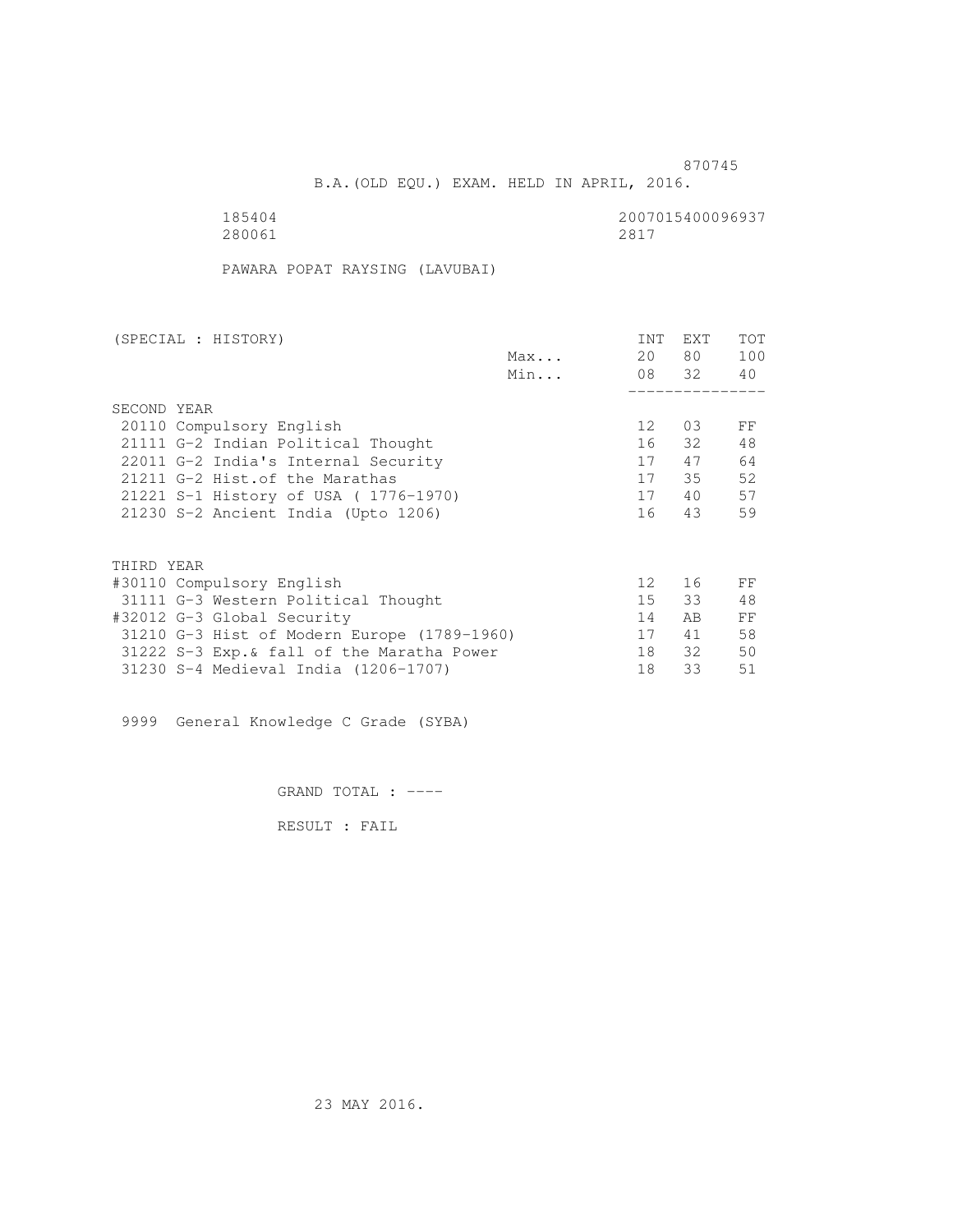B.A.(OLD EQU.) EXAM. HELD IN APRIL, 2016.

185405<br>280061 280061 280061 280061 280061 2817

VALVI MANISHA RAJU (AMASHABAI)

| (SPECIAL : HISTORY) |                                             |     | INT | EXT       | <b>TOT</b> |
|---------------------|---------------------------------------------|-----|-----|-----------|------------|
|                     |                                             | Max | 20  | 80 —      | 100        |
|                     |                                             | Min |     | 08 32 40  |            |
|                     |                                             |     |     |           |            |
| SECOND YEAR         |                                             |     |     |           |            |
|                     | 20110 Compulsory English                    |     | 11  | 37        | 48         |
|                     | 21111 G-2 Indian Political Thought          |     |     | 17 34     | 51         |
|                     | 20511 G-2 Samanya Hindi                     |     | 14  | 54        | 68         |
|                     | 21211 G-2 Hist. of the Marathas             |     | 16  | 48        | 64         |
|                     | 21221 S-1 History of USA (1776-1970)        |     | 18  | 48        | 66         |
|                     | 21230 S-2 Ancient India (Upto 1206)         |     | 18  | 53        | 71         |
|                     |                                             |     |     |           |            |
| THIRD YEAR          |                                             |     |     |           |            |
|                     | #30110 Compulsory English                   |     | 14  | 30+2\$ 46 |            |
|                     | 31111 G-3 Western Political Thought         |     | 16  | 51        | 67         |
|                     | 30511 G-3 Samanya Hindi                     |     | 12  | 38        | 50         |
|                     | 31210 G-3 Hist of Modern Europe (1789-1960) |     | 17  | 46        | 63         |
|                     | 31222 S-3 Exp. & fall of the Maratha Power  |     | 17  | 58        | 75         |
|                     | 31230 S-4 Medieval India (1206-1707)        |     | 17  | 51        | 68         |

9999 General Knowledge C Grade (SYBA)

GRAND TOTAL : 737/1200

RESULT : FIRST CLASS

\$ O.1